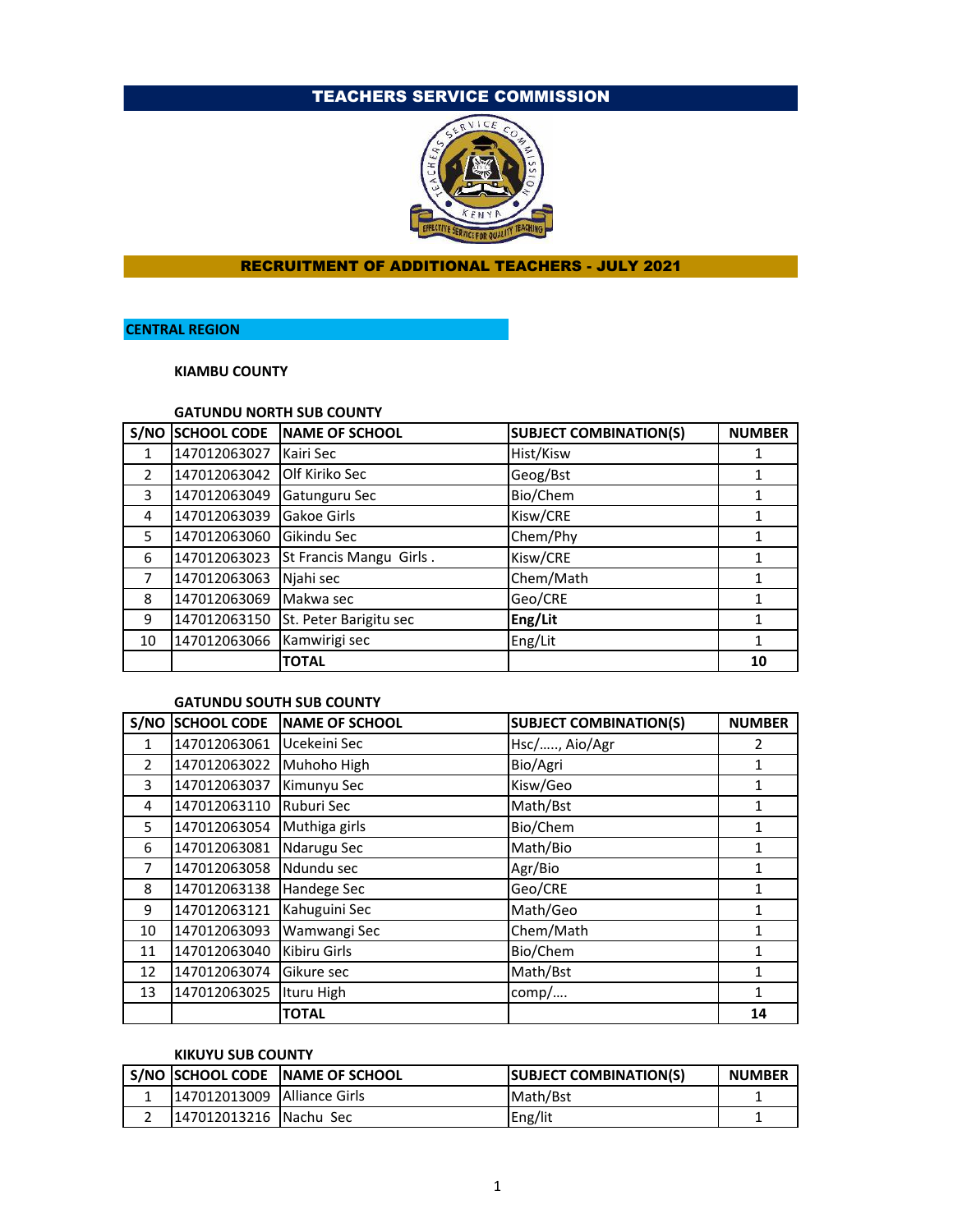|   |                               | 147012013044   Moi Girls Kamangu | Eng/lit         |  |
|---|-------------------------------|----------------------------------|-----------------|--|
| 4 | 147012013116   Mai-a-ihii Sec |                                  | Hist/Kisw       |  |
|   | <b>NEW</b>                    | Kamangu High Sec                 | Eng/lit         |  |
| 6 | 147012013130 Nderi sec        |                                  | Kisw/Hist       |  |
|   | 147012013021 Karai sec        |                                  | <b>Bio/Chem</b> |  |
|   |                               | <b>TOTAL</b>                     |                 |  |

### **KABETE SUB COUNTY**

|                |                             | S/NO SCHOOL CODE NAME OF SCHOOL  | <b>SUBJECT COMBINATION(S)</b> | <b>NUMBER</b> |
|----------------|-----------------------------|----------------------------------|-------------------------------|---------------|
|                | 147012013013 Uthiru Girls   |                                  | Math/Bst                      |               |
| $\mathfrak{p}$ | 147012013099 Kanjeru Girls  |                                  | Bio/Chem                      |               |
| 3              | 147012013055 Rungiri Sec    |                                  | Hist/CRE                      |               |
| 4              | 147012013001 Ack Gikuni Sec |                                  | Math/Chem                     |               |
|                |                             | 147012013015   Mary Leakey Girls | Eng/Music                     |               |
|                |                             | <b>TOTAL</b>                     |                               |               |

# **THIKA WEST SUB COUNTY**

|   |                        | S/NO SCHOOL CODE NAME OF SCHOOL       | <b>SUBJECT COMBINATION(S)</b> | <b>NUMBER</b> |
|---|------------------------|---------------------------------------|-------------------------------|---------------|
|   | 147012063072 Broadways |                                       | $Comp/$                       |               |
|   | 147012063026 Maryhill  |                                       | Kisw/CRE                      |               |
| 3 | 147012063103 Joytown   |                                       | Music/                        |               |
| 4 |                        | 147012063164 Thika Girls Karibaribi   | comp/                         |               |
|   |                        | 147012062010 Thika High For The Blind | Eng/Lit/Braille               |               |
|   |                        | <b>TOTAL</b>                          |                               |               |

### **THIKA EAST SUB COUNTY**

|                           | S/NO SCHOOL CODE NAME OF SCHOOL | <b>SUBJECT COMBINATION(S)</b> | <b>NUMBER</b> |
|---------------------------|---------------------------------|-------------------------------|---------------|
| 147012063113 Magogoni sec |                                 | Phy/Math                      |               |
| 147012063155 Ndula sec    |                                 | Chem/Bio                      |               |
| 147012063099              | Gatuanyaga sec                  | Bst/Math                      |               |
|                           | <b>ITOTAL</b>                   |                               |               |

# **JUJA SUB**

#### **COUNTY**

|   |                            | S/NO SCHOOL CODE NAME OF SCHOOL     | <b>SUBJECT COMBINATION(S)</b> | <b>NUMBER</b> |
|---|----------------------------|-------------------------------------|-------------------------------|---------------|
|   | 147012063021 Mangu sec     |                                     | Math/Bio                      |               |
|   | 147012063086 Kitamayo sec  |                                     | Agr/Bio                       |               |
|   | 147012063071 Juja farm sec |                                     | kisw/CRE                      |               |
| 4 |                            | 147012063171 ST Francis Nyakaba sec | Bst/Geo                       |               |
|   |                            | <b>TOTAL</b>                        |                               |               |

#### **LIMURU SUBCOUNTY**

|   |                            | S/NO SCHOOL CODE NAME OF SCHOOL       | <b>SUBJECT COMBINATION(S)</b> | <b>NUMBER</b> |
|---|----------------------------|---------------------------------------|-------------------------------|---------------|
|   | 147012013002 Limuru Girls  |                                       | Chem/Bio                      |               |
|   |                            | 147012013075 ST. Marys - Thigio Girls | kisw/Hist                     |               |
| 3 | 147012013072 Tigoni sec    |                                       | Eng/Lit                       |               |
| 4 | 147012013141 Gatuura sec   |                                       | Chem/Bio                      |               |
|   | 147012013120 Mukoma sec    |                                       | <b>CRE/Hist</b>               |               |
| 6 | 147012013222 Kamirithu sec |                                       | kisw/CRE                      |               |
|   | 14701223146                | Umoja Sec School                      | Hist/Geog                     |               |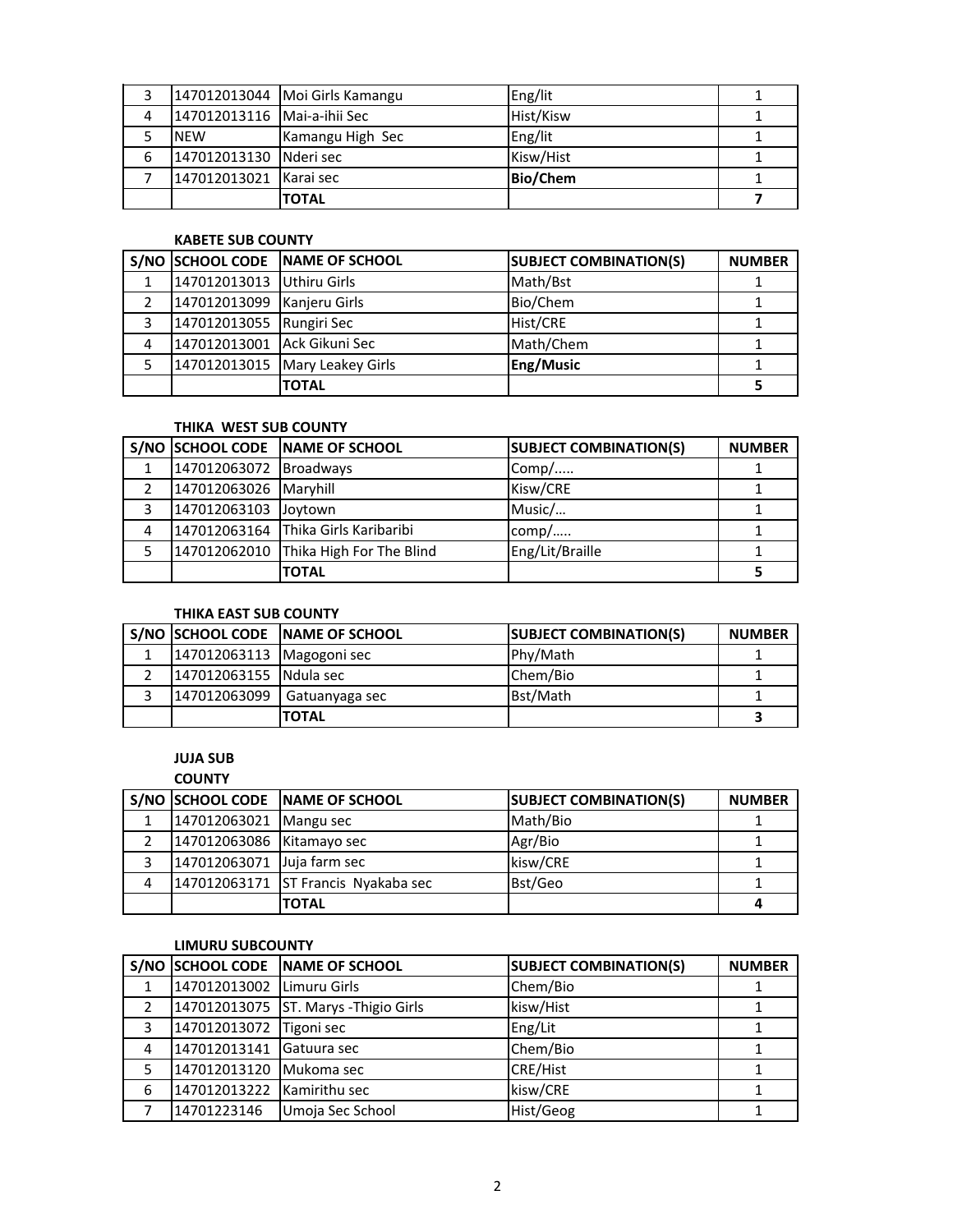| 147012013221 | Muna Girls sec | lMath/Phv |  |
|--------------|----------------|-----------|--|
|              | ΌΤΑΙ<br>111    |           |  |

#### **LARI SUB COUNTY**

| S/NO           | <b>SCHOOL CODE</b> | <b>NAME OF SCHOOL</b>      | <b>SUBJECT COMBINATION(S)</b> | <b>NUMBER</b>  |
|----------------|--------------------|----------------------------|-------------------------------|----------------|
| 1              | 147012013057       | Kamahindu Sec              | CRE/Geog                      |                |
| $\overline{2}$ | 147012013048       | Gitithia Mixed Sec         | CRE/Geog                      | 1              |
| 3              | 147012013121       | Gituamba Girls             | Chem/math                     | 1              |
| 4              | 147012013133       | Gitithia Girls Sec         | Eng/Lit                       | 1              |
| 5              | 147012013014       | Kambaa Girls               | Comp/Math                     | 1              |
| 6              | 147012013045       | <b>Gachoire Girls</b>      | Kisw/Hist                     | 1              |
| 7              | 147012013081       | Kijabe Girls               | Math/Phy                      | 1              |
| 8              | 147012013094       | Kimende Sec                | Kisw/CRE                      | 1              |
| 9              | 147012013042       | Kinale Girls               | Kisw/CRE                      | 1              |
| 10             | 147012013111       | P.B Kagwe Girls sec        | Agr/Bio, Phy/Chem             | $\mathfrak{p}$ |
| 11             | 147012013011       | Kijabe Boys                | Math/Phy                      | 1              |
| 12             | 147012013043       | Kamuchege Sec              | Math/Chem                     | 1              |
| 13             | 147012013069       | ST. Augustine Nyanduma sec | Math/Chem                     | 1              |
| 14             | 147012013062       | Nyamweru sec               | Math/Phy                      | 1              |
|                |                    | <b>TOTAL</b>               |                               | 15             |

#### **GITHUNGURI SUB COUNTY**

|               | S/NO SCHOOL CODE | <b>NAME OF SCHOOL</b>           | <b>SUBJECT COMBINATION(S)</b> | <b>NUMBER</b> |
|---------------|------------------|---------------------------------|-------------------------------|---------------|
| 1             | 147012013040     | Mukuyu Sec                      | Kisw/Hist                     | 1             |
| $\mathcal{P}$ | 147012013003     | Kagema Sec Sch                  | Math/Chem                     | 1             |
| 3             | 147012013127     | Kamondo Sec.                    | Math/Chem                     | 1             |
| 4             | 147012013046     | Gitwe girls sec                 | Kisw/Hist                     | 1             |
| 5             | 147012013203     | Miiri Sec                       | Math/Phy                      | 1             |
| 6             | 147012013020     | Githiga High sch                | Kisw/CRE                      | 1             |
| 7             | 147012013096     | Githima Sec Sch                 | Math/Phy                      | 1             |
| 8             |                  |                                 |                               |               |
|               | 147012012022     | Kambui Sch for Hearing Impaired | Eng/Lit/KSL                   | 1             |
| 9             | 147012013082     | Gathirimu Girls T. High School  | Phy/Chem                      | 1             |
| 10            | 147012013050     | Kiambururu Sec                  | Geog/CRE                      | 1             |
| 11            | 147012013059     | J.G. Kiereini Boys              | Eng/Lit                       | 1             |
| 12            | 147012013095     | Kanjai Sec. School              | Kisw/Hist                     | 1             |
| 13            | 147012013004     | ST. Joseph's HG Sch             | Bio/Agri                      | 1             |
| 14            | 147012013092     | Gathanji Sec                    | Chem/Math                     | 1             |
|               |                  | <b>TOTAL</b>                    |                               | 14            |

#### **KIAMBAA SUB COUNTY**

|              |                                | S/NO SCHOOL CODE NAME OF SCHOOL       | <b>SUBJECT COMBINATION(S)</b> | <b>NUMBER</b> |
|--------------|--------------------------------|---------------------------------------|-------------------------------|---------------|
| $\mathbf{1}$ | 147012013019                   | Karuri                                | <b>CRE/Hist</b>               |               |
|              | 147012013054 St. Angelas Girls |                                       | Agri/Bio                      |               |
| 3            |                                | 147012013035 Sr. Chief Koinange Girls | Bio/Chem                      |               |
| 4            | 147012013213 Kiambaa Mixed     |                                       | Bio/Agr                       |               |
| 5            | 147012013126 Cianda            |                                       | Hist/CRE                      |               |
| 6            | 147012013078 Muongoiya sec     |                                       | Hist/CRE                      |               |
|              | 147012013064 Muthurwa Girls    |                                       | Chem/Bio                      |               |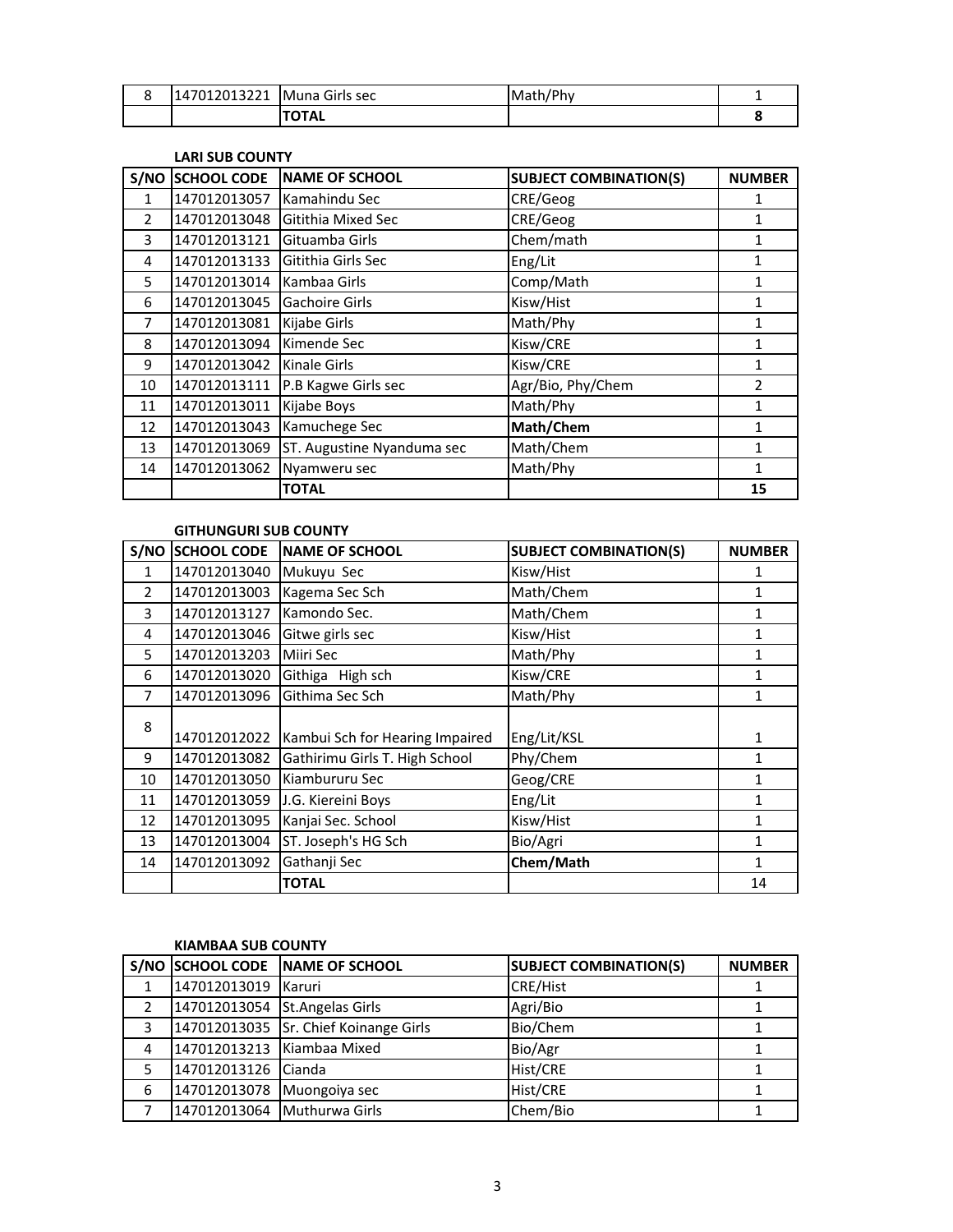| $- - - -$<br><u>ль</u> |  |  |  |
|------------------------|--|--|--|
|                        |  |  |  |

### **KIAMBU SUB COUNTY**

|                |              | S/NO SCHOOL CODE NAME OF SCHOOL      | <b>SUBJECT COMBINATION(S)</b> | <b>NUMBER</b> |
|----------------|--------------|--------------------------------------|-------------------------------|---------------|
|                | 147012013051 | Ting'ang'a Mixed                     | Agr/Bio                       |               |
| $\mathfrak{p}$ | 147012013208 | St Joseph Riabai                     | <b>CRE/Hist</b>               |               |
| 3              |              | 147012013210 St. Peters Ndumberi     | Phy/Maths                     |               |
| 4              | 147012013007 | Kanunga                              | Comp/                         |               |
| 5              |              | 147012013022 St. Anne'S Sec. - Lioki | H/SC/                         |               |
| 6              | 147012013036 | Riara day sec                        | Math/Phy                      |               |
|                | 147012013037 | Loreto Girls                         | Bio/Chem, Bst/Geog            | 2             |
| 8              | 147012013038 | Kiambu High                          | Phy/Chem                      |               |
|                |              | <b>TOTAL</b>                         |                               | 9             |

# **NYANDARUA COUNTY**

# **NYANDARUA CENTRAL SUB-COUNTY**

|   | S/NO SCHOOL CODE | NAME OF SCHOOL       | <b>SUBJECT COMBINATION(S)</b> | <b>NUMBER</b> |
|---|------------------|----------------------|-------------------------------|---------------|
|   | 147012043075     | Munyeki Sec.         | Kisw/CRE                      |               |
|   | 147012043104     | Silanga              | Eng/Lit                       |               |
| 3 | 147012043056     | Manyatta Sec.        | Bio/Chem                      |               |
| 4 | 147012043014     | <b>Kalou</b>         | Eng/Lit                       |               |
| 5 | 147012043079     | Mihuti (Nyandarua C) | Kisw/CRE                      |               |
| 6 | 147012043033     | <b>Salient Sec</b>   | Kisw/CRE,Comp/                |               |
|   | 147012043165     | Kamande              | Chem/Phy                      |               |
| 8 | 147012043001     | Nyandarua High       | Math/Bst                      |               |
|   |                  | <b>TOTAL</b>         |                               | ٩             |

#### **KINANGOP SUB-COUNTY**

| S/NO         | <b>SCHOOL CODE</b> | <b>NAME OF SCHOOL</b>   | <b>SUBJECT COMBINATION(S)</b> | <b>NUMBER</b>  |
|--------------|--------------------|-------------------------|-------------------------------|----------------|
| $\mathbf{1}$ | 147012043026       | Karati Sec.             | Bio/Agri                      | 1              |
| 2            | 147012043102       | Sasumua                 | Eng/Lit, Kisw/Hist            | $\overline{2}$ |
| 3            | 147012043024       | Ragia Sec.              | Kisw/CRE, Hist/CRE            | $\overline{2}$ |
| 4            | 147012043090       | Mt Kinangop Girls Ss    | Hist/CRE                      | 1              |
| 5            | 147012043006       | Njabini Boys' High      | Kisw/CRE,                     | 1              |
| 6            | 147012043007       | Magumu Sec              | Bio/Chem                      | 1              |
| 7            | 147012043095       | Githinji Sec.           | Bio/Chem                      | 1              |
| 8            | 147012043015       | <b>Bongo Girls</b>      | Eng/Lit                       | 1              |
| 9            | 147012043041       | Tulaga Sec              | Kisw/CRE                      | 1              |
| 10           | 147012043092       | Rwanyambo Sec.          | Bst/Math                      | 1              |
| 11           | 147012043122       | Kamunyaka (S. Kinangop) | Phy/Chem                      | 1              |
| 12           | 147012043089       | Koinange Mixed          | Kisw/CRE                      | 1              |
| 13           | 147012043142       | Kinangop Gateway        | Hist/CRE                      | 1              |
| 14           | 147012043169       | Njabini Mixed           | Bio/Chem                      | 1              |
|              |                    | <b>TOTAL</b>            |                               | 16             |

# **NYANDARUA NORTH SUB-COUNTY**

|                           | S/NO SCHOOL CODE NAME OF SCHOOL | <b>SUBJECT COMBINATION(S)</b> | <b>NUMBER</b> |
|---------------------------|---------------------------------|-------------------------------|---------------|
| 1147012043044 Kambaa Tech |                                 | Hist/CRE                      |               |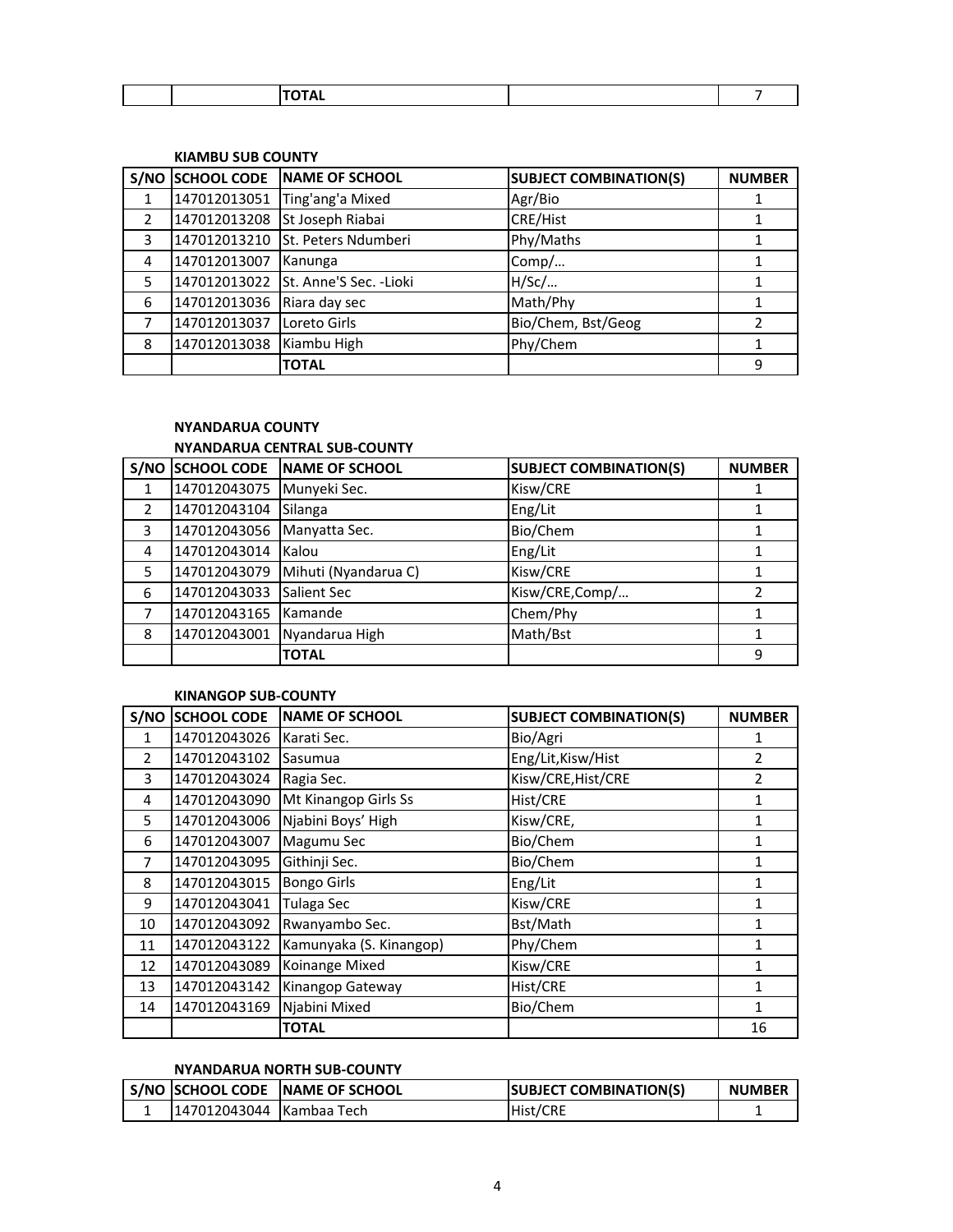| 2  | 147012043018 | Ndaragwa Girls           | comp/, Hsc/       | 2              |
|----|--------------|--------------------------|-------------------|----------------|
| 3  | 147012043077 | Kihara Sec               | Kisw/Hist         | 1              |
| 4  |              | Ndaragwa Boys (Centre Of |                   |                |
|    | 147012043103 | Excellence)              | CRE/Hist, Eng/lit | $\overline{2}$ |
| 5  |              | Lake                     |                   |                |
|    | 147012043076 | Olbolossat               | Kisw/Hist         | 1              |
| 6  | 147012043052 | Githunguchu Sec          | Eng/Lit           |                |
| 7  | 147012043013 | Shamata Girls            | Eng/Lit           | 1              |
| 8  | 147012043012 | Leshau Boys              | Bio/Chem          |                |
| 9  | 147012043039 | Irigithathi Sec          | Kisw/Hist         |                |
| 10 | 147012043080 | Kaheho Sec               | Agr/Chem          | 1              |
| 11 | 14701203173  | Riverside                | Math/Chem         |                |
| 12 | 147012043045 | Raichiri Sec             | Chem/Math         |                |
|    |              | <b>TOTAL</b>             |                   | 14             |

### **NYANDARUA SOUTH SUB-COUNTY**

| S/NO          | <b>SCHOOL CODE</b> | <b>NAME OF SCHOOL</b>  | <b>SUBJECT COMBINATION(S)</b> | <b>NUMBER</b> |
|---------------|--------------------|------------------------|-------------------------------|---------------|
| 1             | 147012043030       | Kitogo Sec.            | Eng/Lit                       | 1             |
| $\mathcal{P}$ | 147012043004       | Magomano Girls Sec.    | Kisw/Geo                      | 1             |
| 3             | 147012043036       | Muruaki Sec.           | Math/Phy                      | 1             |
| 4             | 147012043053       | Kimuri                 | Eng/Lit                       | 1             |
| 5             | 147012043017       | Mwenda-Ndu Sec.        | Kisw/Hist                     | 1             |
| 6             | 147012043111       | Gathara sec            | Math/Chem                     | 1             |
| 7             | 147012043002       | Karima Girls' High     | Phy/Math, Agri/Bio            | $\mathfrak z$ |
| 8             | 147012043113       | Mwiteithia             | Hist/CRE                      | 1             |
| 9             | 147012043118       | Murungaru              | Kisw/CRE                      | 1             |
| 10            | 147012043112       | Mutamaiyu              | Geo/Bst                       | 1             |
| 11            | 147012043124       | Kiambariki             | Geo/CRE                       | 1             |
| 12            | 147012043133       | <b>Aberdare Ranges</b> | Kisw/CRE                      | 1             |
| 13            | 147012043134       | Kirarwa                | Math/Phy                      | 1             |
| 14            | 147012043152       | Raitha Mixed           | Hist/CRE                      | 1             |
|               |                    | <b>TOTAL</b>           |                               | 15            |

# **NYANDARUA WEST SUB-COUNTY**

| S/NO           | <b>SCHOOL CODE</b> | <b>NAME OF SCHOOL</b>             | <b>SUBJECT COMBINATION(S)</b> | <b>NUMBER</b> |
|----------------|--------------------|-----------------------------------|-------------------------------|---------------|
| 1              | 147012043088       | Hospital Hill Sec.                | Eng/Lit                       |               |
| $\overline{2}$ | 147012043003       | St.Paul'S Amani Boys -Kangui Sec. | Agri/Bio                      | 1             |
| 3              | 147012043047       | Matura Sec                        | Kisw/Bst                      |               |
| 4              | 147012043031       | Silibwet Sec.                     | Math/Chem                     |               |
| 5              | 147012043027       | Weru Sec.                         | Eng/Lit                       |               |
| 6              | 147012043125       | Gatimu Girls                      | Math/Phy                      |               |
| 7              | 147012043164       | Karandi                           | Chem/Bio                      |               |
| 8              | 147012043029       | Gathanji Sec                      | Kisw/Hist                     |               |
| 9              | 147012043067       | Gatimu Sec.                       | Maths/Chem                    |               |
|                |                    | <b>TOTAL</b>                      |                               | 9             |

## **MIRANGINE SUB-COUNTY**

|                              | S/NO SCHOOL CODE NAME OF SCHOOL | <b>SUBJECT COMBINATION(S)</b> | <b>NUMBER</b> |
|------------------------------|---------------------------------|-------------------------------|---------------|
| 147012043023   Matindiri Sec |                                 | l Math/Bst                    |               |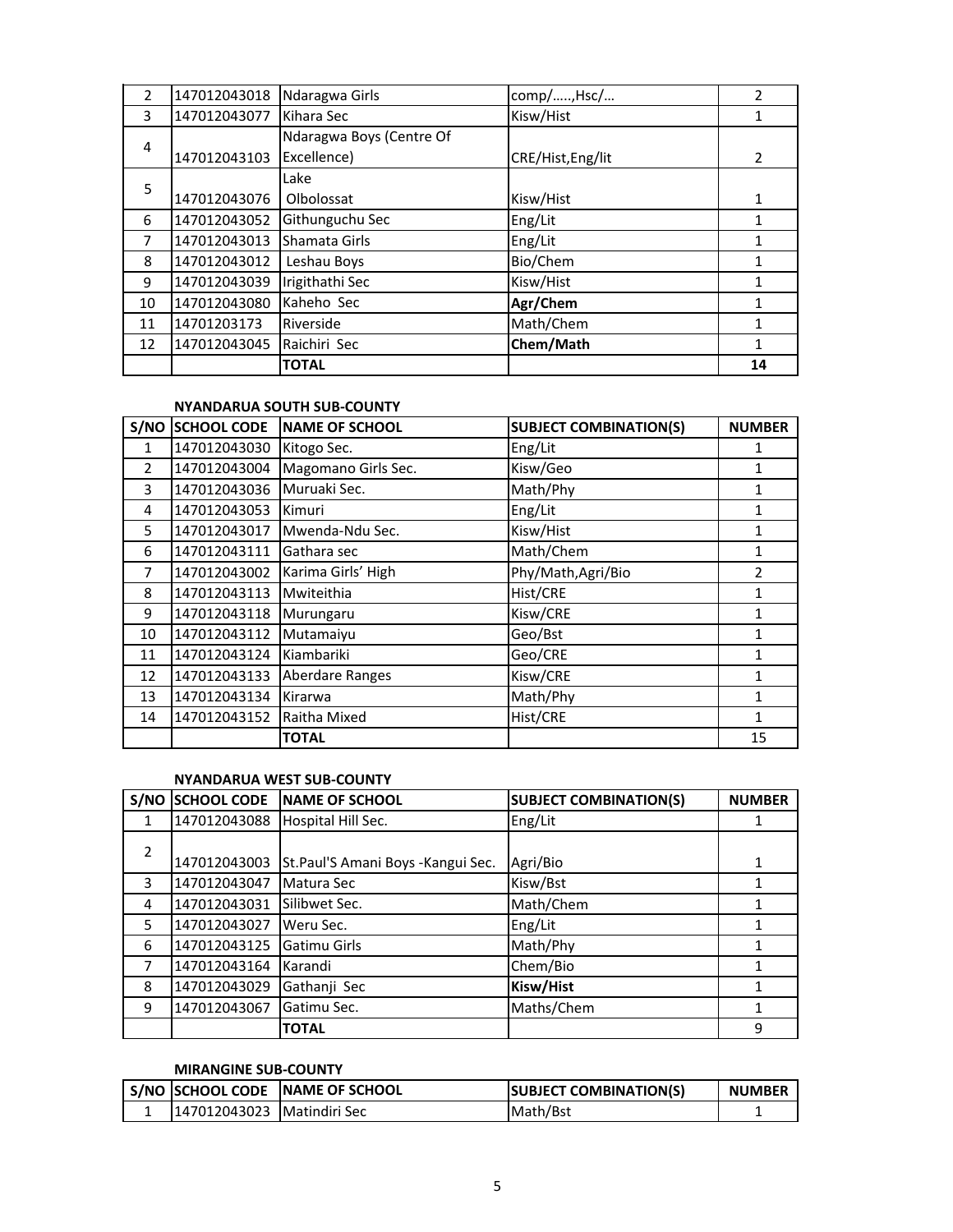|   | 147012043109 Rutara Sec  |                     | Geog/Hist          |  |
|---|--------------------------|---------------------|--------------------|--|
| 3 | 147012043093             | Githima Sec         | Math/Phy           |  |
| 4 | 147012043055             | Kanjuiri Sec        | Math/Bst           |  |
| 5 | 147012043020             | Ngorika Sec         | Eng/Lit            |  |
| 6 | 147012043025 Tumaini Sec |                     | Hist/CRE           |  |
|   | 147012043022             | Nyakiambi Girls Sec | Phy/Math, Math/Bio |  |
|   |                          | <b>TOTAL</b>        |                    |  |

#### **KIPIPIRI SUB-COUNTY**

| S/NO          | <b>SCHOOL CODE</b> | <b>NAME OF SCHOOL</b> | <b>SUBJECT COMBINATION(S)</b> | <b>NUMBER</b>  |
|---------------|--------------------|-----------------------|-------------------------------|----------------|
| $\mathbf{1}$  | 147012043009       | Wanjohi Girls'Sec     | Math/Phy                      | 1              |
| $\mathcal{P}$ | 147012043081       | Kiambogo (Kipipiri)   | Hist/CRE                      | 1              |
| 3             | 147012043059       | Satima Sec.           | Hist/CRE                      | 1              |
| 4             | 147012043065       | Kirima Sec.           | Math/Bst                      | 1              |
| 5             | 147012043034       | Geta Sec.             | Eng/Lit                       | $\mathbf{1}$   |
| 6             | 147012043094       | Wanjohi Mixed         | Bio/Chem                      | $\overline{1}$ |
| 7             | 147012043070       | Mahindu Sec.          | Bio/Chem                      | 1              |
| 8             | 147012043028       | Turasha Sec.          | CRE/Hist                      | 1              |
| 9             | 147012043119       | Marimu                | Kisw/CRE                      | 1              |
| 10            | 147012043131       | Kipipiri              | Eng/Lit                       | 1              |
| 11            | 147012043138       | Jura                  | Bio/Agri                      | 1              |
| 12            | 147012043135       | Wanjeri               | Eng/Lit                       | 1              |
| 13            | 147012043145       | Gatondo (Kipipiri)    | Hist/CRE                      | $\mathbf{1}$   |
| 14            | <b>NEW</b>         | Gathiriga Sec         | Chem/Math                     | $\mathbf{1}$   |
| 15            | 147012043099       | <b>Huhirio Sec</b>    | Kisw/CRE                      | 1              |
| 16            | 147012043163       | Kianjogu sec          | Geo/Bst                       | 1              |
|               |                    | <b>TOTAL</b>          |                               | 16             |

# **KIRINYAGA COUNTY KIRINYAGA EAST SUB-COUNTY**

| S/NO          | <b>SCHOOL CODE</b> | <b>NAME OF SCHOOL</b>     | <b>SUBJECT COMBINATION(S)</b> | <b>NUMBER</b> |
|---------------|--------------------|---------------------------|-------------------------------|---------------|
| 1             | 147012023017       | Kiamutugu Boys            | Drawing& Design/              |               |
| $\mathcal{P}$ | 147012023030       | Kiamwathi Sec             | Hist/Geo                      | 1             |
| 3             | 147012023002       | Kianyaga High             | Hist/CRE                      | 1             |
| 4             | 147012023013       | St. Bakhita Kiburia Girls | Chem/Math, Bst/Geog           | 2             |
| 5             | 147012023022       | <b>Mugumo Girls</b>       | Kisw/Hist                     |               |
| 6             | 147012023011       | Ngiriambu Girls' High     | Bio/Chem, Kisw/Hist           | $\mathfrak z$ |
| 7             | 147012023065       | Rukenya Mixed             | Eng/Lit                       |               |
| 8             | 147012023036       | St Mark'S Girls- Thumaita | Math/Chem                     |               |
| 9             | 147012023006       | Mutige Boys Sec           | Math/Phy                      |               |
| 10            | 147012023031       | Kiamugumo Girls           | Hsc/                          |               |
|               |                    | <b>TOTAL</b>              |                               | 12            |

# **KIRINYAGA CENTRAL SUB-COUNTY**

|   |                             | S/NO SCHOOL CODE NAME OF SCHOOL           | <b>SUBJECT COMBINATION(S)</b> | <b>NUMBER</b> |
|---|-----------------------------|-------------------------------------------|-------------------------------|---------------|
|   |                             | 147012023041   Kagumo Girls (Kirinyaga C) | <b>CRE/Hist</b>               |               |
|   |                             | 147012023007 Kamuiru Boys Sec             | Math/Chem                     |               |
|   | 147012023001 Kerugoya Boys' |                                           | Bio/Agri                      |               |
| 4 | 147012023038 Ngaru Girls'   |                                           | Math/Chem, Agri/Bio           |               |
|   | 147012023018 Njega Boys'    |                                           | Hist/CRE                      |               |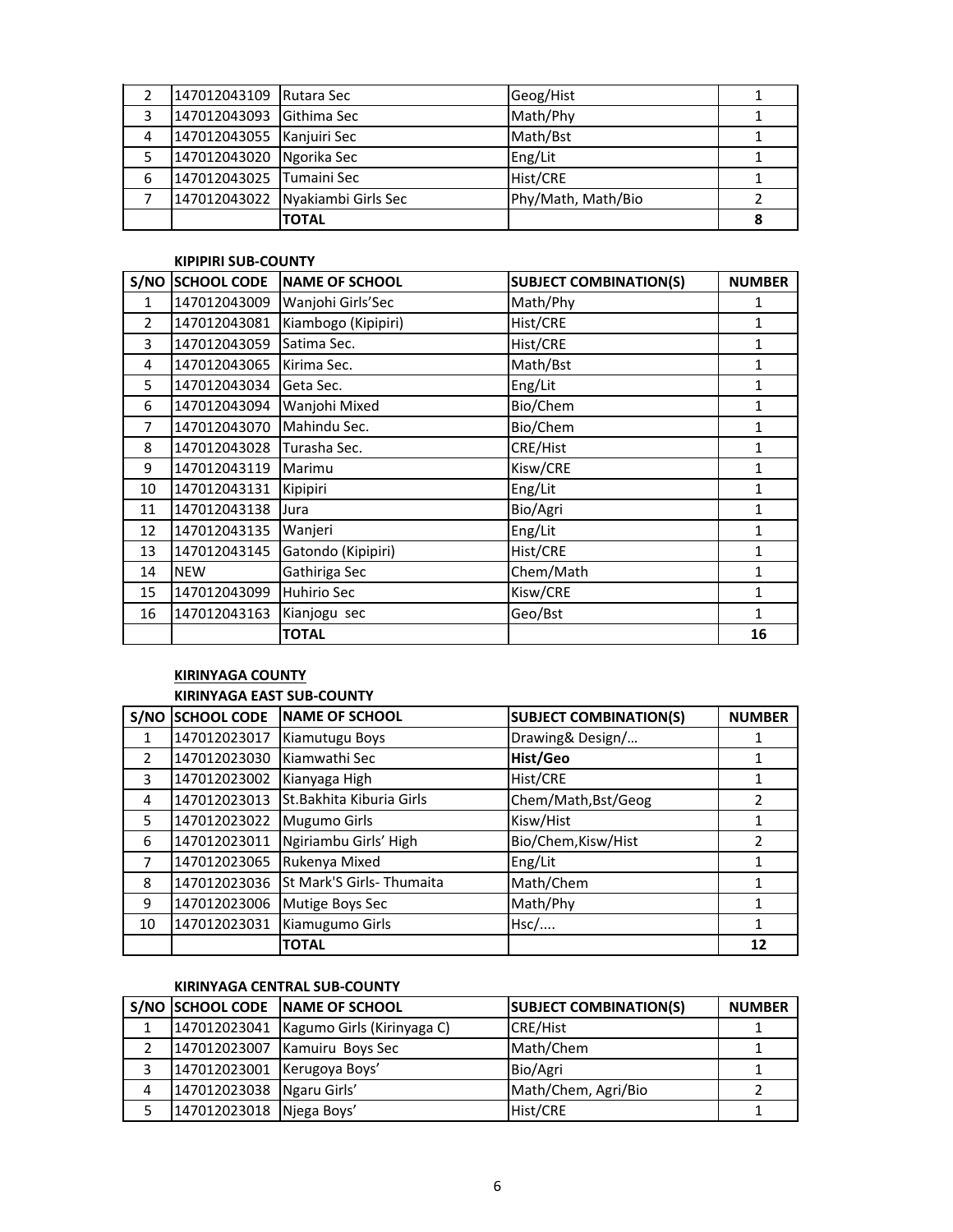| 147012023133<br>. JZJIJJ | Kiamutuira sec | Math/<br>. env |  |
|--------------------------|----------------|----------------|--|
|                          |                |                |  |

#### **KIRINYAGA WEST SUB-COUNTY**

| S/NO          | <b>SCHOOL CODE</b> | <b>NAME OF SCHOOL</b> | <b>SUBJECT COMBINATION(S)</b> | <b>NUMBER</b> |
|---------------|--------------------|-----------------------|-------------------------------|---------------|
| 1             | 147012023029       | Gathambi Girls'       | Bio/Agri                      |               |
| $\mathcal{P}$ | 147012023015       | <b>Baricho High</b>   | Math/Phy                      |               |
| 3             | 147012023099       | Kathaka sec           | Hist/Geog                     |               |
| 4             | 147012023093       | Kianjege West         | Kisw/CRE                      | 1             |
| 5             | 147012023020       | Kiaragana Girls       | H/sc/Bio, Math/Chem           | 2             |
| 6             | 147012023027       | Kibirigwi Girls       | Math/Bst                      |               |
| 7             | 147012023049       | Kiburu Sec (Boys)     | Comp/                         | 1             |
| 8             | 147012023021       | Kiine Girls' Sec      | Bio/Chem                      | 1             |
| 9             | 147012023069       | Sagana Sec            | <b>CRE/Hist</b>               | 1             |
| 10            | 147012023100       | Mukui sec             | Geog/CRE                      | 1             |
| 11            | 147012023037       | Ngugu-Ini Sec         | Chem/Phy                      | 1             |
| 12            | 147012023035       | Kiangai Sec           | Comp/                         | 1             |
|               |                    | <b>TOTAL</b>          |                               | 13            |

#### **MWEA WEST SUB-COUNTY**

|   | S/NO SCHOOL CODE       | NAME OF SCHOOL                       | <b>SUBJECT COMBINATION(S)</b> | <b>NUMBER</b> |
|---|------------------------|--------------------------------------|-------------------------------|---------------|
|   | 147012023044           | Kangai Mixed Sec                     | Math/Geog                     |               |
|   | 147012023061           | Thiba Mixed Sec                      | Eng/Lit                       |               |
| 3 |                        | 147012023014 St Mary'S Mwea Girls    | Hsc/                          |               |
| 4 | 147012023109           | Nyaga Mixed Sec                      | Bio/Math                      |               |
| 5 | 147012023136 Rurii Sec |                                      | Geog/Bst                      |               |
| 6 | 147012023060           | <b>Good Samaritan</b>                | Kisw/Hist                     |               |
|   |                        | 14701203139(N St Teresa Riandira Sec | Eng/Lit                       |               |
| 8 | 147012023129           | Ciagiini sec                         | Math/Bst                      |               |
|   |                        | <b>TOTAL</b>                         |                               | 8             |

# **MWEA EAST SUB-COUNTY**

|   |              | S/NO SCHOOL CODE NAME OF SCHOOL | <b>SUBJECT COMBINATION(S)</b> | <b>NUMBER</b> |
|---|--------------|---------------------------------|-------------------------------|---------------|
|   | 147012023008 | Karoti Girls' High              | Bst/Geog                      |               |
| 2 | 147012023072 | Nyangati Sec                    | Comp/                         |               |
| 3 | 147012023121 | Gathigiriri                     | <b>CRE/Hist</b>               |               |
| 4 | 147012023117 | Mumbu-Ini                       | Geog/Hist                     |               |
|   | 147012023127 | Gakuu Mixed                     | Bst/Geog                      |               |
| 6 | 147012023126 | Ngurubani Mixed                 | Bst/Geog                      |               |
|   | 147012023156 | Mathangauta                     | <b>CRE/Hist</b>               |               |
|   |              | <b>TOTAL</b>                    |                               |               |

# **MURANG'A COUNTY MURANG'A SOUTH SUB-COUNTY**

|   |                             | S/NO SCHOOL CODE NAME OF SCHOOL       | <b>ISUBJECT COMBINATION(S)</b> | <b>NUMBER</b> |
|---|-----------------------------|---------------------------------------|--------------------------------|---------------|
|   | 147012063124 Mithini        |                                       | Hist/CRE                       |               |
|   |                             | 147012073145   Kagaa Sec (Murang'a S) | Hist/Geo                       |               |
|   | 147012073008 Kaharati Mixed |                                       | Agri/Bio                       |               |
| 4 |                             | 147012073099   Kamahuha Girls'        | Kisw/CRE                       |               |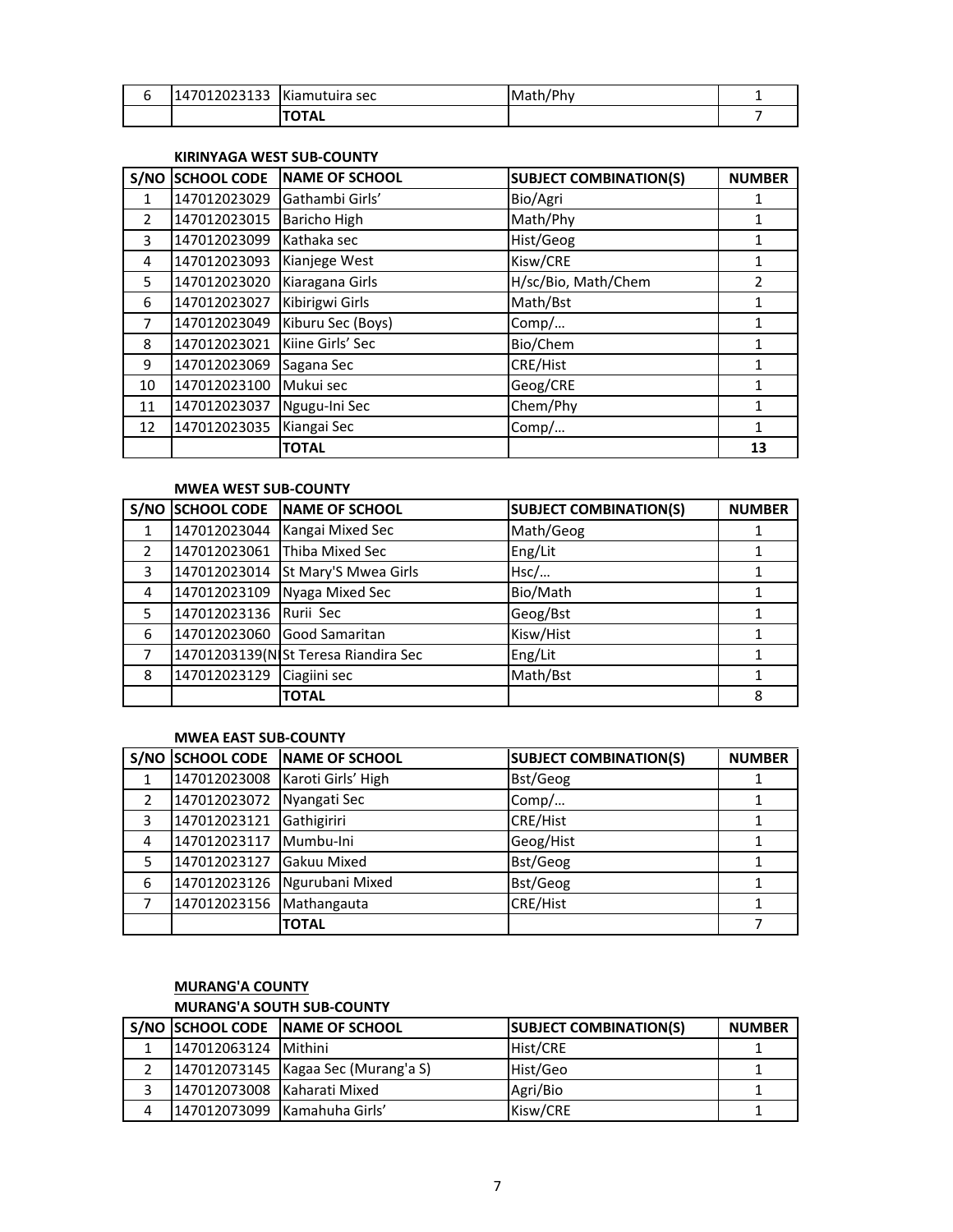|   | 147012073144 Kaharo Boys  |                          | Kisw/CRE |  |
|---|---------------------------|--------------------------|----------|--|
| b | 147012073097 Makuyu Boys  |                          | Bio/Agr  |  |
|   | <b>NEW</b>                | lSenior Chief Gichoi Sec | Eng/Lit  |  |
|   | 147012073104 Kaharo Girls |                          | Eng/Lit  |  |
|   |                           | <b>TOTAL</b>             |          |  |

#### **GATANGA SUB-COUNTY**

| S/NO          | <b>SCHOOL CODE</b> | <b>NAME OF SCHOOL</b>      | <b>SUBJECT COMBINATION(S)</b> | <b>NUMBER</b> |
|---------------|--------------------|----------------------------|-------------------------------|---------------|
| 1             | 147012063102       | Chomo Boys Sec.            | Hist/CRE, Math/Phy            | 2             |
| $\mathcal{P}$ | 147012063010       | Gatanga Ccm                | Kisw/CRE                      |               |
| 3             | 147012063007       | St. Germaine Gatanga Girls | Kisw/CRE                      |               |
| 4             | 147012063016       | Gatura Girls'              | Chem/Bio                      |               |
| 5             | 147012063003       | Kiamwathi Sec.             | Hist/Geo                      | 1             |
| 6             | 147012063082       | Kimandi Sec.               | Math/Chem                     |               |
| 7             | 147012063002       | Kiunyu Girls               | Geo/CRE                       |               |
| 8             | 147012063013       | St Mary'S Rwegetha Sec     | Bio/Agri                      |               |
| 9             | 147012063088       | St Paul'S Gatura Sec.      | Math/Phy                      |               |
| 10            | 147012063105       | Iembeni Mixed Sec          | Kisw/Hist                     | 1             |
|               |                    | <b>TOTAL</b>               |                               | 11            |

# **KAHURO SUB-COUNTRY**

| S/NO           | <b>SCHOOL CODE</b> | <b>NAME OF SCHOOL</b> | <b>SUBJECT COMBINATION(S)</b> | <b>NUMBER</b> |
|----------------|--------------------|-----------------------|-------------------------------|---------------|
| 1              | 147012033053       | Dr.Kiano Girls        | Eng/Lit                       |               |
| $\overline{2}$ | 147012033034       | Gitweku Girls         | Kisw/Hist                     |               |
| 3              | 147012033061       | Kagumo                | Math/Chem                     | 1             |
| 4              | 147012033039       | Koimbi sec            | Agr/Bio                       | 1             |
| 5              | 147012033006       | Kahuhia Girls         | Bst/Geog                      |               |
| 6              | 147012033013       | Kiaguthu Boys         | Phy/Comp                      | 1             |
| 7              | 147012033041       | Kiboi Mixed           | Math/Phy                      | 1             |
| 8              | 147012033010       | <b>Mugoiri Girls</b>  | Comp/, Math/Phy, Bio/Agr      | 3             |
| 9              | 147012033170       | Murarandia Sec        | Math/Phy                      | 1             |
| 10             | 147012033021       | Weithaga Boys         | Bio/Agri, Eng/Lit             | $\mathfrak z$ |
| 11             | 147012033056       | Kahatia sec           | Kisw/CRE                      | 1             |
| 12             | 147012033007       | Kirogo Boys sec       | Geog/Bst                      | 1             |
|                |                    | <b>TOTAL</b>          |                               | 15            |

# **MURANG'A EAST SUB-COUNTY**

| S/NO          | <b>SCHOOL CODE</b> | <b>NAME OF SCHOOL</b>            | <b>SUBJECT COMBINATION(S)</b> | <b>NUMBER</b> |
|---------------|--------------------|----------------------------------|-------------------------------|---------------|
|               | 147012033052       | Gakurwe Girls Sec.               | Kisw/Geog                     |               |
| $\mathcal{P}$ | 147012033059       | St Catherine Gaturi Girls'       | Eng/Lit                       |               |
| 3             | 147012033111       | Mirira Mixed Sec.                | Math/Phy                      |               |
| 4             | 147012033054       | St Luke Gituri Sec               | Geog/Bst                      |               |
| 5             | 147012033114       | Nyakihai Sec.                    | Agri/Bio                      |               |
| 6             | 147012033031       | Mumbi Girls Sec                  | Math/Bst, H/Sc/               | $\mathcal{P}$ |
| 7             | 147012034128       | St. paul Gathukiini-Kiambugi Sec | Eng/Lit                       | 1             |
| 8             | 147012033009       | Murang'a High                    | Phy/Chem                      |               |
|               |                    | <b>TOTAL</b>                     |                               | 9             |

## **MATHIOYA SUB-COUNTY**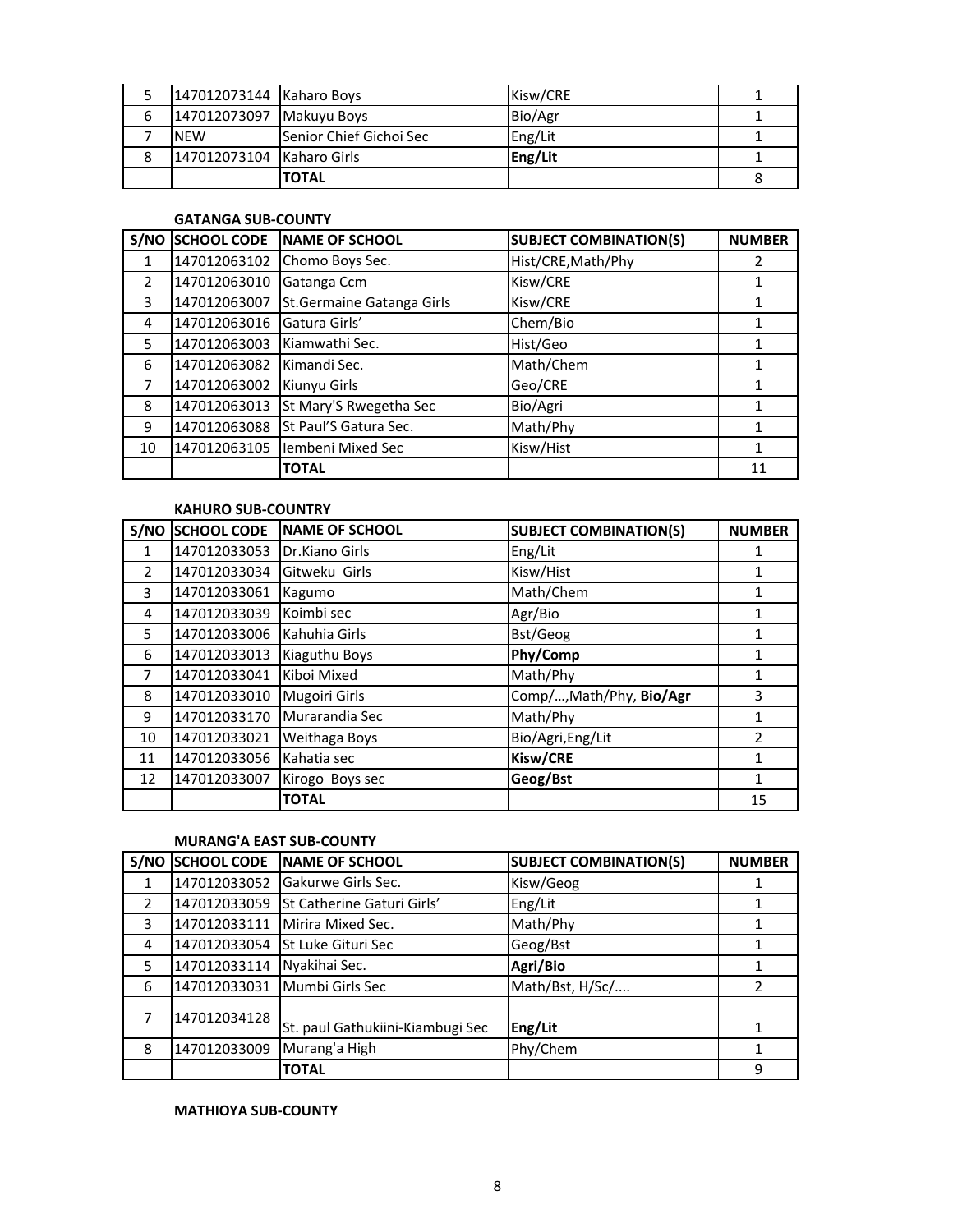|               | S/NO SCHOOL CODE | NAME OF SCHOOL   | <b>SUBJECT COMBINATION(S)</b> | <b>NUMBER</b> |
|---------------|------------------|------------------|-------------------------------|---------------|
|               | 147012033028     | Kiriaini Girls'  | Math/Bst                      |               |
| $\mathcal{P}$ | 147012033020     | <b>Kiru Boys</b> | Kisw/CRE, Chem/Agr            |               |
| 3             | 147012033008     | Njumbi High      | Geog/Bst                      |               |
| 4             | 147012033011     | Wahundura High   | Eng/Lit                       |               |
| 5             | 147012033064     | Wahundura Mixed  | Math/Phy                      |               |
| 6             | 147012033022     | Gitugi Girls'    | <b>Bio/Agr</b>                |               |
|               | 147012033046     | Kamacharia Sec.  | Bio/Agr                       |               |
| 8             | 147012033097     | Iruri Sec        | <b>Bio/Agr</b>                |               |
|               |                  | <b>TOTAL</b>     |                               | 9             |

#### **KANGEMA SUB-COUNTY**

|   |                              | S/NO SCHOOL CODE NAME OF SCHOOL | <b>SUBJECT COMBINATION(S)</b> | <b>NUMBER</b> |
|---|------------------------------|---------------------------------|-------------------------------|---------------|
|   | 147012033005 Kangema High    |                                 | Chem/Phy                      |               |
|   | 147012033063 lyego Sec.      |                                 | Math/Bst                      |               |
| 3 | 147012033038 Kiangunyi Girls |                                 | Agr/Bio                       |               |
| 4 | 147012033160 Kanorero Sec    |                                 | Math/Phy                      |               |
|   |                              | 147012033080 Kiawambogo Sec     | Bst/Math                      |               |
|   |                              | <b>TOTAL</b>                    |                               |               |

#### **KIGUMO SUB-COUNTY**

| S/NO          | <b>SCHOOL CODE</b> | <b>NAME OF SCHOOL</b> | <b>SUBJECT COMBINATION(S)</b> | <b>NUMBER</b> |
|---------------|--------------------|-----------------------|-------------------------------|---------------|
| 1             | 147012073091       | Karega sec            | Comp/                         | 1             |
| $\mathcal{P}$ | 147012073136       | <b>Kigumo Girls</b>   | Chem/Phy                      | 1             |
| 3             | 147012073002       | Kigumo Bendera High   | Kisw/Hist                     | 1             |
| 4             | 147012073098       | Njiiri School sec     | Drawing&D/, French/           | 2             |
| 5.            | 147012073096       | Mariira Sec           | Kisw/Hist, Eng/Lit            | $\mathfrak z$ |
| 6             | 147012073084       | Kanderendu sec        | Chem/Phy                      | 1             |
| 7             | 147012073121       | St Paul Kamukabi sec  | Geog/CRE                      |               |
| 8             | 147012073018       | Muthithi Sec          | Comp/                         | 1             |
| 9             | 147012073042       | Mumbu Sec             | Math/Phy                      |               |
| 10            | 147012073047       | Thamara sec           | Math/Bst                      | 1             |
| 11            | 147012073124       | Marumi Sec.           | phy/chem                      |               |
| 12            | 147012073132       | Kigumo Mixed Sec.     | Chem/Math                     | 1             |
| 13            | 147012073076       | Turuturu sec          | Math/Bio                      | 1             |
|               |                    | <b>TOTAL</b>          |                               | 15            |

#### **KANDARA SUB-COUNTY**

| S/NO          | <b>SCHOOL CODE</b> | <b>NAME OF SCHOOL</b> | <b>SUBJECT COMBINATION(S)</b> | <b>NUMBER</b> |
|---------------|--------------------|-----------------------|-------------------------------|---------------|
| 1             | 147012073028       | Gatitu Girls          | Hist/Kisw                     |               |
| $\mathcal{P}$ | 147012073118       | Karugia sec           | Agr/Bio                       |               |
| 3             | 147012073093       | Kirigithu sec         | Math/Chem                     |               |
| 4             | 147012073134       | Kirunguru sec         | Bio/Chem, Kisw/CRE            | 2             |
| 5             | 147012073077       | Mugecha Mixed sec     | Chem/Phy, Bio/Agr             | $\mathfrak z$ |
| 6             | 147012073147       | Muiri-Ini Day         | Bst/Geog                      |               |
|               | 147012073070       | Mung'aria sec         | $Hsc/$                        |               |
| 8             | 147012073126       | Naaro Mixed Day       | Kisw/CRE                      |               |
| 9             | 147012073031       | Ng'araria Girls       | Hsc/                          |               |
| 10            | 147012073004       | Ngurwe-Ini sec        | Comp/                         |               |
| 11            | 147012073133       | Pcea Mahutia sec      | Chem/Math                     |               |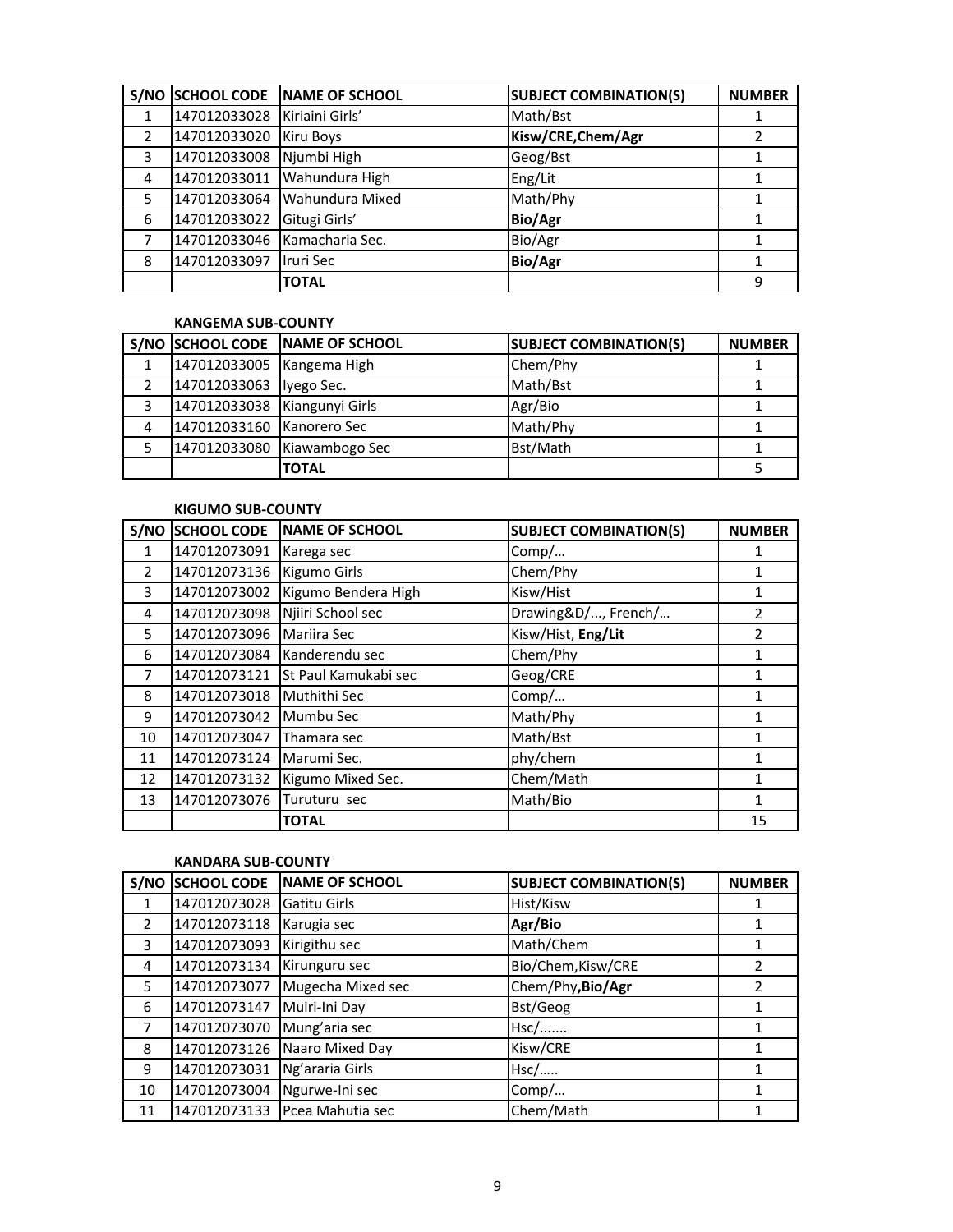|  | 12 147012073043 St. Alexis Ruchu Girls' sec | French/Geo, kisw/Bst |    |
|--|---------------------------------------------|----------------------|----|
|  | 147012073010 St. Mathew Kianyingi sec       | Kisw/CRE             |    |
|  | <b>TOTAL</b>                                |                      | 16 |

# **NYERI COUNTY**

# **NYERI CENTRAL SUB-COUNTY**

|   |                             | S/NO SCHOOL CODE NAME OF SCHOOL | <b>SUBJECT COMBINATION(S)</b> | <b>NUMBER</b> |
|---|-----------------------------|---------------------------------|-------------------------------|---------------|
|   | 147012053001 Giakanja Boys  |                                 | Agr/Bio                       |               |
|   | 147012053056 Muruguru Girls |                                 | Bio/Math, Hist/CRE            |               |
| 3 |                             | 147012053002 Nyeri High School  | Bio/Math, Eng/Lit             |               |
| 4 | 147012053098 Rware          |                                 | Bio/Chem                      |               |
|   |                             | <b>TOTAL</b>                    |                               | b             |

## **TETU SUB-COUNTY**

|   | S/NO SCHOOL CODE | <b>INAME OF SCHOOL</b>     | <b>SUBJECT COMBINATION(S)</b> | <b>NUMBER</b> |
|---|------------------|----------------------------|-------------------------------|---------------|
|   | 147012053015     | Dedan Kimathi Memorial sec | Math/Bst                      |               |
|   | 147012053140     | Gititu sec                 | <b>CRE/Hist</b>               |               |
| 3 | 147012053167     | Kaiguri sec                | Bio/Chem                      |               |
| 4 | 147012053135     | Karangia Sec               | Math/Bst                      |               |
| 5 | 147012053169     | Wamagana Girls Sec         | Agr/Bio                       |               |
| 6 | 147012053017     | Gachatha Sec               | Hist/Kisw                     |               |
|   | 147012053066     | Mathakwa-ini Sec           | Kisw/CRE                      |               |
|   |                  | <b>TOTAL</b>               |                               |               |

#### **MUKURWEINI SUB-COUNTY**

| S/NO | <b>SCHOOL CODE</b> | <b>INAME OF SCHOOL</b>             | <b>SUBJECT COMBINATION(S)</b> | <b>NUMBER</b> |
|------|--------------------|------------------------------------|-------------------------------|---------------|
| 1    | 147012053047       | Karindi Sec                        | Math/Chem                     |               |
| 2    | 147012053016       | <b>St. Bonaventure Kaheti Boys</b> | Agri/Bio, Eng/Lit             | 2             |
| 3    | 147012053051       | Gathungururu Girls                 | Agri/Bio, Chem/Math           | 2             |
| 4    | 147012053116       | Ngoru Orthodox Sec                 | Hist/Bst                      | 1             |
| 5    | 147012052006       | Rev. Muhoro (Sch For The Deaf)     | Bio/Ksl                       | 1             |
| 6    | 147012053023       | South Tetu Girls                   | Bio/Chem                      | 1             |
| 7    | 147012053165       | Njiru-ini Sec                      | Bio/Agr                       |               |
| 8    | 147012053107       | <b>Wamutitu Sec</b>                | <b>CRE/Geo</b>                |               |
| 9    | 147012053106       | <b>Rutune Sec</b>                  | Agr/Geo                       | 1             |
| 10   | 147012053035       | Weru Intergrated Sec               | Math/Chem                     |               |
|      |                    | <b>TOTAL</b>                       |                               | 12            |

# **MATHIRA WEST SUB-COUNTY**

|   |                                | S/NO SCHOOL CODE NAME OF SCHOOL         | <b>SUBJECT COMBINATION(S)</b> | <b>NUMBER</b> |
|---|--------------------------------|-----------------------------------------|-------------------------------|---------------|
|   |                                | 147012053006 Bishop Gatimu Ngandu Girls | Math/Chem                     |               |
|   |                                | 147012053008 Tumutumu Girls Sec         | Math/Bio                      |               |
|   | 147012053007 Ruthagati Sec     |                                         | Bio/Chem                      |               |
| 4 | 147012053054 Hiriga Girls Sec  |                                         | Kisw/Hist                     |               |
| 5 | 147012053058   Icuga Girls Sec |                                         | Bs/Math                       |               |
|   |                                | <b>TOTAL</b>                            |                               |               |

# **MATHIRA EAST SUB-COUNTY**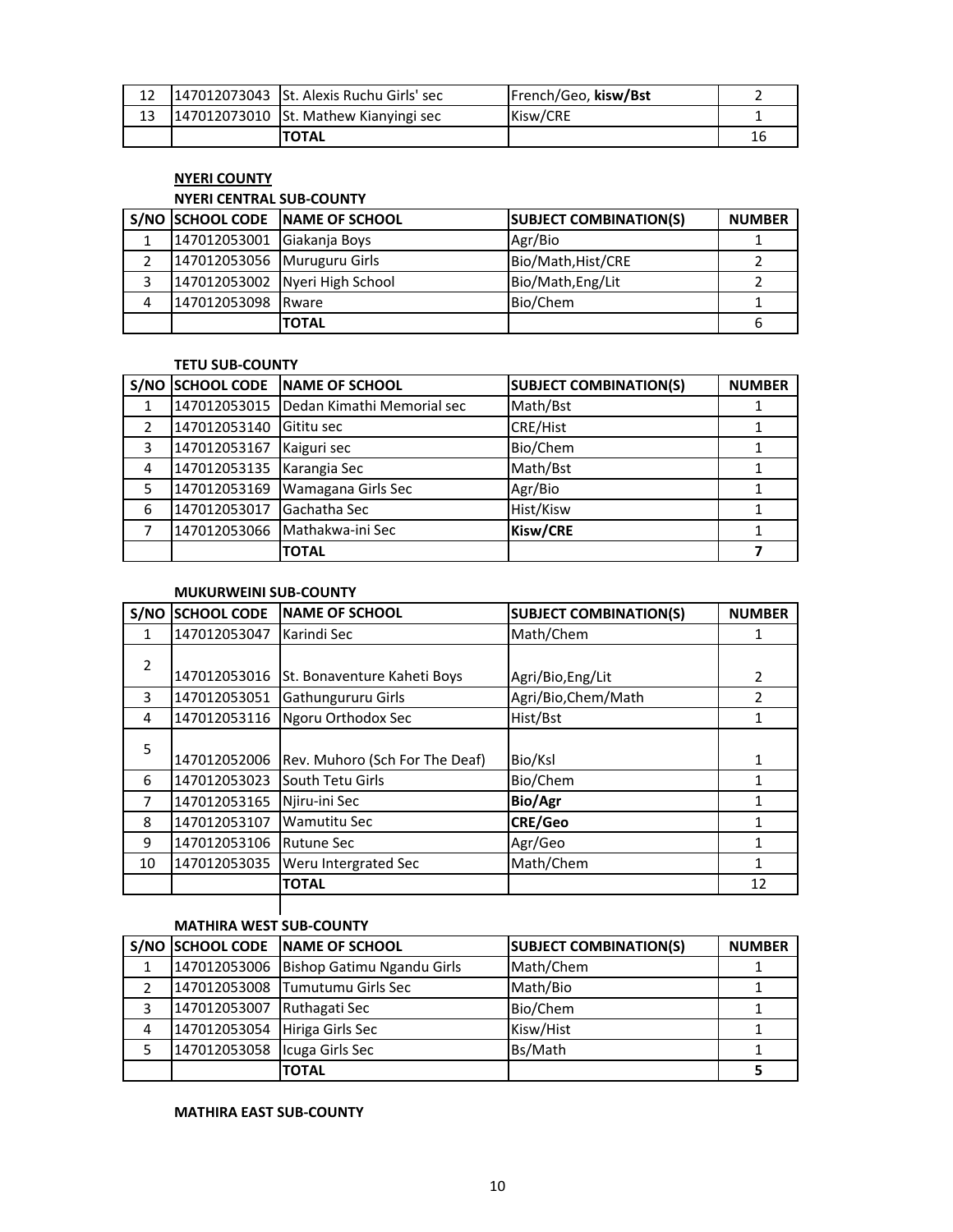|   | S/NO SCHOOL CODE              | NAME OF SCHOOL    | <b>SUBJECT COMBINATION(S)</b> | <b>NUMBER</b> |
|---|-------------------------------|-------------------|-------------------------------|---------------|
|   | 147012053013                  | Kanjuri High      | <b>CRE/Kisw</b>               |               |
|   | 147012053005 Kirimara High    |                   | Geog/Bst                      |               |
| 3 | 147012053038 Kiarithaini Boys |                   | Bio/Agri                      |               |
| 4 | 147012053022 Karatina Girls   |                   | Bio/Chem                      |               |
| 5 | 147012053142 Kiamabara Sec    |                   | Eng/Lit                       |               |
| 6 | 147012053030                  | <b>Magutu Sec</b> | Eng/Lit                       |               |
|   |                               | <b>TOTAL</b>      |                               |               |

#### **KIENI EAST SUB-COUNTY**

|   |                              | S/NO SCHOOL CODE NAME OF SCHOOL     | <b>SUBJECT COMBINATION(S)</b> | <b>NUMBER</b> |
|---|------------------------------|-------------------------------------|-------------------------------|---------------|
| 1 |                              | 147012053096 Naromoru Boys          | Hist/CRE                      |               |
|   | 147012053134 Burguret Sec    |                                     | Geog/Bst                      |               |
|   | 147012053021 Naromoru Girls' |                                     | Comp/                         |               |
| 4 |                              | 147012053147 St Joseph Allamano Sec | Bio/Agri                      |               |
|   |                              | <b>TOTAL</b>                        |                               |               |

## **KIENI WEST SUB-COUNTY**

|   |                      | S/NO SCHOOL CODE NAME OF SCHOOL        | <b>SUBJECT COMBINATION(S)</b> | <b>NUMBER</b> |
|---|----------------------|----------------------------------------|-------------------------------|---------------|
| 1 | 147012053161 Lamuria |                                        | Comp/                         |               |
|   |                      | 147012053073   ST. Faustina-Mweiga Sec | <b>Bio/Agr</b>                |               |
| 3 |                      | 147012053211 St Monica Gitegi          | Hist/CRE                      |               |
| 4 |                      | 147012053159 St Regina Nairutia        | Chem/Phy                      |               |
|   |                      | <b>'TOTAL</b>                          |                               |               |

### **NYERI SOUTH SUB-COUNTY**

| S/NO          | <b>SCHOOL CODE</b> | <b>NAME OF SCHOOL</b>          | <b>SUBJECT COMBINATION(S)</b> | <b>NUMBER</b> |
|---------------|--------------------|--------------------------------|-------------------------------|---------------|
| 1             | 147012053025       | Chinga Girls' High             | Math/Phy                      |               |
| $\mathcal{P}$ | 147012053003       | Karima Boys High               | Math/Phy                      |               |
| 3             | 147012053019       | Kenyatta High Mahiga           | Kisw/Hist                     |               |
| 4             | 147012053018       | Othaya Boys                    | Bio/Chem, Math/Chem           | $\mathfrak z$ |
| 5             | 147012053040       | Othaya Girls                   | Bio/Chem                      |               |
| 6             | 147012053024       | Birithia Girls Sec             | Kisw/Hist                     |               |
|               | 147012053070       | Iriaini Girls'                 | Math/Chem                     |               |
| 8             | 147012053067       | Kihome Sec                     | Kisw/Geo                      |               |
| 9             | 147012053189       | St Maria Gorretti Ruruguti Sec | Chem/Phy                      |               |
| 10            | 147012053133       | Muirungi Sec                   | Geo/Bst                       |               |
|               |                    | <b>TOTAL</b>                   |                               | 11            |

# **COAST REGION**

## **LAMU COUNTY**

# **LAMU WEST SUBCOUNTY**

|                         | I S/NO ISCHOOL CODE INAME OF SCHOOL | <b>SUBJECT COMBINATION (S)</b> | <b>NUMBER</b> |
|-------------------------|-------------------------------------|--------------------------------|---------------|
| 147013033002 Lamu Girls |                                     | Bio/Chem                       |               |
|                         | 147013033019 Kiongwe Sec Sch        | Agri/Bio                       |               |
|                         | 147013033025 Manda Air Port Sec SCh | <b>CRE/Kisw</b>                |               |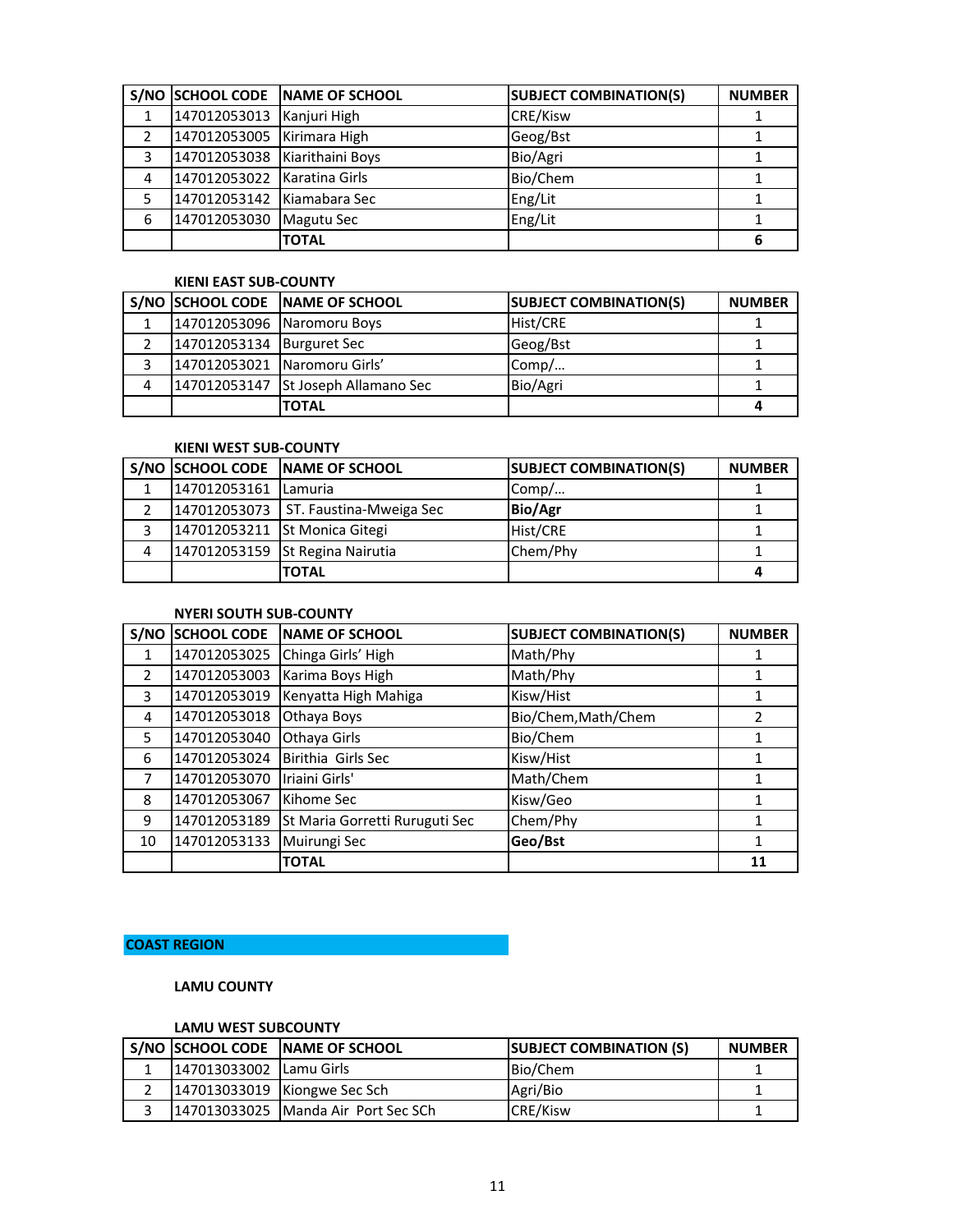| $\Delta$ |        | 147013033006 Mokowe Mixed Sec        | Geo/CRE             |  |
|----------|--------|--------------------------------------|---------------------|--|
|          |        | 147013033011 Uziwa Mixed Day Sec Sch | Geo/Kisw            |  |
| b        |        | 147013033003 Mpeketoni Sec Sch       | Bio/Chem, Maths/Phy |  |
|          | ΙΤΟΤΑΙ |                                      |                     |  |

# **LAMU EAST SUBCOUNTY**

|              | S/NO SCHOOL CODE NAME OF SCHOOL           | <b>ISUBJECT COMBINATION (S)</b> | <b>NUMBER</b> |
|--------------|-------------------------------------------|---------------------------------|---------------|
|              | 147013033016 Kizingitini Mixed Day Sec Sc | Bio/Chem                        |               |
| <b>TOTAL</b> |                                           |                                 |               |

# **MOMBASA COUNTY**

|               | S/NO SCHOOL CODE | NAME OF SCHOOL           | <b>SUBJECT COMBINATION (S)</b> | <b>NUMBER</b> |
|---------------|------------------|--------------------------|--------------------------------|---------------|
|               | 147013043008     | Shimo La Tewa            | Maths/Chem                     |               |
| $\mathcal{P}$ | 147013043043     | Kashani Mixed Sec Sch    | Kisw/Hist                      |               |
| 3             | 14701013031      | Mtopanga Mixed Sec Sch   | Maths/Phy                      |               |
| 4             | 147013043037     | Marimani Mixed Sec       | Maths/Phy                      |               |
| 5             | 147013043045     | Mohamed Ali irls Day     | Eng/Lit                        |               |
| 6             | 147013042000     | Mombasa Sec Sch-Ph       | Bst/Maths                      |               |
|               | 147013043044     | Concordia Mixed Sec Sch  | Chem/Maths                     |               |
| 8             | 147013043027     | Mwakirunge Girls Sec Sch | Maths/Phy                      |               |
|               |                  | <b>TOTAL</b>             |                                | 8             |

# **NYALI SUBCOUNTY**

|   | S/NO SCHOOL CODE NAME OF SCHOOL             | <b>SUBJECT COMBINATION (S)</b> | <b>NUMBER</b> |
|---|---------------------------------------------|--------------------------------|---------------|
|   | 147013044023 Khadija Mixed Day Sec Sch      | Maths/phy                      |               |
|   | 147013043026   Maweni Mixed Day Sec Sch     | Eng/Lit                        |               |
|   |                                             |                                |               |
| 3 | 147013043031 Frere Town Mixed Day Sec Sch   | Eng/Lit                        |               |
|   |                                             |                                |               |
| 4 | 147013043040 Kongowea Sec Mixed Day Sec Sch | <b>IRE/KISW</b>                |               |
|   | <b>TOTAL</b>                                |                                |               |

## **MVITA SUBCOUNTY**

|   |              | S/NO SCHOOL CODE NAME OF SCHOOL      | <b>SUBJECT COMBINATION (S)</b> | <b>NUMBER</b> |
|---|--------------|--------------------------------------|--------------------------------|---------------|
|   |              | 147013043032 Makupa Boys Day Sec sch | Eng/Lit                        |               |
|   |              | 147013043006 Tudor Boys Day Sec Sch  | Eng/Lit                        |               |
| 3 |              | 147013043016 Mbaraki Girls Sec Sch   | Chem/Bio                       |               |
| 4 | 147013043025 | Mvita Boys Sec Sch                   | Eng/Lit                        |               |
| 5 | 14701013019  | Shariff Nassir Girs Sec Sch          | Chem/Maths                     |               |
| 6 | 14701013004  | Allidina Visram                      | <b>CRE/Geo</b>                 |               |
|   | 14701013012  | Mama Ngina Girls                     | Chem/Maths                     |               |
|   | <b>TOTAL</b> |                                      |                                |               |

# **CHANGAMWE SUBCOUNTY**

|              | S/NO SCHOOL CODE NAME OF SCHOOL          | <b>SUBJECT COMBINATION (S)</b> | <b>NUMBER</b> |
|--------------|------------------------------------------|--------------------------------|---------------|
|              | 147013043035 Mwijabu Mixed Day Sec Sch   | Bio/Maths                      |               |
|              |                                          |                                |               |
|              | 147013043009 Changamwe Mixed Day Sec Sch | Geo/Hist                       |               |
| <b>TOTAL</b> |                                          |                                |               |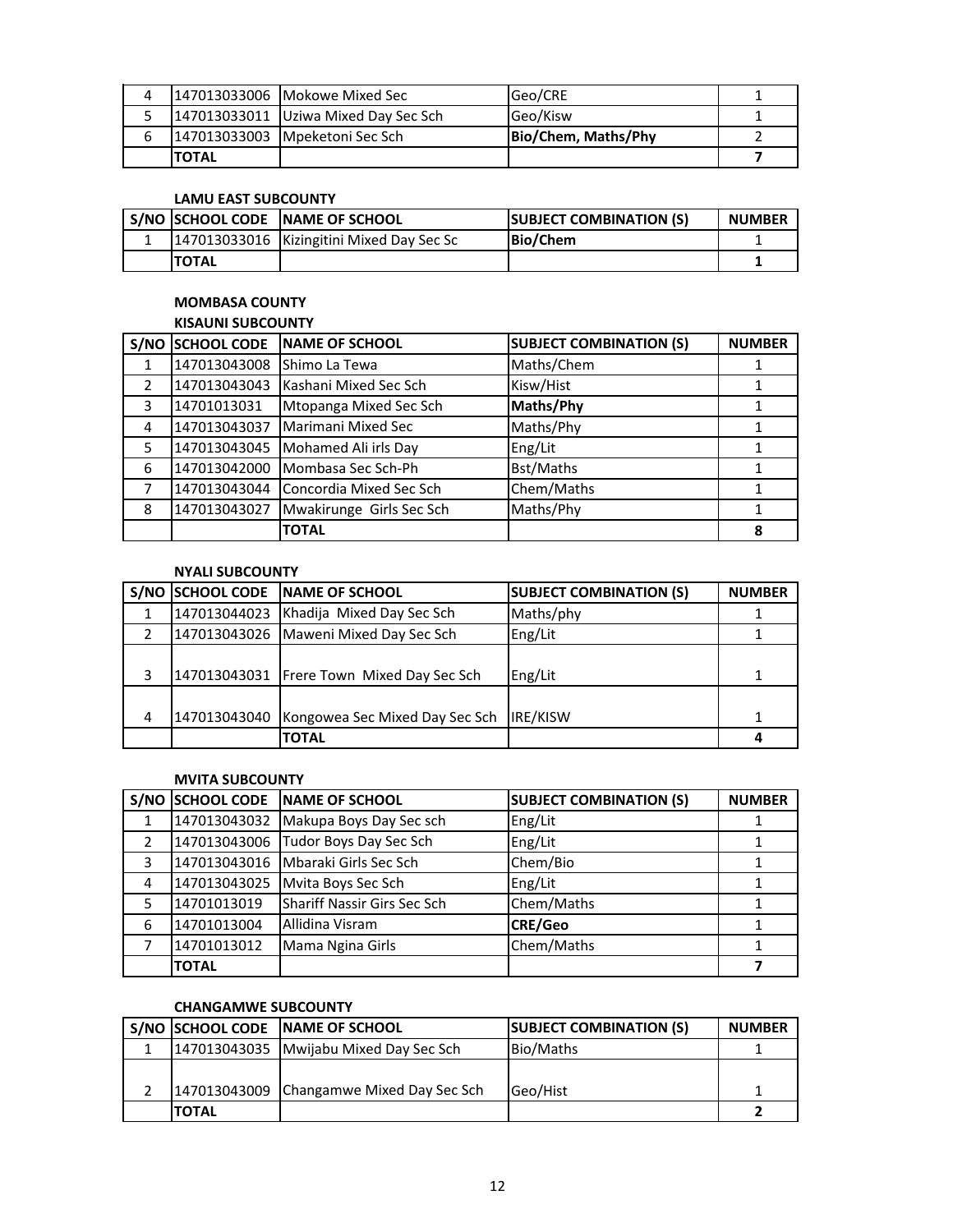#### **JOMVU SUBCOUNTY**

|                  | S/NO SCHOOL CODE NAME OF SCHOOL        | <b>SUBJECT COMBINATION (S)</b> | <b>NUMBER</b> |
|------------------|----------------------------------------|--------------------------------|---------------|
|                  | Miritini Complex Mixed Day Sec         |                                |               |
| 147013043041 Sch |                                        | Eng/Lit                        |               |
|                  | 147013043021 Kajembe Mixed Day Sec Sch | Bio/Chem                       |               |
|                  | 147013043014 Jomvu Girls Sec Sch       | Geo/Kisw                       |               |
| <b>TOTAL</b>     |                                        |                                |               |

#### **LIKONI SUBCOUNTY**

|               | <b>S/NO SCHOOL CODE</b> | <b>INAME OF SCHOOL</b>                 | <b>SUBJECT COMBINATION (S)</b> | <b>NUMBER</b> |
|---------------|-------------------------|----------------------------------------|--------------------------------|---------------|
|               | 147013043048            | Mishi Mboko Girls                      | Eng/Lit                        |               |
| $\mathcal{P}$ | 147013043030            | Mrima Mixed Sec                        | Bio/Chem                       |               |
| 3             | 147013043029            | Puma Mixed Day                         | Chem/Maths                     |               |
| 4             |                         | 147013042014 Likoni Salvation Army -VI | Eng/Lit                        |               |
|               |                         |                                        |                                |               |
| 5             | 147013043033            | Bububu Boys Boarding Sec Sch           | Agri/Bio,                      |               |
| 6             | 147013043022            | <b>Shikaadabu Sec sch</b>              | Chem/Bio                       |               |
|               | <b>TOTAL</b>            |                                        |                                | 6             |

## **TAITA TAVETA COUNTY MWATATE SUBCOUNTY**

| S/NO          | <b>SCHOOL CODE</b> | <b>NAME OF SCHOOL</b>          | <b>SUBJECT COMBINATION (S)</b> | <b>NUMBER</b> |
|---------------|--------------------|--------------------------------|--------------------------------|---------------|
| 1             | 147013053053       | Mwatate Sec Sch                | Bst/Geo                        |               |
| $\mathcal{P}$ | 147013053030       | Mwanyambo Mixed                | Eng/Lit                        |               |
| 3             | 14701063049        | Zare Sec Sch                   | Bio/Chem                       |               |
|               |                    |                                |                                |               |
| 4             | 147013053014       | Mwasere Girls Boarding Sec Sch | Eng/Lit                        |               |
| 5             | 147013053031       | Mwambonu Sec Sch               | Kisw/CRE                       |               |
| 6             | 147013053089       | Mwakironge Sec Sch             | Eng/Lit                        |               |
| 7             | 147013053048       | Mlamba Sec sch                 | <b>Bst/Geo</b>                 |               |
| 8             | 147013053018       | Ngami Sec Sch                  | <b>Bst/Geo</b>                 |               |
| 9             | 147013053032       | Munda Mixed Sec Sch            | Bio/H.Sci                      |               |
|               | <b>TOTAL</b>       |                                |                                | 9             |

#### **TAITA SUBCOUNTY**

|               | S/NO SCHOOL CODE | <b>INAME OF SCHOOL</b>           | <b>SUBJECT COMBINATION (S)</b> | <b>NUMBER</b> |
|---------------|------------------|----------------------------------|--------------------------------|---------------|
|               |                  |                                  |                                |               |
| 1             | 147013053013     | Snr Chief Mwangeka Girls Sec Sch | Kisw/CRE                       | 1             |
|               |                  |                                  |                                |               |
| $\mathcal{P}$ | 147013053001     | Dr. Aggrey Boys Boarding Sec Sch | Bst/Geo                        | 1             |
| 3             | 147013053084     | Kajungunyi Sec Sch               | Eng/Lit                        |               |
| 4             | 147013053054     | Funju Sec sch                    | Geo/Hist                       |               |
| 5             | 147013053012     | Mghalu Mixed Sec Sch             | Hist/Kisw                      |               |
| 6             | 147013053025     | Shimbo Girls Sec Sch             | Chem/Maths                     |               |
| 7             | 147013053061     | St. Agatha Ngoloki Girls Sec     | CRE/Geo                        |               |
| 8             | 147013053009     | St. Johns Boys Sec Sch           | Eng/Lit                        | 1             |
| 9             | 147013053021     | Ngangao Mixed Sec Sch            | Chem/Maths                     |               |
|               | <b>TOTAL</b>     |                                  |                                | 9             |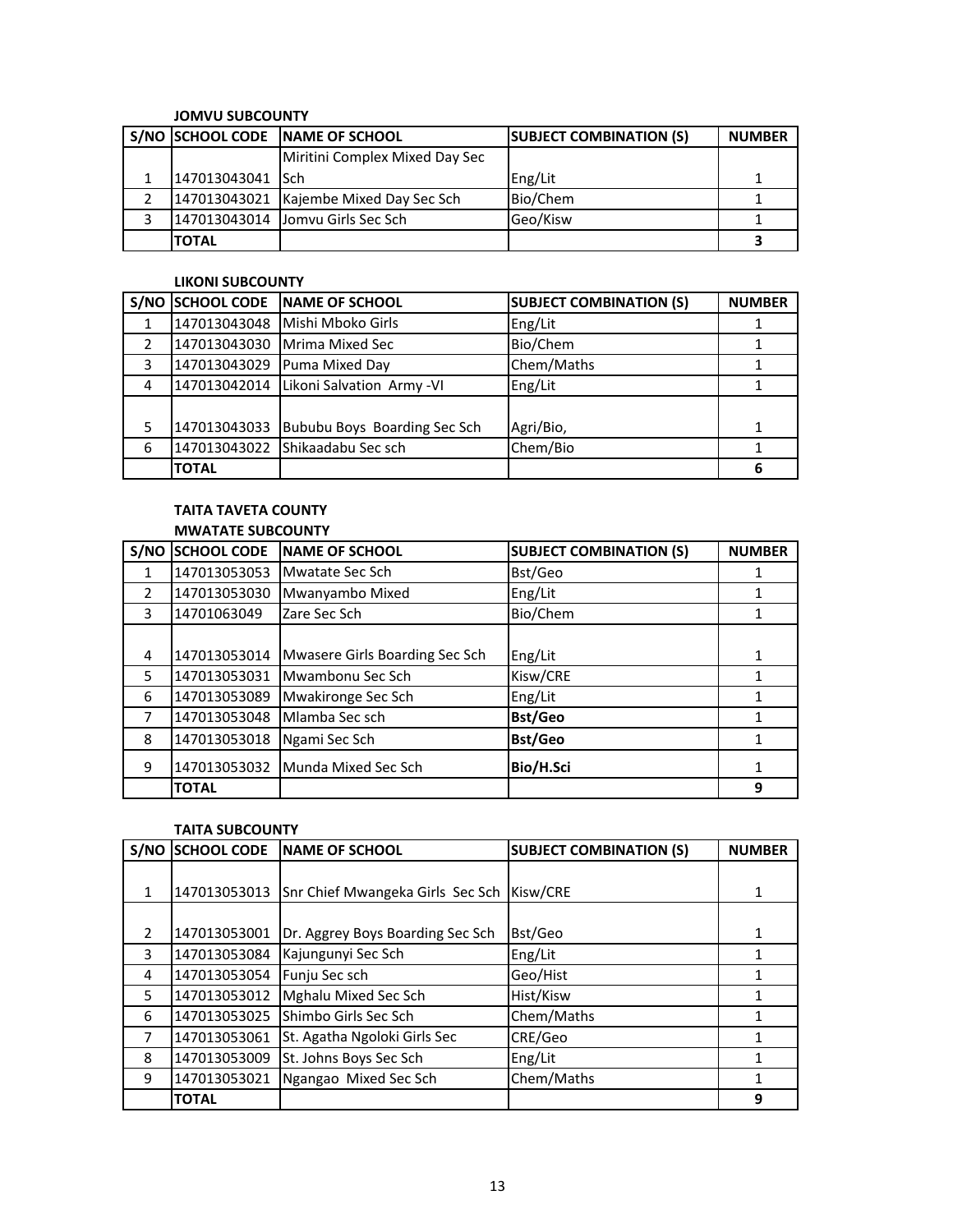# **VOI SUBCOUNTY**

| S/NO          | <b>SCHOOL CODE</b> | <b>NAME OF SCHOOL</b>          | <b>SUBJECT COMBINATION (S)</b> | <b>NUMBER</b> |
|---------------|--------------------|--------------------------------|--------------------------------|---------------|
| 1             | 147013053072       | Ngutini Sec Sch                | Agri/Bio                       |               |
| $\mathcal{P}$ | 14701063064        | Miasenyi Sec Sc                | Hist/CRE                       |               |
| 3             | 147011063063       | Mark Mwanjuma Sec Sch          | Cre/Kisw                       |               |
| 4             | 147013053069       | Voi Girls Day/Boarding Sec Sch | Geo/CRE                        |               |
| 5             | 147013053068       | Kasigau Girls Sec Sch          | Bst/Geo                        |               |
| 6             | 147013053024       | David Kayanda Mixed Day        | Comp/Maths                     |               |
| 7             | 147013053033       | Mwangea Boys Sec Sch           | Phy/Chem                       |               |
| 8             | 147013053037       | OLOPS Girls Sec sch            | <b>Bio/Chem</b>                |               |
| 9             | 147013053019       | Mwakitawa Sec Sch              | Eng/Lit                        |               |
| 10            | 14701063016        | Moi High Sch                   | Agri/Chem                      |               |
|               | <b>TOTAL</b>       |                                |                                | 10            |

## **TAVETA SUBCOUNTY**

| S/NO          | <b>SCHOOL CODE</b> | <b>NAME OF SCHOOL</b>         | <b>SUBJECT COMBINATION (S)</b> | <b>NUMBER</b> |
|---------------|--------------------|-------------------------------|--------------------------------|---------------|
|               | 147013053042       | Kitobo Mixed                  | Bst/Maths                      |               |
| $\mathcal{P}$ | 14701353083        | Njukini Sec Sch               | Bio/Chem                       | 1             |
| 3             | <b>NFW</b>         | Kiwalwa Sec Sch               | Bio/Chem                       |               |
| 4             | 147013053044       | Mahoo Sec Sch                 | Eng/Lit                        |               |
| .5            | 147013054002       | Sita                          | Hist/Bst                       |               |
| 6             | 147013053041       | Mata Sec Sch                  | Hist/Geo                       |               |
|               | 147013053007       | Eldoro Girls Boarding Sec Sch | Eng/Lit                        |               |
|               |                    |                               |                                |               |
| 8             | 147013053078       | Mahandakini Mixed Day Sec Sch | Hist/Kisw                      | 1             |
|               | <b>TOTAL</b>       |                               |                                | 8             |

#### **TANA RIVER COUNTY**

#### **TANA DELTA**

| S/NO          | <b>SCHOOL CODE</b> | <b>INAME OF SCHOOL</b>        | <b>SUBJECT COMBINATION (S)</b> | <b>NUMBER</b> |
|---------------|--------------------|-------------------------------|--------------------------------|---------------|
|               | 14701306001        | Tarasaa Sec Sch               | Agri/Hist                      |               |
| $\mathcal{P}$ | 14701306310        | Garsen Sec                    | Eng/Lit                        |               |
| 3             | 147013063005       | Ngao Girls Sec sCh            | Maths/Bst                      |               |
|               |                    | Kipini Mixed Day/Baording Sec |                                |               |
| 4             | 147013063006       | <b>Sch</b>                    | Hist/Kisw                      |               |
| 5             | 147013063017       | <b>Buyani Mixed Day Sec</b>   | Hist/Kisw                      |               |
| 6             | 147013063016       | Oda Sec Sch                   | Hist/Kisw                      |               |
|               | <b>TOTAL</b>       |                               |                                | 6             |

# **TANA NORTH SUBCOUNTY**

|              | S/NO SCHOOL CODE NAME OF SCHOOL                        | <b>SUBJECT COMBINATION (S)</b> | <b>NUMBER</b> |
|--------------|--------------------------------------------------------|--------------------------------|---------------|
|              | 147013063014 Huruma Mixed Day Sec Sch                  | Hist/CRE                       |               |
|              |                                                        |                                |               |
|              | 147013063008 Hirimani Mixed Day/Boarding Sec Kisw/Hist |                                |               |
|              | Madogo Mixed Day/Boarding Sec                          |                                |               |
| 147013063007 | <b>ISch</b>                                            | Agri/Bio                       | 1             |
| <b>TOTAL</b> |                                                        |                                |               |

#### **TANA RIVER SUBCOUNTY**

| <b>SUBJECT COMBINATION (S)</b> |
|--------------------------------|
|--------------------------------|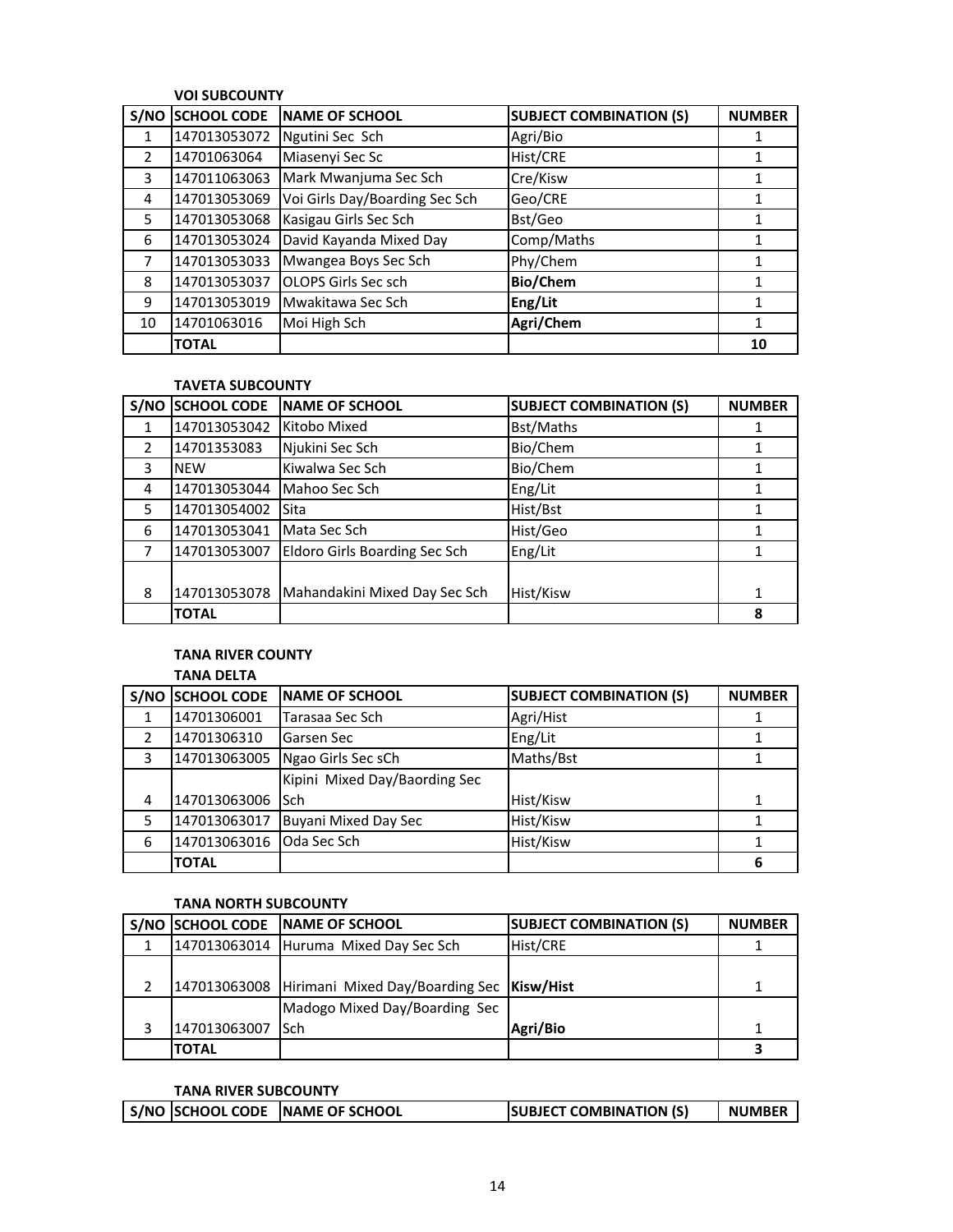| <b>NFW</b>       | Wachakone Sec Sch              | Maths/Bst |  |
|------------------|--------------------------------|-----------|--|
|                  | Ndura Mixed Day/Boarding Sec   |           |  |
| 147013063011 Sch |                                | Maths/Phy |  |
|                  | 147013063002 Hola Boys Sec Sch | Kisw/Hist |  |
| <b>TOTAL</b>     |                                |           |  |

### **KWALE COUNTY**

# **MATUGA SUBCOUNTY**

|                | S/NO SCHOOL CODE | <b>NAME OF SCHOOL</b>            | <b>SUBJECT COMBINATION (S)</b> | <b>NUMBER</b>  |
|----------------|------------------|----------------------------------|--------------------------------|----------------|
| $\mathbf{1}$   | 147013023015     | Kaya Tiwi Mixed Day Sec Sch      | Geo/Bst                        | $\mathbf{1}$   |
| $\mathfrak{p}$ | 147013023003     | Kwale High School                | Maths/Phy                      | $\mathbf{1}$   |
| 3              | 147013023001     | Tserezani Mixed Sec Sch          | Bio/Chem                       | $\mathbf{1}$   |
| 4              | 147013023167     | Mtsamviani Mixed Sec Sch         | Bst/Geo                        | $\mathbf{1}$   |
| 5              | 147013023011     | Waa Girls Boarding Sec Sch       | Eng/Lit                        | $\mathbf{1}$   |
| 6              | 147013023033     | Kwale Girls Sec Sch              | Hist/Cre                       | $\mathbf{1}$   |
|                |                  | Shimba Hills Mixed Boarding Sec  |                                |                |
| 7              | 147013023030     | <b>Sch</b>                       | Kisw/IRE, Kisw/Geo             | $\overline{2}$ |
|                |                  | Mwanambeyu Girls Boarding Sec    |                                |                |
| 8              | 147013023156     | <b>Sch</b>                       | Bst/Maths                      | 1              |
| 9              | 147013023071     | Mbegani Mixed Sec Sch            | Bst/Maths                      | $\mathbf{1}$   |
|                |                  |                                  |                                |                |
| 10             | 147013023004     | Matuga Girls Boarding Sec School | Eng/Lit                        | 1              |
| 11             | 147013022004     | Kwale Sch for Deaf               | Maths/Chem/KSL                 | $\mathbf{1}$   |
| 12             | 147013023037     | Mangawani Mixed Sec Sch          | Maths/Phy                      | 1              |
| 13             | 147013023066     | Tiwi Girls Sec Sch               | Arabic/IRE                     | $\mathbf{1}$   |
|                |                  | Kichakasimba Girls Boarding Sec  |                                |                |
| 14             | 147013023019     | <b>Sch</b>                       | Phy/Chem                       | 1              |
| 15             | 147013023173     | Mbuguni Mixed Sec Schd           | Hist/Kisw                      | $\mathbf{1}$   |
| 16             | 147013023052     | Kirewe Mixed Day Sec Sch         | Eng/Lit                        | $\mathbf{1}$   |
| 17             | 147013023041     | Kombani Sec Sch                  | Bst/Maths                      | $\mathbf{1}$   |
| 18             | 147013023024     | Golini Mixed Day Sec Sch         | Maths/Bst, Kisw/IRE            | $\overline{2}$ |
| 19             | 147011023005     | Waa Sec Sch                      | Bio/Agri                       | $\mathbf{1}$   |
|                | <b>TOTAL</b>     |                                  |                                | 21             |

#### **KINANGO SUBCOUNTY**

|   |              | S/NO SCHOOL CODE NAME OF SCHOOL  | <b>SUBJECT COMBINATION (S)</b> | <b>NUMBER</b> |
|---|--------------|----------------------------------|--------------------------------|---------------|
|   |              | Kinango Boys Day/Boarding Sec    |                                |               |
|   | 147013023007 | <b>ISch</b>                      | Eng/Lit                        |               |
|   | 14701023062  | Nzovuni Sec Sch                  | Agri/Bio                       |               |
|   | 14701023044  | <b>Tsunza Mixed Sec Sch</b>      | Maths/BSt                      |               |
| 4 |              | 147013023075 Ranga Mixed Sec Sch | Eng/Lit                        |               |
|   | <b>TOTAL</b> |                                  |                                |               |

#### **SAMBURU SUBCOUNTY**

|                      | S/NO SCHOOL CODE NAME OF SCHOOL               | <b>SUBJECT COMBINATION (S)</b> | <b>NUMBER</b> |
|----------------------|-----------------------------------------------|--------------------------------|---------------|
|                      |                                               |                                |               |
|                      | 147013023012   Mazeras Girls Secondary School | Geo/CRE                        |               |
|                      | Mnyenzeni Mixed Day/Boarding                  |                                |               |
| 147013023025 Sec Sch |                                               | Kisw/IRE                       |               |
| <b>New</b>           | Mgalani Mixed Sec Sch                         | Eng/Lit                        |               |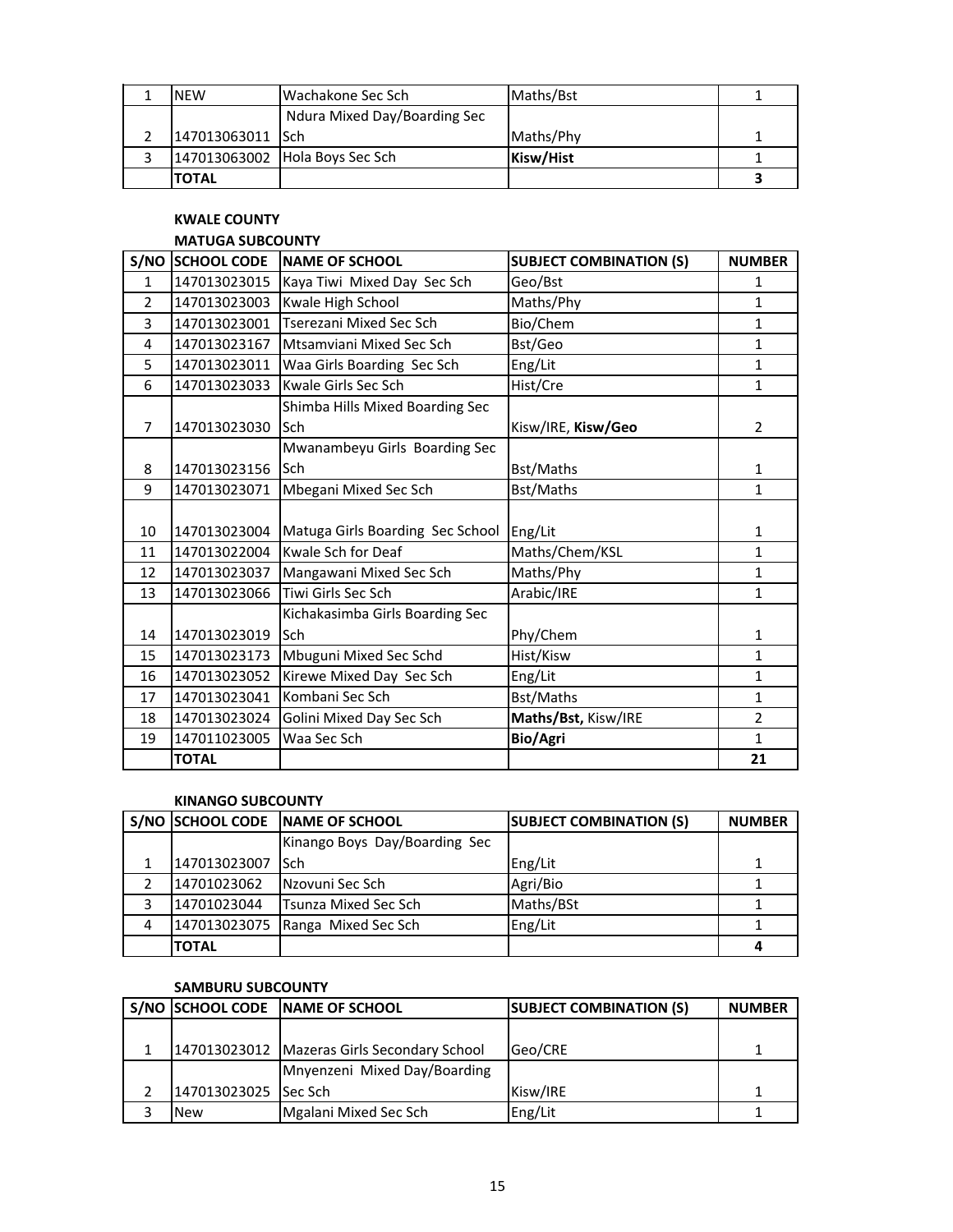|   |              | Mackinnon Road Girls Boarding |           |  |
|---|--------------|-------------------------------|-----------|--|
| 4 | 147013023038 | Sec Sch                       | Maths/Phy |  |
|   |              |                               |           |  |
| 5 | 147013023017 | Mwavumbo Mixed Day Sec Sch    | Eng/Lit   |  |
|   |              |                               |           |  |
| 6 | 147013023009 | Mazeras Boys Boarding Sec Sch | Maths/Che |  |
|   | <b>NEW</b>   | Kinangoni Sec Sch             | Maths/Phy |  |
| 8 | 14701023054  | Matumbi Sec Sch               | Eng/Lit   |  |
| 9 | 147013023057 | Mwabila Sec Sch               | Agri/Bio  |  |
|   | <b>TOTAL</b> |                               |           |  |

|   | <b>LUNGA LUNGA SUBCOUNTY</b> |                                    |                                |               |
|---|------------------------------|------------------------------------|--------------------------------|---------------|
|   | S/NO SCHOOL CODE             | NAME OF SCHOOL                     | <b>SUBJECT COMBINATION (S)</b> | <b>NUMBER</b> |
| 1 | 147013023032                 | Mwereni Mixed Day Sec Sch          | Eng/Lit                        |               |
|   |                              |                                    |                                |               |
| 2 | 147013023028                 | Franz Josef Girls Boarding Sec Sch | Eng/Lit                        | 1             |
|   |                              | Perani Mixed Day/Boarding Sec.     |                                |               |
| 3 | 147013023053                 | Sch                                | Bio/Chem                       | 1             |
| 4 | <b>NEW</b>                   | Shimorazi Boys Sec                 | Maths/Bst                      |               |
|   |                              | Menzamwenye Mixed                  |                                |               |
| 5 | 147013023056                 | Day/Boarding Sec Sch               | Eng/Lit                        | 1             |
| 6 | 147013023045                 | Kiruku Mixed Day Sec Sch           | Kisw/CRE                       |               |
| 7 | 147013023018                 | Kikoneni Mixed Sec Sch             | Math/Phy                       |               |
|   |                              | Lungalunga Mixed Day/Boardng       |                                |               |
| 8 | 147013023031                 | Sec Sch                            | Phy/, Maths/Chem               | 2             |
|   | TOTAL                        |                                    |                                | 9             |

### **MSAMBWENI SUBCOUNTY**

| S/NO          | <b>SCHOOL CODE</b> | <b>NAME OF SCHOOL</b>           | <b>SUBJECT COMBINATION (S)</b> | <b>NUMBER</b> |
|---------------|--------------------|---------------------------------|--------------------------------|---------------|
|               |                    |                                 |                                |               |
| $\mathbf{1}$  | 147013023036       | Kingwede Girls Boarding Sec Sch | Maths/Bst                      | 1             |
|               |                    | Kinondo Mixed Day/Boarding Sec  |                                |               |
| $\mathcal{P}$ | 147013023027       | lSch                            | CRE/Hist                       | 1             |
|               |                    |                                 |                                |               |
| 3             | 147013023014       | Mivumoni Mixed Boarding Sec Sch | Bio/Agri                       | 1             |
| 4             | 14701023016        | Ramisi Mixed Sec                | Math/Phy                       | 1             |
| 5             | 147013023169       | Ukunda Mixed Day Sec Sch        | Maths/Phy                      | 1             |
| 6             | 14701306007        | Madago Mixed Sec Sch            | Kisw/Hist                      | 1             |
| 7             | 147013023072       | Dori Girls Boarding Sec Sch     | Agri/Bio                       | 1             |
| 8             | 147013023164       | Bongwe Mixed Day Sec Sch        | Bst/Maths                      | 1             |
| 9             | 147013023171       | Juhudi Mixed Day Sec Sch        | Maths/Phy                      | 1             |
| 10            | <b>NEW</b>         | Vingujini Mixed Sec Sch         | Bio/Chem                       | 1             |
| 11            | 147013023063       | Muhaka Sec Sch                  | Bst/Hist                       | 1             |
| 12            | 14701023008        | Msambweni Sec Sch               | Phy/Chem                       | 1             |
|               | <b>TOTAL</b>       |                                 |                                | 12            |

# **KILIFI COUNTY**

## **KILIFI NORTH**

|  | S/NO SCHOOL CODE NAME OF SCHOOL | <b>SUBJECT COMBINATION (S)</b> | <b>NUMBER</b> |
|--|---------------------------------|--------------------------------|---------------|
|  |                                 |                                |               |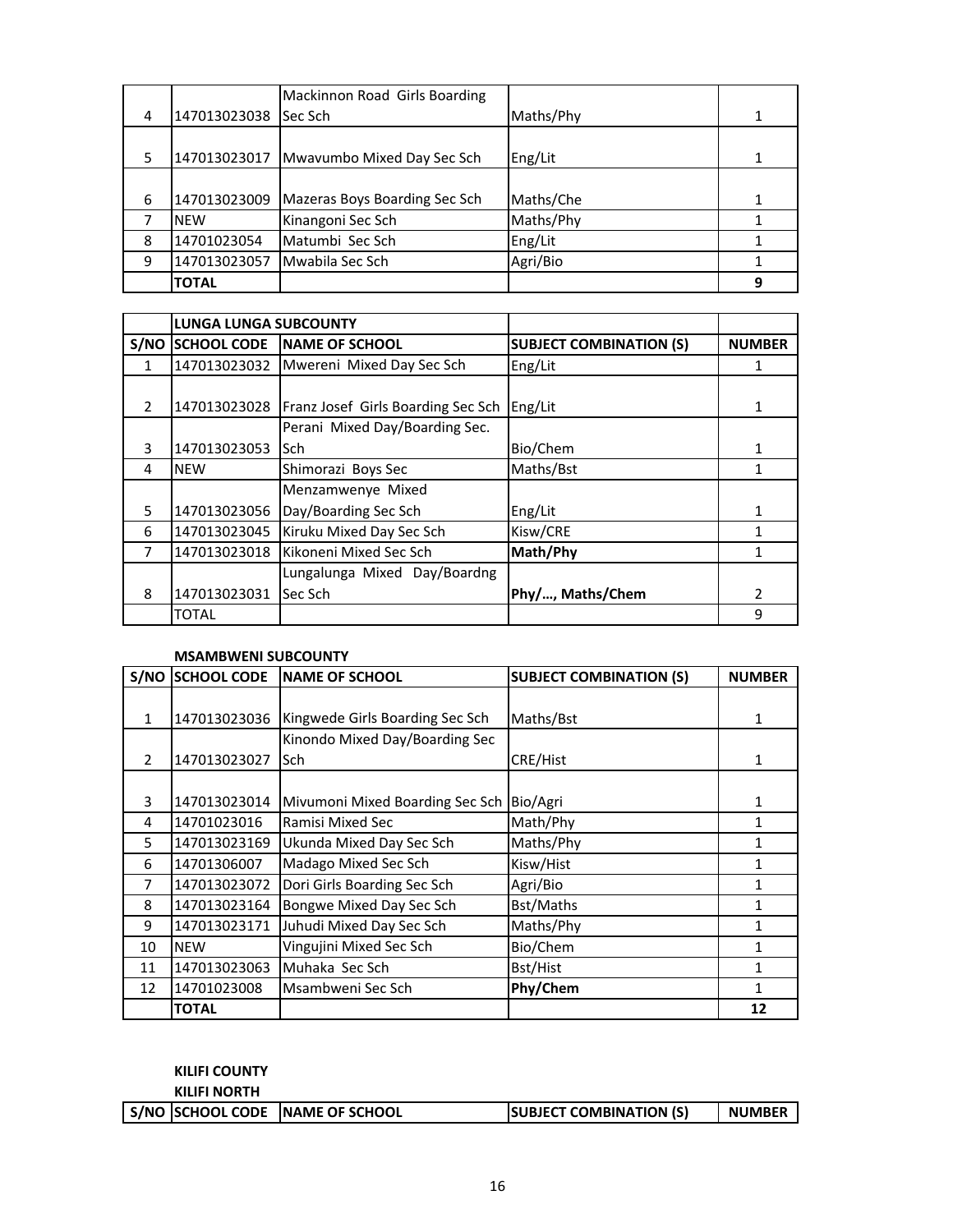| $\mathbf{1}$   | 147013013043 | St. Thomas Girls Boarding Sec Sch | Eng/Hist             | 1              |
|----------------|--------------|-----------------------------------|----------------------|----------------|
|                |              | Kilifi Township Boys Boarding Sec |                      |                |
| $\overline{2}$ | 147013013006 | lSch                              | Maths/Bst            | 1              |
| 3              | 147013013157 | Kiwandani Mixed Day Sec Sch       | Eng/Lit              | 1              |
| 4              | 147013013074 | Marafiki Mixed Day Sec Sch        | IRE/Geo              | 1              |
| 5              | 147013013156 | Bofa Mixed Day Sec Sch            | Eng/Lit              | 1              |
|                |              |                                   |                      |                |
| 6              | 147013013059 | Mdzongoloni Mixed Day Sec Sch     | Bst/Geo              | 1              |
|                |              | Uyombo Girls Day/Boarding Sec     |                      |                |
| 7              | 147013013041 | lSch                              | Agri/Bio             | 1              |
|                |              | Pwani Vocational Mixed            |                      |                |
| 8              | 147013012010 | Day/Boarding Sec Sch              | Eng/Lit/KSL          | 1              |
| 9              | <b>NEW</b>   | Kadzinuni Sec Sch                 | Maths/Phy            | 1              |
| 10             | 14701033023  | Majaoni Sec Sch                   | Maths/Phy            | 1              |
| 11             | 14701033011  | Chumani Sec Sch                   | Comp/Maths           | 1              |
| 12             | 147013013036 | Roka Mixed Sec Sch                | Maths/Chem, Agri/Bio | $\mathfrak{p}$ |
|                | <b>TOTAL</b> |                                   |                      | 13             |

# **KALOLENI COUNTY**

|                | S/NO SCHOOL CODE | <b>NAME OF SCHOOL</b>                      | <b>SUBJECT COMBINATION (S)</b> | <b>NUMBER</b>  |
|----------------|------------------|--------------------------------------------|--------------------------------|----------------|
|                |                  |                                            |                                |                |
| $\mathbf{1}$   | 147013013014     | Maandani Mixed Day Sec. Sch.               | Eng/Lit                        | 1              |
| $\overline{2}$ | 147013013015     | Kaloleni Girls Sec Sch                     | Eng/Lit                        | $\mathbf{1}$   |
|                |                  |                                            |                                |                |
| 3              | 147013013079     | Makomboani Mixed Day Sec Sch               | Geo/Kisw                       | 1              |
|                |                  |                                            |                                |                |
| 4              | 147013013085     | Kirumbi Girls Day/Boarding Sec sch Eng/LIT |                                | $\mathbf{1}$   |
| 5              | 147013013054     | Tsagwa Mixed Day Sec Sch                   | Kisw/Hist                      | $\mathbf{1}$   |
| 6              | 147013013033     | Kinani Mixed Day Sec Sch                   | Hist/CRE                       | $\mathbf{1}$   |
| $\overline{7}$ | 147013013048     | Mwareni Mixed Sec Sch                      | Agri/Bio                       | $\mathbf{1}$   |
| 8              | 147013013004     | St. Johns Girls Sec. Sch                   | Kisw/CRE, Chem/Math            | $\overline{2}$ |
| 9              | 147013013002     | St Georges Boys Sec. Sch.                  | Eng/Lit                        | $\mathbf{1}$   |
|                |                  |                                            |                                |                |
| 10             | 147013013021     | Chanagande Mixed Day Sec. Sch.             | Maths/Chem                     | 1              |
|                |                  |                                            |                                |                |
| 11             | 147013013035     | Ngala Mem. Mixed Day Sec. Sch              | Hist/CRE                       | 1              |
| 12             | 147013013058     | Tsangatsini Mixed Sec. Sch                 | Maths/Bst                      | 1              |
| 13             | 147013013080     | Mutsengo Mixed Sec. Sch.                   | Kisw/Hist                      | $\mathbf{1}$   |
| 14             | 147013013061     | Miyani Mixed Sec. Sch.                     | Eng/Lit                        | $\mathbf{1}$   |
| 15             | 14701033033      | Migundini Sec Sch                          | Maths/Phy                      | $\mathbf{1}$   |
| 16             | 147013013024     | Kizurini Mixed Day Sec. Sch                | Maths/Phy                      | 1              |
|                |                  | Moi Kadzonzo Girls Boarding Sec            |                                |                |
| 17             | 147013013028     | Sch                                        | Eng/Lit                        | 1              |
|                | <b>TOTAL</b>     |                                            |                                | 18             |

# **MALINDI SUBCOUNTY**

|  | S/NO SCHOOL CODE NAME OF SCHOOL       | <b>ISUBJECT COMBINATION (S)</b> | <b>NUMBER</b> |
|--|---------------------------------------|---------------------------------|---------------|
|  | 147013073016 Muyeye Mixed Day Sec Sch | Kisw/Hist, Eng/Lit              |               |
|  | 147013073005 Barani Mixed Day Sec Sch | Maths/Chem, Maths/Phy           |               |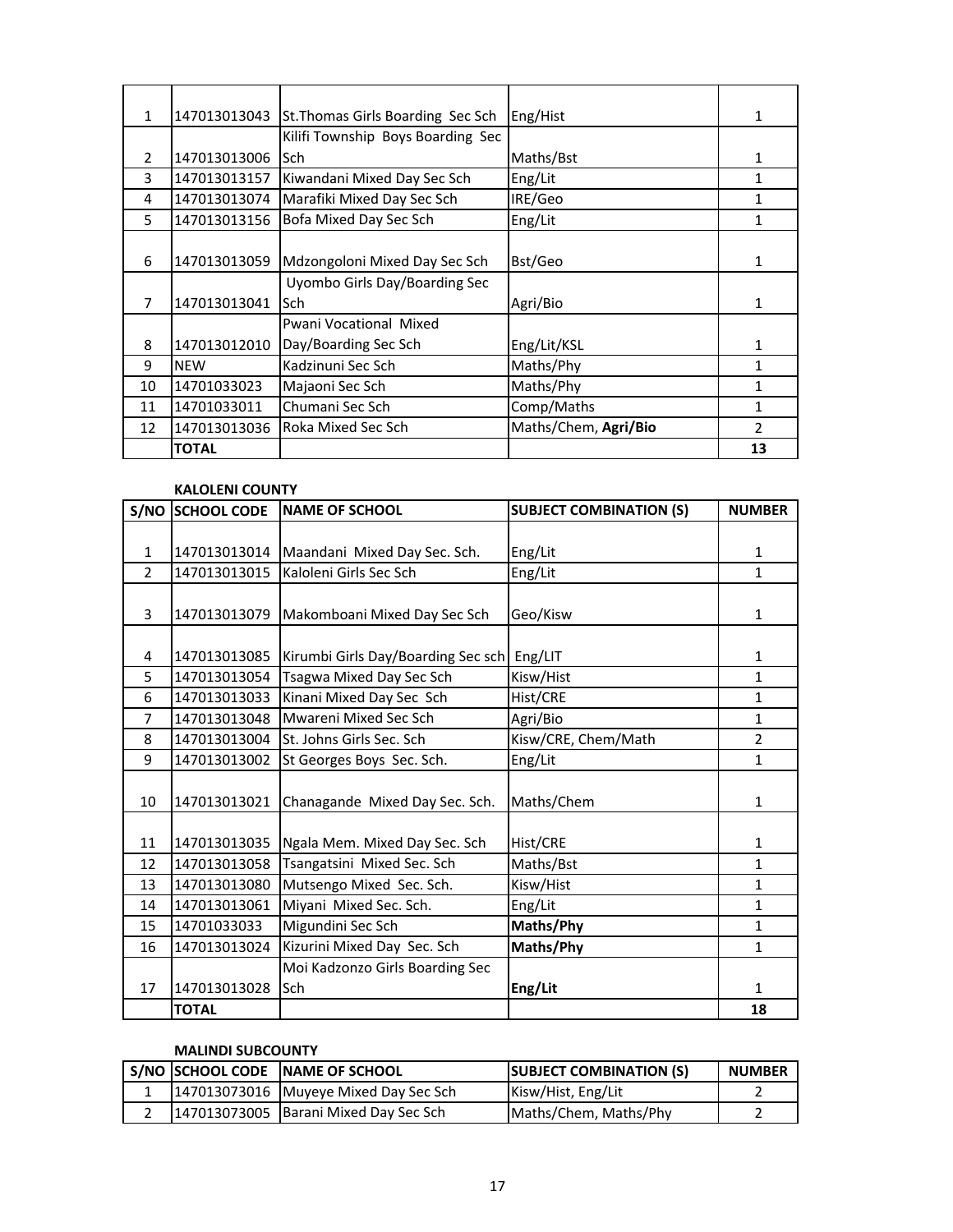| 3              | 147013073001 | Gede Boys Day/Boarding Sec Sch          | Maths/Chem | 1            |
|----------------|--------------|-----------------------------------------|------------|--------------|
| 4              | 147013073041 | Majivuni Mixed Day Sec Sch              | Kisw/Hist  | $\mathbf{1}$ |
|                |              | Kibokoni Mixed Day / Boarding Sec       |            |              |
| 5              | 147013073015 | Sch                                     | BSt/Geo    | 1            |
| 6              | 147013073021 | Mekatilili Mixed Day Sec Sch            | Hist/Kisw  | 1            |
|                |              | Ngala Memorial Girls Boarding Sec       |            |              |
| $\overline{7}$ | 147013073006 | Sch                                     | Kisw/Hist  | 1            |
|                |              |                                         |            |              |
| 8              | 147013073024 | Kijiwetanga Mixed Day Sec Sch           | CRE/Geo    | 1            |
|                |              | Ack Canon Mweri Mixed Day Sec           |            |              |
| 9              | 147013073014 | Sch                                     | Kisw/Hist  | 1            |
| 10             | 147013073002 | Jilore Mixed Day Sec Sch                | Hist/Geo   | $\mathbf{1}$ |
| 11             | 147013073018 | Langobaya Mixed Day Sec Sch             | Eng/Lit    | $\mathbf{1}$ |
| 12             | 147013073040 | Jimbagede Mixed Day Sec Sch             | Kisw/Hist  | $\mathbf{1}$ |
| 13             | 147013073055 | Maziwani Mixed Day Sec Sch              | Kisw/Hist  | $\mathbf{1}$ |
| 14             | 147013073010 | Malindi High Sch                        | Bio/Chem   | $\mathbf{1}$ |
|                |              |                                         |            |              |
| 15             | 147013073052 | Bishop Kalu Mixed Day Sec Sch           | Bio/Chem   | $\mathbf{1}$ |
|                |              | <b>Bishop Baldacchino Mixed Day Sec</b> |            |              |
| 16             | 147013073054 | Sch                                     | Maths/Phy  | 1            |
| 17             | 147013073042 | Sosobora Mixed Day Sec Sch              | Eng/Lit    | $\mathbf{1}$ |
| 18             | <b>NEW</b>   | Rare Mixed Sec Sch                      | Phy/Chem   | 1            |
| 19             | 147013073017 | Menyhart Mixed Day Sec Sch              | Bio/Agri   | 1            |
| 20             | 147013073030 | Ganda Mixed Day Sec Sch                 | CRE/Kisw   | 1            |
| 21             | 147013073013 | F.B Tuva Mixed Day Sec Sch              | Maths/Bst  | $\mathbf{1}$ |
| 22             | 147013073043 | Mongotini Mixed Day Sec Sch             | Eng/Lit    | 1            |
|                |              |                                         |            |              |
| 23             | New Sch      | Shomani Girls Boarding Sec Sch          | Chem/Maths | 1            |
| 24             | 147013073044 | Sabaki Mixed Day Sec Sch                | Hist/Kisw  | $\mathbf{1}$ |
| 25             | 147013073032 | Chakama Mixed Day Sec Sch               | Maths/Geo  | $\mathbf{1}$ |
| 26             | 147013073045 | Mkondoni Mixed Day Sec Sch              | Eng/Lit    | $\mathbf 1$  |
|                |              |                                         |            |              |
| 27             | 147013073009 | Kakoneni Girls Boarding Sec Sch         | Phy/Chem   | $\mathbf{1}$ |
| 28             | 147013073019 | Mbarakachembe sec sch                   | Kisw/Hist  | $\mathbf{1}$ |
|                |              | Kakuyuni Boys Day/Boarding Sec          |            |              |
| 29             | 147013073004 | Sch                                     | Eng/Lit    | 1            |
|                | <b>TOTAL</b> |                                         |            | 31           |

# **KILIFI SOUTH SUBCOUNTY**

| S/NO          | <b>SCHOOL CODE</b> | <b>INAME OF SCHOOL</b>           | <b>SUBJECT COMBINATION (S)</b> | <b>NUMBER</b> |
|---------------|--------------------|----------------------------------|--------------------------------|---------------|
|               | 147013013046       | K.P Senior Mixed Day Sec Sch     | Kisw/Hist                      |               |
|               |                    | St. Teresas Mixed Day/Boarding   |                                |               |
| $\mathcal{P}$ | 147013013017       | Sec Sch                          | Eng/Lit                        |               |
|               |                    |                                  |                                |               |
| 3             | 147013013008       | Lutsangani Boys Boarding Sec Sch | Kisw/CRE                       |               |
| 4             | 147013013027       | Bahari Girls Boarding Sec Sch    | Bio/Chem                       |               |
| 5             | 147013013030       | Shariani Mixed Day Sec Sch       | Geo/CRE                        |               |
| 6             | 147013013031       | Vipingo Mixed Day Sec Sch        | Kisw/Hist                      |               |
|               | 147013013042       | Paul Harris Mixed Day Sec Sch    | Eng/Lit                        |               |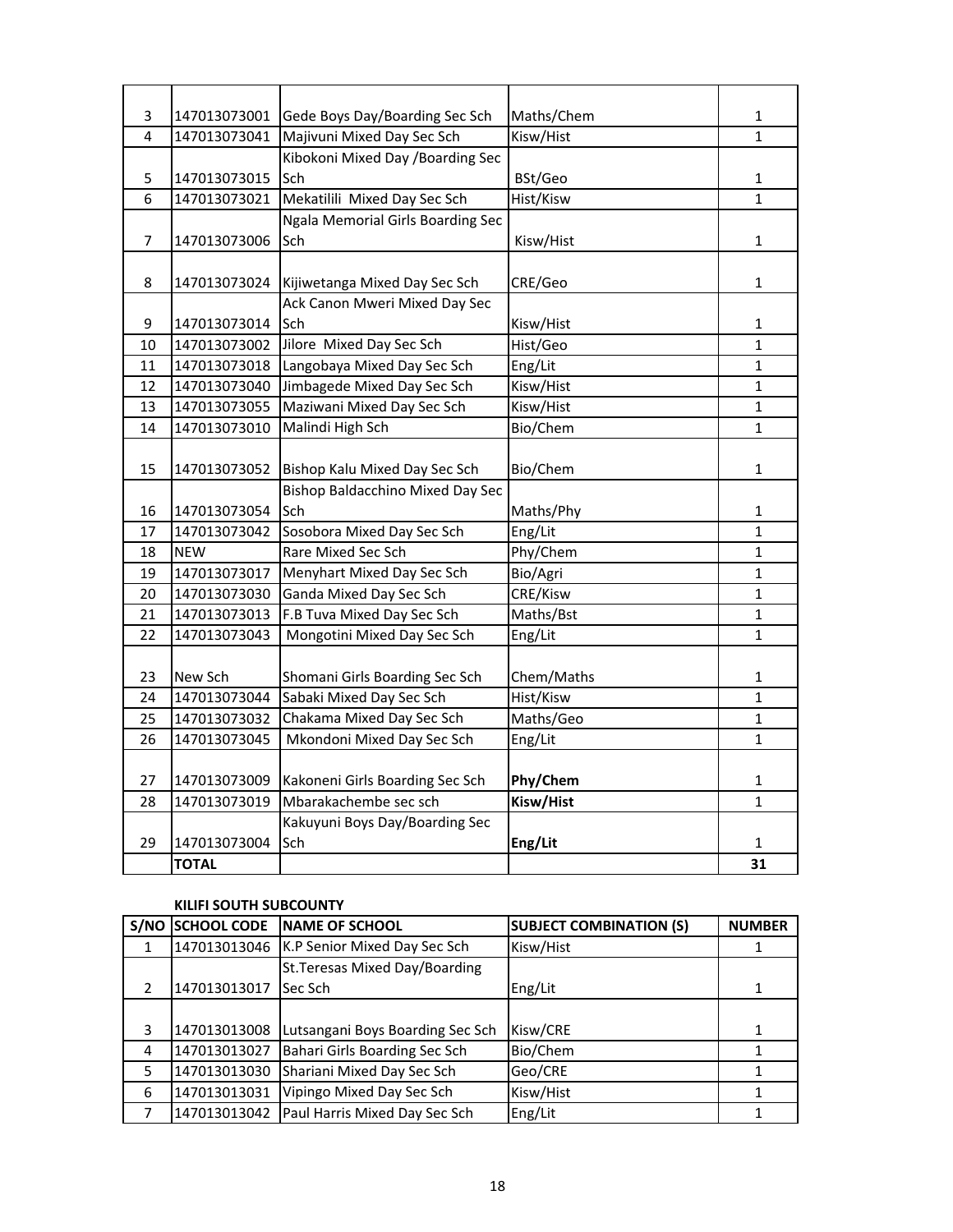| 8  | 147013013019 | Dzitsoni Mixed Boarding Sec Sch | Chem/Bio  | 1  |
|----|--------------|---------------------------------|-----------|----|
|    |              | Sahajanand Special Mixed        |           |    |
| 9  | 147013012011 | Boarding Sec Sch                | CRE/Hist  |    |
|    |              |                                 |           |    |
| 10 | 147013013091 | Mtomondoni Mixed Day Sec Sch    | Geo/Hist  |    |
| 11 | 147013013018 | Takaungu Mixed Day Sec Sch      | Bst/Maths | 1  |
| 12 | 147013013094 | Majajani Mixed Day Sec Sch      | Maths/Phy |    |
| 13 | 147013013044 | Junju Mixed Day Sec Sch         | Eng/Lit   | 1  |
| 14 | 147013013070 | Mtepeni Mixed Day Sec Sch       | Bst/Geo   |    |
| 15 | 147013013047 | Dindiri Mixed Day Sec Sch       | Maths/Bst |    |
| 16 | 147013013077 | Katikirieni Mixed Day Sec sch   | Agric/Bio |    |
| 17 | 147013013067 | Mbuyuni Mixed Day Sec Sch       | Hist/CRE  |    |
| 18 | 14701033084  | Ngombeni Girls Sec Sch          | Bio/Agri  |    |
|    | <b>TOTAL</b> |                                 |           | 18 |

## **GANZE SUBCOUNTY**

| S/NO           | <b>SCHOOL CODE</b> | <b>NAME OF SCHOOL</b>          | <b>SUBJECT COMBINATION (S)</b> | <b>NUMBER</b>  |
|----------------|--------------------|--------------------------------|--------------------------------|----------------|
|                |                    | Mitangani Mixed Day / Boarding |                                |                |
| $\mathbf{1}$   | 147013013065       | Sec Sch                        | Bst/Maths                      | 1              |
| $\overline{2}$ | 147013013092       | Amason Jeffa Sec Sch           | Maths/BSt                      | $\mathbf{1}$   |
|                |                    | Vitengeni Baptist Boys         |                                |                |
| 3              | 147013013029       | Day/Boarding Sec Sch           | Maths/Bst                      | 1              |
| 4              | 147013013060       | Ganze Girls Boardng Sec Sch    | Kisw/CRE                       | 1              |
| 5              | 147013013045       | Petanguo Mixed Day Sec Sch     | Eng/Lit                        | $\mathbf{1}$   |
| 6              | 14701033040        | <b>Bale Sec Sch</b>            | Hist/Kisw                      | $\mathbf{1}$   |
| $\overline{7}$ | <b>New</b>         | Ambassodor Kithi Sec           | Maths/Chem                     | $\mathbf{1}$   |
| 8              | 147013013010       | Ganze Boys Boarding Sec Sch    | Hist/CRE                       | $\mathbf{1}$   |
|                |                    |                                |                                |                |
| 9              | 147013013032       | Mwangea Girls Boarding Sec Sch | Bio/Chem                       | 1              |
| 10             | 147013013003       | Magogoni Mixed Day Sec Sch     | Maths/Phy                      | 1              |
| 11             | 147013013051       | Mayowe Mixed Day Sec Sch       | Maths/Phy                      | $\mathbf{1}$   |
|                |                    |                                |                                |                |
| 12             | 147013013098       | Ndugumnani Mixed Day Sec Sch   | Bst/Geo                        | 1              |
|                |                    |                                |                                |                |
| 13             | 147013013053       | Kachororoni Mixed Day Sec Sch  | Geo/Hist                       | 1              |
| 14             | 147013013099       | Midoina Mixed Day Sec Sch      | Bio/Chem                       | $\mathbf{1}$   |
| 15             | 147013013071       | Vyambani Mixed Sec             | CRE/Geo                        | $\mathbf{1}$   |
| 16             | 147013013052       | Palakumi Mixed Day Sec Sch     | Hist/CRE                       | 1              |
|                |                    |                                |                                |                |
| 17             | 147013013066       | Shangweni Mixed Day Sec Sch    | Bst/Geo                        | 1              |
| 18             | 147013013088       | Sosoni Mixed Day Sec Sch       | Maths/Geo, Maths/Phy           | $\overline{2}$ |
|                | <b>TOTAL</b>       |                                |                                | 19             |

## **MAGARINI SUBCOUNTY**

|   | S/NO SCHOOL CODE NAME OF SCHOOL           | <b>SUBJECT COMBINATION (S)</b> | <b>NUMBER</b> |
|---|-------------------------------------------|--------------------------------|---------------|
|   | 147013073007   Marereni Mixed Day Sec Sch | Hist/CRE                       |               |
|   | 147013073034 Mjanaheri Mixed Day Sec Sch  | Maths/Phy                      |               |
|   | 147013073025 Garashi Mixed Day Sec        | Agri/Bio                       |               |
| 4 | 147013073026   Ngomeni Mixed Sec          | Hist/CRE                       |               |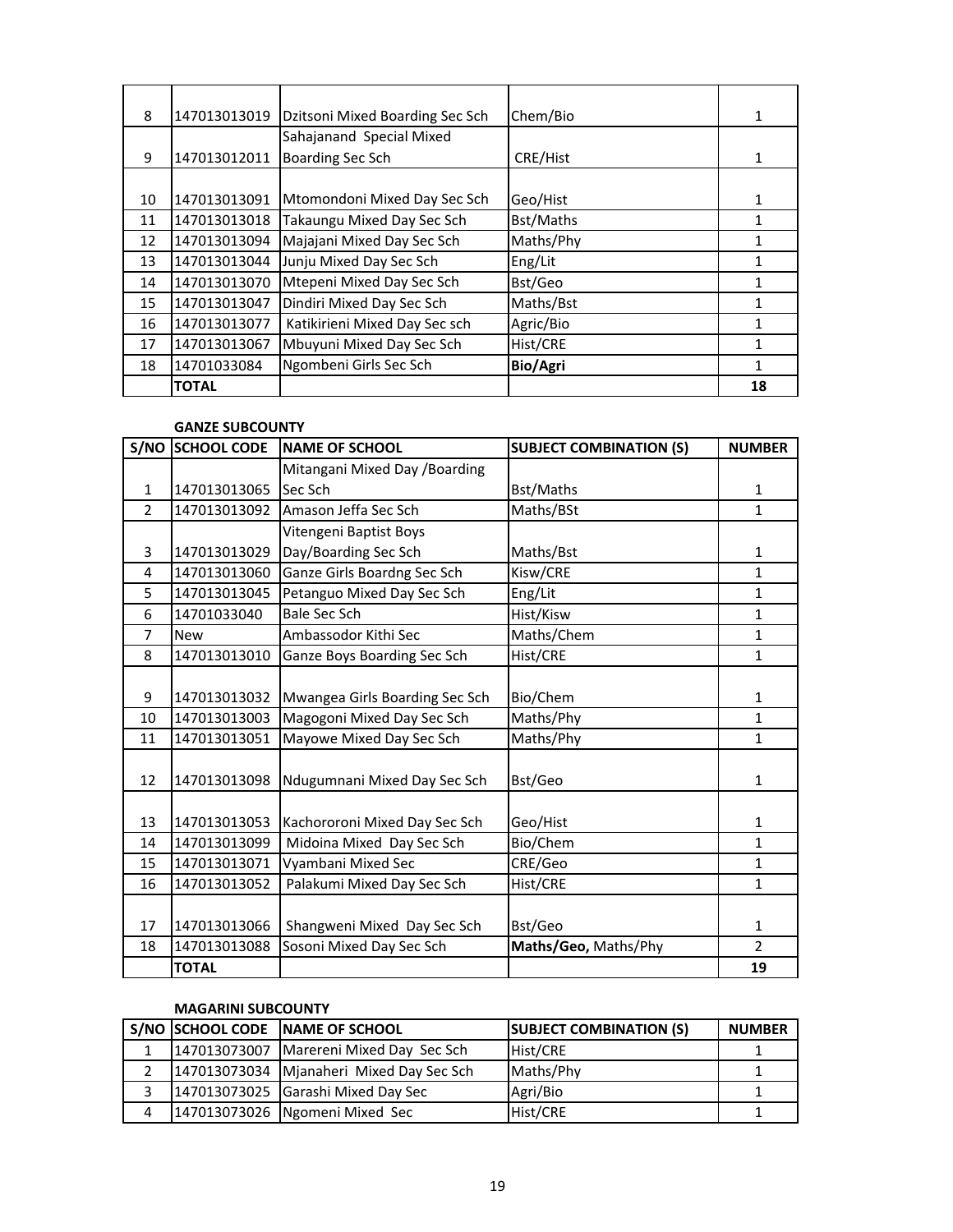| 5  | 147013073028 | Majenjeni Mixed Day Sec Sch     | Bst/Geo   | 1  |
|----|--------------|---------------------------------|-----------|----|
|    |              |                                 |           |    |
| 6  | 147013073022 | Magarini Girls Boarding Sec Sch | Eng/Lit   | 1  |
|    |              |                                 |           |    |
| 7  | 147013073027 | Ramada Mixed Day Sec Sch Sec    | Maths/Phy |    |
| 8  | 147013073050 | Kurawa Mixed Day Sec Sch        | CRE/Kisw  |    |
|    |              |                                 |           |    |
| 9  | 147013073037 | Magarini Hill Mixed Day Sec Sch | Eng/Lit   | 1  |
| 10 | 147013073011 | Adu Mixed Day Sec Sch           | Bst/Maths | 1  |
| 11 | 147013073049 | Burangi Mixed Day Sec sch       | Eng/Lit   |    |
| 12 | 147013073046 | Wakala Girls Sec Sch            | Maths/Bst |    |
| 13 | 147013073036 | Watala Mixed Day Sec Sch        | Eng/Lit   | 1  |
| 14 | 147013073035 | Waresa Mixed Day Sec Sch        | Kisw/Hist | 1  |
| 15 | 147013073003 | Galana Boys Sec Sch             | Eng/Lit   | 1  |
| 16 | 147013073008 | Marafa Boys Sec Sch             | Bio/Chem  | 1  |
|    | <b>TOTAL</b> |                                 |           | 16 |

#### **RABAI SUBCOUNTY**

|                | S/NO SCHOOL CODE | <b>INAME OF SCHOOL</b>             | <b>SUBJECT COMBINATION (S)</b> | <b>NUMBER</b> |
|----------------|------------------|------------------------------------|--------------------------------|---------------|
|                |                  |                                    |                                |               |
| $\mathbf{1}$   | 147013013025     | Ribe Girls Girls Boarding Sec Sch  | Eng/Lit                        | 1             |
| $\overline{2}$ | 147013013037     | Rabai Mixed Day Sec Sch            | Maths/Phy                      | 1             |
|                |                  |                                    |                                |               |
| 3              | 147013013005     | Dr. Krapf Boys Boarding Sec Sch    | Agri/Bio                       | 1             |
| 4              | 147013013001     | Ribe Boys Boarding Sec Sch         | Kisw/IRE                       | $\mathbf{1}$  |
|                |                  |                                    |                                |               |
| 5              | 147013013020     | Kasidi Girls Day/Boarding Sec Sch  | Maths/Phy                      | 1             |
| 6              | 147013013055     | Mikahani Mixed Day Sec Sch         | Agri/Bio                       | 1             |
| $\overline{7}$ | 147013013050     | Bofu Mixed Day Sec Sch             | Kisw/Hist                      | 1             |
| 8              | 147013013049     | Kajiwe Mixed Day Sec Sch           | Maths/Chem                     | $\mathbf{1}$  |
|                |                  |                                    |                                |               |
| 9              | 147013013078     | Mwandodo Mixed Day Sec Sch         | Eng/Lit                        | 1             |
| 10             | 147013013100     | Chiferi Mixed Day Sec Sch          | Geo/Maths                      | $\mathbf{1}$  |
| 11             | 147013013063     | Jimba Mixed Day Sec Sch            | Bst/Maths                      | 1             |
| 12             | 147013013026     | Kambe Mixed Day Sec Sch            | Kisw/IRE                       | $\mathbf{1}$  |
| 13             | 147013013081     | Mbarani Mixed Day Sec Sch          | Kisw/Hist                      | 1             |
|                |                  |                                    |                                |               |
| 14             | 14701301309      | <b>Bwagamoyo Mixed Day Sec Sch</b> | Agri/Bio                       | 1             |
| 15             | 147013013096     | Kalawa Mixed Sec Sch               | Bio/Agri                       | 1             |
|                | <b>TOTAL</b>     |                                    |                                | 15            |

# **EASTERN REGION**

**EMBU COUNTY**

**EMBU EAST SUBCOUNTY**

|  |  | S/NO SCHOOL CODE NAME OF SCHOOL | <b>SUBJECT COMBINATION (S)</b> | <b>NUMBER</b> |
|--|--|---------------------------------|--------------------------------|---------------|
|--|--|---------------------------------|--------------------------------|---------------|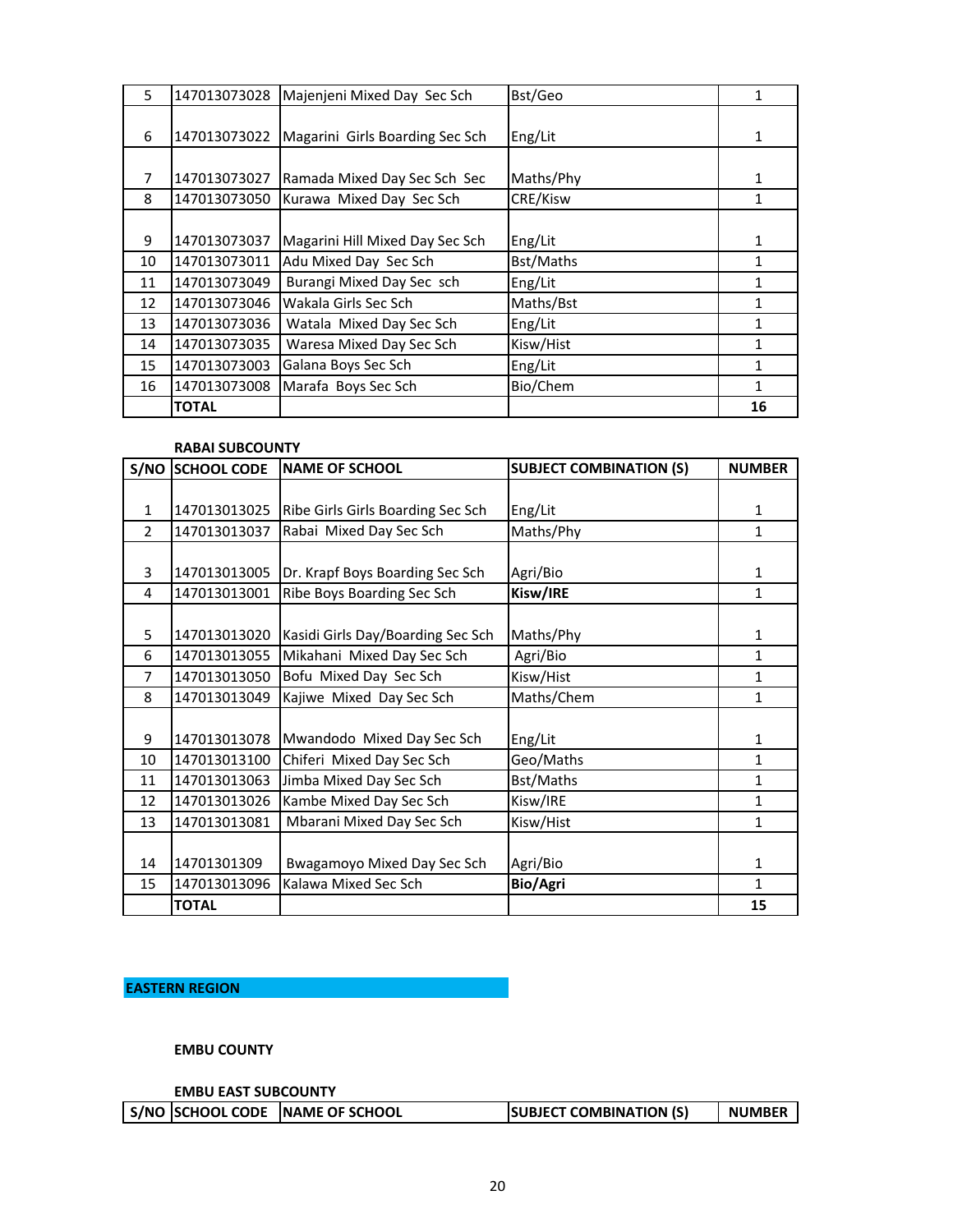| 1              | 14701143025  | Ack Thigingi Girls               | Eng/Lit         | 1  |
|----------------|--------------|----------------------------------|-----------------|----|
| $\overline{2}$ | 14701143016  | Nthagaiya Girls                  | Bst/Math        |    |
| 3              | 14701143009  | Moi Mbiruri Sec                  | Math/Bst        | 1  |
| 4              | 14701143039  | St Getrude Kinthithe Sec         | Kisw/CRE        |    |
| 5              | 14701143078  | St Stephen Kagaari Sec           | Chem/Math       | 1  |
| 6              | 14701143035  | St Marks Ena Sec                 | Math/Bst        | 1  |
| 7              | 14701143021  | Kiaganari Girls Sec              | Math/Chem       | 1  |
| 8              | 14701143013  | <b>Kegonge Boys High</b>         | <b>Hist/CRE</b> |    |
| 9              | 14701143006  | SA Kyeni Sec                     | Eng/Lit         | 1  |
| 10             | 14701143053  | Mugui Sec                        | Kisw/Geo        | 1  |
| 11             | 14701143059  | Ugweri Day Sec                   | Kisw/CRE        | 1  |
| 12             | 14701143002  | <b>Kyeni Girls</b>               | <b>Hist/CRE</b> | 1  |
| 13             | 14701143073  | <b>St Thomas Aquinas Sec Sch</b> | Phy/Chem        | 1  |
| 14             | 14701143010  | St Francis Kanja                 | Bio/Agr         | 1  |
|                | <b>TOTAL</b> |                                  |                 | 14 |

|               | <b>EMBU NORTH SUBCOUNTY</b> |                                    |                                |               |
|---------------|-----------------------------|------------------------------------|--------------------------------|---------------|
| S/NO          | <b>SCHOOL CODE</b>          | NAME OF SCHOOL                     | <b>SUBJECT COMBINATION (S)</b> | <b>NUMBER</b> |
|               | 14701143004                 | Kianjokoma Day Sec                 | Hist/CRE                       |               |
| $\mathcal{P}$ | 14701143038                 | St John Kianjuki Sec               | Math/Chem                      |               |
| 3             | 14701143007                 | <b>Nguviu Girls</b>                | Math/Phy, French/              |               |
| 4             | 14701143015                 | St Annes Kiriari Sec               | Math/Phy                       |               |
|               |                             | St Stephen Boys High Sch- Kavutiri |                                |               |
| 5             | 14701143024                 | <b>Sec</b>                         | Agr/Bio                        | 1             |
| 6             | 14701143068                 | <b>ACK Kamviu Sec</b>              | Bio/Chem                       |               |
|               | 14701143048                 | Muvandori Sec                      | Agr/Bio                        |               |
|               | <b>TOTAL</b>                |                                    |                                | 8             |

|   | <b>EMBU WEST SUBCOUNTY</b> |                             |                                |               |
|---|----------------------------|-----------------------------|--------------------------------|---------------|
|   | S/NO SCHOOL CODE           | NAME OF SCHOOL              | <b>SUBJECT COMBINATION (S)</b> | <b>NUMBER</b> |
|   | 14701143029                | Kangaru Girls               | Geo/Bst                        |               |
|   | 14701143003                | St Paul Kevote Sec          | Eng/Lit                        |               |
| 3 | 14701143008                | Itabua Sec                  | Bst/Geo                        |               |
| 4 | 14701143083                | <b>ACK Gatondo Sec</b>      | Eng/Lit                        |               |
| 5 | 14701143049                | <b>Embu County</b>          | Math/Phy                       |               |
| 6 | 14701143056                | St Lukes Karurina Sec       | Math/Phy                       |               |
|   | 14701143063                | <b>St Benedicts Kithimu</b> | <b>CRE/Hist</b>                |               |
|   | <b>TOTAL</b>               |                             |                                |               |

|               | <b>MBEERE NORTH SUBCOUNTY</b> |                         |                                |               |
|---------------|-------------------------------|-------------------------|--------------------------------|---------------|
| S/NO          | <b>SCHOOL CODE</b>            | <b>NAME OF SCHOOL</b>   | <b>SUBJECT COMBINATION (S)</b> | <b>NUMBER</b> |
|               | 14701143031                   | Gitii Sec               | Bio/Chem                       |               |
| $\mathcal{P}$ | 14701143134                   | Kamwaa Sec              | Eng/Lit                        |               |
| 3             | 14701143071                   | Kanyueri Sec            | Chem/Math                      |               |
| 4             | 14701143032                   | Kamarandi Sec           | Math/Phy                       | 1             |
| 5             | 14701143041                   | Karangare Sec           | Math/Bst                       |               |
| 6             | 14701143033                   | Siakago Mixed Day       | Eng/Lit                        |               |
| 7             | 14701143042                   | Kamigua Sec             | Geo/Bst                        | 1             |
| 8             | 14701143151                   | Kune Sec                | Math/Geo                       |               |
| 9             | 14701143001                   | <b>Siakago Boys Sec</b> | Eng/Lit                        |               |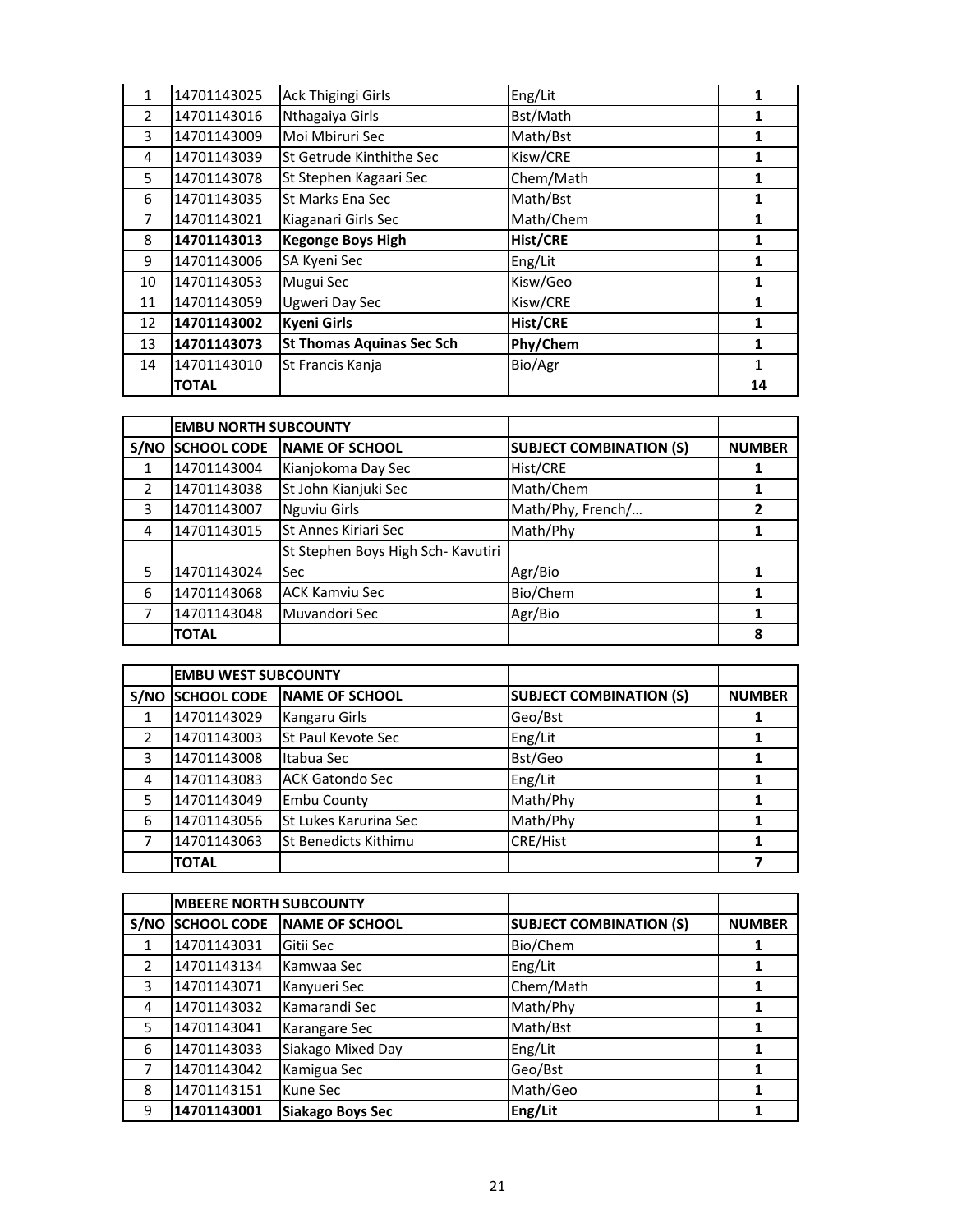| 10 | 14701143046   | <b>St John Kirie Sec</b>    | Math/Phy |    |
|----|---------------|-----------------------------|----------|----|
|    | 14701143122   | <b>St Andrew Riandu Sec</b> | Math/Phy |    |
|    | 14701143012   | Kigwambiti Sec              | Math/Phy |    |
|    | <b>'TOTAL</b> |                             |          | 12 |

|      | <b>MBEERE SOUTH SUBCOUNTY</b> |                          |                                |               |
|------|-------------------------------|--------------------------|--------------------------------|---------------|
| S/NO | <b>SCHOOL CODE</b>            | <b>NAME OF SCHOOL</b>    | <b>SUBJECT COMBINATION (S)</b> | <b>NUMBER</b> |
| 1    | 14701143107                   | Mayori Sec               | Comp/Math                      | 1             |
| 2    | 14701143055                   | St Joseph Kitololoni Sec | Bio/Chem                       | 1             |
| 3    | 14701143115                   | Gategi Girls             | Eng/Lit                        | 1             |
| 4    | 14701143022                   | Mchanga Sec              | Math/Phy                       | 1             |
| 5    | 14701143189                   | Yoder Karwigi Sec        | Chem/Bio                       | 1             |
| 6    | 14701143028                   | Kirima Mixed             | Geo/Bst                        | 1             |
| 7    | 14701143045                   | Wango AIC Sec            | Hist/CRE                       | 1             |
| 8    | 14701143188                   | Nthingini Sec            | Kisw/CRE                       | 1             |
| 9    | 14701143087                   | Maviani Sec              | Kisw/CRE                       | 1             |
| 10   | 14701143108                   | Nyangwa Boys High        | Eng/Lit                        | 1             |
| 11   | 14701143120                   | Mbonzuki Sec             | Geo/Bst                        | 1             |
| 12   | 14701143116                   | Karaba Boys Sec          | Bio/Chem                       | 1             |
| 13   | 1470143061                    | Ngiori Integrated        | Math/Phy                       | 1             |
| 14   | 14701143085                   | Mwanyani Sec             | Math/Chem                      | 1             |
|      | <b>TOTAL</b>                  |                          |                                | 14            |

# **ISIOLO COUNTY**

| <b>IGARBATULA SUBCOUNTY</b> |                                   |                                 |               |
|-----------------------------|-----------------------------------|---------------------------------|---------------|
|                             | S/NO ISCHOOL CODE INAME OF SCHOOL | <b>ISUBJECT COMBINATION (S)</b> | <b>NUMBER</b> |
| 14701113006                 | <b>Kinna Sec</b>                  | Kisw/CRE                        |               |
| <b>TOTAL</b>                |                                   |                                 |               |

## **KITUI COUNTY**

|                | <b>IKUTHA SUBCOUNTY</b> |                        |                                |               |
|----------------|-------------------------|------------------------|--------------------------------|---------------|
|                | S/NO SCHOOL CODE        | <b>NAME OF SCHOOL</b>  | <b>SUBJECT COMBINATION (S)</b> | <b>NUMBER</b> |
|                | 14701153090             | Kanziko Sec            | Chem/Bio                       | 1             |
| $\mathfrak{p}$ | 14701153005             | Ikutha Boys            | Bio/Agri                       |               |
| 3              | 14701153055             | <b>Kituti Sec</b>      | Maths/Phy, Bio/chem            | 2             |
| 4              | 14701153061             | Simisi Sec             | Kisw/Hist                      |               |
| 5              | 14701153050             | Ilengi Sec             | Maths/Bst                      | 1             |
| 6              | 14701153328             | <b>CBM Timboni Sec</b> | Maths/Bst                      | 1             |
| 7              | 14701153127             | Monguni sec School     | Maths/Phy                      | 1             |
| 8              | 14701153096             | kyoani sec             | Bio/Agri                       | 1             |
| 9              | 14701153327             | Mwaathe Sec Sch        | Kisw/Hist                      | 1             |
|                | <b>TOTAL</b>            |                        |                                | 10            |

| <b>KATULANI SUBCOUNTY</b> |                                 |                                |               |
|---------------------------|---------------------------------|--------------------------------|---------------|
|                           | S/NO SCHOOL CODE NAME OF SCHOOL | <b>SUBJECT COMBINATION (S)</b> | <b>NUMBER</b> |
| 14701153045               | Itoleka Girls                   | Geo/Maths                      |               |
| 14701153032               | Maliku Sec                      | Maths/Phy                      |               |
| 14701153002               | <b>Mulango Girls</b>            | Bio/Chem                       |               |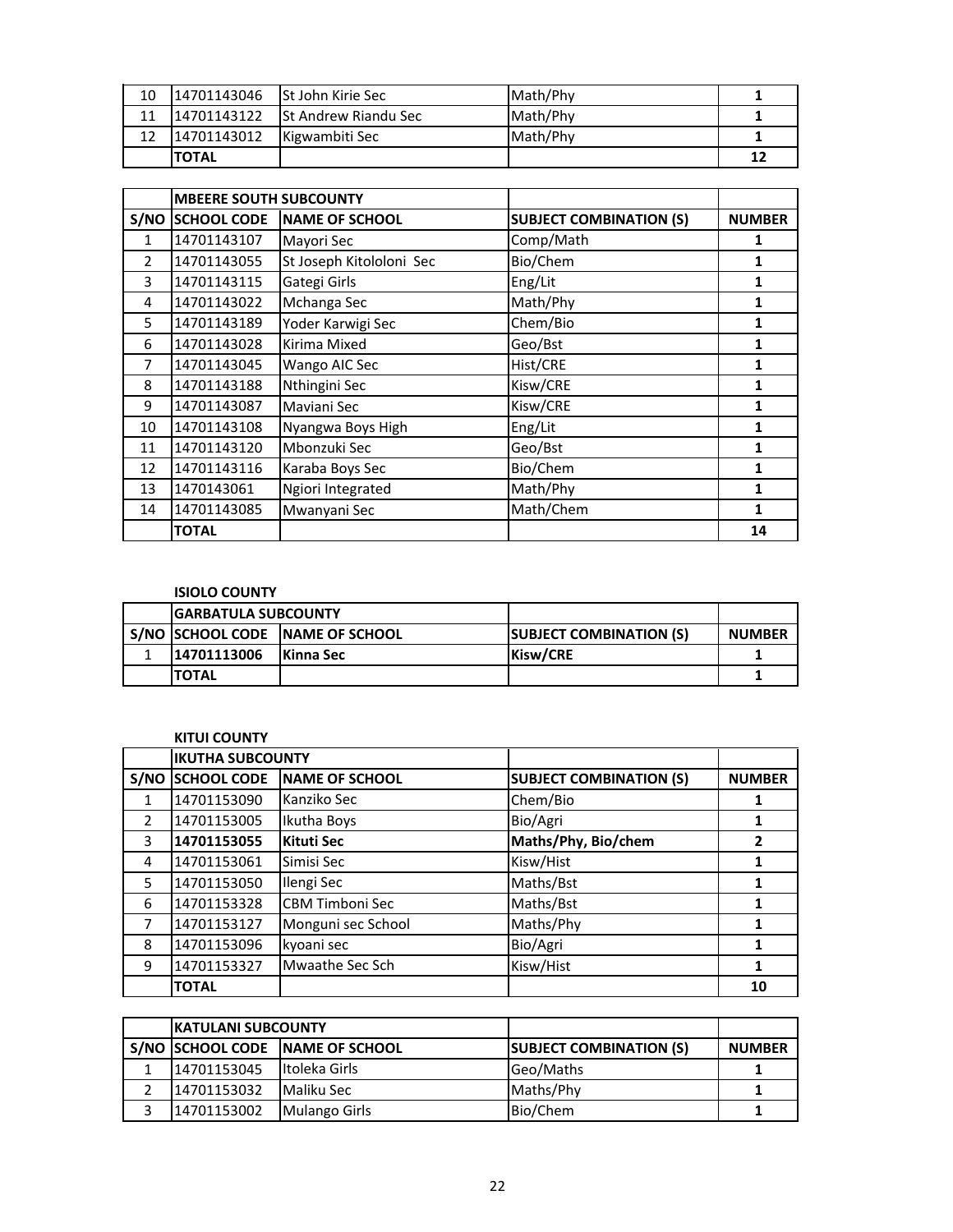| Δ | 14701153088   | Kavisuni Mixed            | Kisw/Hist |  |
|---|---------------|---------------------------|-----------|--|
|   | 14701153123   | <b>IYakalia Mixed dav</b> | Bst/Geo   |  |
|   | 14701153036   | <b>Yumbisve Sec</b>       | Math/Bst  |  |
|   | <b>ITOTAL</b> |                           |           |  |

|               | <b>KISASI SUBCOUNTY</b> |                        |                                |               |
|---------------|-------------------------|------------------------|--------------------------------|---------------|
| S/NO          | <b>SCHOOL CODE</b>      | <b>NAME OF SCHOOL</b>  | <b>SUBJECT COMBINATION (S)</b> | <b>NUMBER</b> |
| 1             | 14701153077             | Kisasi Mixed Sec       | Maths/Phy                      | 1             |
| $\mathcal{P}$ | 14701153028             | <b>Mbitini Girls</b>   | Bio/Agri                       |               |
| 3             | 14701153009             | Kisasi Boys            | Maths/Bst                      |               |
| 4             | 14701153094             | Kitungati Sec          | Maths/Chem                     | 1             |
| 5             | 14701153046             | Mosa Sec               | Bio/Agri                       |               |
| 6             | 14701153344             | Hon.Charles Nyamai     | <b>CRE/Hist</b>                |               |
| 7             | 14701153215             | <b>Mbitini Complex</b> | Maths/Phy                      | 1             |
| 8             | 14701153201             | Kivuuni Mixed          | Hist/CRE                       |               |
|               | <b>TOTAL</b>            |                        |                                | 8             |

|               | <b>KITUI CENTRAL SUBCOUNTY</b> |                                |                                |               |
|---------------|--------------------------------|--------------------------------|--------------------------------|---------------|
|               | S/NO SCHOOL CODE               | <b>INAME OF SCHOOL</b>         | <b>SUBJECT COMBINATION (S)</b> | <b>NUMBER</b> |
| 1             | 14701153008                    | <b>St.Angelas Girls Sec</b>    | Chem/Bio                       |               |
| $\mathcal{P}$ | 14701153043                    | St. Monica Girls Mulutu        | Phy/Maths                      | 1             |
|               |                                |                                |                                |               |
| 3             | 14701153011                    | St. Thomas Aquinas Kalawa Boys | Comp/Maths                     | 1             |
| 4             | 14701153106                    | St. Pauls Kasyala Sec          | Bio/Chem                       | 1             |
| 5             | 14701153054                    | St.Andrews Ivaini Sec          | Geo/Bst                        |               |
| 6             | 14701153003                    | St.Charles Lwanga              | Eng/Lit, CRE/Geo               | 2             |
| 7             | 14701153234                    | <b>AIC Kamandio Girls</b>      | Maths/Chem                     |               |
| 9             | 14701153022                    | <b>Tungutu Sec School</b>      | Eng/Lit                        |               |
| 10            | 14701153342                    | Ngiini Day Mixed Sec           | Hist/Kisw                      | 1             |
|               | <b>TOTAL</b>                   |                                |                                | 10            |

|               | <b>KITUI WEST SUBCOUNTY</b> |                               |                                |               |
|---------------|-----------------------------|-------------------------------|--------------------------------|---------------|
|               | S/NO SCHOOL CODE            | <b>NAME OF SCHOOL</b>         | <b>SUBJECT COMBINATION (S)</b> | <b>NUMBER</b> |
| $\mathbf{1}$  | 14701153041                 | Kasue Mixed Sec               | Maths/Chem                     |               |
| $\mathcal{P}$ | 14701153030                 | Ilako Mututa sec              | Geo/Bst                        |               |
| 3             | 14701153020                 | Kyondoni Sec                  | Kisw/Hist                      |               |
| 4             | 14701153166                 | Kangii Mixed Sec              | Kisw/Hist                      |               |
| 5             | 14701153226                 | St. Peters Ngengekani Day Sec | Kisw/CRE                       |               |
| 6             | 14701153107                 | Muthale Mixed Day             | Bio/Agri                       |               |
| 7             | 14701153191                 | Kyondoni Mixed Day            | Maths/Phy                      |               |
| 8             | 14701153076                 | Kivani Sec                    | Maths/Chem                     |               |
| 9             | 14701153147                 | Kitamwiki Mixed Day Sec       | Maths/Phy                      | 1             |
|               | <b>TOTAL</b>                |                               |                                | 9             |

|   | <b>IKYUSO SUBCOUNTY</b> |                                 |                                |               |
|---|-------------------------|---------------------------------|--------------------------------|---------------|
|   |                         | S/NO SCHOOL CODE NAME OF SCHOOL | <b>SUBJECT COMBINATION (S)</b> | <b>NUMBER</b> |
|   | 14701153352             | St. Teresa Kimangao Girls       | Hist/CRE, Geo/Bst              |               |
|   | 14701153380             | <b>Kalonzo Sec</b>              | Hist/Geo                       |               |
|   | 14701153350             | Kyuso Sec                       | Chem/Math                      |               |
| 4 | 14701153505             | Mandala Mixed                   | Geo/Bst                        |               |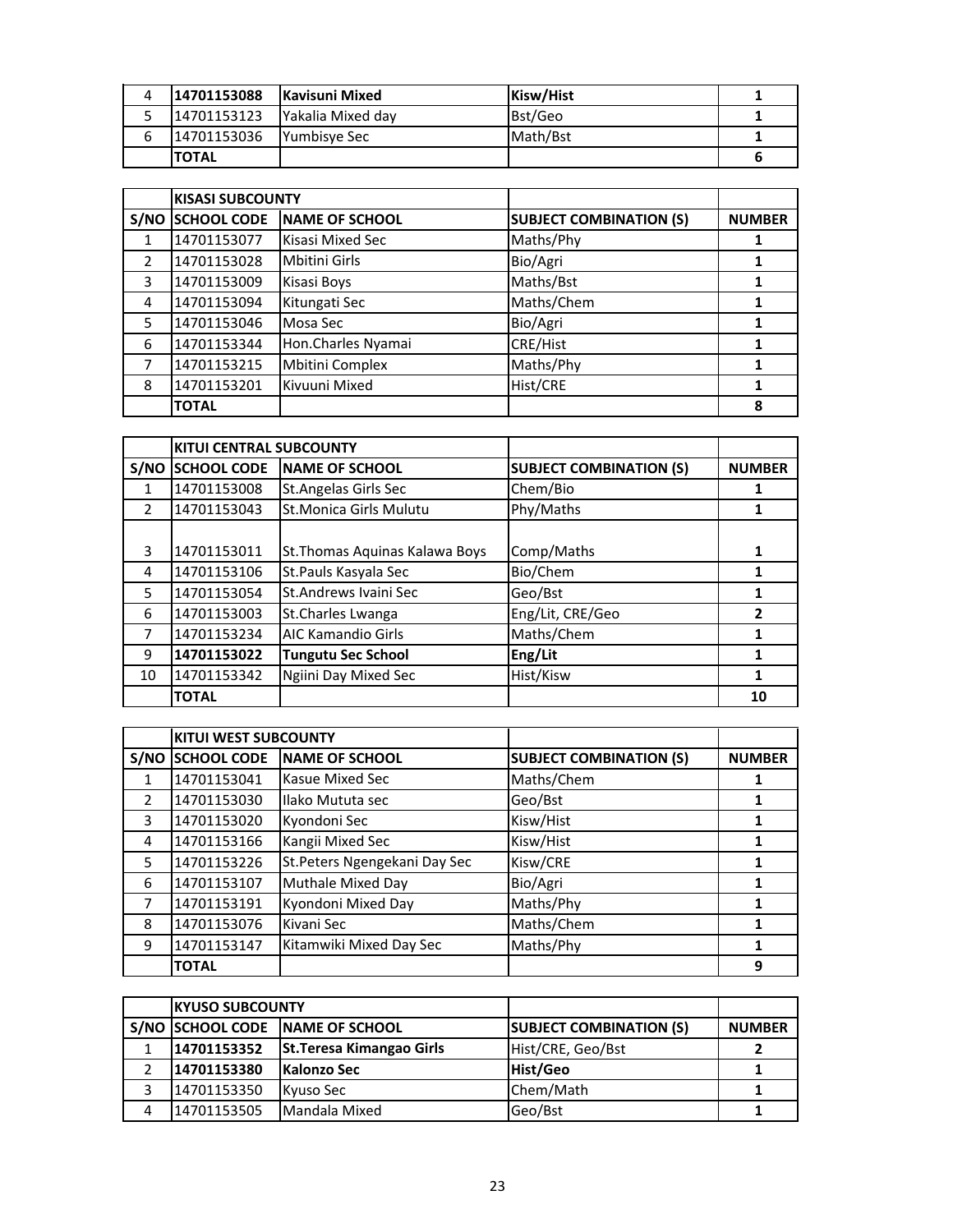| <b>New</b>   | Tulanduli Sec | Hist/CRE |  |
|--------------|---------------|----------|--|
| 14701153431  | Matooni Sec   | Math/Phy |  |
| <b>TOTAL</b> |               |          |  |

|               | <b>LOWER YATTA SUBCOUNTY</b> |                               |                                |               |
|---------------|------------------------------|-------------------------------|--------------------------------|---------------|
| S/NO          | <b>SCHOOL CODE</b>           | <b>NAME OF SCHOOL</b>         | <b>SUBJECT COMBINATION (S)</b> | <b>NUMBER</b> |
| 1             | 14701153151                  | St.Marys Masaani Sec          | Kisw/Hist                      |               |
| $\mathcal{P}$ | 14701153031                  | <b>St.Lukes Yatta Sec</b>     | Kisw/CRE                       |               |
| 3             | 14701153029                  | St.BridgitsSyomunyu Girls     | Kisw/CRE                       |               |
| 4             | 14701153138                  | Kanyangi Girls                | Maths/Phy                      | 1             |
| 5             | 14701153131                  | Mamole Mixed Day              | Maths/Bst                      |               |
| 6             | 14701153174                  | St. Peters Kalulini Mixed sec | Maths/Chem                     |               |
|               | 14701153120                  | Kiseuni Mixed                 | Bst/Geo                        | 1             |
| 8             | 14701153156                  | <b>Kathome Mixed</b>          | <b>Bio/Chem</b>                |               |
|               | <b>TOTAL</b>                 |                               |                                | 8             |

|   | <b>MATINYANI SUBCOUNTY</b> |                              |                                |               |
|---|----------------------------|------------------------------|--------------------------------|---------------|
|   | S/NO SCHOOL CODE           | NAME OF SCHOOL               | <b>SUBJECT COMBINATION (S)</b> | <b>NUMBER</b> |
|   | 14701153042                | St.Johns Mulungu sec         | Bio/Chem                       |               |
|   | 14701153004                | Matinyani Sec                | Kisw/CRE                       |               |
| 3 | 14701153121                | Kyeni Mixed                  | Maths/Bst                      |               |
| 4 | 14701153197                | St.Michael Mixed Kavumbu     | Maths/Phy                      |               |
|   | 14701153048                | St Benedicts Kwamutonga Sec  | Math/Phy                       |               |
| 6 | 14701153341                | <b>St Patrick Kilindilio</b> | Geo/Bst                        |               |
|   | <b>TOTAL</b>               |                              |                                |               |

|                | <b>MIGWANI SUBCOUNTY</b> |                       |                                |               |
|----------------|--------------------------|-----------------------|--------------------------------|---------------|
| S/NO           | <b>SCHOOL CODE</b>       | <b>NAME OF SCHOOL</b> | <b>SUBJECT COMBINATION (S)</b> | <b>NUMBER</b> |
| 1              | 14701153356              | Nzeluni Girls sec     | Maths/Chem                     | 1             |
| $\mathfrak{D}$ | 14701153442              | Kavaini sec           | Hist/Bst                       |               |
| 3              | 14701153367              | AIC Itoloni Girls     | Bio/Agri                       | 1             |
| 4              | 14701153383              | Musuani Sec           | Agri/Bio                       | 1             |
| 5              | 14701153359              | AIC Kyome Girls       | Kisw/CRE                       |               |
| 6              | 14701153387              | Nzuli Sec             | Bio/Chem                       | 1             |
| 7              | 14701153400              | Kitulani Sec          | Agri/Bio                       | 1             |
| 8              | 14701153394              | ABC Ilalambyu Sec     | Agri/Bio                       | 1             |
| 9              | 14701153411              | <b>Thokoa Sec</b>     | <b>Hist/CRE</b>                | 1             |
| 10             | 14701153388              | Kea Sec               | Maths/Chem                     | 1             |
| 11             | 14701153379              | <b>Kyamboo Sec</b>    | Maths/Chem                     | 1             |
|                | <b>TOTAL</b>             |                       |                                | 11            |

|   | <b>IMUMONI SUBCOUNTY</b> |                                 |                                |               |
|---|--------------------------|---------------------------------|--------------------------------|---------------|
|   |                          | S/NO SCHOOL CODE NAME OF SCHOOL | <b>SUBJECT COMBINATION (S)</b> | <b>NUMBER</b> |
|   | 14701153417              | <b>Kaliwa Sec</b>               | Eng/Lit, Geo/Hist              |               |
|   | 14701153368              | Tyaa Kamuthale Sec              | Maths/Phy                      |               |
| 3 | 14701153247              | Masukanioni Sec                 | Hist/Kisw                      |               |
| 4 | 14701153469              | Mukekeni Sec                    | Bio/Agri                       |               |
|   | <b>TOTAL</b>             |                                 |                                |               |

|  | TITO SUBCOUNTY<br><b>IMU</b> |  |  |
|--|------------------------------|--|--|
|--|------------------------------|--|--|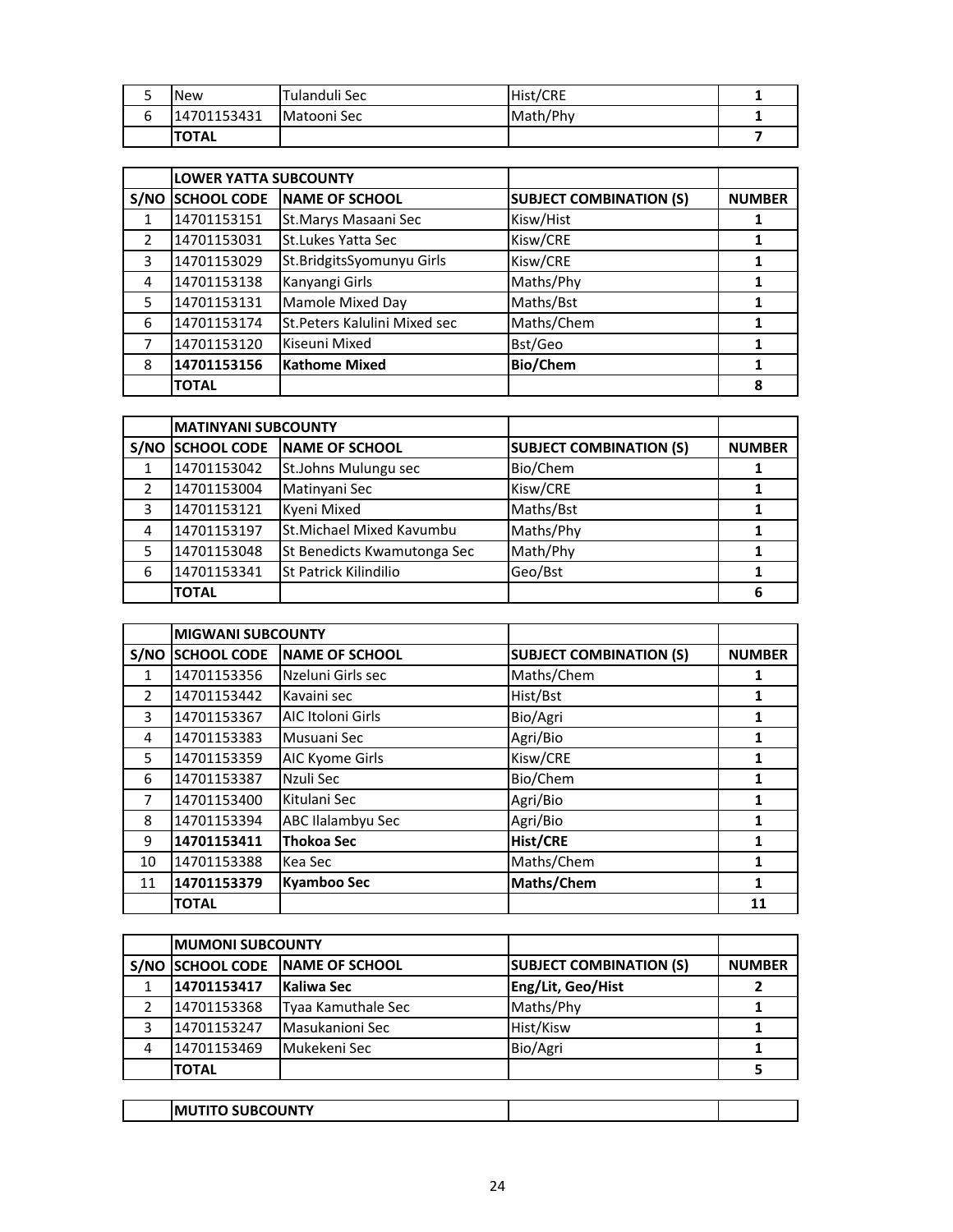| S/NO          | <b>SCHOOL CODE</b> | <b>NAME OF SCHOOL</b>    | <b>SUBJECT COMBINATION (S)</b> | <b>NUMBER</b> |
|---------------|--------------------|--------------------------|--------------------------------|---------------|
| $\mathbf{1}$  | 14701153026        | <b>AIC Sombe Girls</b>   | Bst/Geo                        |               |
| $\mathcal{P}$ | 14701153235        | Kikuu Mixed              | Kisw/Hist                      | 1             |
| 3             | 14701153210        | <b>St.Ignatius Sec</b>   | CRE/Hist                       | 1             |
| 4             | 14701153224        | PCEA Ngungi Mixed        | Maths/Chem                     |               |
| 5             | 14701153025        | Endau Sec                | Bio/Agri                       |               |
| 6             | 14701153216        | <b>Makongo Mixed Sec</b> | Math/Geo                       |               |
| 7             | 14701153180        | Muthungue Mixed Sec      | Kisw/CRE                       |               |
| 8             | 14701153205        | <b>Kawea Mixed Sec</b>   | Kisw/CRE                       | 1             |
| 9             | 14701153228        | Ithangathi Girls Sec     | Kisw/CRE                       |               |
| 10            | 14701153244        | Ngaaka Yakwa Mixed       | Eng/Lit                        | 1             |
|               | <b>TOTAL</b>       |                          |                                | 10            |

|   | <b>IMUTITO NORTH SUB COUNTY</b> |                                 |                                |               |
|---|---------------------------------|---------------------------------|--------------------------------|---------------|
|   |                                 | S/NO SCHOOL CODE NAME OF SCHOOL | <b>SUBJECT COMBINATION (S)</b> | <b>NUMBER</b> |
|   | 14701153007                     | St.Joseph Mutito Boys           | Kisw/Hist                      |               |
|   | 14701153212                     | Mikuyuni Sec                    | <b>CRE/Hist</b>                |               |
|   | 14701153049                     | <b>St.Marys Mutito Girls</b>    | Comp/Maths                     |               |
| 4 | 14701153089                     | Kaliku Mixed Sec                | <b>Bio/Agric</b>               |               |
|   | <b>TOTAL</b>                    |                                 |                                |               |

|               | <b>MUTOMO SUBCOUNTY</b> |                                |                                |               |
|---------------|-------------------------|--------------------------------|--------------------------------|---------------|
|               | <b>S/NO SCHOOL CODE</b> | <b>NAME OF SCHOOL</b>          | <b>SUBJECT COMBINATION (S)</b> | <b>NUMBER</b> |
| 1             | 14701153177             | Syunguni Sec                   | Geo/Bst                        | 1             |
|               |                         |                                |                                |               |
| $\mathcal{P}$ | 14701153010             | Our Lady of Mercy-Mutomo Girls | Kisw/CRE                       | 1             |
| 3             | 14701153346             | St.Mulumba Nduluni Sec         | CRE/Hist                       |               |
| 4             | 14701153064             | Ikanga Girls                   | Bio/Chem                       |               |
| 5             | 14701153330             | Kaliani Sec                    | Kisw/CRE                       |               |
| 6             | 14701153141             | Kaatene Sec                    | Kisw/CRE                       |               |
| 7             | 14701153075             | Enzou Sec School               | Agri/Bio                       |               |
| 8             | 14701153189             | Muamba Sec                     | Chem/Bio                       | 1             |
| 9             | 14701153218             | Chief Makau Mixed              | Eng/Lit                        |               |
| 10            | 14701153222             | Kibwea Sec                     | Geo/Bst                        | 1             |
| 11            | 14701153059             | <b>Mutomo Mixed Day</b>        | Agri/Bio                       | 1             |
|               | <b>TOTAL</b>            |                                |                                | 11            |

|               | <b>MWINGI CENTRAL SUBCOUNTY</b> |                       |                                |               |
|---------------|---------------------------------|-----------------------|--------------------------------|---------------|
|               | S/NO SCHOOL CODE                | <b>NAME OF SCHOOL</b> | <b>SUBJECT COMBINATION (S)</b> | <b>NUMBER</b> |
| 1             | 14701153390                     | Syungii Sec           | Hist/CRE                       | 1             |
| $\mathcal{P}$ | 14701153435                     | Karunga Sec           | CRE/Hist                       | 1             |
| 3             | 14701153402                     | Mbondoni Sec          | Kisw/Hist                      | 1             |
| 4             | 14701153397                     | Mutwangombe Sec       | Agri/Bio                       | 1             |
| 5             | 14701153451                     | Kakongo Sec           | Maths/Chem                     | 1             |
| 6             | 14701153499                     | Mukuthu Sec           | Eng/CRE                        | 1             |
| 7             | 14701153517                     | <b>Malioni Sec</b>    | Phy/Maths                      | 1             |
| 8             | 14701153427                     | Kyethani Sec          | Eng/Lit                        | 1             |
| 9             | 14701153363                     | Enziu Sec             | Bst/Maths                      | 1             |
| 10            | 14701153482                     | Kiviu Sec             | Geo/Bst                        | 1             |
| 11            | 14701153386                     | <b>ABC Kisovo Sec</b> | Eng/Lit                        |               |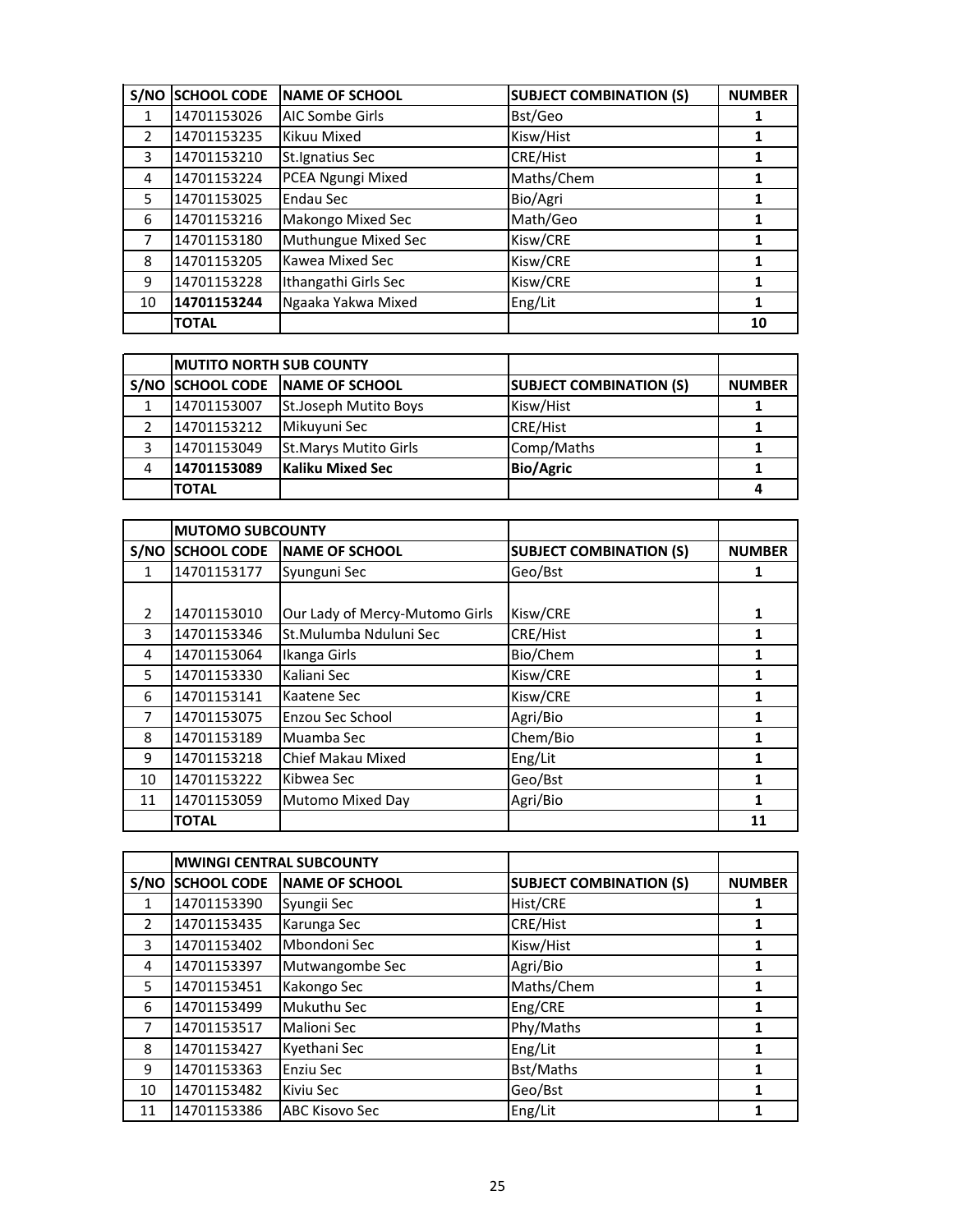| $\sim$<br>ᅭ | 14701153507  | Kanzui Sec | /Phy<br>Maths/ |              |
|-------------|--------------|------------|----------------|--------------|
|             | <b>TOTAL</b> |            |                | $\sim$<br>∸∸ |

|               | <b>MWINGI EAST SUBCOUNTY</b> |                        |                                |                |
|---------------|------------------------------|------------------------|--------------------------------|----------------|
|               | S/NO SCHOOL CODE             | <b>NAME OF SCHOOL</b>  | <b>SUBJECT COMBINATION (S)</b> | <b>NUMBER</b>  |
|               | 14701153433                  | Wingemi Sec            | Hist/Kisw                      |                |
| $\mathcal{P}$ | 14701153401                  | Masavi Girls           | Kisw/CRE                       | 1              |
| 3             | 14701153462                  | Nyaani Sec             | Eng/Lit                        |                |
| 4             | 14701153458                  | Wamaiyu Sec            | Kisw/Hist                      |                |
| 5             | 14701153441                  | Mwambiu Sec            | Bio/Chem                       | 1              |
| 6             | 14701153362                  | Ukasi Girls            | Phy/Chem, Bio/Agri             | $\overline{2}$ |
| 7             | 14701153348                  | <b>Kyamwenze Girls</b> | Agri/Bio                       | 1              |
| 8             | 14701153374                  | Mui Sec                | <b>Bio/Chem</b>                |                |
| 9             | 14701153476                  | Ukasi Boys             | Agr/Bio                        |                |
|               | <b>TOTAL</b>                 |                        |                                | 10             |

|               | <b>NZAMBANI SUBCOUNTY</b> |                         |                                |               |
|---------------|---------------------------|-------------------------|--------------------------------|---------------|
| S/NO          | <b>SCHOOL CODE</b>        | NAME OF SCHOOL          | <b>SUBJECT COMBINATION (S)</b> | <b>NUMBER</b> |
|               | 14701153149               | Kaluva Sec              | Maths/Phy                      |               |
| $\mathfrak z$ | 14701153206               | Kwa Amutei Sec          | Eng/Lit                        |               |
| 3             | 14701153237               | AIC kitho Sec           | Hist/Kisw                      |               |
| 4             | 14701153233               | Maj.Muluvi Kangweni Sec | Eng/Lit                        |               |
|               | 14701153164               | <b>ABC Kanzauwu Sec</b> | Bio/Chem                       |               |
| 6             | 14701153238               | Kiongwe Sec             | Math/Chem                      |               |
|               | <b>TOTAL</b>              |                         |                                | 6             |

|   | <b>TSEIKURU SUBCOUNTY</b> |                                 |                                |               |
|---|---------------------------|---------------------------------|--------------------------------|---------------|
|   |                           | S/NO SCHOOL CODE NAME OF SCHOOL | <b>SUBJECT COMBINATION (S)</b> | <b>NUMBER</b> |
|   | 14701153421               | Masyungwa Sec                   | Phy/Maths                      |               |
|   | 14701153406               | Kaningo Sec                     | <b>CRE/Hist</b>                |               |
|   | 14701153354               | Tseikuru Sec                    | Hist/CRE                       |               |
| 4 | 14701153416               | Mwangea Sec                     | Eng/Lit                        |               |
|   | <b>TOTAL</b>              |                                 |                                | 4             |

| <b>ITHAGICU SUB COUNTY</b> |                                     |                                |               |
|----------------------------|-------------------------------------|--------------------------------|---------------|
|                            | S/NO SCHOOL CODE NAME OF SCHOOL     | <b>SUBJECT COMBINATION (S)</b> | <b>NUMBER</b> |
| 14701153497                | <b>Tharaka Girls</b>                | Eng/Lit                        |               |
| 14701153382                | <b>Precious Blood Nthangani Sec</b> | Maths/Bst                      |               |
| <b>ITOTAL</b>              |                                     |                                |               |

# **MACHAKOS COUNTY**

|               | <b>ATHI RIVER SUBCOUNTY</b> |                        |                                |               |
|---------------|-----------------------------|------------------------|--------------------------------|---------------|
|               | S/NO SCHOOL CODE            | <b>INAME OF SCHOOL</b> | <b>SUBJECT COMBINATION (S)</b> | <b>NUMBER</b> |
|               | 14701163153                 | Kyumbi sec             | Eng/Lit                        |               |
| $\mathcal{P}$ | 14701163259                 | Lukenya Girls          | Bio/Agr                        |               |
| 3             | 14701163269                 | Katani DEB Sec         | Math/Phy                       |               |
| 4             | 14701163314                 | <b>Empakasi Sec</b>    | Eng/Lit                        |               |
|               | 14701163241                 | Mathatani Sec          | Eng/Lit                        |               |
|               | <b>TOTAL</b>                |                        |                                |               |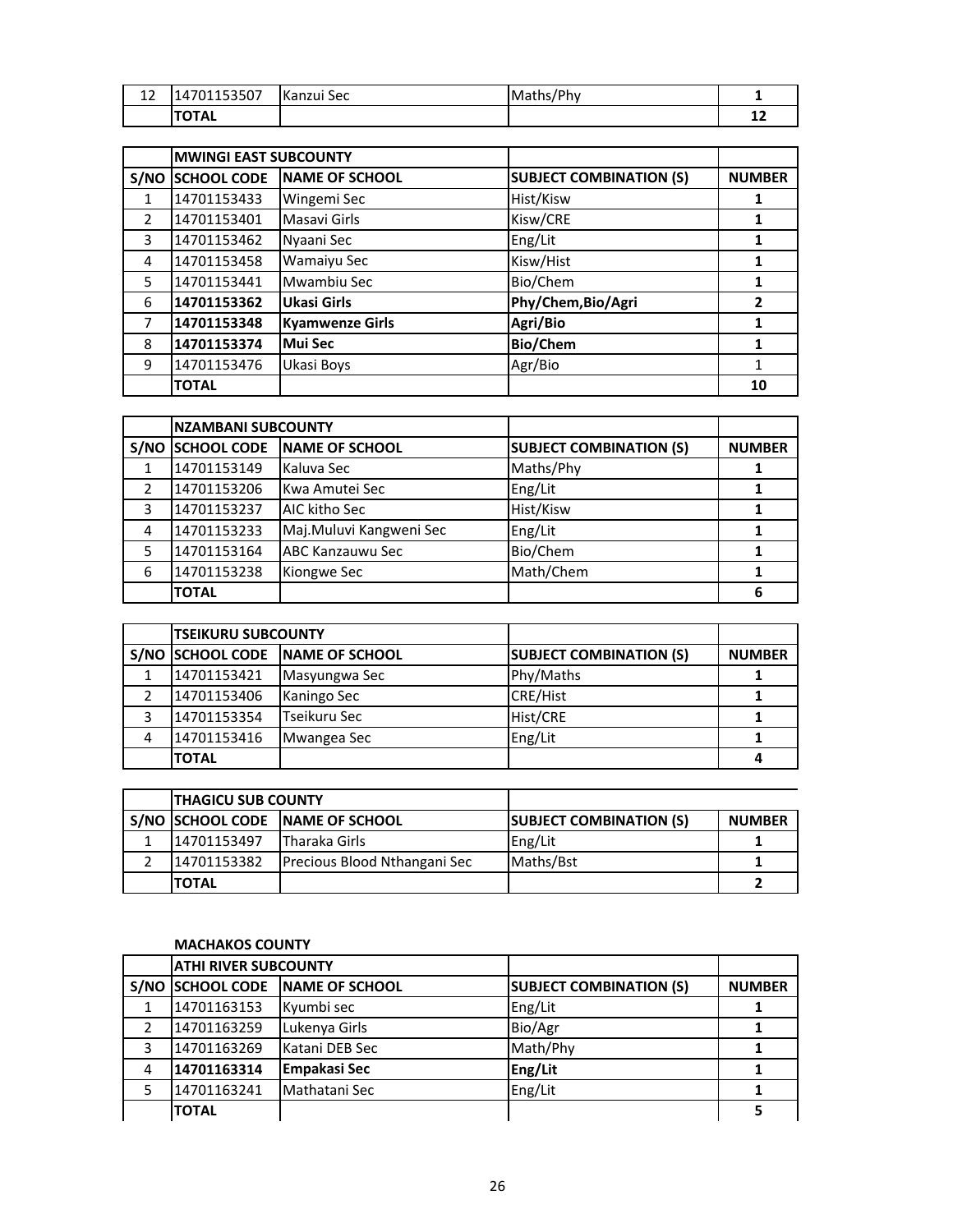|               | <b>KANGUNDO SUBCOUNTY</b> |                        |                                |               |
|---------------|---------------------------|------------------------|--------------------------------|---------------|
| S/NO          | <b>SCHOOL CODE</b>        | <b>NAME OF SCHOOL</b>  | <b>SUBJECT COMBINATION (S)</b> | <b>NUMBER</b> |
|               | 14701163001               | Kangundo High          | Maths/Phy, Kisw/CRE            | 2             |
| $\mathcal{P}$ | 14701163029               | Matungulu Boys         | Kisw/CRE                       | 1             |
| 3             | 14701163045               | Kawethei Girls         | Eng/Lit,                       | 1             |
| 4             | 14701163104               | Kavilinguni Sec        | Bio/Chem                       | 1             |
| 5             | 14701163035               | St. Martins Kitwii Sec | Maths/Chem                     | 1             |
| 6             | 14701163009               | <b>Misyani Girls</b>   | <b>Hist/CRE</b>                | 1             |
| 7             | 14701163236               | Unyuani Sec            | Eng/Lit                        | 1             |
| 8             | 14701163348               | Kikambuani sec         | Hist/Kisw                      | 1             |
| 9             | 14701163251               | Miu ABC                | Bio/Chem                       | 1             |
| 10            | 14701163031               | Mukunike Sec           | Geo/Maths                      | 1             |
|               | <b>TOTAL</b>              |                        |                                | 11            |

|                | <b>KATHIANI SUBCOUNTY</b> |                           |                                |               |
|----------------|---------------------------|---------------------------|--------------------------------|---------------|
| S/NO           | <b>SCHOOL CODE</b>        | <b>NAME OF SCHOOL</b>     | <b>SUBJECT COMBINATION (S)</b> | <b>NUMBER</b> |
| 1              | 14701163102               | Kaani Lions Girls         | Chem/Maths                     | 1             |
| $\overline{2}$ | 14701163343               | Lumbwa Sec                | Bio/Agri                       | 1             |
| 3              | 14701163192               | Kalikya Sec               | Eng/Lit                        | 1             |
| 4              | 14701163038               | S.A Kitie Sec             | Bio/Chem                       | 1             |
| 5              | 14701163028               | <b>Kathiani Boys</b>      | Kisw/Hist, Eng/Lit             | 2             |
| 6              | 14701168488               | <b>ABC Mitaboni Girls</b> | Comp/                          | 1             |
| $\overline{7}$ | 14701163199               | St.Vincent Imilini        | Kisw/CRE                       | 1             |
| 8              | 14701163369               | Kathuni sec               | Maths/Chem                     | 1             |
| 9              | 14701163306               | <b>Kauti Sec</b>          | Eng/Lit                        | 1             |
| 10             | 14701163081               | Miumbuni Sec              | <b>Hist/CRE</b>                | 1             |
| 11             | 14701163227               | Rev.Kitonyi Sec           | Eng/Lit                        | 1             |
|                | <b>TOTAL</b>              |                           |                                | 12            |

|               | <b>KALAMA SUB COUNTY</b> |                         |                                |               |
|---------------|--------------------------|-------------------------|--------------------------------|---------------|
| S/NO          | <b>SCHOOL CODE</b>       | <b>NAME OF SCHOOL</b>   | <b>SUBJECT COMBINATION (S)</b> | <b>NUMBER</b> |
| 1             | 14701163114              | AIC Nyayo Sec           | Hist/CRE                       | 1             |
| $\mathcal{P}$ | 14701163135              | Kalama Sec              | Maths/Phy                      |               |
| 3             | 14701163144              | St.Ignatius Kyandili    | Chem/Bio                       | 1             |
| 5             | 14701163361              | Kiatuni Sec             | Maths/Phy                      | 1             |
| 6             | 14701163225              | Kimutwa sec             | Maths/Bio                      | 1             |
| 7             | 14701163301              | Kyanzasu Sec            | Chem/Bio                       |               |
| 8             | 14701163246              | Kinoi Sec               | Bio/Chem                       |               |
| 9             | 14701163357              | Makakoi Sec             | Hist/CRE                       |               |
| 10            | 14701163215              | Kiuu Sec                | CRE/Hist                       |               |
| 11            | 14701163346              | <b>Mutuyu Mixed sec</b> | Kisw/CRE                       | 1             |
|               | <b>TOTAL</b>             |                         |                                | 10            |

| <b>IMACHAKOS SUB COUNTY</b> |                                 |                                |               |
|-----------------------------|---------------------------------|--------------------------------|---------------|
|                             | S/NO SCHOOL CODE NAME OF SCHOOL | <b>SUBJECT COMBINATION (S)</b> | <b>NUMBER</b> |
| 14701163333                 | Kasinga Sec                     | Kisw/Hist                      |               |
| 14701163041                 | Muvuti boys                     | Maths/Bst                      |               |
| 14701162016                 | Machakos Sch For the Deaf       | Geo/Ksl                        |               |
| 14701163200                 | Mumbuni Girls                   | Geo/Hist                       |               |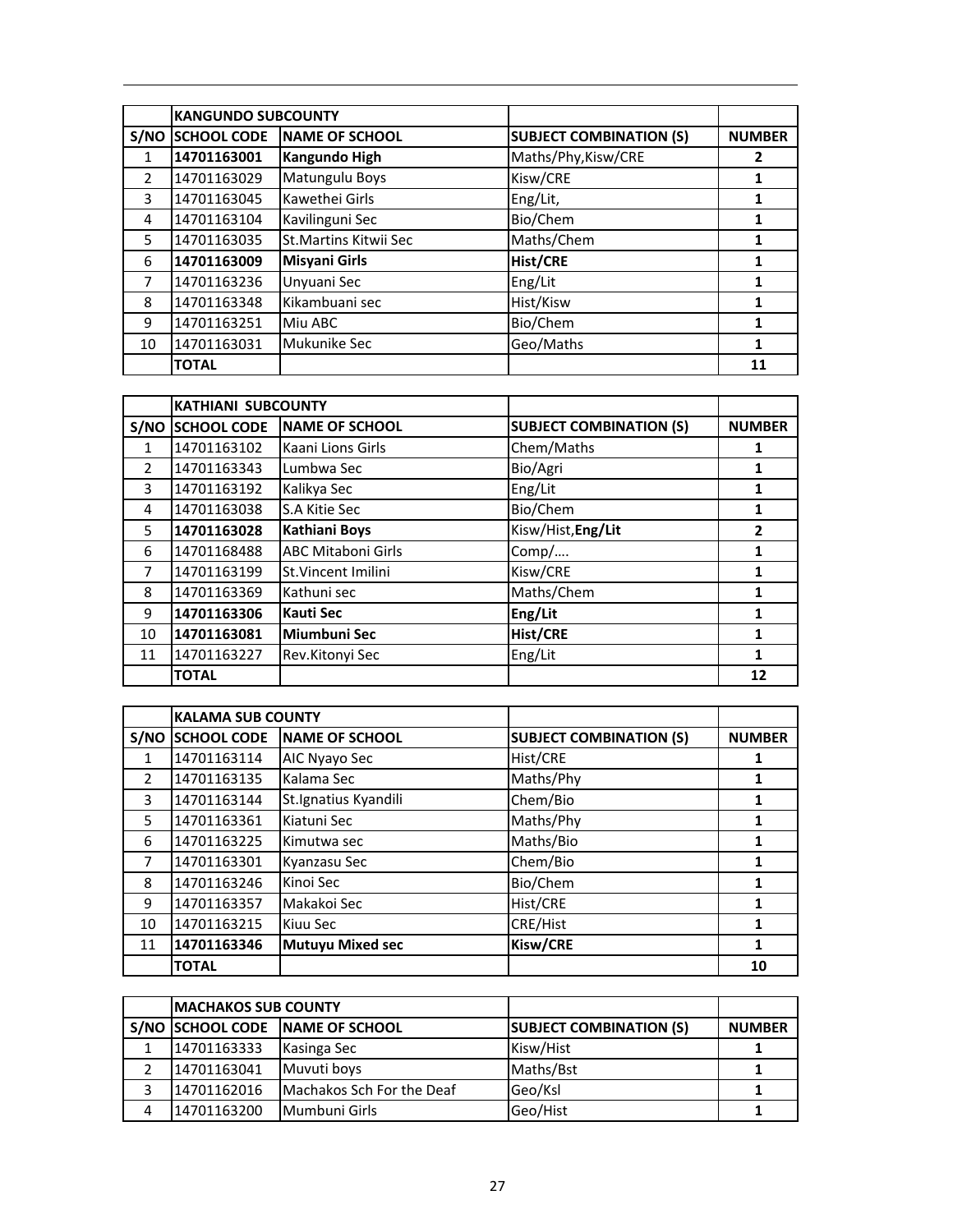| 5  | 14701163245  | Keaa ABC               | Kisw/CRE         | 1              |
|----|--------------|------------------------|------------------|----------------|
| 6  | 14701163033  | Kyanguli Sec           | Hist/CRE         | 1              |
| 7  | 14701163015  | Machakos Boys          | Bio/Chem         | 1              |
| 8  | 14701163085  | Muindi Mbingu          | CRE/Hist         | 1              |
| 9  | 14701163044  | Kwanthanze Sec         | Comp/            | 1              |
| 10 | 14701163005  | Mumbuni Boys           | Hist/CRE         | 1              |
| 11 | 14701163235  | Kiteini Sec            | Hist/Bst         | 1              |
| 12 | 14701163075  | <b>ABC Iveti hills</b> | Bio/Agri         | 1              |
| 13 | 14701163205  | Machakos Baptist       | Maths/Bst        | 1              |
| 14 | 14701163353  | Miwongoni Sec          | Eng/Lit          | 1              |
| 15 | 14701163260  | Mungala Sec            | Chem/Maths       | 1              |
| 16 | 14701163309  | Iluvya Sec             | Bio/Agri         | 1              |
| 17 | 14701163320  | Kamuthanga S.A Sec     | Agr/Bio, Eng/Lit | $\overline{2}$ |
| 18 | 14701163143  | <b>Miwani Sec</b>      | Phy/Chem         | 1              |
| 19 | 14701163249  | Kyeni Baptist Sec      | Kisw/CRE         | 1              |
|    | <b>TOTAL</b> |                        |                  | 20             |

|                | <b>MASINGA SUBCOUNTY</b> |                                    |                                |                |
|----------------|--------------------------|------------------------------------|--------------------------------|----------------|
|                | <b>S/NO SCHOOL CODE</b>  | <b>NAME OF SCHOOL</b>              | <b>SUBJECT COMBINATION (S)</b> | <b>NUMBER</b>  |
| $\mathbf{1}$   | 14701163018              | <b>Masinga Boys</b>                | Eng/Lit, Comp/                 | $\overline{2}$ |
| $\overline{2}$ | 14701163202              | St. Martin Kaewa sec               | Hist/CRE                       | 1              |
| 3              | 14701163185              | Kwanwanzilu Sec                    | Comp/                          | 1              |
|                |                          |                                    |                                |                |
| 4              | 14701163024              | St.Josephine Bakhita Masinga Girls | CRE/Geo                        | 1              |
| 5              | 14701163060              | Kivaa Sec                          | Bio/Agri                       | 1              |
| 6              | 14701163080              | Kitangani Sec                      | Kisw/CRE                       | 1              |
| 7              | 14701163297              | St.Stephen Musumaa Sec             | Eng/Lit,                       | 1              |
| 8              | 14701163286              | Kituneni Mixed Sec                 | Hist/Kisw                      | 1              |
| 9              | 14701163253              | Kamunyu Sec                        | Geo/Bst                        | 1              |
| 10             | 14701163281              | Kyeeteni Sec                       | Kisw/CRE                       | 1              |
| 11             | 14701163255              | Kyondoni Sec                       | Bst/Geo                        | 1              |
| 12             | 14701163247              | Mutwamwaki Sec                     | Math/Phy                       | 1              |
| 13             | 14701163204              | Wamboo Sec School                  | Kisw/Hist                      | 1              |
| 14             | 14701163148              | Musingini Sec                      | Eng/Lit                        | 1              |
| 15             | 14701163256              | <b>Kikomba Sec</b>                 | Kisw/CRE                       | 1              |
|                | <b>TOTAL</b>             |                                    |                                | 16             |

|               | <b>MATUNGULU SUBCOUNTY</b> |                       |                                |               |
|---------------|----------------------------|-----------------------|--------------------------------|---------------|
|               | S/NO SCHOOL CODE           | <b>NAME OF SCHOOL</b> | <b>SUBJECT COMBINATION (S)</b> | <b>NUMBER</b> |
| 1             | 14701163057                | Tala Girls            | Maths/Chem, Kisw/Hist          |               |
| $\mathcal{P}$ | 14701163087                | Katwanyaa Sec         | Hist/CRE                       |               |
| 3             | 14701163003                | Matungulu Girls       | Chem/Bio                       | 1             |
| 4             | 14701163110                | St.John Katulye Sec   | Hist/CRE                       | 1             |
| 5             | 14701163216                | St.Benedict Kimanza   | Eng/Lit                        | 1             |
| 6             | 14701163034                | Kinyui Girls          | Kisw/Hist                      | 1             |
| 7             | 14701163014                | AIC Sengani Girls     | Maths/Chem                     | 1             |
| 8             | 14701163372                | St.Jude Kwamutu Sec   | Maths/Chem                     | 1             |
| 9             | 14701163292                | Kyamulendu Sec        | <b>Bio/Chem</b>                | 1             |
| 10            | 14701163007                | <b>Kinyui Boys</b>    | Geo/Hist                       | 1             |
| 11            | 14701163366                | Kayata Sec            | Agri/Bio                       |               |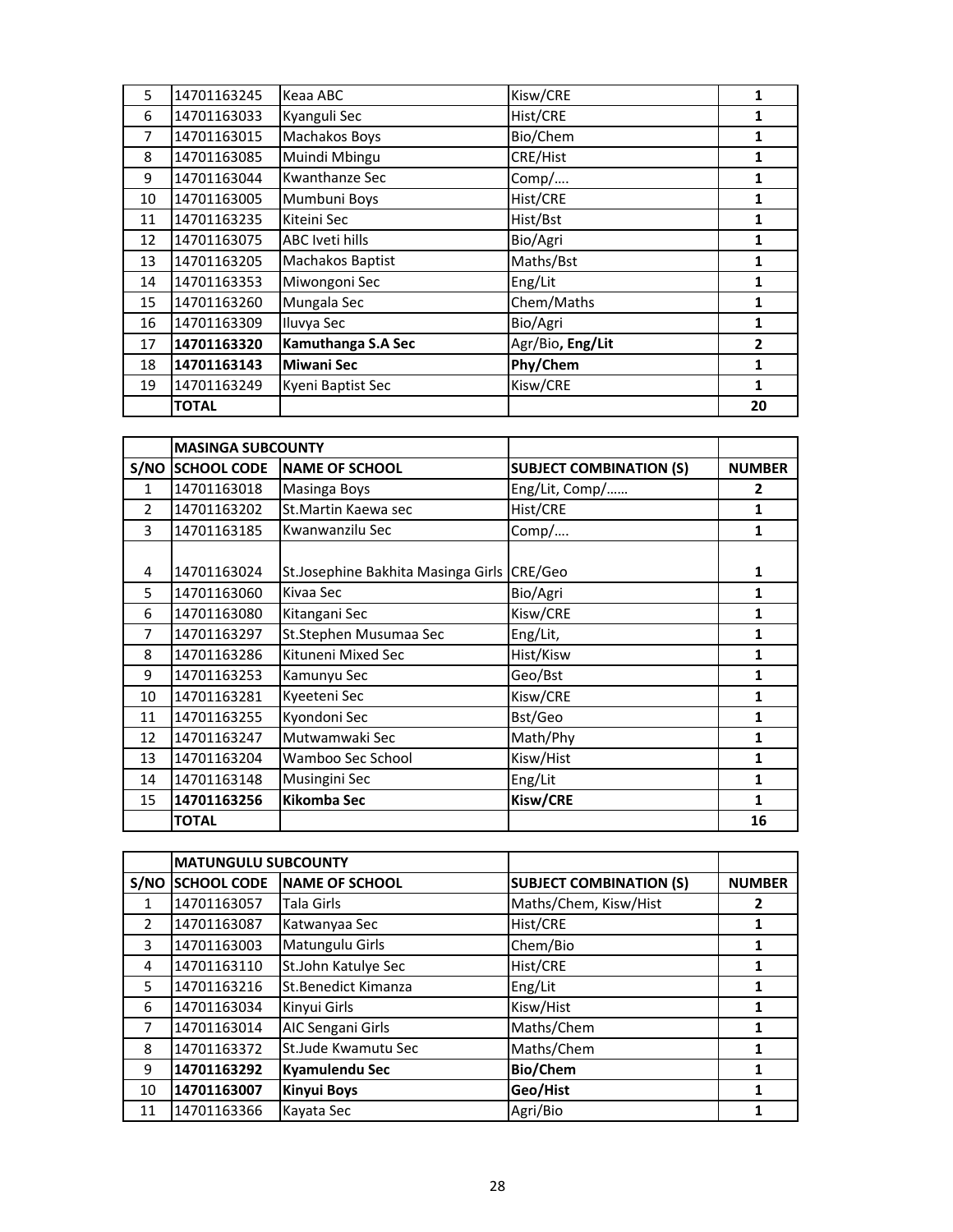| 12             | 14701163116            | <b>Kisukioni Sec</b>      | Kisw/CRE                       | $\mathbf{1}$   |
|----------------|------------------------|---------------------------|--------------------------------|----------------|
|                | <b>TOTAL</b>           |                           |                                | 13             |
|                |                        |                           |                                |                |
|                | <b>MWALA SUBCOUNTY</b> |                           |                                |                |
|                | S/NO SCHOOL CODE       | <b>NAME OF SCHOOL</b>     | <b>SUBJECT COMBINATION (S)</b> | <b>NUMBER</b>  |
| $\mathbf{1}$   | 14701163053            | St. Teresa Mwala Girls    | Maths/Bst                      | 1              |
| $\overline{2}$ | 14701163032            | <b>Lema Girls</b>         | Eng/Lit, Kisw/Geo              | $\overline{2}$ |
| 3              | 14701163002            | Masii Girls               | Geo/Bst                        | $\mathbf{1}$   |
| 4              | 14701163098            | Miseleni sec              | Geo/Maths                      | $\mathbf{1}$   |
| 5              | 14701163046            | St. Marys Kithangaini sec | Bst/Geo                        | $\mathbf{1}$   |
| 6              | 14701163141            | Kabaa High                | Chem/Math                      | $\mathbf{1}$   |
| $\overline{7}$ | 14701163037            | Mbaikini Sec              | Eng/Lit                        | $\mathbf{1}$   |
| 8              | 14701163072            | Kibauni Sec               | Kisw/CRE                       | $\mathbf{1}$   |
| 9              | 14701163097            | Maweli Sec                | Kisw/CRE                       | $\mathbf{1}$   |
| 10             | 14701163074            | <b>Bishop Ndingi</b>      | Math/Phy                       | $\mathbf{1}$   |
| 11             | 14701163077            | Kiundwani Sec             | Bio/Chem                       | 1              |
| 12             | 14701163280            | <b>Ngamba Mixed</b>       | Eng/Lit                        | $\mathbf{1}$   |
| 13             | 14701163004            | <b>Masii Boys</b>         | Maths/Chem, Bio/Geo            | $\mathbf{2}$   |
| 14             | 14701163020            | Kyethivo Girls            | Bio/Geo                        | $\mathbf{1}$   |
| 15             | 14701163096            | <b>AIC Kwamutula Sec</b>  | Bio/Chem, Kisw/Geo             | $\overline{2}$ |
| 16             | 14701163290            | St Stephen Musalani Sec   | Phy/Math                       | $\mathbf{1}$   |
| 17             | 14701163311            | St.Pius Kaitha            | Maths/Phy                      | $\mathbf{1}$   |
| 18             | 14701163021            | Vyulya Girls              | Bst/Maths                      | $\mathbf{1}$   |
| 19             | 14701163230            | Embui Sec                 | Kisw/CRE                       | 1              |
| 20             | 14701163092            | Kavumbu A.B.C Sec         | Geo/Hist, Hist/Kisw            | $\mathbf{2}$   |
| 21             | 14701163182            | Nyaani Sec                | Agri/Bio                       | $\mathbf{1}$   |
| 22             | 14701163089            | <b>AIC Kunikila Sec</b>   | <b>Bio/Maths</b>               | $\mathbf{1}$   |
| 23             | 14701163066            | <b>Mbiuni Sec</b>         | Bio/Agri, Kisw/Hist            | $\overline{2}$ |
| 24             | 14701163271            | AIC Kiuanzukini Sec       | Chem/Maths                     | $\mathbf{1}$   |
|                | <b>TOTAL</b>           |                           |                                | 29             |

|                | YATTA SUBCOUNTY         |                             |                                |                |
|----------------|-------------------------|-----------------------------|--------------------------------|----------------|
|                | <b>S/NO SCHOOL CODE</b> | <b>INAME OF SCHOOL</b>      | <b>SUBJECT COMBINATION (S)</b> | <b>NUMBER</b>  |
|                |                         |                             |                                |                |
| $\mathbf{1}$   | 14701163340             | Dr.Charles Mulli Inyaanzani | Kisw/CRE, Eng/Lit, Maths/Chem  | 3              |
| $\overline{2}$ | 14701163266             | Kaluluini sec sch           | Maths/Chem                     | 1              |
| 3              | 14701163070             | Maiuni Sec Sch              | Eng/Lit                        | 1              |
| 4              | 14701163274             | Good Hope Sch-Kilaatu       | Bio/Agr                        | 1              |
| 5              | 14701163321             | Kionyweni Sec               | Geo/Hist                       | 1              |
| 6              | 14701163062             | <b>ABC Makivenzi Girls</b>  | Geo/CRE                        | 1              |
| 7              | 14701163049             | Mavoloni Sec School         | Maths/Chem                     | 1              |
| 8              | 14701163267             | Kambi Ya Ndeke Sec          | Maths/Bst                      | 1              |
| 9              | 14701163326             | Kwakulu sec                 | Bio/Agric                      | 1              |
| 10             | 14701163146             | Kalukuni Sec Sch            | Hist/CRE                       | 1              |
| 11             | 14701163332             | Kithito Sec School          | Bio/Agric                      | 1              |
| 12             | 14701163124             | Kivandini Sec               | Eng/Lit                        | 1              |
| 13             | 14701163147             | FR.Makewa High              | Hist/CRE, Kisw/CRE             | $\overline{2}$ |
| 14             | 14701163093             | Kitheuni Sec                | Geo/Kisw                       | 1              |
| 15             | 14701163303             | St.Charles Uvouni Sec       | Geo/Hist                       | 1              |
| 16             | 14701163350             | Magweti Sec                 | Maths/Bst                      | 1              |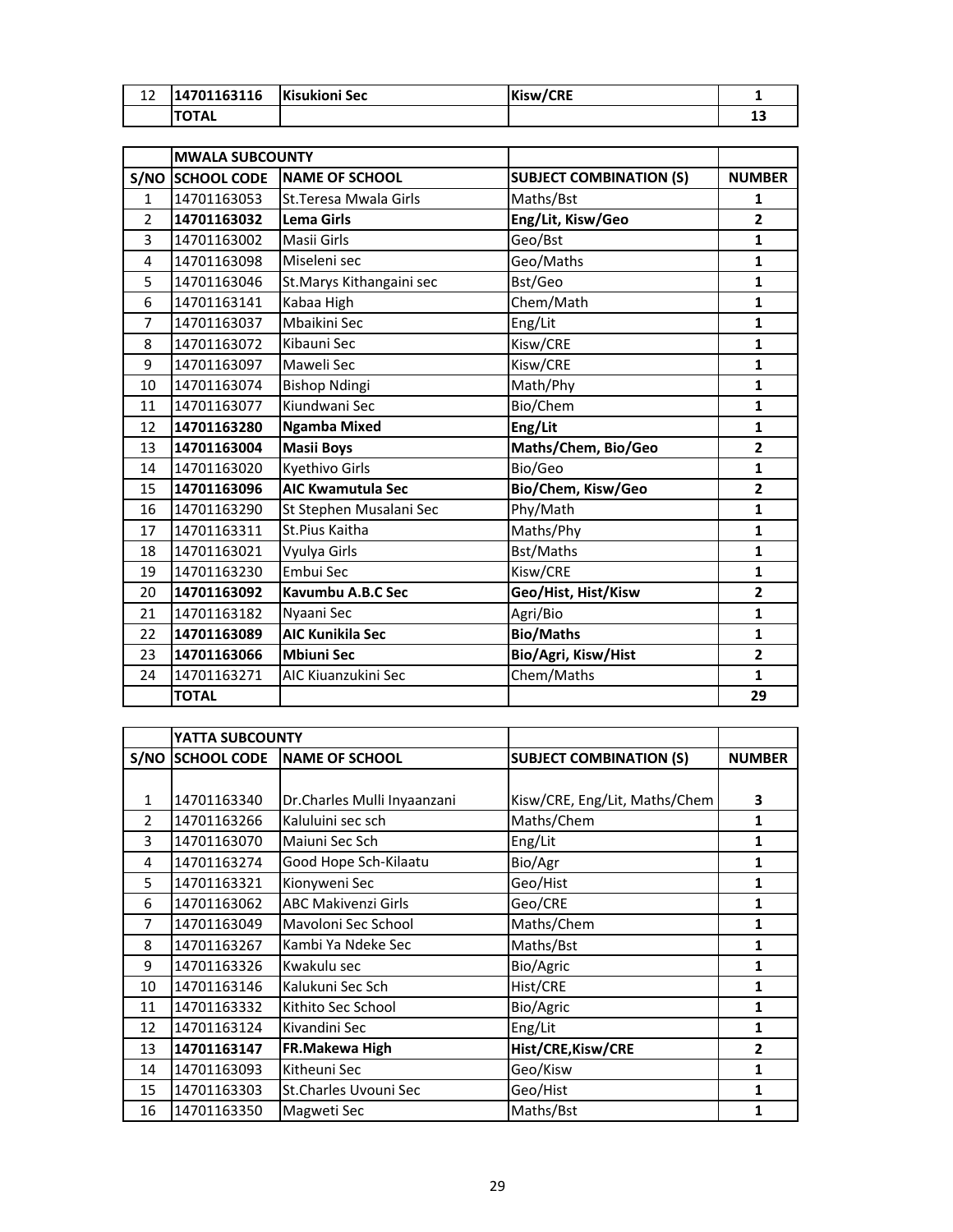| 17 | 14701163293  | <b>St.Martin Mixed Dav</b>  | Hist/Kisw |    |
|----|--------------|-----------------------------|-----------|----|
| 18 | 14701163203  | <b>Kaumoni Sec School</b>   | Maths/Phy |    |
| 19 | 14701163338  | <b>IKaloleni Sec School</b> | Hist/Kisw |    |
|    | <b>TOTAL</b> |                             |           | 22 |

|                | <b>MAKUENI COUNTY</b>       |                                |                                |               |
|----------------|-----------------------------|--------------------------------|--------------------------------|---------------|
|                | <b>KATHOZWENI SUBCOUNTY</b> |                                |                                |               |
|                | <b>S/NO SCHOOL CODE</b>     | <b>NAME OF SCHOOL</b>          | <b>SUBJECT COMBINATION (S)</b> | <b>NUMBER</b> |
| $\mathbf{1}$   | 14701173199                 | St Michaels Mbuvo Sec          | Hist/CRE                       | 1             |
| $\overline{2}$ | 14701173053                 | <b>St Peters Clavers</b>       | CRE/Kisw                       | 1             |
| 3              | 14701173247                 | St Stephen Kanyoga Sec         | Math/Phy                       | 1             |
| 4              | 14701173054                 | Kitise Sec                     | CRE/Geo                        | 1             |
| 5              | 14701173060                 | St Bakhita Girls- Kiangini Sec | Kisw/CRE                       | 1             |
|                |                             |                                |                                |               |
| 6              | 14701173015                 | St Martin Kathonzweni Boys Sec | Art & Design/                  | 1             |
| 7              | 14701173266                 | liani Sec                      | Hist/Kisw                      | 1             |
| 8              | 14701173293                 | Munathi Sec                    | Bst/Math                       | 1             |
| 9              | 14701173315                 | St Joseph Kitumbai             | Bio/Chem                       | 1             |
| 10             | 14701173320                 | Kwakavisi Mixed                | CRE/Hist                       | 1             |
| 11             | 14701173210                 | ACK St Joseph Maaueli          | Eng/Lit                        | 1             |
| 12             | 14701173286                 | Katithi Sec                    | CRE/Kisw                       | $\mathbf{1}$  |
| 13             | 14701173325                 | Kanthiitu Sec                  | Bst/Geo                        | 1             |
| 14             | 14701173341                 | <b>Kyase Sec</b>               | Kisw/CRE                       | 1             |
| 15             | 14701173264                 | Yekanga Sec                    | Geo/CRE                        | 1             |
|                | <b>TOTAL</b>                |                                |                                | 15            |

|                | <b>KIBWEZI SUBCOUNTY</b> |                              |                                |               |
|----------------|--------------------------|------------------------------|--------------------------------|---------------|
|                | S/NO SCHOOL CODE         | <b>NAME OF SCHOOL</b>        | <b>SUBJECT COMBINATION (S)</b> | <b>NUMBER</b> |
| $\mathbf{1}$   | 14701173036              | Muthingiini Sec              | Geo/CRE                        | 1             |
| $\mathcal{P}$  | 14701173170              | Kitengei Sec                 | Kisw/Geo                       | $\mathbf{1}$  |
| 3              | 14701173179              | Kivuthini Sec                | Bio/Math, Kisw/CRE             | $\mathbf{2}$  |
| 4              | 14701173241              | Kithyululu Sec               | Hist/CRE                       | $\mathbf{1}$  |
| 5              | 14701173358              | Kyaani Sec                   | Bio/Chem                       | 1             |
| 6              | 14701173160              | Misuuni Sec                  | Kisw/CRE                       | $\mathbf{1}$  |
| $\overline{7}$ | 14701173257              | Ithumula Sec                 | CRE/Hist                       | 1             |
| 8              | 14701173225              | Molemuni Mixed               | Math/Chem                      | $\mathbf{1}$  |
| 9              | 14701173190              | Yikitaa Sec                  | Kisw/Hist                      | $\mathbf{1}$  |
| 10             | 14701173016              | Kalulini High                | Comp/Math                      | 1             |
| 11             | 14701173351              | Ngaikini Sec                 | Kisw/CRE                       | $\mathbf{1}$  |
| 12             | 14701173143              | Kisayani Sec                 | Kisw/Geo                       | 1             |
| 13             | 14701173393              | Kisayani Girls               | Math/Phy                       | $\mathbf{1}$  |
| 14             | 14701173181              | Ngokolani Sec                | Eng/Lit                        | 1             |
| 15             | 14701173318              | Kyusyani Sec                 | Kisw/Hist                      | 1             |
| 16             | 14701173219              | St Lucy Kalimani Sec         | CRE/Geo                        | $\mathbf{1}$  |
| 17             | 14701173302              | Nyayo Sec                    | Bio/Geo                        | 1             |
| 18             | 14701173150              | Mikuyuni Sec                 | Eng/lit                        | $\mathbf{1}$  |
| 19             | 14701173322              | Masongaleni Sec              | Hist/CRE                       | $\mathbf{1}$  |
| 20             | 14701173309              | Mwitasyano Sec               | Math/Phy                       | 1             |
| 21             | 14701173065              | St Joseph Kibwenzi Girls sch | Hist/CRE                       | 1             |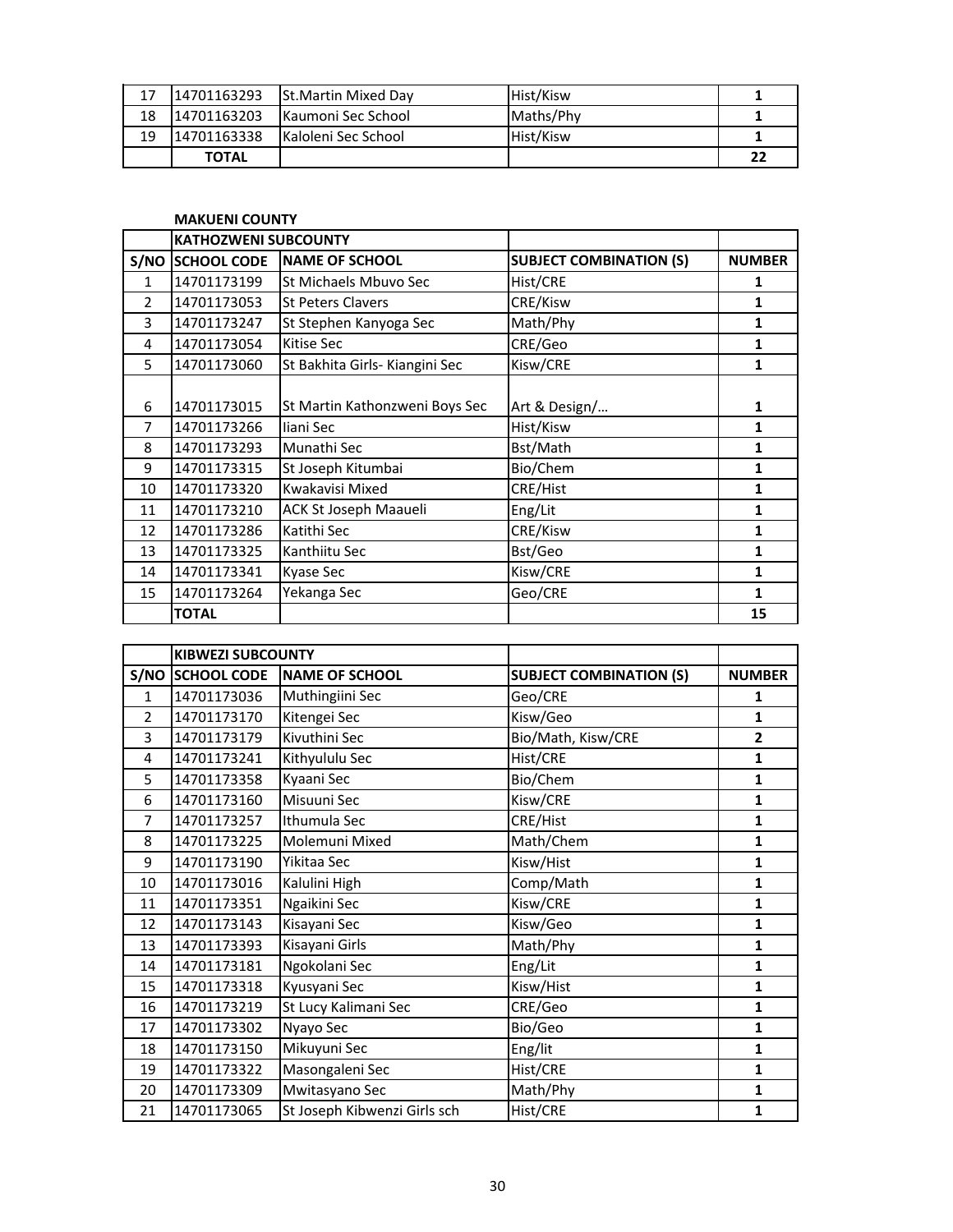| 22 | 14701173336  | Komboyoo Boys Sec     | Kisw/CRE  |    |
|----|--------------|-----------------------|-----------|----|
| 23 | 14701173118  | St Mary Kinyambu Sec  | Math/Geo  |    |
| 24 | 14701173305  | <b>Tsavo West Sec</b> | CRE/Hist  |    |
| 25 | 14701173243  | Kiuuku Sec            | Bio/Chem  | 1  |
| 26 | 14701173352  | Kithasyu Sec          | Kisw/Hist | 1  |
| 27 | 14701173387  | Kundwani Girls        | Math/Phy  | 1  |
| 28 | 14701173317  | Mbeetwani Sec         | Eng/Lit   | 1  |
| 29 | 14701173221  | Nzoila Sec            | Kisw/CRE  | 1  |
| 30 | 14701173237  | St Martin Kyumani Sec | Eng/Lit   |    |
| 31 | 14701173374  | Canaan Sec            | Kisw/CRE  |    |
| 32 | 14701173133  | Masaku Ndogo Sec      | Eng/Lit   |    |
| 33 | 14701173234  | Kalulu Sec            | Math/Phy  | 1  |
|    | <b>TOTAL</b> |                       |           | 34 |

|               | <b>KILUNGU SUBCOUNTY</b> |                        |                                |               |
|---------------|--------------------------|------------------------|--------------------------------|---------------|
| S/NO          | <b>SCHOOL CODE</b>       | <b>NAME OF SCHOOL</b>  | <b>SUBJECT COMBINATION (S)</b> | <b>NUMBER</b> |
| $\mathbf{1}$  | 14701173006              | Thomeandu Boys         | Math/Bst, Kisw/Hist            | 2             |
| $\mathcal{P}$ | 14701173087              | Isovya Sec             | Eng/Lit                        |               |
| 3             | 14701173213              | AIC Mwaani Sec         | Geo/Hist                       | 1             |
| 4             | 14701173137              | AIC Nunguni Sec        | Geo/Bst                        |               |
| 5             | 14701173008              | Kilungu Boys           | Agr/Bio                        |               |
| 6             | 14701173327              | Kyamuoso Sec           | Geo/Bst                        | 1             |
| 7             | 14701173024              | St Lucia Girls Sec     | Eng/Lit                        |               |
| 8             | 14701173090              | St Partick Kyamatheka  | Geo/CRE                        |               |
| 9             | 14701173372              | St Monica 's Wautu Sec | Phy/Math                       | 1             |
| 10            | 14701173292              | St Paul Kyanga Sec     | Agr/Bio                        | 1             |
| 11            | 14701173220              | Kavatanzou Sec         | Kisw/Hist                      | 1             |
|               | <b>TOTAL</b>             |                        |                                | 12            |

|               | <b>MAKINDU SUBCOUNTY</b> |                           |                                |               |
|---------------|--------------------------|---------------------------|--------------------------------|---------------|
| S/NO          | <b>SCHOOL CODE</b>       | <b>NAME OF SCHOOL</b>     | <b>SUBJECT COMBINATION (S)</b> | <b>NUMBER</b> |
| 1             | 14701173324              | Nguumo Girls Sec          | Eng/Lit, Bio/Chem              | 2             |
| $\mathcal{P}$ | 14701173001              | Shine Star Kai Sec        | Eng/Lit                        |               |
| 3             | 14701173034              | Makindu Sec               | Eng/Lit, Comp/Math             |               |
| 4             | 14701173156              | Mukameni Mixed            | Hist/CRE                       |               |
| 5             | 14701173094              | Kiambani Sec              | Chem/Math                      |               |
| 6             | 14701173121              | Ngomano Sec               | Hist/CRE                       |               |
|               | 14701173140              | Moi Girls High- Kibwenzi  | Hist/CRE, Bio/Chem             | 2             |
| 8             | 14701173130              | St Annes Kiboko Girls Sec | Agr/Bio                        |               |
|               | <b>TOTAL</b>             |                           |                                | 11            |

|      | <b>MAKUENI SUBCOUNTY</b> |                       |                                |               |
|------|--------------------------|-----------------------|--------------------------------|---------------|
| S/NO | <b>SCHOOL CODE</b>       | <b>NAME OF SCHOOL</b> | <b>SUBJECT COMBINATION (S)</b> | <b>NUMBER</b> |
|      | 14701173005              | Kaumoni Boys          | Geo/Kisw, Math/Bst             |               |
|      | 14701173031              | St Lawrence Nziu Sec  | Comp/                          |               |
| 3    | 14701173058              | AIC Mukuyuni          | Eng/Lit                        |               |
| 4    | 14701173013              | <b>Makueni Girls</b>  | Chem/Math                      |               |
| 5    | 14701173025              | Ukia Girls            | Agr/Bio                        |               |
| 6    | 14701173167              | Ngoni Sec             | Agr/Bio                        |               |
|      | 14701173017              | Mwaani Girls          | Geo/Kisw                       |               |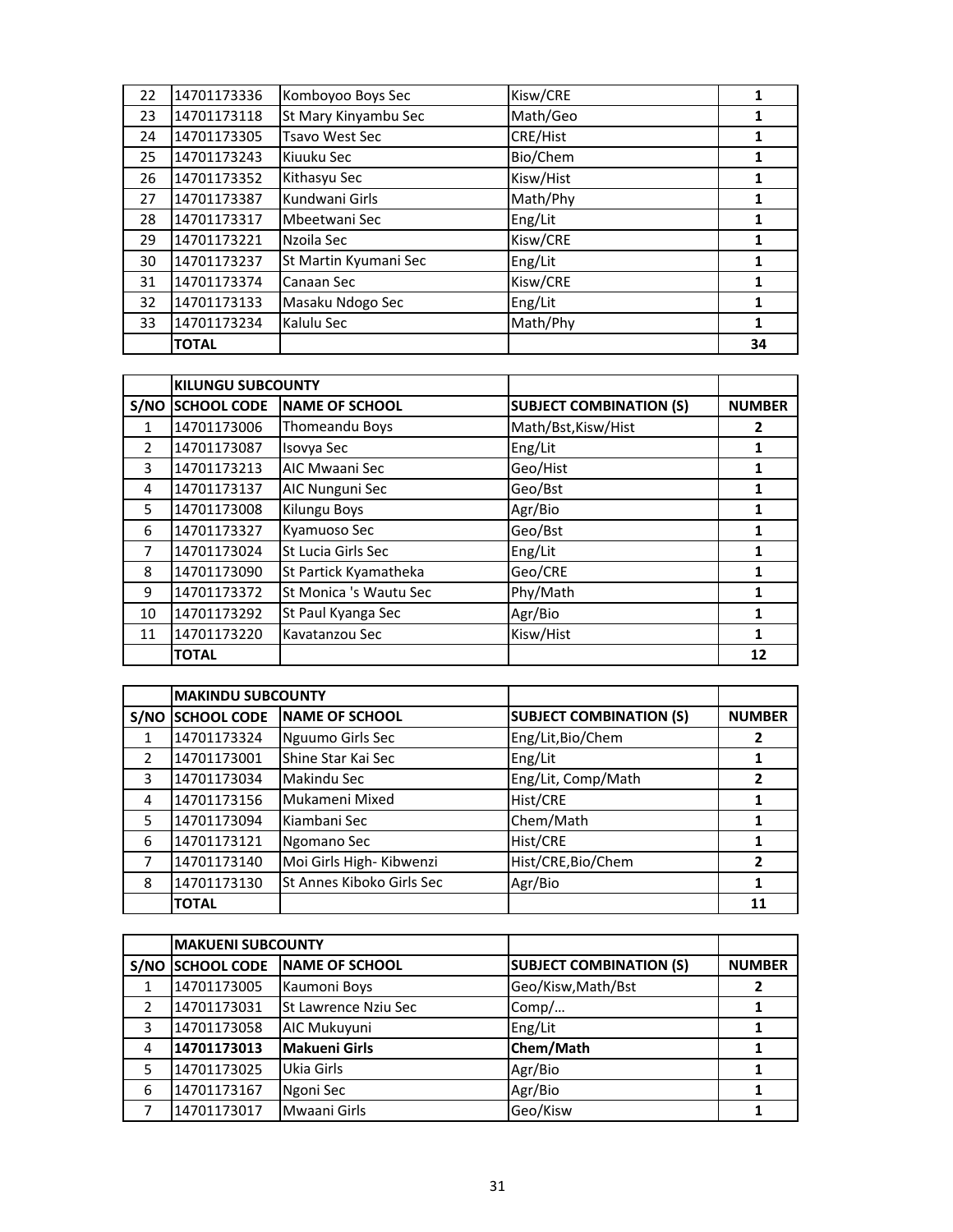| 8  | 14701173132  | <b>St Peter Makongo Sec</b> | Chem/Math |    |
|----|--------------|-----------------------------|-----------|----|
| 9  | 14701173110  | Kyumu Sec                   | Hist/CRE  |    |
| 10 | 14701173353  | AIC Kinyuani Sec            | Geo/CRE   |    |
| 11 | 14701173338  | AIC Iuani Sec               | Math/Bst  |    |
| 12 | 14701173146  | Kyuasini Sec                | Comp/     |    |
|    | <b>TOTAL</b> |                             |           | 13 |

|                | <b>MBOONI EAST SUBCOUNTY</b> |                       |                                |               |
|----------------|------------------------------|-----------------------|--------------------------------|---------------|
|                | S/NO SCHOOL CODE             | <b>NAME OF SCHOOL</b> | <b>SUBJECT COMBINATION (S)</b> | <b>NUMBER</b> |
| 1              | 14701173039                  | Kiteta Girls Sec      | Bio/Agr                        | 1             |
| $\overline{2}$ | 1470113175                   | Kyangondu Sec         | Hist/CRE                       | 1             |
| 3              | 14701173211                  | Muthwani Sec          | CRE/Bst                        | 1             |
| 4              | 14701173089                  | Nduluku Boys Sec      | Bio/Agr                        | 1             |
| 5              | 14701173018                  | Kitondo Boys          | Eng/Lit                        | 1             |
| 6              | 14701173209                  | Miau Sec              | Eng/Lit                        | 1             |
| 7              | 14701173348                  | Mbimbini Sec          | Bio/Agr                        | 1             |
| 8              | 14701173333                  | Chemchemi Sec         | Hist/Kisw                      | 1             |
| 9              | 14701173346                  | Usalala Sec           | CRE/Kisw                       | 1             |
| 10             | 14701173294                  | Mituvu Sec            | Geo/Kisw                       | 1             |
| 11             | 14701173128                  | Miangeni Sec          | Geo/Bst                        | 1             |
| 12             | 14701173337                  | AIC Ndithini Sec      | Math/Bst                       | 1             |
| 13             | 14701173307                  | <b>Ngunini sec</b>    | <b>Bio/Chem</b>                | 1             |
|                | <b>TOTAL</b>                 |                       |                                | 13            |

|               | <b>MBOONI WEST SUBCOUNTY</b> |                             |                                |               |
|---------------|------------------------------|-----------------------------|--------------------------------|---------------|
|               | S/NO SCHOOL CODE             | <b>NAME OF SCHOOL</b>       | <b>SUBJECT COMBINATION (S)</b> | <b>NUMBER</b> |
| $\mathbf{1}$  | 14701173009                  | Mbooni Boys Sec             | Kisw/CRE                       | 1             |
| $\mathcal{P}$ | 14701173063                  | <b>Tututha Sec</b>          | Kisw/CRE                       | 1             |
| 3             | 14701173011                  | Mbooni Girls Sec            | Chem/Math                      | 1             |
| 4             | 14701173081                  | Mulooni Girls               | Kisw/CRE                       | $\mathbf{1}$  |
| 5             | 14701173048                  | Kikima Sec                  | Math/Phy                       | 1             |
| 6             | 14701173256                  | Utangwa Girls Sec           | Chem/Math                      | 1             |
| 7             | 14701173268                  | Kyanguma Sec                | Eng/Lit                        | 1             |
| 8             | 14701173277                  | Itetani Girls               | Math/Chem                      | 1             |
| 9             | 14701173022                  | <b>Utangwa Mixed Sec</b>    | Hist/Kisw                      | 1             |
| 10            | 14701173192                  | Kusyongali Sec              | Chem/Math                      | 1             |
| 11            | 14701173073                  | Kyuu Sec                    | Math/Bst                       | 1             |
| 12            | 14701173251                  | Wanzauni Sec                | Kisw/Hist                      | 1             |
| 13            | 14701173263                  | Kitoo Sec                   | Hist/Kisw                      | 1             |
| 14            | 14701173329                  | Kinyee Sec                  | Math/Geo                       | 1             |
| 15            | 14701173064                  | Mukaatini Sec               | Bio/Agr                        | 1             |
| 16            | 14701173267                  | Syiluni Sec                 | Agr/Bio                        | 1             |
| 17            | 14701173347                  | Ack St Stephen's Kathemboni | Math/Geo                       | 1             |
|               | <b>TOTAL</b>                 |                             |                                | 17            |

| <b>IMUKAA SUB COUNTY</b> |                                 |                                |               |
|--------------------------|---------------------------------|--------------------------------|---------------|
|                          | S/NO SCHOOL CODE NAME OF SCHOOL | <b>SUBJECT COMBINATION (S)</b> | <b>NUMBER</b> |
| 1470113165               | <b>Kasikue Girls Sec</b>        | Hist/CRE                       |               |
| 14701173216              | <b>ACK Kima Stephen</b>         | Eng/Lit                        |               |
| 14701173185              | <b>ABC Kitonguni Sec</b>        | CRE/Hist                       |               |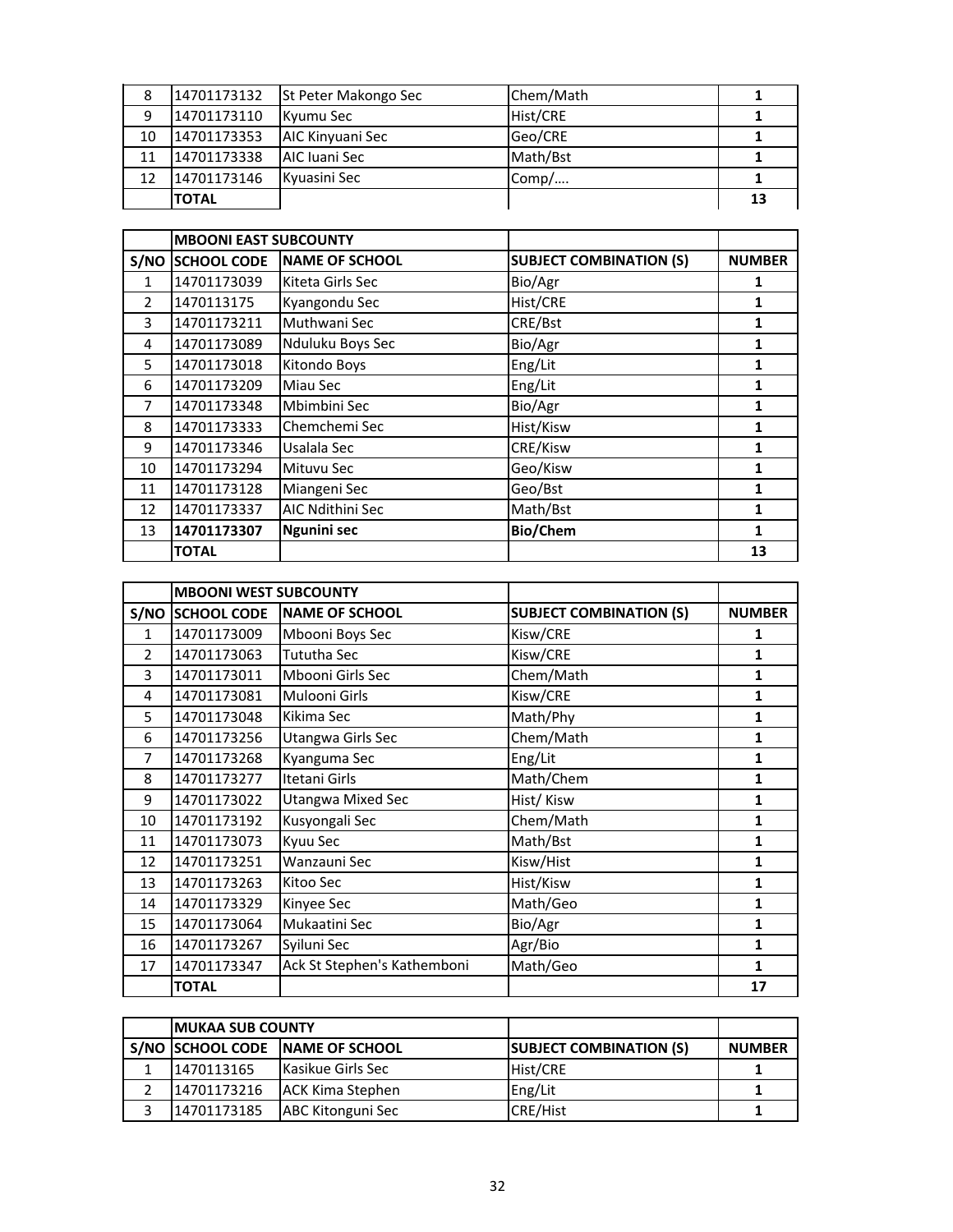| 4  | 14701173019  | Maiani SA Sec         | Agr/Bio   |    |
|----|--------------|-----------------------|-----------|----|
| 5  | 14701173215  | Mt Carmel Sec         | Phy/Chem  |    |
| 6  | 14701173193  | <b>Uvunye Sec</b>     | Chem/Bio  |    |
|    | 14701173363  | Ulu Sec               | Kisw/Hist |    |
| 8  | 14701173262  | Uthini Sec            | Chem/Math |    |
| 9  | 14701173122  | <b>Kiu Sec</b>        | Kisw/Geo  |    |
| 10 | 14701173382  | ABC Muua Sec          | Agr/Bio   |    |
| 11 | 14701173047  | <b>ABC Enguli Sec</b> | Chem/Math |    |
|    | <b>TOTAL</b> |                       |           | 11 |

|               | <b>NZAUI SUB COUNTY</b> |                              |                                |               |
|---------------|-------------------------|------------------------------|--------------------------------|---------------|
| S/NO          | <b>SCHOOL CODE</b>      | <b>NAME OF SCHOOL</b>        | <b>SUBJECT COMBINATION (S)</b> | <b>NUMBER</b> |
| 1             | 14701173012             | <b>Ngoto Boys</b>            | Kisw/Hist                      | 1             |
| $\mathcal{P}$ | 14701173038             | Barazani Girls               | Eng/Lit, Hist/CRE              | 2             |
| 3             | 14701173159             | Kithumba Sec                 | Hist/Kisw                      | 1             |
| 4             | 14701173139             | Good Shepherd Girls Sec      | <b>CRE/Hist</b>                | 1             |
| 5.            | 14701173259             | Masumba Sec                  | Geo/Bst                        | 1             |
| 6             | 14701173222             | Mutaiti Sec                  | Bio/Agr                        | 1             |
| 7             | 14701173344             | <b>St Theresa Muuani Sec</b> | Hist/CRE                       | 1             |
| 8             | 14701173119             | Mukameni Sec                 | <b>CRE/Hist</b>                | 1             |
| 9             | 14701173296             | Ndunguni Sec                 | Eng/Lit                        | 1             |
| 10            | 14701173301             | <b>Matutu Sec</b>            | Agr/Bio                        | $\mathbf{1}$  |
| 11            | 14701173049             | Tutini Sec                   | Geo/Bst                        | 1             |
|               | <b>TOTAL</b>            |                              |                                | 12            |

## **MARSABIT COUNTY**

| <b>CHALBI SUB COUNTY</b> |                                     |                                |               |
|--------------------------|-------------------------------------|--------------------------------|---------------|
|                          | I S/NO ISCHOOL CODE INAME OF SCHOOL | <b>SUBJECT COMBINATION (S)</b> | <b>NUMBER</b> |
| 14701103026              | <b>IKalacha Girls</b>               | Bio/Chem                       |               |
| <b>TOTAL</b>             |                                     |                                |               |

| <b>ISOLOLO SUB COUNTY</b> |                                   |                                |               |
|---------------------------|-----------------------------------|--------------------------------|---------------|
|                           | S/NO ISCHOOL CODE INAME OF SCHOOL | <b>SUBJECT COMBINATION (S)</b> | <b>NUMBER</b> |
| 14701103034               | <b>IWalda Bovs</b>                | Eng/Lit                        |               |
| <b>ITOTAL</b>             |                                   |                                |               |

|               | <b>MARSABIT SUB COUNTY</b> |                       |                                |               |
|---------------|----------------------------|-----------------------|--------------------------------|---------------|
| S/NO          | <b>SCHOOL CODE</b>         | <b>NAME OF SCHOOL</b> | <b>SUBJECT COMBINATION (S)</b> | <b>NUMBER</b> |
| 1             | 14701103009                | Dakabaricha Sec       | Math/Phy                       |               |
| $\mathcal{P}$ | 14701103001                | <b>Marsabit Boys</b>  | Maths/Comp, Kisw/Geo           |               |
|               | <b>TOTAL</b>               |                       |                                | 3             |
|               |                            |                       |                                |               |
|               | <b>MOYALE SUB COUNTY</b>   |                       |                                |               |
| S/NO          | <b>SCHOOL CODE</b>         | NAME OF SCHOOL        | <b>SUBJECT COMBINATION (S)</b> | <b>NUMBER</b> |
|               | 14701103004                | Manyatta Mixed        | Hist/CRE                       |               |
|               | 14701103028                | <b>Moyale girls</b>   | Eng/Lit                        |               |
|               | <b>TOTAL</b>               |                       |                                | 2             |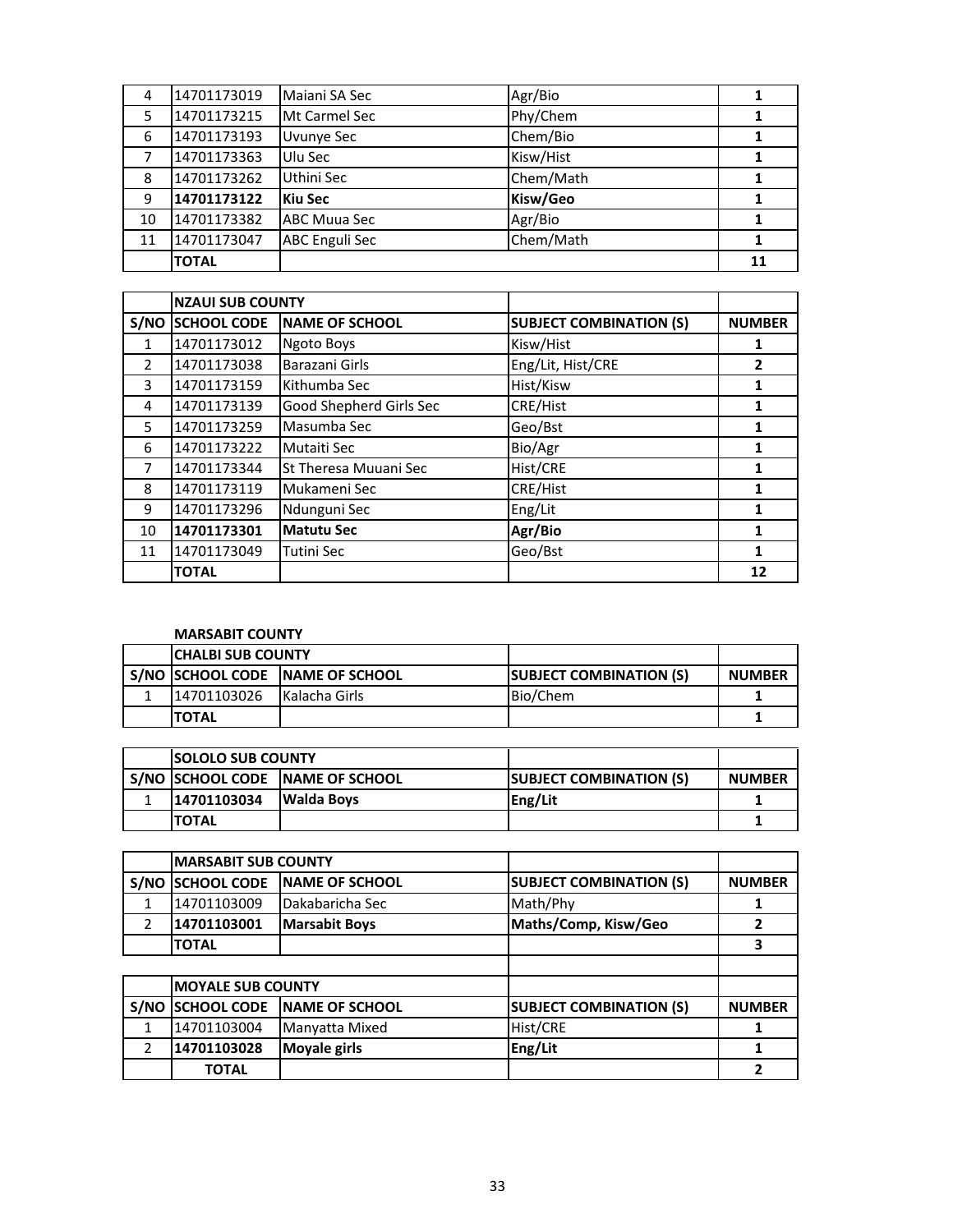|               | <b>MERU COUNTY</b>           |                                     |                                |                |  |
|---------------|------------------------------|-------------------------------------|--------------------------------|----------------|--|
|               |                              | <b>BUURI SUBCOUREAST SUB COUNTY</b> |                                |                |  |
| S/NO          | <b>SCHOOL CODE</b>           | <b>NAME OF SCHOOL</b>               | <b>SUBJECT COMBINATION (S)</b> | <b>NUMBER</b>  |  |
| 1             | 14701123113                  | St.James Tutua Sec                  | Hist/CRE                       | 1              |  |
| $\mathcal{P}$ | 14701123034                  | Ruiri Girls sec                     | Kisw/Geo                       | 1              |  |
| 3             | 14701123036                  | <b>Kibirichia Girls</b>             | Math/Bst, Math/Phy             | $\overline{2}$ |  |
| 4             | 14701123102                  | <b>Ntugi Mixed Day</b>              | Chem/Bio                       | 1              |  |
|               | <b>TOTAL</b>                 |                                     |                                | 5              |  |
|               |                              |                                     |                                |                |  |
|               | <b>BUURI WEST SUB COUNTY</b> |                                     |                                |                |  |
| S/NO          | <b>SCHOOL CODE</b>           | <b>NAME OF SCHOOL</b>               | <b>SUBJECT COMBINATION (S)</b> | <b>NUMBER</b>  |  |
| $\mathbf{1}$  | 14701123159                  | Angaine Mixed Day Sec               | Kisw/Hist                      | 1              |  |
| $\mathcal{P}$ | 14701123053                  | <b>Ontulili Boys</b>                | Agr/PE                         | 1              |  |
| 3             | 14701123060                  | <b>FGCK Kisima Sec</b>              | Agr/Bio                        | 1              |  |
| 4             | 14701123165                  | Ontulili Mixed Day                  | CRE/Hist                       | 1              |  |
| 5             | 14701123170                  | Ngusishi Sec                        | Maths/Bst, Eng/Lit             | 2              |  |
|               | <b>TOTAL</b>                 |                                     |                                | 6              |  |

|                | <b>IGEMBE NORTH SUBCOUNTY</b> |                          |                                |               |
|----------------|-------------------------------|--------------------------|--------------------------------|---------------|
| S/NO           | <b>SCHOOL CODE</b>            | <b>NAME OF SCHOOL</b>    | <b>SUBJECT COMBINATION (S)</b> | <b>NUMBER</b> |
| $\mathbf{1}$   | 14701123275                   | Leeta Day Sec            | Kisw/CRE                       | 1             |
| $\overline{2}$ | 14701123344                   | Anjalu Mixed Day         | Hist/CRE                       | 1             |
| 3              | 14701123237                   | Mariri Mixed Day Sec     | Kisw/Geo                       | 1             |
| 4              | 14701123224                   | <b>Ntunene Girls</b>     | Bio/Agri                       | 1             |
| 5              | 14701123241                   | Mwerongundu Sec School   | Geo/Maths                      | 1             |
| 6              | 14701123215                   | Antuambui Boys           | Comp/                          | 1             |
| $\overline{7}$ | 14701123252                   | Kithetu Mixed Day        | Maths/Bst                      | 1             |
| 8              | 14701123324                   | Karichu Day Sec          | Maths/Chem                     | 1             |
| 9              | 14701123245                   | Ngukwine Sec             | CRE/Hist                       | 1             |
| 10             | 14701123321                   | Mbayo Sec                | Kisw/Geo                       | 1             |
| 11             | 14701123387                   | Kiani Day Sec            | Hist/Kisw                      | 1             |
| 12             | 14701123370                   | <b>MCK Kamboo Sec</b>    | Maths/Bst                      | 1             |
| 13             | 14701123297                   | <b>Linjoka Mixed Day</b> | Maths/Phy                      | 1             |
|                | <b>TOTAL</b>                  |                          |                                | 13            |

|               | <b>IGEMBE SOUTH SUBCOUNTY</b> |                          |                                |               |
|---------------|-------------------------------|--------------------------|--------------------------------|---------------|
| S/NO          | <b>SCHOOL CODE</b>            | <b>NAME OF SCHOOL</b>    | <b>SUBJECT COMBINATION (S)</b> | <b>NUMBER</b> |
|               | 14701123217                   | Kiegoi Day Sec Sch       | Bio/Agric                      |               |
| $\mathcal{P}$ | 14701123273                   | Kirindine Day            | Bio/Agric                      |               |
| 3             | 14701123247                   | Karumaru Sec             | Kisw/Geo                       |               |
| 4             | 14701123231                   | Auki Sec School          | Bio/Agric                      |               |
| 5             | 14701123339                   | Ugoti Day Sec            | Bst/Maths                      |               |
| 6             | 14701123296                   | Gitura Mixed Day         | Bio/Agric                      |               |
| 7             | 14701123334                   | Kindani Mixed Sec School | Bio/Agric                      |               |
| 8             | 14701123375                   | Luluma Mixed Day         | Hist/CRE                       |               |
|               | <b>TOTAL</b>                  |                          |                                | 8             |

| <b>IIMENTI NORTH SUBCOUNTY</b> |                                  |                                |               |
|--------------------------------|----------------------------------|--------------------------------|---------------|
|                                | S/NO SCHOOL CODE INAME OF SCHOOL | <b>SUBJECT COMBINATION (S)</b> | <b>NUMBER</b> |
| 14701123172                    | <b>Gachanka Mixed Day Sec</b>    | Eng/Lit                        |               |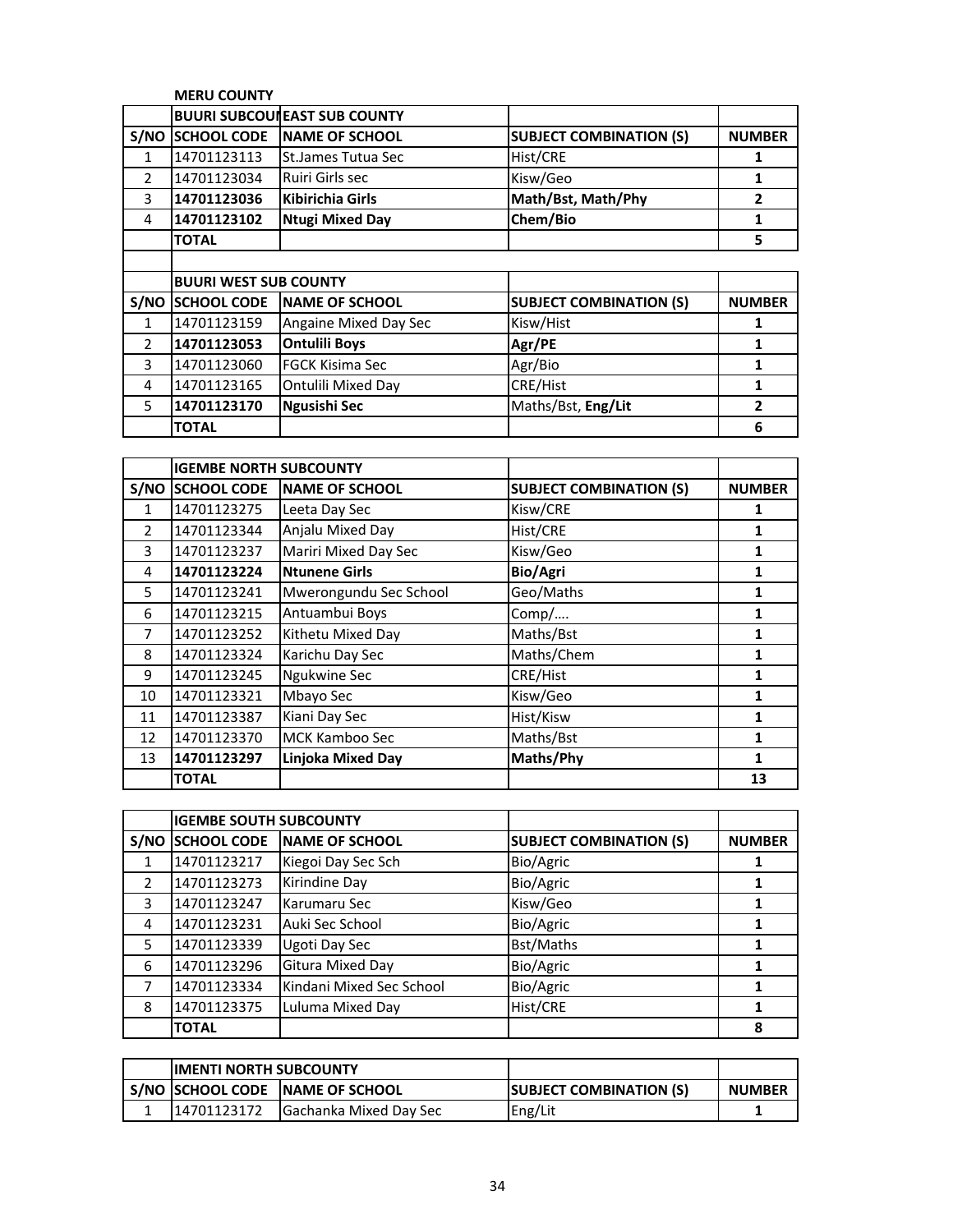|   | 14701123136  | Mwiteria Sec School      | Maths/Chem      |   |
|---|--------------|--------------------------|-----------------|---|
| 3 | 14701123026  | Chugu Boys               | Kisw/CRE        |   |
| 4 | 14701123016  | Gikumene Girls Sec       | <b>Hist/CRE</b> |   |
| 5 | 14701123093  | Kainginyo Mixed Sec      | Maths/Bst       |   |
| 6 | 14701123014  | Kaaga Girls              | Maths/Chem      |   |
|   | 14701123097  | Kathirune Mixed Day      | Maths/Bst       |   |
| 8 | 14701123164  | Thuura Mixed Day         | Eng/Lit         |   |
| 9 | 14701123180  | <b>Ruriine Mixed Day</b> | <b>CRE/Hist</b> |   |
|   | <b>TOTAL</b> |                          |                 | 9 |

|               | <b>IMENTI SOUTH SUBCOUNTY</b> |                              |                                |                |
|---------------|-------------------------------|------------------------------|--------------------------------|----------------|
|               | S/NO SCHOOL CODE              | <b>NAME OF SCHOOL</b>        | <b>SUBJECT COMBINATION (S)</b> | <b>NUMBER</b>  |
| $\mathbf{1}$  | 14701123012                   | Nkuene Boys                  | Maths/Phy                      | 1              |
| $\mathcal{P}$ | 14701123020                   | Kithatu Girls                | Bio/Agric                      | 1              |
| 3             | 14701123061                   | <b>Gakuuni Girls</b>         | <b>Bio/Agric</b>               | 1              |
| 4             | 14701123078                   | Machikine Girls              | Eng/Lit                        | 1              |
| 5             | 14701123023                   | Kithangari Girls             | Bio/Chem                       | 1              |
| 6             | 14701123019                   | <b>Nkuene Girls</b>          | Bio/Geo, Chem/Math             | $\mathbf{2}$   |
| 7             | 14701123039                   | Kiangua Sec                  | Maths/Bst                      | $\mathbf{1}$   |
| 8             | 14701123168                   | Mbaine Day                   | Bio/Chem                       | 1              |
| 9             | 14701123114                   | Yururu Girls                 | Bio/Agric                      | 1              |
| 10            | 14701123021                   | Miruriiri Boys               | Eng/Lit                        | 1              |
| 11            | 14701123073                   | Ntharene Day                 | Geo/CRE                        | 1              |
| 12            | 14701123152                   | Kithakanaro Day              | Kisw/Hist                      | 1              |
| 13            | 14701123088                   | Kithunguri Day               | Hist/CRE                       | $\mathbf{1}$   |
| 14            | 14701123155                   | <b>Gankondi Mixed Day</b>    | Kisw/CRE                       | 1              |
| 15            | 14701123076                   | <b>Gaatia Mixed Day</b>      | Kisw/CRE, Chem/Bio             | $\overline{2}$ |
| 16            | 14701123071                   | Mikumbune Sec                | Hist/Geo                       | $\mathbf{1}$   |
| 17            | 14701123126                   | Upper Mikumbune Sec          | Geo/CRE                        | 1              |
| 18            | 14701123151                   | Karoe Day                    | Math/Phy                       | 1              |
| 19            | 14701123120                   | <b>Blessed Joseph Gerald</b> | Math/Phy                       | 1              |
|               | <b>TOTAL</b>                  |                              |                                | 21             |

|               | <b>MERU CENTRAL SUBCOUNTY</b> |                                  |                                |               |
|---------------|-------------------------------|----------------------------------|--------------------------------|---------------|
| S/NO          | <b>SCHOOL CODE</b>            | <b>NAME OF SCHOOL</b>            | <b>SUBJECT COMBINATION (S)</b> | <b>NUMBER</b> |
| 1             | 14701123024                   | Katheri Boys                     | Maths/Phy                      |               |
| $\mathcal{P}$ | 14701123025                   | Githongo Boys Sec                | Hist/Kisw                      |               |
| 3             | 14701123091                   | Kariene Mixed Day                | Eng/Lit                        | 1             |
| 4             | 14701123141                   | Kiamuri Mixed Sec                | Eng/Lit                        | 1             |
| 5             | 14701123048                   | Kinjo Girls                      | Kisw/Geo                       |               |
| 6             | 14701123054                   | Gaitu Sec                        | Maths/Geo                      | 1             |
|               | 14701123123                   | Kianthumbi Mixed                 | Kisw/CRE                       |               |
| 8             | 14701123069                   | Karugwa Girls                    | Maths/Bst                      |               |
| 9             | 14701123050                   | <b>Ruiga Girls</b>               | Bio/Geo                        |               |
| 10            | 14701123156                   | <b>ACKSt.Pauls Makandune Sec</b> | Kisw/Hist                      | 1             |
|               | <b>TOTAL</b>                  |                                  |                                | 10            |

| <b>ITIGANIA EAST SUBCOUNTY</b> |                                 |                                |               |
|--------------------------------|---------------------------------|--------------------------------|---------------|
|                                | S/NO SCHOOL CODE NAME OF SCHOOL | <b>SUBJECT COMBINATION (S)</b> | <b>NUMBER</b> |
| 14701123303                    | Mabuurua Mixed Day              | <b>Kisw/CRE</b>                |               |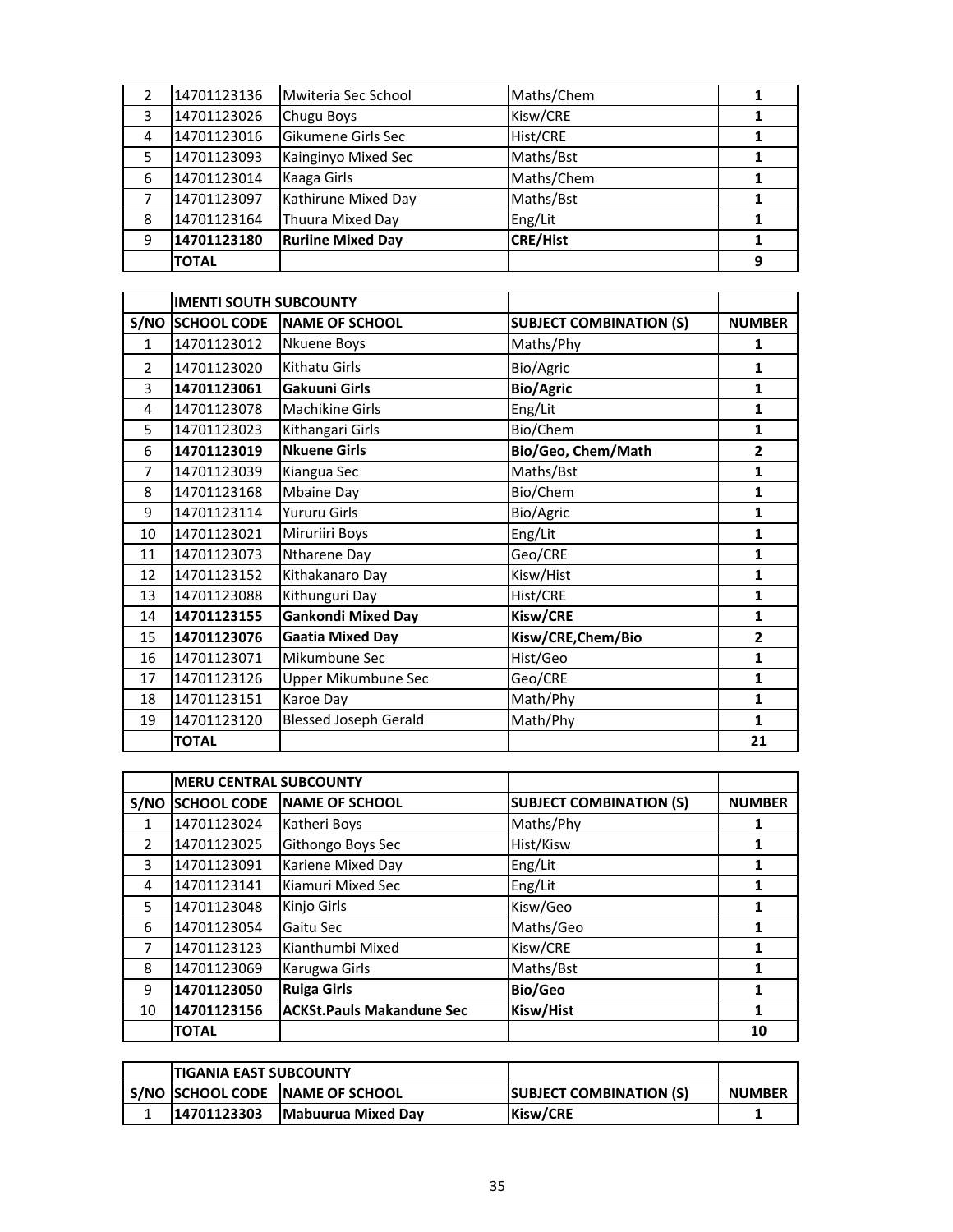|    | 14701123256  | Muthara Mixed Day          | Maths/Bst  |    |
|----|--------------|----------------------------|------------|----|
| 3  | 14701123226  | St. Angelas Nguthiru Girls | Hist/CRE   |    |
| 4  | 14701123286  | Thubuku Day                | Maths/Chem |    |
| 5  | 14701123246  | Nchuui Mixed Day           | Kisw/Geo   |    |
| 6  | 14701123351  | Ntulili Sec                | Bio/Agric  |    |
|    | 14701123295  | Mwerokieni Day             | Kisw/CRE   |    |
| 8  | 14701123216  | <b>Nyambene Girls</b>      | Maths/Bst  |    |
| 9  | 14701123308  | Marega Mixed Day           | Agric/Bio  |    |
| 10 | 14701123316  | Thuuria Mixed Day          | Maths/Phy  |    |
|    | <b>TOTAL</b> |                            |            | 10 |

|                | <b>TIGANIA WEST SUBCOUNTY</b> |                       |                                |               |
|----------------|-------------------------------|-----------------------|--------------------------------|---------------|
|                | S/NO SCHOOL CODE              | <b>NAME OF SCHOOL</b> | <b>SUBJECT COMBINATION (S)</b> | <b>NUMBER</b> |
| 1              | 14701123236                   | Miathene Mixed Day    | Hist/Geo                       | 1             |
| $\mathcal{P}$  | 14701123210                   | Kanjalu Girls Sec     | Bio/Agric                      | 1             |
| 3              | 14701123380                   | Kiorimba Day          | Geo/Kisw                       | 1             |
| 4              | 14701123382                   | Ntoombo Sec           | Kisw/Hist                      | $\mathbf{1}$  |
| 5              | 14701123255                   | Mucuune Day           | Maths/Bst                      | 1             |
| 6              | 14701123208                   | Kimachia Sec School   | Eng/Lit                        | 1             |
| $\overline{7}$ | 14701123353                   | Kithiiri Sec          | Maths/Bst                      | 1             |
| 8              | 14701123390                   | Kamitongu Mixed Day   | Maths/Bst                      | 1             |
| 9              | 14701123283                   | Kianjai Girls         | Maths/Chem                     | 1             |
| 10             | 14701123254                   | Thinyaine Sec         | Kisw/Hist                      | 1             |
| 11             | 14701123329                   | Machegene Day         | Eng/Lit                        | 1             |
| 12             | 14701123328                   | Makandi Mixed Day     | Math/Bst                       | $\mathbf{1}$  |
| 13             | 14701123361                   | Mweronkoro Day Sec    | Geo/Hist                       | 1             |
| 14             | 14701123348                   | Kamaroo Mixed Day     | Bio/Agric                      | 1             |
| 15             | 14701123330                   | <b>Twale Day Sec</b>  | Kisw/CRE                       | 1             |
| 16             | 14701123302                   | Kaamu Mixed Day       | Maths/Bst                      | 1             |
| 17             | 14701123211                   | <b>Kitheo Sec</b>     | Maths/Chem                     | 1             |
|                | <b>TOTAL</b>                  |                       |                                | 17            |

|      |                    | <b>TIGANIA CENTRAL SUB COUNTY</b> |                                |               |
|------|--------------------|-----------------------------------|--------------------------------|---------------|
| S/NO | <b>SCHOOL CODE</b> | <b>NAME OF SCHOOL</b>             | <b>SUBJECT COMBINATION (S)</b> | <b>NUMBER</b> |
|      | 14701123285        | Amugaa Day                        | Bio/Chem                       |               |
| 2    | 14701123319        | MCK Kaathi Bukwang Day            | Agr/Bio                        |               |
| 3    | 14701123209        | Kaliene Sec                       | Bio/Chem                       |               |
| 4    | 14701123314        | Miurine Mixed Day Sec             | Eng/Lit                        |               |
| 5    | 14701123307        | Mukono Mixed Day                  | Agric/Bio                      |               |
| 6    | 14701123337        | St. Benedict Mixed Day Sec        | Maths/Bst                      |               |
|      | 14701123373        | <b>Rurii Mixed</b>                | Kisw/CRE                       |               |
|      | <b>TOTAL</b>       |                                   |                                |               |

|   | <b>IGEMBE CENTRAL SUB COUNTY</b> |                        |                                |               |
|---|----------------------------------|------------------------|--------------------------------|---------------|
|   | S/NO SCHOOL CODE                 | <b>INAME OF SCHOOL</b> | <b>SUBJECT COMBINATION (S)</b> | <b>NUMBER</b> |
|   | 14701123201                      | Burieruri Sec sch      | Agr/Bio                        |               |
|   | 14701123333                      | Kithare Day Sec        | Bio/Chem                       |               |
|   | 14701123242                      | Nturuba Mixed Sec      | Hist/CRE                       |               |
| 4 | 14701123253                      | Thimbili Day           | Bio/Agr                        |               |
|   | 14701123204                      | Kangeta Girls sec      | Eng/Lit                        |               |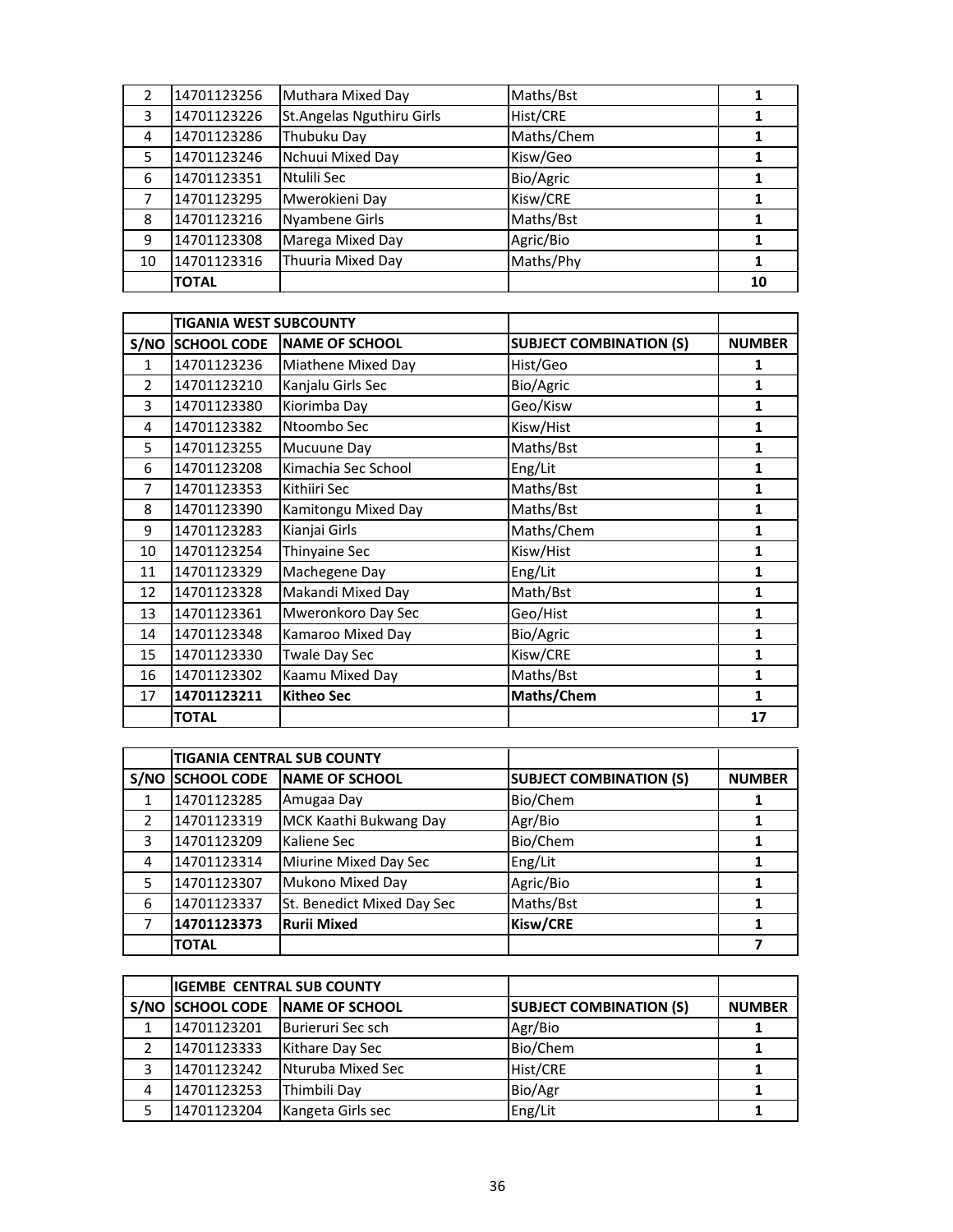| 6  | 14701123250  | Machungulu Sec           | Kisw/CRE, Math/Phy | $\overline{2}$ |
|----|--------------|--------------------------|--------------------|----------------|
| 7  | 14701123203  | Njia Boys Sec            | Bio/Chem           |                |
| 8  | 14701123281  | Matiandui Sec            | Geo/Math           | 1              |
| 9  | 14701123284  | Kangeta Day Sec          | Hist/CRE           | 1              |
| 10 | 14701123214  | Akirangondu Sec          | Bio/Chem           | 1              |
| 11 | 14701123309  | Karama Antuamuu Sec      | CRE/Hist           | 1              |
| 12 | 14701123372  | Kanaathu Mixed Day       | Geo/Hist           | 1              |
| 13 | 14701123385  | Kanjoo Mixed Day         | Eng/lit            | 1              |
| 14 | 14701123378  | Matirine sec             | Math/Chem          | 1              |
| 15 | 14701123276  | <b>Thamare Mixed Sec</b> | Kisw/Geo           | 1              |
| 16 | 14701123263  | Kaurine Mixed Day        | Kisw/CRE           | 1              |
| 17 | 14701123371  | Murera Sec               | Kisw/Hist          | 1              |
| 18 | 14701123341  | Nthambiro Mixed Day      | Bio/Chem           | 1              |
| 19 | 14701123317  | St James Sec Limbuku     | Bio/Chem           | 1              |
|    | <b>TOTAL</b> |                          |                    | 20             |

## **THARAKA NITHI COUNTY**

|                | <b>MAARA SUBCOUNTY</b> |                              |                                |               |
|----------------|------------------------|------------------------------|--------------------------------|---------------|
|                | S/NO SCHOOL CODE       | <b>NAME OF SCHOOL</b>        | <b>SUBJECT COMBINATION (S)</b> | <b>NUMBER</b> |
| $\mathbf{1}$   | 14701133018            | Kiini High School            | Eng/Lit                        | 1             |
| $\overline{2}$ | 1470113013             | Kajiunduthi High School      | Math/Phy                       | $\mathbf{1}$  |
| 3              | 14701133023            | Iruma Girls                  | CRE/Hist                       | $\mathbf{1}$  |
| 4              | 14701133074            | Itara Mixed Sec School       | Math/Bst                       | $\mathbf{1}$  |
| 5              | 14701133016            | Kiurani Boys High Sch        | Eng/Lit                        | $\mathbf{1}$  |
| 6              | 14701133044            | Ndumbini Sec                 | Kisw/Geo                       | $\mathbf{1}$  |
| $\overline{7}$ | 14701133012            | Igwanjau Sec                 | Math/Geo                       | $\mathbf{1}$  |
| 8              | 14701133027            | Our Lady of Mercy Girls High | Math/Chem                      | $\mathbf{1}$  |
| 9              | 14701133006            | Muthambi Girls High Sch      | Hist/Geo                       | $\mathbf{1}$  |
| 10             | 1470113037             | Ngaita Girls                 | Eng/Lit                        | $\mathbf{1}$  |
| 11             | 14701133041            | Mugona Girls Sec             | Chem/Math                      | $\mathbf{1}$  |
| 12             | 14701133007            | Chogoria Girls High          | Hist/CRE                       | $\mathbf{1}$  |
| 13             | 14701133019            | Muthambi Boys High           | Kisw/Hist                      | $\mathbf{1}$  |
| 14             | 14701133017            | Ngeru Boys                   | Hist/Geo                       | $\mathbf{1}$  |
| 15             | 14701133029            | <b>Nturiri Boys</b>          | Kisw/Hist                      | $\mathbf{1}$  |
| 16             | 14701133096            | Iruma Mixed Day              | Math/Bst                       | $\mathbf{1}$  |
| 17             | 14701133077            | Kabui Sec Sch                | Chem/Math                      | $\mathbf{1}$  |
| 18             | 14701133004            | Chogoria Boys High           | CRE/Hist                       | $\mathbf{1}$  |
| 19             | 14701133068            | Kieni Mixed Sec              | Bio/Agri                       | $\mathbf{1}$  |
| 20             | 14701133065            | Kianjagi Mixed Day           | Bio/Agri                       | $\mathbf{1}$  |
| 21             | 14701133086            | <b>Gianchuku Mixed Sec</b>   | Eng/Lit                        | $\mathbf{1}$  |
|                | <b>TOTAL</b>           |                              |                                | 21            |

|   | IMERU SOUTH SUBCOUNTY |                                 |                                |               |
|---|-----------------------|---------------------------------|--------------------------------|---------------|
|   |                       | S/NO SCHOOL CODE NAME OF SCHOOL | <b>SUBJECT COMBINATION (S)</b> | <b>NUMBER</b> |
|   | 14701133045           | Kiamuriuki sec School           | Bio/Agri                       |               |
|   | 14701133038           | Ikawa Sec School                | Geo/Hist                       |               |
|   | 14701133010           | Mukuuni Boys                    | Hist/CRE                       |               |
| 4 | 14701133030           | Kambandi Sec                    | Math/Bst                       |               |
|   | 14701133083           | Kiunguni Sec                    | Eng/Lit                        |               |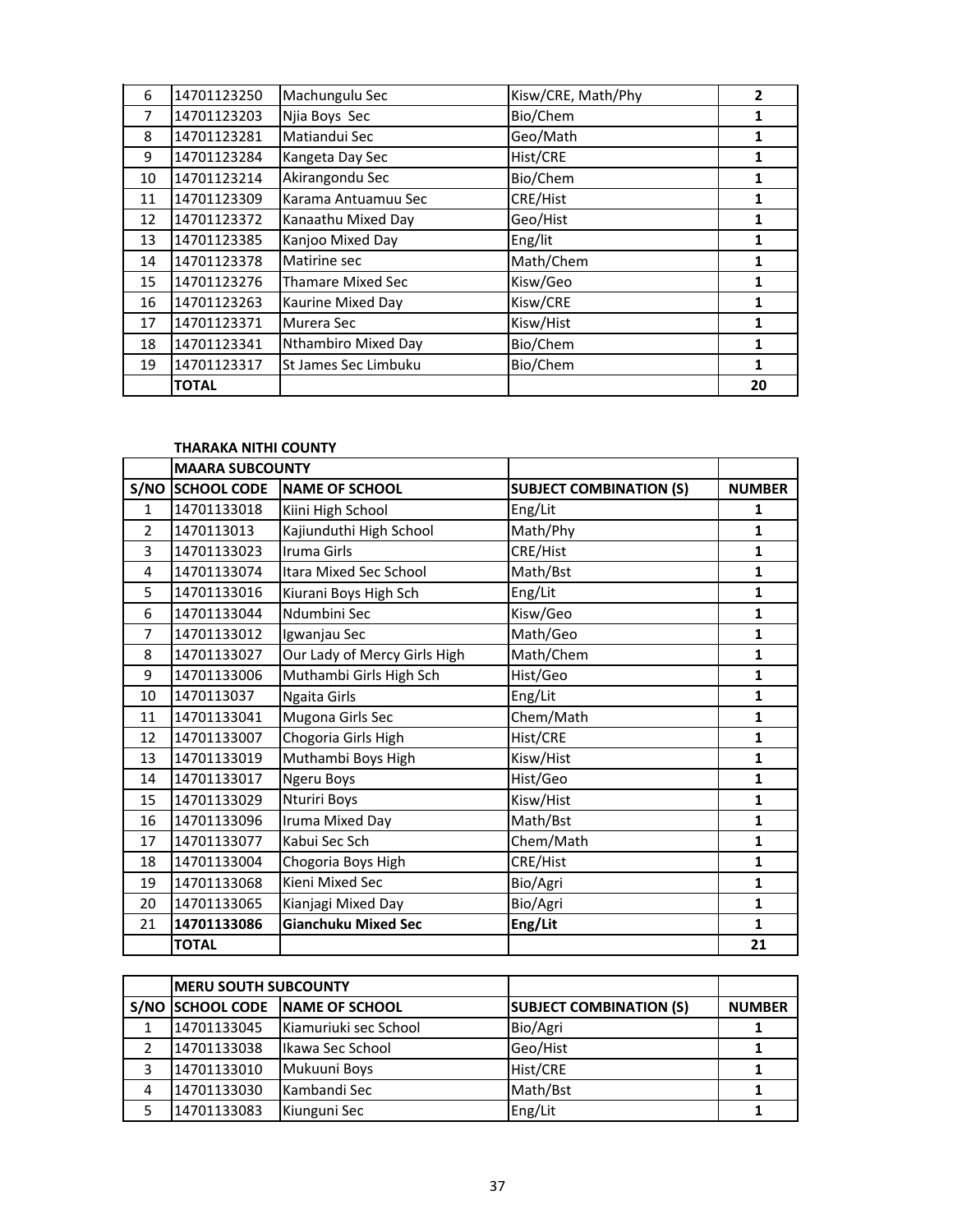| 6  | 14701133046  | Ibiriga Sec School    | Kisw/Hist         |    |
|----|--------------|-----------------------|-------------------|----|
|    | 14701133102  | Kagaani Mixed Day     | Geo/Bst           |    |
| 8  | 14701133093  | St Peter Kigogo Sec   | Eng/Lit, Phy/Math | 2  |
| 9  | 14701133036  | Kibumbu Day Sec       | Bio/Chem          |    |
| 10 | 14701133022  | Ndagani Sec           | CRE/Kisw          |    |
| 11 | 14701133079  | <b>Kanyuru Sec</b>    | <b>Bio/Chem</b>   |    |
| 12 | 14701133024  | <b>Kirege Sec</b>     | <b>Hist/CRE</b>   |    |
| 13 | 14701133043  | Ndagoni Girls         | Math/Phy          |    |
| 14 | 14701133020  | Karamugi Sec          | Kisw/CRE          |    |
| 15 | 14701133054  | <b>Chuka Boys Sec</b> | Eng/Lit           |    |
|    | <b>TOTAL</b> |                       |                   | 16 |

| ITHARAKA NORTH SUBCOUNTY |                                 |                                |               |
|--------------------------|---------------------------------|--------------------------------|---------------|
|                          | S/NO SCHOOL CODE NAME OF SCHOOL | <b>SUBJECT COMBINATION (S)</b> | <b>NUMBER</b> |
| 14701133055              | Kamaguna sec                    | Math/Phy                       |               |
| <b>ITOTAL</b>            |                                 |                                |               |

|      | <b>THARAKA SOUTH SUBCOUNTY</b> |                       |                                |               |
|------|--------------------------------|-----------------------|--------------------------------|---------------|
| S/NO | <b>SCHOOL CODE</b>             | <b>NAME OF SCHOOL</b> | <b>SUBJECT COMBINATION (S)</b> | <b>NUMBER</b> |
|      | 14701133116                    | Tharaka Boys Sec      | Comp/Hist, Maths/Phy           |               |
|      | 14701133121                    | Chiakariga Girls Sec  | Agri/Bio                       |               |
| 3    | 14701133117                    | Gatunga Boys          | Geo/Agr                        |               |
| 4    | 1470133123                     | Materi Boys Sec       | Geo/Bst                        |               |
|      | 14701133129                    | Nkondi Girls Sec      | Hist/Kisw                      |               |
|      | <b>TOTAL</b>                   |                       |                                |               |

|   | <b>IGAMBA NG'OMBE SUBCOUNTY</b> |                                 |                                |               |
|---|---------------------------------|---------------------------------|--------------------------------|---------------|
|   |                                 | S/NO SCHOOL CODE NAME OF SCHOOL | <b>SUBJECT COMBINATION (S)</b> | <b>NUMBER</b> |
|   | 14701133028                     | Kajuki Sec                      | Math/Bst                       |               |
|   | 14701133084                     | <b>Itugururu Sec</b>            | Eng/Lit, Kisw/CRE              |               |
| 3 | 14701133048                     | Makawani Sec                    | Math/Geo                       |               |
| 4 | 14701133066                     | <b>JACK Kaanwa Sec</b>          | Hist/CRE                       |               |
|   | 14701133089                     | Makanyanga Sec                  | Eng/Lit                        |               |
|   | <b>TOTAL</b>                    |                                 |                                |               |

# **NAIROBI REGION**

## **NAIROBI COUNTY**

#### **NJIRU SUBCOUNTY**

|  | S/NO SCHOOL CODE NAME OF SCHOOL             | <b>SUJECT COMBINATION (S)</b> | <b>NUMBER</b> |
|--|---------------------------------------------|-------------------------------|---------------|
|  | 147011013079 Ruai Girls Day Sec Sch         | Bst/Geo                       |               |
|  |                                             |                               |               |
|  | 147011013068 Jehova Jireh Mixed Day Sec Sch | Eng/Lit                       |               |
|  |                                             |                               |               |
|  | 147011013066 Ushirika Sec Mixed Day Sec Sch | Eng/Lit                       | 1             |
|  | 147011013048 Dr. Mwenje Sec sch             | Kisw/CRE                      |               |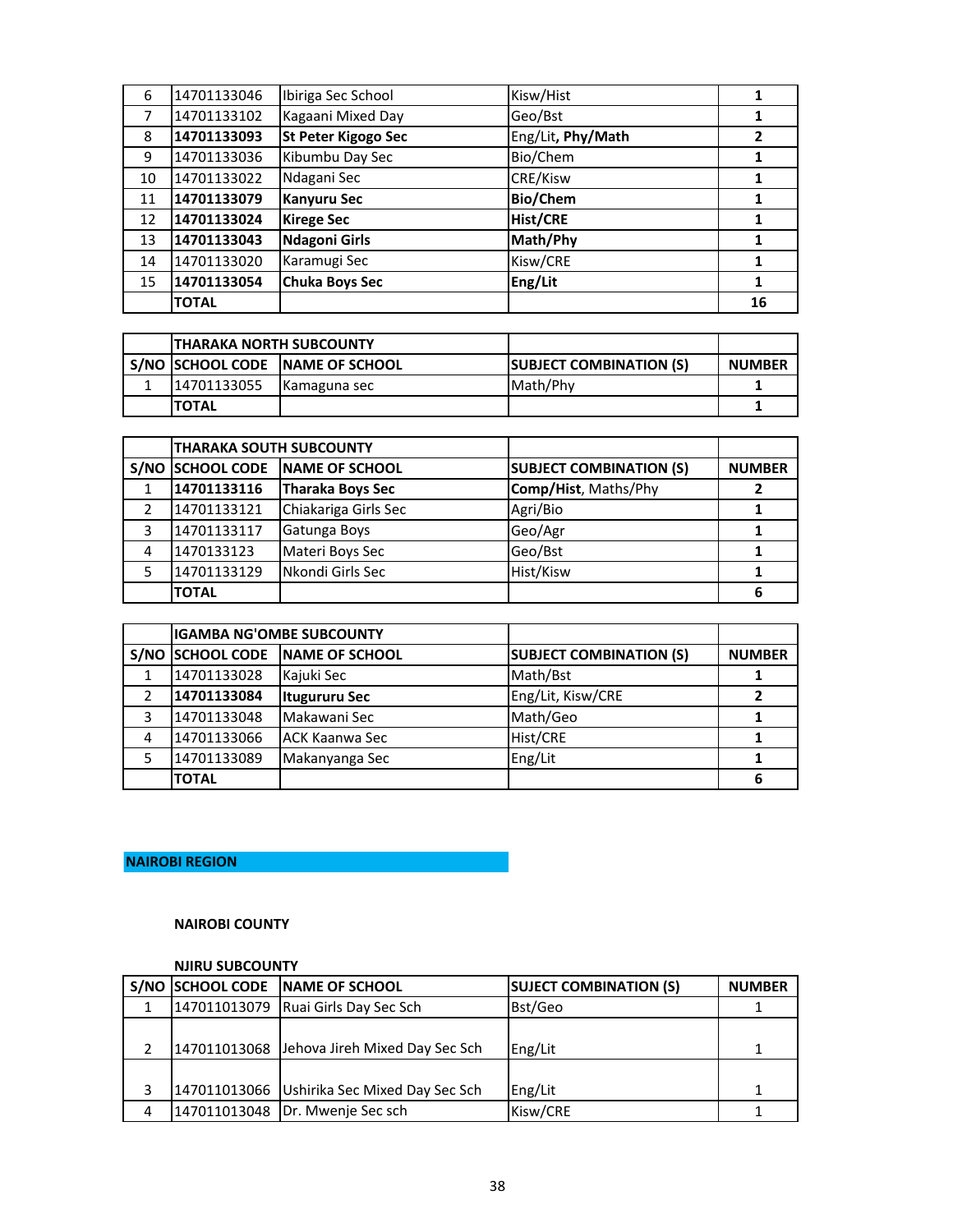|   |                  | 147011013043 Nile Road Sp Sec Sch | Bio/Agri   |  |
|---|------------------|-----------------------------------|------------|--|
|   |                  | Muhuri Muchiri Boys Boarding Sec  |            |  |
| 6 | 147011013050 Sch |                                   | Maths/Phy  |  |
|   |                  | 147011013014 Mihango Sec Sch      | Chem/Maths |  |
| 8 | 14701473081      | Ruai Boys Sec Sch                 | Eng/Lit    |  |
|   | <b>TOTAL</b>     |                                   |            |  |

## **DAGORETTI SUBCOUNTY**

| S/NO          | <b>SCHOOL CODE</b> | <b>NAME OF SCHOOL</b>            | <b>SUJECT COMBINATION (S)</b> | <b>NUMBER</b> |
|---------------|--------------------|----------------------------------|-------------------------------|---------------|
|               |                    | Dagoretti High Boys Boarding/Day |                               |               |
| 1             | 147011013002       | Sec Sch                          | Eng/Lit                       | 1             |
| $\mathcal{P}$ | 147011013056       | Dagoretti Mixed Day Sec Sch      | Bio/Chem                      |               |
| 3             | 147011013082       | Beth Mugo Mixed Day Sec Sch      | Bst/Maths                     |               |
| 4             | 147011013031       | Ruthimitu Mixed Day Sec Sch      | Bst/Hist                      |               |
| 5             | 147011013027       | Mutuini High Boys Day Sec Sch    | Bio/Agri                      |               |
| 6             | 147011013053       | Ruthimitu Girls Sec Sch          | Geo/BSt                       |               |
| 7             | <b>NEW</b>         | Satellite Mixed                  | Eng/Lit                       |               |
| 8             | 147011013023       | Lenana                           | Maths/BSt                     |               |
| 9             | 147011013033       | Nembu Girls High Sch             | Kisw/Hist                     |               |
|               |                    | <b>TOTAL</b>                     |                               | 9             |

## **KASARANI SUBCOUNTY**

|               | S/NO SCHOOL CODE | <b>INAME OF SCHOOL</b>             | <b>SUJECT COMBINATION (S)</b> | <b>NUMBER</b> |
|---------------|------------------|------------------------------------|-------------------------------|---------------|
|               |                  | Garden Estate Mixed Day Sec        |                               |               |
| 1             | 147011013083     | lSch.                              | Bio/Chem                      |               |
| $\mathcal{P}$ | 147011013052     | Clay City Mixed Day Sec Sch        | Maths/Chem                    |               |
|               |                  |                                    |                               |               |
| 3             | 147011013074     | Kariobangi North Girls Day Sec Sch | Bio/Chem                      |               |
| 4             | 147011013029     | Kamiti Mixed Day Sec School        | Eng/Lit                       |               |
| 5             | 147011013084     | Hon. John Njoroge                  | Eng/Lit                       |               |
| 6             | 147011013090     | Kiwanja Mixed Day Sec Sch          | Hist/Kisw                     |               |
| 7             | 14071013064      | Baba Dogo SecSch                   | Eng/Lit                       |               |
| 8             | 147011013100     | Githurai Sec Sch                   | Maths/Geo                     |               |
|               | <b>TOTAL</b>     |                                    |                               | 8             |

## **STAREHE SUBCOUNTY**

|               | S/NO SCHOOL CODE | <b>INAME OF SCHOOL</b>         | <b>SUJECT COMBINATION (S)</b> | <b>NUMBER</b> |
|---------------|------------------|--------------------------------|-------------------------------|---------------|
|               |                  | Jamhuri High Boys Day/Boarding |                               |               |
| 1             | 147011013004     | Sec Sch                        | Maths/PHY                     |               |
|               |                  | Dr. Ribeiro Parklands Boys     |                               |               |
| $\mathcal{P}$ | 147011013017     | <b>Boarding Sec Sch</b>        | Maths/Chem                    |               |
| 3             | <b>NEW</b>       | St. Teresa Girls               | Maths/Chem                    |               |
| 4             | 147011013065     | CGHU Mixed Day Sec Sch         | Maths/Phy                     |               |
| 5             | 147011013009     | Ngara Girls Boarding Sec Sch   | Kisw/Cre                      |               |
| 6             | 147011013003     | Pangani Girls Sec Sch          | Eng/Lit                       |               |
|               | 147011013061     | Pumwani Boys                   | Art&Design/                   |               |
|               | <b>TOTAL</b>     |                                |                               |               |

## **MATHARE SUBCOUNTY**

|  | S/NO SCHOOL CODE NAME OF SCHOOL | <b>SUJECT COMBINATION (S)</b> | <b>NUMBER</b> |
|--|---------------------------------|-------------------------------|---------------|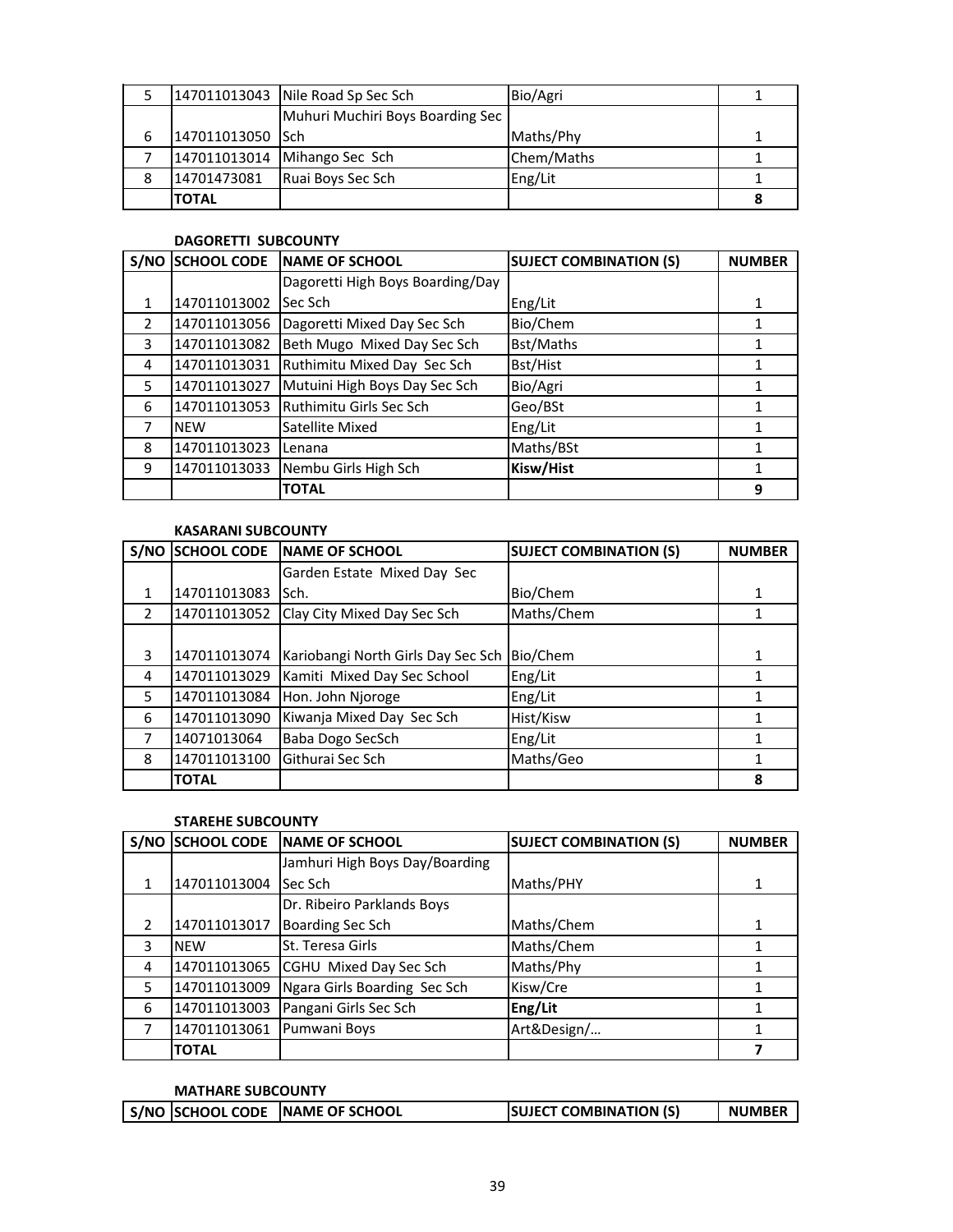| . . | 147011013097 | Huruma Mixed Day Sec Sch | Maths/Bio |  |
|-----|--------------|--------------------------|-----------|--|
|     | ገTAL         |                          |           |  |

## **WESTLANDS SUBCOUNTY**

| S/NO           | <b>SCHOOL CODE</b> | <b>INAME OF SCHOOL</b>                         | <b>SUJECT COMBINATION (S)</b> | <b>NUMBER</b> |
|----------------|--------------------|------------------------------------------------|-------------------------------|---------------|
|                | 147011013032       | Hospital Hill Boys Sec Sch                     | Bio/Chem                      |               |
| $\overline{2}$ | 14701473054        | Kahawa Garisson                                | IRE/Kisw                      |               |
| 3              | 147011013036       | St Georges Girls Sec Sch                       | Eng/Lit                       |               |
| 4              | 147011013095       | Kabete Vet Lab Mixed Sec Sch                   | Agri/Bio                      |               |
| 5              | 147011013093       | Loresho Mixed Day Sec Sch                      | Chem/Maths                    |               |
|                |                    |                                                |                               |               |
| 6              | 147011013021       | State House Girls Boarding Sec Sch   Maths/Phy |                               | 1             |
|                | 147011013030       | Kangemi Sec Sch                                | Maths/Phy                     |               |
|                | <b>TOTAL</b>       |                                                |                               |               |

#### **EMBAKASI SUBCOUNTY**

| S/NO | <b>SCHOOL CODE</b> | <b>INAME OF SCHOOL</b>         | <b>SUJECT COMBINATION (S)</b> | <b>NUMBER</b> |
|------|--------------------|--------------------------------|-------------------------------|---------------|
|      | 147011013077       | Mwangaza Mixed Day Sec Sch     | Comp/Maths                    |               |
|      |                    |                                |                               |               |
|      | 147011013071       | Kayole South Mixed Day Sec Sch | <b>ENG/Lit</b>                |               |
|      |                    |                                |                               |               |
| 3    | 147011013047       | The Komarock Mixed Day Sec Sch | ENG/Lit                       |               |
| 4    | 147011013067       | Peter Kibukosya Sec Sch        | CRE/Geo                       |               |
|      | 14701473051        | Embakasi Girls                 | <b>ENG/Lit</b>                |               |
|      | <b>TOTAL</b>       |                                |                               |               |

#### **KIBRA SUBCOUNTY**

|               | S/NO SCHOOL CODE | <b>INAME OF SCHOOL</b>           | <b>SUJECT COMBINATION (S)</b> | <b>NUMBER</b> |
|---------------|------------------|----------------------------------|-------------------------------|---------------|
|               |                  |                                  |                               |               |
| 1             | 147011013022     | Upper Hill Boys Boarding Sec Sch | Eng/Lit,                      |               |
|               |                  | Shadrack Kimalel Mixed Day Sec   |                               |               |
| $\mathfrak z$ | 147011013080     | <b>Sch</b>                       | Hist/Kisw                     |               |
| 3             | 147011013051     | Kibra Mixed Day Sec Sec          | Chem/Maths                    |               |
| 4             | 147011013008     | Moi Girls Boarding Sec Sch       | H.Sci/                        |               |
| 5             | <b>NEW SCH</b>   | Woodley Mixed Sec Sch            | Maths/Bst                     |               |
|               | <b>TOTAL</b>     |                                  |                               |               |

#### **LANGATA SUBCOUNTY**

|                  | S/NO SCHOOL CODE NAME OF SCHOOL             | <b>SUJECT COMBINATION (S)</b> | <b>NUMBER</b> |
|------------------|---------------------------------------------|-------------------------------|---------------|
|                  | Langata High Boys Boarding Sec              |                               |               |
| 147011013026 Sch |                                             | Kisw/CRE                      |               |
|                  | 147011013076 Karen C Girls Boarding Sec Sch | Eng/Lit                       |               |
| <b>TOTAL</b>     |                                             |                               |               |

## **KAMUKUNJI SUBCOUNTY**

|  | S/NO SCHOOL CODE NAME OF SCHOOL          | <b>SUJECT COMBINATION (S)</b> | <b>NUMBER</b> |
|--|------------------------------------------|-------------------------------|---------------|
|  | 147011013046 Kamukunji Mixed Sec Sch     | Maths/Phy                     |               |
|  | 147011013028   Moi Forces Academy        | Chem/Maths                    |               |
|  | 147011013044 Uhuru Boys Boarding Sec Sch | Eng/Lit                       |               |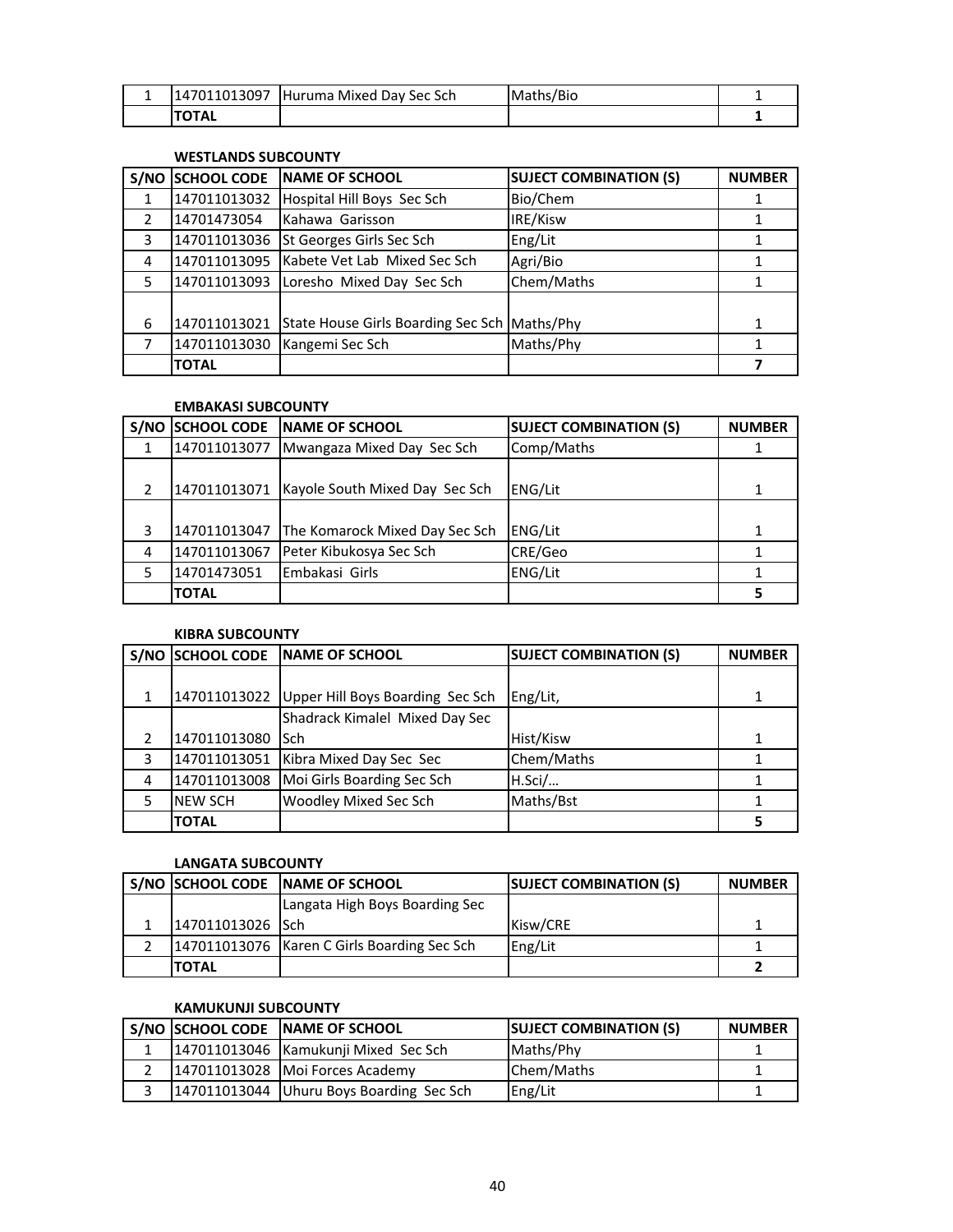|              | 147011013045   Maina Wanjigi Mixed Day Sec Sch   CRE/Hist |  |
|--------------|-----------------------------------------------------------|--|
| <b>TOTAL</b> |                                                           |  |

#### **MAKANDARA SUBCOUNTY**

|   |              | S/NO SCHOOL CODE NAME OF SCHOOL | <b>SUJECT COMBINATION (S)</b> | <b>NUMBER</b> |
|---|--------------|---------------------------------|-------------------------------|---------------|
|   | 147011013007 | Huruma Girls Boarding Sec Sch   | Geo/Kisw                      |               |
|   | 147011013001 | Aquinas High                    | Maths/Bst                     |               |
|   |              |                                 |                               |               |
|   | 147011013087 | Star Of Hope Mixed Day Sec Sch  | Bio/Chem                      |               |
| 4 | 147011013010 | Ofafa Jericho Sec Sch           | French/Geo                    |               |
|   | 147011013037 | Buruburu Sec Sch                | Eng/Lit                       |               |
|   | <b>TOTAL</b> |                                 |                               |               |

## **NORTH EASTERN REGION**

#### **WAJIR COUNTY**

#### **HABASWEIN**

| S/NO           | <b>SCHOOL CODE</b> | <b>INAME OF SCHOOL</b>                      | <b>SUJECT COMBINATION (S)</b> | <b>NUMBER</b> |
|----------------|--------------------|---------------------------------------------|-------------------------------|---------------|
|                |                    |                                             |                               |               |
| 1              | 147015033005       | Habaswein Boys Boarding Sec Sch   kisw/Hist |                               |               |
|                |                    | Abakore Mixed Day/Boarding Sec              |                               |               |
| 2              | 147015033017       | Sch                                         | Hist/Kisw                     | 1             |
|                |                    | Senior Chief Ogle Girls Boarding            |                               |               |
| 3              | 147015033040       | Sec Sch                                     | Eng/Lit                       |               |
|                |                    | Biyamathow Mixed Day/Boarding               |                               |               |
| $\overline{4}$ | 147015033015       | Sec Sch                                     | Eng/Lit                       |               |
|                |                    |                                             |                               |               |
| 5              | 147015033020       | Insha'Allah Mixed Day Sec. Sch              | Bst/Maths                     |               |
|                | <b>TOTAL</b>       |                                             |                               |               |

#### **WAJIR WEST SUBCOUNTY**

|               | S/NO SCHOOL CODE | <b>INAME OF SCHOOL</b>          | <b>SUJECT COMBINATION (S)</b> | <b>NUMBER</b> |
|---------------|------------------|---------------------------------|-------------------------------|---------------|
|               | <b>NEW</b>       | Hudhile Mixed Day Sec Sch       | Maths/Bst                     |               |
| $\mathcal{P}$ | 147015033030     | Wagalla Boys Sec Sch            | Eng/Lit                       |               |
|               |                  | Arbajahan Mixed Day/Boarding    |                               |               |
| 3             | 147015033043     | Sec Sch                         | Maths/Bst                     | 1             |
| 4             | 147015033007     | Griftu Boys Sec Sch             | <b>Bst/Maths</b>              |               |
|               |                  |                                 |                               |               |
| 5             | 147015033035     | Lagbogol Mixed Boarding Sec Sch | Bio/Chem                      | 1             |
|               | <b>TOTAL</b>     |                                 |                               |               |

## **WAJIR EAST SUB COUNTY**

|  | S/NO SCHOOL CODE NAME OF SCHOOL          | <b>SUJECT COMBINATION (S)</b> | <b>NUMBER</b> |
|--|------------------------------------------|-------------------------------|---------------|
|  | 147015033029 Shalletey Mixed Day Sec Sch | Kisw/Hist                     |               |
|  | 147015033006 Furaha Mixed Sec Sch        | Bio/Chem                      |               |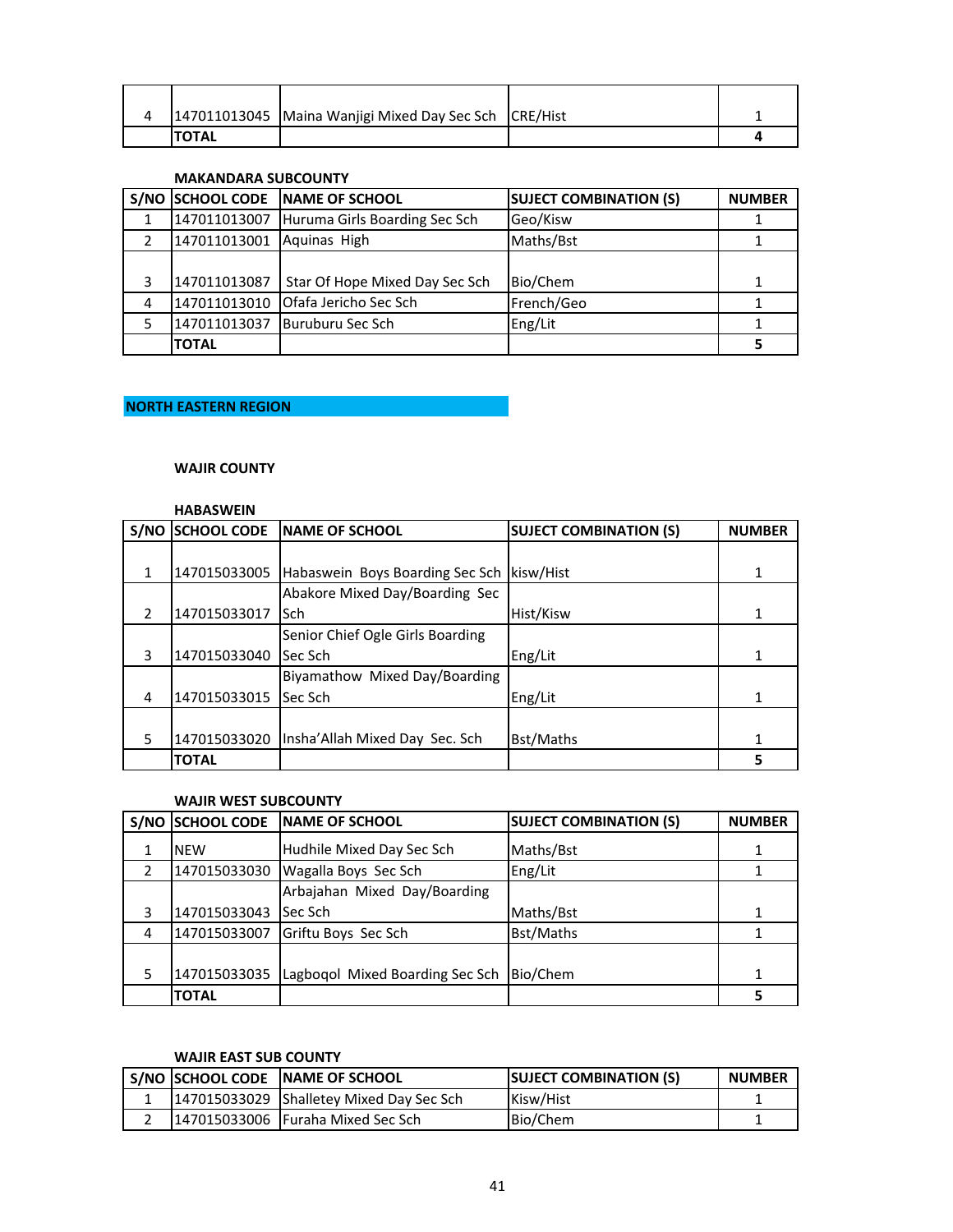| 3  | 147015033003 | Wajir Girls Boarding Sec Sch              | Kisw/Hist   | 1  |
|----|--------------|-------------------------------------------|-------------|----|
| 4  | 147015033009 | Waberi Mixed Day Sec Sch                  | Eng/Lit     | 1  |
|    |              |                                           |             |    |
| 5  | 147015033019 | Ahmed Liban Mixed Day Sec Sch             | Eng/Lit     | 1  |
| 6  | 147015033042 | Hon DM Amin Girls sec sch                 | Bst/Maths   | 1  |
|    |              |                                           |             |    |
| 7  | 147015033002 | Sabunley Boys Boardng Secondary Kisw/Hist |             | 1  |
| 8  | 147015033034 | Jogbaru Girls Day Sec Sch                 | Bst/Maths   | 1  |
|    |              |                                           |             |    |
| 9  | 147015033023 | Wajir Bor Boys Boarding Sec Sch           | Bio/Maths   | 1  |
| 10 | 147015032006 | Wajir Deaf Sec Sch                        | Eng/Lit/KSL | 1  |
| 11 | 147015033046 | Riba Girls Sec Sch                        | Bio/Chem    |    |
| 12 | <b>NEW</b>   | Senior Chief Adanno Girls                 | Eng/Lit     | 1  |
|    | <b>TOTAL</b> |                                           |             | 12 |

#### **BUNA SUBCOUNTY**

|                        | S/NO SCHOOL CODE NAME OF SCHOOL | <b>SUJECT COMBINATION (S)</b> | <b>NUMBER</b> |
|------------------------|---------------------------------|-------------------------------|---------------|
|                        | Buna Boys Boarding Secondary    |                               |               |
| 147015033013 School    |                                 | Bio/Chem                      |               |
|                        | Korondille Boys Boarding        |                               |               |
| 147015033024 Secondary |                                 | Bst/Geo                       |               |
| <b>TOTAL</b>           |                                 |                               |               |

## **WAJIR NORTH SUBCOUNTY**

|               | S/NO SCHOOL CODE NAME OF SCHOOL       | <b>SUJECT COMBINATION (S)</b> | <b>NUMBER</b> |
|---------------|---------------------------------------|-------------------------------|---------------|
|               | 147015033032 Bute Mixed Day Secondary | Hist/Kisw                     |               |
|               | 147015033016 Bute Girls Sec Sch       | Maths/P.E                     |               |
| <b>ITOTAL</b> |                                       |                               |               |

## **WAJIR SOUTH SUBCOUNTY**

|   |                               | S/NO SCHOOL CODE NAME OF SCHOOL | <b>SUJECT COMBINATION (S)</b> | <b>NUMBER</b> |
|---|-------------------------------|---------------------------------|-------------------------------|---------------|
|   |                               | Leheley Mixed Day/Boarding Sec  |                               |               |
|   | 147015033021 Sch              |                                 | Maths/Phy, Eng/Lit            | 2             |
|   | 147015033044   Burder Sec Sch |                                 | Maths/Bst, Kisw/Hist          |               |
|   | 14701083039                   | Diff Mixed Sec Sch              | Eng/Lit                       |               |
| 4 | <b>NEW</b>                    | Leheley Girls Sec Sch           | Bio/Chem                      |               |
|   | <b>TOTAL</b>                  |                                 |                               |               |

#### **ELDAS SUBCOUNTY**

|              | S/NO SCHOOL CODE NAME OF SCHOOL                       | <b>SUJECT COMBINATION (S)</b> | <b>NUMBER</b> |
|--------------|-------------------------------------------------------|-------------------------------|---------------|
|              |                                                       |                               |               |
|              | 147015033041 Elnur Mixed Day/Boarding Sec Sch Eng/Lit |                               |               |
|              | 147015033036 Eldas Girls Boarding Sec Sch             | Geo/Kisw                      |               |
| <b>TOTAL</b> |                                                       |                               |               |

## **TARBAJ SUBCOUNTY**

|  | S/NO SCHOOL CODE NAME OF SCHOOL          | <b>SUJECT COMBINATION (S)</b> | <b>NUMBER</b> |
|--|------------------------------------------|-------------------------------|---------------|
|  | 147015033027 Mansa Boys Boarding Sec Sch | Eng/Lit                       |               |
|  | 147015033026 Tarbaj Boys Sec Sch         | Eng/Lit                       |               |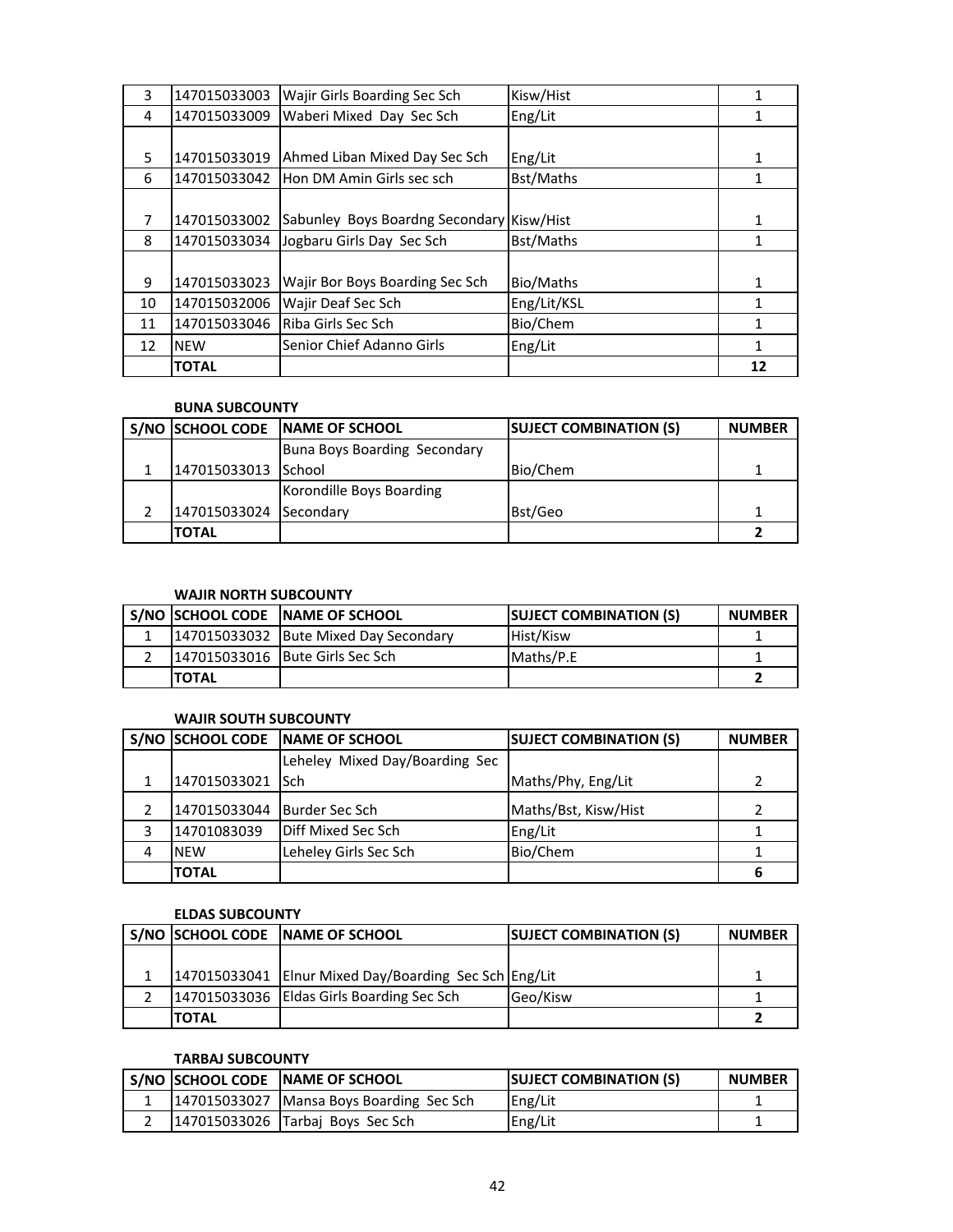|          |                  | Kutulo Mixed Day/Boarding Sec               |           |  |
|----------|------------------|---------------------------------------------|-----------|--|
|          | 147015033010 Sch |                                             | Hist/Kisw |  |
| $\Delta$ |                  | 147015033050 Haragal Girls Boarding Sec Sch | Kisw/Hist |  |
|          | <b>TOTAL</b>     |                                             |           |  |

## **GARISSA COUNTY**

## **IJARA SUBCOUNTY**

|                             | S/NO SCHOOL CODE NAME OF SCHOOL                           | <b>SUJECT COMBINATION (S)</b> | <b>NUMBER</b> |
|-----------------------------|-----------------------------------------------------------|-------------------------------|---------------|
|                             |                                                           |                               |               |
|                             | 147015043002 Yussuf Haji Girls Boarding Sec Sch Hist/Kisw |                               | 1             |
|                             | 147015043005 County Mixed Day Sec Sch                     | Hist/Kisw                     |               |
| 147015043001 Shurie Sec Sch |                                                           | Hist/IRE                      |               |
| <b>TOTAL</b>                |                                                           |                               |               |

#### **GARISSA SUBCOUNTY**

| S/NO          | <b>SCHOOL CODE</b> | <b>NAME OF SCHOOL</b>          | <b>SUJECT COMBINATION (S)</b> | <b>NUMBER</b> |
|---------------|--------------------|--------------------------------|-------------------------------|---------------|
|               | 147015013001       | Garissa High                   | Bst/Maths                     |               |
| $\mathcal{P}$ | 147015013011       | Boys Town Sec Sch              | Geo/Maths                     |               |
| 3             | 147015013003       | County High                    | Kisw/CRE                      |               |
|               |                    |                                |                               |               |
| 4             | 147015013002       | NEP Girls Day/Boarding Sec Sch | <b>Bst/Maths</b>              | 1             |
| 5             | 147015013010       | Iftin Girls Day Sec Sch        | Hist/Kisw                     |               |
| 6             | 147015013012       | Tetu Boys Sec Sch              | Chem/Maths                    |               |
|               | 147015013029       | Tumaini Boys Sec Sch           | Eng/Lit                       |               |
| 8             | 147015013007       | Umu Salam Girls Sec Sch        | Maths/Bst                     |               |
|               | <b>TOTAL</b>       |                                |                               | 8             |

## **DADAAB SUBCOUNTY**

|              | S/NO SCHOOL CODE NAME OF SCHOOL             | <b>SUJECT COMBINATION (S)</b> | <b>NUMBER</b> |
|--------------|---------------------------------------------|-------------------------------|---------------|
|              | Dadaab Mixed Day / Boardng Sec              |                               |               |
| 14701501013  | <b>ISch</b>                                 | Eng/Lit                       |               |
|              | 147015013019   Dertu Girls Boarding Sec Sch | Eng/Lit                       |               |
| <b>TOTAL</b> |                                             |                               |               |

#### **BALAMBALA SUBCOUNTY**

|              | S/NO SCHOOL CODE NAME OF SCHOOL            | <b>SUJECT COMBINATION (S)</b> | <b>NUMBER</b> |
|--------------|--------------------------------------------|-------------------------------|---------------|
|              |                                            |                               |               |
|              | 147015013005 Sankuri Boys Boarding Sec Sch | Chem/Maths                    |               |
|              | 147015013006 Balambala Boarding Sec Sch    | Chem/Maths                    |               |
|              | 147015013030 Rahole Girls Day Sec Sch      | IRE/Kisw                      |               |
| <b>TOTAL</b> |                                            |                               |               |

#### **HULUGHO SUBCOUNTY**

|              | S/NO SCHOOL CODE INAME OF SCHOOL            | <b>ISUJECT COMBINATION (S)</b> | <b>NUMBER</b> |
|--------------|---------------------------------------------|--------------------------------|---------------|
|              |                                             |                                |               |
|              | 147015043004 Hulugho Girls Boarding Sec Sch | Agri/Bio                       |               |
| <b>TOTAL</b> |                                             |                                |               |

**LAGDERA SUBCOUNTY**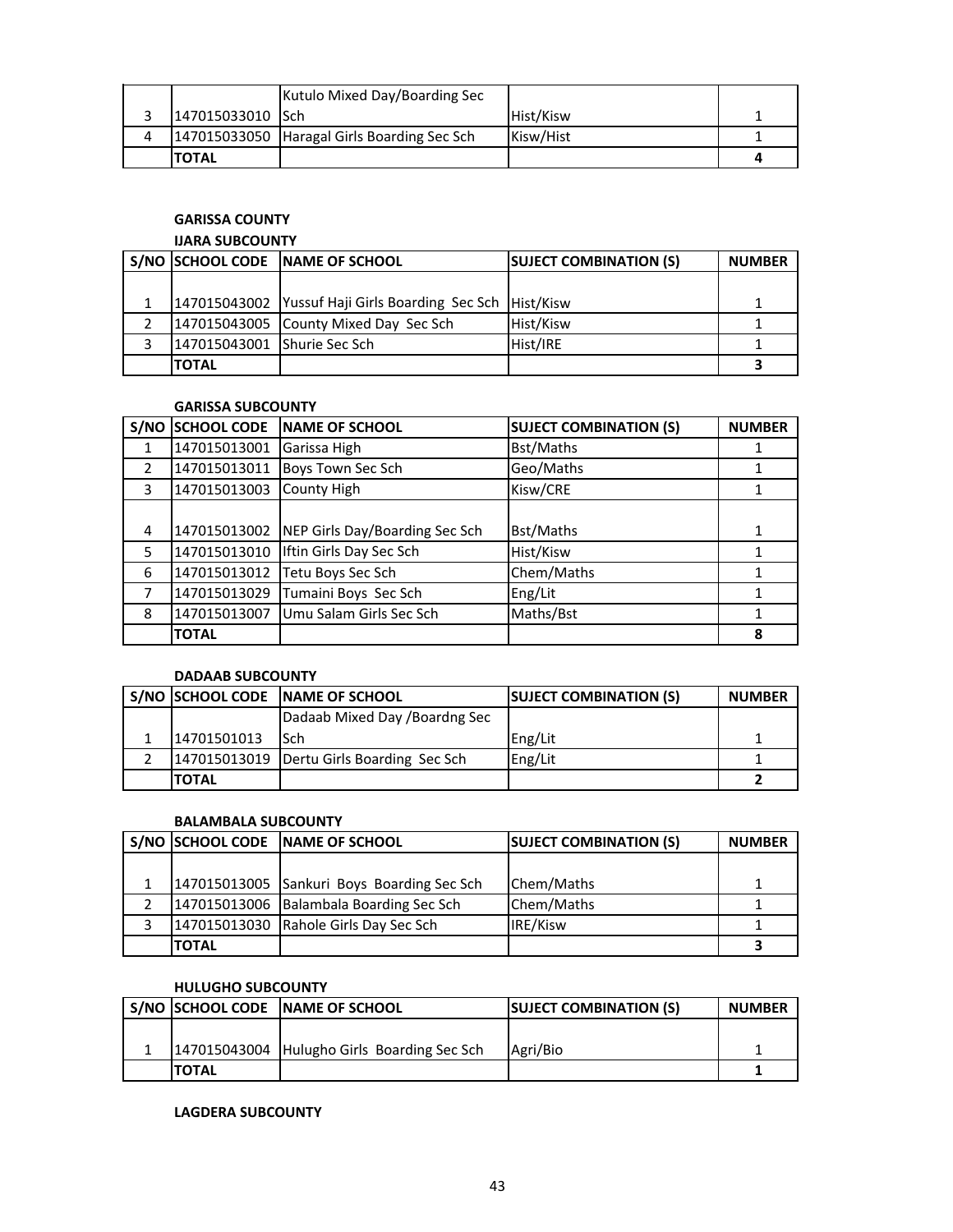|                             | S/NO SCHOOL CODE NAME OF SCHOOL | <b>ISUJECT COMBINATION (S)</b> | <b>NUMBER</b> |
|-----------------------------|---------------------------------|--------------------------------|---------------|
| 147015013015 Benane Sec Sch |                                 | Maths/Chem                     |               |
| <b>TOTAL</b>                |                                 |                                |               |

#### **FAFI SUBCOUNTY**

| S/NO |              | SCHOOL CODE NAME OF SCHOOL                 | <b>SUJECT COMBINATION (S)</b> | <b>NUMBER</b> |
|------|--------------|--------------------------------------------|-------------------------------|---------------|
|      |              | 147015013016   Fafi Girls Boarding Sec Sch | Eng/lit                       |               |
|      | 147015013009 | Galmagala Mixed Day Sec Sch                | Hist/Kisw                     |               |
| 3    |              | 147015013008 Bura Boys Boarding Sec Sch    | Chem/Maths                    |               |
|      |              |                                            |                               |               |
| 4    | 147015013023 | Nanighi Boys Boarding Sec Sch              | Geo/Maths                     |               |
|      | 147015013027 | <b>Shill Sec Sch</b>                       | Eng/lit                       |               |
|      | <b>TOTAL</b> |                                            |                               |               |

# **MANDERA COUNTYY**

## **MANDERA NORTH SUBCOUNTY**

|   |              | S/NO SCHOOL CODE NAME OF SCHOOL       | <b>SUJECT COMBINATION (S)</b> | <b>NUMBER</b> |
|---|--------------|---------------------------------------|-------------------------------|---------------|
|   |              | 147015023002 Sheikh Ali High School   | Kisw/Hist                     |               |
|   |              | 147015023003 Rhamu Day Sec Sch        | Eng/Lit                       |               |
| 3 |              | 147015023027 Rhamu Dimtu Boys Sec Sch | Eng/Geo                       |               |
|   |              | Libin Nomadic Girls Boarding Sec      |                               |               |
| 4 | 147015023038 | <b>I</b> Sch                          | Hst/Kisw                      |               |
| 5 |              | 147015023052 Daua River Day Sec Sch   | Kisw/Hist                     |               |
|   | <b>TOTAL</b> |                                       |                               |               |

## **MANDERA CENTRAL**

| S/NO          | <b>SCHOOL CODE</b> | <b>NAME OF SCHOOL</b>                      | <b>SUJECT COMBINATION (S)</b> | <b>NUMBER</b> |
|---------------|--------------------|--------------------------------------------|-------------------------------|---------------|
|               |                    |                                            |                               |               |
| 1             | 147015023016       | Darul Hikma Mixed Day Sec Sch              | Maths Bt                      |               |
| $\mathcal{P}$ | 147015023004       | Elwak Boys Boarding Sec Sch                | Eng/Lit                       |               |
|               |                    |                                            |                               |               |
| 3             | 147015023023       | Wargadud Boys Boarding Sec Sch             | Ejng/Lit                      | 1             |
|               |                    |                                            |                               |               |
| 4             | 147015023026       | Shimbir Fatuma Mixed Day Sec Sch Bst/Maths |                               | 1             |
| 5             | 147015023054       | Tawakal Mixed Day Sec Sch                  | Ksw/Geo                       |               |
| 6             | 14701093013        | Chief M Jari Sec                           | Maths/Bst                     |               |
|               | <b>TOTAL</b>       |                                            |                               | 6             |

#### **BANISA SUBCOUNTY**

|                     | S/NO SCHOOL CODE NAME OF SCHOOL              | <b>SUJECT COMBINATION (S)</b> | <b>NUMBER</b> |
|---------------------|----------------------------------------------|-------------------------------|---------------|
|                     | Banisa Mixed Day Secondary                   |                               |               |
| 147015023015 School |                                              | Eng/Lit                       |               |
|                     | 147015023010 Wayam Secondary School          | Eng/Lit                       |               |
|                     | 147015023043   Banisa Girls Secondary School | Geo/Kisw                      |               |
| <b>TOTAL</b>        |                                              |                               |               |

## **LAFEY SUBCOUNTY**

|              | S/NO SCHOOL CODE NAME OF SCHOOL | <b>SUJECT COMBINATION (S)</b> | <b>NUMBER</b> |
|--------------|---------------------------------|-------------------------------|---------------|
|              | 147015023009 Lafey Boys Sec Sch | Maths/Chem                    |               |
| <b>TOTAL</b> |                                 |                               |               |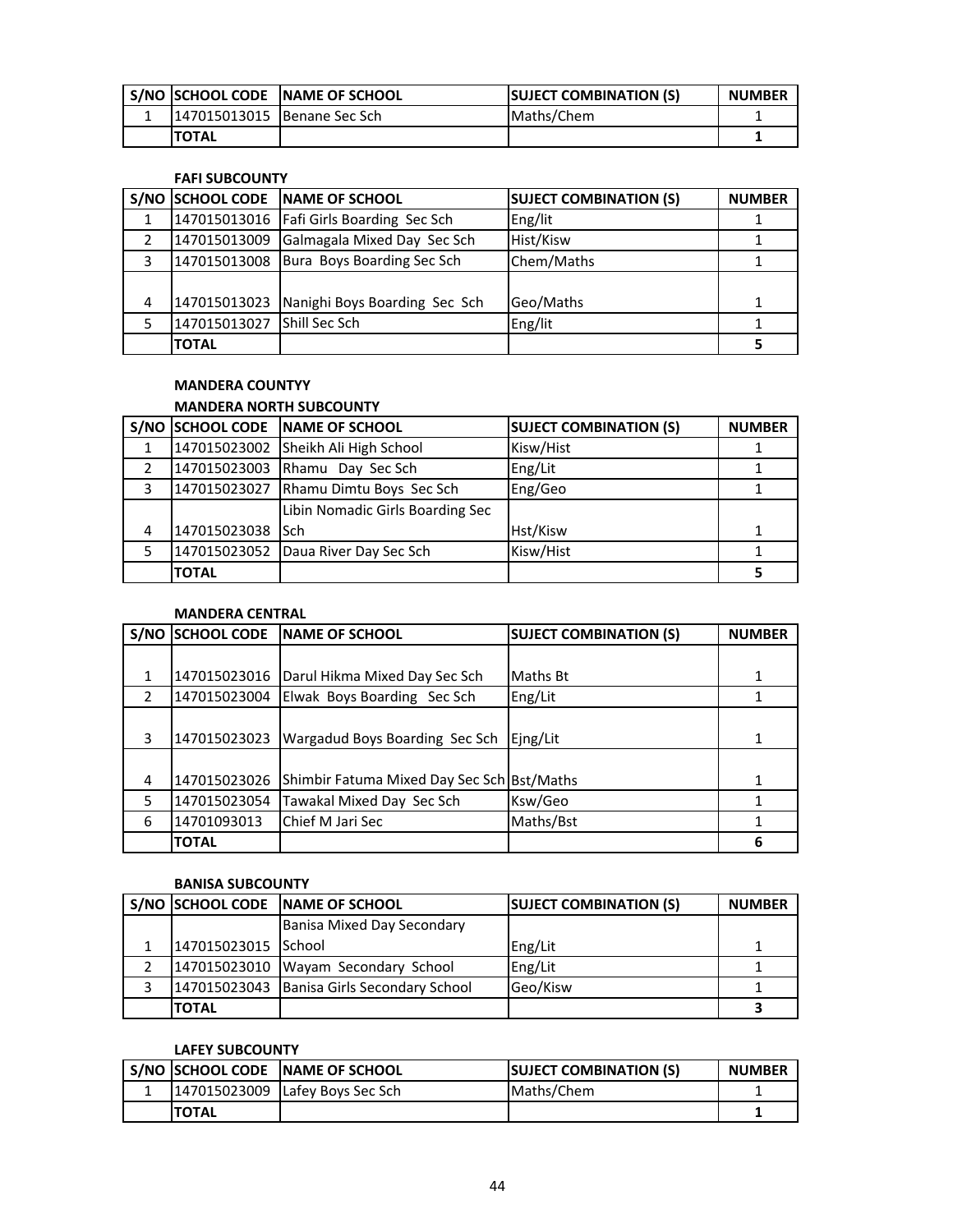#### **MANDERA EAST**

| S/NO           | <b>SCHOOL CODE</b> | <b>NAME OF SCHOOL</b>                         | <b>SUJECT COMBINATION (S)</b> | <b>NUMBER</b> |
|----------------|--------------------|-----------------------------------------------|-------------------------------|---------------|
| 1              | 147015023001       | Mandera Boys Sec Sch                          | Maths/Geo                     |               |
| $\overline{2}$ | 147015023006       | Moi Mandera Girls Sec. Sch.                   | Geo/Maths                     |               |
| 3              | 147015023032       | Kamor Mixed Sec. Sch                          | Eng/Lit                       | 1             |
| 4              | 14701502321        | Buruburu Day Boys Sec Sch                     | Hist/Kisw                     |               |
| 5.             | 147015023039       | Duse Boys Secondary School                    | Maths/Bst                     |               |
| 6              | 147015023030       | Neboi Boys Boarding Sec Sch                   | Eng/Lit                       | 1             |
|                |                    |                                               |                               |               |
| 7              | 147015023025       | Khadija Girls Day Secondary School Chem/Maths |                               |               |
| 8              | 147015023020       | Hareri Mixed Sec Sch                          | Maths/Chem                    |               |
|                |                    |                                               |                               |               |
| 9              | 147015023037       | Khalalio Girls Secondary School               | Eng/Lit                       | 1             |
| 10             | 147015023048       | Buruburu Girls Sec Sch                        | Maths/Phy                     | 1             |
| 11             | 147015033033       | Barwago Sec Sch                               | Eng/lit                       | 1             |
|                | <b>TOTAL</b>       |                                               |                               | 11            |

## **MANDERA WEST SUBCOUNTY**

|   |              | S/NO SCHOOL CODE NAME OF SCHOOL            | <b>SUJECT COMBINATION (S)</b> | <b>NUMBER</b> |
|---|--------------|--------------------------------------------|-------------------------------|---------------|
|   |              | 147015023012 Takaba Girls Sec School       | Bio/Chem                      |               |
|   |              |                                            |                               |               |
|   |              | 147015023035 Darwed Mixed Secondary School | Maths/Phy                     | 1             |
|   | <b>New</b>   | Eldanaba Mixed Sec Sch                     | Kisw/Hist                     |               |
| 4 | 147015023057 | Haji Yussuf Girls Day Sec Sch              | Kisw/Hist                     |               |
|   | <b>TOTAL</b> |                                            |                               |               |

## **NYANZA REGION**

## **SIAYA COUNTY**

#### **UGENYA SUB COUNTY**

| S/NO SCHOOL CODE | <b>NAME OF SCHOOL</b>          | <b>SUBJECT COMBINATION(S)</b> | <b>NUMBER</b> |
|------------------|--------------------------------|-------------------------------|---------------|
| 114701413010     | Ukwala S.S.                    | BSt/Geo                       |               |
| 2 14701413011    | Sega Girls High Sch.           | CRE/Hist                      | 1             |
| 3 14701413020    | Jera S S                       | Chem/Math                     | 1             |
| 4 14701413022    | Yenga S.S.                     | Math/Phy                      | 1             |
| 5 14701413026    | Kagonya S.S.                   | Bio/Chem                      | 1             |
| 6 14701413033    | Ndenga S.S.                    | Chem/Math, Hist/Kisw          | $\mathcal{P}$ |
| 714701413037     | St. Joseph Uyundosec Sch       | BSt/Math                      | 1             |
| 8 14701413048    | <b>Udira Secondary School</b>  | BSt/Math                      | 1             |
| 914701413050     | Inungo Sec School              | BSt/Geo, Geo/Math             | 2             |
|                  |                                |                               |               |
| 10 14701413060   | Sega Township Secondary School | Eng/Lit                       | 1             |
| 11 14701413067   | Anyiko Sec Sch                 | BSt/Math                      | 1             |
| 12 14701413069   | St Stephen Siginga Sec.        | Chem/Math                     |               |
| 13 1470 14130 84 | Miyare Sec Sch.                | Geo/Hist                      |               |
| 14 1470 1413096  | Ramunde Sec Sch                | Bio/Chem                      |               |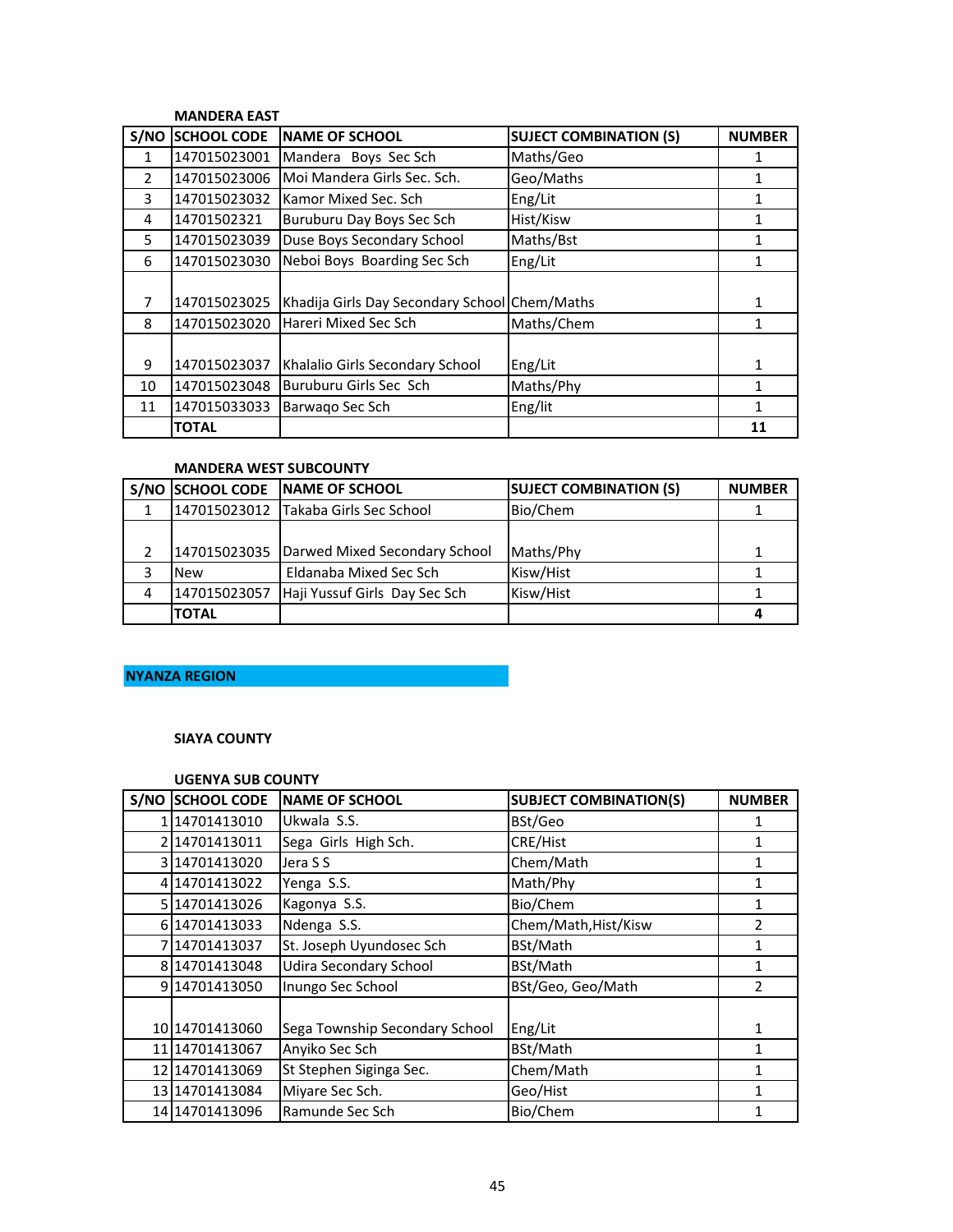| 15 1470 1413 106 | Ugenya High School             | Geo/Kisw  |    |
|------------------|--------------------------------|-----------|----|
|                  | St. Benedict'S Konya Secondary |           |    |
| 16 1470 1413 108 | <b>I</b> School                | Hist/Kisw |    |
|                  | TOTAL                          |           | 18 |

### **UGUNJA SUB COUNTY**

| S/NO SCHOOL CODE | <b>NAME OF SCHOOL</b>             | <b>SUBJECT COMBINATION(S)</b> | <b>NUMBER</b> |
|------------------|-----------------------------------|-------------------------------|---------------|
| 114701413001     | Ambira S.S                        | French/Kisw                   | 1             |
| 2 14701413004    | St. Francis Rang'Ala G.S.S.       | Eng/Lit                       | $\mathbf{1}$  |
| 3 14701413007    | Madungu Mixed S.S                 | Agri/Bio                      | $\mathbf{1}$  |
| 4 14701413021    | Rangala Boys Secondary            | Hist/Kisw                     | $\mathbf{1}$  |
| 5 14701413030    | Simenya S.S.                      | CRE/Kisw                      | $\mathbf{1}$  |
| 6 14701413035    | Got Osimbo S.S.                   | Geo/Kisw                      | $\mathbf{1}$  |
| 7 14701413054    | Mudhiero Sec School               | Math/Phy                      | $\mathbf{1}$  |
| 8 14701413055    | St Peter'S Rambula                | BSt/Math                      | $\mathbf{1}$  |
| 9 14701413059    | <b>Tingare Mixed Sec</b>          | Agri/Bio                      | $\mathbf{1}$  |
|                  | St. Antony Uluthe Secondary       |                               |               |
| 10 14701413104   | School                            | Math/Phy                      | 1             |
|                  |                                   |                               |               |
| 11 14701413117   | Ngunya Mixed Secondary School     | BSt/Math                      | 1             |
|                  | St. Peter'S Bar Antheng Mixed Sec |                               |               |
| 12 14701413118   | School                            | Bio/Math                      | 1             |
|                  |                                   |                               |               |
| 13 14701413134   | Ulwani Mixed Secondary School     | CRE/Kisw                      | 1             |
|                  | Konjra Mixed Day Secondary        |                               |               |
| 14 14701413139   | School                            | BSt/Math                      | 1             |
|                  | St. Alloice Mbosie Mixed          |                               |               |
| 15 1470 1413 140 | Secondary School                  | Agri/Bio                      | 1             |
| 16 14701413047   | Umina Sec                         | Maths/Chem                    | $\mathbf{1}$  |
|                  | TOTAL                             |                               | 16            |

## **ALEGO USONGA SUB COUNTY**

|               | S/NO SCHOOL CODE NAME OF SCHOOL | <b>SUBJECT COMBINATION(S)</b> | <b>NUMBER</b> |
|---------------|---------------------------------|-------------------------------|---------------|
|               | St. Stephen's Usingo Secondary  |                               |               |
| 114701413056  | School                          | BSt/Math                      |               |
| 2 14701413071 | Dibuoro Sec Sch                 | Math/Phy                      |               |
| 3 14701413078 | Nyajuok Sec Sch                 | Geo/Hist                      |               |
|               | St. Peter's Upanda Mixed        |                               |               |
| 4 14701413149 | Secondary Sch                   | Agri/Bio                      |               |
|               | <b>TOTAL</b>                    |                               | 4             |

## **GEM SUB COUNTY**

|               | S/NO SCHOOL CODE NAME OF SCHOOL | <b>SUBJECT COMBINATION(S)</b> | <b>NUMBER</b> |
|---------------|---------------------------------|-------------------------------|---------------|
|               | Nico Hausa Special Secondary    |                               |               |
| 114701412015  | <b>I</b> School                 | Brail/Eng/Lit                 |               |
| 2114701413003 | <b>St Marys School Yala</b>     | Chem/Math, Comp/              |               |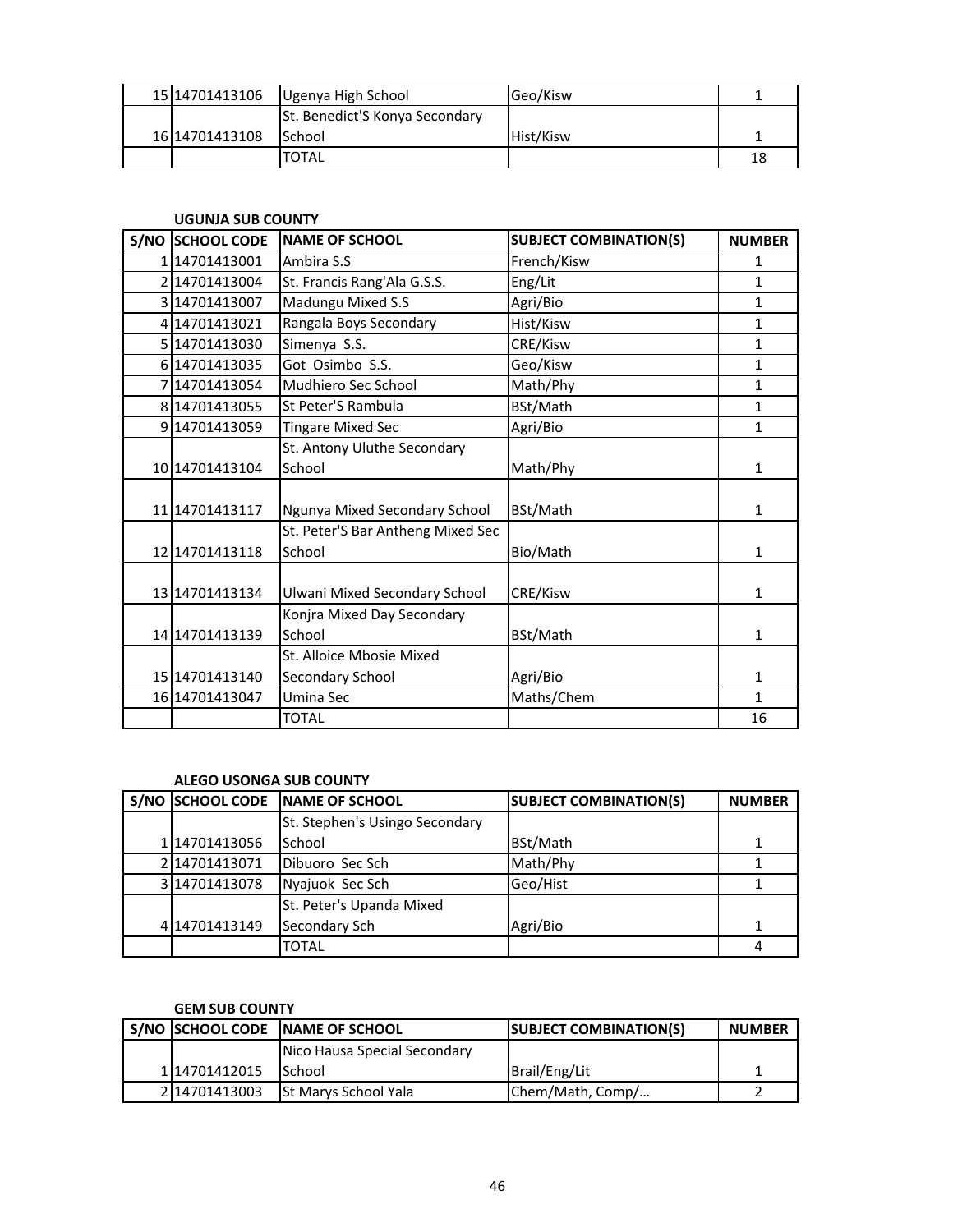|                |                                         | Agri/Bio, Drawing&Design/, |                |
|----------------|-----------------------------------------|----------------------------|----------------|
| 3 14701413005  | Sawagongo S.S.                          | French/                    | 3              |
| 4 14701413009  | Aluor Girls' S.S.                       | Agri/Bio                   | $\mathbf{1}$   |
| 5 14701413012  | Maliera S.S.                            | Hist/Kisw                  | $\mathbf{1}$   |
| 6 14701413014  | Sinaga Girls S.S.                       | Eng/Lit                    | 1              |
| 714701413025   | Argwings Kodhek S.S.                    | Agri/Bio                   | $\mathbf{1}$   |
| 8 14701413034  | Horace Ongili Sec.School.               | BSt/Geo                    | $\mathbf{1}$   |
|                | Nyagondo Mixed Secondary                |                            |                |
| 9 14701413041  | School                                  | Eng/Lit                    | $\mathbf{1}$   |
| 10 14701413042 | Sirembe S.S.                            | Bio/Math, CRE/Hist         | $\overline{2}$ |
| 11 14701413045 | Sagam Mixed S.S.                        | Eng/Lit                    | $\mathbf{1}$   |
| 12 14701413046 | Ulumbi S.S.                             | Math/Phy                   | $\mathbf{1}$   |
| 13 14701413062 | Nyabeda Mixed Sec                       | Hist/Kisw                  | 1              |
| 14 14701413063 | Ndere Mixed Sec                         | CRE/Kisw                   | $\mathbf{1}$   |
| 15 14701413066 | Nyangulu Mixed Sec Sch.                 | BSt/Math                   | 1              |
| 16 14701413068 | Nyamninia S.S.                          | CRE/Hist                   | $\mathbf{1}$   |
| 17 14701413077 | Malele Mixed Sec                        | Math/Phy                   | $\mathbf{1}$   |
| 18 14701413081 | St Stephen's Aluor                      | Math/Phy                   | 1              |
| 19 14701413083 | Lundha Mixed Sec Sch                    | CRE/Kisw                   | $\mathbf{1}$   |
|                | St. Mark's Kagilo Mixed Day Sec.        |                            |                |
| 20 14701413088 | School                                  | Eng/Lit                    | 1              |
| 21 14701413097 | B.A. Ohanga                             | BSt/Geo                    | $\mathbf{1}$   |
| 22 14701413111 | Ndegwe Mixed Sec                        | Geo/Hist                   | $\mathbf{1}$   |
|                |                                         |                            |                |
| 23 14701413130 | Nyalunya Mixed Secondary School BSt/Geo |                            | 1              |
|                |                                         |                            |                |
| 24 14701413154 | Nyasidhi Mixed Secondary School         | Agri/Bio                   | $\mathbf{1}$   |
|                | Ack St. Peters Wagai Mixed              |                            |                |
| 25 14701413157 | Secondary School                        | Eng/Lit                    | 1              |
|                | <b>TOTAL</b>                            |                            | 29             |

## **BONDO SUB COUNTY**

| S/NO SCHOOL CODE | <b>NAME OF SCHOOL</b>           | <b>SUBJECT COMBINATION(S)</b> | <b>NUMBER</b> |
|------------------|---------------------------------|-------------------------------|---------------|
|                  | Fr. Ouderaa Sec. School For The |                               |               |
| 1 14701412019    | H.I.                            | CRE/Hist/KSL                  | 1             |
| 214701413159     | Nyamira Girls S.S.              | Eng/Lit                       | 1             |
| 3114701413160    | Nyangoma Boys                   | CRE/Kisw                      |               |
| 4 14701413163    | Barkowino S.S.                  | BSt/Math, Geo/Hist            | 2             |
| 5 14701413164    | Majiwa S.S.                     | CRE/Hist                      | 1             |
| 6 1470 1413 165  | Wambasa Girls S.S.              | Eng/Lit                       | 1             |
| 714701413176     | Uyawi S.S.                      | Eng/Lit                       |               |
| 814701413177     | Got Agulu S.S.                  | CRE/Hist, Chem/Math           | $\mathcal{P}$ |
| 914701413178     | Nyamonye Girls S.S.             | Comp/Math                     | 1             |
| 10 14701413180   | Maranda S.S.                    | Agri/Bio, Chem/Math           | 2             |
| 11 1470 1413 183 | Usenge S.S.                     | Comp/                         | 1             |
|                  | St. Monica Mago Mixed Secondary |                               |               |
| 12 14701413189   | School                          | CRE/Hist                      | 1             |
| 13 1470 1413 207 | Kapiyo S S                      | Eng/Lit                       |               |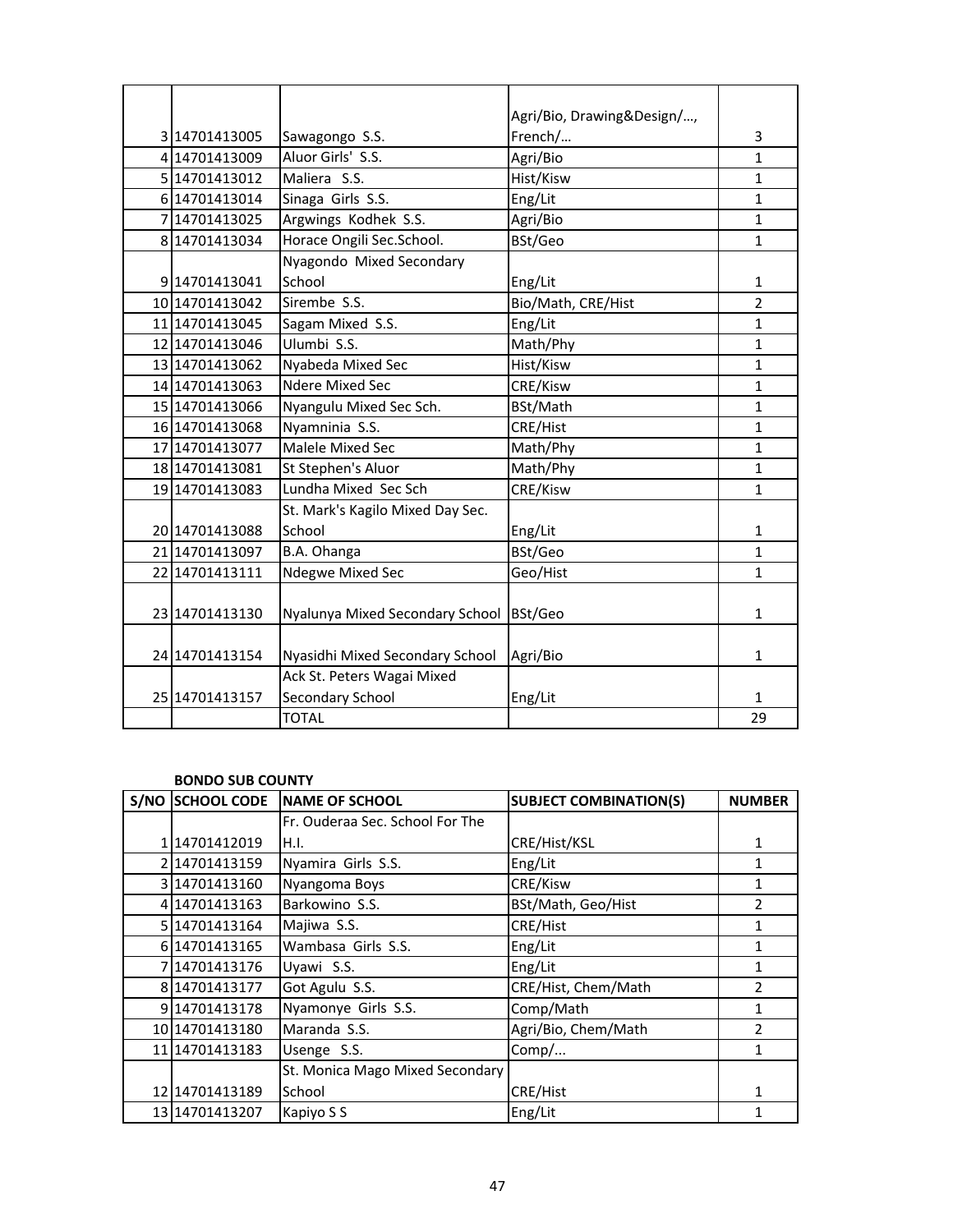| 14 14 70 14 13 22 5 | Bondo Township Sec Sch         | <b>CRE/Hist</b> |    |
|---------------------|--------------------------------|-----------------|----|
|                     | St. Mary'S Seconadary School - |                 |    |
| 15 1470 1413 229    | Maranyona                      | Eng/Lit         |    |
| 16 14701413199      | Got Abiero Sec                 | Phy/Maths       |    |
| 17 1470 1413 244    | Orengo Sec Sch                 | CRE/Geo         |    |
| 18 1470 1413 172    | Akoko Sec                      | Kisw/CRE        |    |
|                     |                                |                 |    |
| 19 1470 1413 171    | Majengo Mixed Secondary School | <b>CRE/Kisw</b> |    |
|                     | TOTAL                          |                 | 22 |

#### **RARIEDA SUB COUNTY**

|    | S/NO SCHOOL CODE | <b>NAME OF SCHOOL</b>              | <b>SUBJECT COMBINATION(S)</b> | <b>NUMBER</b> |
|----|------------------|------------------------------------|-------------------------------|---------------|
|    | 114701413161     | Makasembo S.S.                     | Hist/Kisw                     | 1             |
|    | 2 14701413162    | Nyakongo Girls                     | BSt/Geo                       | $\mathbf{1}$  |
|    |                  |                                    |                               |               |
|    | 3 14701413168    | St. Mathews Kandaria Sec. School   | CRE/Hist                      | 1             |
|    | 4 14701413169    | Ndigwa S.S.                        | Eng/Lit                       | 1             |
|    | 5 14701413170    | Raliew S.S.                        | Eng/Lit                       | 1             |
|    | 6 14701413179    | Lwak G                             | CRE/Kisw                      | 1             |
|    | 7 14701413181    | Ramba Boys High School             | Eng/Lit                       | 1             |
|    | 8 14701413188    | <b>Nyamor Secondary School</b>     | BSt/Math                      | 1             |
|    | 914701413190     | <b>Agok Mixed Secondary School</b> | Geo/Kisw                      | 1             |
|    | 10 14701413192   | Ruma S.S                           | Eng/Lit                       | 1             |
|    | 11 14701413198   | <b>Siger Secondary School</b>      | Eng/Lit                       | 1             |
|    | 12 14701413201   | Masala Sec School                  | CRE/Hist                      | 1             |
|    | 13 14701413202   | Naya Sec Sch                       | Eng/Lit                       | 1             |
|    | 14 14701413204   | Nyamasore Mixed Day S S            | Chem/Math                     | 1             |
|    | 15 14701413212   | Rarieda Sec Sch                    | CRE/Kisw                      | 1             |
|    | 16 14701413217   | Gagra S.S.                         | Geo/Hist                      | 1             |
|    | 17 14701413223   | Nyabera Mixed Se                   | Math/Phy                      | 1             |
|    |                  | Tanga Mixed Day Secondary          |                               |               |
|    | 18 14701413227   | School                             | BSt/Geo                       | 1             |
|    | 1914701413230    | Lieta Sec Sch                      | Math/Phy                      | 1             |
|    | 20 14701413231   | Memba Secondary School             | Math/Phy                      | 1             |
|    |                  | St. Mathews Ochieng'A Mixed Day    |                               |               |
|    | 21 14701413233   | Sec. Sch                           | CRE/Kisw                      | 1             |
|    | 22 14701413240   | Tuju Mixed Secondary School        | Bio/Chem                      | $\mathbf{1}$  |
|    |                  | St. Nicholas Boi Mixed Secondary   |                               |               |
|    | 23 14701413247   | School                             | Agri/Bio                      | 1             |
|    |                  | St. Mark Ndwara Mixed Secondary    |                               |               |
|    | 24 14701413250   | School                             | BSt/Geo                       | 1             |
|    | 25 14701413253   | St Antony Pala Kobong              | CRE/Kisw                      | 1             |
|    |                  |                                    |                               |               |
|    | 26 NEW           | Ragengni Girls Secondary School    | Hist/Kisw                     | 1             |
|    | 27 NEW           | <b>Wangarot Seondary</b>           | CRE/Hist                      | $\mathbf{1}$  |
|    | 28 147016113004  | Chianda Boyshigh School            | Math/Phy                      | $\mathbf{1}$  |
| 29 |                  | 14701413167 Okela Mixed Sec        | CRE/Hist                      | $\mathbf{1}$  |
|    |                  | <b>TOTAL</b>                       |                               | 29            |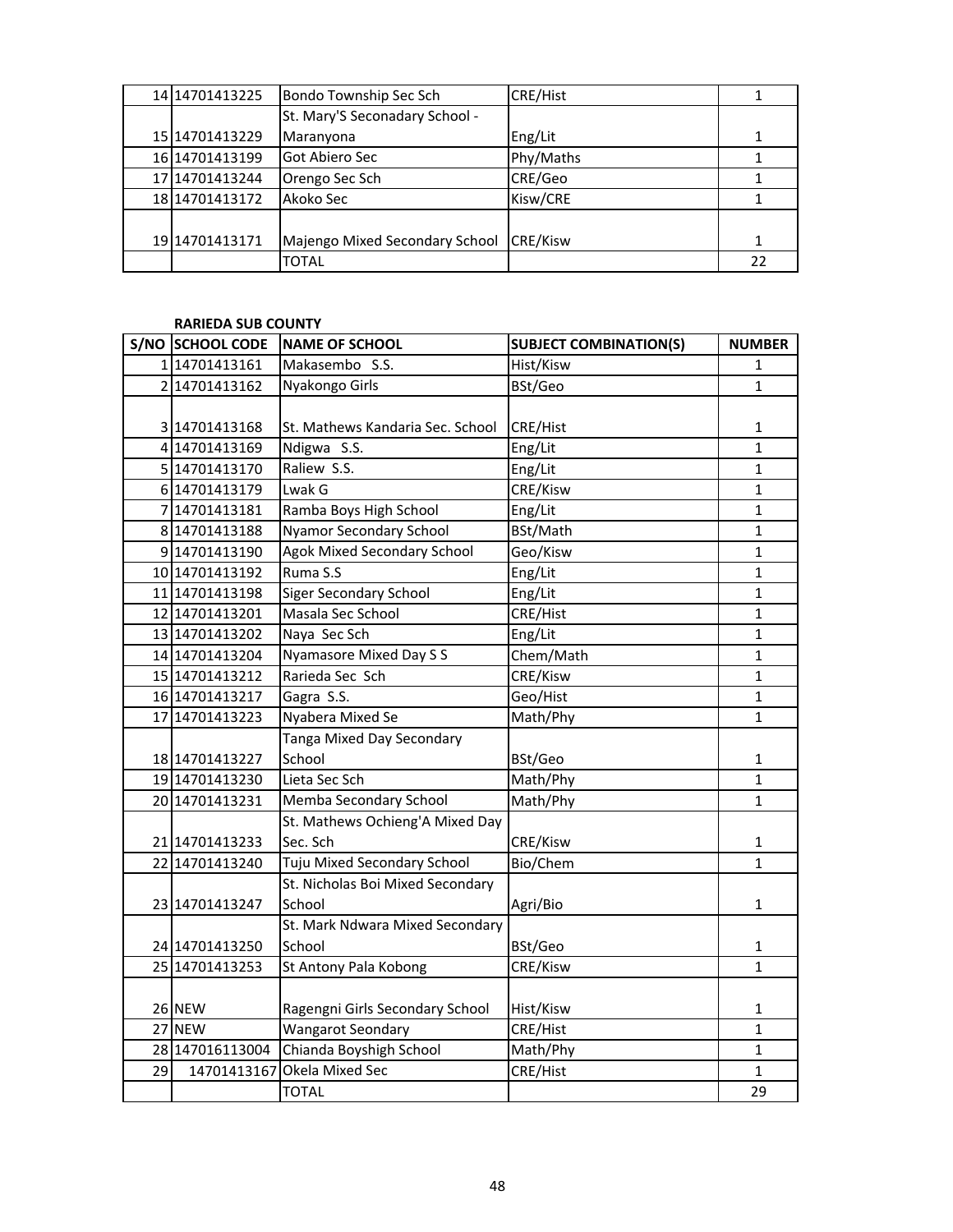| <b>SIAYA SUB COUNTY</b> |                                  |                               |                |  |
|-------------------------|----------------------------------|-------------------------------|----------------|--|
| S/NO SCHOOL CODE        | <b>NAME OF SCHOOL</b>            | <b>SUBJECT COMBINATION(S)</b> | <b>NUMBER</b>  |  |
| 114701413006            | Ng'lya Girls S.S.                | Eng/Lit, Math/Phy             | $\overline{2}$ |  |
| 3 14701413008           | Mwer S.S.                        | Bio/Chem                      | $\mathbf{1}$   |  |
| 4 14701413015           | Hono S.S.                        | Bio/Math                      | $\mathbf{1}$   |  |
| 5 14701413017           | Barding Boys High School         | Chem/Math                     | $\mathbf{1}$   |  |
| 6 14701413018           | Bishop Okoth Girls' Mbaga        | CRE/Hist, Comp/               | $\overline{2}$ |  |
| 8 14701413027           | Uranga Sec. School               | CRE/Hist                      | $\mathbf 1$    |  |
| 9 14701413028           | Nyambare Sec Sch                 | BSt/Math                      | $\mathbf{1}$   |  |
| 10 14701413029          | Boro Mixed S.S.                  | Geo/Kisw                      | $\mathbf{1}$   |  |
| 11 14701413040          | Agoro Oyombe S.S.                | Eng/Lit                       | $\mathbf{1}$   |  |
| 12 14701413061          | Siaya Township S. S              | Eng/Lit                       | $\mathbf{1}$   |  |
|                         |                                  |                               |                |  |
| 13 1470 14130 65        | Ambrose Adeya Adongo Sec. Sch.   | Bio/Chem                      | $\mathbf{1}$   |  |
| 14 14701413087          | Mulaha Mixed Sec Sch             | BSt/Geo                       | $\mathbf{1}$   |  |
| 15 14701413092          | St Joseph Nyalula Mixed          | Eng/Lit                       | $\mathbf{1}$   |  |
| 16 14701413095          | St Patricks Segere Sec           | Eng/Lit                       | $\mathbf{1}$   |  |
| 17 14701413102          | Dirk - Allison G.S.M             | Eng/Lit                       | $\mathbf{1}$   |  |
| 18 14701413107          | Fr. Gulik Uradi G. S.S.          | BSt/Math                      | $\mathbf{1}$   |  |
| 19 14701413109          | Bar Olengo Secondary School      | Eng/Lit                       | $\mathbf{1}$   |  |
|                         | <b>Uwasi Mixed Day Secondary</b> |                               |                |  |
| 20 14701413114          | School                           | Eng/Lit                       | $\mathbf{1}$   |  |
| 21 1470 1413 127        | Sidok Mixed Sec Sch              | BSt/Kisw                      | $\mathbf{1}$   |  |
|                         |                                  |                               |                |  |
| 22 14701413142          | Kowet Mixed Secondary School     | Math/Phy                      | $\mathbf{1}$   |  |
| 23 14701413152          | Mahola Mixed Secondary           | BSt/Math                      | 1              |  |
| 24 14701413251          | St Williams Gendro Sec           | CRE/Kisw                      | $\mathbf{1}$   |  |
| 25 14701609321          | St.Pius Got Matar                | Agri/Bio                      | $\mathbf{1}$   |  |
| 26 14701413075          | Ulafu Sec                        | Maths/Bst                     | $\mathbf{1}$   |  |
|                         | <b>TOTAL</b>                     |                               | 26             |  |

## **KISUMU COUNTY KISUMU EAST COUNTY**

| S/NO | <b>SCHOOL CODE</b> | <b>NAME OF SCHOOL</b>    | <b>SUBJECT COMBINATION(S)</b> | <b>NUMBER</b> |  |
|------|--------------------|--------------------------|-------------------------------|---------------|--|
|      | 114701423015       | Dr. Aloo Gumbi Sec       | Bio/Math                      |               |  |
|      | 14701423029        | Obwolo Sec               | Eng/Lit                       |               |  |
|      | 314701423037       | Okok Mixed               | Bio/Chem                      |               |  |
|      | 414701423050       | Nyamasaria Sec           | BSt/Geo                       |               |  |
|      | 5 1470 1423 051    | Kibos Sec                | Agri/Bio                      |               |  |
|      | 6 14701423054      | Kasagam Secondary School | BSt/Math                      |               |  |
|      | 714701423073       | Orongo Mixed Sec. School | CRE/Geo                       | 1             |  |
|      | 8 14701423081      | St.Dominic Bukna Sec     | Bio/Chem                      |               |  |
|      | 9 14701423175      | St. Alberts Angira       | Agri/Bio                      | 1             |  |
|      | 10 14701423180     | St. Aloys Mayenya Sec    | CRE/Kisw                      | 1             |  |
|      |                    | TOTAL                    |                               | 10            |  |

## **KISUMU WEST SUB COUNTY**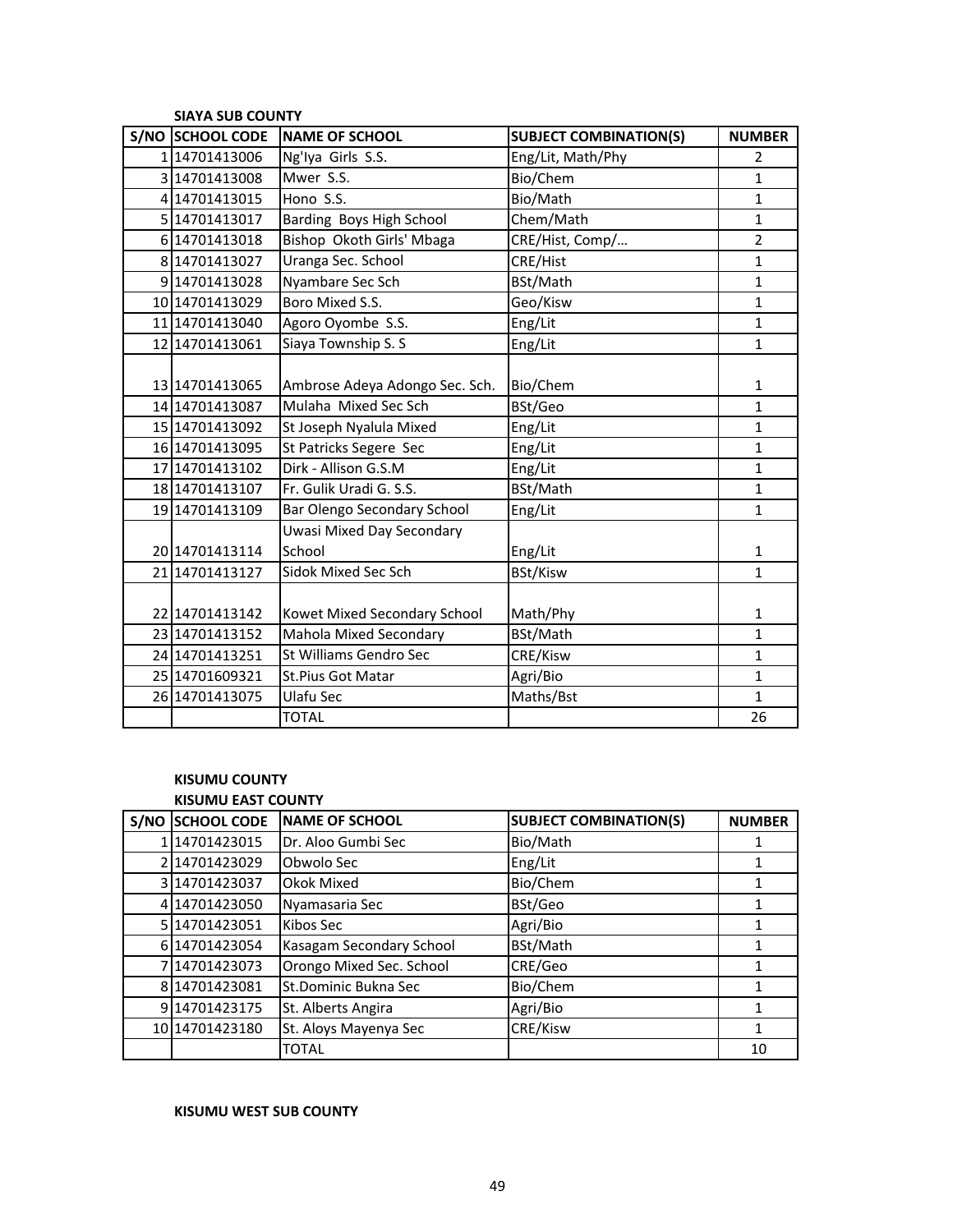| S/NO SCHOOL CODE | <b>NAME OF SCHOOL</b>            | <b>SUBJECT COMBINATION(S)</b> | <b>NUMBER</b> |
|------------------|----------------------------------|-------------------------------|---------------|
| 114701423006     | Chulaimbo S.S.                   | Eng/Lit                       | 1             |
| 214701423012     | Sinyolo Girls S.S.               | CRE/Kisw                      | 1             |
| 3 14701423021    | Bishop Okoth Ojolla Girls.       | BSt/Math                      | 1             |
| 4 14701423026    | Bar - Union S.S.                 | CRE/Kisw                      | 1             |
| 5 1470 14230 27  | Lwala Kadawa S.S.                | Geo/Phy                       | 1             |
|                  | St. Antony Dago Kokore Secondary |                               |               |
| 6 14701423041    | School                           | Chem/Phy                      | 1             |
| 714701423044     | Dago Thim Sec. Sch.              | CRE/Geo                       | 1             |
| 8 14701423047    | Kuoyo Mixed Sec.                 | CRE/Hist                      | 1             |
| 914701423066     | Kirembe Secondary School         | CRE/Kisw                      | 1             |
| 10 1470 1423068  | St. Peters Nanga Sec             | CRE/Hist                      | 1             |
| 11 14701423070   | Kanyamedha Sec Mixed             | BSt/Math                      | 1             |
| 12 14701423078   | Eluhobe                          | Math/Phy                      | 1             |
| 13 14701423193   | Kisian Secondary School          | HSc/Hist                      | 1             |
| 14 1470 1423 203 | Aic Olago Aluoch Alara Girls     | Bio/Chem                      | 1             |
| 15 1470 1423 205 | Ogal Sec                         | BSt/Math                      | 1             |
|                  | <b>TOTAL</b>                     |                               | 15            |

## **KISUMU CENTRAL SUB COUNTY**

| S/NO | <b>SCHOOL CODE</b> | <b>NAME OF SCHOOL</b>           | <b>SUBJECT COMBINATION(S)</b> | <b>NUMBER</b> |
|------|--------------------|---------------------------------|-------------------------------|---------------|
|      | 14701422010        | Joyland Special Sec             | Geo/Kisw                      |               |
|      | 2 14701423001      | Kisumu Boys' High School        | Bio/Chem                      |               |
|      | 3 14701423002      | Kisumu Girls High               | Hist/Kisw                     |               |
|      | 4 14701423007      | St. Johns Chrisomtom Kudho      | Eng/Lit                       | 1             |
|      | 5 14701423020      | Lions High School               | CRE/Kisw                      |               |
|      | 6 1470 14230 42    | Joel Omino S. S.                | Hist/Kisw                     |               |
|      | 714701423174       | St. Ignatius Loyola Sec- Magadi | BSt/Geo                       |               |
|      |                    | Bishop Abiero Shaurimoyo        |                               |               |
|      | 8 14701423185      | Secondary School                | CRE/Hist                      | 1             |
|      | 9 14701423210      | Ken Obura Sec. Sch.             | CRE/Geo                       |               |
|      |                    | <b>TOTAL</b>                    |                               | 9             |

#### **SEME SUB COUNTY**

| S/NO | <b>SCHOOL CODE</b> | <b>NAME OF SCHOOL</b>               | <b>SUBJECT COMBINATION(S)</b> | <b>NUMBER</b> |
|------|--------------------|-------------------------------------|-------------------------------|---------------|
|      | 14701423004        | Ngere S.S.                          | Chem/Math                     |               |
|      | 14701423008        | Asol Secondary School               | Math/Phy                      |               |
|      | 3 14701423016      | Diemo Secondary School              | Eng/Lit                       |               |
|      | 414701423017       | Ratta S.S.                          | CRE/Kisw                      |               |
|      | 5 1470 14230 23    | <b>Bonde Mixed Secondary School</b> | Chem/Math                     |               |
|      | 6 14701423024      | Aduong Monge Secondary School       | Hist/Kisw                     |               |
|      | 714701423028       | Alwala Mixed S.S.                   | Bio/Chem                      |               |
|      |                    |                                     |                               |               |
|      | 8 14701423036      | Alungo Mixed Secondary School       | Eng/Lit                       | 1             |
|      | 914701423040       | Orando Sec                          | Eng/Lit                       |               |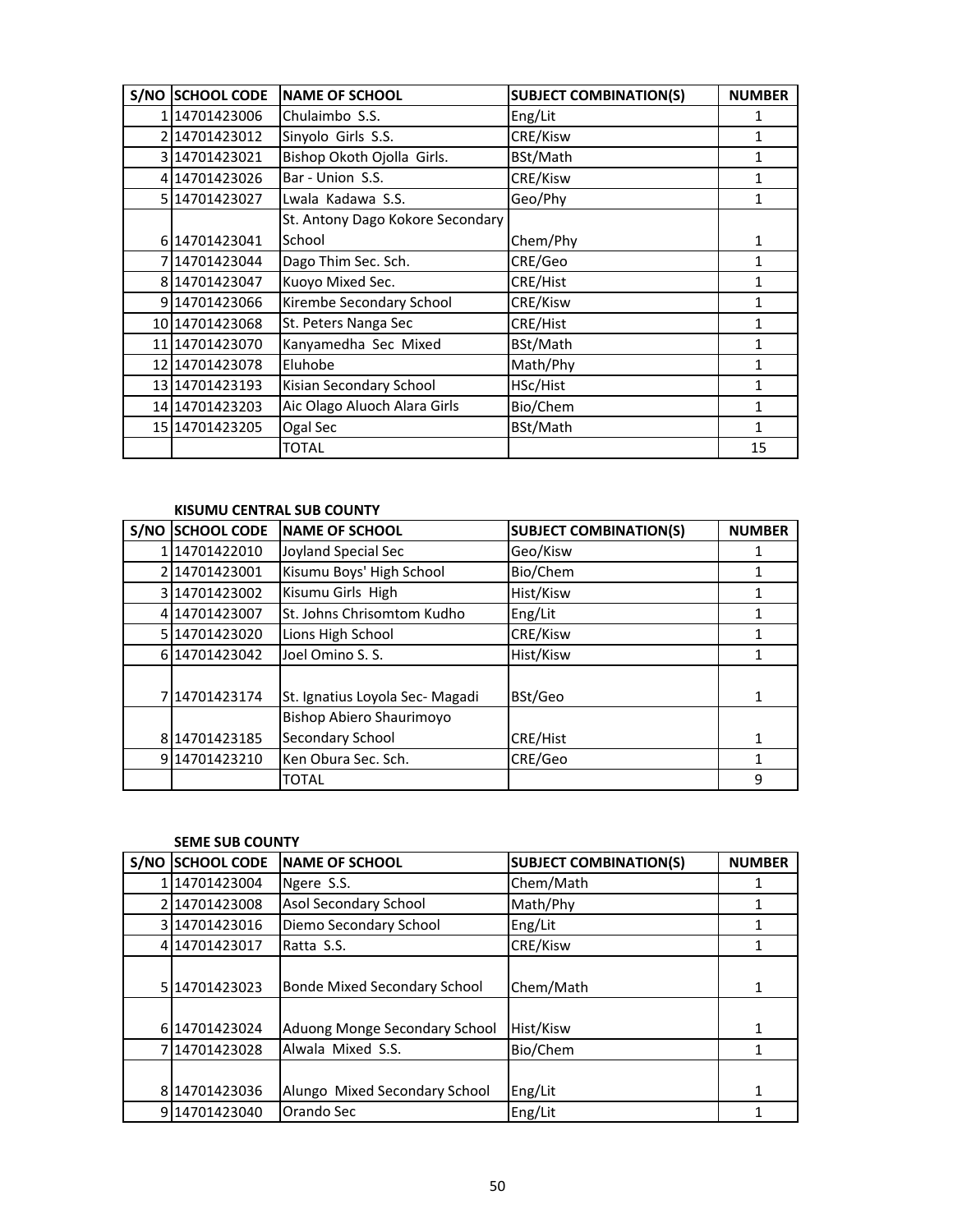| 10 14701423048   | St. Barnabas Girls Sec. School | BSt/Math          |    |
|------------------|--------------------------------|-------------------|----|
| 11 1470 14230 53 | Mariwa Mixed S.S.              | CRE/Kisw          |    |
| 12 1470 1423056  | Magwar Model                   | Agri/Bio          |    |
| 13 14701423064   | St Peters Kajulu Sec           | Geo/Hist          |    |
| 14 14701423071   | St Aloy'S Reru Girls           | Bio/Chem          |    |
| 15 14701423080   | Engineer Owiti Abol Girls      | CRE/Kisw          |    |
| 16 1470 1423 183 | Kitmikayi Sec School           | Eng/Lit           |    |
| 17 1470 1423 189 | <b>Ridore Mixed Day Sec</b>    | Eng/Lit           |    |
|                  | St. Johns Ngutu Mixed Day Sec  |                   |    |
| 18 1470 1423 191 | School                         | Eng/Lit           | 1  |
| 19 14701423199   | Nyamgun Secondary School       | Eng/Lit, Math/Phy | 2  |
|                  | <b>TOTAL</b>                   |                   | 20 |

## **NYANDO SUB COUNTY**

| S/NO SCHOOL CODE | <b>NAME OF SCHOOL</b>          | <b>SUBJECT COMBINATION(S)</b> | <b>NUMBER</b> |
|------------------|--------------------------------|-------------------------------|---------------|
| 114701423005     | Otieno Oyoo S.S.               | Music/                        | 1             |
|                  |                                |                               |               |
| 214701423010     | Migingo Girls Secondary School | Eng/Lit                       | 1             |
| 3 14701423019    | Masogo Mixed S.S.              | Geo/Phy                       | $\mathbf{1}$  |
| 4 14701423031    | Lela Secondary School          | Geo/Hist                      | $\mathbf{1}$  |
| 5 14701423039    | Alendu S.S.                    | Agri/Bio                      | 1             |
| 6 14701423052    | Nduru Mixed S.S.               | CRE/Hist                      | 1             |
| 714701423187     | Ongeche Mixed Day Sec          | Hist/Kisw                     | $\mathbf{1}$  |
| 8 14701423197    | Reru A.I.C. Secondary School   | Agri/Bio                      | $\mathbf{1}$  |
|                  |                                |                               |               |
| 9 14701423200    | Ranjira Mixed Secondary School | CRE/Hist                      | 1             |
| 10 14701423213   | Ahero Girls S.S.               | Bio/Chem                      | $\mathbf{1}$  |
| 11 14701423258   | Katolo Mixed Sec Sch           | CRE/Geo                       | $\mathbf{1}$  |
| 12 1470 1423 277 | St. Camulus Ogwedhi Mixed Sec  | Kisw/Math                     | 1             |
| 13 14701423278   | Kochogo High                   | Agri/Bio                      | $\mathbf{1}$  |
|                  |                                |                               |               |
| 14 14701423299   | Karanda Mixed Secondary School | Agri/Bio                      | 1             |
| 15 14701423301   | St. Alex Ayucha Mixed Sec      | Eng/Lit                       | 1             |
|                  | Awasi P.A.G. Girls Secondary   |                               |               |
| 16 14701423302   | School                         | Math/Phy                      | 1             |
| 17 14701423320   | St. Teresa Wawidhi Girls       | BSt/Math                      | 1             |
|                  | <b>TOTAL</b>                   |                               | 17            |

#### **MUHORONI SUB COUNTY**

| S/NO SCHOOL CODE | <b>INAME OF SCHOOL</b>     | <b>SUBJECT COMBINATION(S)</b> | <b>NUMBER</b> |
|------------------|----------------------------|-------------------------------|---------------|
| 114701423009     | Miwani S.S.                | BSt/Geo                       |               |
| 214701423212     | St. Augustine R.C. Kandege | <b>CRE/Hist</b>               |               |
| 3 14701423222    | Apondo Kasaye Sec.         | Eng/Lit                       |               |
| 4 14701423239    | Koru Girls High School     | BSt/Geo                       |               |
| 5 1470 1423 240  | Muhoroni Secondary         | Agri/Bio                      |               |
| 6 14701423243    | Nyakoko S.S.               | Agri/Bio                      |               |
| 714701423244     | Ombeyi Sec School          | Kisw/Math                     |               |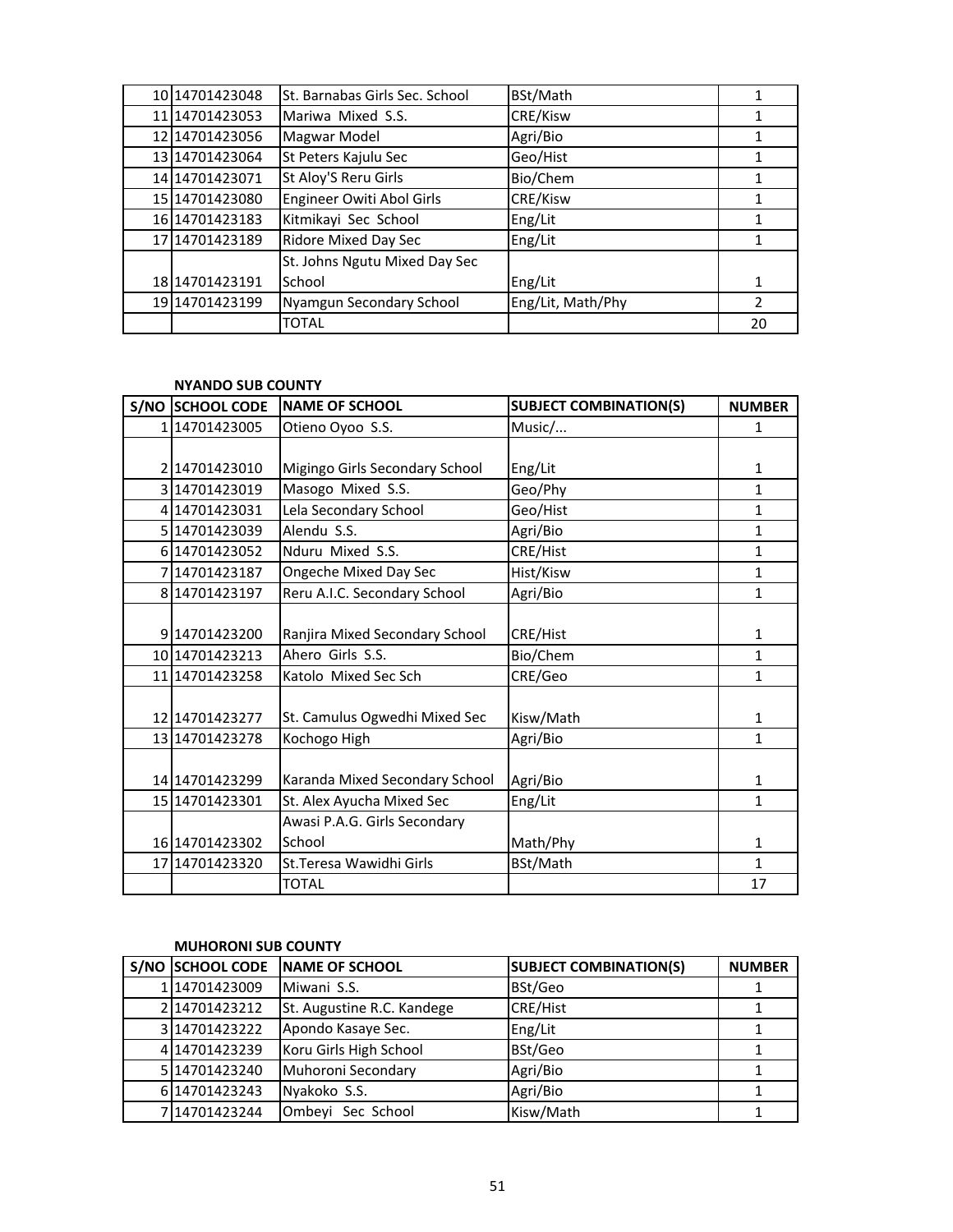|                  | St. Rita Ramula Girls Secondary |           |    |
|------------------|---------------------------------|-----------|----|
| 814701423251     | School                          | Agri/BSt  | 1  |
|                  |                                 |           |    |
| 9 14701423253    | Achego Girls Secondary School   | Agri/Bio  | 1  |
|                  |                                 |           |    |
| 10 1470 1423 262 | Prof Ayiecho Obumba Sec Sch     | Chem/Math | 1  |
| 11 1470 1423 263 | St. Stephen'S Menara            | Agri/Bio  |    |
|                  |                                 |           |    |
| 12 1470 1423 272 | St. Benedict'S Nyangoma Mixed   | Eng/Lit   | 1  |
| 13 1470 1423 286 | Our Lady Of Peace Muhoroni      | Eng/Lit   |    |
| 14 1470 1423 287 | Kibigori Sec Sch                | BSt/Math  | 1  |
| 15 1470 1423 296 | Ayiecho Nyatao Sec Sch          | Eng/Lit   | 1  |
| 16 14701423310   | <b>Nyando Mixed</b>             | CRE/Geo   |    |
|                  | <b>TOTAL</b>                    |           | 16 |

#### **NYAKACH SUB COUNTY**

| S/NO SCHOOL CODE | <b>NAME OF SCHOOL</b>           | <b>SUBJECT COMBINATION(S)</b> | <b>NUMBER</b>  |
|------------------|---------------------------------|-------------------------------|----------------|
| 114701423216     | Lisana S.S.                     | Agri/Bio                      | 1              |
| 2 14701423217    | Abwao Mixed S.S.                | CRE/Hist                      | 1              |
| 3 14701423218    | Agai Sec.                       | CRE/Hist                      | 1              |
| 4 14701423221    | Nyakach Girls S.S.              | Chem/Math, Eng/Lit            | $\overline{2}$ |
|                  | St. Anthony'S Secondary School  |                               |                |
| 6 14701423223    | Kajimbo                         | Agri/Bio                      | 1              |
| 714701423228     | Nyong'ong'a Sec School          | BSt/Geo                       | 1              |
| 8 14701423230    | Thurdibuoro S.S.                | Chem/Math                     | 1              |
| 914701423233     | Ack Rae Girls High School       | Hist/Kisw                     | 1              |
| 10 14701423246   | Sigoti Complex Girles Sec       | Math/Phy                      | 1              |
| 11 14701423252   | Dirubi Mixed Sec School         | Agri/Bio                      | $\mathbf{1}$   |
| 12 14701423256   | Nyabondo Boys Sec. S.           | BSt/Math                      | 1              |
| 13 14701423261   | St Hilarius Nyabondo Mixed      | BSt/Math                      | 1              |
|                  | St. Mary' S Girls (Nyamarimba)  |                               |                |
| 14 1470 1423 264 | Sec                             | CRE/Hist                      | 1              |
| 15 14701423268   | St. Aloys Gem S.S.              | Bio/Chem                      | $\mathbf{1}$   |
| 16 14701423284   | Sango Buru M Sec                | Eng/Lit                       | 1              |
|                  | St Cornelius Ramula Odowa Mixed |                               |                |
| 17 14701423291   | Day Sec                         | BSt/Math                      | 1              |
| 18 147016123229  | Sang'oro Sec                    | Eng/Lit                       | 1              |
|                  | <b>TOTAL</b>                    |                               | 18             |

## **KISII COUNTY**

## **SOUTH MUGIRANGO SUB COUNTY**

|              | S/NO SCHOOL CODE INAME OF SCHOOL | <b>SUBJECT COMBINATION(S)</b> | <b>NUMBER</b> |
|--------------|----------------------------------|-------------------------------|---------------|
| 114701453212 | Nyamondo S.S.                    | BSt/Geo                       |               |
| 214701453274 | <b>St. Linus Etago DOK</b>       | Bio/Chem                      |               |
| 314701453355 | Kiendege Secondary School        | BSt/Math                      |               |
|              | TOTAL                            |                               |               |

## **BOMACHOGE BORABU SUB COUNTY**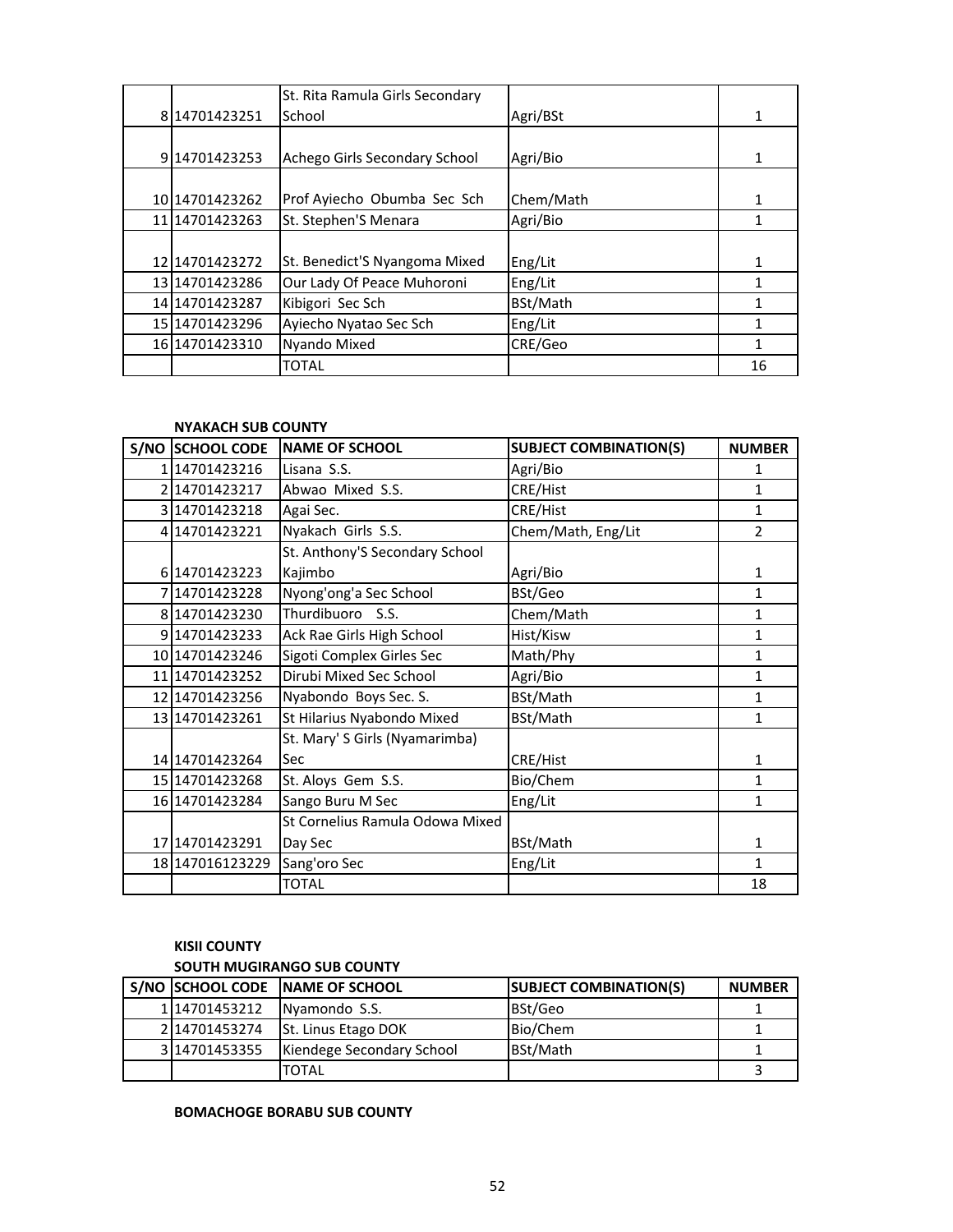|              | S/NO ISCHOOL CODE INAME OF SCHOOL | <b>ISUBJECT COMBINATION(S)</b> | <b>NUMBER</b> |
|--------------|-----------------------------------|--------------------------------|---------------|
| 114701453279 | Ilyenga Secondary                 | Agri/Bio                       |               |
|              | <b>TOTAL</b>                      |                                |               |

#### **BOBASI SUB COUNTY**

| S/NO SCHOOL CODE | <b>INAME OF SCHOOL</b>       | <b>SUBJECT COMBINATION(S)</b> | <b>NUMBER</b> |
|------------------|------------------------------|-------------------------------|---------------|
| 14701453223      | <b>St. Joseph Nyachenge</b>  | Agri/Bio                      |               |
| 14701453282      | <b>St Peters Rianyachuba</b> | Bio/Chem                      |               |
| 14701453291      | Getai SDA S S                | Agri/Bio                      |               |
| 14701453305      | Itumbe DOK Secondary         | Agri/Bio                      |               |
|                  | TOTAL                        |                               | 4             |

## **BOMACHOGE CHACHE SUB COUNTY**

|              | S/NO SCHOOL CODE NAME OF SCHOOL | <b>ISUBJECT COMBINATION(S)</b> | <b>NUMBER</b> |
|--------------|---------------------------------|--------------------------------|---------------|
| 114701453235 | <b>IGakero SDA Secondary</b>    | <b>CRE/Hist</b>                |               |
| 214701453342 | Nyaburumbasi Secondary          | Geo/Hist                       |               |
|              | TOTAL                           |                                |               |

## **NYARIBARI MASABA SUB COUNTY**

|              | S/NO SCHOOL CODE NAME OF SCHOOL | <b>SUBJECT COMBINATION(S)</b> | <b>NUMBER</b> |
|--------------|---------------------------------|-------------------------------|---------------|
| 114701453043 | Gesabakwa Secondary School      | Eng/Lit                       |               |
|              | Mesabisabi Mixed Secondary      |                               |               |
| 214701453071 | <b>School</b>                   | Agri/Bio                      |               |
|              | TOTAL                           |                               |               |

## **NYARIBARI CHACHE SUB COUNTY**

|               | S/NO SCHOOL CODE NAME OF SCHOOL  | <b>SUBJECT COMBINATION(S)</b> | <b>NUMBER</b> |
|---------------|----------------------------------|-------------------------------|---------------|
|               | Gianchere Friends Special School |                               |               |
| 114701452005  | For The Deaf                     | Hist/KSL/Kisw                 |               |
| 214701453023  | St. Augustines Otamba            | Agri/Bio                      |               |
| 3 14701453112 | Birongo S.D.A. Sec. Sch.         | Bio/Chem                      |               |
|               | TOTAL                            |                               |               |

## **KITUTU CHACHE SUB COUNTY**

|                | S/NO SCHOOL CODE NAME OF SCHOOL | <b>SUBJECT COMBINATION(S)</b> | <b>NUMBER</b> |
|----------------|---------------------------------|-------------------------------|---------------|
| 114701453001   | Cardinal Otunga High School.    | BSt/Math                      |               |
| 214701453136   | Riotero Sda M Sec               | Math/Phy                      |               |
| 314701453155   | Keore Sec Sch                   | Bio/Chem                      |               |
| 414701453163   | Nyamatuta Secondary             | <b>CRE/Hist</b>               |               |
| 5 1470 1453008 | Nyakeiri Boys S.S.              | Geo/Kisw                      |               |
|                | <b>TOTAL</b>                    |                               |               |

#### **GUCHA SUB COUNTY**

|               | S/NO SCHOOL CODE NAME OF SCHOOL | <b>SUBJECT COMBINATION(S)</b> | <b>NUMBER</b> |
|---------------|---------------------------------|-------------------------------|---------------|
|               |                                 |                               |               |
| 114701453260  | Sengera Parish Girls Seconadry  | BSt/Geo                       |               |
| 214701453262  | Machongo P.A.G Secondary        | Math/Phy                      |               |
| 3114701453263 | <b>Buyonge Secondary</b>        | BSt/Math                      |               |
| 414701453351  | <b>Itare Mixed Secondary</b>    | Chem/Phy                      |               |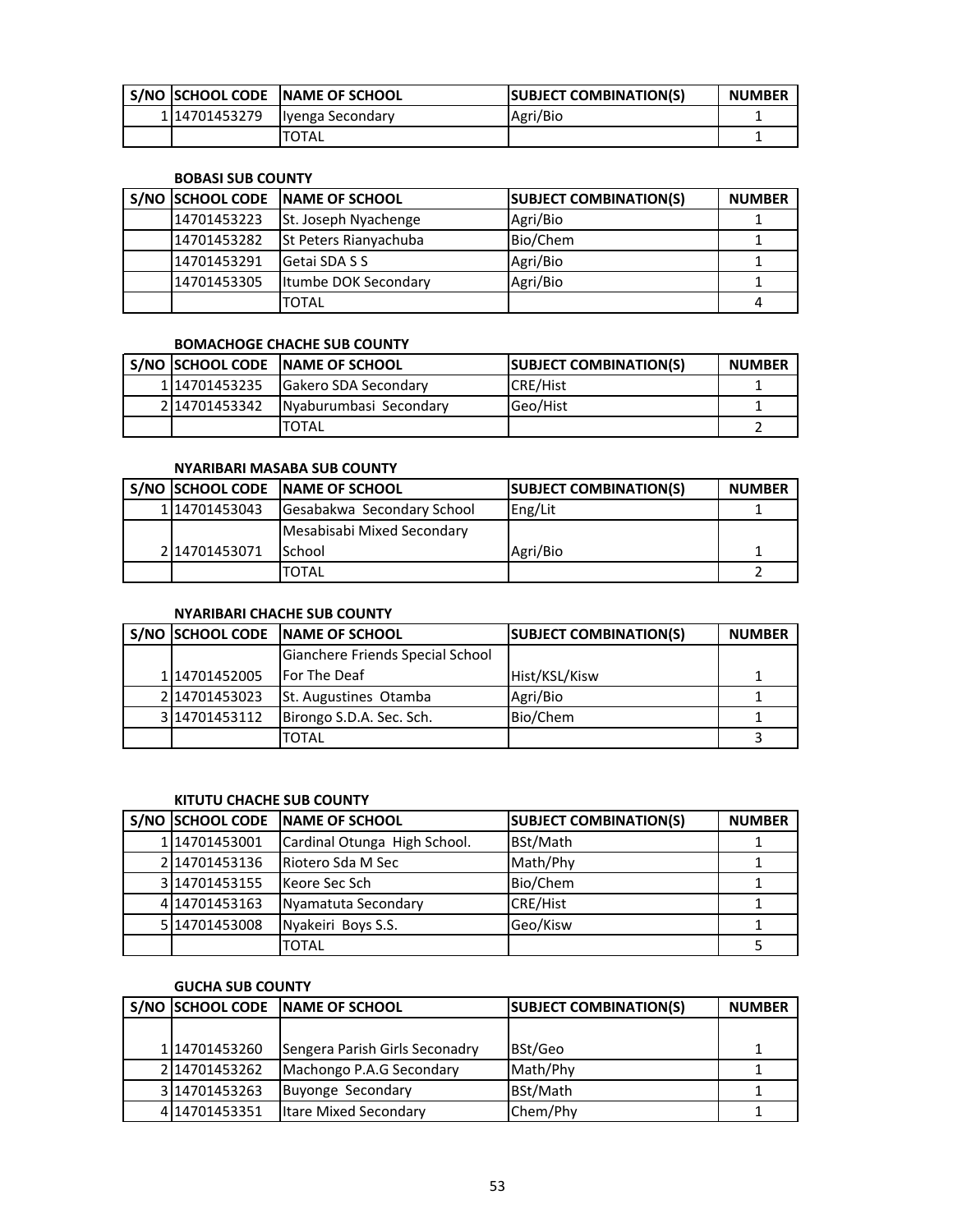|  | 5 14701453358 St.Camillus Nyamoronga D.O.K | Chem/Math |  |
|--|--------------------------------------------|-----------|--|
|  | <b>TOTAL</b>                               |           |  |

#### **KENYENYA SUB COUNTY**

| <b>S/NO SCHOOL CODE</b> | <b>NAME OF SCHOOL</b>              | <b>SUBJECT COMBINATION(S)</b> | <b>NUMBER</b>  |
|-------------------------|------------------------------------|-------------------------------|----------------|
|                         | Nyamesocho Sda Secondary           |                               |                |
| 114701453056            | School                             | CRE/Kisw                      | 1              |
| 2 14701453181           | Riokindo Boys Secondary            | Eng/Lit                       | $\mathbf{1}$   |
|                         |                                    |                               |                |
| 3 14701453188           | St. Edward Nyabioto Secondary      | Bio/Chem, Comp/               | $\overline{2}$ |
| 4 14701453190           | Maiga F.P Secondary                | CRE/Kisw                      | $\mathbf{1}$   |
| 5 14701453199           | Nyakoiba Secondary                 | Math/Phy                      | $\mathbf{1}$   |
| 6 14701453206           | Mokubo S.D.A Secondary             | Geo/Kisw                      | $\mathbf{1}$   |
| 7 14701453211           | Kenyenya Mixed S.S.                | CRE/Hist                      | $\mathbf{1}$   |
|                         |                                    |                               |                |
| 8 14701453227           | St. Marys Nyabiore Girls Secondary | Chem/Math                     | 1              |
| 9 14701453234           | Kerongorori S.S.                   | Geo/Hist                      | $\mathbf{1}$   |
| 10 14701453243          | Riokindo Girls Secondaryl          | Eng/Lit                       | $\mathbf{1}$   |
| 11 14701453252          | St. Peters Keberesi Secondary      | BSt/Geo                       | $\mathbf{1}$   |
| 12 14701453253          | Mesabakwa Secondary                | CRE/Hist                      | $\mathbf{1}$   |
| 13 14701453265          | Riyabu El.C.K Secondary            | Bio/Chem                      | $\mathbf{1}$   |
|                         |                                    |                               |                |
| 14 14701453284          | Omobera S.D.A Girls Secondary      | Geo/Kisw                      | 1              |
| 15 1470 1453 288        | Moteiribe Secondary                | Eng/Lit                       | $\mathbf{1}$   |
|                         | St. Francis Metembe Mixed          |                               |                |
| 16 14701453311          | Secondary                          | Eng/Lit                       | $\mathbf{1}$   |
|                         |                                    |                               |                |
| 17 14701453322          | Mobirona P.A.G Mixed Secondary     | Agri/Bio                      | $\mathbf{1}$   |
| 18 14701453360          | Mochorwa S.D.A Sec.School          | BSt/Math                      | $\mathbf{1}$   |
| 19 NEW                  | Ibencho Secondary                  | Eng/Lit                       | $\mathbf{1}$   |
| 20 14701463012          | Kebabe S.S.                        | BSt/Geo                       | $\mathbf{1}$   |
|                         | <b>TOTAL</b>                       |                               | 21             |

## **KISII SOUTH SUB COUNTY**

| S/NO | <b>SCHOOL CODE</b> | <b>INAME OF SCHOOL</b>                 | <b>SUBJECT COMBINATION(S)</b> | <b>NUMBER</b> |
|------|--------------------|----------------------------------------|-------------------------------|---------------|
|      |                    | Itierio E.L.C.K Boys Secondary         |                               |               |
|      | 14701453002.       | School                                 | BSt/Math                      |               |
|      |                    |                                        |                               |               |
|      | 14701453031        | Matongo Mixed Secondary School Eng/Lit |                               |               |
|      | 314701453065       | Ekerubo Secondary School               | BSt/Geo                       |               |
|      |                    |                                        |                               |               |
|      |                    | <b>Bishop Charles Mugendi</b>          |                               |               |
|      | 4 14701453074      | Nyamokenye Secondary Schoo             | CRE/Hist                      |               |
|      | 5 14701453081      | St. Vincent Omwari Secondary           | BSt/Math                      |               |
|      |                    | St. Charles Lwanga Gesero              |                               |               |
|      | 6 1470 1453086     | Secondary School                       | CRE/Hist                      |               |
|      |                    | St. Andrew Mogumo Secondary            |                               |               |
|      | 714701453089       | School                                 | CRE/Hist                      |               |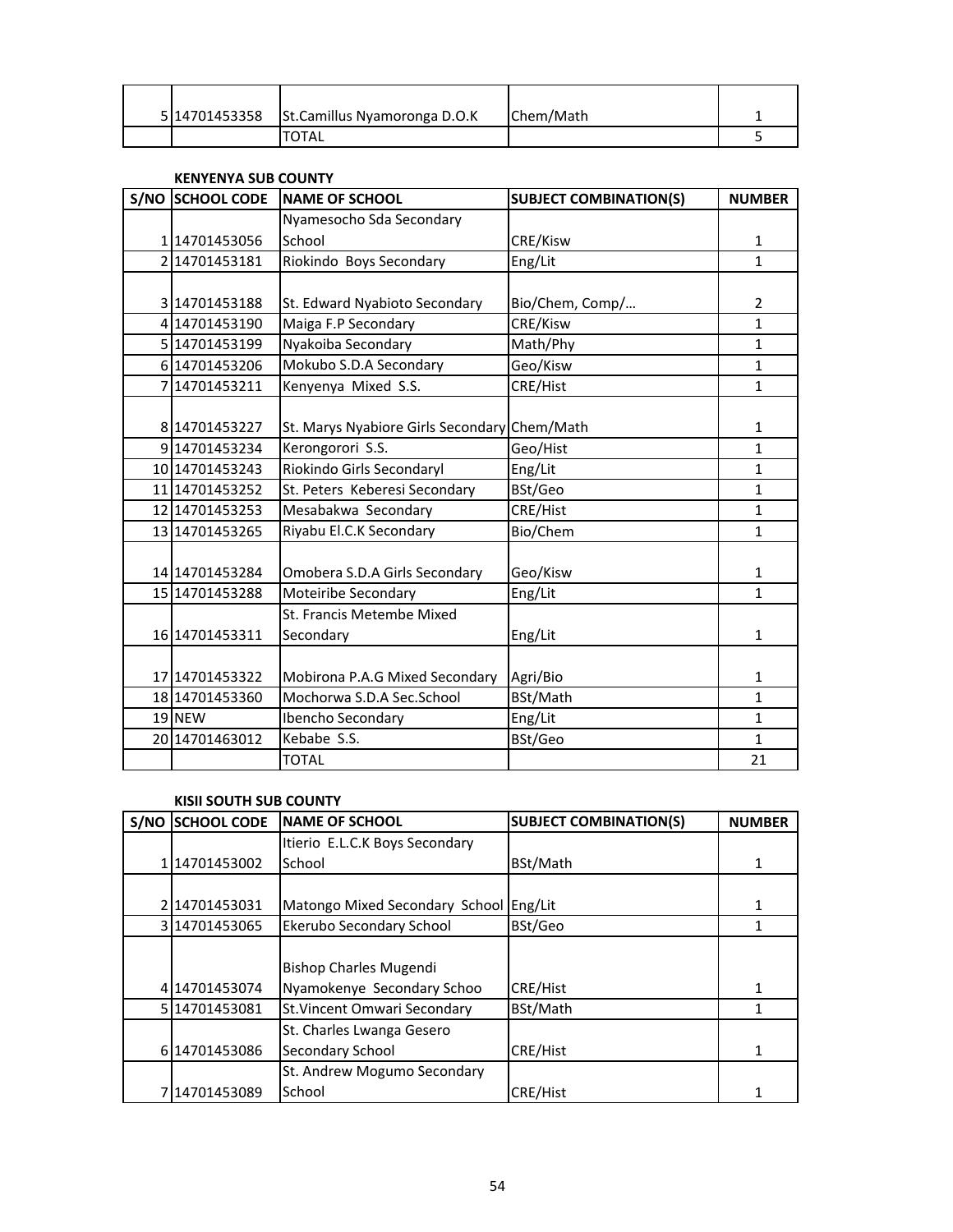| 814701453095     | <b>Botoro Mixed Secondary School</b> | CRE/Kisw  | 1  |
|------------------|--------------------------------------|-----------|----|
|                  |                                      |           |    |
| 9 14701453122    | Itibo Elck Boys Secondary School     | CRE/Kisw  | 1  |
|                  | Itierio E.L.C.K Girls Secondary      |           |    |
| 10 1470 1453 130 | School                               | Hist/Kisw | 1  |
|                  | St. Annes Nyangoge Girls             |           |    |
| 11 1470 1453 150 | Secondary School                     | Eng/Lit   | 1  |
|                  | Bogitaa E.L.C.K. Mixed Secondary     |           |    |
| 12 14701453153   | School                               | CRE/Geo   | 1  |
|                  | Riamoting'A Mixed Secondary          |           |    |
| 13 1470 1453 166 | School                               | CRE/Hist  | 1  |
|                  |                                      |           |    |
| 14 1470 1453 167 | Bonyaoro Girls Secondary School      | Chem/Math | 1  |
|                  |                                      |           |    |
| 15 14701453170   | Sugunana D.E.B. Secondary School     | Geo/Kisw  | 1  |
|                  | Bitare S.D.A Mixed Day Secondary     |           |    |
| 16 14701453173   | School                               | Bio/Geo   | 1  |
|                  | St. Francis Nyasagati Secondary      |           |    |
| 17 1470 1453 176 | School                               | Eng/Lit   | 1  |
|                  | <b>TOTAL</b>                         |           | 17 |

#### **NYAMACHE SUB COUNTY**

| S/NO SCHOOL CODE | <b>NAME OF SCHOOL</b>            | <b>SUBJECT COMBINATION(S)</b> | <b>NUMBER</b> |
|------------------|----------------------------------|-------------------------------|---------------|
| 114701453182     | Kegochi P.A.G S.S.               | Kisw/Music                    | 1             |
| 2 14701453193    | Gionseri Girls Secondary         | Math/Phy                      | $\mathbf{1}$  |
| 3 14701453201    | Naikuru S.S.                     | Math/Phy                      | $\mathbf{1}$  |
| 414701453207     | St. Charles Kabeo S.S.           | Chem/Phy                      | 1             |
| 5 14701453221    | Nyangusu G. St. Theresa'S        | Agri/Bio                      | $\mathbf{1}$  |
| 6 14701453229    | Borangi S.D.A S.S.               | BSt/Geo                       | $\mathbf{1}$  |
| 714701453230     | Ikenye Sec                       | CRE/Kisw                      | $\mathbf{1}$  |
| 8 14701453236    | Rigena S.S.                      | Agri/Bio                      | $\mathbf{1}$  |
| 914701453244     | Emenwa Secondary.S.              | BSt/Math                      | $\mathbf{1}$  |
| 10 14701453250   | Kiobegi Secondary.S.             | Eng/Lit                       | $\mathbf{1}$  |
| 11 1470 1453 264 | Suguta S.S.                      | Eng/Lit                       | $\mathbf{1}$  |
| 12 14701453266   | St Johns Orogare                 | CRE/Kisw                      | 1             |
| 13 14701453268   | St. James Gionsaria              | Agri/Bio                      | $\mathbf{1}$  |
| 14 14701453289   | Nyabisase Mixed                  | Math/Phy                      | $\mathbf{1}$  |
| 15 14701453297   | Nyachogochogo Aic Secondary      | Eng/Lit                       | 1             |
| 16 14701453304   | St Thomas Turwa Secondary        | CRE/Hist                      | $\mathbf{1}$  |
| 17 14701453320   | Enchoro Pefa Sec Sch             | Math/Phy                      | $\mathbf{1}$  |
| 18 14701453324   | Isena Mission G Sec Sch          | Hist/Kisw                     | 1             |
|                  |                                  |                               |               |
| 19 14701453340   | Riambase D.E.B. Secondary School | Geo/Hist                      | 1             |
| 20 14701453362   | St. Mathews Chitago Sec Sch      | Math/Phy                      | $\mathbf{1}$  |
|                  | <b>TOTAL</b>                     |                               | 20            |

## **MARANI SUB COUNTY**

|              | S/NO SCHOOL CODE NAME OF SCHOOL | <b>SUBJECT COMBINATION(S)</b> | <b>NUMBER</b> |
|--------------|---------------------------------|-------------------------------|---------------|
| 114701453009 | <b>IKenvoro S.S.</b>            | <b>Geo/Hist</b>               |               |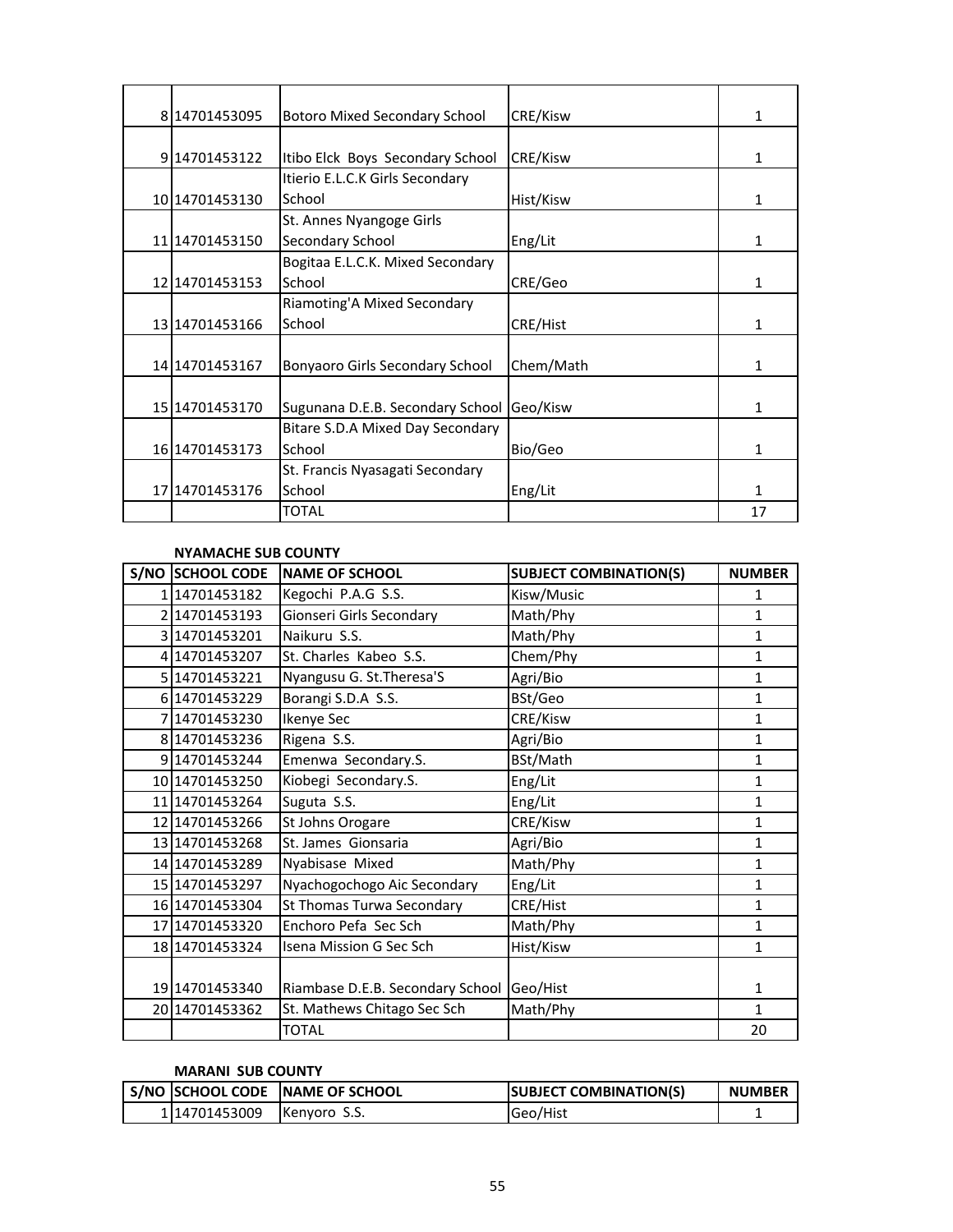| 214701453014     | Eramba Mixed S. S.                       | Agri/Bio |    |
|------------------|------------------------------------------|----------|----|
| 3 14701453033    | St Johns Metembe S.S.                    | CRE/Hist |    |
| 414701453044     | <b>Entanda Secondary School</b>          | Eng/Lit  | 1  |
| 5 14701453066    | Itibo Girls S.S.                         | HSC/     | 1  |
| 6 14701453090    | Rioma Mixed S. S.                        | Agri/Bio | 1  |
| 714701453094     | Geturi Mixed                             | Eng/Lit  | 1  |
| 8 14701453097    | Nyakoora Secondary                       | BSt/Math | 1  |
|                  |                                          |          |    |
| 914701453099     | Tambacha C.O.G Secondary School Bio/Chem |          | 1  |
| 10 1470 1453 100 | Kiareni Sec School                       | CRE/Hist | 1  |
|                  | Nyagonyi Elck Technical Mixed            |          |    |
| 11 1470 1453 156 | Secondary School                         | BSt/Geo  | 1  |
|                  |                                          |          |    |
| 12 1470 1453 159 | Mesaria Mixed Secondary School           | Agri/Bio | 1  |
| 13 1470 1453 175 | Nyagoto Secondary School                 | CRE/Hist | 1  |
| 14 14701453240   | <b>Kiagware Secondary</b>                | Math/Phy | 1  |
|                  | TOTAL                                    |          | 14 |

#### **KISII CENTRAL SUB COUNTY**

| <b>S/NO SCHOOL CODE</b> | <b>NAME OF SCHOOL</b>                       | <b>SUBJECT COMBINATION(S)</b> | <b>NUMBER</b>  |
|-------------------------|---------------------------------------------|-------------------------------|----------------|
| 114701453003            | Nyabururu Girls S.S.                        | Chem/Math                     | $\mathbf{1}$   |
| 2 14701453004           | Kereri Girls S.S.                           | Bio/Math                      | $\mathbf{1}$   |
| 3 14701453010           | Kioge S.S.                                  | Hist/Kisw                     | 1              |
| 4 14701453013           | Kisii S.S.                                  | Comp/                         | $\mathbf{1}$   |
| 5 14701453016           | St Lukes Kanunda Sec                        | Chem/Phy                      | $\mathbf{1}$   |
| 6 14701453018           | St. Pauls Amasago Sec School                | CRE/Hist                      | $\mathbf{1}$   |
| 7 14701453024           | Riondonga Mixed Sec                         | Eng/Lit                       | $\mathbf{1}$   |
| 8 14701453028           | Nyaguta Secondary School                    | Comp/                         | $\mathbf{1}$   |
|                         |                                             |                               |                |
| 914701453030            | Ibeno C.O.G Secondary School                | CRE/Hist                      | $\mathbf{1}$   |
| 10 14701453052          | Ong'Icha Sec                                | Chem/Phy                      | 1              |
|                         | Musa Nyandusi Gesicho                       |                               |                |
| 11 14701453068          | Secondary School                            | CRE/Geo, Math/Phy             | $\overline{2}$ |
|                         | Senior Chief Musa Nyandusi S.S-             |                               |                |
| 12 14701453079          | Kegati                                      | Bio/Math                      | 1              |
| 13 14701453087          | St Peters Kerera S.S                        | Eng/Lit                       | 1              |
|                         |                                             |                               |                |
| 14 14701453123          | Nyosia Mixed Secondary School               | Eng/Lit                       | 1              |
|                         | St. Patrick'S Secondary School-             |                               |                |
| 15 14701453124          | Mosocho                                     | Comp/                         | 1              |
|                         |                                             |                               |                |
| 16 14701453125          | St. Catherine Iranda Mixed Sec Sch Agri/Geo |                               | 1              |
|                         | <b>TOTAL</b>                                |                               | 17             |

## **MASABA SUB COUNTY**

|               | S/NO SCHOOL CODE NAME OF SCHOOL | <b>SUBJECT COMBINATION(S)</b> | <b>NUMBER</b> |
|---------------|---------------------------------|-------------------------------|---------------|
| 114701453005  | Mosisa Mixed Secondary          | Geo/Hist                      |               |
| 2 14701453012 | Moi Gesusu Secondary School     | Chem/Math                     |               |
| 3 14701453015 | St. Charles Lwanga Ichuni Girls | Comp/                         |               |
| 414701453021  | Masimba Secondary School        | Eng/Lit                       |               |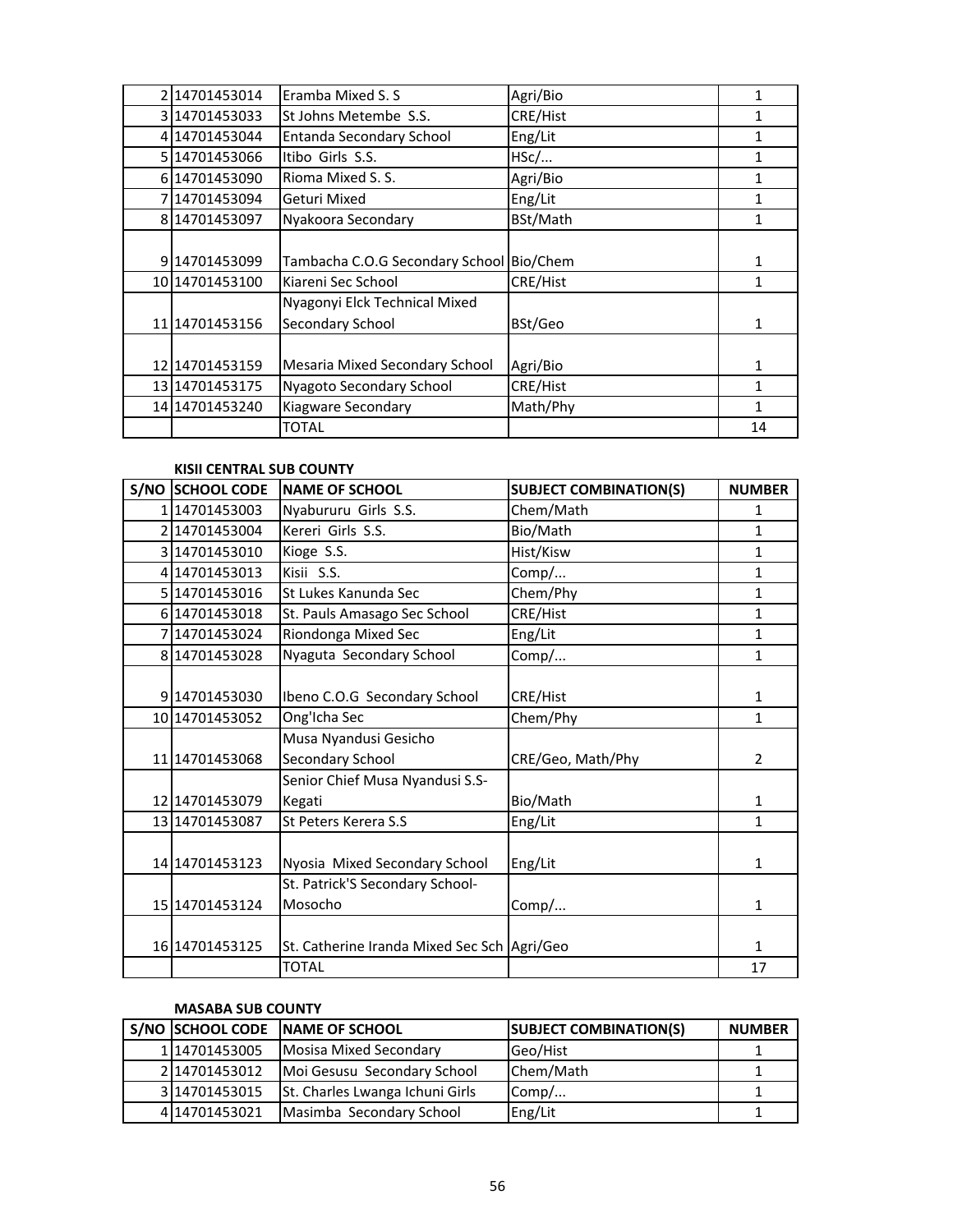| 5 14701453022    | Ibacho Secondary School        | BSt/Math  | 1  |
|------------------|--------------------------------|-----------|----|
| 6 14701453026    | Nyanturago Secondary School    | Chem/Math | 1  |
| 7 14701453027    | St. Marks Mokorogoinwa         | Agri/Bio  | 1  |
|                  |                                |           |    |
| 814701453038     | Amasege Mixed Secondary School | Eng/Lit   | 1  |
| 914701453042     | Bongonta Secondary School      | Chem/Math | 1  |
| 10 1470 14530 57 | Hema Sec Sch-Chitago           | BSt/Geo   |    |
| 11 1470 14530 58 | Mobamba Secondary School       | Bio/Chem  | 1  |
| 12 1470 14530 61 | Amabuko Secondary School       | Chem/Phy  | 1  |
|                  | Moremani Pag Mixed Day And     |           |    |
| 13 1470 14530 62 | <b>Boarding Secondary Sch</b>  | Geo/Hist  | 1  |
|                  |                                |           |    |
| 14 1470 14530 82 | Metembe S D A Secondary School | Chem/Math | 1  |
|                  |                                |           |    |
| 15 1470 1453 177 | Sasati Mixed Secondary School  | BSt/Geo   | 1  |
|                  | <b>TOTAL</b>                   |           | 15 |

#### **GUCHA SOUTH SUB COUNTY**

| S/NO | <b>SCHOOL CODE</b> | <b>NAME OF SCHOOL</b>                    | <b>SUBJECT COMBINATION(S)</b> | <b>NUMBER</b> |
|------|--------------------|------------------------------------------|-------------------------------|---------------|
|      | 114701453184       | Kiabigoria Secondary                     | Eng/Lit                       |               |
|      | 2 14701453216      | Ikoba Mixed Secondary                    | Geo/Kisw                      |               |
|      | 314701453218       | Monianku Secondary                       | BSt/Math                      |               |
|      | 414701453231       | Ndonyo Mixed S.S.                        | CRE/Kisw                      | 1             |
|      | 5 14701453275      | Nyabigena S.S.                           | Hist/Kisw                     |               |
|      | 6 14701453296      | Maroo Esinde Secondary                   | Eng/Lit                       |               |
|      | 7 14701453315      | <b>Nyataro Mixed Secondary</b>           | Chem/Phy                      |               |
|      | 814701453326       | Bogichoncho P.A.G. Secondary Sch Eng/Lit |                               | 1             |
|      | 914701453328       | Nyakeyo Mixed Day Secondary              | Eng/Lit                       | 1             |
|      | 10 1470 1453 341   | Nyaimera Sec                             | Agri/Bio                      | 1             |
|      | 11 1470 1453 357   | St.Mary'S Nyabigena Girls                | BSt/Math                      |               |
|      |                    | TOTAL                                    |                               | 11            |

#### **SAMETA SUB COUNTY**

| S/NO SCHOOL CODE | <b>NAME OF SCHOOL</b>     | <b>SUBJECT COMBINATION(S)</b> | <b>NUMBER</b> |
|------------------|---------------------------|-------------------------------|---------------|
| 114701453178     | Sameta High School        | BSt/Math                      |               |
| 2 14701453179    | Nyamagwa S.S.             | Geo/Kisw                      |               |
| 314701453202     | St. Mary'S Nyamagwa Girls | Hist/Kisw                     |               |
| 414701453295     | Nyaguku Sec               | Hist/Kisw                     |               |
| 5 147016013210   | Bishop Mugendi Nyakegogi  | BSt/Math                      |               |
|                  | <b>TOTAL</b>              |                               |               |

# **HOMA BAY COUNTY**

## **RACHUONYO EAST SUB COUNTY S/NO SCHOOL CODE NAME OF SCHOOL SUBJECT COMBINATION(S) NUMBER** 14701433165 Nyasore Mixed Day **Chem/Phy** 1 2 14701433175 Otel Mixed Secondary School Bio/Chem 1 14701433136 Wang'Apala Sec Sch Geo/Math 1 14701433137 Ringa Sec School Geo/Hist 1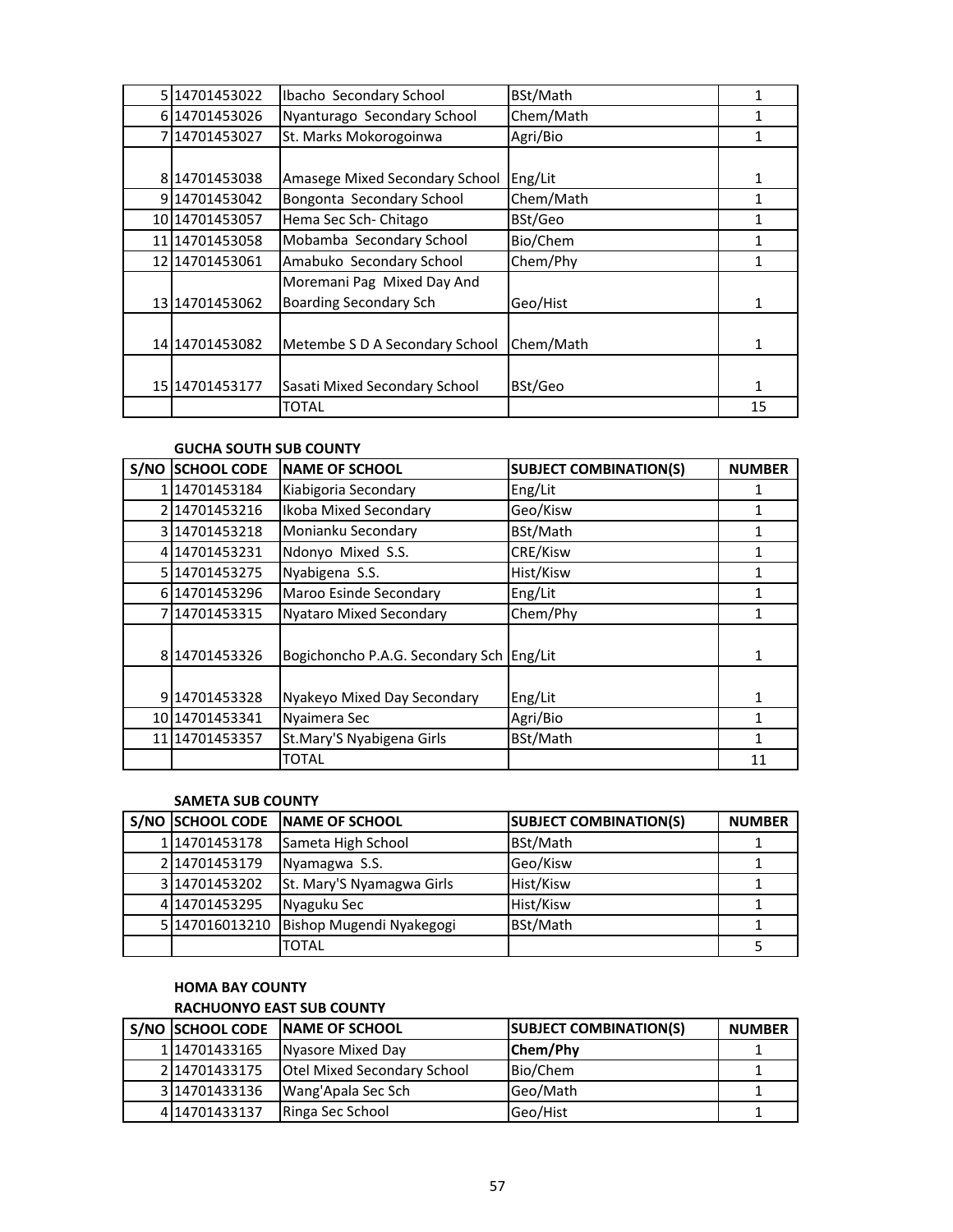| 5 1470 1433 149  | <b>Bishop Linus Okok</b>                  | Chem/Math, Comp/Math | $\overline{2}$ |
|------------------|-------------------------------------------|----------------------|----------------|
| 6 14701433148    | Atela Mixed Sec                           | Hist/Kisw            | 1              |
| 714701433182     | Kojwach High School                       | Hist/Kisw            | 1              |
| 8 14701433196    | God Ber Secondary School                  | Bio/Chem             | 1              |
| 914701433212     | Kokwanyo Mixed Sec                        | CRE/Kisw             | 1              |
| 10 14701433154   | Othoro Mixed Sec School                   | Agri/Bio             | 1              |
| 11 1470 1433 157 | <b>Atemo Mixed Ss</b>                     | CRE/Kisw             | 1              |
| 12 1470 1433 177 | Got Rateng S.S.                           | CRE/Geo              | 1              |
| 13 14701433183   | Dudi Girls Sec                            | CRE/Kisw, Chem/Phy   | $\mathfrak{p}$ |
| 14 1470 1433 184 | Ringa Girls                               | Geo/Kisw             | 1              |
| 15 14701433228   | Angino Mixed S.S.                         | Eng/Lit              | 1              |
| 16 14701433259   | Orinde Lutheran Secondary School Bio/Chem |                      | 1              |
| 17 1470 1433 216 | Ogilo Mixed Day Secondary School Math/Phy |                      | 1              |
|                  | St. Philips Nyabondo Secondary            |                      |                |
| 18 14701433237   | School                                    | CRE/Hist             | 1              |
| 19 14701433238   | Kilusi Mixed Secondary School             | Chem/Math            | 1              |
|                  | <b>TOTAL</b>                              |                      | 21             |

## **HOMABAY TOWN/RANGWE SUB COUNTY**

| S/NO SCHOOL CODE | <b>NAME OF SCHOOL</b>             | <b>SUBJECT COMBINATION(S)</b> | <b>NUMBER</b> |
|------------------|-----------------------------------|-------------------------------|---------------|
| 114701433001     | Ogande Girls S. S.                | BSt/Math                      | $\mathbf{1}$  |
| 214701433003     | Homa Bay S.S.                     | Eng/Lit                       | $\mathbf{1}$  |
| 3 14701433009    | Orero S.S.                        | Math/Phy                      | $\mathbf{1}$  |
|                  |                                   |                               |               |
| 4 14701433019    | Nyagidha Mixed Secondary School   | BSt/Geo                       | $\mathbf{1}$  |
| 5 14701433013    | Asumbi Girls S.S.                 | Comp/                         | $\mathbf{1}$  |
| 6 14701433053    | Koyoo Sec Sch                     | Agri/Bio                      | $\mathbf{1}$  |
| 7 14701433086    | Wikoteng Mixed Sec                | Eng/Lit                       | $\mathbf{1}$  |
|                  |                                   |                               |               |
| 8 14701433098    | Lwaho Mixed Secondary School      | Eng/Lit                       | 1             |
|                  |                                   |                               |               |
| 9 14701433103    | God Kado Mixed Secondary School   | BSt/Math                      | 1             |
|                  |                                   |                               |               |
| 10 14701433110   | Opinde Mixed Secondary School     | Eng/Lit                       | $\mathbf{1}$  |
| 11 14701433117   | Marienga Secondary School         | BSt/Math                      | $\mathbf{1}$  |
|                  |                                   |                               |               |
| 12 NEW           | St.Albert Sinogo Secondary School | Hist/Kisw                     | $\mathbf{1}$  |
| 13 14701433020   | Olare S.S.                        | Geo/Hist                      | $\mathbf{1}$  |
| 14 14701433023   | Magare Girls S S                  | CRE/Hist                      | $\mathbf{1}$  |
| 15 14701433024   | Pap Ndege Mixed Sec               | Bio/Chem                      | $\mathbf{1}$  |
| 16 14701433027   | Kuja Mixed Secondary School       | Math/Phy                      | $\mathbf{1}$  |
| 17 14701433028   | Luora Secondary School            | Math/Phy                      | $\mathbf{1}$  |
| 18 14701433029   | Disii Sec Sch                     | CRE/Kisw                      | $\mathbf{1}$  |
|                  | St. John'S Got Kabok Mixed Sec.   |                               |               |
| 19 14701433030   | School                            | Chem/Math                     | $\mathbf{1}$  |
| 20 14701433041   | Lala Mixed S.S                    | Eng/Lit                       | $\mathbf{1}$  |
| 21 14701433048   | <b>Wiobiero Sec</b>               | CRE/Hist                      | $\mathbf{1}$  |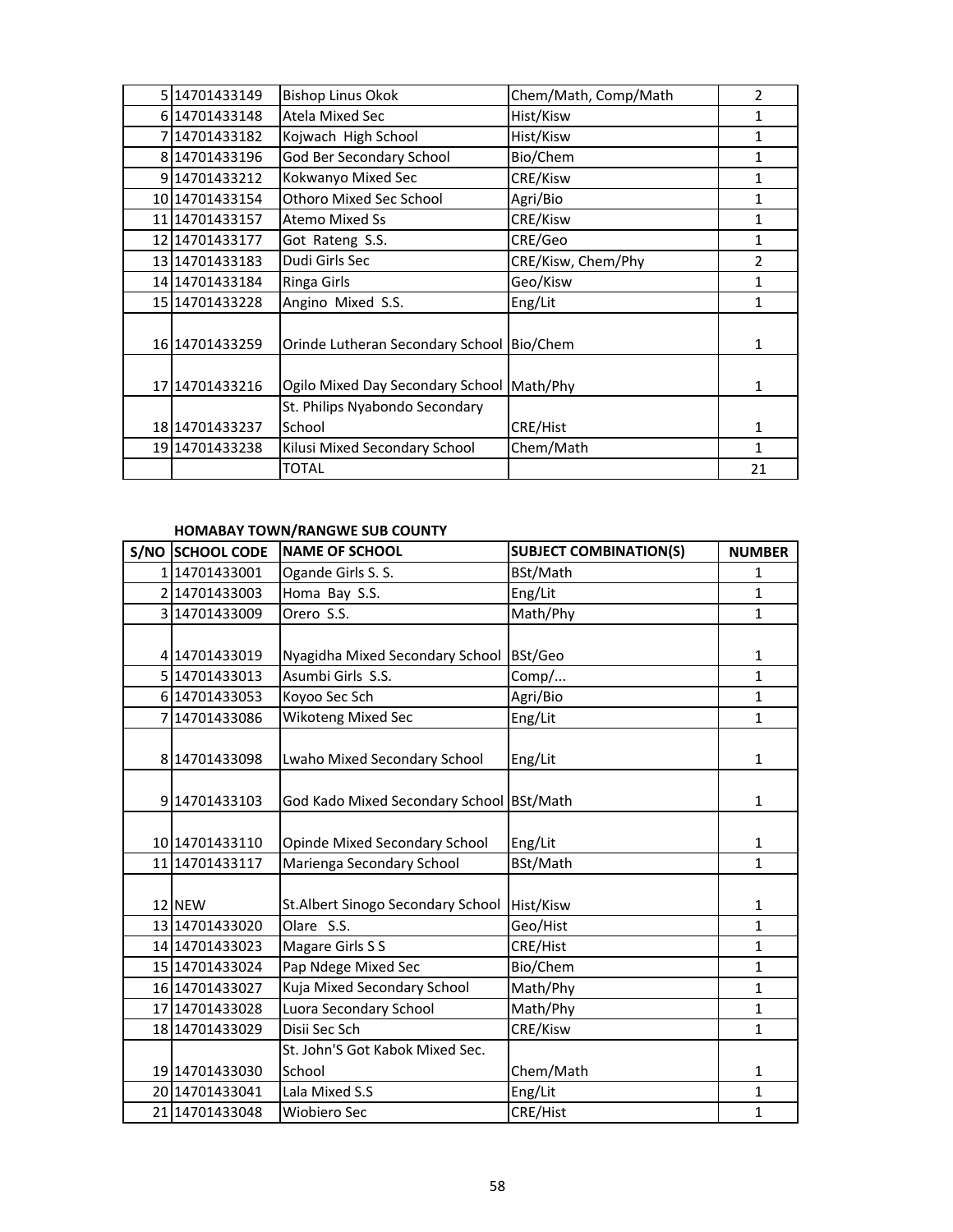|                  | St. Mary'S Kachar Girls Secondary |                   |                |
|------------------|-----------------------------------|-------------------|----------------|
| 22 14701433049   | School                            | Eng/Lit           | $\mathbf{1}$   |
|                  | Pala Masogo Mixed Secondary       |                   |                |
| 23 14701433059   | School                            | BSt/Math          | $\mathbf{1}$   |
| 24 14701433066   | Nyalkinyi Sec Sch                 | Chem/Math         | $\mathbf{1}$   |
| 25 14701433069   | Odienya Sec Sch                   | CRE/Kisw          | $\mathbf{1}$   |
| 26 14701433071   | St Dominic Rabango Sec            | BSt/Math          | $\mathbf{1}$   |
| 27 14701433072   | St Francis Andingo Sec            | CRE/Hist          | $\mathbf{1}$   |
|                  |                                   |                   |                |
| 28 14701433074   | Ogande Mixed Secondary School     | Chem/Phy          | $\mathbf{1}$   |
| 29 14701433075   | St Dominic Wiga Sec               | Chem/Math         | $\mathbf{1}$   |
| 30 14701433076   | Marindi Girls Sec Sch             | Bio/Chem          | 1              |
|                  | St. Mathew'S Godbondo Mixed       |                   |                |
| 31 1470 1433 085 | Sec Sch                           | Chem/Math         | $\mathbf{1}$   |
| 32 14701433089   | St Ambrose Got Rabuor Sec         | Bio/Math          | $\mathbf{1}$   |
|                  | St. Albert Chepe Mixed Secondary  |                   |                |
| 33 14701433096   | School                            | Agri/Bio          | $\mathbf{1}$   |
|                  | <b>God Marera Mixed Secondary</b> |                   |                |
| 34 14701433097   | School                            | Agri/Bio          | $\mathbf{1}$   |
|                  | St. Josephine Bakhita Girls Sec.  |                   |                |
| 35 14701433105   | School                            | Eng/Lit, Math/Phy | $\overline{2}$ |
|                  | Bishop Ochiel Nyagidha Secondary  |                   |                |
| 37 14701433111   | School                            | CRE/Kisw          | $\mathbf{1}$   |
| 38 14701433116   | Chiga Mixed Secondary School      | Eng/Lit           | 1              |
|                  |                                   |                   |                |
| 39 14701433119   | Rangwe Girls Secondary School     | Eng/Lit           | 1              |
| 40 1470 1433 330 | St. Pius Ndiru Sec Sch            | Eng/Lit           | $\mathbf{1}$   |
|                  |                                   |                   |                |
| 41 NEW           | Nyakahia Mixed Secondary School   | Eng/Kisw          | 1              |
|                  | St. Patrick Ogango Secondary      |                   |                |
| 42 147016023078  | School                            | Geo/Kisw          | $\mathbf{1}$   |
|                  | <b>TOTAL</b>                      |                   | 42             |

#### **NDHIWA SUB COUNTY**

| S/NO | <b>SCHOOL CODE</b> | <b>NAME OF SCHOOL</b>                | <b>SUBJECT COMBINATION(S)</b> | <b>NUMBER</b> |
|------|--------------------|--------------------------------------|-------------------------------|---------------|
|      | 14701433002        | Mirogi Boys S.S.                     | Hist/Kisw                     |               |
|      | 2 14701433006      | Mirogi Girls S.S.                    | Hist/Kisw                     | 1             |
|      | 3 14701433008      | <b>Otange Mixed Secondary School</b> | Math/Phy                      | 1             |
|      | 414701433033       | Ratanga Girls Secondary School       | Agri/Bio                      | 1             |
|      | 5 14701433039      | St. Gabriel'S Miranga                | Geo/Hist                      | 1             |
|      | 6 14701433046      | Osure Mixed Secondary School         | Geo/Hist                      | 1             |
|      | 7114701433056      | Ototo (Bishop Okok) Mixed Sec        | Agri/Bio, Geo/Kisw            | $\mathcal{P}$ |
|      | 814701433058       | Got Kojowi Sec Sch                   | CRE/Kisw                      | 1             |
|      |                    | Unga Kojode Mixed Day Secondary      |                               |               |
|      | 914701433087       | School                               | BSt/Geo                       |               |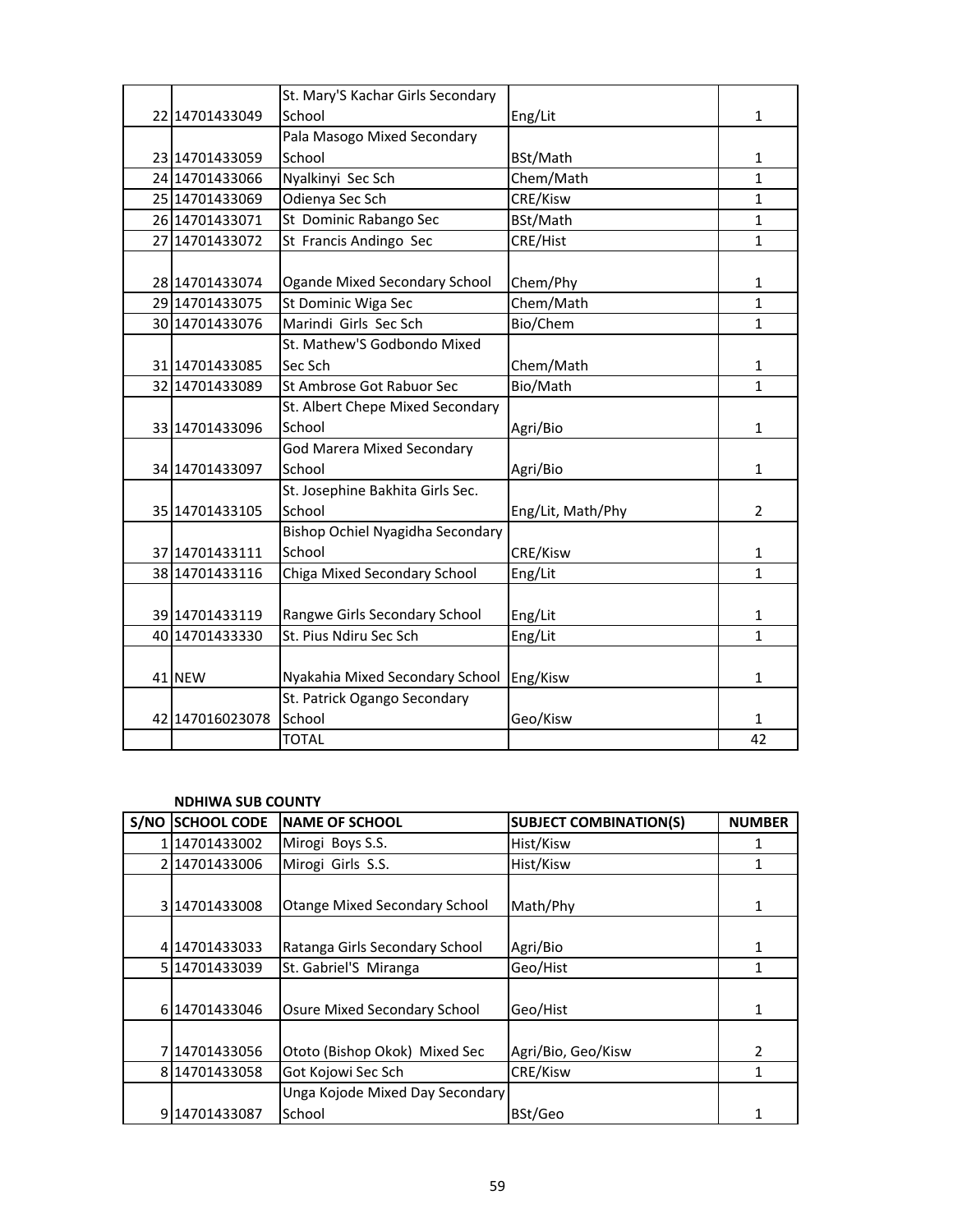| 10 1470 1433093       | Gina Mixed Sec                       | Eng/Lit             | 1             |
|-----------------------|--------------------------------------|---------------------|---------------|
|                       | Got Rachar Ojode Mixed               |                     |               |
| 11 1470 1433 100      | Secondary School                     | Agri/Bio            | 1             |
|                       | St. Peter'S Rambusi Secondary        |                     |               |
| 12 1470 1433 106      | School                               | BSt/Math            | 1             |
| 13 1470 1433 114      | Oridi Girls Secondary School         | CRE/Hist            | 1             |
|                       |                                      |                     |               |
| 14 14 70 14 3 3 1 1 8 | Wayara Mixed Secondary School        | Chem/Math           | 1             |
|                       |                                      |                     |               |
| 15 14701433120        | <b>Ongako Mixed Secondary School</b> | Agri/Bio            | 1             |
| 16 1470 1433 123      | Bongu Girls Secondary School         | BSt/Math            | 1             |
|                       |                                      |                     |               |
| 17 1470 1433 124      | Kaguria Mixed Secondary School       | CRE/Geo             | 1             |
| 18 147016023068       | Agoro Sare High School               | Bio/Chem, Hist/Kisw | $\mathfrak z$ |
| 19 147016029999       | Ndisi Secondary School               | CRE/Hist            | 1             |
|                       | <b>TOTAL</b>                         |                     | 21            |

#### **MBITA SUB COUNTY**

| <b>S/NO SCHOOL CODE</b> | <b>NAME OF SCHOOL</b>             | <b>SUBJECT COMBINATION(S)</b> | <b>NUMBER</b>  |
|-------------------------|-----------------------------------|-------------------------------|----------------|
| 114701433264            | Mbita S. S.                       | Eng/Lit                       | 1              |
| 2 14701433265           | Tom Mboya S.S.                    | CRE/Geo                       | $\mathbf{1}$   |
| 3 14701433266           | Lambwe S.S.                       | Eng/Lit                       | 1              |
| 414701433271            | Waondo S.S                        | BSt/Hist, Eng/Lit             | $\mathfrak{p}$ |
|                         |                                   |                               |                |
| 5 14701433281           | Wandiji Mixed Secondary School    | Hist/Kisw                     | 1              |
| 6 14701433282           | Ogongo Mixed School               | Chem/Math                     | $\mathbf{1}$   |
| 714701433292            | Sena Sec Sch                      | Geo/Hist                      | 1              |
| 814701433294            | Nyakweri Sec Sch                  | BSt/Math                      | 1              |
|                         | Otieno Kajwang Nyamaji            |                               |                |
| 914701433303            | Secondary School                  | Agri/Bio                      | 1              |
| 10 14701432013          | Lambwe Unit For The Deaf          | Math/Phy                      | 1              |
| 11 1470 1433 319        | Kamato Secondary School           | CRE/Kisw                      | 1              |
|                         | Senetor Otieno Kajwang High       |                               |                |
| 12 14701433320          | School- Gera                      | Math/Phy                      | 1              |
|                         | Father Tillen Mixed Day Secondary |                               |                |
| 13 14701433322          | <b>Sch</b>                        | BSt/                          | 1              |
|                         | Wanyama Mixed Secondary           |                               |                |
| 14 NEW                  | School                            | Math/Phy                      | 1              |
|                         | <b>TOTAL</b>                      |                               | 15             |

## **SUBA SUB COUNTY**

| S/NO SCHOOL CODE | <b>INAME OF SCHOOL</b>                   | <b>SUBJECT COMBINATION(S)</b> | <b>NUMBER</b> |
|------------------|------------------------------------------|-------------------------------|---------------|
| 114701433268     | Moi Girls Secondary - Sindo              | Hist/Kisw                     |               |
| 2 14701433269    | Tonga S.S.                               | Eng/Lit                       |               |
| 314701433270     | God Bura Secondary School                | Eng/Lit                       |               |
|                  | St. Antony Nyandiwa Mixed                |                               |               |
| 414701433279     | Sec.School                               | Geo/Hist                      |               |
| 5 1470 1433 280  | Nyatoto Mixed Sec                        | Chem/Phy                      |               |
|                  |                                          |                               |               |
| 6 14701433285    | God Oloo Mixed Secondary School CRE/Hist |                               |               |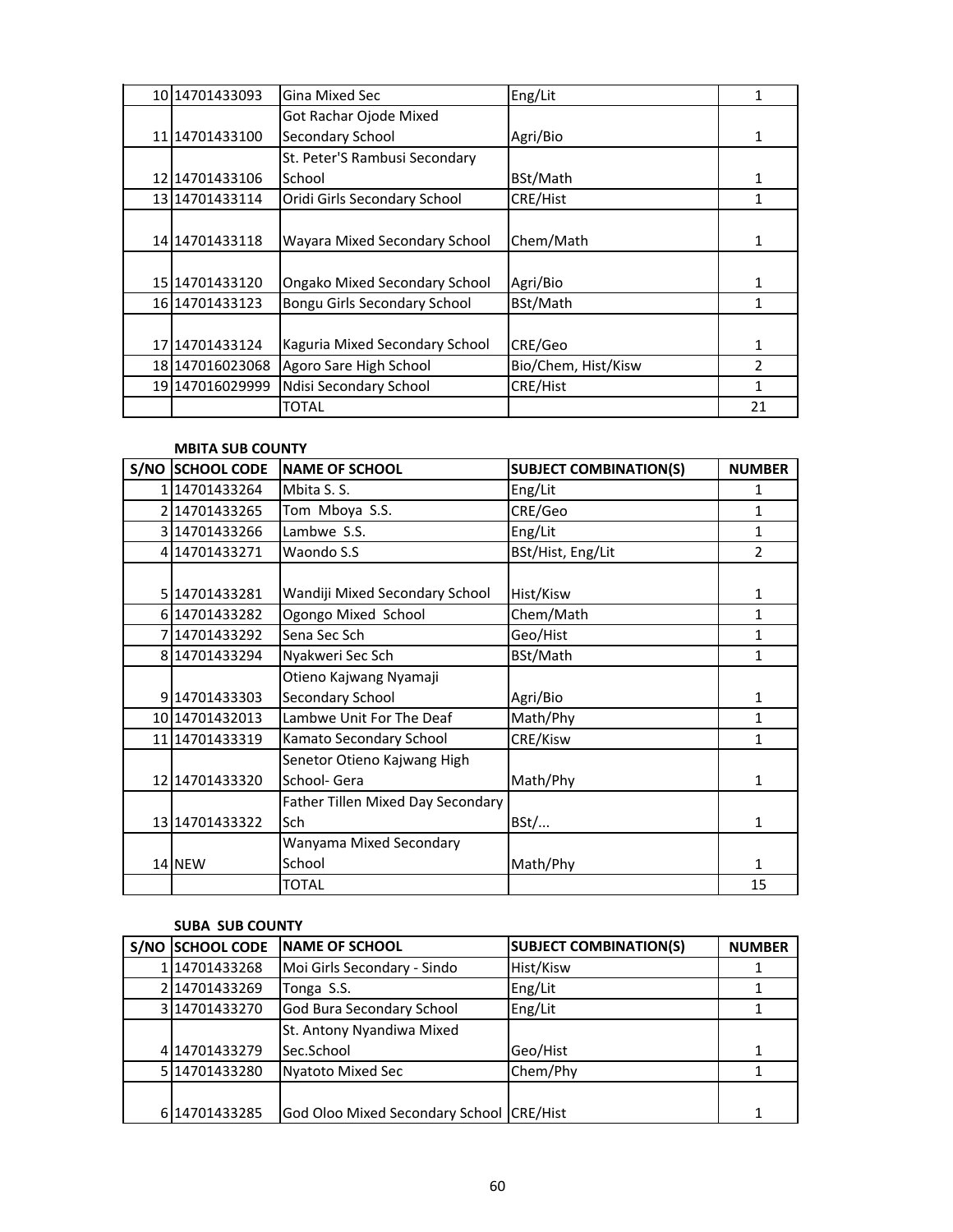| 714701433293     | <b>Obanga Mixed Sec</b>                  | BSt/Math        | 1  |
|------------------|------------------------------------------|-----------------|----|
| 814701433295     | Nyadenda Mixed Sec. School               | BSt/Geo         | 1  |
| 914701433296     | Msare Sec Sch                            | CRE/Kisw        | 1  |
| 10 1470 1433307  | Nyabera Girls Secondary School           | Hist/Kisw       | 1  |
| 11 1470 1433 309 | Kiabuya Mixed Secondary School           | <b>CRE/Kisw</b> | 1  |
| 12 1470 1433 311 | Nyenga Mixed Secondary School            | CRE/Hist        | 1  |
| 13 1470 1433 318 | St. Marcellin Kigoto Secondary<br>School | Geo/Kisw        | 1  |
| 14 14701433328   | Ragwe Mixed Secondary School             | Eng/Lit         | 1  |
| 15 1470 1433 334 | Rowo Secondary                           | CRE/Hist        | 1  |
| 16 14701433335   | Hon. John Mbadi Koyombe Sec Sch Eng/Lit  |                 | 1  |
|                  | TOTAL                                    |                 | 16 |

## **RACHUONYO SOUTH SUB COUNTY**

| S/NO SCHOOL CODE | <b>NAME OF SCHOOL</b>                       | <b>SUBJECT COMBINATION(S)</b> | <b>NUMBER</b> |
|------------------|---------------------------------------------|-------------------------------|---------------|
| 1 14701433047    | Nyandiwa Mixed Sec                          | Eng/Lit                       | 1             |
| 2 14701433140    | Kwoyo Oyugis Sec                            | Chem/Math                     | 1             |
| 3 14701433147    | Karabok Sec Sch                             | BSt/Math                      | 1             |
| 4 14701433163    | Wire Mixed                                  | CRE/Hist                      | 1             |
| 5 14701433166    | Nyalenda Mixed Sec                          | BSt/Geo                       | $\mathbf{1}$  |
| 6 14701433171    | St. Peters Kotieno Mixed                    | Eng/Lit                       | 1             |
| 7 14701433168    | St Josephs Sino Mixed Sec                   | CRE/Hist                      | 1             |
| 8 14701433173    | Nyakiya Model Secondary                     | BSt/Math                      | 1             |
| 914701433195     | <b>Agoro Sare Mixed Secondary</b><br>School | Geo/Math                      | 1             |
| 10 14701433244   | Ombek Lutheran Secondary School Agri/Bio    |                               | 1             |
| 11 1470 1433 185 | Nyagowa Lutheran Mixed                      | Bio/Chem                      | 1             |
| 12 14701433214   | Nyahera Girls                               | CRE/Hist                      | 1             |
| 13 14701433236   | St. Anne'S Ojwando Girls Seco<br>School     | BSt/Math                      | 1             |
| 14 14701433250   | Nyafare Mixed Secondary School              | Hist/Kisw                     | 1             |
| 15 NEW           | Kaditonge Mixed Secondary<br>School         | Math/Phy                      | 1             |
|                  | TOTAL                                       |                               | 15            |

# **RACHUONYO NORTH SUB COUNTY**

|                 | S/NO SCHOOL CODE NAME OF SCHOOL | <b>SUBJECT COMBINATION(S)</b> | <b>NUMBER</b> |
|-----------------|---------------------------------|-------------------------------|---------------|
| 114701433130    | Kajiei S.S.                     | Eng/Lit                       |               |
| 214701433133    | Ngeta                           | Geo/Kisw                      |               |
| 3 14701433135   | Gendia High School              | Hist/Kisw                     |               |
| 414701433143    | Omboga Secondary                | Eng/Lit                       |               |
| 5 1470 1433 144 | St. Alfred Alara                | Hist/Kisw                     |               |
| 6 1470 1433 152 | Kobala Mixed Sec                | CRE/Hist, Eng/Lit             |               |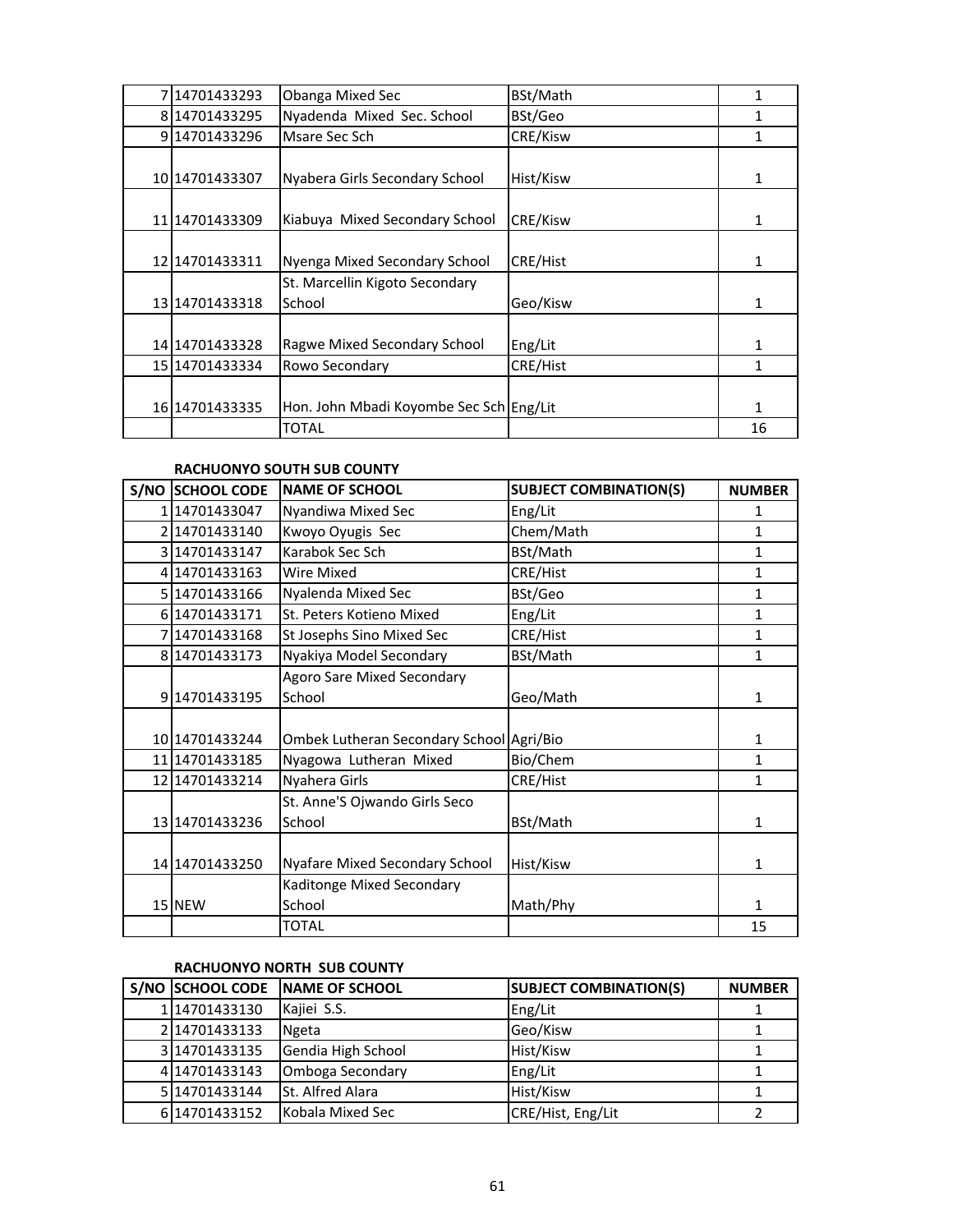| 7 14701433159   | Kandiege Mixed Day Sec                       | Bio/Chem  | $\mathbf{1}$   |
|-----------------|----------------------------------------------|-----------|----------------|
|                 | St Bernard'S Otaro Mixed                     |           |                |
| 8 14701433167   | Secondary                                    | CRE/Kisw  | $\mathbf 1$    |
| 914701433180    | Kowour Mixed Sec. Sch.                       | Chem/Math | $\mathbf{1}$   |
|                 |                                              |           |                |
| 10 14701433188  | Kanam Mixed Secondary School                 | Geo/Kisw  | $\mathbf{1}$   |
| 11 14701433205  | Oriwo Boys High School                       | BSt/Math  | $\overline{1}$ |
| 12 14701433206  | Samanga Lutheran Mixed                       | Comp/     | 1              |
| 13 14701433138  | <b>Otok Secondary</b>                        | Math/Phy  | $\mathbf 1$    |
| 14 14701433145  | Gogo Mixed                                   | CRE/Hist  | $\mathbf{1}$   |
| 15 14701433187  | <b>Ongalo Secondary School</b>               | Math/Phy  | $\mathbf{1}$   |
| 16 14701433192  | St. John God Ndonyo Sec Sch                  | Agri/Bio  | $\mathbf{1}$   |
|                 |                                              |           |                |
| 17 14701433211  | Kamser Mixed Secondary School                | Geo/Kisw  | $\mathbf{1}$   |
|                 |                                              |           |                |
| 18 14701433223  | St. Martin'S Oluti Mixed Sec School Agri/Bio |           | $\mathbf{1}$   |
|                 |                                              |           |                |
| 19 14701433225  | Mawego Girls Secondary School                | Hist/Kisw | $\mathbf{1}$   |
|                 |                                              |           |                |
| 20 14701433258  | Masogo Mixed Secondary School                | Bio/Chem  | $\mathbf{1}$   |
|                 |                                              |           |                |
| 21 14701433210  | Siburi Mixed Secondary School                | BSt/Math  | 1              |
| 22 14701433215  | St Innocent Jonyo Sec                        | Geo/Kisw  | $\mathbf{1}$   |
| 23 14701433217  | St Francis Nyangajo                          | Chem/Math | $\mathbf{1}$   |
| 24 14701433218  | Kobila Mixed Sec                             | Geo/Math  | 1              |
|                 | St. Joseph Miranga Secondary                 |           |                |
| 25 14701433219  | School                                       | Agri/Bio  | 1              |
| 26 14701433226  | Karabondi Bidii Mixed Sec                    | BSt/Geo   | 1              |
| 27 14701433240  | St Paul Oriang Sec                           | Chem/Math | 1              |
|                 |                                              |           |                |
| 28 14701433242  | Akwakra Mixed Secondary School               | Agri/Bio  | $\mathbf 1$    |
|                 |                                              |           |                |
| 29 14701433253  | Adiedo Mixed Secondary School                | Agri/Bio  | $\mathbf 1$    |
|                 |                                              |           |                |
| 30 14701433263  | Simbi Mixed Secondary School                 | CRE/Hist  | $\mathbf 1$    |
|                 |                                              |           |                |
| 31 147016083074 | Omindi Mixed Secondary School                | CRE/Kisw  | 1              |
|                 | <b>TOTAL</b>                                 |           | 32             |

## **NYAMIRA COUNTY KITUTU MASABA SUB COUNTY**

| S/NO SCHOOL CODE | NAME OF SCHOOL               | <b>SUBJECT COMBINATION(S)</b> | <b>NUMBER</b> |
|------------------|------------------------------|-------------------------------|---------------|
| 114701463010     | Sengera Manga S.S.           | Math/Phy                      |               |
| 214701463024     | Nyakongo Boys High School    | CRE/Kisw                      |               |
| 3 14701463027    | St. Mary'S Ekerubo S.S.      | Agri/Bio                      |               |
| 414701463028     | Ikonge S.D.A. S.S.           | Agri/Bio                      |               |
| 5 1470 1463 046  | St. Anatole Nyanchonori      | CRE/Kisw                      |               |
| 6 14701463113    | Ikobe Mixed Sec. School      | Agri/Bio                      |               |
| 714701463135     | <b>ISt Thomas Gekano Sec</b> | Chem/Math                     |               |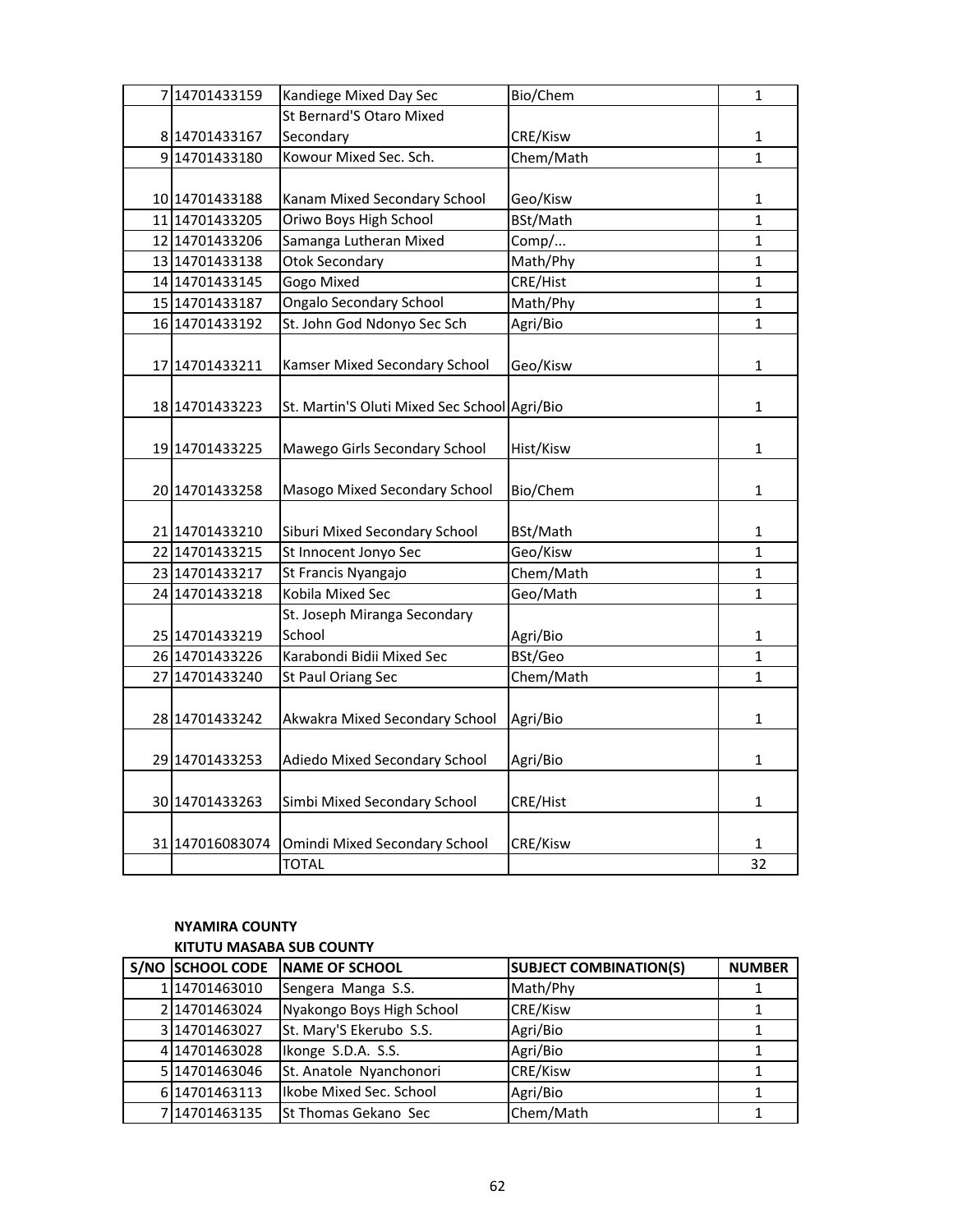|                 | St. Albert Girango Seocndary |          |   |
|-----------------|------------------------------|----------|---|
| 8 1470 1463 182 | <b>ISchool</b>               | Agri/Bio |   |
| 914701463187    | Sengereri Mixed Sec School   | Eng/Lit  |   |
|                 | TOTAL                        |          | a |

## **WEST MUGIRANGO SUB COUNTY**

| S/NO SCHOOL CODE | <b>NAME OF SCHOOL</b>          | <b>SUBJECT COMBINATION(S)</b> | <b>NUMBER</b> |
|------------------|--------------------------------|-------------------------------|---------------|
| 1 1470 1463001   | Nyasabakwa S.S.                | Bio/Chem                      |               |
| 214701463006     | Rangenyo S.S.                  | BSt/Math                      |               |
| 3 14701463019    | Bonyunyu S.S.                  | BSt/Math                      |               |
| 414701463021     | Motagara S.S.                  | Eng/Lit                       | 1             |
| 5 14701463034    | Gesiaga S.S.                   | Agri/Bio, BSt/Math            | 2             |
| 6 1470 1463 042  | St. Mary'S Mongorisi           | Agri/Bio                      |               |
| 714701463084     | Masosa Mixed                   | BSt/Geo                       |               |
| 8 14701463087    | St Peters Nyakemincha          | Hist/Kisw                     |               |
| 914701463121     | <b>Rirumi Mixed Sec Sch</b>    | Geo/Kisw                      |               |
|                  |                                |                               |               |
| 10 1470 1463 133 | Nyaigwa Girls Secondary School | BSt/Geo                       | 1             |
| 11 1470 1463 138 | Ekenyoro Tech.                 | CRE/Kisw                      | 1             |
|                  | <b>TOTAL</b>                   |                               | 12            |

## **NORTH MUGIRANGO SUB COUNTY**

| S/NO | <b>SCHOOL CODE</b> | <b>NAME OF SCHOOL</b>           | <b>SUBJECT COMBINATION(S)</b> | <b>NUMBER</b> |
|------|--------------------|---------------------------------|-------------------------------|---------------|
|      |                    |                                 |                               |               |
|      | 14701463054        | Riomego Sda Secondary School    | <b>CRE/Hist</b>               |               |
|      | 214701463072       | Misambi S.S.                    | Chem/Math                     |               |
|      | 3 14701463103      | Nyairanga Mixed Sec Sch         | Math/Phy                      |               |
|      |                    | Father. Kaisser Sec. School     |                               |               |
|      | 414701463125       | Nyamonge                        | BSt/Math                      | 1             |
|      | 5 14701463162      | Gekonge Deb Sec Sch             | Bio/Chem                      |               |
|      |                    | St. Peter'S Nyakenyomisia Mixed |                               |               |
|      | 6 14701463172      | Sec School                      | Chem/Math                     |               |
|      |                    | <b>TOTAL</b>                    |                               | 6             |

## **BORABU SUB COUNTY**

| S/NO | <b>SCHOOL CODE</b> | <b>NAME OF SCHOOL</b>                      | <b>SUBJECT COMBINATION(S)</b> | <b>NUMBER</b> |
|------|--------------------|--------------------------------------------|-------------------------------|---------------|
|      | 14701463007        | Nyansiongo S.S.                            | Hist/Kisw                     |               |
|      | 2 14701463011      | Manga Girls S.S.                           | Geo/Hist                      | 1             |
|      | 314701463056       | St. Paul'S Omonayo                         | BSt/Hist                      |               |
|      | 4 14701463057      | St. Gonzaga-Gonza Isoge                    | Eng/Lit                       | 1             |
|      | 5 1470 1463061     | Rigoko S.S.                                | Eng/Lit                       |               |
|      | 6 14701463062      | St. Thomas Moore S.S.                      | CRE/Kisw                      | 1             |
|      | 714701463074       | Mwongori S.S.                              | Chem/Math, Geo/Kisw           | 2             |
|      | 914701463080       | Eronge Sda Mixed Sec School                | CRE/Hist                      |               |
|      | 10 1470 1463095    | St. Paul'S Nyandoche Ibere S S             | BSt/Math                      |               |
|      | 11 1470 1463 124   | St Francis Kerema Sec                      | Geo/Hist                      |               |
|      | 12 1470 1463 142   | Kiendege D.E.B. Sec School                 | BSt/Math                      |               |
|      | 13 1470 1463 157   | Tindereti Sec Sch                          | Hist/Kisw                     |               |
|      | 14 1470 1463 184   | Kiabonyoru Girls Secondary School CRE/Hist |                               |               |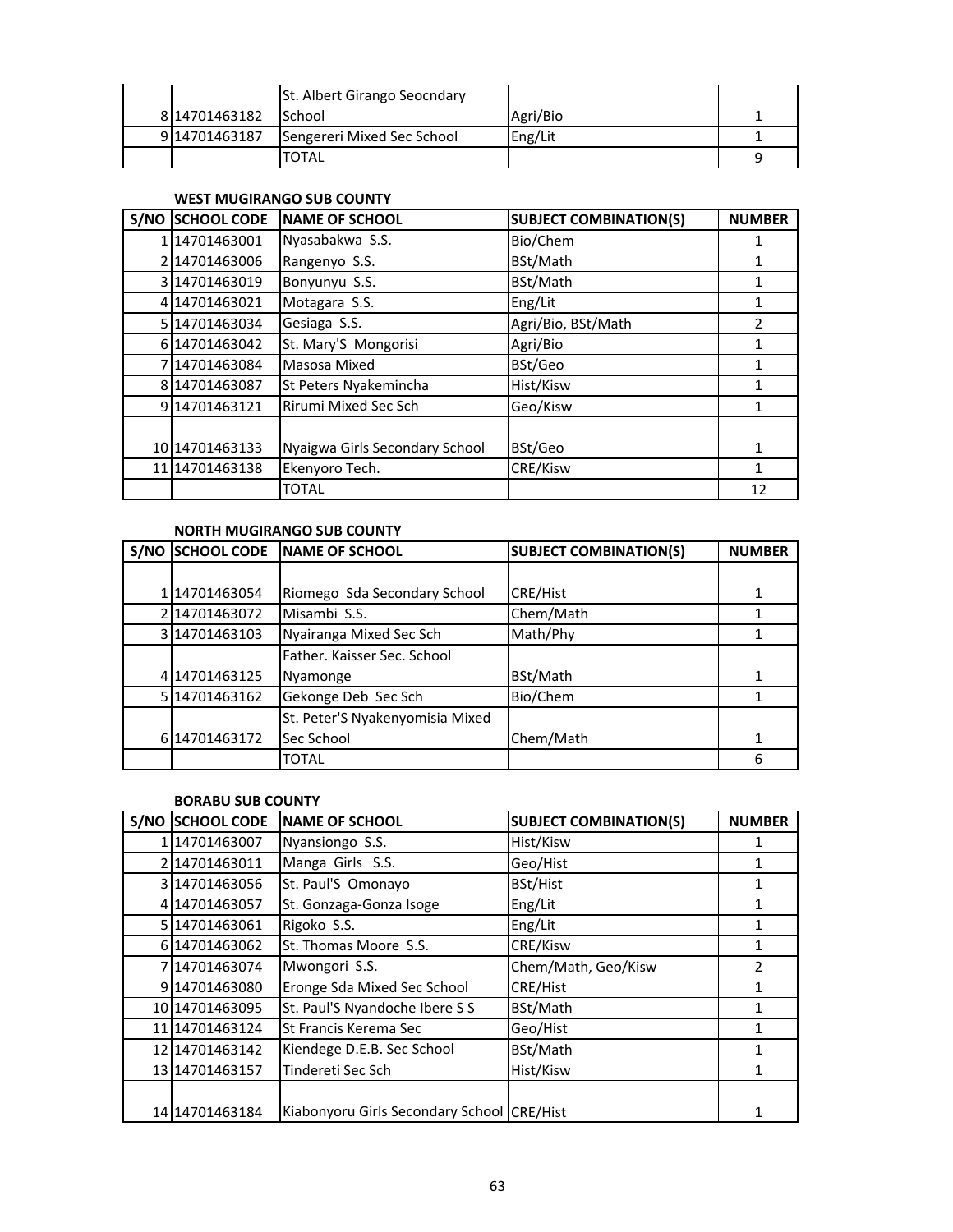|                  | St. Theresa Omonono Secondary |          |    |
|------------------|-------------------------------|----------|----|
| 15 1470 1463 196 | <b>School</b>                 | BSt/Math |    |
|                  | TOTAL                         |          | -- |

#### **MASABA NORTH SUB COUNTY**

| S/NO SCHOOL CODE | <b>NAME OF SCHOOL</b>    | <b>SUBJECT COMBINATION(S)</b> | <b>NUMBER</b> |
|------------------|--------------------------|-------------------------------|---------------|
| 114701463023     | Esani S.S.               | Geo/Hist                      |               |
| 214701463026     | Mochenwa S.S.            | Bio/Math                      |               |
| 3 14701463031    | Riamoni S.S.             | BSt/Math                      |               |
| 414701463032     | Riyabe Secondary         | Geo/Hist                      |               |
| 5 14701463035    | St. Cyprian S.S. Biticha | Hist/Kisw                     |               |
| 6 1470 1463 052  | Matutu P.A.G. S.S.       | Math/Phy                      |               |
| 714701463097     | Riooga Sec Sch           | BSt/Math                      |               |
| 8 147016043058   | Kerongeta S. S.          | Geo/Kisw                      |               |
|                  | TOTAL                    |                               | 8             |

## **NYAMIRA NORTH SUB COUNTY**

| <b>S/NO SCHOOL CODE</b> | <b>INAME OF SCHOOL</b>          | <b>SUBJECT COMBINATION(S)</b> | <b>NUMBER</b> |
|-------------------------|---------------------------------|-------------------------------|---------------|
| 114701463002            | Matongo Sec School              | Eng/Lit                       | 1             |
| 2 14701463004           | Sironga Girls High School       | Math/Phy                      | $\mathbf{1}$  |
| 3 14701463008           | Kebirigo S.S.                   | Math/Phy                      | 1             |
| 4 14701463014           | Ntana S.S.                      | Eng/Lit                       | $\mathbf{1}$  |
| 5 14701463045           | Marindi S.S.                    | BSt/Geo                       | 1             |
| 6 14701463053           | Ikamu S.D.A. S.S.               | Geo/Kisw                      | 1             |
| 7 14701463064           | Nyamira Boys High School        | Geo/Hist                      | $\mathbf{1}$  |
| 8 14701463090           | Nyamiranga Sda Sec Sch          | Agri/Bio                      | 1             |
| 9 14701463091           | Kianungu Pag S.S.               | CRE/Hist                      | $\mathbf{1}$  |
| 10 14701463092          | Nyakeore Sec                    | CRE/Hist                      | $\mathbf{1}$  |
| 11 1470 1463 093        | Enkinda Sda Sec Sch             | Geo/Hist                      | $\mathbf{1}$  |
| 12 14701463111          | Gekomoni Technical Sec          | Eng/Lit                       | $\mathbf{1}$  |
| 13 14701463122          | Nyameru Sec Sch.                | BSt/Geo                       | $\mathbf{1}$  |
| 14 14701463136          | Kea Sda Mixed Sec Sch           | CRE/Hist                      | $\mathbf{1}$  |
| 15 14701463139          | Kuura Sec Sch                   | Bio/Chem                      | 1             |
| 16 14701463163          | Nyakenimo Sec Sch               | CRE/Kisw                      | $\mathbf{1}$  |
| 17 14701463164          | <b>Ikonge Boys</b>              | Math/Phy                      | $\mathbf{1}$  |
|                         | Maagonga S.D.A. Mixed Secondary |                               |               |
| 18 14701463174          | School                          | Chem/Geo                      | 1             |
| 19 14701463176          | Riomego PAG                     | CRE/Kisw                      | $\mathbf{1}$  |
|                         | <b>TOTAL</b>                    |                               | 19            |

## **MANGA SUB COUNTY**

|               | S/NO SCHOOL CODE NAME OF SCHOOL | <b>SUBJECT COMBINATION(S)</b> | <b>NUMBER</b> |
|---------------|---------------------------------|-------------------------------|---------------|
| 1114701463003 | Nyambaria S.S.                  | Hist/Kisw                     |               |
| 214701463009  | Tombe Girls S.S.                | Chem/Math                     |               |
| 3 14701463036 | Nyaikuro S.S.                   | Chem/Phy                      |               |
| 414701463140  | <b>St Paul'S Gekano S.S.</b>    | Chem/Math                     |               |
|               |                                 |                               |               |

**MIGORI COUNTY**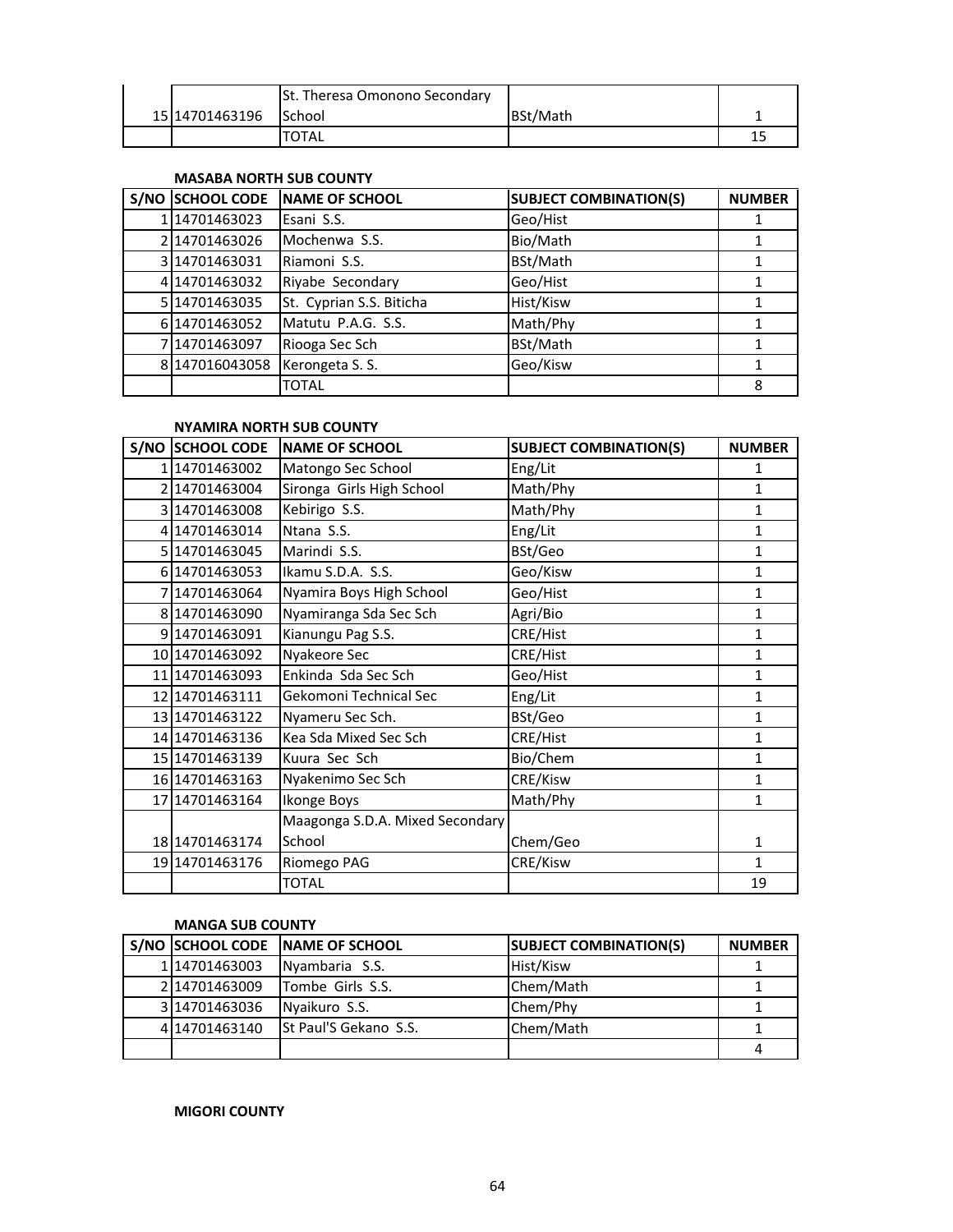| S/NO SCHOOL CODE | <b>NAME OF SCHOOL</b>                    | <b>SUBJECT COMBINATION(S)</b> | <b>NUMBER</b>  |
|------------------|------------------------------------------|-------------------------------|----------------|
|                  | Kuja Special Secondar School For         |                               |                |
| 114701442007     | The H.I                                  | Eng/KSL/Lit                   | $\mathbf{1}$   |
| 2 14701443008    | Kanyawanga S.S.                          | BSt/Geo, Eng/Lit              | $\overline{2}$ |
| 3 14701443014    | Koderobara Sec. Sch.                     | Agri/Bio                      | $\mathbf{1}$   |
| 4 14701443017    | Kanga S S                                | Comp/, Geo/Math               | $\overline{2}$ |
| 5 14701443031    | Oyugi Ogango Girls                       | Bio/Chem                      | $\mathbf{1}$   |
| 6 14701443032    | Sigiria S. S                             | Agri/Bio                      | $\mathbf{1}$   |
| 7 14701443033    | Kangeso Boys Secondary School            | Eng/Lit                       | 1              |
| 8 14701443040    | Kameji Mixed Sec. School                 | Eng/Lit                       | 1              |
|                  | Arundo Mixed Day Secondary               |                               |                |
| 9 14701443045    | School                                   | Math/Phy                      | 1              |
| 10 14701443046   | Nyarach Mixed Day Sec                    | Bio/Chem                      | $\mathbf{1}$   |
|                  |                                          |                               |                |
| 11 1470 1443 057 | Kamagambo Day Secondary School Hist/Kisw |                               | 1              |
| 12 14701443082   | Winyo Sec Sch                            | Agri/Bio                      | $\mathbf{1}$   |
| 13 14701443098   | St Patricks Kamgudho Mixed               | Chem/Math                     | $\mathbf{1}$   |
|                  | St. Peters Of Wanga Mixed Day            |                               |                |
| 14 14701443106   | Sec Sch                                  | CRE/Hist                      | 1              |
|                  | <b>Omware Mixed Day And Boarding</b>     |                               |                |
| 15 14701443115   | <b>Secondary School</b>                  | Bio/Chem                      | $\mathbf{1}$   |
|                  | Obware Mixed Secondary School -          |                               |                |
| 16 14701443126   | Nyatike                                  | BSt/Math                      | $\mathbf{1}$   |
|                  |                                          |                               |                |
| 17 1470 1443 135 | St. Joseph Tukjowi Girls Sec School      | Agri/Bio                      | 1              |
| 18 14701443215   | St. Albert Miyare Sec Sch                | BSt/Geo                       | 1              |
| 19 14701443218   | Sango Sec Sch                            | Geo/Kisw                      | $\mathbf 1$    |
|                  |                                          |                               |                |
| 20 NEW           | <b>Guana Mixed Secondary School</b>      | Eng/Lit                       | $\mathbf{1}$   |
|                  | <b>TOTAL</b>                             |                               | 22             |

#### **RONGO SUB COUNTY**

#### **AWENDO SUB COUNTY**

| S/NO | <b>SCHOOL CODE</b> | <b>NAME OF SCHOOL</b>               | <b>SUBJECT COMBINATION(S)</b> | <b>NUMBER</b> |
|------|--------------------|-------------------------------------|-------------------------------|---------------|
|      | 14701443002        | Pe-Hill S.S.                        | Comp/                         |               |
|      |                    | St. Albert'S Girls High School-     |                               |               |
|      | 214701443006       | Ulanda                              | Bio/Chem                      |               |
|      |                    | St. Mary Gorrety'S Dede Girls' High |                               |               |
|      | 14701443010        | School                              | Eng/Lit                       | 1             |
|      | 414701443013       | Manyatta S.S.                       | Agri/Bio                      |               |
|      | 5 14701443019      | Kokuro S.S.                         | CRE/Kisw                      |               |
|      |                    |                                     |                               |               |
|      | 6 1470 1443 022    | Owiro Akoko Secondary School        | Chem/Math                     |               |
|      | 7 1470 1443 041    | Kanyasrega-Nyokal Sec               | BSt/Geo                       | 1             |
|      |                    | Ogwamrondo Hill Mixed               |                               |               |
|      | 814701443066       | Secondary School                    | Bio/Chem                      | 1             |
|      |                    | Kwoyo Kodalo Mixed Secondary        |                               |               |
|      | 914701443075       | School                              | Math/Phy                      |               |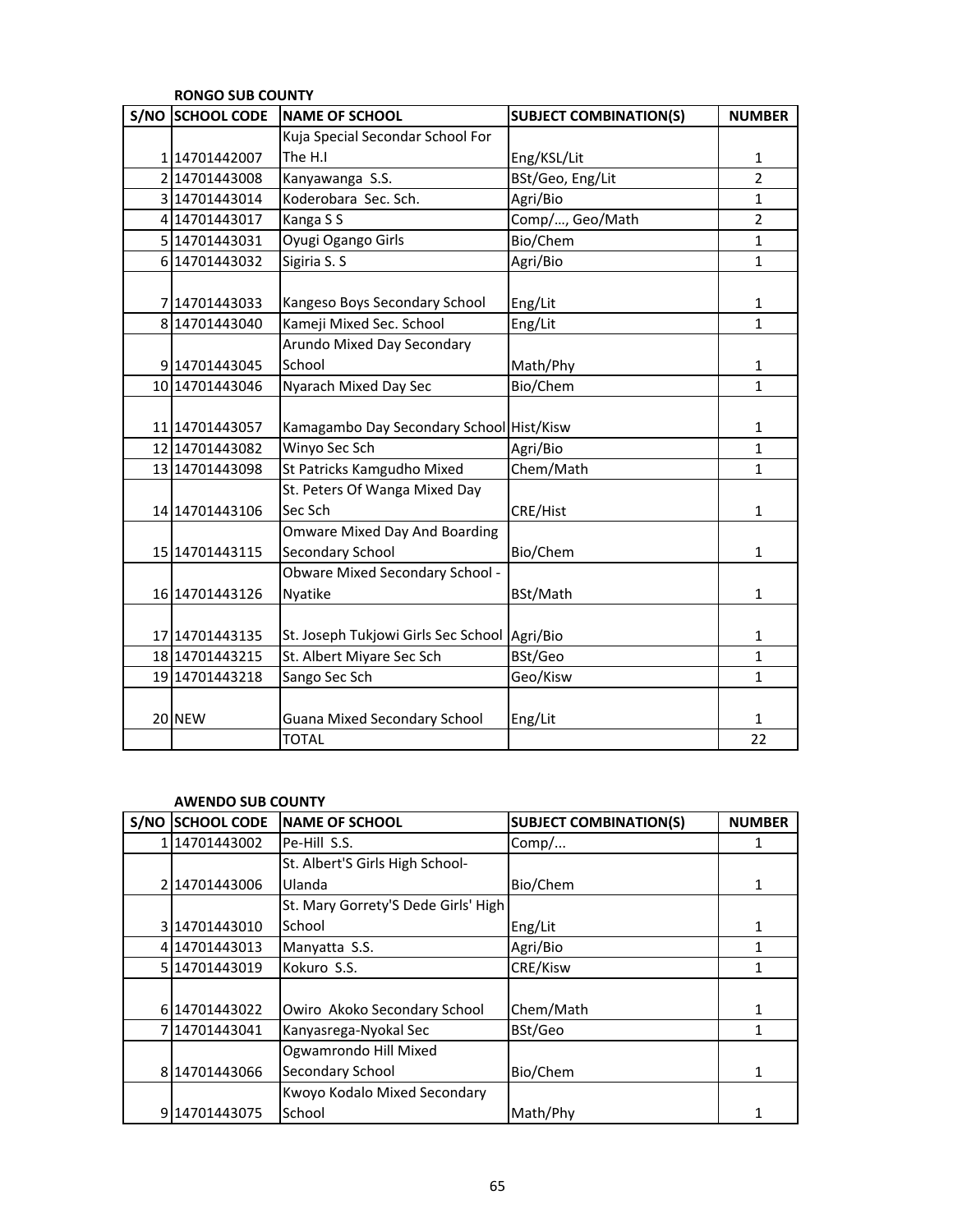|                      | St. John'S Komolorume Mixed Sec   |                 |    |
|----------------------|-----------------------------------|-----------------|----|
| 10 1470 14430 78     | Sch                               | Geo/Kisw        |    |
| 11 1470 14430 81     | Nyakuru Sec Sch                   | <b>CRE/Hist</b> |    |
|                      | Bishop Odera Agongo Mixed         |                 |    |
| 12 1470 1443 088     | Secondary Scho                    | Bio/Chem        | 1  |
| 13 1470 1443 093     | <b>St.Timons Rabondo Mixed</b>    | Bio/Chem        |    |
|                      | St. Pauline Malunga Mixed Day Sec |                 |    |
| 14 14 70 14 4 3 10 9 | School                            | BSt/Math        |    |
| 15 1470 1443 114     | St. Marks Tom Mboya               | Agri/Bio        |    |
| 16 1470 1443 117     | Awendo Secondary School           | Agri/Bio        |    |
|                      |                                   |                 |    |
| 17 1470 1443 131     | Rabuor Kogelo Secondary School    | <b>CRE/Kisw</b> | 1  |
|                      | <b>TOTAL</b>                      |                 | 17 |

## **SUNA EAST SUB COUNTY**

| S/NO SCHOOL CODE | <b>NAME OF SCHOOL</b>                              | <b>SUBJECT COMBINATION(S)</b> | <b>NUMBER</b>  |
|------------------|----------------------------------------------------|-------------------------------|----------------|
| 114701443003     | Migori Secondary School                            | Agri/Bio                      | 1              |
| 214701443004     | Nyabisawa Girls Sec                                | CRE/Hist                      | 1              |
| 3114701443007    | Kadika Girls' Sec.                                 | Agri/Bio                      | 1              |
| 414701443035     | Anjego S.S                                         | Agri/Bio                      | 1              |
| 5 1470 1443 037  | Osingo Mixed Sec. Sch.                             | Geo/Hist                      | 1              |
|                  | Onyalo Mixed Day Secondary                         |                               |                |
| 6 14701443074    | School                                             | Agri/Bio                      | 1              |
| 714701443076     | Ngege Got Kachacha Sec                             | BSt/Geo                       | 1              |
|                  | St. Michael Nyarongi Mixed                         |                               |                |
| 8 14701443087    | Sec.School                                         | CRE/Geo                       | 1              |
|                  |                                                    |                               |                |
| 9 1470 1443 094  | Magina (F.A.M) Mixed Day Sec Sch                   | <b>CRE/Hist</b>               | 1              |
| 10 14701443099   | St Julian Ugari M Sec Sch                          | Agri/Bio                      | 1              |
|                  |                                                    |                               |                |
| 11 1470 1443 108 | Nyikendo Mixed Secondary School CRE/Kisw, Chem/Phy |                               | $\overline{2}$ |
|                  |                                                    |                               |                |
| 12 14701443132   | Radienya Girls Secondary School                    | Agri/Bio                      | 1              |
|                  | TOTAL                                              |                               | 13             |

## **SUNA WEST SUB COUNTY**

| S/NO | <b>SCHOOL CODE</b> | <b>NAME OF SCHOOL</b>           | <b>SUBJECT COMBINATION(S)</b> | <b>NUMBER</b> |
|------|--------------------|---------------------------------|-------------------------------|---------------|
|      |                    | St. Peters Abwao Secondary      |                               |               |
|      | 114701443021       | School                          | Agri/Bio                      | 1             |
|      |                    | Migori Township Complex         |                               |               |
|      | 214701443048       | <b>Secondary School</b>         | Geo/Kisw                      |               |
|      | 3 14701443051      | Moi Suba Girl'S Sec. Sch.       | <b>CRE/Hist</b>               |               |
|      |                    |                                 |                               |               |
|      | 4 14701443059      | Machicha Mixed Secondary School | BSt/Geo                       |               |
|      | 5 1470 1443 077    | Bishop Okinda High School       | <b>CRE/Kisw</b>               |               |
|      |                    | Magongo-Ribe Mixed Day          |                               |               |
|      | 6 14701443079      | <b>Secondary School</b>         | BSt/Math                      | 1             |
|      | 7114701443085      | Oruba Mixed Sec                 | Bio/Chem                      |               |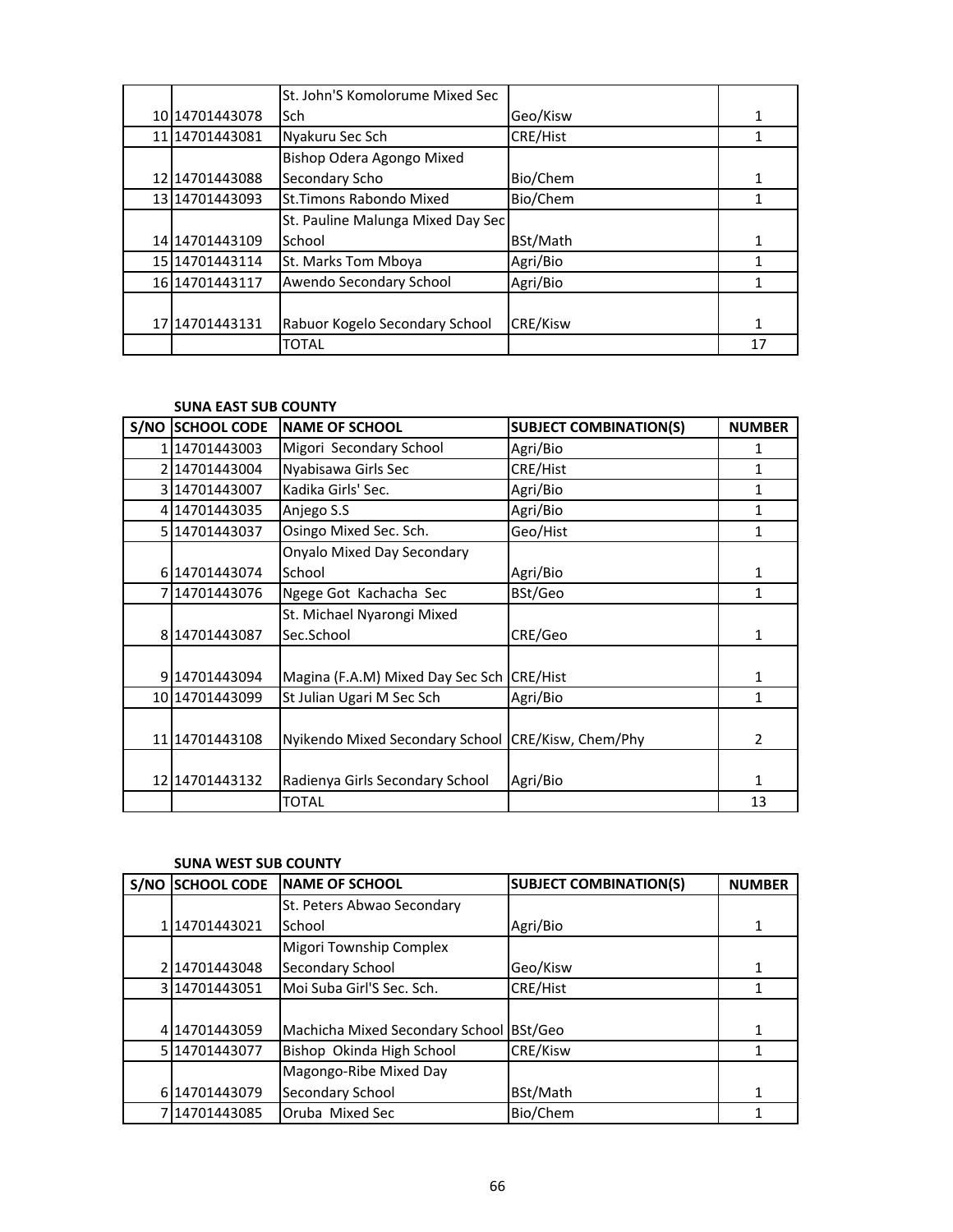| 814701443089          | Masara Secondary School        | CRE/Hist  |    |
|-----------------------|--------------------------------|-----------|----|
|                       |                                |           |    |
| 914701443121          | Malera Mixed Secondary School  | BSt/Geo   |    |
| 10 14701443163        | Nyasoko Secondary School       | Eng/Lit   |    |
|                       | Bishop Masaga Ogada Girls      |           |    |
| 11 1470 1443 197      | Secondary School               | BSt/Math  |    |
|                       | St. Celestino Nyangubo Girls   |           |    |
| 12 14701443199        | Secondary School               | Eng/Lit   |    |
| 13 1470 1443 274      | St Francis Wiga Girls          | BSt/Math  |    |
|                       |                                |           |    |
| 14 14 70 14 4 3 2 7 5 | Tom Mboya Ragana Complex Girls | Chem/Math |    |
|                       | <b>TOTAL</b>                   |           | 14 |

## **URIRI SUB COUNTY**

| S/NO SCHOOL CODE | <b>NAME OF SCHOOL</b>           | <b>SUBJECT COMBINATION(S)</b> | <b>NUMBER</b> |
|------------------|---------------------------------|-------------------------------|---------------|
| 114701443001     | St. Joseph Rapogi S.S.          | Geo/Hist                      | 1             |
| 2 14701443005    | Uriri High School               | Agri/Bio                      | $\mathbf{1}$  |
|                  | Thim Jope Mixed Secondary       |                               |               |
| 3 14701443020    | School                          | BSt/Geo                       | 1             |
| 4 14701443038    | Oruba Girls Sec. Sch.           | BSt/Geo                       | $\mathbf{1}$  |
| 5 14701443039    | Lwala Mixed Sec. Sch.           | Chem/Math                     | $\mathbf{1}$  |
|                  | St Michael Piny Owacho Sec      |                               |               |
| 6 14701443044    | School                          | Hist/Kisw                     | 1             |
|                  |                                 |                               |               |
| 7 14701443067    | Chunge Mixed Secondary School   | CRE/Hist                      | $\mathbf{1}$  |
|                  | St. Augustine'S Mixed Day Sec   |                               |               |
| 8 14701443091    | Anding'O                        | Eng/Lit                       | $\mathbf{1}$  |
|                  | God Sibuoche Mixed Day          |                               |               |
| 9 14701443112    | Secondary School                | Math/Phy                      | $\mathbf{1}$  |
|                  | Midida Mixed Day Secondary      |                               |               |
| 10 14701443149   | School                          | CRE/Hist                      | 1             |
|                  | Bishop Anyolo Korwa Secondary   |                               |               |
| 11 14701443161   | School                          | Eng/Lit                       | 1             |
| 12 14701443172   | Luoro Secondary School          | Eng/Lit                       | $\mathbf{1}$  |
|                  | Manyonge Mixed Secondary        |                               |               |
| 13 14701443178   | School                          | Math/Phy                      | $\mathbf{1}$  |
|                  | St. Paul'S Omboo Mixed Secndary |                               |               |
| 14 14701443181   | School                          | Agri/Bio                      | 1             |
|                  | Bishop Makarios Kisugunua Mixed |                               |               |
| 15 14701443182   | Sec Sch                         | CRE/Hist                      | $\mathbf{1}$  |
| 16 14701443206   | Korondo Mixed Sec               | Agri/Bio                      | $\mathbf{1}$  |
|                  |                                 |                               |               |
| 17 NEW           | Okumbo Mixed Secondary School   | Eng/Lit                       | $\mathbf{1}$  |
|                  | Kanyodera Mixed Secondary       |                               |               |
| 18 NEW           | School                          | Math/Phy                      | 1             |
|                  | <b>TOTAL</b>                    |                               | 18            |

**NYATIKE SUB COUNTY**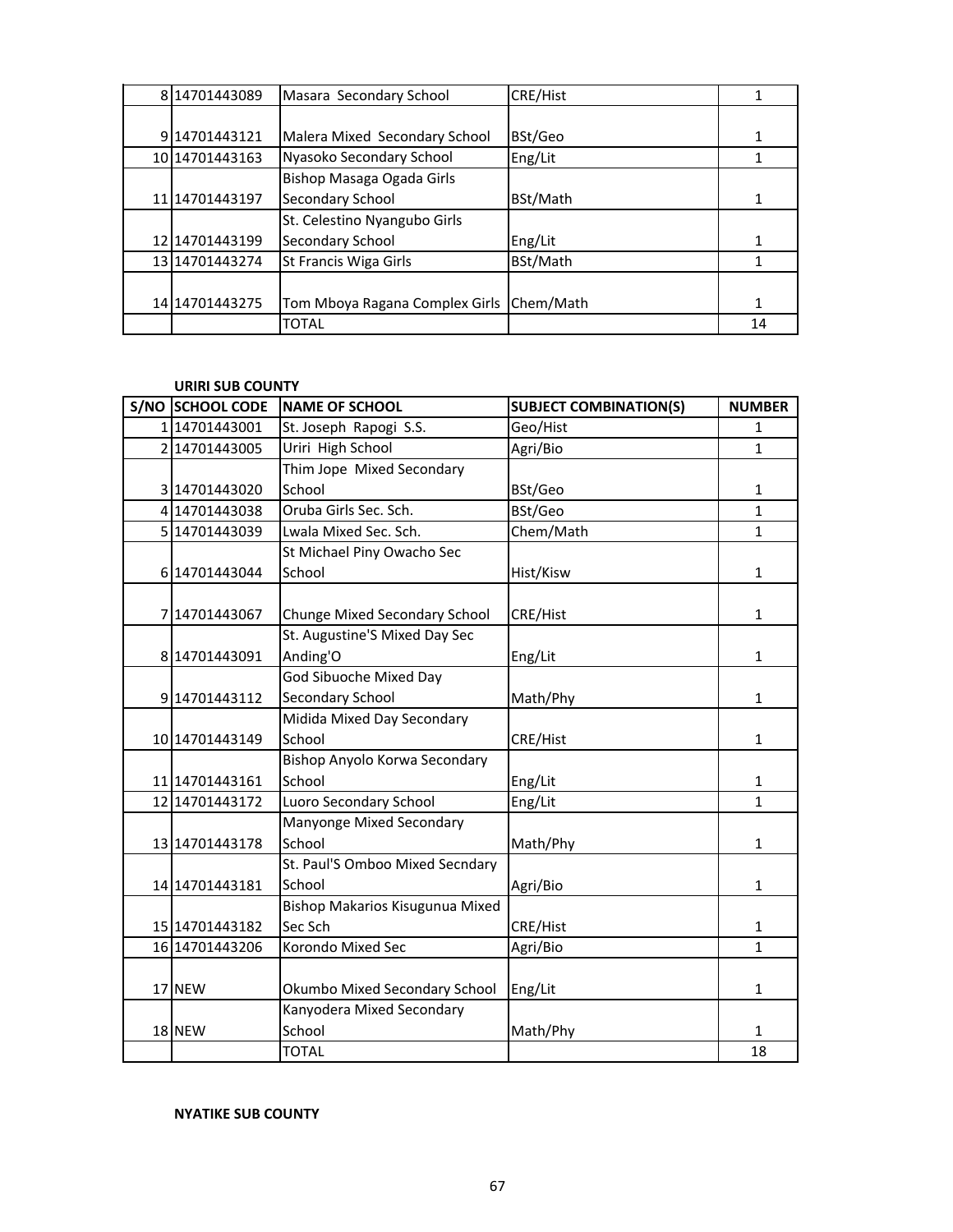| S/NO SCHOOL CODE | <b>NAME OF SCHOOL</b>                       | <b>SUBJECT COMBINATION(S)</b> | <b>NUMBER</b>  |
|------------------|---------------------------------------------|-------------------------------|----------------|
| 114701443009     | Agenga S.Sec                                | Chem/Math                     | 1              |
| 2 14701443018    | St. Michaels Nyandema                       | Agri/Bio                      | $\overline{1}$ |
| 3 14701443024    | Bande Girls S.S.                            | CRE/Hist                      | $\mathbf{1}$   |
| 4 14701443026    | Lwanda Magwar S.S.                          | CRE/Hist                      | 1              |
| 5 14701443029    | Nyatike (Moi) S.S.                          | Hist/Kisw                     | $\mathbf{1}$   |
| 6 14701443054    | St Joseph Gunga Mixed Sec                   | BSt/Geo                       | $\mathbf{1}$   |
| 7 14701443058    | Kibuon Secondary School                     | CRE/Geo                       | $\mathbf 1$    |
| 8 14701443068    | St Marys Winjo Sec Sch                      | <b>BSt/Kisw</b>               | 1              |
| 9 14701443073    | Olasi M Sec Sch                             | Agri/Bio                      | $\mathbf{1}$   |
| 10 14701443083   | St Joseph Modi Mixed Secondary              | BSt/Math                      | $\mathbf{1}$   |
| 11 1470 1443086  | Kanga-Onditi Mixed Sec. Sch.                | Agri/Bio                      | $\mathbf{1}$   |
| 12 14701443096   | Kimai M Sec Sch                             | Geo/Math                      | $\mathbf{1}$   |
| 13 14701443097   | <b>BL Tezza Complex Secondary</b><br>School | BSt/Geo                       | 1              |
| 14 14701443104   | Bondo Kosiemo Sec                           | Agri/Bio                      | 1              |
| 15 14701443111   | Amoyo Mixed Day Secondary<br>School         | Chem/Math                     | 1              |
| 16 14701443116   | Sota Sda Mixed Day Secondary<br>School      | BSt/Math                      | $\mathbf{1}$   |
| 17 14701443130   | Senye Mixed Secondary School                | Agri/Bio                      | $\mathbf{1}$   |
| 18 14701443139   | St. Agnes Okuodo Secondary<br>School        | Eng/Lit                       | 1              |
| 19 14701443175   | Got Kachola Mixed Secondary<br>School       | BSt/Geo                       | $\mathbf{1}$   |
| 20 14701443191   | Miriwi Secondary School                     | Geo/Kisw                      | $\mathbf{1}$   |
| 21 14701443193   | Radienya High School                        | CRE/Hist                      | $\mathbf{1}$   |
| 22 NEW           | Angugo Secondary School                     | Eng/Lit                       | $\mathbf{1}$   |
|                  | <b>TOTAL</b>                                |                               | 22             |

## **KURIA WEST SUB COUNTY**

| S/NO | <b>SCHOOL CODE</b> | <b>NAME OF SCHOOL</b>           | <b>SUBJECT COMBINATION(S)</b> | <b>NUMBER</b> |
|------|--------------------|---------------------------------|-------------------------------|---------------|
|      | 1114701443219      | Taranganya Sec Sch              | CRE/Kisw                      |               |
|      | 214701443227       | Ikerege Sec. Sch.               | Chem/Math                     |               |
|      | 3 1470 1443 231    | Getonganya Mixed Sec School     | Chem/Math                     |               |
|      | 414701443234       | Gokeharaka Sec School           | Agri/Bio                      | 1             |
|      | 5 1470 1443 241    | Nyamaharaga Mixed Sec           | Hist/Kisw                     |               |
|      | 6 1470 1443 244    | Kehancha M Sec Sch              | CRE/Hist, CRE/Kisw            | 2             |
|      | 7114701443245      | Ngisiru Secondary School        | CRE/Kisw                      | 1             |
|      |                    | St. Peters Nyamotambe Mixed Day |                               |               |
|      | 814701443247       | Sec Scho                        | BSt/Math                      | 1             |
|      |                    | Nyabokarange Mixed Secondary    |                               |               |
|      | 9 14701443260      | School                          | French/                       | 1             |
|      |                    |                                 |                               |               |
|      | 10 1470 1443 269   | Kugitura Mixed Secondary School | Agri/Bio                      |               |
|      |                    |                                 |                               |               |
|      | 11 1470 1443 270   | Komomange Secondary School      | Geo/Hist                      |               |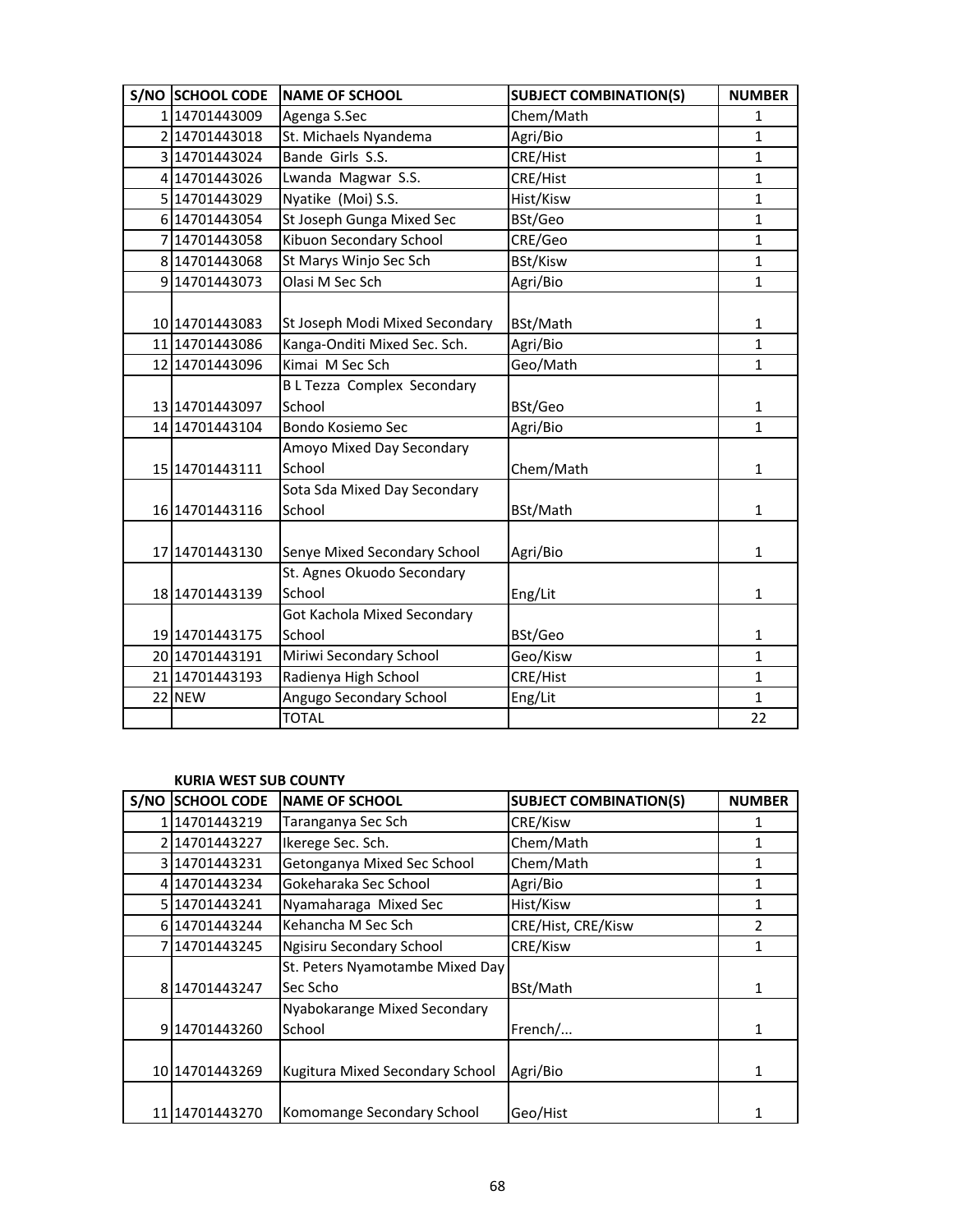|  |  | -- |
|--|--|----|
|  |  |    |

## **KURIA EAST SUB COUNTY**

| S/NO | <b>SCHOOL CODE</b> | <b>NAME OF SCHOOL</b>          | <b>SUBJECT COMBINATION(S)</b> | <b>NUMBER</b> |
|------|--------------------|--------------------------------|-------------------------------|---------------|
|      | 14701443221        | Nyaroha Girls' S.S.            | Geo/Hist                      |               |
|      | 214701443225       | St Peter Kegonga Sec. Sch      | Hist/Kisw                     |               |
|      | 3 14701443237      | Kebaroti Mixed Sec School      | Bio/Chem, CRE/Kisw            | 2             |
|      | 414701443238       | Gwitembe Sec School            | Eng/Lit                       | 1             |
|      | 5 14701443240      | Nyametaburo Sec School         | CRE/Hist                      |               |
|      | 6 1470 1443 243    | Kwibancha Girls' Sec School    | CRE/Kisw                      | 1             |
|      | 714701443251       | Kugitimo Secondary School      | Hist/Kisw                     | 1             |
|      | 814701443252       | Sakuri Girls Secondary School  | Comp/                         | 1             |
|      | 9 14701443254      | Itongo Secondary School        | Eng/Lit                       |               |
|      |                    |                                |                               |               |
|      | 10 1470 1443 255   | Nyabikongori Secondary School  | CRE/Geo                       | 1             |
|      |                    |                                |                               |               |
|      | 11 1470 1443 259   | Taragai Mixed Secondary School | Agri/Bio                      |               |
|      |                    | TOTAL                          |                               | 12            |

#### **MABERA SUB COUNTY**

| <b>S/NO SCHOOL CODE</b> | <b>NAME OF SCHOOL</b>                | <b>SUBJECT COMBINATION(S)</b> | <b>NUMBER</b> |
|-------------------------|--------------------------------------|-------------------------------|---------------|
| 114701443220            | Isibania Boys High School            | CRE/Kisw                      | 1             |
|                         |                                      |                               |               |
| 214701443223            | Kubweye Mixed Secondary School       | <b>CRE/Kisw</b>               | 1             |
| 314701443224            | Moi Nyabohanse Girls                 | Hist/Kisw                     | 1             |
| 414701443228            | St. Mary'S Mabera Girls              | Eng/Lit                       | 1             |
| 5 1470 1443 230         | Nyankore Sec. School                 | CRE/Geo                       | 1             |
|                         |                                      |                               |               |
| 6 1470 1443 232         | St Augustines Motemorabu Mixed       | <b>CRE/Kisw</b>               | 1             |
|                         | St. Angela Merici Isibania Girls Sec |                               |               |
| 714701443250            | lSch.                                | Agri/Bio                      | 1             |
|                         | Nyangoge Mixed Day Secondary         |                               |               |
| 814701443257            | School                               | Math/Phy                      | 1             |
| 914701443262            | Gwikonge Sec School                  | CRE/Kisw                      | 1             |
|                         |                                      |                               |               |
| 10 14701443265          | Masaba Boys Secondary School         | Agri/Bio                      | 1             |
|                         |                                      |                               |               |
| 11 1470 1443 268        | Nyamagagana Secondary School         | Hist/Kisw                     | 1             |
|                         | <b>TOTAL</b>                         |                               | 11            |

#### **NTIMARU SUB COUNTY**

|              | S/NO SCHOOL CODE NAME OF SCHOOL             | <b>SUBJECT COMBINATION(S)</b> | <b>NUMBER</b> |
|--------------|---------------------------------------------|-------------------------------|---------------|
| 114701443222 | Matare S.S.                                 | Math/Phy                      |               |
| 214701443239 | Wangirabose Sec                             | <b>CRE/Kisw</b>               |               |
|              |                                             |                               |               |
| 3 NEW        | Bishop Philip Anyolo Ntimaru Girls Geo/Math |                               |               |
|              | <b>TOTAL</b>                                |                               |               |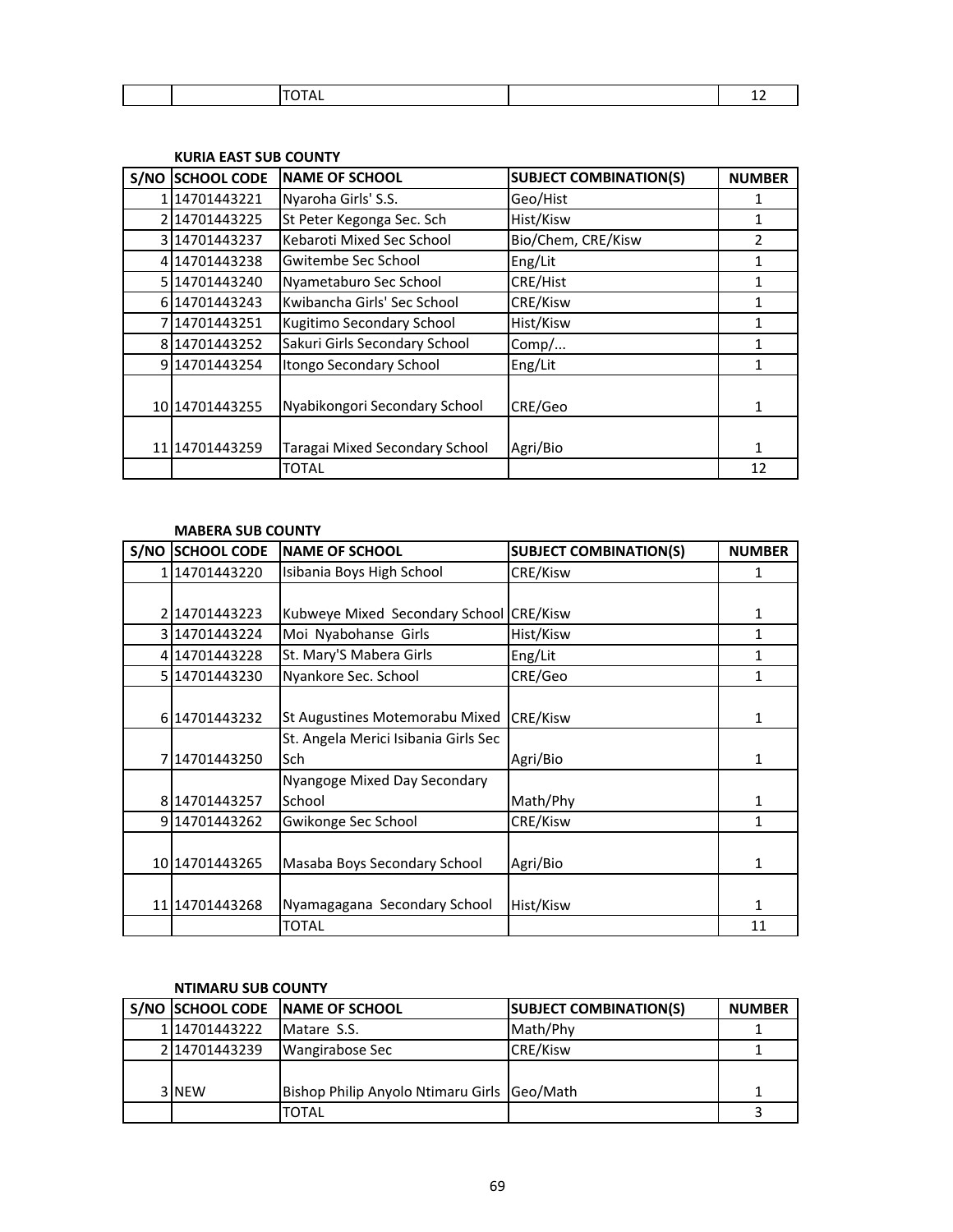|      | IVIIUUNI SUD LUUINI T |                               |                               |               |  |
|------|-----------------------|-------------------------------|-------------------------------|---------------|--|
| S/NO | <b>SCHOOL CODE</b>    | <b>NAME OF SCHOOL</b>         | <b>SUBJECT COMBINATION(S)</b> | <b>NUMBER</b> |  |
|      | 14701443015           | Kakrao S.S.                   | <b>CRE/Hist</b>               |               |  |
|      | 14701443036           | Wasio Mixed Day               | Eng/Lit                       |               |  |
|      | 14701443064           | Mwachi Secondary School       | BSt/Geo                       |               |  |
|      | 414701443071          | Sagegi Mixed Sec. School      | Eng/Lit                       |               |  |
| 5    | 14701443188           | Kokach Mixed Secondary School | BSt/Math                      |               |  |
|      | 6 NEW                 | Remo Mixed Secondary School   | Geo/Kisw                      |               |  |
|      |                       | <b>TOTAL</b>                  |                               | 6             |  |

# **MIGORI SUB COUNTY**

## **RIFT VALLEY REGION**

## **BARINGO COUNTY**

## **BARINGO CENTRAL SUB COUNTY**

|   |              | S/NO SCHOOL CODE NAME OF SCHOOL         | <b>SUBJECT COMBINATION(S)</b> | <b>NUMBER</b> |
|---|--------------|-----------------------------------------|-------------------------------|---------------|
|   |              | 147017013114 Senetwo Mixed Day          | Eng/Lit                       |               |
|   |              | 147017013035 Timboiywo Mixed Day        | Eng/Lit                       |               |
| 3 |              | 147017013032   A.I.C Philemon Girls Sec | Bio/Chem                      |               |
| 4 | 147017013004 | <b>Tenges Boys</b>                      | Mat/Phy                       |               |
|   | 147017013031 | Tabagon Girls Sec                       | Agr/Bio                       |               |
| 6 | 147017013001 | Kabarnet High                           | Geo/His                       |               |
|   |              | <b>TOTAL</b>                            |                               |               |

## **BARINGO NORTH SUB COUNTY**

| S/NO          | <b>SCHOOL CODE</b> | <b>INAME OF SCHOOL</b> | <b>SUBJECT COMBINATION(S)</b> | <b>NUMBER</b> |
|---------------|--------------------|------------------------|-------------------------------|---------------|
|               | 147017013006       | <b>Bartolimo Boys</b>  | Agr/Bio                       |               |
| $\mathcal{P}$ | 147017013045       | Kipcherere Mixed       | Bio/Che                       |               |
| 3             | 147017013086       | Lake Baringo Mixed     | Geo/Mat                       |               |
| 4             | 147017013015       | Moi Day Mixed          | Che/Mat                       |               |
| 5             | 147017013025       | Ruth Kiptui Girls      | Eng/Lit                       |               |
| 6             | 147017013034       | Tiriondonin Mixed      | CRE/Geo                       |               |
|               | 14701303008        | Ossen Girls            | Hsc/                          |               |
|               |                    | <b>TOTAL</b>           |                               |               |

#### **POKOT EAST SUB COUNTY**

|  | S/NO SCHOOL CODE NAME OF SCHOOL    | <b>SUBJECT COMBINATION(S)</b> | <b>NUMBER</b> |
|--|------------------------------------|-------------------------------|---------------|
|  | 147017013022 Chemolingot Boys High | Bst/Geo                       |               |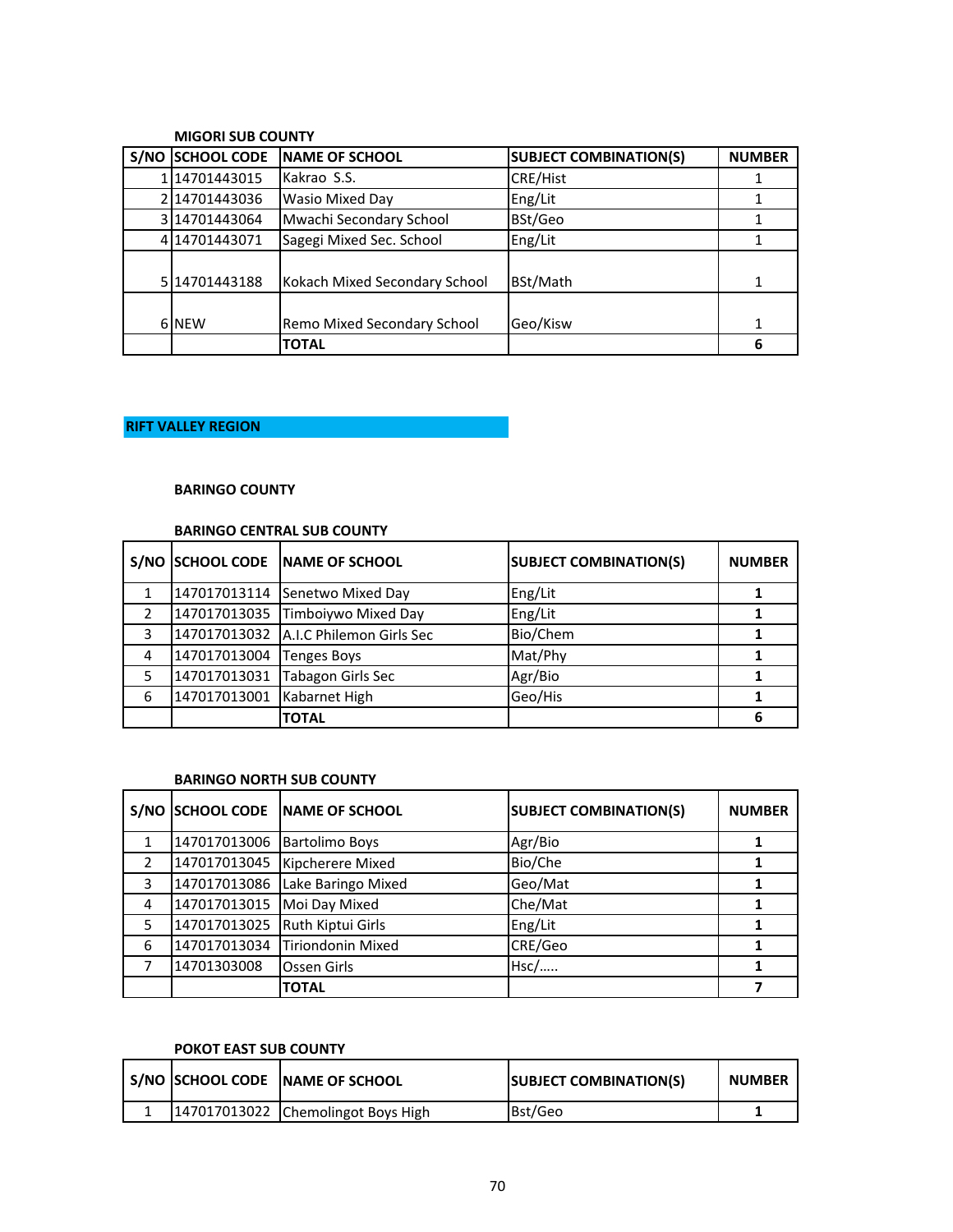|   | 147017103113 Nginyang Girls |                                    | Geo/Kis |  |
|---|-----------------------------|------------------------------------|---------|--|
|   |                             | 147017013059 Chemolingot Day Mixed | Mat/Phy |  |
| Δ | 14701303106                 | <b>Maron Sec Mixed</b>             | Eng/Lit |  |
|   |                             | <b>TOTAL</b>                       |         |  |

#### **MOGOTIO SUB COUNTY**

| S/NO         | <b>SCHOOL CODE</b> | <b>NAME OF SCHOOL</b>   | <b>SUBJECT COMBINATION(S)</b> | <b>NUMBER</b> |
|--------------|--------------------|-------------------------|-------------------------------|---------------|
| $\mathbf{1}$ | 147017063011       | Kiptoim Mixed Sec       | Eng/Lit                       |               |
| 2            | 147017063046       | Lombogishu Mixed Sec    | Maths/Phy                     |               |
| 3            | 147017063004       | Mogotio Girls Sec       | Comp/                         |               |
| 4            | 147017063056       | <b>Oterit Mixed Day</b> | Geo/Mat                       |               |
| 5            | 147017063031       | Sirwa Mixed Day         | Eng/Lit                       |               |
| 6            | 14701303042        | Kipkitur Sec Mixed      | Eng/Lit                       |               |
| 7            | 147001303176       | Olkokwe Mixed           | Bio/Agri                      |               |
| 8            | 14701303160        | Sinende Sec             | Bio/Agri                      |               |
| 9            | 14701303141        | Rosoga Sec              | Phy/Math                      |               |
|              |                    | <b>TOTAL</b>            |                               | 9             |

## **MARIGAT CENTRAL SUB COUNTY**

|   |              | S/NO SCHOOL CODE NAME OF SCHOOL | <b>SUBJECT COMBINATION(S)</b> | <b>NUMBER</b> |
|---|--------------|---------------------------------|-------------------------------|---------------|
|   |              | 147017013105 Eldume Sec Mixed   | Bst/His                       |               |
|   | 147017013029 | Lake Bogoria Girls              | Mat/Phy                       |               |
| 3 | 147017013009 | <b>Marigat Boys</b>             | Che/Mat                       |               |
| 4 | 147017013107 | Marigat Intergrated             | Bio/Che                       |               |
|   | 147017013099 | Patkawanin Mixed                | Bio/Che                       |               |
| 6 | 147017063019 | <b>Torongo Girls</b>            | CRE/Kis                       |               |
|   |              | <b>TOTAL</b>                    |                               |               |

## **KOIBATEK SUB COUNTY**

| S/NO           | <b>SCHOOL CODE</b> | <b>NAME OF SCHOOL</b>  | <b>SUBJECT COMBINATION(S)</b> | <b>NUMBER</b> |
|----------------|--------------------|------------------------|-------------------------------|---------------|
| $\mathbf{1}$   | 147017063001       | <b>Baringo High</b>    | Agr/Bio                       | 1             |
| $\overline{2}$ | 147017063009       | Solian Girls           | Maths/Bst, Phy/Chem           | $\mathbf{2}$  |
| 3              | 147017063003       | Kabimoi Boys           | CRE/Kis                       | 1             |
| 4              | 147017063022       | Kamelilo Mixed         | Comp/                         | 1             |
| 5              | 104701303183       | Soymining Sec          | Maths/Geo                     | 1             |
| 6              | 147017063024       | Kiplombe Mixed         | Eng/Lit                       | 1             |
| 7              | 147017063006       | Maji Mazuri Girls      | Bst/Mat                       | 1             |
| 8              | 147017063027       | Bakhita Mixed Day      | His/Kis                       | 1             |
| 9              | 14701303140        | Timboroa Sec           | Eng/Lit                       | 1             |
| 10             | 147017063028       | <b>Benonin Mixed</b>   | Agr/Bio                       | 1             |
| 11             | 147017063014       | Sigoro Mixed           | Agr/Bio                       | 1             |
| 12             | 147017063008       | Poror Boys             | Bio/Che                       | 1             |
| 13             | 147017063049       | St. Mary'S Boito Mixed | Geo/His                       | 1             |
| 14             | 147017063013       | Saos Boys              | Comp/                         | 1             |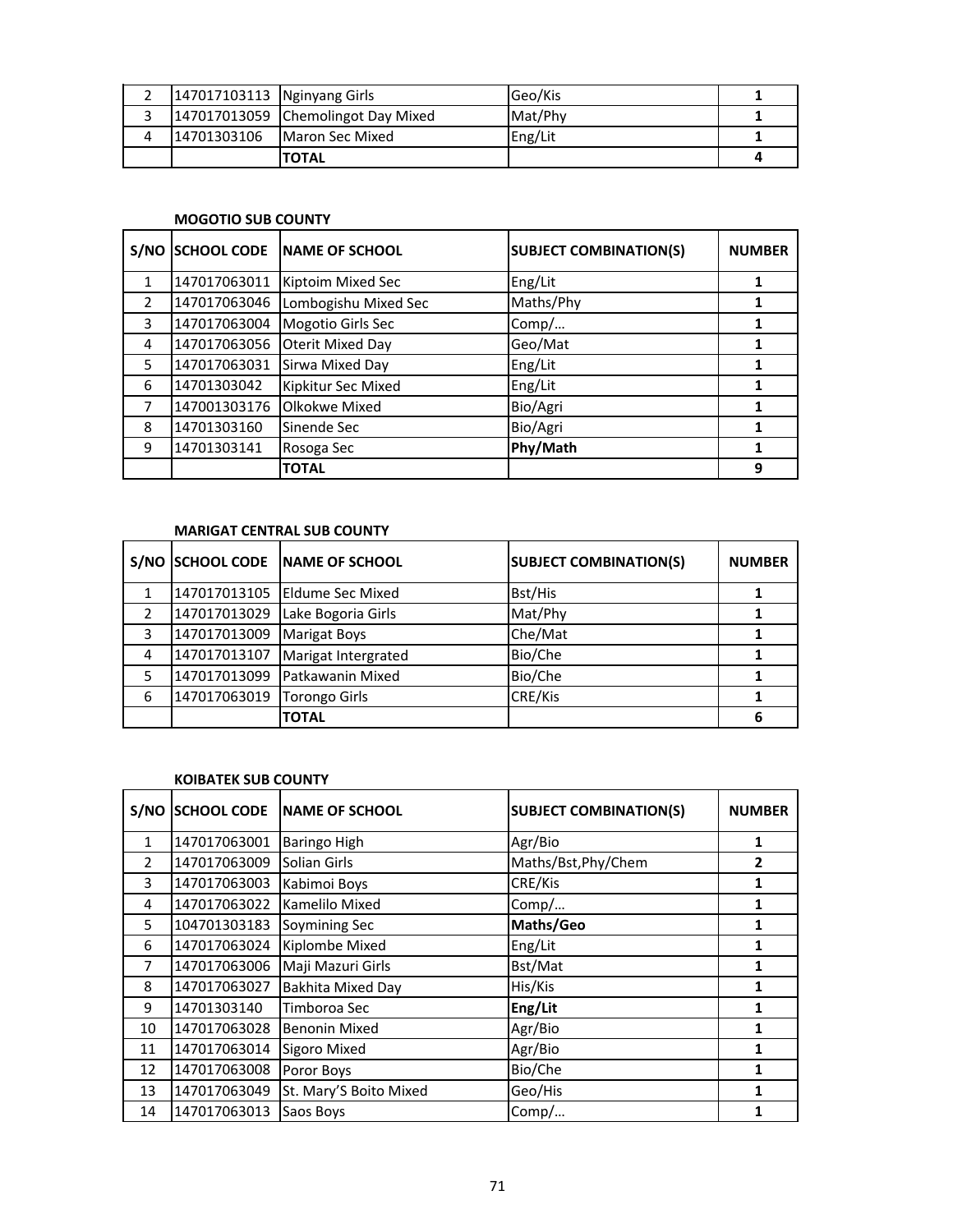| 15 | 147017063010 Toniok Girls |               | Che/Phy         |    |
|----|---------------------------|---------------|-----------------|----|
| 16 | 14701303162               | Moi Highlands | <b>Phy/Chem</b> |    |
|    |                           | <b>TOTAL</b>  |                 | 17 |

## **BOMET COUNTY BOMET EAST SUB COUNTY**

| S/NO           | <b>SCHOOL CODE</b> | <b>NAME OF SCHOOL</b>    | <b>SUBJECT COMBINATION(S)</b> | <b>NUMBER</b> |
|----------------|--------------------|--------------------------|-------------------------------|---------------|
| $\mathbf{1}$   | 147017023093       | Cheboin Sec              | CRE/Kis                       | $\mathbf{1}$  |
| $\overline{2}$ | 147017023033       | <b>Chemaner Sec</b>      | Bst/Geo                       | 1             |
| 3              | 147017023103       | Kakimirai Sec            | Agr/Bio                       | 1             |
| 4              | 147017023048       | Kapsimbiri Sec           | Mat/Phy                       | $\mathbf{1}$  |
| 5              | 147017023043       | Kimuchul Sec             | Mat/Phy                       | $\mathbf{1}$  |
| 6              | 147017023063       | Kiplabotwa Sec           | Geo/Kis                       | $\mathbf{1}$  |
| 7              | 147017023040       | Kiromwok Sec             | His/Kis                       | 1             |
| 8              | 147017023020       | Kongotik Girls           | CRE/Geo                       | 1             |
| 9              | 147017023206       | Korara Sec               | Eng/Lit                       | $\mathbf{1}$  |
| 10             | 147017023156       | Lelkatet Sec             | Geo/Kis                       | $\mathbf{1}$  |
| 11             | 147017023006       | Longisa Boys             | His/Kis                       | $\mathbf{1}$  |
| 12             | 147017023147       | Longisa Mixed            | CRE/Kis                       | 1             |
| 13             | 147017023070       | <b>Mengit Sec</b>        | Eng/Lit                       | $\mathbf{1}$  |
| 14             | 147017023052       | Mogoma Sec               | Eng/Lit                       | $\mathbf{1}$  |
| 15             | 147017023018       | <b>Mulot Boys</b>        | Bst/Geo                       | 1             |
| 16             | 14701363281        | <b>Mulot Girls</b>       | Bst/Geo                       | 1             |
| 17             | 147017023189       | Norera Sec               | Geo/His                       | $\mathbf{1}$  |
| 18             | 14701363017        | Kaporuso Sec             | Bio/Agr                       | $\mathbf{1}$  |
| 19             | 147017113043       | Siwot Sec                | Eng/Lit                       | 1             |
| 20             | 147017023083       | St. Benedicts Kapkimolwo | Eng/Lit                       | $\mathbf{1}$  |
| 21             | 147017023076       | St. Catherines Tegat     | Eng/Lit                       | $\mathbf{1}$  |
|                |                    | <b>TOTAL</b>             |                               | 21            |

#### **KONOIN SUB COUNTY**

| S/NO           | <b>SCHOOL CODE</b> | <b>NAME OF SCHOOL</b> | <b>SUBJECT COMBINATION(S)</b> | <b>NUMBER</b> |
|----------------|--------------------|-----------------------|-------------------------------|---------------|
| 1              | 147017183037       | <b>Boito Boys</b>     | Mat/Phy                       |               |
| $\overline{2}$ | 147017023200       | Chebangang            | Che/Mat                       | 1             |
| 3              | 147017023219       | Chemasingi            | Agr/Bio                       | 1             |
| 4              | 147017183058       | <b>Chetalal Girls</b> | Agr/Bio                       | 1             |
| 5              | 14701363285        | Kapchepkole           | CRE/Kis                       | 1             |
| 6              | 147017183275       | Kapset Sec            | Bst/Geo, Mat/Phy              | 2             |
| 7              | 147017183045       | Kaptebengwet Boys     | Maths/Chem                    | 1             |
| 8              | 147017183039       | <b>Kimulot Boys</b>   | His/Kis                       | 1             |
| 9              | 147017183044       | Koiwa Boys            | Eng/Lit, Agri/Bio             | 2             |
| 10             | 147017023213       | Meswondo              | Eng/Lit                       | 1             |
| 11             | 147017183053       | <b>Ngererit</b>       | Agr/Bio                       | 1             |
| 12             | 147017183040       | Saseta Girls          | Eng/Lit                       | 1             |
| 13             | 147017023057       | Simoti                | Eng/Lit, Mat/Phy              | 2             |
| 14             | 147017183076       | St. Brigids Girls     | Agr/Bio                       |               |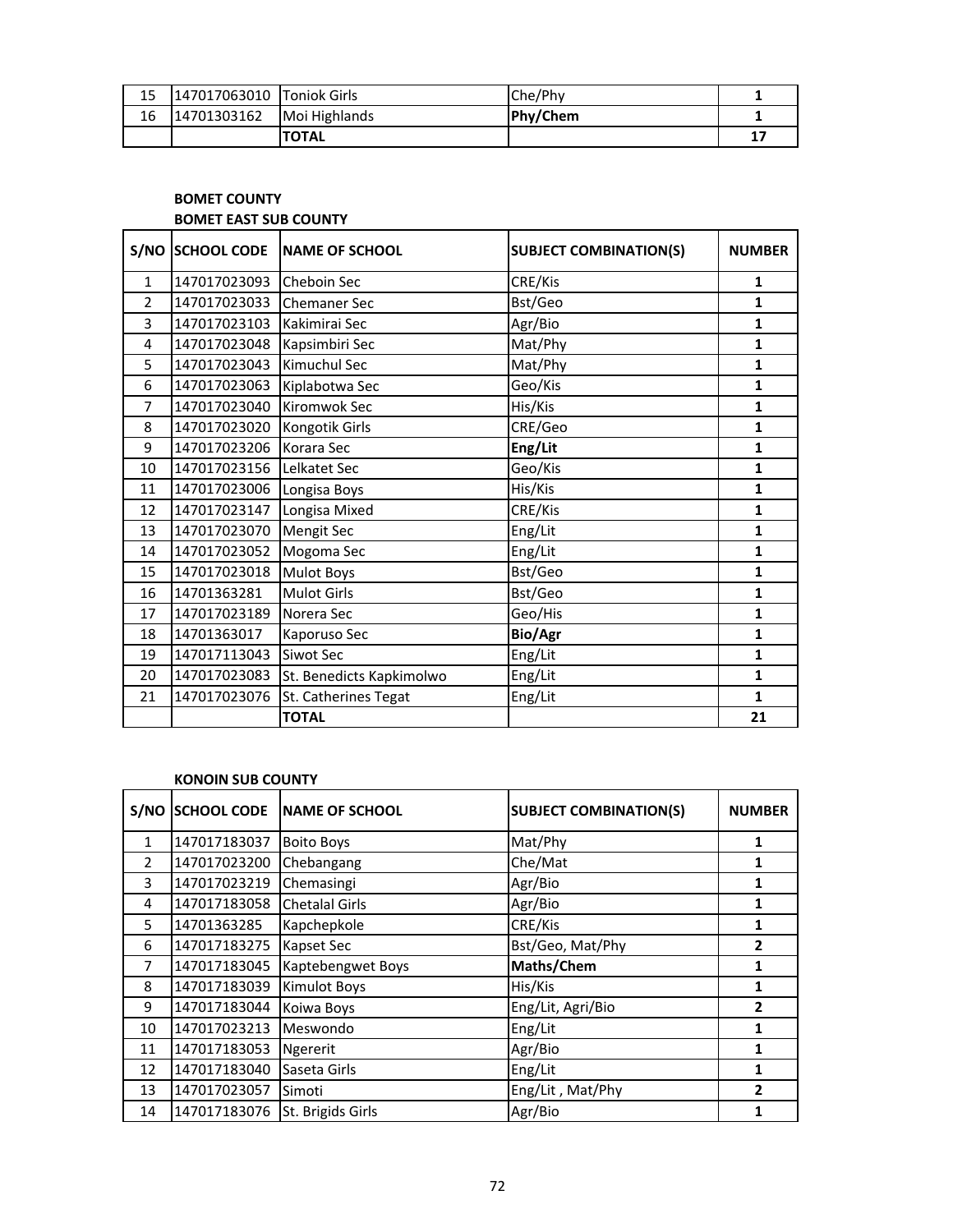| 15 | 147017183052 St. Monica Girls |                 | Che/Phy |    |
|----|-------------------------------|-----------------|---------|----|
| 16 | 147017183061                  | <b>Chemalal</b> | Bio/Mat |    |
| 17 | 147017183081                  | Chepchabas      | Bio/Che |    |
| 18 | 147017023196                  | Cheptingting    | Bst/Mat |    |
| 19 | 147017023198                  | Kaproret        | Bst/Geo |    |
| 20 | 147017183031                  | Kiptenden       | Che/Phy |    |
| 21 | 147017183060                  | Mogonjet        | Bst/Mat |    |
|    |                               | <b>TOTAL</b>    |         | 24 |

# **BOMET CENTRAL SUB COUNTY**

|                | S/NO SCHOOL CODE | <b>NAME OF SCHOOL</b> | <b>SUBJECT COMBINATION(S)</b> | <b>NUMBER</b> |
|----------------|------------------|-----------------------|-------------------------------|---------------|
| $\mathbf{1}$   | 14701353035      | Chesoen Boys          | CRE/Kis                       | $\mathbf{1}$  |
| $\overline{2}$ | 14701363016      | Tarakwa High          | Geo/His                       | $\mathbf{1}$  |
| 3              | 147017023240     | <b>Taabet Mixed</b>   | Bst/Geo                       | $\mathbf{1}$  |
| 4              | 14701363283      | Salaik Day            | Eng/Lit                       | $\mathbf{1}$  |
| 5              | 147017023231     | Chesoen Girls         | Eng/Lit                       | $\mathbf{1}$  |
| 6              | 1470136004       | Kabungut Boys         | CRE/Kis                       | $\mathbf{1}$  |
| $\overline{7}$ | 147017023069     | Chebonei Girls        | Comp/Mat                      | $\mathbf{1}$  |
| 8              | 147017023098     | Kiplokyi Mixed        | Geo/His                       | $\mathbf{1}$  |
| 9              | 147017023080     | Kwenik Ab Ilet Sec    | Eng/Lit                       | $\mathbf{1}$  |
| 10             | 147017023166     | Sachangwan Sec        | Che/Phy                       | $\mathbf{1}$  |
| 11             | 14701363002      | Tenwek High Sch       | Hist/CRE                      | $\mathbf{1}$  |
| 12             | 147017023055     | Motigo Sec            | Agr/Bio                       | $\mathbf{1}$  |
| 13             | 147017023106     | Kamogoso Sec          | Eng/Lit                       | $\mathbf{1}$  |
| 14             | 147017023061     | Muiywek Sec           | Geo/Mat                       | $\mathbf{1}$  |
| 15             | 14701363216      | Kabungut Sec          | Che/Phy                       | $\mathbf{1}$  |
| 16             | 147017023096     | Kapsimotwo Sec        | CRE/Kis                       | $\mathbf{1}$  |
| 17             | 147017023009     | Ndaraweta Girls       | Bio/Che                       | $\mathbf{1}$  |
| 18             | 14701363251      | <b>Tirgaga Mixed</b>  | Bio/Che                       | $\mathbf{1}$  |
| 19             | 147017023246     | Bishop C. Korir Girls | Che/Phy                       | $\mathbf{1}$  |
| 20             | 147017023144     | Balek B. Sec          | Che/Mat                       | $\mathbf{1}$  |
| 21             | 14701363027      | Mugango Sec           | Eng/Lit                       | $\mathbf{1}$  |
|                |                  | <b>TOTAL</b>          |                               | 21            |

## **CHEPALUNGU SUB COUNTY**

| S/NO          | <b>SCHOOL CODE</b> | NAME OF SCHOOL       | <b>SUBJECT COMBINATION(S)</b> | <b>NUMBER</b> |
|---------------|--------------------|----------------------|-------------------------------|---------------|
| 1             | 147017023104       | Chebanyinyi Sec      | Agr/Bio                       |               |
| $\mathcal{P}$ | 147017023227       | <b>Chebelion Sec</b> | His/Kis                       |               |
| 3             | 147017023014       | Chebunyo Boys        | Maths/Chem                    | 1             |
| 4             | 147017023201       | Chebunyo Girls       | Eng/Lit                       |               |
| 5             | 147017023130       | Chemaetany Mixed     | Agr/Che                       |               |
| 6             | 147017023105       | Chepalungu Boys      | CRE/Kis                       |               |
| 7             | 147017023038       | Chepkosa Mixed       | Bio/Che                       |               |
| 8             | 147017023062       | Chepwostuiyet Sec    | CRE/Kis                       |               |
| 9             | 147017023081       | Goitabsilibwet Mixed | CRE/Kis                       |               |
| 10            | 147017023046       | Itembe Sec           | Che/Mat                       |               |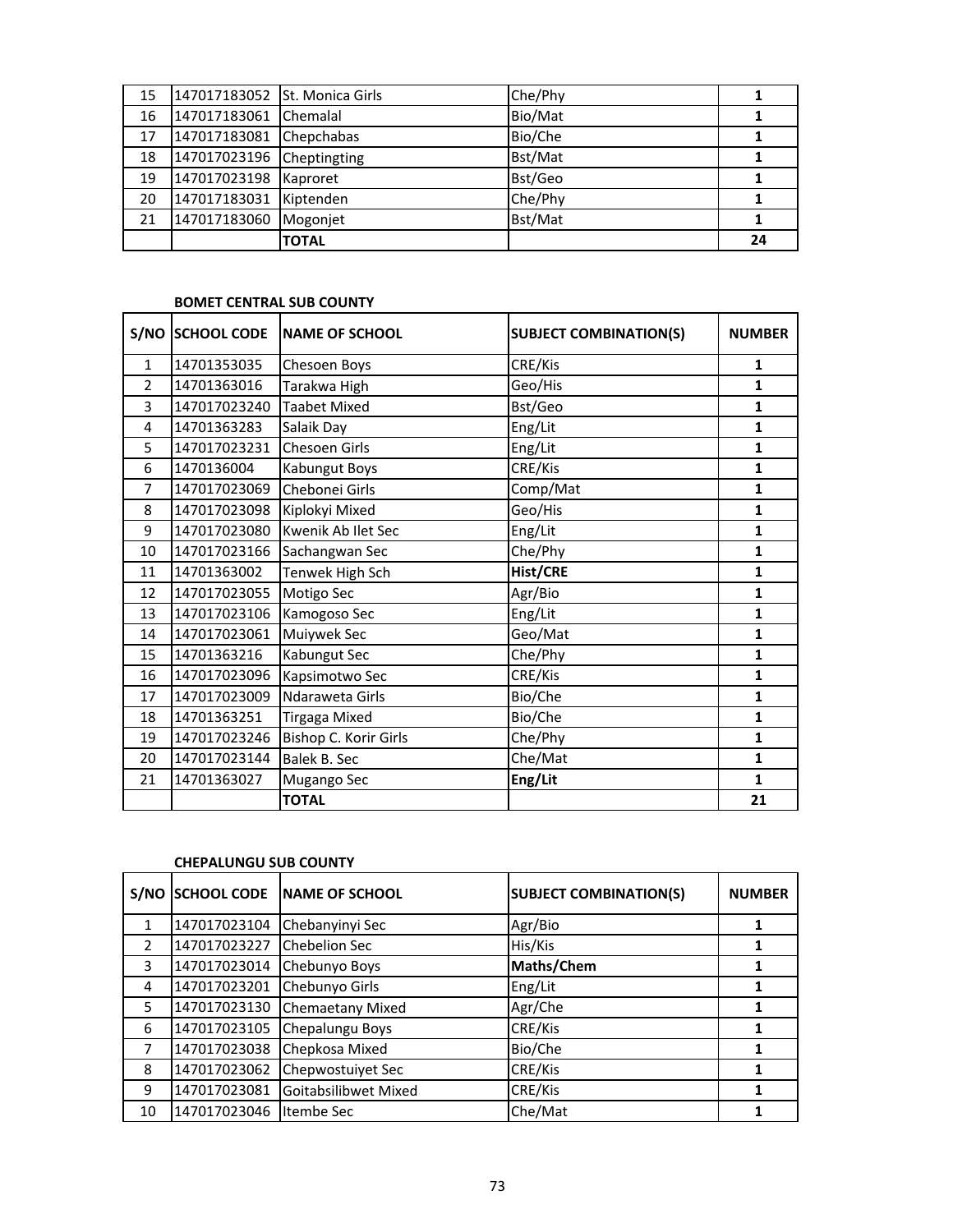| 11 | 147017023243 | Kabema Sec              | CRE/Kis          | 1            |
|----|--------------|-------------------------|------------------|--------------|
| 12 | 147017023160 | Kabolwo Sec             | Mat/Phy          | $\mathbf{1}$ |
| 13 | 147017023012 | Kaboson Girls           | CRE/Kis, Mat/Phy | $\mathbf{2}$ |
| 14 | 147017023094 | Kaboson Mixed           | Che/Phy          | 1            |
| 15 | 147017023007 | Kamaget Sec             | Eng/Lit          | $\mathbf{1}$ |
| 16 | 147017023039 | Kapkesosio Sec          | Agr/Bio          | 1            |
| 17 | 147017023088 | Kapkulumben Sec         | Eng/Lit          | $\mathbf{1}$ |
| 18 | 147017023029 | Kapoleseroi Mixed       | Agr/Bio          | 1            |
| 19 | 147017023222 | Kapsinendet Central Sec | Mat/Phy          | 1            |
| 20 | 147017023218 | Kimenderit Sec          | Geo/Mat          | $\mathbf{1}$ |
| 21 | 147017023085 | Kipkeigei Sec           | His/Kis          | $\mathbf{1}$ |
| 22 | 147017023091 | Kiproroget              | Geo/Kis          | 1            |
| 23 | 147017023025 | Kipsuter Boys           | Agr/Bio          | $\mathbf{1}$ |
| 24 | 147017023092 | Kiriba Day              | Geo/Mat          | 1            |
| 25 | 147017023030 | <b>Kyogong Girls</b>    | Eng/Lit          | 1            |
| 26 | 147017023117 | Masindoni Sec           | Eng/Lit          | 1            |
| 27 | 147017023034 | Mengwet Sec             | Eng/Lit          | 1            |
| 28 | 147017023036 | Moi Siongiroi Girls     | Comp/            | $\mathbf{1}$ |
| 29 | 147017023119 | Ndamichonik Sec         | Eng/Lit          | 1            |
| 30 | 147017023162 | Nogirwet Seec           | Eng/Lit          | $\mathbf{1}$ |
| 31 | 14701363282  | Nyakichiwa              | Eng/Lit          | $\mathbf{1}$ |
| 32 | 147017023109 | Olbutyo Girls           | Eng/Lit          | 1            |
| 33 | 147017023118 | Roborwo Mixed           | Mat/Phy          | $\mathbf{1}$ |
| 34 | 147017023003 | <b>Sigor Boys</b>       | Che/Mat          | 1            |
| 35 | 147017023151 | Siongiroi Day           | Che/Phy          | 1            |
| 36 | 147017023210 | Somoei Ngwonet Girls    | Geo/Kis          | 1            |
| 37 | 147017023019 | St. Michael'S Sec       | Geo/Bst          | 1            |
| 38 | 147017023133 | <b>Tebeswet Mixed</b>   | Bio/Che          | $\mathbf{1}$ |
|    |              | <b>TOTAL</b>            |                  | 39           |

## **SOTIK SUB COUNTY**

|                | <b>S/NO SCHOOL CODE</b> | <b>NAME OF SCHOOL</b>   | <b>SUBJECT COMBINATION(S)</b> | <b>NUMBER</b>  |
|----------------|-------------------------|-------------------------|-------------------------------|----------------|
| $\mathbf{1}$   | 147017023086            | Moi Minariet Boys       | Eng/Lit                       | 1              |
| $\overline{2}$ | 147017023157            | <b>Burgei Mixed Sec</b> | Bst/Mat                       | 1              |
| 3              | 147017023026            | <b>Chebilat Boys</b>    | CRE/His                       | 1              |
| 4              | 147017023221            | <b>Chebilat Mixed</b>   | Eng/Lit                       | 1              |
| 5              | 147017183034            | Chebirbelek Mixed       | Agr/Bio                       | 1              |
| 6              | 147017023122            | <b>Chesilyot Girls</b>  | Mat/Phy                       | 1              |
| 7              | 147017023188            | Gelegele Girls          | His/Kis                       | 1              |
| 8              | 147017023023            | Gorgor High             | Eng/Lit                       | 1              |
| 9              | 147017023101            | Kasagik Girls           | Agr/Bio                       | 1              |
| 10             | 14701363248             | Kamenes Mixed           | Agr/Bio                       | 1              |
| 11             | 147017183069            | Kamirai Mixed           | Agr/Bio                       | 1              |
| 12             | 147017183033            | Kamungei Mixed          | Agr/Bio, Kisw/Geo             | $\overline{2}$ |
| 13             | 147017023084            | Kamureito High          | CRE/His                       | 1              |
| 14             | 147017023225            | Kapchemibei Mixed       | Che/Math                      | 1              |
| 15             | 147017023125            | Kapchepkoro Mixed       | Bio/Che                       | 1              |
| 16             | 147017023136            | Kapcholyo Mixed         | Geo/Mat                       | 1              |
| 17             | 147017023041            | Kapchumbe Mixed         | Che/Mat                       | 1              |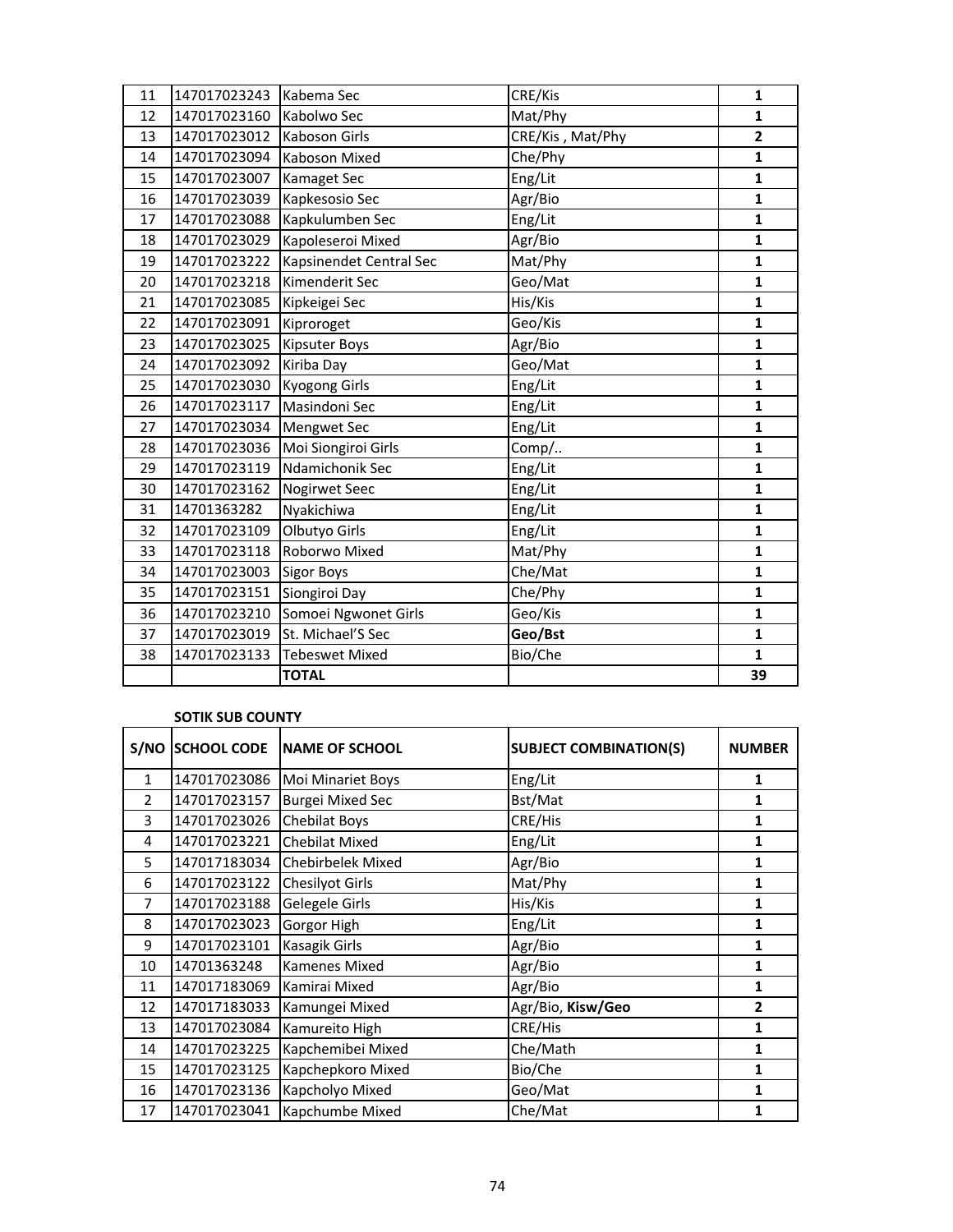| 18 | 147017023035 | Kapkelei Mixed       | CRE/Kisw, Agri/Bio | $\overline{2}$ |
|----|--------------|----------------------|--------------------|----------------|
| 19 | 147017023169 | Kapletundo Mixed     | Eng/Lit            | 1              |
| 20 | 147017183042 | <b>Kaplong Boys</b>  | CRE/His            | 1              |
| 21 | 147017183046 | <b>Kaplong Girls</b> | Eng/Lit, CRE/Kis   | $\overline{2}$ |
| 22 | 147017023047 | Kaptulwa Mixed       | Bio/Geo            | 1              |
| 23 | 147017023209 | Kimawit Mixed        | His/Kis            | 1              |
| 24 | 147017023110 | Lorna Laboso Girls   | CRE/Kis, Bio/Agri  | $\overline{2}$ |
| 25 | 147017023022 | Ndanai Girls         | Bio/Che            | 1              |
| 26 | 147017183085 | Saruchat Mixed       | Che/Phy            | 1              |
| 27 | 147017023145 | Sotik Day Mixed      | Bst/Geo            | 1              |
| 28 | 14701362005  | St. Kizito Sec       | CRE/His/Ksl        | 1              |
| 29 | 147017183067 | Tembwo Girls         | Eng/Lit            | 1              |
| 30 | 147017023102 | Mosonik Mixed        | Eng/Lit            | 1              |
| 31 | 147017023137 | Sosur Mixed          | Geo/Kis            | 1              |
| 32 | 14701363265  | Kiricha Mixed Sec    | Mat/Phy            | 1              |
| 33 | 147017023095 | <b>Motiret Mixed</b> | Eng/Lit            | 1              |
| 34 | 147017023001 | Oldebsei Mixed       | Agr/Bio            | 1              |
|    |              | <b>TOTAL</b>         |                    | 38             |

# **ELGEYO-MARAKWET COUNTY KEIYO NORTH SUB COUNTY**

|               | <b>S/NO SCHOOL CODE</b> | <b>INAME OF SCHOOL</b>           | <b>SUBJECT COMBINATION(S)</b> | <b>NUMBER</b> |
|---------------|-------------------------|----------------------------------|-------------------------------|---------------|
| 1             | 14701283027             | <b>Chegilet Sec School</b>       | Bst/Math                      |               |
| $\mathcal{P}$ | 14701283062             | Holy Rosary - Kapkonga           | Geo/Kisw                      |               |
| 3             | 14701283004             | Singore Girls S.S.               | Agri/Bio, Eng/Lit             | 2             |
| 4             | 14701283021             | St Alphonsus Mutei Girls S.S.    | Eng/Lit                       |               |
| 5             | 147017033059            | St Paul'S Muno Sec Sch           | Math/Phy                      |               |
| 6             | 147017033025            | St. Augustine Sec School - Emsea | Math/Geo                      |               |
|               | 14701283035             | St. Thomas Kabulwo Secondary     | Chem/Math                     |               |
| 8             | 14701283002             | Tambach Boys High School         | Bst/Math                      |               |
|               |                         | <b>TOTAL</b>                     |                               | 9             |

#### **KEIYO SOUTH SUB COUNTY**

| S/NO          | <b>SCHOOL CODE</b> | <b>NAME OF SCHOOL</b>              | <b>SUBJECT COMBINATION(S)</b> | <b>NUMBER</b> |
|---------------|--------------------|------------------------------------|-------------------------------|---------------|
| 1             | 14701283003        | Kapkenda Girls S.S.                | Bst/Math, H/Sc/               | 2             |
| $\mathcal{P}$ | 14701283007        | Lelboinet Boys Secondary           | CRE/Geo                       |               |
| 3             | 14701283009        | Kipsaos Boys Sec School            | CRE/Kisw                      |               |
| 4             | 14701283011        | St.Mary'S Boys' High School Kitany | <b>CRE/Kisw</b>               |               |
| 5.            | 14701283013        | Metkei Girls Sec. School           | Geo/Math                      |               |
| 6             | 14701283016        | St Josephs Kipsaina                | Chem/Math, Agr/Bio            |               |
| 7             | 147017033129       | Changach Barak Mixed Sec           | Eng/Lit                       |               |
| 8             | 14701283026        | Kapletingi Mixed Day               | Eng/Lit                       |               |
| 9             | 14701283028        | Kiptulos S.S.                      | Math/Phy                      |               |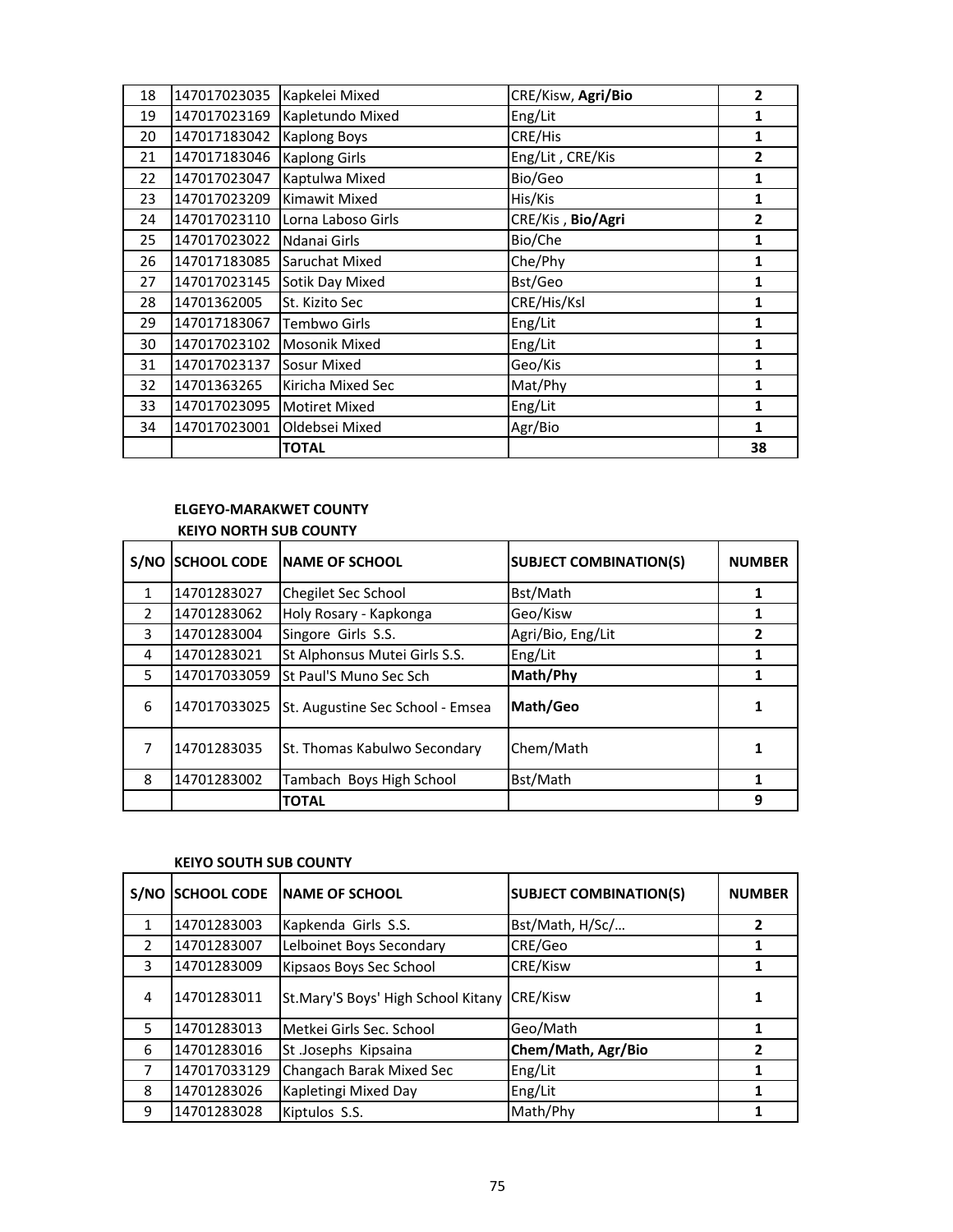| 10 | 14701283037  | Tugumoi Sec Sch                        | Agri/Bio  |    |
|----|--------------|----------------------------------------|-----------|----|
| 11 | 147017033029 | Kocholwo S.S.                          | Math/Phy  |    |
| 12 | 14701283065  | Chepsamo Mixed Day Secondary<br>School | Agr/Bio   |    |
| 13 | <b>NEW</b>   | Kalwal Mixed                           | Chem/Math |    |
| 14 | <b>NEW</b>   | St. Marys Kapkuto Mixed                | Kisw/Hist |    |
|    |              | <b>TOTAL</b>                           |           | 16 |

#### **MARAKWET EAST SUB COUNTY**

|              | S/NO SCHOOL CODE NAME OF SCHOOL   | <b>SUBJECT COMBINATION(S)</b> | <b>NUMBER</b> |
|--------------|-----------------------------------|-------------------------------|---------------|
| 14701283080  | <b>Sambirir Girls Sec School.</b> | Eng/Lit                       |               |
| 14701283102  | Kipkaner Mixed Sec School         | Bst/Math, CRE/Kisw            |               |
| 147017083035 | Mogil Sec School                  | <b>CRE/Geo</b>                |               |
| 14701283109  | <b>Tot Mixed Day Sec</b>          | Agri/Bio, Bst/Math, CRE/Kisw  |               |
|              | <b>TOTAL</b>                      |                               |               |

#### **MARAKWET WEST SUB COUNTY**

| S/NO           | <b>SCHOOL CODE</b> | <b>INAME OF SCHOOL</b>                           | <b>SUBJECT COMBINATION(S)</b> | <b>NUMBER</b> |
|----------------|--------------------|--------------------------------------------------|-------------------------------|---------------|
| $\mathbf{1}$   | 14701283067        | Chebara Girls Sec School                         | Eng/Lit                       | 1             |
| $\mathcal{P}$  | 14701283068        | Chebiemit Boys Sec School                        | Math/Phy                      | 1             |
| 3              | 14701283069        | Marakwet Boys Sec School                         | Chem/Phy                      | 1             |
| 4              | 14701283072        | Kapsowar Boys Sec School                         | Eng/Lit                       | 1             |
| 5              | 14701283073        | Santa Maria Girls- Cheptulon                     | Bio/Chem                      | 1             |
| 6              | 14701283074        | Moi Kapsowar Girls S.S.                          | Bio/Chem, Math/Phy            | 2             |
| $\overline{7}$ | 14701283083        | Kapcherop Boys High School                       | Agri/Bio                      | 1             |
| 8              | 14701283084        | Chebororwa Girls Sec School                      | Bst/Geo                       | 1             |
| 9              | 14701283086        | Yemit Boys Sec School                            | Math/Phy                      | 1             |
| 10             | 14701283088        | Moi Kapcherop Girls Sec                          | CRE/Kisw                      | 1             |
| 11             | 14701283095        | Kondabilet Secondary School                      | Bio/Chem                      | 1             |
| 12             | 14701283100        | Chebara S.S.                                     | Bio/Chem                      | 1             |
| 13             | 14701283110        | St.Mark'S Mixed Day&Boarding<br>Sec School-Litei | CRE/Hist                      | 1             |
|                |                    | <b>TOTAL</b>                                     |                               | 14            |

# **KAJIADO COUNTY**

# **ISINYA SUB COUNTY S/NO SCHOOL CODE NAME OF SCHOOL SUBJECT COMBINATION(S) NUMBER** 1 147017043010 Moi Girls Isinya Comp/… **1** 2 147017043016 Noonkopir Girls Maths/Phy Maths/Phy 3 147017043058 Oloosirkon Sec Sch Maths/Bst **1 TOTAL 3**

#### **KAJIADO CENTRAL SUB COUNTY**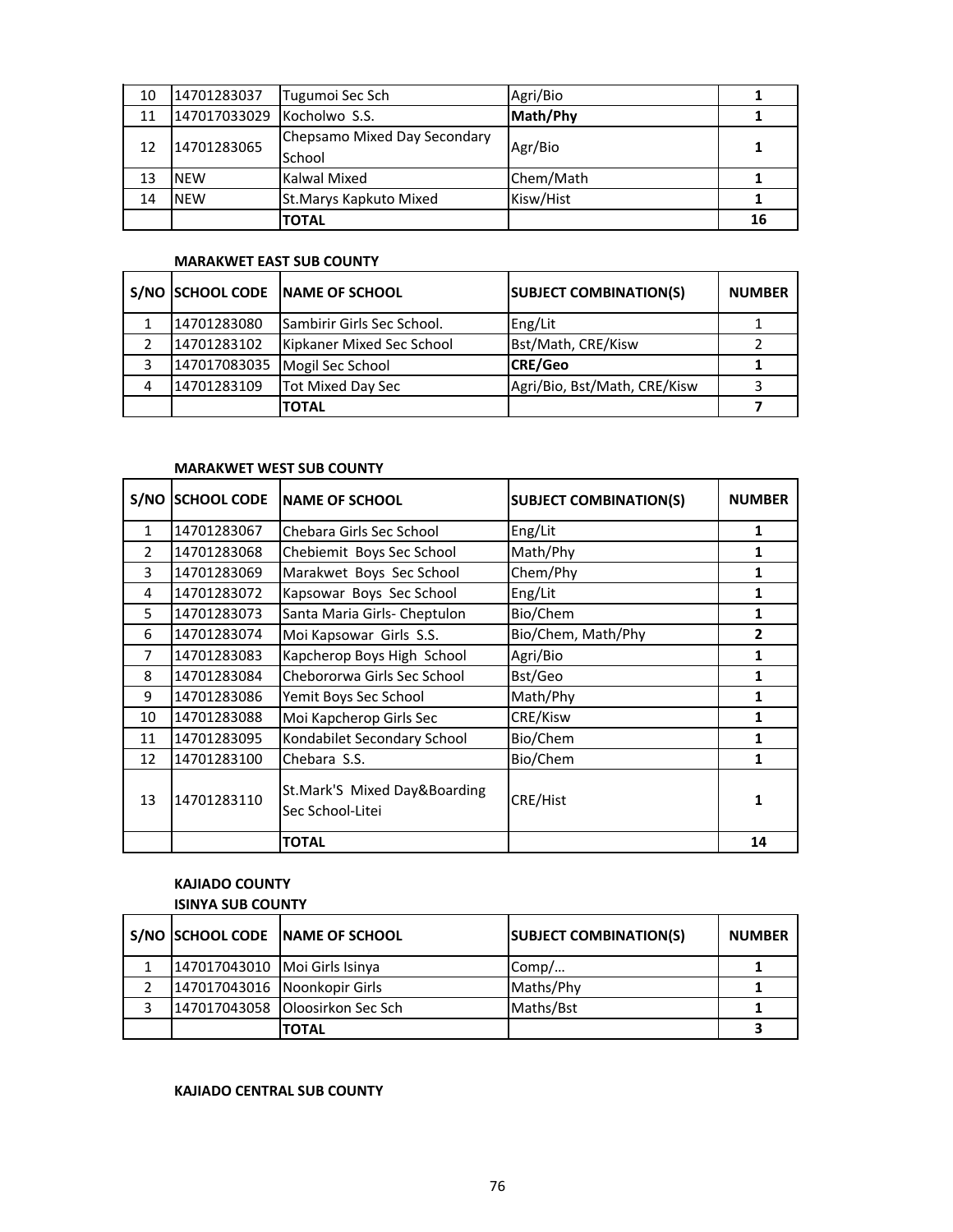|   |                        | S/NO SCHOOL CODE NAME OF SCHOOL             | <b>SUBJECT COMBINATION(S)</b> | <b>NUMBER</b> |
|---|------------------------|---------------------------------------------|-------------------------------|---------------|
|   | 147017043005 Olkejuado |                                             | Kisw/CRE                      |               |
|   |                        | 147017343173 Pcea Grace Girls- Letoire      | Bio/Agri                      |               |
| 3 |                        | 147017043057 Snr Chief Rissa Oloosuyian Sec | Geo/Bst                       |               |
| 4 |                        | 147017043035 Namanga Mixed Sec              | Kisw/CRE                      |               |
|   |                        | <b>TOTAL</b>                                |                               |               |

#### **KAJIADO NORTH SUB COUNTY**

|   |                             | S/NO SCHOOL CODE NAME OF SCHOOL  | <b>SUBJECT COMBINATION(S)</b> | <b>NUMBER</b> |
|---|-----------------------------|----------------------------------|-------------------------------|---------------|
|   |                             | 147017043008 IEnoomatasini Girls | Geo/Bst                       |               |
|   |                             | 147017043055 Nkoroi Mixed Sec    | Bio/Agri                      |               |
| 3 | 147017043018 Oloolua Sec    |                                  | Maths/Chem                    |               |
| 4 | 147017043178 Empakasi Sec   |                                  | Eng/Lit                       |               |
|   | 147017043006 Oloolaiser Sec |                                  | Maths/Phy                     |               |
|   |                             | <b>TOTAL</b>                     |                               |               |

### **KAJIADO WEST SUB COUNTY**

|               |              | S/NO SCHOOL CODE NAME OF SCHOOL  | <b>SUBJECT COMBINATION(S)</b> | <b>NUMBER</b> |
|---------------|--------------|----------------------------------|-------------------------------|---------------|
|               |              | 147017043020 Olooseos Girls Sec  | Kisw/Hist                     |               |
| $\mathcal{P}$ | 147017043011 | Magadi Sec                       | Maths/Chem                    |               |
| 3             |              | 147017043171 Olooseos Mixed Sec  | Maths/Bst                     |               |
| 4             | 147017043019 | Najile High Sch                  | Phy/Maths                     |               |
|               | 14701343031  | <b>PCEA Kimuka Girls Sec Sch</b> | Bio/Agri, Geo/Hist            |               |
|               |              | <b>TOTAL</b>                     |                               | 6             |

## **LOITOKITOK SUB COUNTY**

| S/NO          | <b>SCHOOL CODE</b> | <b>INAME OF SCHOOL</b>            | <b>SUBJECT COMBINATION(S)</b> | <b>NUMBER</b> |
|---------------|--------------------|-----------------------------------|-------------------------------|---------------|
| 1             | 14701343014        | Illasit Sec Sch                   | Maths/Phy                     |               |
| $\mathcal{P}$ | 147017043034       | Colin Davies Sec                  | Kisw/Hist                     |               |
| 3             | 147017043007       | Oloitokitok Boys Sec Sch          | Eng/Lit                       |               |
| 4             | 147017043013       | Ilkisonko Boys Sec                | Geo/Kisw                      | 1             |
| 5             | 14701343047        | St. Maria Goretti Rombo Girls Sec | Maths/Chem                    |               |
| 6             | 147017043177       | <b>Entonet Mixed Sec</b>          | Bio/Chem                      |               |
|               | 147017043179       | Oloirien Sec Sch                  | Maths/Bst                     |               |
| 8             | <b>NEW</b>         | The AIC Girls                     | Comp/                         |               |
|               |                    | <b>TOTAL</b>                      |                               | 8             |

#### **MASHUURU SUB COUNTY**

|  | S/NO SCHOOL CODE NAME OF SCHOOL  | <b>SUBJECT COMBINATION(S)</b> | <b>NUMBER</b> |
|--|----------------------------------|-------------------------------|---------------|
|  | 147017043015   Mashuuru Boys Sec | Bio/Agri                      |               |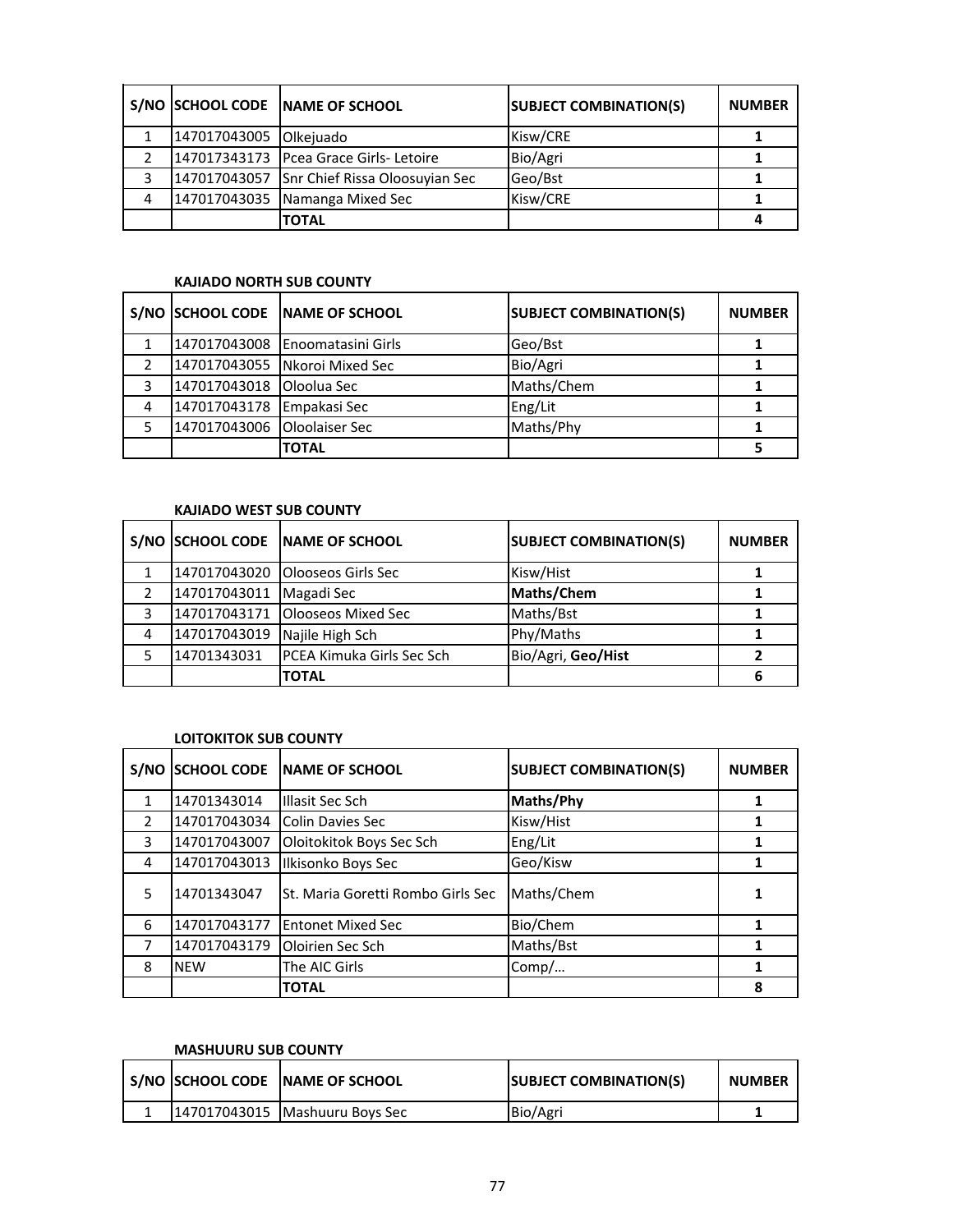|  | 147017043036 Merrueshi Maasai High Sec | Chem/Bio |  |
|--|----------------------------------------|----------|--|
|  |                                        |          |  |

#### **KERICHO COUNTY BELGUT SUB COUNTY**

| S/NO           | <b>SCHOOL CODE</b> | <b>NAME OF SCHOOL</b>        | <b>SUBJECT COMBINATION(S)</b> | <b>NUMBER</b> |
|----------------|--------------------|------------------------------|-------------------------------|---------------|
| $\mathbf{1}$   | 147017053057       | Koiwalelach Girls            | Maths/Bio                     | $\mathbf{1}$  |
| $\overline{2}$ | 147017053048       | <b>Kaborol Girls</b>         | Maths/Chem                    | $\mathbf{1}$  |
| 3              | 147017053133       | Kapmaso Sec                  | Maths/Phy                     | 1             |
| 4              | 14701753047        | Kabianga Boys                | German/, Agr/Bio, Agr/Bio     | 3             |
| 5              | 147017053325       | Chemamul Secondary           | Kisw/CRE                      | $\mathbf{1}$  |
| 6              | 147017053045       | Chepkosilen Secondary        | Bio/Agr                       | $\mathbf{1}$  |
| 7              | 147017053001       | Cheptenye Boys               | Phy/Chem                      | 1             |
| 8              | 14701353150        | Kapchebet Girls              | Chem/Bio                      | $\mathbf{1}$  |
| 9              | 147017053047       | Kabianga Girls               | Chem/Bio                      | $\mathbf{1}$  |
| 10             | 147017053131       | Kibengei Girls               | Eng/Lit                       | $\mathbf{1}$  |
| 11             | 147017163007       | Sosiot Girls                 | Maths/Bst                     | 1             |
| 12             | 14701353161        | <b>Cheronget Secondary</b>   | Eng/Lit                       | $\mathbf{1}$  |
| 13             | 14701353163        | Ainapkoi Secondary           | Chem/Bio                      | $\mathbf{1}$  |
| 14             | 14701353151        | Kamaas Secondary             | Bio/Agr                       | $\mathbf{1}$  |
| 15             | 147017053328       | Starehe Boys Belgut Taptugen | Bio/Chem                      | $\mathbf{1}$  |
| 16             | 147017053125       | Kaplutiet Secondary          | Bio/Chem                      | $\mathbf{1}$  |
| 17             | 14701353084        | Seretut Secondary            | Eng/Lit                       | $\mathbf{1}$  |
| 18             | 147017053126       | Cheptororiet Secondary       | Eng/Lit                       | $\mathbf{1}$  |
| 19             | 14701353087        | Chepkutung Secondary         | Bio/Chem                      | $\mathbf{1}$  |
| 20             | 14701353037        | Getumbe Secondary            | Bio/Chem                      | $\mathbf{1}$  |
|                |                    | <b>TOTAL</b>                 |                               | 22            |

#### **BURETI SUB COUNTY**

| S/NO         | <b>SCHOOL CODE</b> | <b>NAME OF SCHOOL</b> | <b>SUBJECT COMBINATION(S)</b> | <b>NUMBER</b>  |
|--------------|--------------------|-----------------------|-------------------------------|----------------|
| $\mathbf{1}$ | 14701353366        | Kapsinendet Secondary | Maths/Bst                     | 1              |
| 2            | 147013533380       | Kaptele Secondary     | Maths/Bst                     | 1              |
| 3            | 14701353349        | <b>Tulwet Boys</b>    | Maths/Chem                    | 1              |
| 4            | 14701353342        | Chebwagan Boys        | Maths/Phy, Eng/Lit            | 2              |
| 5.           | 14701353345        | Cheborge Boys         | Hist/CRE, Eng/Lit             | $\overline{2}$ |
| 6            | 14701353331        | Getarwet Secondary    | Eng/Lit                       | 1              |
| 7            | 14701353340        | Kabartegan Boys       | Eng/Lit, Kisw/Geo             | 2              |
| 8            | 147017183071       | Kapchelach Secondary  | Geo/Kisw                      | 1              |
| 9            | 147017183050       | Kapkatet Secondary    | Maths/Phy                     | 1              |
| 10           | 14701353338        | Getarwet Girls        | Eng/Lit                       | 1              |
| 11           | 147017043047       | Mombwo Secondary      | Geo/Bst                       | 1              |
| 12           | 14701753128        | Kibugat Mixed         | Hist/CRE                      | 1              |
| 13           | 147017183014       | Korongoi Girls        | Bio/Chem                      | 1              |
| 14           | 147017053146       | Lalagin Secondary     | Kisw/Kisw                     | 1              |
| 15           | 147017183025       | Litein Boys           | Chem/Phy                      |                |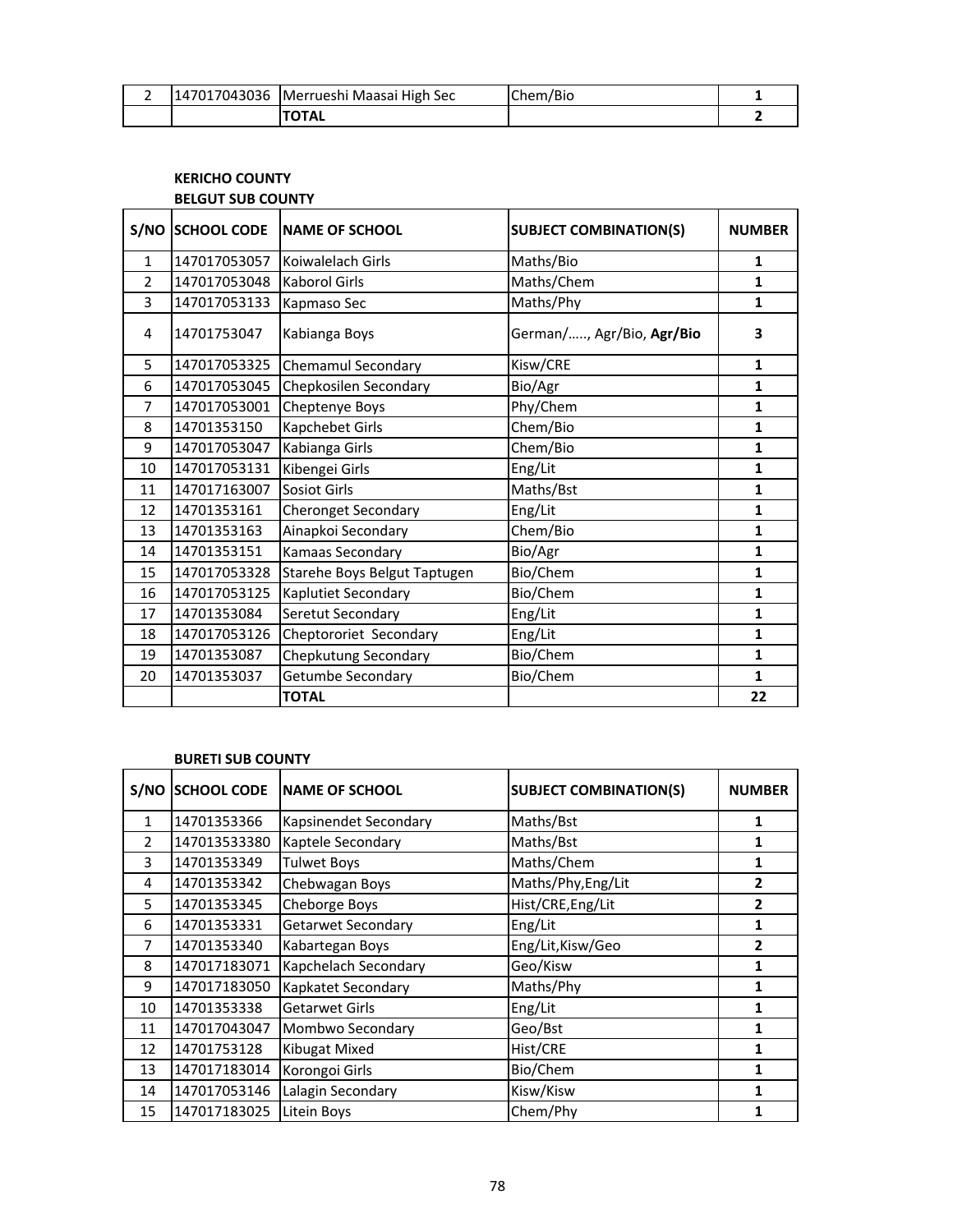| 16 | 147017183001 | Tengecha Boys           | Maths/Chem | 1  |
|----|--------------|-------------------------|------------|----|
| 17 | 147017183016 | Tengecha Girls          | Geo/Bst    |    |
| 18 | 14701353393  | <b>Kiptewit Girls</b>   | Kisw/Hist  |    |
| 19 | 147017053149 | Litein Day Secondary    | Maths/Chem | 1  |
| 20 | 14701353130  | Lelach Girls            | Hist/CRE   | 1  |
| 21 | 14701353313  | Ngoima Secondary        | Hist/CRE   |    |
| 22 | 147017053337 | Kiptororgo Secondary    | Kisw/Hist  | 1  |
| 23 | 147017183026 | <b>Arokyet Girls</b>    | Phy/Maths  | 1  |
| 24 | 147017183054 | A.I.C Litein Girls      | Bio/Chem   | 1  |
| 25 | 147017053310 | <b>Buttik Secondary</b> | Geo/Bst    | 1  |
| 26 | 147017183063 | Cheborge Girls          | Maths/Bst  | 1  |
| 27 | 147017183028 | <b>Chelilis Girls</b>   | Eng/Lit    | 1  |
| 28 | 147017183051 | Mabasi Secondary        | Kisw/Geo   | 1  |
| 29 | 14701353357  | Sosit Girls             | Bio/Chem   | 1  |
| 30 | <b>NEW</b>   | Kaborus Secondary       | Eng/Lit    | 1  |
|    |              | <b>TOTAL</b>            |            | 33 |

#### **KERICHO SUB COUNTY**

| S/NO          | <b>SCHOOL CODE</b> | <b>INAME OF SCHOOL</b>     | <b>SUBJECT COMBINATION(S)</b> | <b>NUMBER</b> |
|---------------|--------------------|----------------------------|-------------------------------|---------------|
| $\mathbf{1}$  | 14701353099        | <b>Toror Girls</b>         | Kisw/Hist                     | 1             |
| $\mathcal{P}$ | 14701353006        | Kericho High               | Maths/Chem                    | 1             |
| 3             | 14701353026        | Chebigen Secondary         | Bio/Agr                       | 1             |
| 4             | 14701353054        | Moi Tea Girls              | Geo/Bst                       | 1             |
| 5             | 14701353005        | Kericho Day Secondary      | Chem/Bio                      | 1             |
| 6             | 14701353031        | <b>Telanet Girls</b>       | Hist/CRE                      | 1             |
| 7             | 14701353093        | Kericho Township Secondary | Maths/Bst                     | 1             |
| 8             | 14701353023        | Moi Sitotwet Secondary     | Phy/Chem                      | 1             |
| 9             | 14701353003        | <b>Kipsigis Girls</b>      | Maths/Chem                    | 1             |
| 10            | 14701353032        | <b>Kenegut Secondary</b>   | Kisw/CRE                      | 1             |
| 11            | 14701263188        | Chepkoiyo Secondary        | Kisw/Hist                     | 1             |
| 12            | 14701353335        | Sumeiyon Day Secondary     | Geo/CRE                       | 1             |
| 13            | 14701353022        | <b>Kapsoit Secondary</b>   | Bio/Agr                       | 1             |
| 14            | 14701353017        | Kipchimchim Secondary      | Chem/Phy                      | 1             |
|               |                    | <b>TOTAL</b>               |                               | 14            |

#### **LONDIANI SUB COUNTY**

| S/NO          | <b>SCHOOL CODE</b> | <b>INAME OF SCHOOL</b>      | <b>SUBJECT COMBINATION(S)</b> | <b>NUMBER</b> |
|---------------|--------------------|-----------------------------|-------------------------------|---------------|
|               | 147017053080       | Masaita Secondary           | Kisw/Geo                      |               |
| $\mathcal{P}$ | 14701353096        | <b>Chesinende Secondary</b> | Maths/Phy                     |               |
| 3             | 147017053033       | Londiani Boys               | Maths/Kisw                    |               |
| 4             | 147017053008       | Moi Sorget Secondary        | Geo/Bst                       |               |
| 5             | 147017053035       | Chepseon Secondary          | Hist/CRE                      |               |
| 6             | 147017053121       | Sacred Hills Girls          | Maths/Phy                     |               |
|               | 147017053040       | Londiani Girls              | Comp/,Geo/CRE                 |               |
| 8             | 147017053079       | <b>Tugunon Secondary</b>    | Eng/Lit                       |               |
| 9             | 147017053082       | <b>Tendeno Secondary</b>    | Maths/Bio                     |               |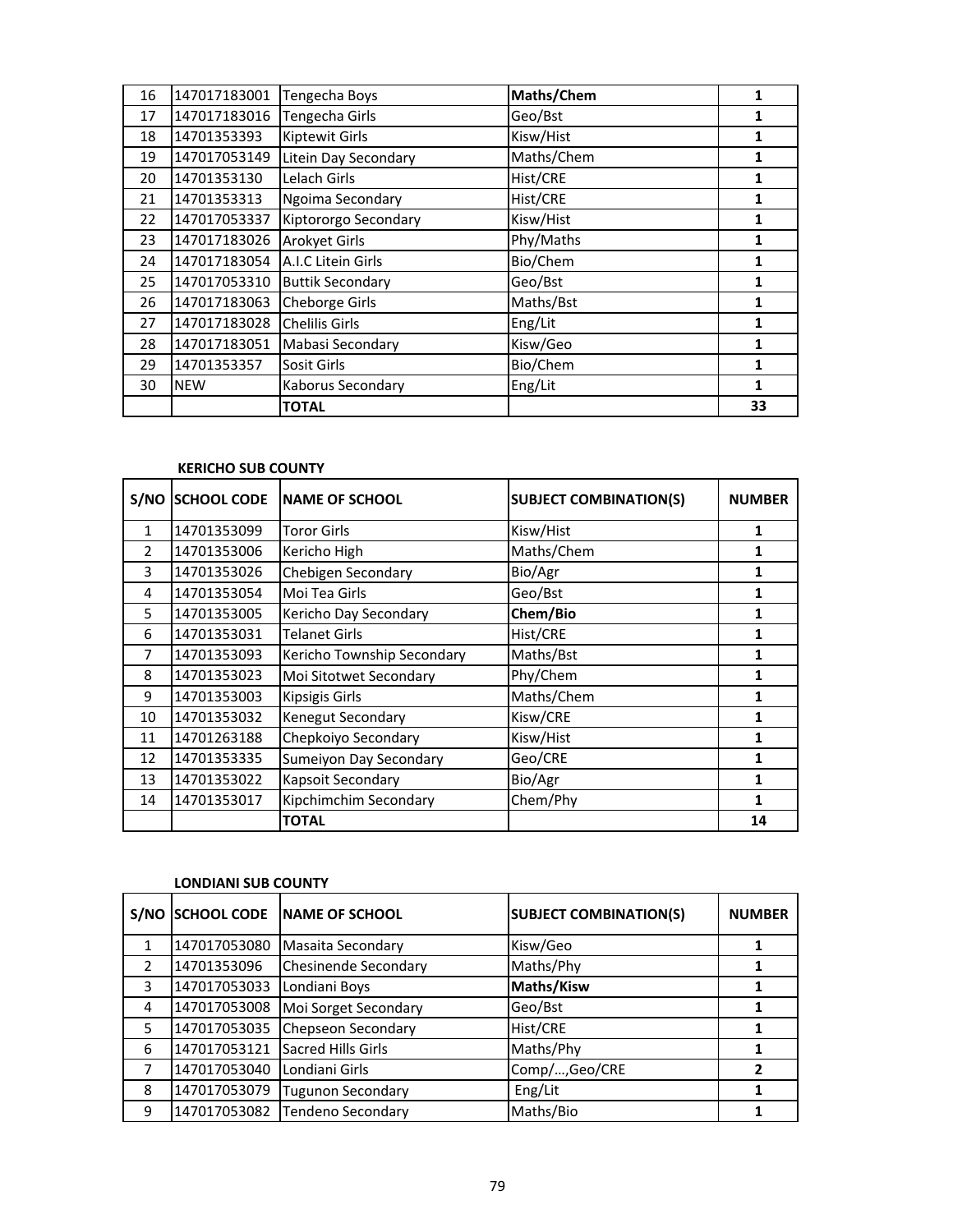| 10 | 147017053019 | Kimasian Secondary        | Maths/Chem         | 1  |
|----|--------------|---------------------------|--------------------|----|
| 11 | 147017053071 | Kapcheplanga Secondary    | Bio/Agr, Maths/Phy | 2  |
| 12 | 147017053052 | Chagaik Secondary         | Phy/Chem           | 1  |
| 13 | 14701353114  | Kedowa Secondary          | Bst/Geo            | 1  |
| 14 | 147017053120 | Sitian Secondary          | Eng/Lit            | 1  |
| 15 | 14701293185  | Kapsengere Mixed          | Eng/Lit            | 1  |
| 16 | 14701353162  | Leberer Secondary         | Bio/Chem           | 1  |
| 17 | 14701353158  | Kaptich Secondary         | Maths/Bst          | 1  |
| 18 | 14701353157  | Chepseon Mixed            | Geo/Maths          | 1  |
| 19 | 147017053103 | Londiani Township         | Bio/Agr            | 1  |
| 20 | 147017053314 | Chepcholiet Secondary     | Eng/Lit            | 1  |
| 21 | 147017053140 | Simboiyon Secondary       | Eng/Lit            | 1  |
| 22 | 14701353333  | Setek Secondary           | Bio/Chem           | 1  |
| 23 | 147017053060 | Kapkondor Secondary       | Maths/Chem         | 1  |
| 24 | 14701353012  | Tulwap Kipsigis Secondary | Maths/Phy          | 1  |
| 25 | 14710353148  | Testai Secondary          | Bio/Agr            | 1  |
|    |              | <b>TOTAL</b>              |                    | 27 |

#### **KIPKELION SUB COUNTY**

| S/NO         | <b>SCHOOL CODE</b> | <b>NAME OF SCHOOL</b>     | <b>SUBJECT COMBINATION(S)</b> | <b>NUMBER</b> |
|--------------|--------------------|---------------------------|-------------------------------|---------------|
| $\mathbf{1}$ | 147017053044       | Kunyak Mixed              | Hist/CRE                      | 1             |
| 2            | 14701353055        | <b>Barsiele Secondary</b> | Comp/                         | 1             |
| 3            | 14701353010        | Taita Towet Secondary     | Chem/Bio                      | 1             |
| 4            | 147017053051       | Lelu Secondary            | Bio/Agr                       | 1             |
| 5            | 147017053021       | Chepkechei Secondary      | Eng/Lit                       | 1             |
| 6            | 147017023192       | Kalyet Secondary          | Geo/Bst                       | 1             |
| 7            | 14701353106        | Kipkelion Girls           | Agr/Bio                       | 1             |
| 8            | 147017053039       | Kokwet Secondary          | Bio/Chem                      | 1             |
| 9            | 147017053078       | Lesirwo Secondary         | Kisw/Hist                     | 1             |
| 10           | 14701353311        | Nyairobi Secondary        | Maths/Geo                     | 1             |
| 11           | 147017053110       | Siret Secondary           | Geo/Hist                      | 1             |
| 12           | 147017053111       | <b>Tunnel Secondary</b>   | Chem/Bio                      | 1             |
| 13           | 147017183031       | Kiptenden Secondary       | Maths/Phy                     | 1             |
| 14           | 147017093215       | Siwot Secondary           | Kisw/CRE                      | 1             |
| 15           | 147017053213       | Samolel Secondary         | Bio/Agr                       | 1             |
| 16           | 14701353105        | Kipsegi Secondary         | Bio/Agr                       | 1             |
|              |                    | <b>TOTAL</b>              |                               | 16            |

## **SOIN SIGOWET SUB COUNTY**

|   |              | S/NO SCHOOL CODE NAME OF SCHOOL | <b>SUBJECT COMBINATION(S)</b> | <b>NUMBER</b> |
|---|--------------|---------------------------------|-------------------------------|---------------|
|   | 14701353053  | Kaptebengwo Secondary           | Chem/Bio                      |               |
|   | 14701353066  | Kaplelartet Secondary           | Chem/Bio                      |               |
| 3 |              | 147017053014 Sondu Secondary    | Eng/Lit                       |               |
| 4 | 147017053059 | Kebeneti Secondary              | CRE/Geo                       |               |
|   | 147017053109 | Cheptuiyet Secondary            | Eng/Lit, Kisw/CRE             |               |
| 6 | 14701353016  | Moi Kipsitet Girls              | Hist/CRE                      |               |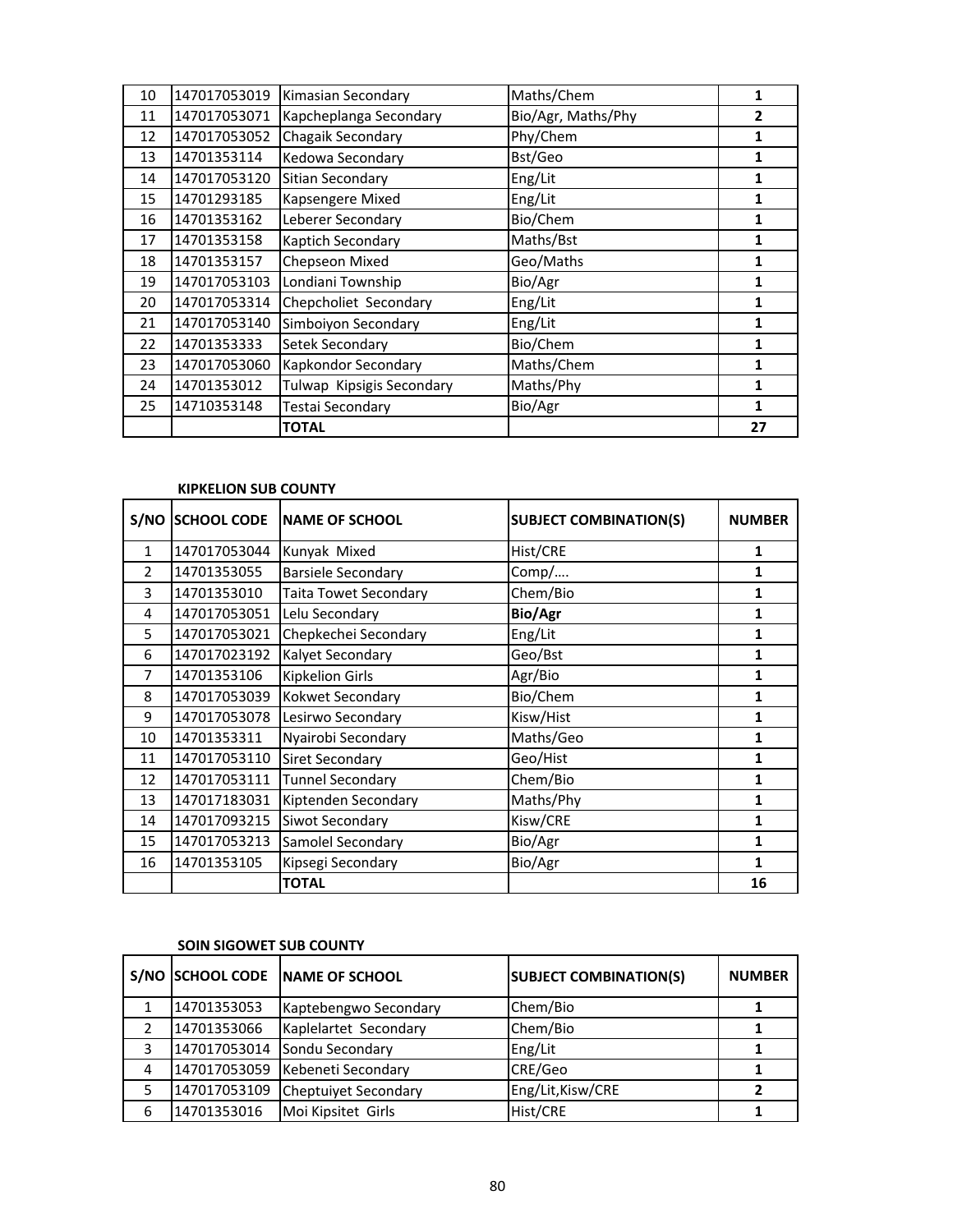|    |                           | 147017053018   Kalyongwet Secondary | Bio/Agr   |    |
|----|---------------------------|-------------------------------------|-----------|----|
| 8  | 147017053036 Kiptere Boys |                                     | Bio/Chem  |    |
| 9  |                           | 147017052524 Kapkeburu Secondary    | Hist/CRE  |    |
| 10 | 147017053137              | Cheramor                            | Kisw/Hist |    |
| 11 | 14701353024               | Mindililwet Secondary               | Geo/Agr   |    |
| 12 | 147017053127              | Motero Secondary                    | CRE/Geo   |    |
| 13 | 14701353334               | <b>Kileges Secondary</b>            | Eng/Lit   |    |
|    |                           | <b>TOTAL</b>                        |           | 14 |

# **LAIKIPIA COUNTY LAIKIPIA CENTRAL SUB COUNTY**

|   |             | S/NO SCHOOL CODE NAME OF SCHOOL | <b>SUBJECT COMBINATION(S)</b> | <b>NUMBER</b> |
|---|-------------|---------------------------------|-------------------------------|---------------|
|   | 14701313183 | <b>Waguthiru Mixed</b>          | CRE/Geo, Chem/Math            |               |
|   | 14701313067 | Oltafetta Mixed                 | Mat/Phy                       |               |
| 3 | 14701313087 | Nyakio Mixed                    | Agr/Bio                       |               |
| 4 | 14701313034 | St. Augustine Mixed             | His/Kis                       |               |
|   | 14701313189 | Wathituga Mixed                 | His/Kis                       |               |
|   |             | <b>TOTAL</b>                    |                               |               |

## **LAIKIPIA EAST SUB COUNTY**

|   | S/NO SCHOOL CODE | <b>INAME OF SCHOOL</b> | <b>SUBJECT COMBINATION(S)</b> | <b>NUMBER</b> |
|---|------------------|------------------------|-------------------------------|---------------|
|   | 14701313180      | Ndemu Mixed            | CRE/Kis                       |               |
|   | 14701313187      | Murungai Mixed         | Agr/Bio                       |               |
| 3 | 14701313082      | Naibor Mixed           | Eng/Lit                       |               |
| 4 | 14701313003      | Nanyuki High           | Geo/Kisw                      |               |
|   | 14701313091      | Mukima Mixed           | Comp/                         |               |
| 6 | 1470131308       | Kalalu Girls           | Eng/Lit                       |               |
|   |                  | <b>TOTAL</b>           |                               |               |

# **LAIKIPIA NORTH SUB COUNTY**

|   |             | S/NO SCHOOL CODE NAME OF SCHOOL | <b>SUBJECT COMBINATION(S)</b> | <b>NUMBER</b> |
|---|-------------|---------------------------------|-------------------------------|---------------|
|   | 14701313190 | Lokusero Mixed                  | Agr/Bio                       |               |
|   | 14701313177 | Ilpolei Mixed                   | Agr/Bio                       |               |
|   | 14701313094 | Kurum Mixed                     | Eng/Lit                       |               |
| 4 | 14701313037 | <b>St. Francis Girls Doldol</b> | Eng/Lit                       |               |
|   |             | <b>TOTAL</b>                    |                               |               |

# **LAIKIPA WEST SUB COUNTY**

|             | S/NO SCHOOL CODE NAME OF SCHOOL | <b>SUBJECT COMBINATION(S)</b> | <b>NUMBER</b> |
|-------------|---------------------------------|-------------------------------|---------------|
| 14701313079 | Karaba Mixed                    | Agr/Bio                       |               |
| 14701313005 | <b>G.G. Rumuruti Boys</b>       | Eng/Lit                       |               |
| 14701313077 | Limunga Mixed                   | Agr/Bio                       |               |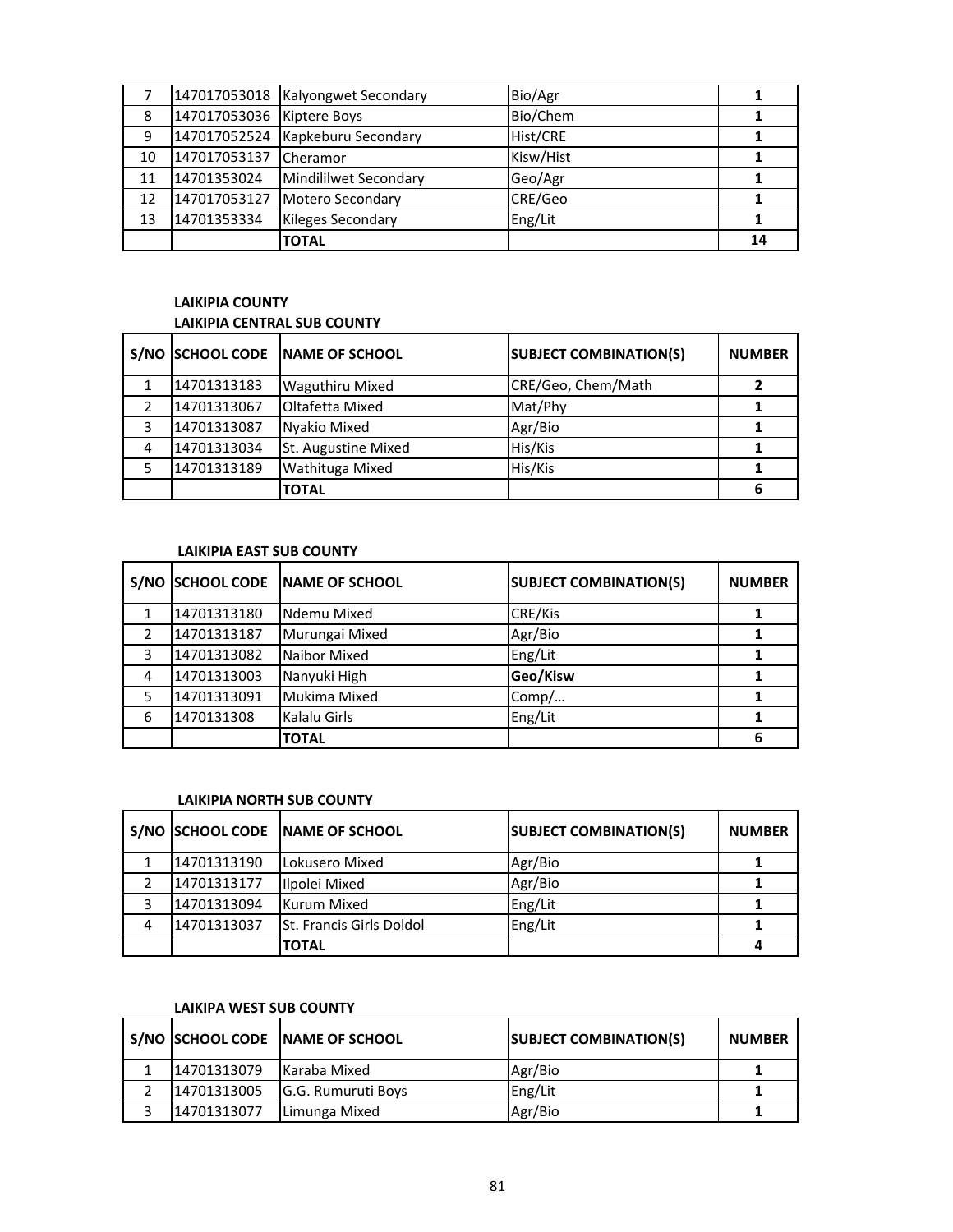| 4 | 14701313048 | <b>Olmoran Mixed</b>  | Che/Mat             |   |
|---|-------------|-----------------------|---------------------|---|
|   | 14701313059 | <b>Olarinviro</b>     | Bio/Che             |   |
| 6 | 14701313013 | <b>Muhotetu Girls</b> | Bio/Che             |   |
|   | 14701313093 | Survey Mixed          | His/Kis             |   |
| 8 | 14701313018 | Ngumo Boys Sec        | Math/Chem, Math/Geo |   |
|   |             | <b>TOTAL</b>          |                     | q |

#### **NYAHURURU SUB COUNTY**

| S/NO           | <b>SCHOOL CODE</b> | <b>INAME OF SCHOOL</b>    | <b>SUBJECT COMBINATION(S)</b> | <b>NUMBER</b>  |
|----------------|--------------------|---------------------------|-------------------------------|----------------|
| $\mathbf{1}$   | 14701313026        | Igwamiti Mixed            | Bst/Mat, Agr/Bio              | $\overline{2}$ |
| $\mathcal{P}$  | 14701313019        | <b>Marmanet Mixed</b>     | Chem/Math                     | 1              |
| 3              | 14701313001        | Gatero Girls              | Bst/Mat                       | 1              |
| 4              | 147017073012       | Njorua High               | <b>Bst/Math</b>               | 1              |
| 5              | 14701313009        | Ol'Ngarua Sec             | Bio/Che                       | 1              |
| 6              | 14701313024        | Umoja Day Mixed           | Eng/Lit                       | 1              |
| $\overline{7}$ | 14701313172        | Kundarilla Mixed          | Eng/Lit                       | 1              |
| 8              | 14701313050        | Shamanei Secondary School | CRE/His                       | 1              |
| 9              | 14701313193        | Gituamba Mixed            | Bio/Che                       | 1              |
| 10             | 14701313069        | Matuiku Mixed             | Bio/Che                       | 1              |
| 11             | 14701313004        | Njonjo Girls              | Agr/Bio                       | 2              |
| 12             | 14701313029        | <b>Thiru Mixed Sec</b>    | Eng/Lit                       | 1              |
| 13             | 14701313051        | <b>Bishop Louis Mixed</b> | His/Kis                       | 1              |
| 14             | 14701313047        | Ndindika Sec Sch          | Computer/                     | 1              |
| 15             | 14701313055        | Naigera Day Sec           | Maths/Phys                    | 1              |
|                |                    | <b>TOTAL</b>              |                               | 17             |

# **NAKURU COUNTY GILGIL SUB COUNTY**

| S/NO           | <b>SCHOOL CODE</b> | <b>INAME OF SCHOOL</b> | <b>SUBJECT COMBINATION(S)</b> | <b>NUMBER</b> |
|----------------|--------------------|------------------------|-------------------------------|---------------|
| $\mathbf{1}$   | 147017093196       | <b>Coulson Girls</b>   | Kisw/CRE                      | 1             |
| $\overline{2}$ | 147017093023       | <b>Gilgil Garrison</b> | CRE/Kisw                      | 1             |
| 3              | 14701323242        | <b>Gilgil Town</b>     | His/Kisw                      | 1             |
| 4              | 14701323160        | Gitare                 | Che/Phy                       | 1             |
| 5              | 14701323080        | Kahuho                 | Eng/Lit                       | 1             |
| 6              | 14701324454        | Kariandusi Sec         | Kisw/CRE                      | 1             |
| 7              | 147017093066       | Karunga                | His/Kis                       | 1             |
| 8              | 14701323167        | <b>Kekopey Sec</b>     | Bio/Chem                      | 1             |
| 9              | 14701323010        | Koelel High            | Eng/Lit, Comp/                | 2             |
| 10             | 147017093108       | Lake Elementaita       | Geo/Music                     | 1             |
| 11             | 14701323050        | Mitimingi              | Geo/Hist                      | 1             |
| 12             | 147017093085       | Morop Sec              | CRE/Kis                       | 1             |
| 13             | 147017093045       | <b>Mugaa</b>           | Geo/Kis                       | 1             |
| 14             | 14701709337        | Muitaiti Sec           | Math/Phy                      | 1             |
| 15             | 147017093061       | Muriricua Sec          | Eng/Lit                       | 1             |
| 16             | 14701323290        | N.Y.S Secondary        | Eng/Lit                       | 1             |
| 17             | 147017093234       | Nderit                 | Mat/Phy                       | 1             |
| 18             | 147017093300       | Ndibai                 | Bio/Chem                      | 1             |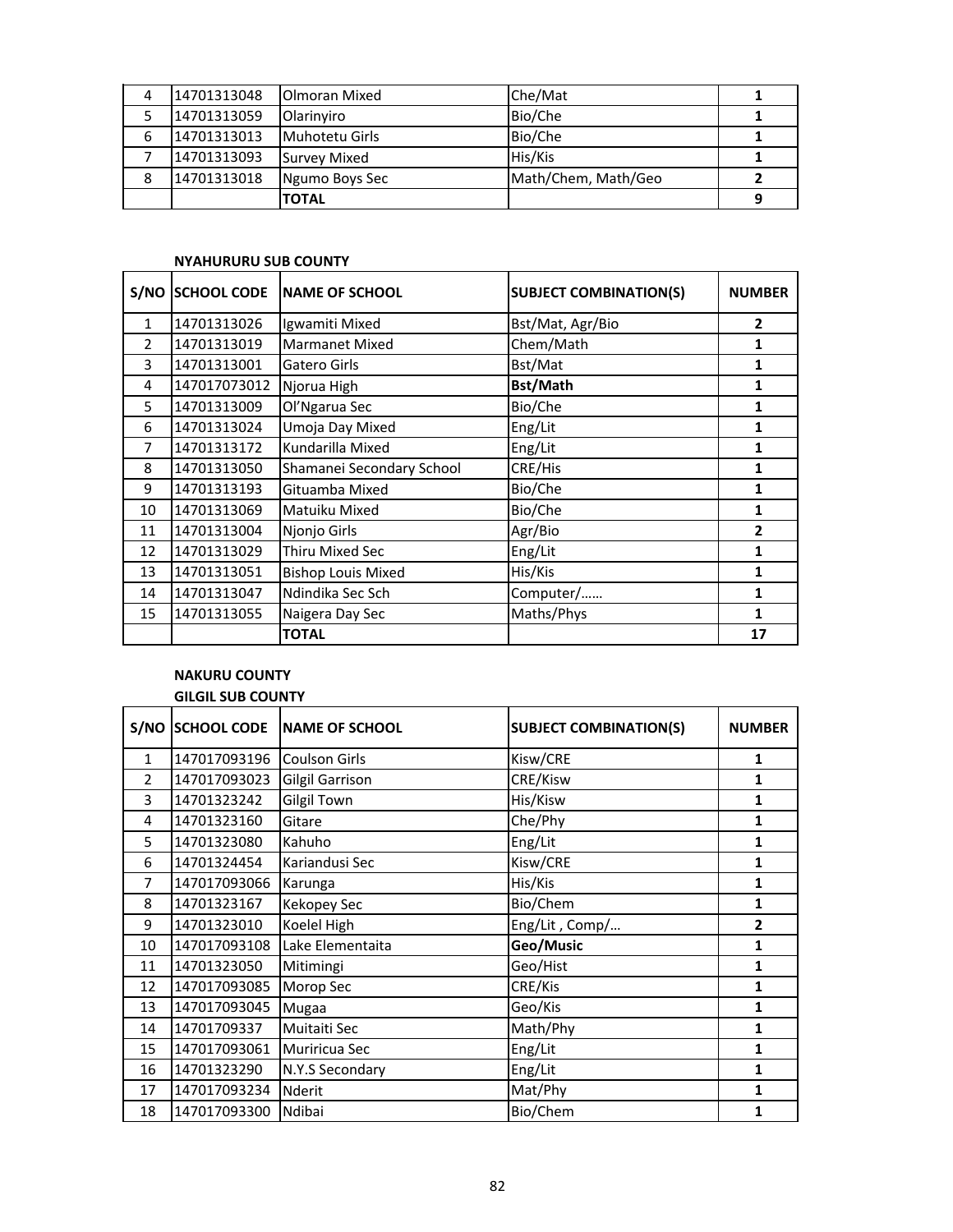| 19 | 14701323330  | Ndogo Sec      | CRE/Kis   |    |
|----|--------------|----------------|-----------|----|
| 20 | 147017093003 | Ngecho         | Comp/Math |    |
| 21 | 14701323133  | Ngetiti        | Maths/Phy |    |
| 22 | 147017093233 | Ngumo          | Eng/Lit   |    |
| 23 | 147017093299 | Oljorai Sec    | Bst/Mat   |    |
| 24 | 14701323260  | Utumishi Girls | Comp/     |    |
| 25 | 14701323288  | Woodard Sec    | Eng/Lit   |    |
|    |              | <b>TOTAL</b>   |           | 26 |

## **MOLO SUB COUNTY**

| S/NO           | <b>SCHOOL CODE</b> | <b>NAME OF SCHOOL</b> | <b>SUBJECT COMBINATION(S)</b> | <b>NUMBER</b> |
|----------------|--------------------|-----------------------|-------------------------------|---------------|
| $\mathbf{1}$   | 147017093159       | Elburgon D.E.B Sec    | Maths/Phy                     | 1             |
| $\overline{2}$ | 147017093017       | Elburgon Sec          | Agr/Bio                       | 1             |
| 3              | 147017093328       | Lawina Sec            | Agr/Bio                       | $\mathbf{1}$  |
| 4              | 147017093206       | Mariashoni            | Eng/Lit                       | $\mathbf{1}$  |
| 5              | 147017093008       | <b>Mary Mount</b>     | His/Kis                       | 1             |
| 6              | 147017093370       | Michatha              | Eng/Lit                       | 1             |
| $\overline{7}$ | 147017093002       | Michinda              | Bst/Geo                       | $\mathbf{1}$  |
| 8              | 147017093054       | Molo Academy Boys     | Agr/Bio                       | $\mathbf{1}$  |
| 9              | 147017093368       | Molo Highway          | Bio/Che                       | 1             |
| 10             | 147017093133       | Molo Secondary        | Math/Phy                      | 1             |
| 11             | 147017093178       | Mona                  | Mat/Phy                       | 1             |
| 12             | 147017093015       | Njenga Karume         | Bst/Mat                       | 1             |
| 13             | 147017093200       | Nyakiambi             | Bst/Geo                       | $\mathbf{1}$  |
| 14             | 147017093028       | P.C.E.A Kambala       | Geo/Mat                       | 1             |
| 15             | 147017093224       | P.C.E.A. Elburgon     | Math/Phy                      | $\mathbf{1}$  |
| 16             | 147017093335       | Rombei                | Mat/Phy                       | 1             |
| 17             | 147017093211       | Sachangwan            | Geo/Kis                       | 1             |
| 18             | 147017093323       | Sokoro Girls          | CRE/Kis                       | 1             |
| 19             | 147017093319       | St. James Mixed Sec   | Eng/Lit                       | $\mathbf{1}$  |
| 20             | 147017093155       | St. Joseph'S          | Eng/Lit                       | 1             |
| 21             | 14701323171        | Tumaini Integrated    | Math/Geo                      | 1             |
|                |                    | <b>TOTAL</b>          |                               | 21            |

#### **NAIVASHA SUB COUNTY**

| S/NO           |              | SCHOOL CODE NAME OF SCHOOL    | <b>SUBJECT COMBINATION(S)</b> | <b>NUMBER</b> |
|----------------|--------------|-------------------------------|-------------------------------|---------------|
| 1              | 147017093192 | Enaiposha / L. Naivasha Girls | Eng/Lit                       |               |
| $\overline{2}$ | 147017093322 | Govenor Sec                   | Agr/Bio                       | 1             |
| 3              | 147017093089 | Karima Mixed                  | Bst/Mat                       |               |
| 4              | 147017093056 | Kiambogo Sec                  | Eng/Lit                       |               |
| 5              | 14701323263  | Kipkonyo Sec                  | Eng/Lit                       |               |
| 6              | 147017093096 | Longonot T.Ship               | Maths/Bio                     |               |
| 7              | 147017093210 | Maai Mahiu Boys               | Agr/Bio                       |               |
| 8              | 147017093221 | Magereza Academy              | Eng/Lit                       |               |
| 9              | 147017093255 | Maiella Central Sec           | Eng/Lit                       |               |
| 10             | 147017093198 | Milimani High School          | Comp/, Mat/Phy                |               |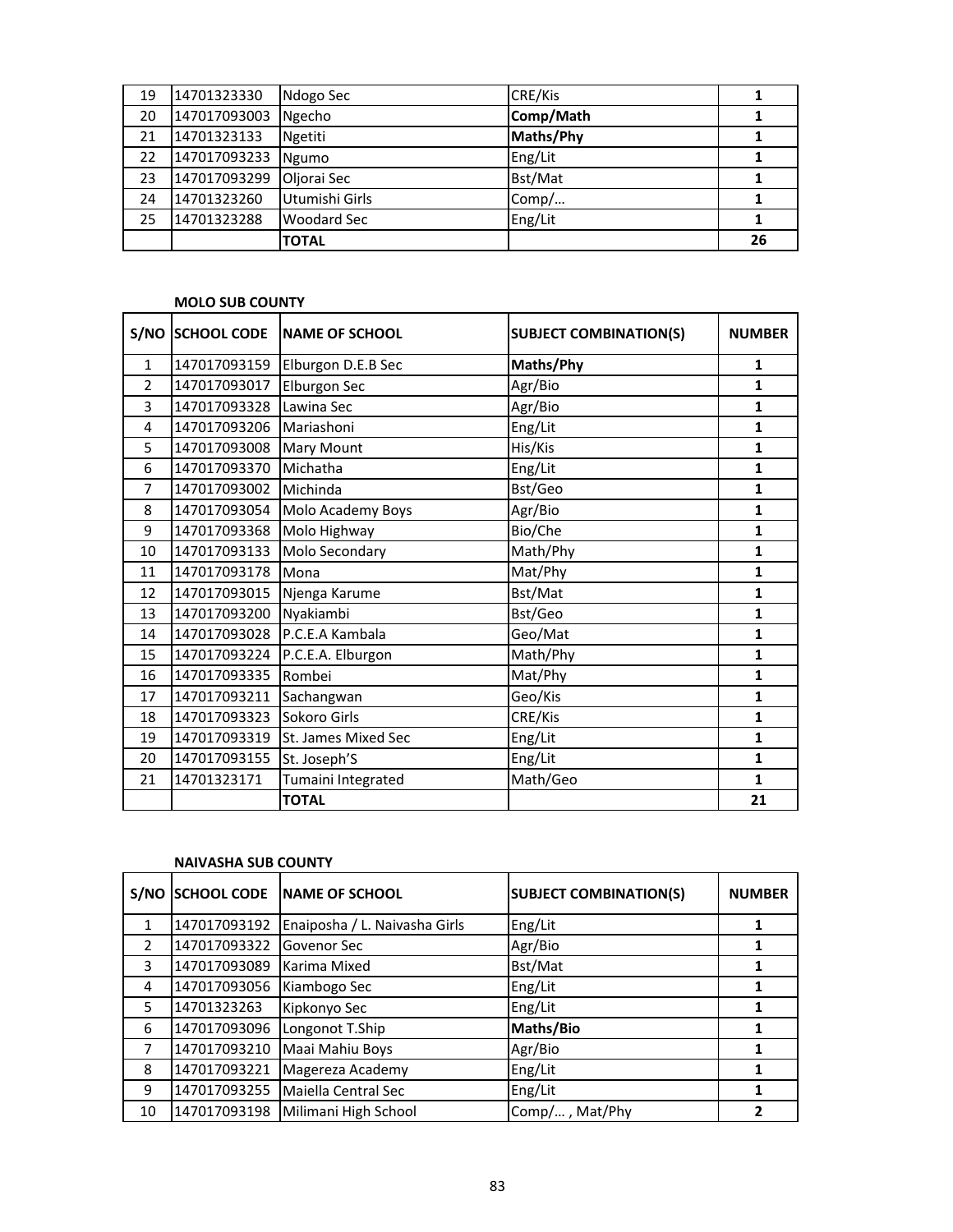| 11 | 14701709091  | Mirera High                | Geo/Kis  |    |
|----|--------------|----------------------------|----------|----|
| 12 | 147017093059 | Naivasha Day               | His/Kis  |    |
| 13 | 147017093011 | Naivasha Girls             | French/  |    |
| 14 | 147017093152 | Ndabibi Main Day Sec       | Eng/Lit  |    |
| 15 | 14701323152  | Ndabibi Sec                | Eng/Lit  |    |
| 16 | 147017093356 | Ngondi Sec                 | Math/Phy |    |
| 17 | 147017093309 | Nyamathi Sec               | Eng/Lit  |    |
| 18 | 147017093199 | <b>St.Andrews Tarabete</b> | Eng/Lit  |    |
|    |              | <b>TOTAL</b>               |          | 19 |

#### **RONGAI SUB COUNTY**

| S/NO           | <b>SCHOOL CODE</b> | <b>NAME OF SCHOOL</b>   | <b>SUBJECT COMBINATION(S)</b> | <b>NUMBER</b>  |
|----------------|--------------------|-------------------------|-------------------------------|----------------|
| $\mathbf{1}$   | 147017093085       | AIC Morop               | Agr/Bio                       | 1              |
| $\mathcal{P}$  | 147017093146       | Bomasan                 | Math/Phy                      | 1              |
| 3              | 147017093318       | Burgei                  | Eng/Lit                       | 1              |
| 4              | 147017093144       | Kerma                   | Eng/Lit                       | 1              |
| 5              | 147017093361       | Kimangu                 | Bst/Math                      | 1              |
| 6              | 147017093072       | Kirobon Girls           | Hsc/                          | $\mathbf{1}$   |
| $\overline{7}$ | 147017093104       | Lake Solai              | Math/Phy                      | 1              |
| 8              | 147017093184       | Lenginet                | Bio/Che                       | 1              |
| 9              | 147017093033       | Mama Ngina Kenyatta Sec | Eng/Lit, Bst/Math             | $\overline{2}$ |
| 10             | 147017093077       | Mema                    | Eng/Lit                       | $\mathbf{1}$   |
| 11             | 147017093223       | <b>Ngata</b>            | Eng/Lit                       | $\mathbf{1}$   |
| 12             | 14701323149        | Ogilgei                 | Bio/Che                       | $\mathbf{1}$   |
| 13             | 147017093306       | Pamela Scott            | Bst/Geo                       | 1              |
| 14             | 14701323042        | Patel Day               | Math/Phy                      | $\mathbf{1}$   |
| 15             | 147017093121       | Piave Sec               | Maths/Phys                    | 1              |
| 16             | 147017093373       | Rongai Day Sec          | Bio/Che                       | 1              |
| 17             | 147017093217       | Ruiru                   | Agr/Bio                       | 1              |
| 18             | 147017093131       | Set Kobor               | Geo/Math                      | $\mathbf{1}$   |
| 19             | 147017093012       | Solai Boys              | Bst/Math                      | 1              |
| 20             | 147017093305       | <b>Springs High</b>     | Agr/Bio                       | $\mathbf{1}$   |
|                |                    | <b>TOTAL</b>            |                               | 21             |

| S/NO           | <b>SCHOOL CODE</b> | <b>NAME OF SCHOOL</b> | <b>SUBJECT COMBINATION(S)</b> | <b>NUMBER</b> |
|----------------|--------------------|-----------------------|-------------------------------|---------------|
| 1              | 14701323129        | <b>Analat Sec</b>     | Agr/Bio                       | 1             |
| 2              | 14701323024        | Cheptoroi             | Bio/Che                       |               |
| 3              | 14701323075        | Gathima               | Geo/Kisw                      |               |
| 4              | 14701323016        | Kapkembu              | Eng/Lit                       |               |
| 5              | 147017093117       | Lare Vision           | Bst/Math                      |               |
| 6              | 147017093019       | Larmudiac             | Math/Phy                      |               |
| $\overline{7}$ | 147017093366       | Likia                 | Math/Phy                      |               |
| 8              | 147017093362       | Lusiru Sec            | CRE/His                       |               |
| 9              | 147017093249       | Mauche Samoei         | His/Kis                       |               |
| 10             | 147017093371       | Mosop                 | Agr/Bio                       |               |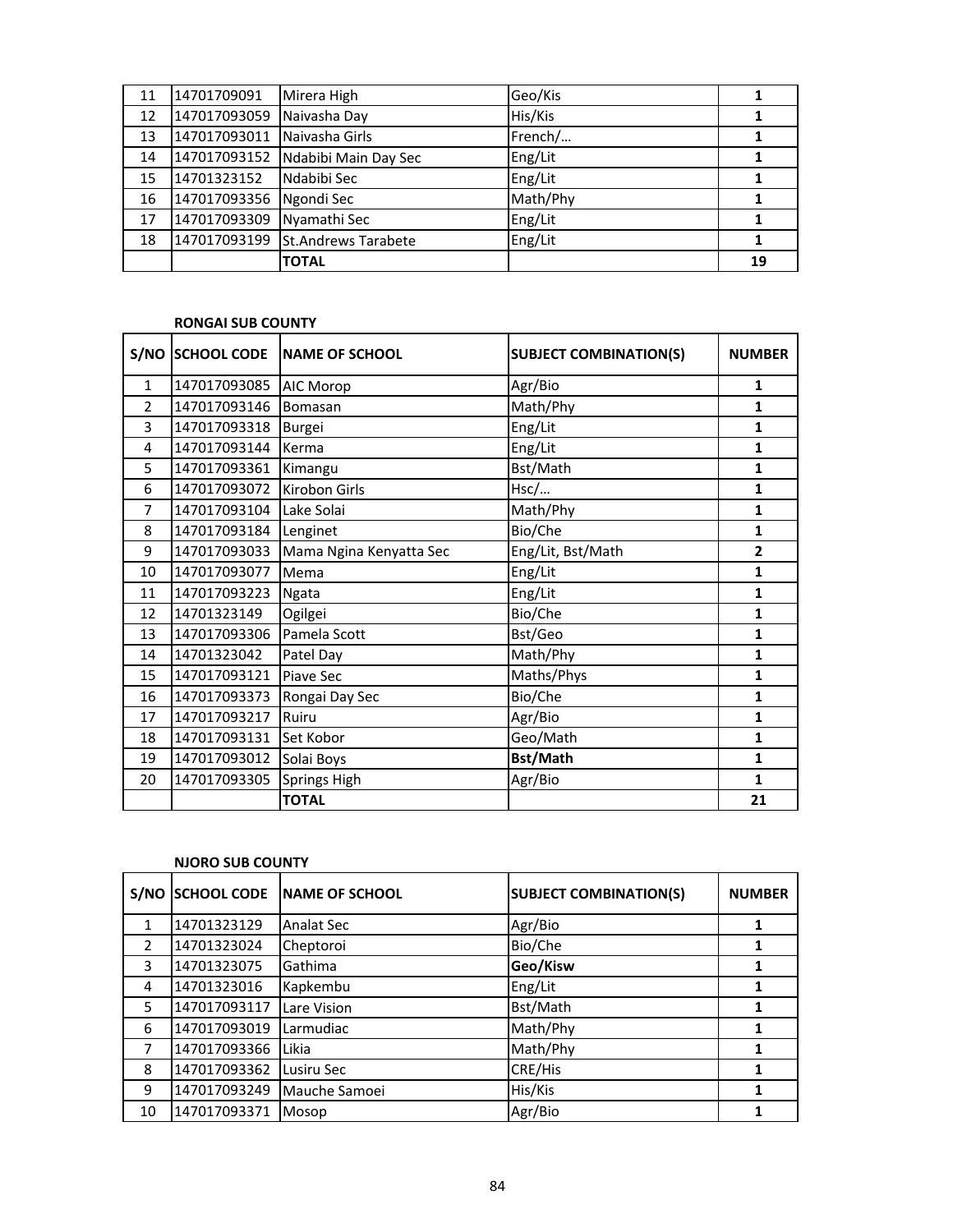| 11 | 147017093331 | Ndege Sec        | CRE/His             |    |
|----|--------------|------------------|---------------------|----|
| 12 | 147017093236 | Ngwataniro       | Bst/Math            |    |
| 13 | 147017093001 | Njoro Boys High  | Eng/Lit             |    |
| 14 | 14701323154  | Njoro Central    | Eng/Lit             |    |
| 15 | 14701323021  | Njoro Day        | Maths/Phy, Kisw/Geo | 2  |
| 16 | 147017093004 | Njoro Girls      | Germany/            |    |
| 17 | 147017093374 | Sirvat           | Agr/Bio             |    |
| 18 | 147017093243 | Subuku           | Agr/Bio             |    |
| 19 | 147017093130 | Taita Mauche Sec | Eng/Geo             |    |
| 20 | 147017093095 | Teret Sec        | Agr/Bio, Eng/Lit    | 2  |
|    |              | <b>TOTAL</b>     |                     | 22 |

## **NAKURU NORTH / BAHATI SUB COUNTY**

| S/NO           | <b>SCHOOL CODE</b> | <b>NAME OF SCHOOL</b>    | <b>SUBJECT COMBINATION(S)</b> | <b>NUMBER</b> |
|----------------|--------------------|--------------------------|-------------------------------|---------------|
| $\mathbf{1}$   | 147017093009       | <b>Bahati Girls</b>      | Math/Phy                      | 1             |
| $\mathcal{P}$  | 147017093027       | Bahati Pcea              | Eng/Lit                       | 1             |
| 3              | 147017093047       | Dundori Sec              | CRE/His                       | 1             |
| 4              | 147017093145       | J.M Kariuki              | Eng/Lit                       | 1             |
| 5              | 147017093005       | Jomo Kenyatta Boys       | CRE/His                       | $\mathbf{1}$  |
| 6              | 147017093358       | Jomo Kenyatta Girls      | Bio/Che                       | $\mathbf{1}$  |
| $\overline{7}$ | 147017093237       | Mikeu                    | His/Kis                       | 1             |
| 8              | 147017093055       | Moi Forces Academy Lanet | Comp/                         | 1             |
| 9              | 147017093137       | Murungaru                | Agr/Bio                       | $\mathbf{1}$  |
| 10             | 147017093216       | Mwiruti                  | Math/Phy                      | $\mathbf{1}$  |
| 11             | 147017093244       | Olbonata Sec             | His/Kis                       | $\mathbf{1}$  |
| 12             | 147017093251       | Our Lady Of Fatima       | Math/Phy                      | 1             |
| 13             | 147017093132       | Rigogo                   | Eng/Lit                       | $\mathbf{1}$  |
| 14             | 147017093183       | Rurii                    | Eng/Lit                       | 1             |
| 15             | 147017093099       | St. Anthony Engashura    | Geo/Chem                      | $\mathbf{1}$  |
| 16             | 147017093294       | St. Francis Bahati       | Bst/Mat                       | $\mathbf{1}$  |
| 17             | 147017093092       | St. Joseph Kirima        | Math/Phy                      | $\mathbf{1}$  |
| 18             | 147017093119       | St. Marks Eldonio Sec    | Agr/Bio                       | $\mathbf{1}$  |
| 19             | 147017093044       | Wanyororo                | Math/Phy                      | $\mathbf{1}$  |
| 20             | 147017093245       | <b>Workers High</b>      | Bst/Math                      | $\mathbf{1}$  |
|                |                    | <b>TOTAL</b>             |                               | 20            |

#### **KURESOI NORTH SUB COUNTY**

| S/NO | <b>SCHOOL CODE</b> | <b>INAME OF SCHOOL</b> | <b>SUBJECT COMBINATION(S)</b> | <b>NUMBER</b> |
|------|--------------------|------------------------|-------------------------------|---------------|
|      | <b>NEW</b>         | <b>Baringo Sec</b>     | Che/Math                      |               |
| 2    | <b>NEW</b>         | Boron Sec              | Bio/Che                       |               |
| 3    | 147017093084       | Elck Kongoi Sec        | Eng/Lit                       |               |
| 4    | 147017093205       | Haraka Sec             | Eng/Lit                       |               |
| 5    | 147017093360       | Kaplelach              | Bio/Che                       |               |
| 6    | 14701323218        | Karirikania Sec        | Mat/Phy                       |               |
|      | 147017093376       | Kipkewa Sec            | Geo/Math                      |               |
| 8    | 147017093208       | Matunakio Sec          | Eng/Lit                       |               |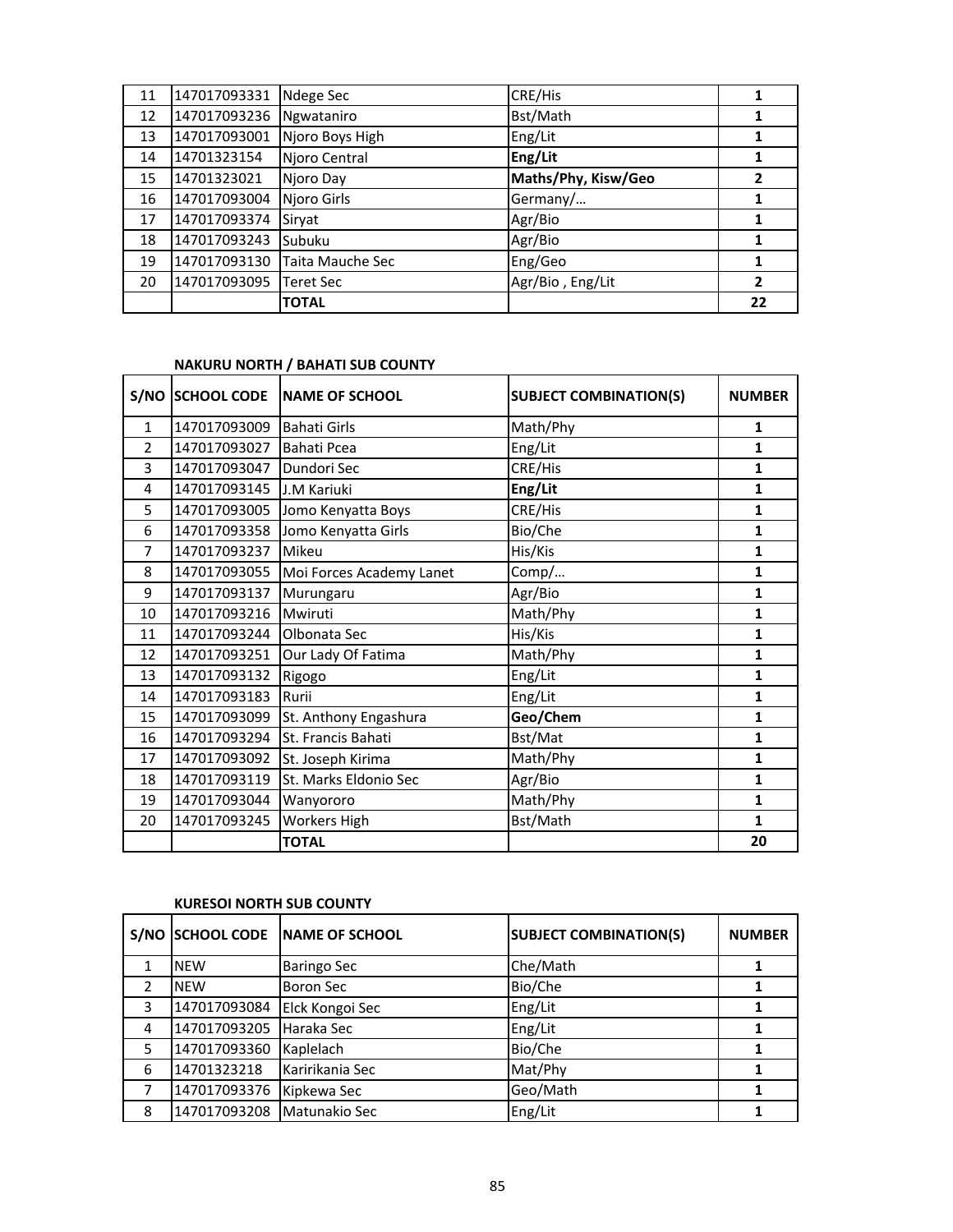|    |              | <b>TOTAL</b>         |           | 18 |
|----|--------------|----------------------|-----------|----|
| 18 | 147017093107 | Temoyetta D.E.B      | Eng/Lit   |    |
| 17 | 147017093259 | Tarakwa              | Agr/Bio   |    |
| 16 | 147017093065 | Sitoito Sec          | Eng/Lit   |    |
| 15 | 147017093185 | Sirikwa Sec          | Eng/Lit   |    |
| 14 | 147017093346 | Set Kotes Sec        | Mat/Phy   |    |
| 13 | 147017093298 | Mwaragania Sec       | Eng/Lit   |    |
| 12 | 14701203032  | Murinduko sec        | CRE/Kis   |    |
| 11 | 147017093327 | Muchorwe Sec         | Bio/Che   |    |
| 10 | 147017093048 | Mau Summit Mixed Sec | Maths/Bst |    |
| 9  | 147017093329 | Mau Sec              | Bst/Mat   |    |

#### **KURESOI SOUTH SUB COUNTY**

| S/NO           | <b>SCHOOL CODE</b> | <b>NAME OF SCHOOL</b> | <b>SUBJECT COMBINATION(S)</b> | <b>NUMBER</b>  |
|----------------|--------------------|-----------------------|-------------------------------|----------------|
| $\mathbf{1}$   | 147017093324       | Armani Sec            | CRE/Kis                       | 1              |
| $\overline{2}$ | 14701323197        | Chebotoi              | Geo/Math                      | 1              |
| 3              | 147017093336       | Chemanel              | Agr/Bio                       | 1              |
| 4              | 147017093036       | Cheptuech Boys        | Bio/Che                       | 1              |
| 5              | 147017093147       | Kamwaura              | Bio/Che                       | 1              |
| 6              | 147017093134       | Kapsimbeiyo           | His/Kis                       | 1              |
| 7              | 14701323109        | Kiptagich             | Bio/Che                       | 1              |
| 8              | 147017093372       | Korao Sec             | CRE/Kis                       | 1              |
| 9              | 147017093051       | Moi Amalo             | Comp/, Kisw/CRE               | $\overline{2}$ |
| 10             | 147017093106       | Ogiek Sotik           | Agr/Bio                       | 1              |
| 11             | 147017093204       | Olenguruone Township  | CRE/His                       | 1              |
| 12             | 147017093153       | Silibwet              | CRE/His                       | 1              |
| 13             | 14701323262        | Simotwet              | Eng/Lit                       | 1              |
| 14             | 14701323261        | Tinet Girls Kabongoi  | Eng/Lit                       | 1              |
|                |                    | <b>TOTAL</b>          |                               | 15             |

## **SUBUKIA SUB COUNTY**

| S/NO          | <b>SCHOOL CODE</b> | <b>NAME OF SCHOOL</b>   | <b>SUBJECT COMBINATION(S)</b> | <b>NUMBER</b> |
|---------------|--------------------|-------------------------|-------------------------------|---------------|
| 1             | 14701323214        | <b>Forest Hill</b>      | Agr/Bio                       | 1             |
| $\mathcal{P}$ | 14701323079        | Kabazi                  | Eng/Lit                       |               |
| 3             | 14701323032        | Magomano                | Bst/Mat                       | 1             |
| 4             | 147017093141       | Mary Land               | His/Kis                       | 1             |
| 5             | 14701323141        | Maryland Mixed Day&Boys | Geo/Bst                       | 1             |
| 6             | 147017093120       | Ol Manyatta             | CRE/His                       | 1             |
| 7             | 147017093240       | Oldonyo Mara            | CRE/His                       | 1             |
| 8             | 147017093239       | Our Lady Of Victories   | Geo/Kis                       | 1             |
| 9             | 147017093235       | Sidai                   | CRE/His                       | 1             |
| 10            | 14701323090        | St. Michael Gatagati    | Chem/Geo, His/Kis             | 2             |
| 11            | 14701323230        | St. Paul Kiriko         | His/Kis                       | 1             |
| 12            | 14701323114        | Umoja Sec               | Eng/Lit                       | 1             |
|               |                    | <b>TOTAL</b>            |                               | 13            |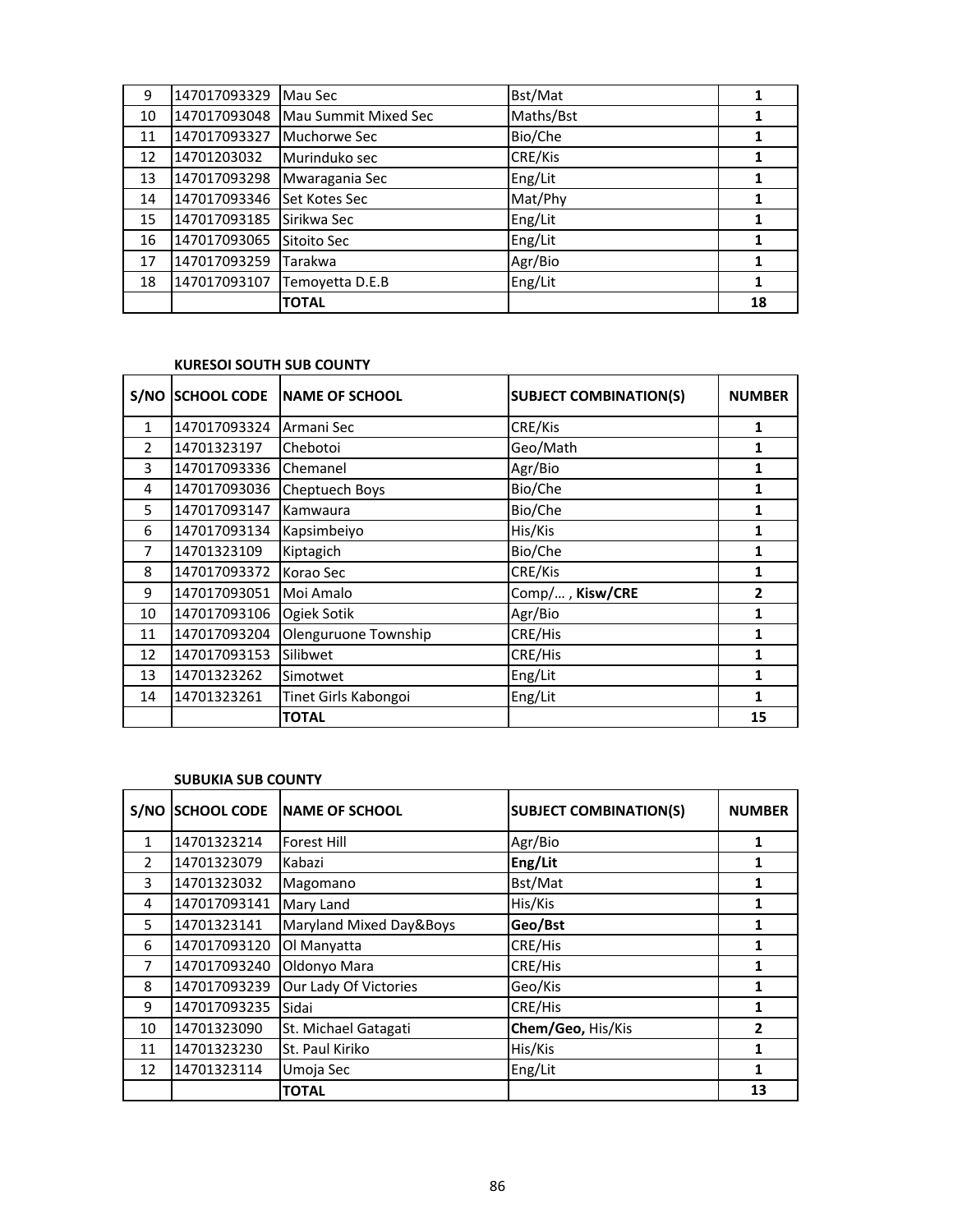### **NAKURU EAST SUB COUNTY**

|               |              | S/NO SCHOOL CODE NAME OF SCHOOL | <b>SUBJECT COMBINATION(S)</b>                           | <b>NUMBER</b> |
|---------------|--------------|---------------------------------|---------------------------------------------------------|---------------|
|               | 147017093035 | Flamingo                        | Hsc/                                                    |               |
| $\mathcal{P}$ | 147017093098 | <b>Hillcrest Sec</b>            | Mat/Phy                                                 |               |
| 3             | 14701323037  | Lanet Sec                       | Bst/Mat                                                 |               |
| 4             | 147017093013 | Langalanga Sec                  | Bio/Chem                                                |               |
| 5             | 14701323163  | Menengai Hill Sec               | Geo/Hist                                                |               |
| 6             | 147017093040 | Nakuru Boys                     | Electricity/ Technical Drawing,<br>Maths/Geo, Maths/Phy | 3             |
|               | 147017093355 | St. Maria Veronica G.           | Bio/Agr                                                 |               |
| 8             | 147017093116 | <b>Upper Hill Sec</b>           | Mat/Phy                                                 |               |
|               |              | <b>TOTAL</b>                    |                                                         | 10            |

# **NAKURU WEST SUB COUNTY**

| S/NO          | <b>SCHOOL CODE</b> | <b>INAME OF SCHOOL</b>   | <b>SUBJECT COMBINATION(S)</b> | <b>NUMBER</b> |
|---------------|--------------------|--------------------------|-------------------------------|---------------|
|               | 147017093057       | <b>Crater View</b>       | Agr/Bio                       |               |
| $\mathcal{P}$ | 147017093073       | Mogoon Sec               | Comp/                         |               |
| 3             | 147017093062       | Moi Sec                  | Mat/Phy                       |               |
| 4             | 147017093296       | Mwariki Sec              | Bst/Geo                       |               |
| 5             | 147017093060       | Nakuru West Sec          | Bst/Mat                       |               |
| 6             | 147017093112       | <b>Tumaini House Sec</b> | CRE/His                       |               |
|               | 147017093076       | Uhuru Sec                | Eng/Lit                       |               |
|               |                    | <b>TOTAL</b>             |                               |               |

# **NANDI COUNTY**

# **CHESUMEI SUB COUNTY**

| S/NO          | <b>SCHOOL CODE</b> | NAME OF SCHOOL              | <b>SUBJECT COMBINATION(S)</b> | <b>NUMBER</b>  |
|---------------|--------------------|-----------------------------|-------------------------------|----------------|
| $\mathbf{1}$  | 14701293116        | AIC Kamoiywo Girls          | Eng/Lit                       | 1              |
| $\mathcal{P}$ | 14701293049        | AIC Kosirai Girls           | Bst/Kis                       | 1              |
| 3             | 14701393132        | AIC Moi Kapkuto Mixed       | His/Kis                       | 1              |
| 4             | 14701293117        | <b>AIC Mutwot Sec</b>       | Math/Bst                      | 1              |
| 5             | 14701293050        | Itigo Girls                 | Eng/Lit, His/Kis              | $\overline{2}$ |
| 6             | 14701293001        | Kapsabet Boys High          | Eng/Lit, Music/               | 2              |
| 7             | 14701293057        | Kapsisiywa Mixed            | Bio/Che                       | 1              |
| 8             | 14701293005        | Kimondi Mixed               | Che/Mat                       | 1              |
| 9             | 14701293031        | Kombe Mixed                 | CRE/Kis                       | 1              |
| 10            | 14701293033        | Kosirai High                | Eng/Lit                       | 1              |
| 12            | 14701293009        | Lelmokwo Boys               | CRE/Kis, Che/Mat              | $\overline{2}$ |
| 13            | 14701293122        | Namgoi Mixed                | Geo/Mat                       | 1              |
| 14            | 14701293064        | <b>Ngechek Mixed</b>        | Geo/Mat                       | 1              |
| 15            | 14701293075        | Siksiket Mixed              | Che/Mat                       | 1              |
|               | 14701293006        | St. Canisius High - Mateget | Bst/Mat                       | 1              |
| 17            | 14701293061        | St. Stephen Kiptuiya Mixed  | CRE/Kis                       | 1              |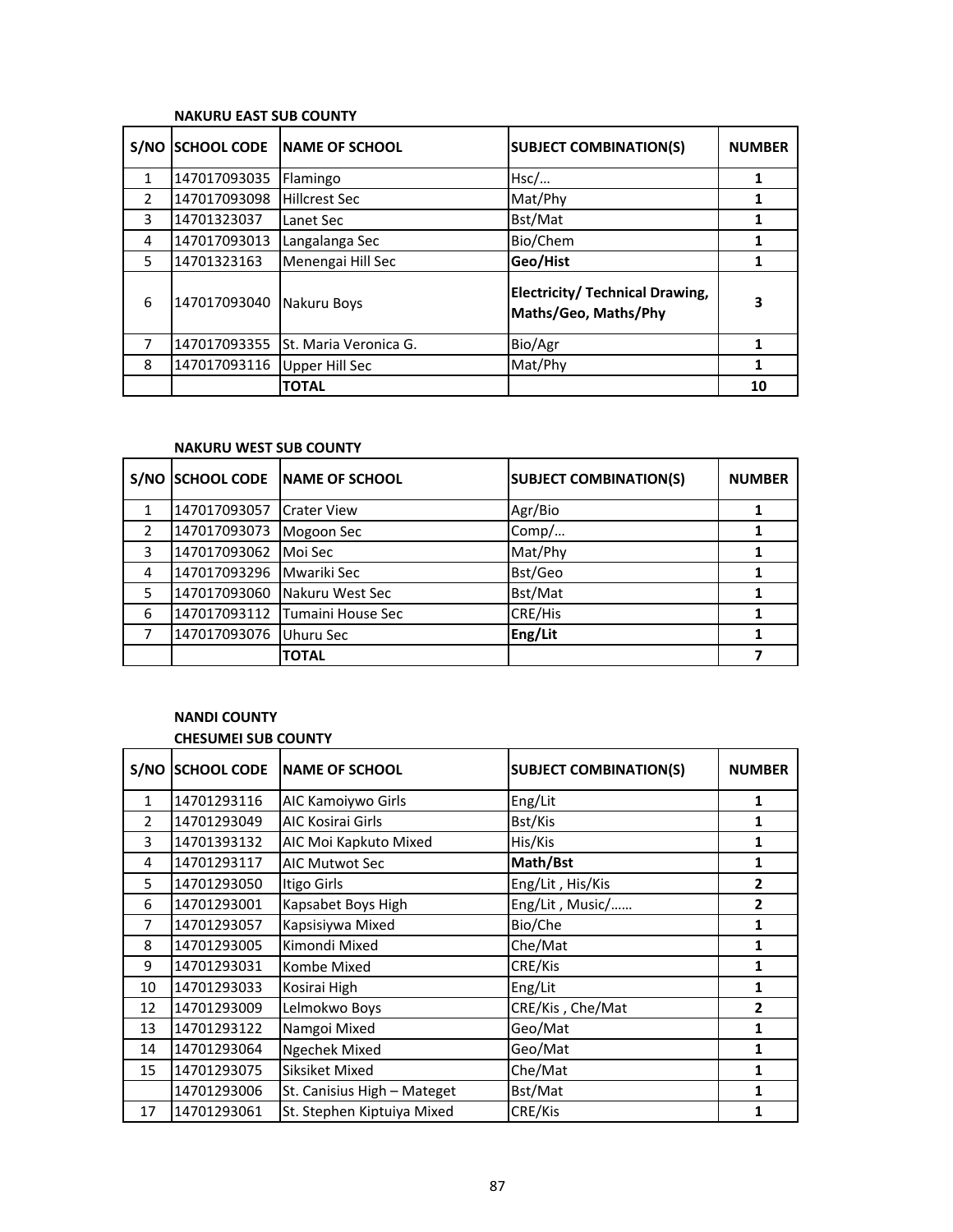| $\sim$ $\sim$ $\sim$ $\sim$<br><u>ль</u> | -- |
|------------------------------------------|----|

|                | S/NO SCHOOL CODE | <b>NAME OF SCHOOL</b>           | <b>SUBJECT COMBINATION(S)</b> | <b>NUMBER</b>  |
|----------------|------------------|---------------------------------|-------------------------------|----------------|
| 1              | 14701293137      | <b>ACK Kipsugur Mixed Sec</b>   | CRE/Kis                       | $\mathbf{1}$   |
| $\overline{2}$ | 14701293018      | AIC Kapchemoiywo Mixed          | CRE/Kis                       | 1              |
| 3              | 14701293063      | AIC Kiborgok Girls              | Eng/Lit                       | $\mathbf{1}$   |
| 4              | 14701293048      | Chepkumia Mixed Sec             | Eng/Lit                       | $\mathbf{1}$   |
| 5              | 14701293104      | Fr. Kuhn Chepsonoi Mixed        | Che/Phy                       | $\mathbf{1}$   |
| 6              | 14701293136      | <b>Holy Rosary Girls</b>        | Eng/Lit                       | $\mathbf{1}$   |
| 7              | 14701293039      | Kabikwen Mixed                  | Geo/His                       | $\mathbf{1}$   |
| 8              | 14701293095      | Kabirirsang Mixed               | Che/Mat                       | $\mathbf{1}$   |
| 9              | 14701293228      | Kabwareng Mixed Sec             | Eng/Lit                       | 1              |
| 10             | 14701293002      | Kapsabet Girls                  | Bio/Mat                       | $\mathbf{1}$   |
| 11             | 14701293016      | Kiborgok Mixed                  | Bio/Che                       | 1              |
| 12             | 14701393004      | Kilibwen Boys                   | Eng/Lit                       | $\mathbf{1}$   |
| 13             | 14701293115      | Kimnyosis Mixed                 | Agr/Bio                       | 1              |
| 14             | 14701293037      | Kipsigak Boys                   | Geo/Mat                       | $\mathbf{1}$   |
| 15             | 14701293110      | Kipture Mixed                   | CRE/His                       | 1              |
| 16             | 14701293078      | Ndubeneti Mixed                 | His/Kis                       | 1              |
| 17             | 14701293026      | Our Lady Of Victory Kapnyaberai | Bst/Geo, Bio/Che              | $\mathbf{2}$   |
| 18             | 14701293100      | St. Barnabas Tegat Mixed        | Che/Mat, CRE/His              | $\overline{2}$ |
| 19             | 14701293030      | <b>Terige Boys</b>              | His/Kis, Agr/Bio              | $\overline{2}$ |
|                |                  | <b>TOTAL</b>                    |                               | 22             |

# **NANDI CENTRAL SUB COUNTY**

# **NANDI EAST SUB COUNTY**

| S/NO           | <b>SCHOOL CODE</b> | <b>NAME OF SCHOOL</b>    | <b>SUBJECT COMBINATION(S)</b> | <b>NUMBER</b> |
|----------------|--------------------|--------------------------|-------------------------------|---------------|
| $\mathbf{1}$   | 14701293119        | <b>AIC Siwo Mixed</b>    | Geo/Kis                       | 1             |
| $\overline{2}$ | 14701293244        | <b>Chebarus Mixed</b>    | Mat/Phy                       | 1             |
| 3              | 14701293251        | Cheptabach Mixed         | His/Kis                       | 1             |
| 4              | 14701293254        | Jean Marie Seroney Mixed | Eng/Lit                       | 1             |
| 5              | 14701293180        | Kabote Adventist Mixed   | Geo/Kis                       | 1             |
| 6              | 147017193036       | Kapsimatwo Mixed         | His/Kis                       | 1             |
| 7              | 14701293187        | Kaptien Mixed            | Eng/Lit                       | 1             |
| 8              | 14701293226        | Kosoiywo Mixed           | Bst/Mat                       | 1             |
| 9              | 14701293200        | Lelwak Boys              | Agr/Bio                       | 1             |
| 10             | 14701293179        | Our Lady Of Peace        | Chem/Math                     | 1             |
| 11             | 14701293184        | Samoei Boys              | Comp/                         | 1             |
| 12             | 14701293175        | Sochoi Boys              | His/Kis                       | 1             |
| 13             | 14701293171        | Taito Ktga Mixed         | Geo/Mat                       | 1             |
| 14             | 14701293125        | Tigityo Mixed Sec        | His/Kis                       | 1             |
|                |                    | <b>TOTAL</b>             |                               | 14            |

# **NANDI NORTH SUB COUNTY**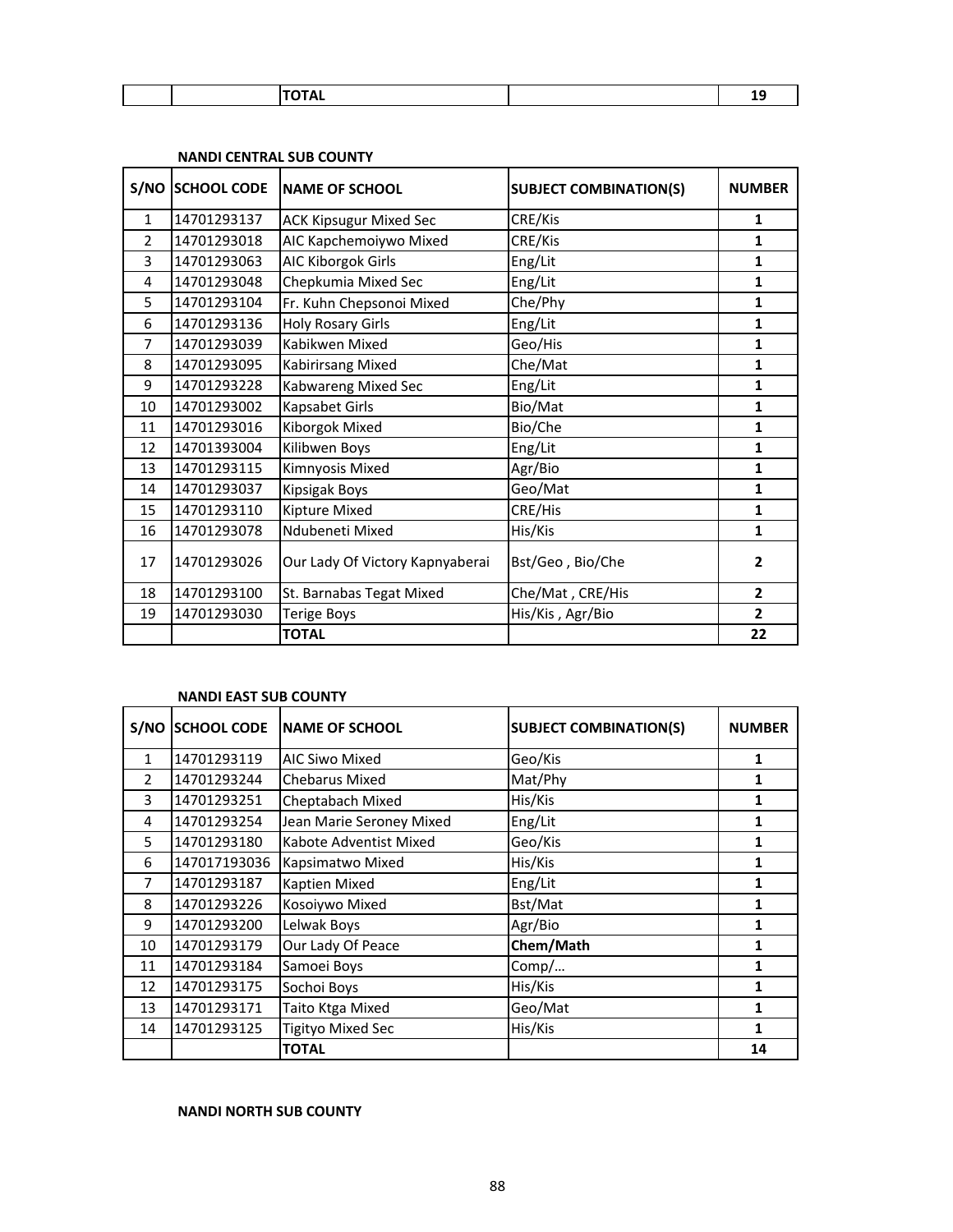|                | <b>S/NO SCHOOL CODE</b> | <b>NAME OF SCHOOL</b>        | <b>SUBJECT COMBINATION(S)</b> | <b>NUMBER</b>           |
|----------------|-------------------------|------------------------------|-------------------------------|-------------------------|
| $\mathbf{1}$   | 14701293118             | AIC Kimogoch Mixed           | Eng/Lit                       | 1                       |
| 2              | 14701293149             | <b>AIC Laboret Girls</b>     | Agr/Bio, CRE/His              | $\overline{2}$          |
| 3              | 14701293138             | <b>AIC Ndulele Mixed</b>     | Eng/Lit                       | $\mathbf{1}$            |
| 4              | 14701293062             | Aron Moiben Mixed            | Bst/Geo                       | $\mathbf{1}$            |
| 5              | 14701293086             | St. Patricks Chemnoet Mixed  | Mat/Phy                       | 1                       |
| 6              | 14701293021             | Cheptil Mixed                | Eng/Lit                       | $\mathbf{1}$            |
| $\overline{7}$ | 14701293058             | Eisero Girls                 | Che/Mat                       | $\mathbf{1}$            |
| 8              | 14701293038             | Kebulonik Mixed              | Comp/                         | $\mathbf{1}$            |
| 9              | <b>NEW</b>              | <b>Kurgong Boys</b>          | Eng/Lit                       | $\mathbf{1}$            |
| 10             | 14701293010             | Laboret Boys                 | Mat/Phy                       | 1                       |
| 11             | 14701293054             | <b>Ndalat Gaa Girls</b>      | Comp/                         | 1                       |
| 12             | 14701293020             | Sangalo Mixed                | Che/Mat                       | $\mathbf{1}$            |
| 13             | 14701293076             | St. Brigitta Girls           | Agr/Bio                       | $\mathbf{1}$            |
| 14             | 14701293152             | St. Joseph Kapkenyeloi Mixed | CRE/His                       | $\mathbf{1}$            |
| 15             | 14701293147             | St. Mathews Girls Septonok   | Agr/Bio                       | $\mathbf{1}$            |
| 16             | 14701293032             | St. Michaels Kabisaga Mixed  | Mat/Phy                       | $\mathbf{1}$            |
| 17             | 14701293056             | St. Monicas Kapkoros Mixed   | Bst/His                       | 1                       |
| 18             | 14701293053             | St. Peters Kamasai Mixed     | Agr/Bio                       | $\mathbf{1}$            |
| 19             | 14701293121             | St. Teresa Of Avilla Girls   | Mat/Phy                       | 1                       |
| 20             | 14701293027             | Stephen Kositany Girls       | Geo/Kis, Che/Mat              | $\overline{\mathbf{2}}$ |
| 21             | 14701293105             | Tabolwa Mixed                | Bio/Che, Eng/Lit              | $\overline{2}$          |
| 22             | 14701293019             | Tulwo Girls                  | CRE/His                       | $\mathbf{1}$            |
| 23             | 14701293182             | Henry Koskei Kibukwo         | <b>Bio/Agr</b>                | $\mathbf{1}$            |
|                |                         | <b>TOTAL</b>                 |                               | 26                      |

### **NANDI SOUTH SUB COUNTY**

|                | S/NO SCHOOL CODE | <b>NAME OF SCHOOL</b>   | <b>SUBJECT COMBINATION(S)</b> | <b>NUMBER</b>  |
|----------------|------------------|-------------------------|-------------------------------|----------------|
| $\mathbf{1}$   | 14701293159      | AIC Chebisaas Girls     | CRE/His                       | 1              |
| $\overline{2}$ | 14701293210      | AIC Chepkebuge Mixed    | Agr/Bio                       | 1              |
| 3              | 14701293160      | AIC Kapkolei Girls      | Geo/Kis                       | 1              |
| 4              | 14701293161      | AIC St. Marks Kapttumo  | Kisw/Geo                      | 1              |
| 5              | 14701293263      | Aldai Boys              | Geo/Kis                       | 1              |
| 6              | 14701293158      | Aldai Girls             | Eng/Lit                       | 1              |
| 7              | 14701293202      | Banja Mixed             | Che/Mat                       | 1              |
| 8              | 14701293252      | Bishop Neo-Kongai Mixed | Che/Phy                       | 1              |
| 9              | 14701293157      | Chepkongony Mixed       | Eng/Lit, Math/Bst             | $\overline{2}$ |
| 10             | 14701293174      | Dr. Sally Kosgei Mixed  | Agr/Bio                       | 1              |
| 11             | 14701293191      | Fr. Mair Girls          | Bio/Che                       | $\mathbf{1}$   |
| 12             | 14701293238      | Kamimei Mixed           | Agr/Bio                       | 1              |
| 13             | 14701293169      | <b>Kapkures Mixed</b>   | <b>CRE/Kis</b>                | 1              |
| 14             | 14701293185      | Kapsengere Mixed        | Eng/Lit                       | 1              |
| 15             | 14701293166      | Kemeloi Boys            | Bst/Geo                       | 1              |
| 16             | 14701293198      | Kimaren Mixed Sec       | Bst/Mat                       | 1              |
| 17             | 14701293211      | Kiptulus Mixed          | Agr/Bio                       | 1              |
| 18             | 14701293162      | Koyo Mixed              | Geo/His                       | 1              |
| 19             | 14701293188      | Maraba Mixed            | Eng/Lit, CRE/Kis              | $\overline{2}$ |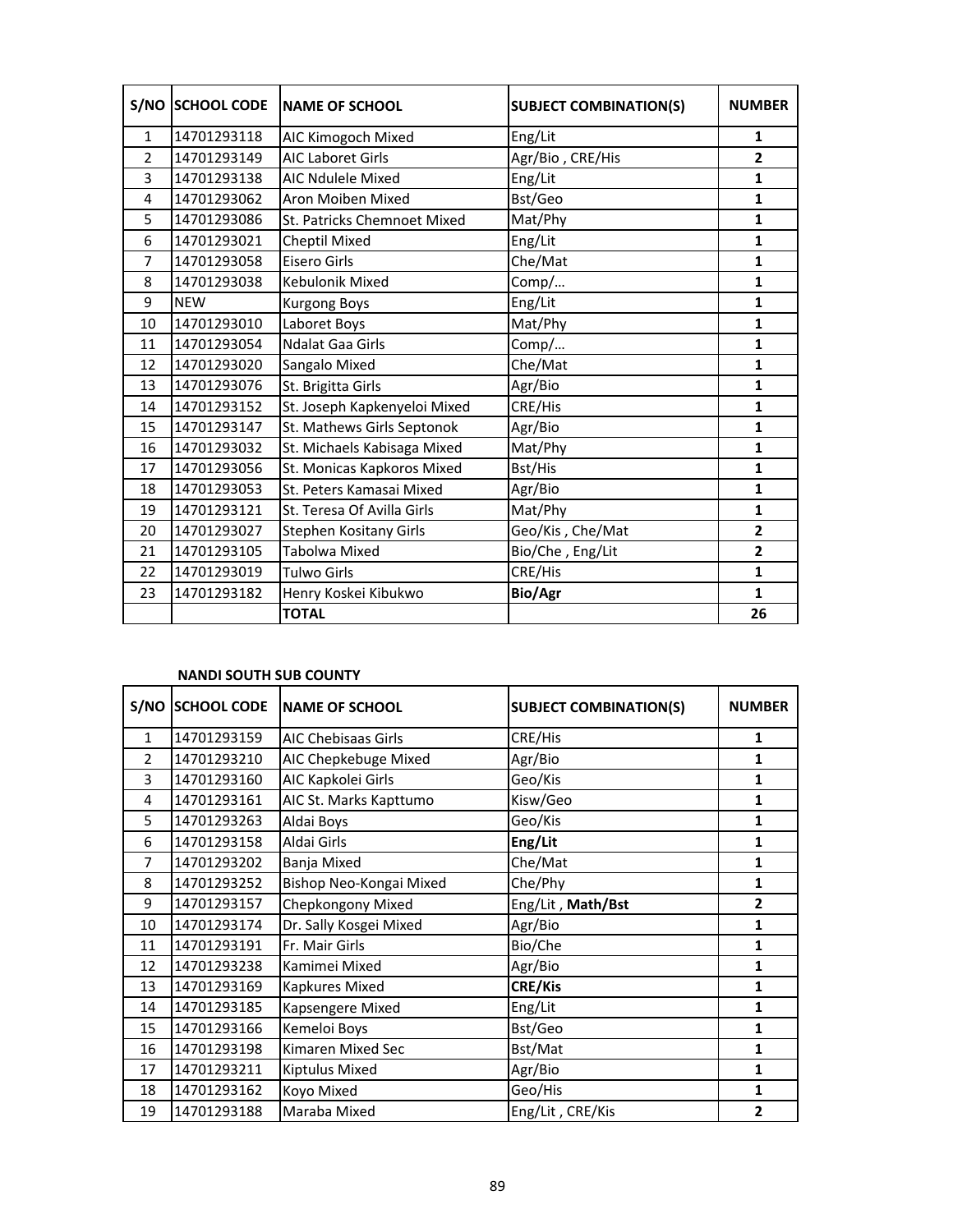| 20 | 14701293255 | Musasa Ipa Mixed | Bio/Che |        |
|----|-------------|------------------|---------|--------|
|    |             | <b>TOTAL</b>     |         | ~<br>" |

#### **TINDERET SUB COUNTY**

| S/NO          | <b>SCHOOL CODE</b> | <b>INAME OF SCHOOL</b>    | <b>SUBJECT COMBINATION(S)</b> | <b>NUMBER</b> |
|---------------|--------------------|---------------------------|-------------------------------|---------------|
| $\mathbf{1}$  | 14701293222        | <b>AIC Taunet Mixed</b>   | Bio/Che                       | 1             |
| $\mathcal{P}$ | 14701293217        | Ainapngetuny Mixed        | CRE/His                       |               |
| 3             | 14701293156        | Chemase Boys              | Bst/Mat                       | 1             |
| 4             | 14701293215        | Fr. Boyle Kabolebo Mixed  | Bst/Geo                       |               |
| 5             | 14701294872        | Fr. Martin Boyle Academy  | Geo/His                       |               |
| 6             | 14701293218        | Kapkoros Barngetuny Mixed | Geo/His                       | 1             |
| 7             | 14701293176        | Metetei Boys              | Eng/Lit                       |               |
| 8             | 14701294246        | Sarwat Mixed              | Eng/Lit                       |               |
| 9             | 14701293196        | St. John Tachasis Mixed   | <b>Bio/Chem</b>               | 1             |
| 10            | 14701293190        | St. Marys Tachasis Girls  | Bst/Mat                       | 1             |
| 11            | 14701293178        | <b>Tinderet Boys Sec</b>  | Eng/Lit                       | 1             |
|               |                    | <b>TOTAL</b>              |                               | 11            |

# **NAROK COUNTY NAROK EAST SUB COUNTY**

| S/NO          | <b>SCHOOL CODE</b> | <b>INAME OF SCHOOL</b> | <b>SUBJECT COMBINATION(S)</b> | <b>NUMBER</b> |
|---------------|--------------------|------------------------|-------------------------------|---------------|
|               | 147017113172       | Aramat                 | Bst/Mat                       |               |
| $\mathcal{P}$ | 147017113011       | <b>Eor Ekule</b>       | Bst/Geo                       |               |
| 3             | 14701333157        | Keekonyokie            | Eng/Lit                       |               |
| 4             | 147017113155       | <b>Ntulele</b>         | Bst/Mat                       |               |
| 5             | 147017113009       | Olasiti                | CRE/Kis                       |               |
| 6             | 147017113019       | Saleita                | Geo/Mat                       |               |
|               | 14701333004        | St. Anthony            | Mat/Phy                       |               |
| 8             | 147017113156       | <b>Suswa</b>           | Eng/Lit                       |               |
|               |                    | <b>TOTAL</b>           |                               | 8             |

#### **TRANSMARA WEST SUB COUNTY**

| S/NO          | <b>SCHOOL CODE</b> | <b>INAME OF SCHOOL</b> | <b>SUBJECT COMBINATION(S)</b> | <b>NUMBER</b> |
|---------------|--------------------|------------------------|-------------------------------|---------------|
|               | 147017333070       | Kensington             | Bst/Mat                       |               |
| $\mathcal{P}$ | 14701333216        | Kondamet               | CRE/Hist                      |               |
| 3             | 14701333013        | Mogoyuet Sec           | <b>Bio/Agr</b>                |               |
| 4             | 14701333201        | Mutenkuarr             | Agr/Bio                       |               |
| 5             | 14701333186        | Oldonyo Orok           | Mat/Phy                       |               |
| 6             | 14701333189        | Poroko Friends         | Eng/Lit                       |               |
| 7             | 14701333187        | Shankoe                | CRE/Hist                      |               |
| 8             | 14701333199        | Siria Girls            | Bst/Mat                       |               |
|               |                    | <b>TOTAL</b>           |                               | 8             |

## **TRANSMARA EAST SUB COUNTY**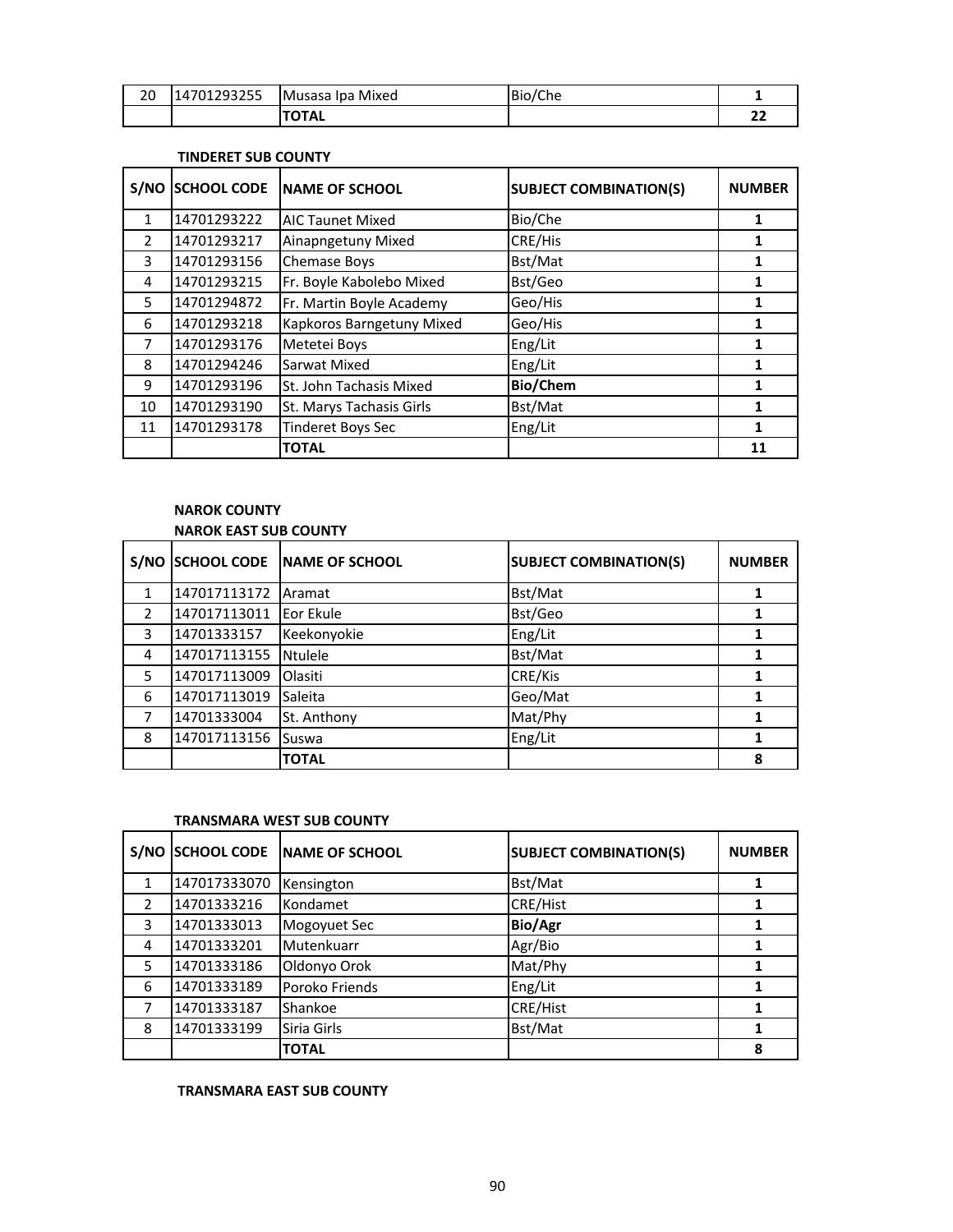| S/NO           | <b>SCHOOL CODE</b> | <b>NAME OF SCHOOL</b>        | <b>SUBJECT COMBINATION(S)</b> | <b>NUMBER</b> |
|----------------|--------------------|------------------------------|-------------------------------|---------------|
| $\mathbf{1}$   | 14701333221        | Chebulu                      | Eng/Lit                       | 1             |
| $\overline{2}$ | 14701333074        | Chepkisa                     | Bio/Che                       | 1             |
| 3              | 14701333212        | Chepkoiyet                   | CRE/His                       | 1             |
| 4              | 14701333234        | Cheramgoi                    | Bst/Mat                       | 1             |
| 5              | 14701333065        | Cheserton                    | Bst/Geo                       | 1             |
| 6              | 14701333077        | Chilani                      | Eng/Lit                       | 1             |
| 7              | 14701333205        | <b>Ilkerin Mixed Day Sec</b> | Bst/Geo                       | 1             |
| 8              | 14701333203        | Kamermeru                    | Bio/Chem                      | 1             |
| 9              | 14701333217        | Kelonget High                | Che/Phy                       | 1             |
| 10             | 147017133039       | Kibisorwet                   | Mat/Phy                       | 1             |
| 11             | 14701333188        | Kiletein                     | Eng/Lit                       | 1             |
| 12             | 14701333233        | Koisngat                     | Geo/His                       | 1             |
| 13             | 14701333228        | Lelagoin                     | Bst/Mat                       | $\mathbf{1}$  |
| 14             | 14701333182        | Murkan                       | Che/Mat                       | 1             |
| 15             | 14701333191        | Simotwet                     | Bst/Geo                       | 1             |
| 16             | 14701333224        | Ilkerin Girls Sec            | Bst/Math                      | 1             |
|                |                    | <b>TOTAL</b>                 |                               | 16            |

## **NAROK NORTH SUB COUNTY**

| S/NO          | <b>SCHOOL CODE</b> | <b>NAME OF SCHOOL</b>    | <b>SUBJECT COMBINATION(S)</b> | <b>NUMBER</b> |
|---------------|--------------------|--------------------------|-------------------------------|---------------|
| $\mathbf{1}$  | <b>NEW</b>         | Entiyiani                | Maths/Phy                     | 1             |
| $\mathcal{P}$ | 147017113034       | <b>Kisiriri</b>          | Kisw/Hist                     | 1             |
| 3             | 147017113007       | Maasai Girls             | Mat/Phy, Geo/Kis              | 2             |
| 4             | 14701333036        | Masikonde                | Bio/Che                       |               |
| 5             | 14701333001        | Narok High               | Eng/Lit, Kis/His              | 2             |
| 6             | 147017113035       | <b>Nkareta</b>           | Mat/Phy                       | 1             |
| 7             | 14701333037        | Ntimama Sec              | Mat/Phy                       |               |
| 8             | 147017113033       | Olchorro Oirowua Day Sec | CRE/His                       |               |
| 9             | 14701333002        | Oletipis Girls           | Agr/Bio, Geo/His              | 2             |
| 10            | 14701333045        | Olkirikirai              | Eng/Lit                       |               |
| 11            | 14701333027        | Olpusimoru               | Bio/Che                       | 1             |
|               |                    | <b>TOTAL</b>             |                               | 14            |

#### **NAROK SOUTH SUB COUNTY**

| S/NO          | <b>SCHOOL CODE</b> | <b>INAME OF SCHOOL</b> | <b>SUBJECT COMBINATION(S)</b> | <b>NUMBER</b> |
|---------------|--------------------|------------------------|-------------------------------|---------------|
| 1             | 147017113054       | Enakishomi             | Mat/Phy                       |               |
| $\mathcal{P}$ | 14701333151        | Kapkatet Sec           | Maths/Phys                    |               |
| 3             | 147017113171       | Kotolian               | CRE/Geo                       |               |
| 4             | 14701333066        | Loita Girls            | Bst/Geo                       |               |
| 5             | 147017113168       | Naisudori              | Bst/Geo                       |               |
| 6             | 14701333025        | Nkaroni Sec            | Geo/Bst                       |               |
| 7             | 14701333067        | Olashapan              | Maths/Chem                    |               |
| 8             | 147017113051       | Olkiriane              | Agr/Bio                       |               |
| 9             | 147017113047       | Oloirien               | Bio/Che                       |               |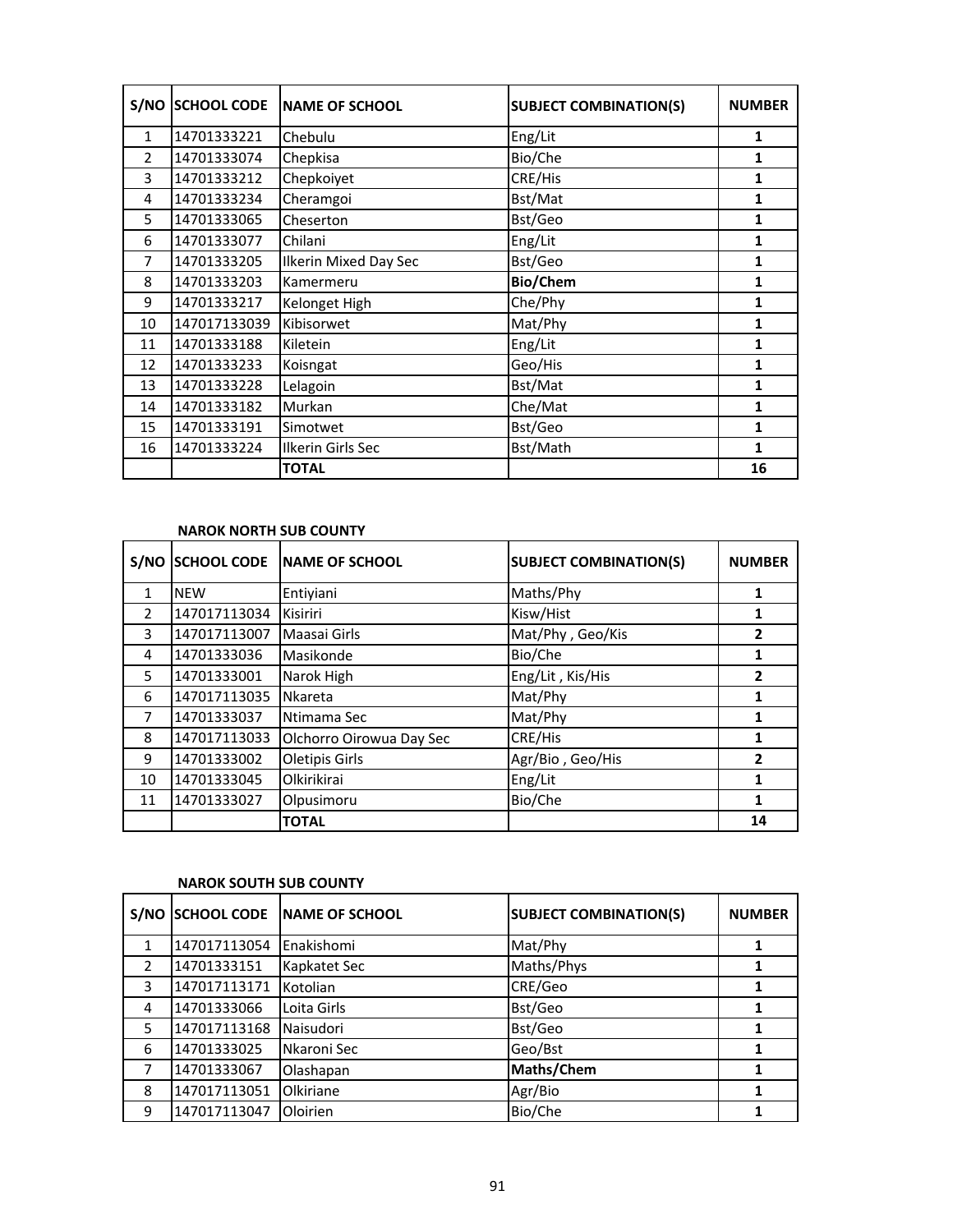| 10 |                             | 147017113015 Ololulunga Sec Sch | Agri/Bio |    |
|----|-----------------------------|---------------------------------|----------|----|
| 11 | 147017113153 Oltara Kwai    |                                 | Mat/Phy  |    |
| 12 | 147017113030 Sagamian       |                                 | CRE/His  |    |
| 13 | 147017113042 Tengecha Esoit |                                 | Bst/Geo  |    |
|    |                             | <b>TOTAL</b>                    |          | 13 |

#### **NAROK WEST SUB COUNTY**

|               | S/NO SCHOOL CODE | <b>INAME OF SCHOOL</b> | <b>SUBJECT COMBINATION(S)</b> | <b>NUMBER</b> |
|---------------|------------------|------------------------|-------------------------------|---------------|
| $\mathbf{1}$  | 147017113173     | Emorijoi               | Mat/Phy                       | 1             |
| $\mathcal{P}$ | 147017113053     | Kutete                 | $Comp/$                       | 1             |
| 3             | 147017113040     | Maasai Mara            | Mat/Phy                       | 1             |
| 4             | 147017113005     | Moi Naikarra           | CRE/His, Agr/Bio              | 2             |
| 5             | 14701333165      | Olderkesi              | Bst/Geo                       | 1             |
| 6             | 14701333064      | Olkinyei               | Eng/Lit                       | 1             |
| 7             | 147017113006     | Oloomiran Sec          | Bst/Geo                       | 1             |
| 8             | 147017113048     | Rongena                | Eng/Lit                       | 1             |
| 9             | 147017113025     | Salabwek               | <b>Bst/Geo</b>                | 1             |
| 10            | 14701333154      | Sekenani Girls         | Geo/Kisw                      | 1             |
| 11            | 14701333164      | Siana Girls            | CRE/Kis                       | 1             |
| 12            | 147017113158     | Somoei Kiptenden Girls | Eng/Lit                       | 1             |
| 13            | 147017113167     | <b>Talek Boys</b>      | Mat/Phy                       | 1             |
| 14            | 147017113058     | <b>Talek Girls</b>     | Agr/Bio                       | 1             |
|               |                  | <b>TOTAL</b>           |                               | 15            |

# **SAMBURU COUNTY SAMBURU CENTRAL SUB COUNTY**

|   |                            | S/NO SCHOOL CODE NAME OF SCHOOL      | <b>SUBJECT COMBINATION(S)</b> | <b>NUMBER</b> |
|---|----------------------------|--------------------------------------|-------------------------------|---------------|
|   |                            | 147017123019   Maralal Mixed Day     | Mat/Phy                       |               |
|   | 147017123001 Maralal High  |                                      | Eng/Lit                       |               |
|   | 147017123017 Samburu Mixed |                                      | Geo/Mat                       |               |
| 4 |                            | 147017123006 A.I.C Moi Girls Samburu | CRE/Kis                       |               |
|   |                            | <b>TOTAL</b>                         |                               |               |

#### **SAMBURU EAST SUB COUNTY**

|   |                           | S/NO SCHOOL CODE NAME OF SCHOOL | <b>SUBJECT COMBINATION(S)</b> | <b>NUMBER</b> |
|---|---------------------------|---------------------------------|-------------------------------|---------------|
|   | 147017123007 Uaso Boys    |                                 | IRE/Kis                       |               |
|   | 147017123016 Wamba Mixed  |                                 | Geo/His                       |               |
|   | 147017123022 Wamba Girls  |                                 | CRE/Geo                       |               |
| 4 | 147017123026 Girgir Mixed |                                 | Agr/Bio                       |               |
|   |                           | <b>TOTAL</b>                    |                               |               |

#### **SAMBURU NORTH COUNTY**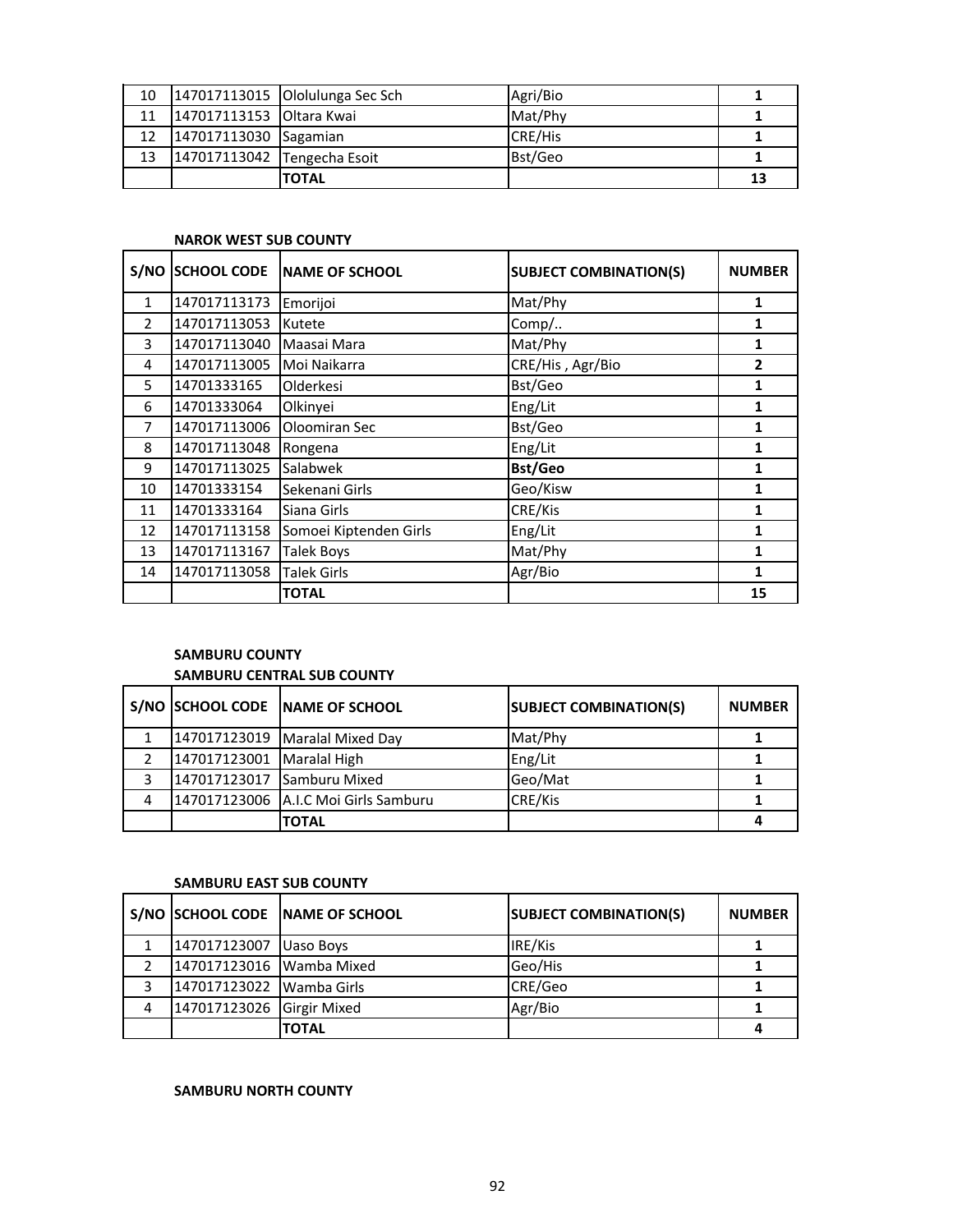|                          | S/NO SCHOOL CODE NAME OF SCHOOL    | <b>SUBJECT COMBINATION(S)</b> | <b>NUMBER</b> |
|--------------------------|------------------------------------|-------------------------------|---------------|
|                          | 147017123036 Baragoi Mixed Day Sec | Agr/Bio                       |               |
| 147017123024 Marti Mixed |                                    | Agr/Bio                       |               |
|                          | 147017123002 Baragoi Boys High     | Eng/Lit                       |               |
|                          | <b>TOTAL</b>                       |                               |               |

# **TRANS-NZOIA COUNTY ENDEBES SUB COUNTY**

| S/NO           | <b>SCHOOL CODE</b> | <b>INAME OF SCHOOL</b>                 | <b>SUBJECT COMBINATION(S)</b> | <b>NUMBER</b>  |
|----------------|--------------------|----------------------------------------|-------------------------------|----------------|
| $\mathbf{1}$   | 14701263038        | Kitum Sec School                       | Eng/Lit                       | 1              |
| 2              | 14701263040        | St Mary'S Nai Boys Sec                 | Bio/Chem                      | 1              |
| 3              | 14701263067        | Kimwondo Secondary                     | Hist/Kisw                     | 1              |
| 4              | 14701263091        | <b>Mubere Secondary</b>                | Eng/Lit, Hist/Kisw            | $\overline{2}$ |
| 5              | 14701263095        | Cheptantan Secondary                   | Bst/Geo, Math/Chem            | 2              |
| 6              | 14701263103        | Andersen High School                   | Bio/Chem, Hist/Kisw           | $\overline{2}$ |
| $\overline{7}$ | 14701263136        | Matumbei Sec                           | Math/Phy                      | 1              |
| 8              | 14701263163        | Njoro Secondary                        | Geo/Math                      | 1              |
| 9              | 14701263191        | <b>Bwala Secondary</b>                 | Eng/Lit                       | 1              |
| 10             | 14701263193        | St Veronica Girls High School<br>Kokwo | Eng/Lit                       | 1              |
| 11             | 14701263234        | <b>Titimet Girls Secondary School</b>  | Bst/Math, Geo/Kisw            | $\mathfrak z$  |
| 12             | <b>NEW</b>         | Lutaso Secondary School                | Eng/Lit                       | 1              |
| 13             | <b>NEW</b>         | Kietkei Secondary School               | Chem/Math                     | 1              |
| 14             | <b>NEW</b>         | Chepchoina Secondary School            | Eng/Lit                       | 1              |
|                |                    | <b>TOTAL</b>                           |                               | 18             |

# **KIMININI SUB COUNTY**

|               | S/NO SCHOOL CODE | <b>INAME OF SCHOOL</b>                                  | <b>SUBJECT COMBINATION(S)</b> | <b>NUMBER</b>  |
|---------------|------------------|---------------------------------------------------------|-------------------------------|----------------|
| $\mathbf{1}$  | 14701263001      | St. Brigids Girls S.S.                                  | Geo/Hist                      | 1              |
| $\mathcal{P}$ | 14701263005      | St Anthony'S Boys Sch.S.                                | Geo/Math                      | 1              |
| 3             | 14701263042      | St. Theresa'S Boys Bikeke                               | Geo/Math                      | 1              |
| 4             | 14701263044      | Masaba Sec School                                       | Chem/Math, Geo/Kisw           | $\overline{2}$ |
| 5             | 14701263049      | Kabuyefwe Girls Secondary School                        | Bst/Geo                       | 1              |
| 6             | 14701263068      | Hilario Wekhonye                                        | Agri/Bio, CRE/Kisw            | $\overline{2}$ |
| 7             | 14701263100      | Machungwa High                                          | Chem/Math                     | 1              |
| 8             | 14701263107      | Muungano Sec                                            | Comp/                         | 1              |
| 9             | 14701263109      | St Andrews Girls Baraton                                | Math/Phy                      | 1              |
| 10            | 14701263130      | St Joseph'S Ack Kibagenge                               | Chem/Math                     | 1              |
| 11            | 14701263134      | St John'S Nyamira                                       | CRE/Kisw                      | 1              |
| 12            | 14701263156      | Mitoto S. A Sec                                         | Bio/Agri, Eng/Lit             | $\overline{2}$ |
| 13            | 14701263175      | St. Teresa'S Bikeke Girls Secondary Agri/Bio, Maths/Phy |                               | 2              |
| 14            | 14701263179      | Wamuini Sec                                             | Bst/Math                      | 1              |
| 15            | 14701263182      | Sabata Secondary School                                 | Chem/Math, Eng/Lit            | 2              |
| 16            | 14701263206      | Meso Secondary                                          | Agri/Bst                      | 1              |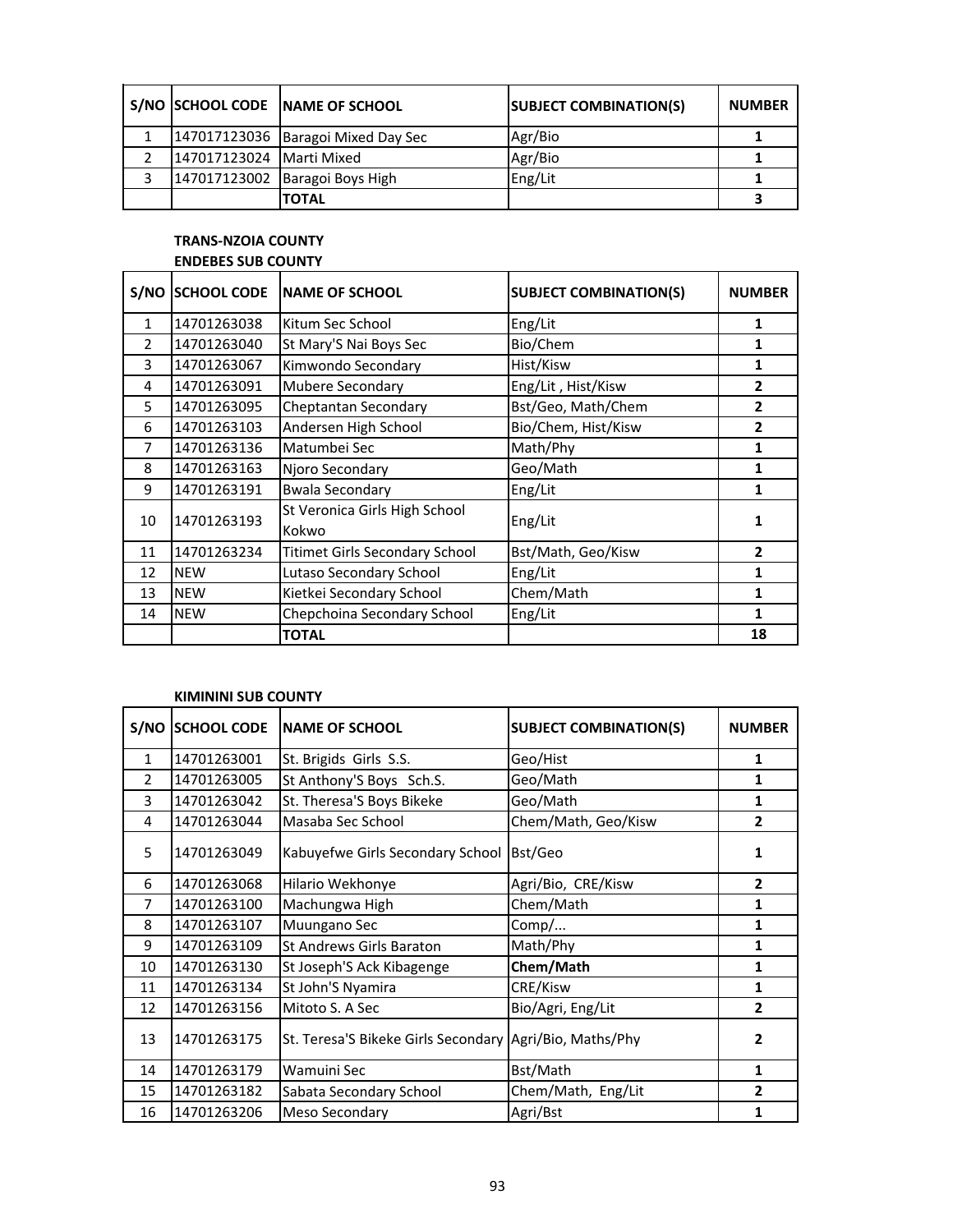| 17 | 14701263214 | Friends Secondary School - Bikeke | Eng/Lit         |    |
|----|-------------|-----------------------------------|-----------------|----|
| 18 | 14701263215 | Nabiswa Sec                       | Bst/Math        |    |
| 19 | 14701263224 | Namanda Sec Sch                   | <b>CRE/Hist</b> |    |
| 20 | 14701263231 | St Veronica Sec Sch Weonia        | Chem/Math       |    |
| 21 | 14701263334 | PAG Simatwet Sec Sch              | CRE/Kisw        |    |
| 22 | 14701263037 | <b>AIC Kibonet Secondary</b>      | Eng/Lit         |    |
| 23 | 14701263021 | St.John'S Sirende Girls           | <b>CRE/Hist</b> |    |
| 24 | 14701263082 | Michael Wamalwa Birunda           | <b>CRE/Hist</b> |    |
|    |             | <b>TOTAL</b>                      |                 | 29 |

## **TRANS-NZOIA EAST SUB COUNTY**

|                | S/NO SCHOOL CODE | <b>NAME OF SCHOOL</b>                        | <b>SUBJECT COMBINATION(S)</b> | <b>NUMBER</b>  |
|----------------|------------------|----------------------------------------------|-------------------------------|----------------|
| $\mathbf{1}$   | 14701263004      | St Marks Boys Cherangani                     | Bio/Chem, Bst/Geo             | $\overline{2}$ |
| $\overline{2}$ | 14701263006      | St Francis Suwerwa Boys                      | Chem/Math, Comp/              | $\overline{2}$ |
| 3              | 14701263011      | Kapsara Secondary School                     | CRE/Kisw                      | $\mathbf{1}$   |
| 4              | 14701263014      | St. Christopher'S Boys High School           | Bio/Math, Geo/Hist            | $\overline{2}$ |
| 5              | 14701263019      | Wiyeta Girls S.S.                            | Bst/Math                      | 1              |
| 6              | 14701263035      | St. Paul'S Sinoko S. S.                      | Bst/Geo, CRE/Hist             | $\overline{2}$ |
| 7              | 14701263052      | St. Pauls Kiptoror Sec S                     | Chem/Math                     | $\mathbf{1}$   |
| 8              | 14701263055      | Kesogon Mixed Secondary School               | Agri/Bio, Eng/Lit             | $\overline{2}$ |
| 9              | 14701263062      | St Benedicts Sec Sch Central -<br>Kapsigilai | Hist/Kisw                     | 1              |
| 10             | 14701263063      | Noigam Sec Sch                               | CRE/Hist, Eng/Lit             | $\mathbf 2$    |
| 11             | 14701263070      | St Peters Girls Mito Mbili                   | CRE/Hist, Hist/Kisw           | $\mathbf{2}$   |
| 12             | 14701263074      | St.Marks' Girls Cherangani                   | Agri/Bio                      | $\mathbf{1}$   |
| 13             | 14701263085      | St. Andrews Osorongai Sec                    | Bst/Math                      | $\mathbf{1}$   |
| 14             | 14701263090      | St Charles Lwanga Sec Botwa                  | Agri/Bio                      | $\mathbf{1}$   |
| 15             | 14701263112      | St Joseph'S Cheptil                          | Bst/Math                      | 1              |
| 16             | 14701263138      | St.Patrick High School-Kipsaina              | Chem/Math                     | 1              |
| 17             | 14701263139      | Milima Mixed Sec School                      | CRE/Kisw                      | $\mathbf{1}$   |
| 18             | 14701263140      | Moi University Secondary School -<br>Taito   | Hist/Kisw                     | 1              |
| 19             | 14701263146      | Aic Kipkeikei Girls                          | Eng/Lit                       | 1              |
| 20             | 14701263153      | St Francis Suwerwa Girls                     | Eng/Lit                       | 1              |
| 21             | 14701263162      | Bishop Crowly High School -<br><b>Baraka</b> | Eng/Lit                       | 1              |
| 22             | 14701263176      | Karara Secondary School                      | Bst/Math, Geo/Kisw            | $\overline{2}$ |
| 23             | 14701263181      | St. Christopher'S Girls High School          | Eng/Lit                       | 1              |
| 24             | 14701263183      | A.I.C Nyasaland Secondary School             | Bst/Math                      | 1              |
| 25             | 14701263187      | AIC Tuigoin Sec Sch                          | Bst/Math                      | 1              |
| 26             | 14701263202      | Bahati - Munyaka Secondary<br>School         | Hist/Kisw                     | 1              |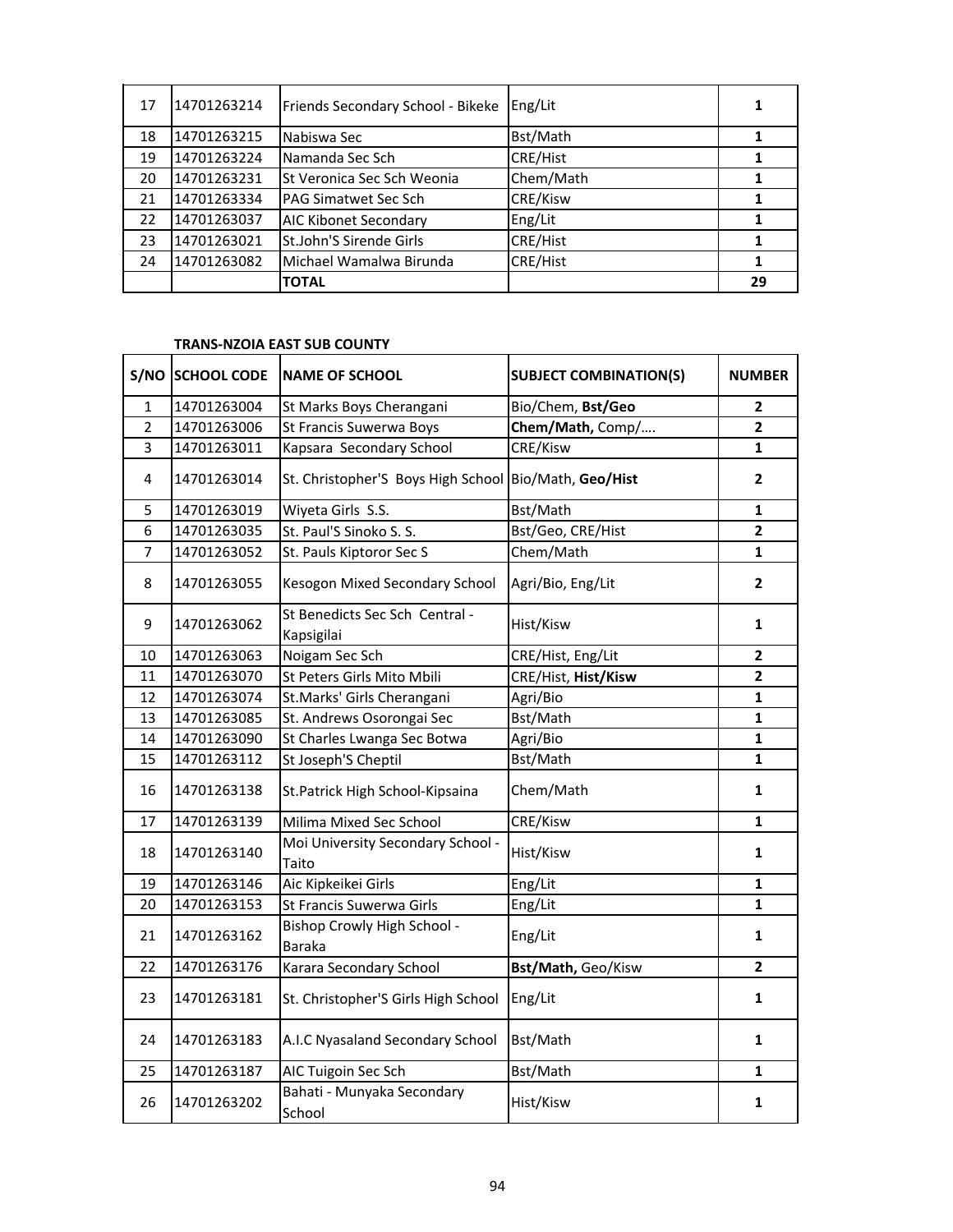| 27 | 14701263209 | Upec Osorongai                              | <b>CRE/Hist</b> |    |
|----|-------------|---------------------------------------------|-----------------|----|
| 28 | 14701263229 | Immaculate Conception High Sch -<br>Kemeloi | Eng/Lit         |    |
| 29 | 14701263230 | Tarakwa Secondary School                    | Comp/           |    |
| 30 | 14701263233 | S.D.A Moige High School                     | Bio/Chem        |    |
| 31 | 14701263029 | <b>Geta Mixed Secondary School</b>          | Bio/Chem        |    |
| 32 | 14701263080 | Sibanga Secondary School                    | CRE/Geo         |    |
| 33 | 14701263075 | Yuya S.A Mixed Sec                          | Math/Phy        |    |
| 34 | 14701263235 | St Mary'S Cheptobot Sec Sch                 | Agri/Bio        |    |
|    |             | <b>TOTAL</b>                                |                 | 42 |

## **KWANZA SUB COUNTY**

| S/NO           | <b>SCHOOL CODE</b> | <b>NAME OF SCHOOL</b>                      | <b>SUBJECT COMBINATION(S)</b> | <b>NUMBER</b>  |
|----------------|--------------------|--------------------------------------------|-------------------------------|----------------|
| $\mathbf{1}$   | 14701263015        | St Francis Kolongolo Boys S.S.             | Hist/CRE                      | 1              |
| $\overline{2}$ | 14701263027        | Bishop A. Muge S.S.                        | CRE/Hist                      | $\mathbf{1}$   |
| 3              | 14701263028        | Goseta Boys Sec School                     | Agri/Bio, Hist Kisw           | $\mathbf{2}$   |
| 4              | 14701263033        | Gidea Girls Sec                            | Eng/Lit                       | 1              |
| 5              | 14701263034        | Namanjalala Secondary School               | Geo/Kisw                      | 1              |
| 6              | 14701263050        | Kwanza Girls Secondary School              | Geo/Kisw                      | 1              |
| $\overline{7}$ | 14701263078        | Maridadi Sec School                        | CRE/Hist, Hist Kisw           | 2              |
| 8              | 14701263079        | St. Monica Girls Kitale                    | Chem/Math, French/            | $\overline{2}$ |
| 9              | 14701263092        | <b>Bwayi Sec School</b>                    | Math/Phy                      | $\mathbf{1}$   |
| 10             | 14701263094        | Keese Secondary School                     | Eng/Lit                       | $\mathbf{1}$   |
| 11             | 14701263116        | <b>Biketi Secondary</b>                    | Agri/Bio                      | $\mathbf{1}$   |
| 12             | 14701263126        | St Patrick'S Secondary School -<br>Makunga | Bst/Geo                       | $\mathbf{1}$   |
| 13             | 14701263143        | St. Cecilia Secondary School -<br>Marinda  | Agri/Bio                      | 1              |
| 14             | 14701263150        | Aic Kiptuimet Secondary                    | Eng/Lit                       | 1              |
| 15             | 14701263154        | Liyavo Girls Sec Sch                       | Eng/Lit                       | $\mathbf{1}$   |
| 16             | 14701263158        | St Anne Umoja Girls Sec                    | Bio/Chem                      | $\mathbf{1}$   |
| 17             | 14701263165        | Soymining Secondary Sch                    | Chem/Math                     | $\mathbf{1}$   |
| 18             | 14701263167        | Mutua Secondary School                     | Geo/Hist                      | 1              |
| 19             | 14701263172        | Misanga Sec                                | Agri/Bio                      | $\mathbf{1}$   |
| 20             | 14701263190        | Meteitei Sec                               | Eng/Lit                       | 1              |
| 21             | 14701263195        | Aic Kobos Girls Secondary School           | CRE/Hist                      | 1              |
| 22             | 14701263198        | <b>St Emmanuel Sec</b>                     | CRE/Kisw                      | $\mathbf{1}$   |
| 23             | 14701263218        | St Maurice Girls High School -<br>Lunyu    | Geo/Kisw                      | $\mathbf{1}$   |
| 24             | 14701263031        | Kobos Boys                                 | Kisw/CRE                      | 1              |
|                |                    | <b>TOTAL</b>                               |                               | 27             |

| <b>SABOTI SUB COUNTY</b> |  |
|--------------------------|--|
|                          |  |

|  |  | S/NO ISCHOOL CODE INAME OF SCHOOL | <b>SUBJECT COMBINATION(S)</b> | <b>NUMBER</b> |
|--|--|-----------------------------------|-------------------------------|---------------|
|--|--|-----------------------------------|-------------------------------|---------------|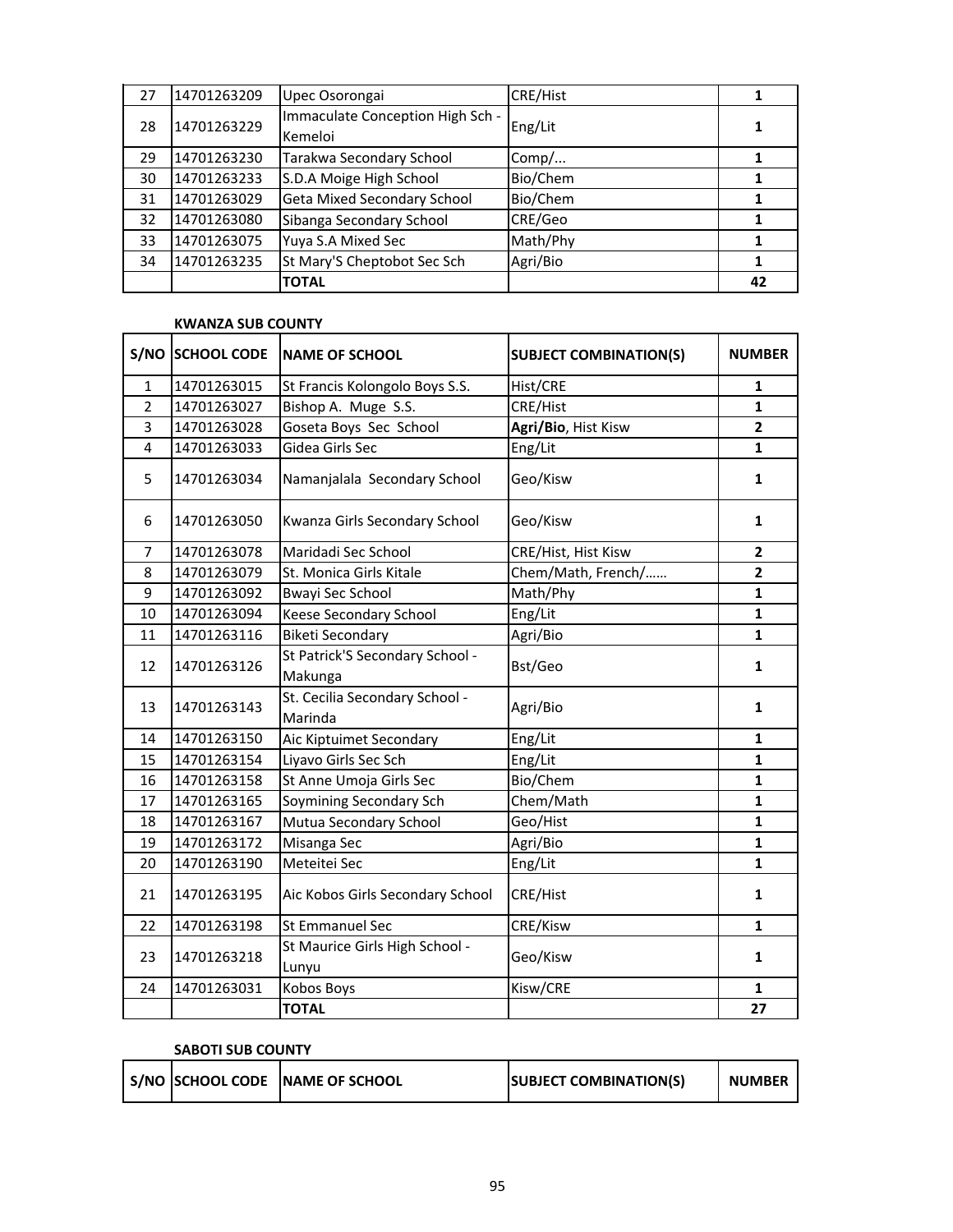| $\mathbf{1}$   | 14701263002 | St Josephs Boys National School<br>Kitale   | Chem/Math, Eng/Lit | 2              |
|----------------|-------------|---------------------------------------------|--------------------|----------------|
| $\overline{2}$ | 14701263010 | Boma Boys High School                       | Geo/Math           | 1              |
| 3              | 14701263016 | Kitale School Secondary                     | Geo/Kisw           | $\mathbf{1}$   |
| 4              | 14701263024 | St Joseph'S Girls                           | Bio/Chem, French/  | $\overline{2}$ |
| 5              | 14701263036 | St Mary'S Machewa Secondary<br>School       | Bst/Geo, Eng/Lit   | $\overline{2}$ |
| 6              | 14701263054 | Matisi Sec. Sch.                            | Chem/Math          | 1              |
| $\overline{7}$ | 14701263058 | St. Michael Top Station                     | Bst/Math           | $\mathbf{1}$   |
| 8              | 14701263059 | St. Patrick'S Sec. Koykoy                   | CRE/Hist           | $\mathbf{1}$   |
| 9              | 14701263071 | St. Thomas Aquinas- Kapretwa<br>(T/Nzoia W) | CRE/Kisw           | 1              |
| 10             | 14701263098 | St. Philips Tuyoo - Koony                   | Geo/Hist           | 1              |
| 11             | 14701263105 | St Athanas Kissawai                         | Bst/Geo            | $\mathbf{1}$   |
| 12             | 14701263124 | Masinde Muliro Memorial<br>Secondary        | Math/Phy           | $\mathbf{1}$   |
| 13             | 14701263131 | St. Benedicts Sec School-<br>Chemchemi      | Agri/Bio           | $\mathbf{1}$   |
| 14             | 14701263135 | Senator Wamalwa                             | Eng/Lit            | $\mathbf{1}$   |
| 15             | 14701263142 | Luanda                                      | Eng/Lit            | $\mathbf{1}$   |
| 16             | 14701263144 | <b>Bishop Crowley Lukesi</b>                | Bst/Math           | $\mathbf{1}$   |
| 17             | 14701263166 | Gituamba Sec                                | Eng/Lit            | $\mathbf{1}$   |
| 18             | 14701263196 | Chepkoilel Secondary School                 | CRE/Kisw           | $\mathbf{1}$   |
| 19             | 14701263197 | Chebukaka Sec                               | Geo/Kisw           | $\mathbf{1}$   |
| 20             | 14701263201 | Soil Conservation Secondary<br>School       | Math/Phy           | $\mathbf{1}$   |
| 21             | 14701263203 | Kinyoro Secondary School                    | Bio/Chem           | 1              |
| 22             | 14701263204 | Sikulu Sec                                  | Bst/Geo            | $\mathbf{1}$   |
| 23             | 14701263232 | Matisi Girls Friends High School            | Agri/Bio, Chem/Phy | $\overline{2}$ |
|                |             | <b>TOTAL</b>                                |                    | 27             |

# **TURKANA COUNTY TURKANA CENTRAL SUB COUNTY**

|   |             | S/NO SCHOOL CODE NAME OF SCHOOL | <b>SUBJECT COMBINATION(S)</b> | <b>NUMBER</b> |
|---|-------------|---------------------------------|-------------------------------|---------------|
|   | 14701233001 | Kerio Boys Secondary School     | Chem/Phy                      |               |
|   | 14701233002 | Lodwar Boy'S High School        | Hist/Kisw                     |               |
| 3 | 14701233009 | St. Kevin'S S.S.                | <b>Bio/Agr</b>                |               |
| 4 | 14701233013 | Moi Kalokol Sec Sch             | Eng/Lit                       |               |
|   | 14701233014 | S A Nawoitorong Sec             | Eng/Lit                       |               |
|   |             | <b>TOTAL</b>                    |                               |               |

# **TURKANA EAST SUB COUNTY**

|             | S/NO SCHOOL CODE NAME OF SCHOOL | <b>SUBJECT COMBINATION(S)</b> | <b>NUMBER</b> |
|-------------|---------------------------------|-------------------------------|---------------|
| 14701233005 | A.I.C. Kangitit S.S.            | Bst/Math                      |               |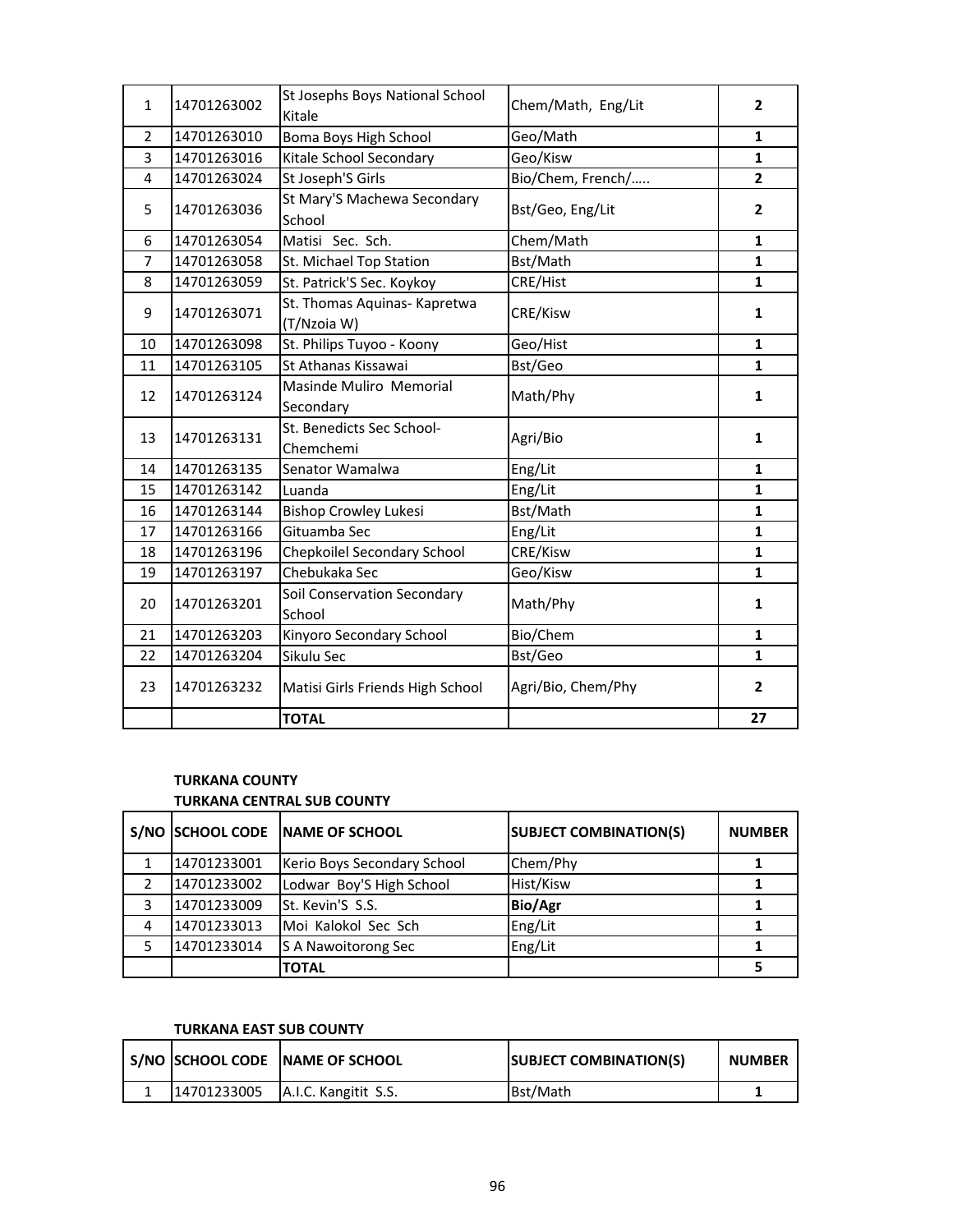| 14701233029 | A.I.C Katilia Boys Secondary School Chem/Math |  |
|-------------|-----------------------------------------------|--|
| 14701233047 | Ngamia One Kochodin High School CRE/Hist      |  |
|             | TOTAL                                         |  |

# **TURKANA WEST SUB COUNTY**

| S/NO          | <b>SCHOOL CODE</b> | <b>INAME OF SCHOOL</b>                     | <b>SUBJECT COMBINATION(S)</b> | <b>NUMBER</b> |
|---------------|--------------------|--------------------------------------------|-------------------------------|---------------|
|               | 14701233006        | Kakuma Sec                                 | Bio/Chem                      |               |
| $\mathcal{P}$ | 14701233007        | Our Lady'S Girls Secondary School CRE/Hist |                               |               |
| 3             | 14701233037        | Kalobeyei Secondary School                 | Bst/Math                      |               |
| 4             | 14701233045        | Lokichoggio Mixed Secondary                | Agri/Bio                      |               |
| 5             | 14701233052        | Pokotom Sec Sch                            | Geo/Kisw                      |               |
|               |                    | <b>TOTAL</b>                               |                               |               |

|               | <b>LOIMA SUB COUNTY</b> |                                            |                               |               |
|---------------|-------------------------|--------------------------------------------|-------------------------------|---------------|
| S/NO          | <b>SCHOOL CODE</b>      | <b>NAME OF SCHOOL</b>                      | <b>SUBJECT COMBINATION(S)</b> | <b>NUMBER</b> |
|               | 14701233003             | Turkana Girls S.S.                         | Math/Phy                      |               |
| $\mathcal{P}$ | 14701233027             | Loima Girls Secondary School               | Chem/Phy                      |               |
| 3             | 14701233028             | David Lee Adventist Nagis<br>Secondary Sch | Bio/Chem                      |               |
| 4             | 14701233033             | Napeililim Secondary School                | Bst/Geo                       |               |
| 5             | 14701233051             | Lomil Girls Sec Sch                        | CRE/Hist                      |               |
| 6             | 14701233024             | Loima Boys Sec                             | Hist/Kisw                     |               |
|               |                         | <b>TOTAL</b>                               |                               | 6             |

#### **TURKANA NORTH SUB COUNTY**

|             | S/NO SCHOOL CODE NAME OF SCHOOL              | <b>SUBJECT COMBINATION(S)</b> | <b>NUMBER</b> |
|-------------|----------------------------------------------|-------------------------------|---------------|
| 14701233032 | Kaeris Secondary School                      | Math/Phy                      |               |
| 14701233039 | Milimatatu Girls Secondary School   Bst/Math |                               |               |
| <b>NEW</b>  | Kaaleng Boys                                 | Math/Phy                      |               |
|             | <b>TOTAL</b>                                 |                               |               |

# **TURKANA SOUTH SUB COUNTY**

|   |             | S/NO SCHOOL CODE NAME OF SCHOOL   | <b>SUBJECT COMBINATION(S)</b> | <b>NUMBER</b> |
|---|-------------|-----------------------------------|-------------------------------|---------------|
|   | 14701233008 | Katilu Boys Secondary School      | Eng/Lit                       |               |
|   | 14701233011 | Uhuru Girls High School- Lokichar | Math/Phy                      |               |
|   | 14701233038 | Kaputir Mixed Sec                 | Bst/Math                      |               |
| 4 | 14701233041 | Katilu Girls Sec Sch              | CRE/Kisw                      |               |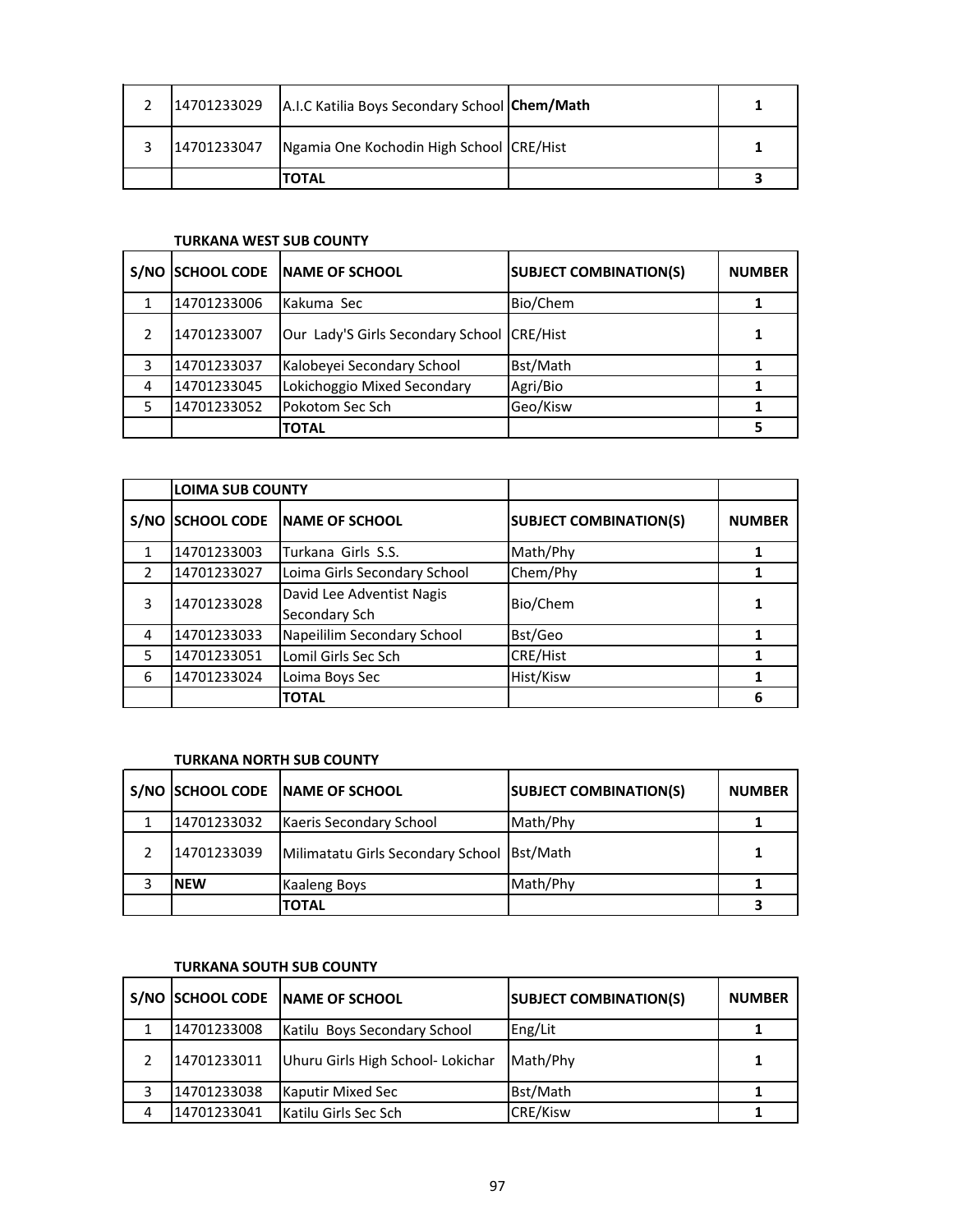# **UASIN GISHU COUNTY AINABKOI SUB COUNTY**

| S/NO          | <b>SCHOOL CODE</b> | <b>NAME OF SCHOOL</b>           | <b>SUBJECT COMBINATION(S)</b> | <b>NUMBER</b> |
|---------------|--------------------|---------------------------------|-------------------------------|---------------|
| $\mathbf{1}$  | 14701273002        | Kipkabus Secondary School       | Geo/Kisw                      | 1             |
| $\mathcal{P}$ | 14701273008        | Arnessens S.S.                  | Chem/Math                     | 1             |
| 3             | 14701273011        | Tembelio S.S.                   | Math/Phy                      | 1             |
| 4             | 14701273020        | Kapngetuny High School          | Geo/Kisw                      | 1             |
| 5             | 14701273021        | Drys Farm Girls                 | Geo/Kisw                      | 1             |
| 6             | 14701273028        | Bishop Birech Tilol Sec School  | CRE/Kisw                      |               |
| 7             | 14701273044        | Chepngoror S.S.                 | Agri/Bio                      |               |
| 8             | 14701273056        | <b>Biwott Ng'Elel Tarit Sec</b> | Bst/Math                      |               |
| 9             | <b>NEW</b>         | Kapsundei Sec                   | Eng/Lit                       |               |
|               |                    | <b>TOTAL</b>                    |                               | 9             |

#### **KAPSERET SUB COUNTY**

| S/NO          | <b>SCHOOL CODE</b> | <b>INAME OF SCHOOL</b>                      | <b>SUBJECT COMBINATION(S)</b> | <b>NUMBER</b> |
|---------------|--------------------|---------------------------------------------|-------------------------------|---------------|
| 1             | 14701273009        | Simat S.S.                                  | Comp/                         |               |
| $\mathcal{P}$ | 14701273014        | Ngeria S.S.                                 | Chem/Math                     |               |
| 3             | 14701273064        | Mwiruti Sec School                          | Bst/Math                      |               |
| 4             | 14701273065        | Lemook Secondary School                     | <b>Bst/Geo</b>                |               |
| 5             | 14701273069        | Davies High School                          | <b>Bst/Geo</b>                |               |
| 6             | 14701273078        | Tuiyo Sec School                            | CRE/Hist                      |               |
| 7             | 14701273135        | D.E.B. Mutwot Secondary School              | Chem/Phy                      |               |
| 8             | 14701273194        | St. Georges High School - Kapseret Math/Phy |                               |               |
|               |                    | <b>TOTAL</b>                                |                               | 8             |

#### **KESSES SUB COUNTY**

| S/NO          | <b>SCHOOL CODE</b> | <b>INAME OF SCHOOL</b>             | <b>SUBJECT COMBINATION(S)</b> | <b>NUMBER</b> |
|---------------|--------------------|------------------------------------|-------------------------------|---------------|
| $\mathbf{1}$  | 14701273013        | Kapkoiga Girls Sec School          | French/                       | 1             |
| $\mathcal{P}$ | 14701273023        | Kamuyu S.S.                        | Chem/Phy                      | 1             |
| 3             | 14701273030        | St. Catherine Girls Sec Sch Kesses | Bst/Math                      | 1             |
| 4             | 14701273034        | Cheplaskei S.S.                    | Eng/Lit                       | 1             |
| 5             | 14701273063        | Chirchir Sec. Sch.                 | Math/Phy                      |               |
| 6             | 14701273071        | Moi University Sec School          | Hist/Kisw                     | 1             |
| 7             | 14701273073        | Lolkinyei Sec School               | Bst/Math                      |               |
| 8             | 14701273076        | Tarakwa Sec School                 | Bio/Chem                      | 1             |
| 9             | 14701273100        | Racecourse Sec Sch                 | French/                       |               |
| 10            | 14701273115        | St. Marks Teldet Secondary School  | Bio/Chem                      | 1             |
| 11            | 14701273116        | Chagaiya Secondary School          | Math/Phy                      |               |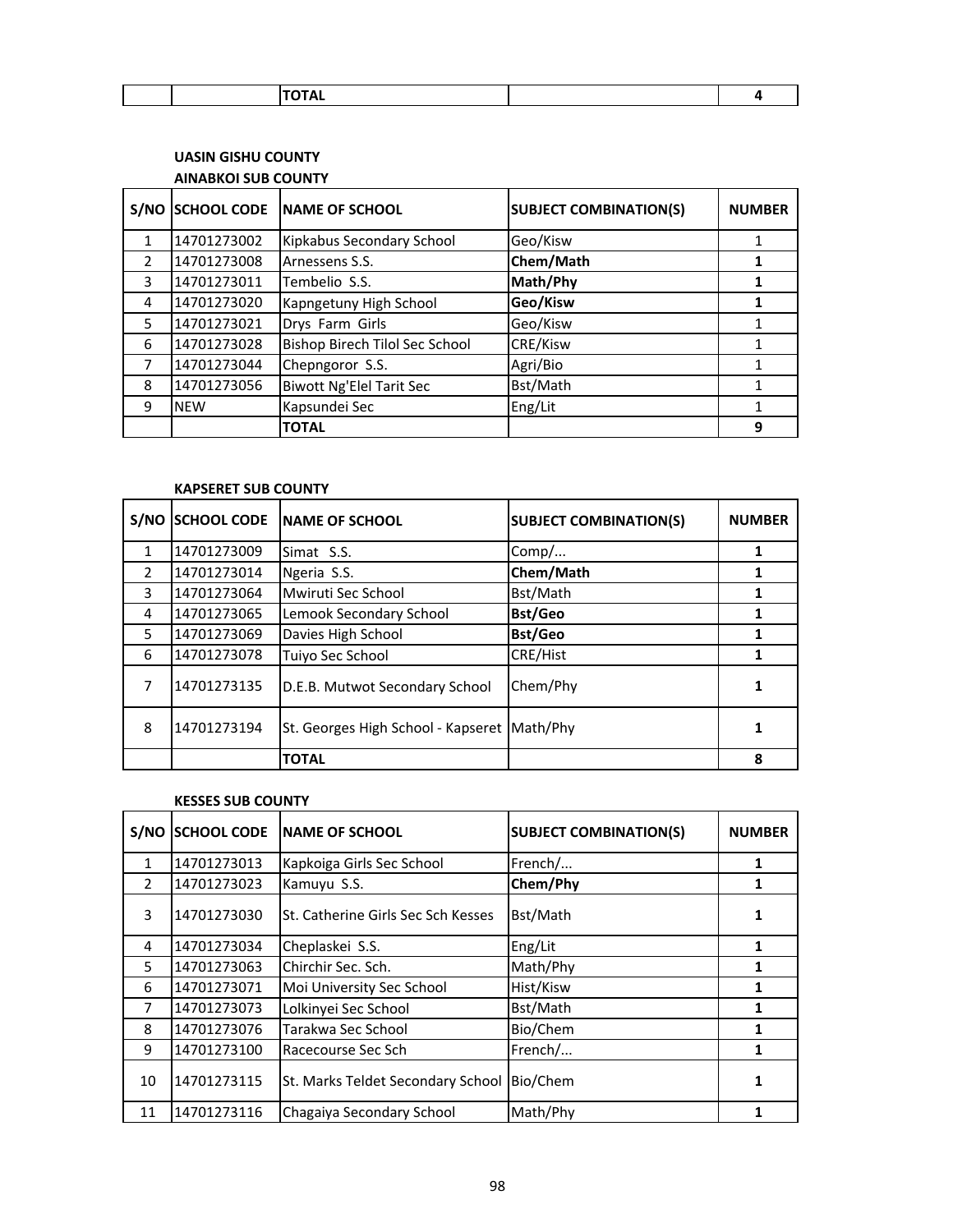| 12 | 14701273118 | Saroivot Mixed S.S.             | Agri/Bio  |    |
|----|-------------|---------------------------------|-----------|----|
| 13 | 14701273131 | Ndungulu Secondary School       | Geo/Kisw  |    |
| 14 | 14701273143 | R.C.E.A. Seiyo Secondary School | Geo/Math  |    |
| 15 | 14701273146 | Kosirai Secondary School        | Math/Phy  |    |
| 16 | 14701273172 | Kiptega Secondary School        | Hist/Kisw |    |
|    |             | <b>TOTAL</b>                    |           | 16 |

#### **MOIBEN SUB COUNTY**

| S/NO          | <b>SCHOOL CODE</b> | <b>NAME OF SCHOOL</b>     | <b>SUBJECT COMBINATION(S)</b> | <b>NUMBER</b> |
|---------------|--------------------|---------------------------|-------------------------------|---------------|
|               | 14701273052        | Sosiyo S.S.               | CRE/Hist                      |               |
| $\mathcal{P}$ | 14701273072        | Seko Girls Sec            | Math/Phy                      |               |
| 3             | 14701273085        | AIC Toroch Moi Sec        | <b>CRE/Hist</b>               |               |
| 4             | 14701273050        | Chebisaas Boys Sec School | Chem/Math                     |               |
| 5             | 14701273091        | Uswo Sec School           | Agri/Bio                      |               |
| 6             | 14701273093        | Toloita Sec Sch           | Eng/Lit                       |               |
|               | <b>NEW</b>         | Kalyet Sec                | Kisw/CRE                      |               |
| 8             | <b>NEW</b>         | St. Theresa Arbabuch      | Eng/Lit                       |               |
|               |                    | <b>TOTAL</b>              |                               | 8             |

#### **SOY SUB COUNTY**

| S/NO          | <b>SCHOOL CODE</b> | <b>INAME OF SCHOOL</b>                  | <b>SUBJECT COMBINATION(S)</b> | <b>NUMBER</b> |
|---------------|--------------------|-----------------------------------------|-------------------------------|---------------|
| $\mathbf{1}$  | 14701273004        | Loreto High School Matunda              | German/                       | 1             |
| $\mathcal{P}$ | 14701273010        | Kipsangui S.S.                          | French/                       | 1             |
| 3             | 14701273015        | Kerotet S.S.                            | Bio/Chem                      | 1             |
| 4             | 14701273016        | Ziwa S S                                | Comp/                         | 1             |
| 5             | 14701273018        | St. Pauls Makongi S.S.                  | Bst/Math                      | 1             |
| 6             | 14701273074        | St Peters Natwana                       | Geo/Math                      | 1             |
| 7             | 14701273088        | Kaptebeng'Wet Sec School                | Bst/Math                      | 1             |
| 8             | 14701273089        | St Peters Kapkorren Sec                 | Agri/Bio                      | 1             |
| 9             | 14701273098        | Sisyobei Adv                            | Math/Phy                      | 1             |
| 10            | 14701273104        | Worldhope Lemoru High School            | Eng/Lit                       | 1             |
| 11            | 14701273124        | Cheplelaibei North Mixed Day Sec<br>Sch | Agri/Bio                      | 1             |
| 12            | 14701273147        | AIC Ndabarnach                          | Math/Phy                      | 1             |
| 13            | 14701273185        | AIC Kamoiywa Secondary                  | Bst/Math                      | 1             |
| 14            | 14701273190        | AIC Tamboiyot Sec                       | Bst/Geo                       | 1             |
|               |                    | <b>TOTAL</b>                            |                               | 14            |

## **TURBO SUB COUNTY**

|             | S/NO SCHOOL CODE NAME OF SCHOOL | <b>SUBJECT COMBINATION(S)</b> | <b>NUMBER</b> |
|-------------|---------------------------------|-------------------------------|---------------|
| 14701273003 | <b>ITurbo Girls S.S.</b>        | Eng/Lit                       |               |
| 14701273017 | Paul Boit Boys' High School     | Eng/Lit                       |               |
| 14701273022 | Leseru S.S.                     | Bst/Geo                       |               |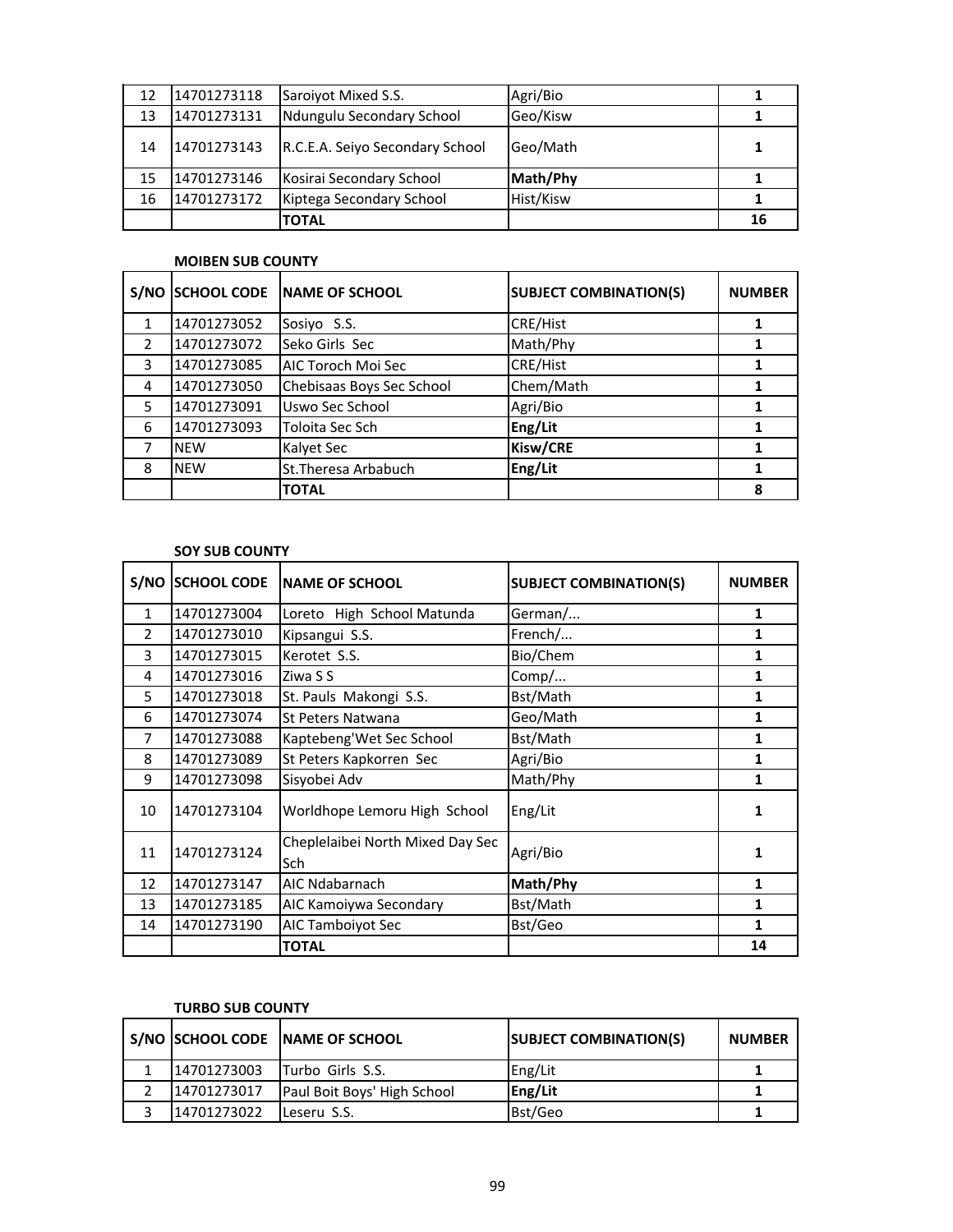| 4  | 14701273026 | Umoja S.S.                              | Bst/Math        |    |
|----|-------------|-----------------------------------------|-----------------|----|
| 5. | 14701273053 | Kaptebee Secondary School               | Eng/Lit         |    |
| 6  | 14701273059 | St Mary'S Osorongai Sec Sch             | Chem/Phy        | 1  |
| 7  | 14701273060 | Kaplelach Secondary                     | Eng/Lit         |    |
| 8  | 14701273084 | Chepsaita Sec Sch                       | Math/Phy        |    |
| 9  | 14701273087 | AIC Tapsagoi Sec                        | Agri/Bio        |    |
| 10 | 14701273094 | Kosachei Sec Sch                        | Bio/Chem        |    |
| 11 | 14701273136 | A.I.C. Seiyot Mixed Secondary<br>School | <b>CRE/Hist</b> |    |
| 12 | 14701273156 | St. Johns Sigowet Sec                   | Eng/Lit         |    |
| 13 | 14701273161 | <b>Eldoret Kandie Secondary</b>         | Geo/Hist        |    |
|    |             | <b>TOTAL</b>                            |                 | 13 |

#### **WEST POKOT COUNTY CENTRAL POKOT SUB COUNTY**

| S/NO          | <b>SCHOOL CODE</b> | NAME OF SCHOOL                                | <b>SUBJECT COMBINATION(S)</b> | <b>NUMBER</b> |
|---------------|--------------------|-----------------------------------------------|-------------------------------|---------------|
| 1             | 14701243016        | Fr.Leo Staples Girls Secondary                | Eng/Lit                       |               |
| $\mathcal{P}$ | 14701243026        | E.L.C.K Chesta Girls Secondary                | Hsc/                          |               |
| 3             | 14701243034        | Cheptulel Secondary                           | Math/Phy                      |               |
| 4             | 14701243047        | Paroo Secondary                               | Eng/Lit                       |               |
| 5             | 14701243060        | Lomut Mixed Secondary School                  | Hist/Kisw                     |               |
| 6             | 14701243080        | Kokworitit Mixed Day & Boarding<br><b>Sec</b> | Hist/Kisw                     | 1             |
| 7             | 14701243142        | A.C.K Sangat Mixed Day &<br>Boarding Sec. S   | Eng/Lit                       |               |
| 8             | 14701243048        | <b>E.L.C.K Annet Mixed Secondary</b>          | Eng/Lit                       |               |
|               |                    | <b>TOTAL</b>                                  |                               | 8             |

# **NORTH POKOT SUB COUNTY**

| S/NO          | <b>SCHOOL CODE</b> | <b>INAME OF SCHOOL</b>                      | <b>SUBJECT COMBINATION(S)</b> | <b>NUMBER</b> |
|---------------|--------------------|---------------------------------------------|-------------------------------|---------------|
|               | 14701243007        | Kacheliba Mixed Sec                         | Geo/Kisw                      |               |
| $\mathcal{P}$ | 14701243024        | <b>I</b> St Comboni Amakuriat Sec           | Agri/Bio                      |               |
| 3             | 14701243053        | Kasei Boys Secondary School                 | Geo/Math                      |               |
| 4             | 14701243075        | St. Bakhita Girls' Secondary Sch -<br>Karon | Eng/Lit                       |               |
| 5             | 14701243137        | Chelopoy Trinity Boys Sec Sch               | Math/Phy                      |               |
|               | 14701243130        | Kamketo Boys Sec                            | Eng/Lit                       |               |
|               |                    | <b>TOTAL</b>                                |                               | 6             |

## **KIPKOMO SUB COUNTY**

|             | S/NO SCHOOL CODE NAME OF SCHOOL | <b>SUBJECT COMBINATION(S)</b> | <b>NUMBER</b> |
|-------------|---------------------------------|-------------------------------|---------------|
| 14701243003 | <b>Ortum Boys Sec.School</b>    | French/, Hist/CRE             |               |
| 14701243008 | <b>IChepkorniswo S.S.</b>       | CRE/Hist, Bio/Agri            |               |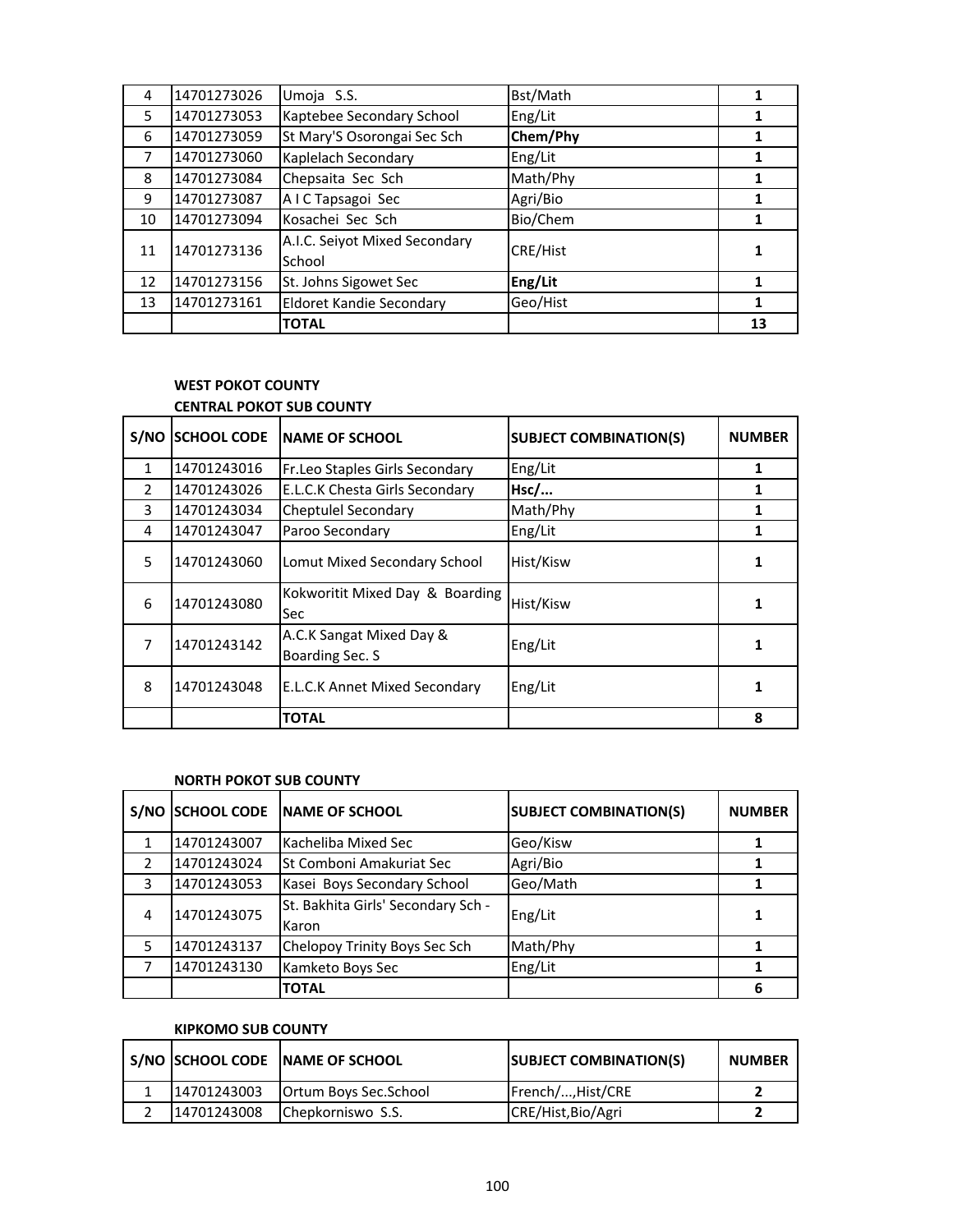|    |             | <b>TOTAL</b>                             |                    | 12 |
|----|-------------|------------------------------------------|--------------------|----|
| 9  | 14701243144 | Sakale Mixed Sec                         | Maths/Phy          |    |
| 8  | 14701243120 | Kochiy Mixed Day Secondary<br>School     | Bio/Chem           |    |
|    | 14701243106 | St. Sophia Pkomo Girls                   | Bst/Geo            |    |
| 6  | 14701243076 | St. Joseph Tapoyo Secondary<br>School    | CRE/Hist           |    |
| .5 | 14701243052 | St. Stephen Laikong Girls Sec.<br>School | Geo/Kisw           |    |
| 4  | 14701243031 | Propoi Sec Sch                           | Agri/Bio           |    |
| 3  | 14701243015 | Holy Rosary Girls Sec                    | Eng/Lit, Kisw/Hist |    |

#### **WEST POKOT SUB COUNTY**

| S/NO          | <b>SCHOOL CODE</b> | <b>NAME OF SCHOOL</b>                            | <b>SUBJECT COMBINATION(S)</b> | <b>NUMBER</b> |
|---------------|--------------------|--------------------------------------------------|-------------------------------|---------------|
| $\mathbf{1}$  | 14701243001        | Chewoyet High                                    | Agri/Bio, Geo/Math            | $\mathbf{2}$  |
| $\mathcal{P}$ | 14701243002        | Nasokol Girls Sec                                | CRE/Kisw                      | 1             |
| 3             | 14701243005        | Kapenguria Sec Sch                               | Math/Phy                      | 1             |
| 4             | 14701243021        | Sook Boys Sec                                    | Bst/Math                      | 1             |
| 5             | 14701243028        | Karenger Sec Sch                                 | Agri/Bio                      | 1             |
| 6             | 14701243030        | Karas Mixed Day Sec Sch                          | CRE/Kisw                      | 1             |
| 7             | 14701243037        | Holy Trinity Girls Sec. School<br>Serewo         | Eng/Lit                       | 1             |
| 8             | 14701243040        | <b>Keringet Mixed Sec</b>                        | Math/Phy                      | 1             |
| 9             | 14701243049        | Our Lady Of Peace Pser Secondary<br>School       | Bio/Chem                      | 1             |
| 10            | 14701243054        | Kanyarkwat Girls Sec                             | Chem/Math                     | 1             |
| 11            | 14701243085        | Jerusalem Girls Sec                              | Bst/Math                      | 1             |
| 12            | 14701243116        | St. Paul'S Boys Secondary School-<br>Kitelakapel | Bio/Chem                      | 1             |
| 13            | 14701243122        | Kapkata Mixed Secondary School                   | Chem/Math                     | 1             |
| 14            | 147101243056       | <b>ELCK Emboasis</b>                             | Chem/Bio                      | 1             |
|               |                    | <b>TOTAL</b>                                     |                               | 15            |

#### **POKOT SOUTH SUB COUNTY**

| S/NO          | <b>SCHOOL CODE</b> | <b>INAME OF SCHOOL</b>                     | <b>SUBJECT COMBINATION(S)</b> | <b>NUMBER</b> |
|---------------|--------------------|--------------------------------------------|-------------------------------|---------------|
| 1             | 14701243010        | St. Daniel Comboni Kaptabuk Boys<br>Sec.   | Eng/Lit                       | 1             |
| $\mathcal{L}$ | 14701243045        | St Antony Of Padua Sina Sec Sch            | Eng/Lit                       |               |
| 3             | 14701243064        | Sondany Mixed Sec Sch                      | CRE/Hist                      |               |
| 4             | 14701243089        | St Anthony Chorok Mixed Seco               | Eng/Lit                       |               |
| 5             | 14701243100        | St Maurice Ringring Mixed Day Sec CRE/Kisw |                               |               |
| 6             | 14701243147        | ACK Kaporowo Sec Sch                       | Math/Phy                      |               |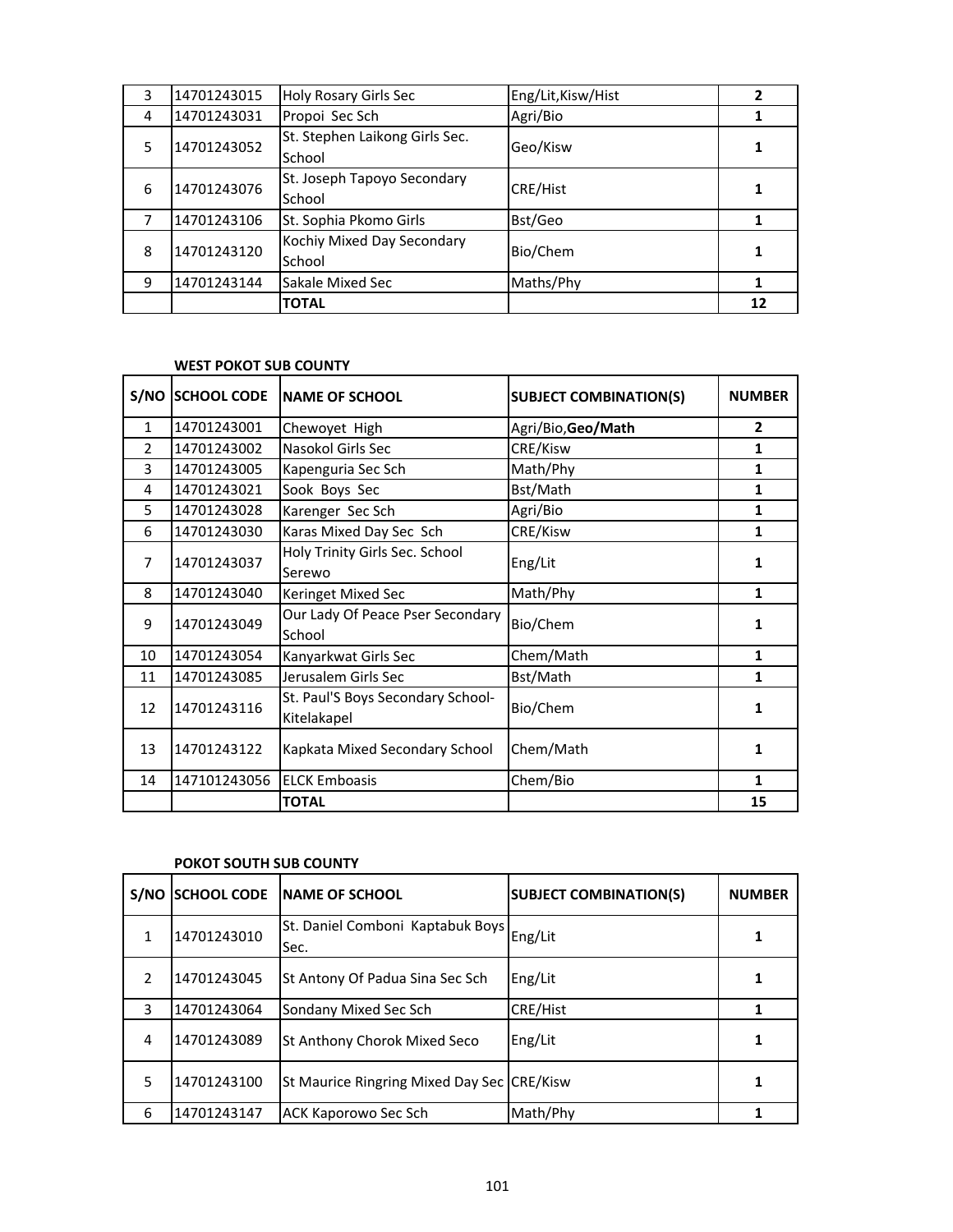| - | 14701243125 | Turkwel Gorge Mixed Sec | Kisw/Hist |  |
|---|-------------|-------------------------|-----------|--|
|   |             | <b>TAL</b>              |           |  |

## **WESTERN REGION**

## **KAKAMEGA COUNTY**

## **LUGARI SUB COUNTY**

| S/NO           | <b>SCHOOL CODE</b> | <b>NAME OF SCHOOL</b>            | <b>SUBJECT COMBINATION(S)</b> | <b>NUMBER</b> |
|----------------|--------------------|----------------------------------|-------------------------------|---------------|
|                |                    | Archbshop Njenga Girls High      |                               | 1             |
| $\mathbf{1}$   | 14701373536        | School                           | Geo/Kisw                      |               |
| $\mathcal{P}$  | 14701373537        | Chekalini Secondary School       | BSt/Math                      | 1             |
| 3              | 14701373559        | Lunyito Secondary School         | Agri/Bio                      | 1             |
| 4              | 14701373560        | <b>Forestal Secondary School</b> | BSt/Geo                       | $\mathbf{1}$  |
| 5              | 14701373565        | Han Dow Secondary School         | Math/Phy                      | $\mathbf{1}$  |
| 6              | 14701373567        | Mugunga Secondary School         | CRE/Kisw                      | $\mathbf{1}$  |
|                |                    | St Augustine'S Mlimani Secondary |                               | 1             |
| $\overline{7}$ | 14701373571        | School                           | CRE/Hist                      |               |
| 8              | 14701373574        | Holy Family Musembe Sec          | Geo/Math                      | 1             |
| 9              | 14701373587        | Manyonyi Secondary School        | BSt/Geo                       | 1             |
|                |                    |                                  |                               | 1             |
| 10             | 14701373592        | Lwanda Lugari Secondary School   | Bio/Chem                      |               |
| 11             | 14701373596        | Savala Secondary School          | Hist/Kisw                     | $\mathbf{1}$  |
|                |                    | St Bonface Mbagara Secondary     |                               | 1             |
| 12             | 14701373597        | School                           | Hist/Kisw                     |               |
| 13             | 14701373600        | Ivona Mixed Sec                  | Agri/Bio                      | $\mathbf{1}$  |
|                |                    | Immaculate Heart Secondary       |                               | 1             |
| 14             | 14701373602        | School                           | BSt/Geo                       |               |
|                |                    |                                  |                               | 1             |
| 15             | 14701373609        | Macho Muslim Secondary School    | Eng/Lit                       |               |
|                | <b>TOTAL</b>       |                                  |                               | 15            |

|               | <b>LIKUYANI SUB COUNTY</b> |                                   |                               |               |
|---------------|----------------------------|-----------------------------------|-------------------------------|---------------|
| S/NO          | <b>SCHOOL CODE</b>         | <b>INAME OF SCHOOL</b>            | <b>SUBJECT COMBINATION(S)</b> | <b>NUMBER</b> |
| 1             | 14701373368                | St. Teresa Secondary School       | Bio/Math                      | 1             |
| $\mathcal{P}$ | 14701373380                | Mwiba S.A Secondary School        | Chem/Math                     |               |
| 3             | 14701373544                | Eshikulu Boys                     | Geo/Kisw                      |               |
| 4             | 14701373545                | St Augustine Soysambu             | Hist/Kisw                     | 1             |
| 5.            | 14701373546                | St. Anne'S Nzoia Girls Sec        | Math/Phy                      | 1             |
|               |                            | St John The Baptist Likuyani Boys |                               | 1             |
| 6             | 14701373547                | High School.                      | BSt/Math                      |               |
| 7             | 14701373548                | Moi Girls Nangili Secondary       | Agri/Bio                      | 1             |
|               |                            |                                   |                               | 1             |
| 8             | 14701373549                | St. Henrys Saisi Mem Sec School   | <b>BSt/Math</b>               |               |
| 9             | 14701373554                | Kongoni Mixed S.S                 | Hist/Kisw                     |               |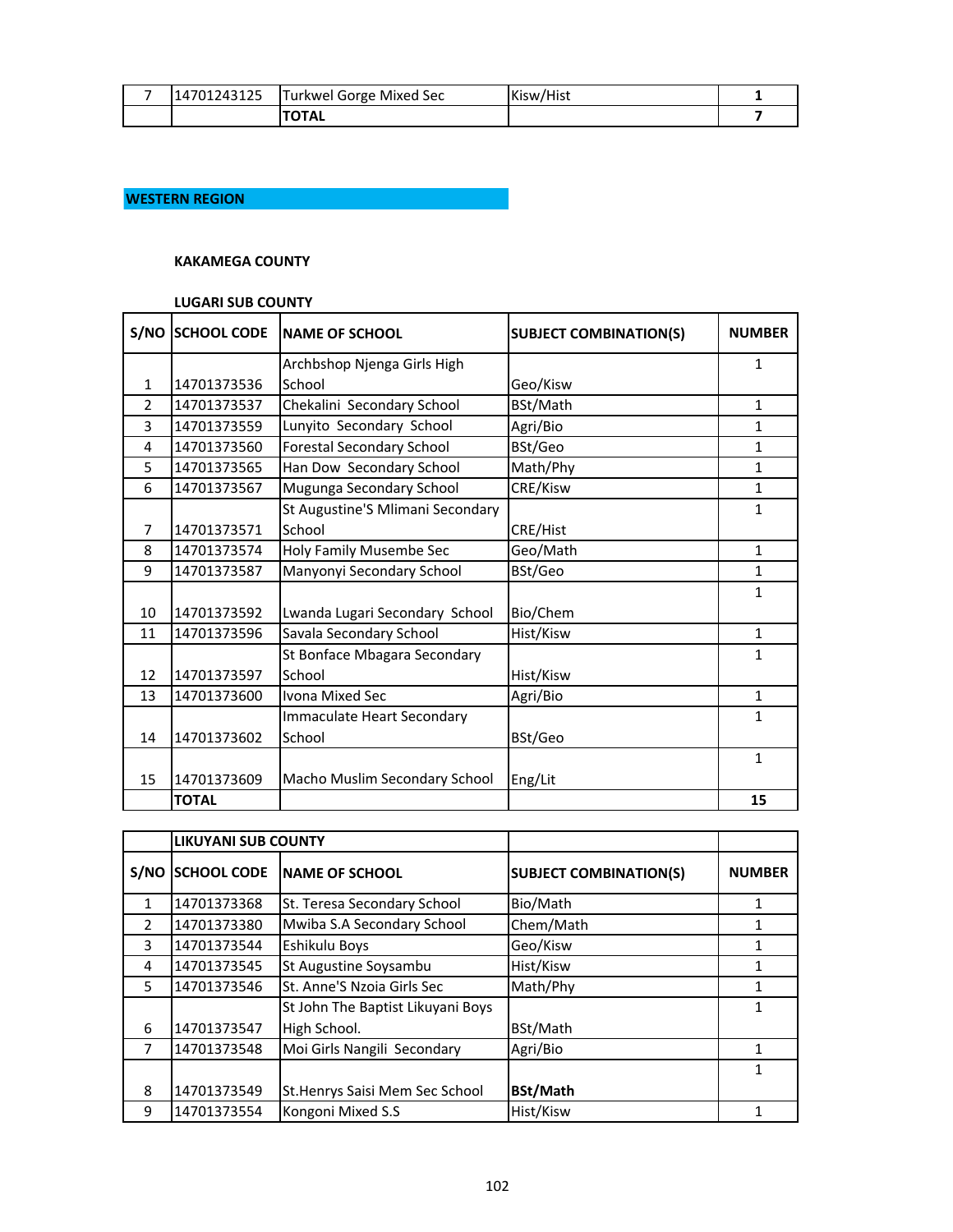|    | <b>TOTAL</b> |                                          |                 | 27           |
|----|--------------|------------------------------------------|-----------------|--------------|
| 27 | 14701373608  | St Henry'S Saisi Wabuge Girls Sec.       | Agri/Bio        | $\mathbf{1}$ |
| 26 | 14701373605  | Nasianda Secondary School                | Hist/Kisw       | $\mathbf{1}$ |
| 25 | 14701373604  |                                          | CRE/Kisw        |              |
|    |              | St. Peters Moi'S Bridge Girls Sec<br>Sch |                 | $\mathbf{1}$ |
| 24 | 14701373603  | Mapera Secondary School                  | CRE/Hist        | $\mathbf{1}$ |
| 23 | 14701373599  | Mary Lusweti Secondary School            | BSt/Math        | $\mathbf{1}$ |
| 22 | 14701373595  | Eshikulu Girls Secondary School          | Eng/Lit         |              |
| 21 | 14701373586  | Friends Secondary School - Matisi        | Eng/Lit         | 1            |
| 20 | 14701373585  | Mtoni                                    | Geo/Kisw        | $\mathbf{1}$ |
|    |              | St. John'S Secondary School -            |                 | $\mathbf{1}$ |
| 19 | 14701373584  | St. Joseph Lumino Secondary<br>School    | Eng/Lit         | $\mathbf{1}$ |
| 18 | 14701373583  | School                                   | Bio/Chem        |              |
|    |              | St. Elizabeth Likuyani Girls Sec         |                 | $\mathbf{1}$ |
| 17 | 14701373581  | School                                   | Chem/Math       |              |
|    |              | St. Michael Kilimani Secondary           |                 | 1            |
| 16 | 14701373578  | St Stephen Lwanda Sec Sch                | Eng/Lit         | $\mathbf{1}$ |
| 15 | 14701373572  | Friends Sch Binyenya                     | Eng/Lit         | 1            |
| 14 | 14701373566  | Friends Sec Sch Mbururu                  | <b>CRE/Kisw</b> | $\mathbf{1}$ |
| 13 | 14701373563  | Ivugwi Sec                               | Geo/Hist        | 1            |
| 12 | 14701373558  | Matunda S.A Secondary                    | Maths/Geo       | 1            |
| 11 | 14701373557  | St. Jude Seregeya Sec Sch                | Bio/Math        | 1            |
| 10 | 14701373556  | St. Joseph'S Kogo Sec                    | Agri/Bio        | $\mathbf{1}$ |

|              | <b>NAVAKHOLO SUB COUNTY</b> |                                   |                               |                |
|--------------|-----------------------------|-----------------------------------|-------------------------------|----------------|
|              | S/NO SCHOOL CODE            | <b>INAME OF SCHOOL</b>            | <b>SUBJECT COMBINATION(S)</b> | <b>NUMBER</b>  |
| $\mathbf{1}$ | 14701373007                 | <b>Bushili Secondary School</b>   | Math/Phy                      | 1              |
| 2            | 14701373011                 | Chebuyusi Sec School              | Agri/Bio                      | 1              |
| 3            | 14701373029                 | Namirama Girls                    | Hist/Kisw                     | 1              |
|              |                             | Friends Secondary School -        |                               | 1              |
| 4            | 14701373030                 | Musaga                            | Eng/Lit                       |                |
|              |                             |                                   |                               | 1              |
| 5            | 14701373043                 | St Kzito Secondary School Lusumu  | Eng/Lit                       |                |
| 6            | 14701373060                 | St Pauls Emulakha Sec             | Hist/Kisw, Eng/Lit            | $\mathfrak{p}$ |
| 7            | 14701373064                 | Ematiha Sec School                | BSt/Math                      | 1              |
| 8            | 14701373066                 | Sidikho Sec School                | BSt/Math                      | 1              |
|              |                             |                                   |                               | 1              |
| 9            | 14701373068                 | Friends School Sirigoi Sec School | Agri/Bio                      |                |
| 10           | 14701373079                 | Navakholo S.S                     | Chem/Math                     | 1              |
| 11           | 14701373117                 | St John Budonga Sec               | CRE/Geo                       | 1              |
|              |                             | St. Thomas Aquinas Buchangu Sec   |                               | 1              |
| 12           | 14701373144                 | Sch (Kakamega)                    | Eng/Lit                       |                |
|              |                             | St. Paul'S Mixed Sec Sch -        |                               | 1              |
| 13           | 14701373372                 | Lwakhupa                          | Eng/Lit                       |                |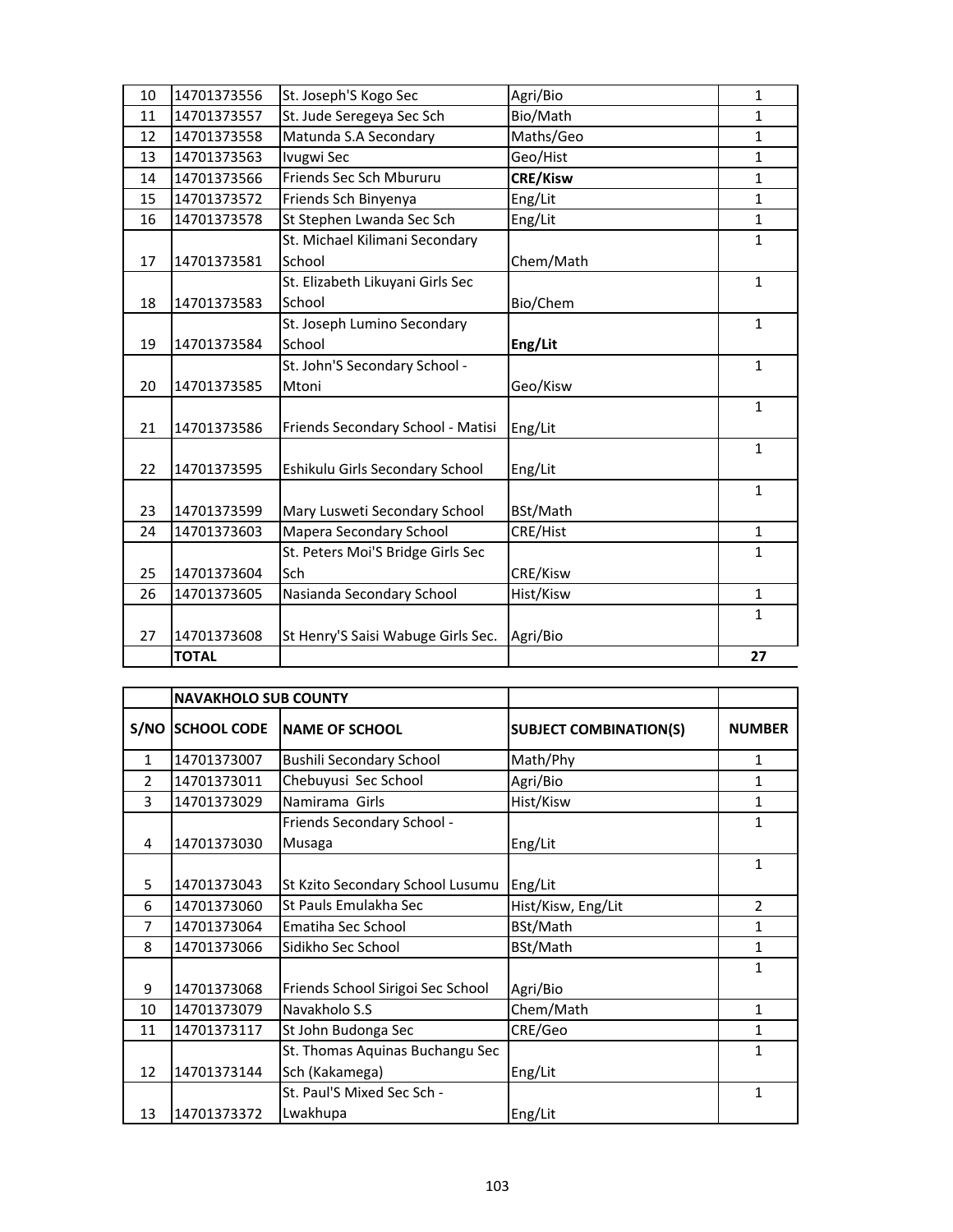| 14 | 14701373090  | Ingotse Girls Sec                 | Maths/Chem |    |
|----|--------------|-----------------------------------|------------|----|
| 15 | 14701373084  | Shikomari Mixed Sec Sch           | Kisw/Geo   |    |
|    |              | St. Raphael's Burangasi Secondary |            |    |
| 16 | 14701373390  | School                            | Bio/Chem   |    |
| 17 | <b>NEW</b>   | Ebunamu Secondary School          | Eng/Lit    |    |
| 18 | 14701373028  | Sisokhe Mixed Sec Sch             | Bst/Maths  |    |
| 19 | 14701373164  | St Kizito Lusumu Girls            | Maths/Chem |    |
| 20 | 14701373038  | Sivilie Mixed Sec                 | Hist/CRE   |    |
|    |              | Friends Nderema Mixed Seondary    |            |    |
| 21 | 147018043106 | School                            | CRE/Hist   |    |
|    | <b>TOTAL</b> |                                   |            | 22 |

|                | <b>MUMIAS WEST SUB COUNTY</b> |                                  |                               |                |
|----------------|-------------------------------|----------------------------------|-------------------------------|----------------|
|                | <b>S/NO SCHOOL CODE</b>       | <b>NAME OF SCHOOL</b>            | <b>SUBJECT COMBINATION(S)</b> | <b>NUMBER</b>  |
|                |                               |                                  |                               | $\mathbf{1}$   |
| $\mathbf{1}$   | 14701373371                   | St. Elias Iyabo Secondary School | Hist/Kisw                     |                |
|                |                               | St. Joseph Lukongo Secondary     |                               | $\mathbf{1}$   |
| $\overline{2}$ | 14701373375                   | School                           | Hist/Kisw                     |                |
| $\overline{3}$ | 14701373427                   | Mumias Girls S (St.Mary'S)       | CRE/Hist                      | $\mathbf{1}$   |
| 4              | 14701373428                   | St. Peter'S Mumias S.S           | CRE/Hist                      | $\mathbf{1}$   |
|                |                               | St. Bedas Bukaya Secondary       |                               | $\mathbf{1}$   |
| 5              | 14701373437                   | School                           | Math/Phy                      |                |
| 6              | 14701373438                   | <b>Buchifi Secondary</b>         | CRE/Kisw, Bio/Agri            | $\overline{2}$ |
| $\overline{7}$ | 14701373440                   | Musanda Secondary School         | CRE/Geo                       | 1              |
| 8              | 14701373441                   | St. Elizabeth Bumia Girls        | Agri/Bio                      | $\mathbf{1}$   |
|                |                               | Mumias Boys Muslim Secondary     |                               | 1              |
| 9              | 14701373442                   | School                           | Geo/Math                      |                |
| 10             | 14701373455                   | St Elizabeth Lureko Girls Sec    | BSt/Geo                       | 1              |
| 11             | 14701373456                   | St Vincent Sec Sch Butende       | CRE/Hist                      | 1              |
|                |                               | St. Pauls Ahong'Injo Secondary   |                               | $\mathbf{1}$   |
| 12             | 14701373498                   | School                           | Hist/Kisw                     |                |
|                |                               | St. Michael'S Ingusi Secondary   |                               | $\mathbf{1}$   |
| 13             | 14701373500                   | School                           | Math/Phy                      |                |
|                |                               | St. Stephens Eshihaka Secondary  |                               | $\mathbf{1}$   |
| 14             | 14701373511                   | School                           | Hist/Kisw                     |                |
|                |                               | St. Christopher Enyapora         |                               | $\mathbf{1}$   |
| 15             | 14701373519                   | Secondary Sch                    | CRE/Kisw                      |                |
| 16             | 14701373453                   | Ack Milimani Girls               | Comp/                         | $\mathbf{1}$   |
|                |                               |                                  |                               | 1              |
| 17             | 14701373520                   | St. Joseph Ugana Seondary School | CRE/Geo                       |                |
|                | <b>TOTAL</b>                  |                                  |                               | 18             |

| <b>MUMIAS EAST SUB COUNTY</b> |                                       |                               |               |
|-------------------------------|---------------------------------------|-------------------------------|---------------|
|                               | S/NO SCHOOL CODE NAME OF SCHOOL       | <b>SUBJECT COMBINATION(S)</b> | <b>NUMBER</b> |
|                               | A.C.K. St. Peter's Khabakaya Sec      |                               |               |
| 14701373369                   | Sch.                                  | Bio/Geo                       |               |
|                               |                                       |                               |               |
| 14701373396                   | <b>St.Marthas Mwitoti Sec. School</b> | <b>CRE/Hist</b>               |               |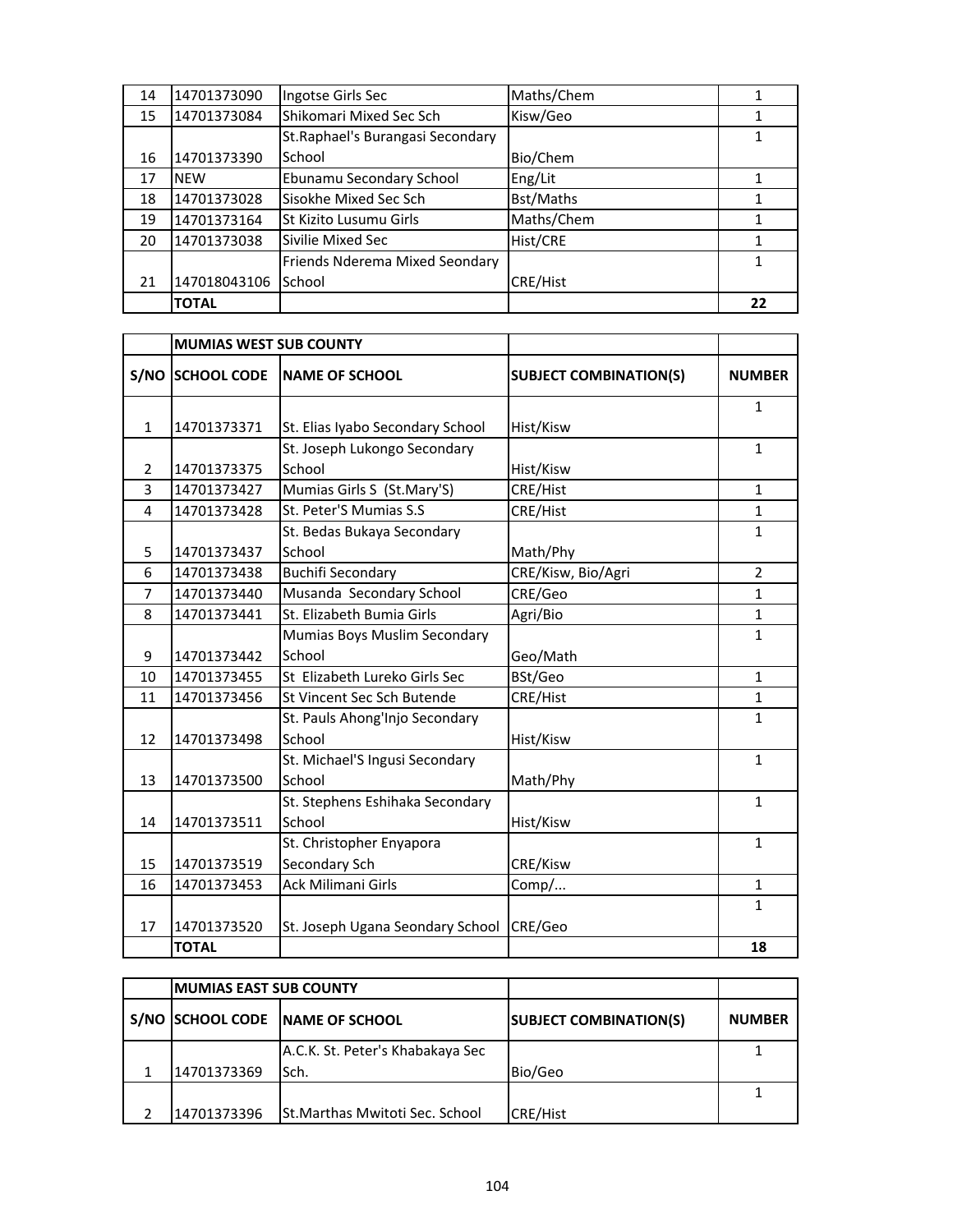| 3  | 14701373430  | St. Stephen'S Maraba Mixed                  | Hist/Kisw | 1            |
|----|--------------|---------------------------------------------|-----------|--------------|
| 4  | 14701373431  | Lubinu Secondary School                     | CRE/Kisw  | 1            |
| 5  | 14701373434  | Isongo Sec.                                 | CRE/Geo   | 1            |
| 6  | 14701373435  | St Paul'S Ebusia                            | CRE/Kisw  | 1            |
|    |              |                                             |           | 1            |
| 7  | 14701373436  | St Teresa Bumini Secondary School Hist/Kisw |           |              |
| 8  | 14701373443  | Makunga Mixed Secondary                     | Chem/Math | 1            |
| 9  | 14701373450  | St Paul Lubinu Girls Sec Sch                | BSt/Math  | 1            |
| 10 | 14701373461  | St. Peter's Khaunga                         | CRE/Kisw  | 1            |
|    |              | St. Michael's Emakhwale                     |           | 1            |
| 11 | 14701373507  | Secondary School                            | Bio/Chem  |              |
| 12 | 14701373513  | Ebubole Secondary School                    | Agri/Bio  | 1            |
|    |              | St. Patrick Ebubere Mixed Day Sec           |           | 1            |
| 13 | 14701373516  | School                                      | BSt/Geo   |              |
| 14 | 14701373517  | Musango Secondary School                    | Agri/Bio  | $\mathbf{1}$ |
|    |              | St. Teresa Eshisenye Girls                  |           | 1            |
| 15 | 14701373531  | Secondary Sch                               | Math/Phy  |              |
| 16 | 147018083415 | St.Josephs Shibinga Sec.                    | CRE/Hist  | 1            |
|    | <b>TOTAL</b> |                                             |           | 16           |

|                | <b>MATUNGU SUB COUNTY</b> |                                          |                               |               |
|----------------|---------------------------|------------------------------------------|-------------------------------|---------------|
|                | S/NO SCHOOL CODE          | <b>NAME OF SCHOOL</b>                    | <b>SUBJECT COMBINATION(S)</b> | <b>NUMBER</b> |
|                |                           | St. Cecilia Makokhwe Mixed D.Sec.        |                               | $\mathbf{1}$  |
| $\mathbf{1}$   | 14701373041               | School                                   | Hist/Kisw                     |               |
| $\overline{2}$ | 14701373050               | A.C.K. Koyonzo Girls Sec.School          | CRE/Kisw                      | $\mathbf{1}$  |
|                |                           |                                          |                               | $\mathbf{1}$  |
| 3              | 14701373389               | St. James Namamba Girls Sec Sch          | Hist/Kisw                     |               |
|                |                           | St. James Namamba Secondary              |                               | $\mathbf{1}$  |
| 4              | 14701373419               | School                                   | Math/Phy                      |               |
| 5              | 14701373420               | St. Stephen's Namulungu Sec              | Hist/Kisw                     | $\mathbf{1}$  |
|                |                           | St. Mathias Kholera Boys                 |                               | 1             |
| 6              | 14701373421               | Secondary School                         | CRE/Hist                      |               |
| $\overline{7}$ | 14701373422               | St. Maurice Mwira Sec                    | Math/Phy                      | $\mathbf{1}$  |
| 8              | 14701373423               | Koyonzo Secondary School                 | Hist/Kisw                     | $\mathbf 1$   |
| 9              | 14701373424               | St. Joseph's Indangalasia Sec            | Geo/Kisw                      | $\mathbf{1}$  |
| 10             | 14701373426               | St. Gabriel Mirere Sec                   | Eng/Lit                       | 1             |
| 11             | 14701373439               | Emanani Muslim Secondary School BSt/Math |                               | $\mathbf{1}$  |
| 12             | 14701373462               | St. Teresa's Itete Sec                   | Eng/Lit                       | $\mathbf{1}$  |
| 13             | 14701373465               | St. Peter's Lubanga Sec                  | BSt/Math                      | 1             |
| 14             | 14701373466               | St. Charles Khalaba                      | CRE/Kisw                      | $\mathbf{1}$  |
| 15             | 14701373468               | Makunda Muslim Sec                       | BSt/Geo                       | $\mathbf{1}$  |
| 16             | 14701373469               | Ejinja Mixed Sec                         | Geo/Math                      | 1             |
| 17             | 14701373475               | St. Luke'S Khabukoshe                    | CRE/Geo                       | $\mathbf{1}$  |
| 18             | 14701373484               | St. Charles Lung'anyiro Sec              | CRE/Kisw                      | 1             |
|                |                           | Eshikhondi Mixed Secondary               |                               | $\mathbf{1}$  |
| 19             | 14701373485               | School                                   | Hist/Kisw                     |               |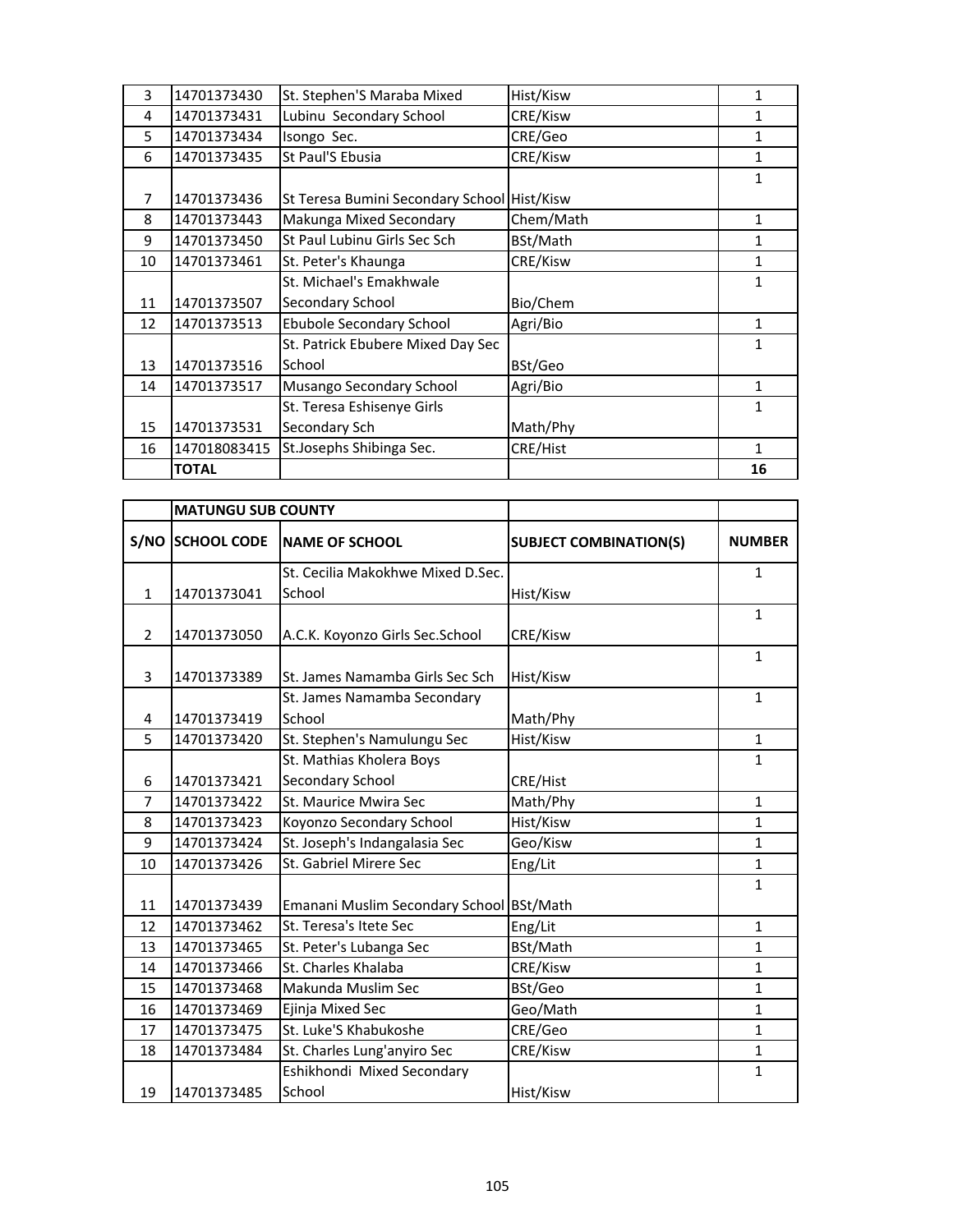| 20 | 14701373488  | St.John's Mukhweya Sec School | Chem/Math         |    |
|----|--------------|-------------------------------|-------------------|----|
| 21 | 14701373505  | <b>Eshibanze Muslim Sec</b>   | Agri/Bio          |    |
| 22 | 14701373521  | Ngairwe Sec                   | <b>CRE/Hist</b>   |    |
| 23 | 14701373525  | St Francis Shiyabo Sec        | BSt/Math          |    |
|    |              | Mary Seat Of Wisdom Bulimbo   |                   |    |
| 24 | 14701373527  | Girls S.S                     | <b>CRE/French</b> |    |
|    | <b>TOTAL</b> |                               |                   | 24 |

|                | <b>BUTERE SUB COUNTY</b> |                                       |                               |               |
|----------------|--------------------------|---------------------------------------|-------------------------------|---------------|
| S/NO           | <b>SCHOOL CODE</b>       | <b>NAME OF SCHOOL</b>                 | <b>SUBJECT COMBINATION(S)</b> | <b>NUMBER</b> |
|                |                          | St. Cecilia Lufumbo Girls Sec.        |                               | $\mathbf{1}$  |
| $\mathbf{1}$   | 14701373052              | School                                | Eng/Lit                       |               |
| $\overline{2}$ | 14701373400              | Manyala Scondary Sch.                 | CRE/Kisw                      | 1             |
| 3              | 14701373405              | Butere Girls Sec S.                   | Geo/Math                      | 1             |
| 4              | 14701373406              | Butere Boys Sec. S.                   | Eng/Lit                       | 1             |
| 5              | 14701373407              | <b>Bukolwe Secondary</b>              | Agri/Chem                     | $\mathbf{1}$  |
| 6              | 14701373409              | Shiraha Sec                           | Comp/                         | $\mathbf{1}$  |
| 7              | 14701373412              | St Pauls Shikunga Sec School          | BSt/Geo                       | 1             |
| 8              | 14701373444              | Shinamwenyuli Sec School              | CRE/Hist                      | $\mathbf{1}$  |
| 9              | 14701373445              | <b>Bumamu Secondary School</b>        | BSt/Math                      | $\mathbf{1}$  |
| 10             | 14701373451              | Ibokolo Sec School                    | Hist/Kisw                     | $\mathbf{1}$  |
| 11             | 14701373458              | Buchenya Girls Sec                    | Bio/Chem                      | 1             |
| 12             | 14701373471              | Imanga Sec School                     | BSt/Geo                       | 1             |
| 13             | 14701373480              | Shitsitswi Secondary                  | Eng/Lit                       | $\mathbf{1}$  |
|                |                          |                                       |                               |               |
| 14             | 14701373481              | St Francis Eshirembe Secondary        | BSt/Geo                       | 1             |
| 15             | 14701373483              | <b>Mutoma Girls Sec</b>               | Chem/Phy                      | 1             |
| 16             | 14701373486              | Eshitari Secondary School             | BSt/Math                      | $\mathbf{1}$  |
| 17             | 14701373491              | Shibanga Secondary School             | Agri/Bio                      | 1             |
| 18             | 14701373501              | Ituti Secondary School                | Chem/Math                     | $\mathbf{1}$  |
| 19             | 14701373532              | <b>Bululwe Mixed Secondary School</b> | CRE/Kisw                      | 1             |
|                | <b>TOTAL</b>             |                                       |                               | 19            |

|               | <b>KHWISERO SUB COUNTY</b> |                             |                               |               |
|---------------|----------------------------|-----------------------------|-------------------------------|---------------|
| S/NO          | <b>SCHOOL CODE</b>         | <b>INAME OF SCHOOL</b>      | <b>SUBJECT COMBINATION(S)</b> | <b>NUMBER</b> |
| $\mathbf{1}$  | 14701373042                | St. Anne'S Dudi Girls Sec.  | Eng/Lit                       | 1             |
| $\mathcal{P}$ | 14701373395                | Namasoli Secondary School   | Agri/Bio                      | 1             |
| 3             | 14701373398                | Ekambuli Sec Sch            | Math/Phy                      | 1             |
| 4             | 14701373416                | Emalindi Girls Secondary    | Chem/Math                     |               |
| 5             | 14701373417                | Khwisero Secondary School   | BSt/Math                      |               |
| 6             | 14701373446                | Eshibinga K Secondary       | Geo/Hist                      | 1             |
| 7             | 14701373452                | Shirali Secondary School    | Hist/Kisw                     |               |
| 8             | 14701373457                | Mwihila High School         | Eng/Lit                       |               |
| 9             | 14701373473                | Khwisero Girls High School  | HSc/, Music/, Ksiw/Geo        | 3             |
|               |                            | Shiongo Mixed Day Secondary |                               |               |
| 10            | 14701373477                | School                      | Hist/Kisw                     |               |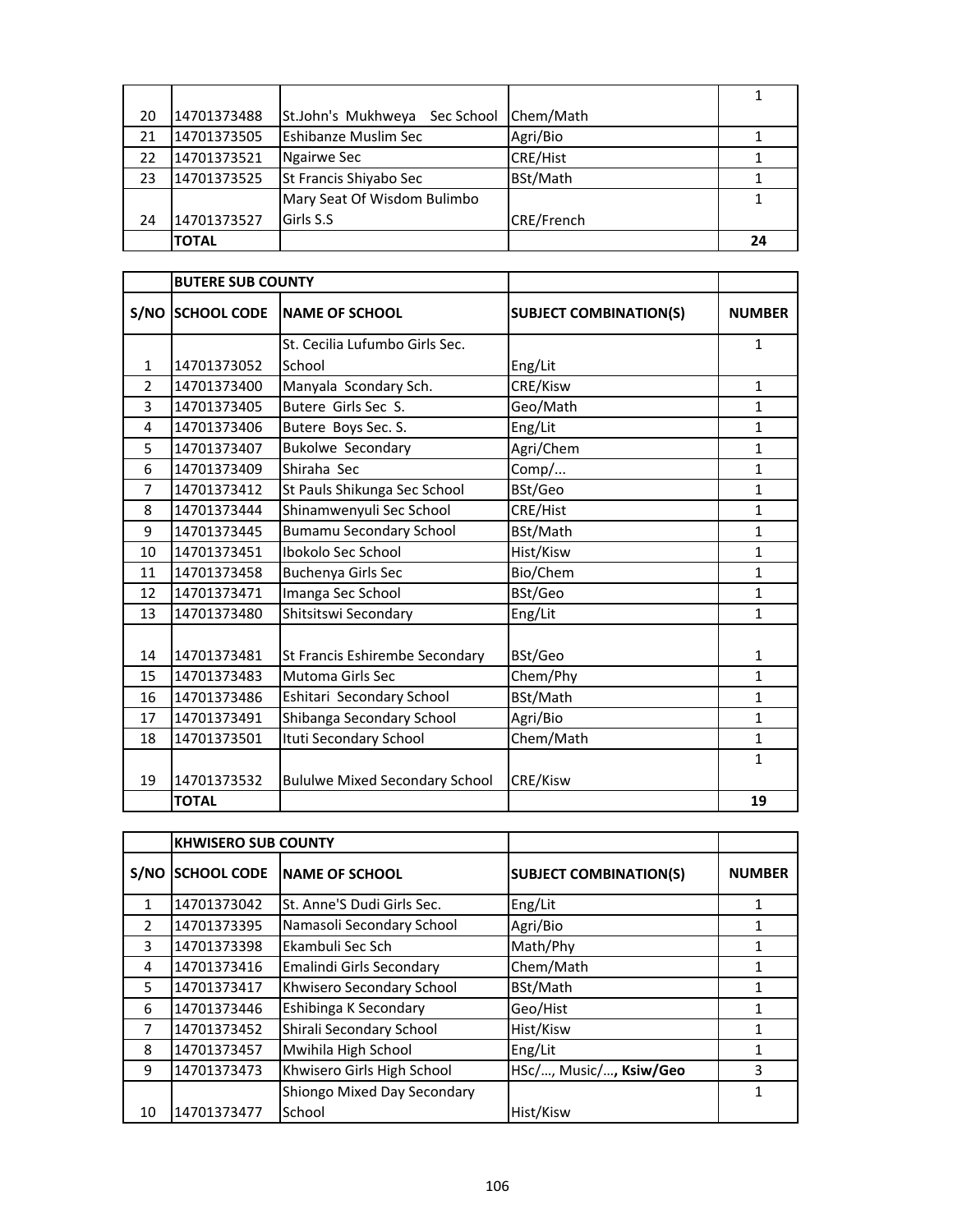| 11 | 14701373489  | <b>Emwiru Mixed Day Secondary</b> | Hist/Kisw |    |
|----|--------------|-----------------------------------|-----------|----|
| 12 | 14701373492  | Mundoli Girls Sec                 | CRE/Hist  |    |
|    |              |                                   |           |    |
| 13 | 14701373494  | Stmathews Ikomero Secondary       | Chem/Phy  |    |
|    |              | St. Stephen'S Mulwanda            |           |    |
| 14 | 14701373497  | <b>Secondary School</b>           | BSt/Geo   |    |
| 15 | 14701373528  | St Joseph'S Shirotsa Sec          | Agri/Bio  |    |
|    | <b>TOTAL</b> |                                   |           | 17 |

|               |                    | <b>KAKAMEGA CENTRAL SUB COUNTY</b> |                               |               |
|---------------|--------------------|------------------------------------|-------------------------------|---------------|
| S/NO          | <b>SCHOOL CODE</b> | <b>INAME OF SCHOOL</b>             | <b>SUBJECT COMBINATION(S)</b> | <b>NUMBER</b> |
| 1             | 14701373020        | Shikoti Girls S.S.                 | <b>CRE/Hist</b>               | 1             |
| $\mathcal{P}$ | 14701373021        | Kakamega High Sch.                 | Agri/Bio                      |               |
| 3             | 14701373036        | Bishop Sulumeti Girls Sec          | CRE/Kisw                      | 1             |
| 4             | 14701373070        | Matioli S.S.                       | Agri/Bio                      |               |
| 5             | 14701373083        | Ikonyero S S                       | Geo/Hist                      | 1             |
| 6             | 14701373115        | Kakamega Township Sec Sch          | Eng/Lit                       |               |
|               | 14701373135        | Kilimo Girls Sec                   | Eng/Lit                       |               |
| 8             | 14701373138        | Ematetie Sec School                | Hist/Kisw                     | 1             |
| 9             | 14701373376        | Rosterman Secondary School         | Chem/Math                     | 1             |
|               | <b>TOTAL</b>       |                                    |                               | 9             |

|                | <b>KAKAMEGA EAST SUB COUNTY</b> |                                        |                               |                          |
|----------------|---------------------------------|----------------------------------------|-------------------------------|--------------------------|
| S/NO           | <b>SCHOOL CODE</b>              | <b>NAME OF SCHOOL</b>                  | <b>SUBJECT COMBINATION(S)</b> | <b>NUMBER</b>            |
| $\mathbf{1}$   | 14701373003                     | Mukumu Boys S.S                        | Bio/Chem                      | 1                        |
| $\overline{2}$ | 14701373005                     | St Francis Xavier Sec Shipalo          | CRE/Kisw                      | $\mathbf{1}$             |
| 3              | 14701373008                     | Bukhaywa S.S.                          | Hist/CRE                      | $\mathbf{1}$             |
|                |                                 | The Sacred Heart Girls' High           |                               | $\overline{2}$           |
| 4              | 14701373010                     | School- Mukumu                         | Agric/Bio, Comp/              |                          |
| 5              | 14701373014                     | St Philips Mukomari S S                | Hist/Kisw                     | $\mathbf{1}$             |
|                |                                 |                                        |                               | $\mathbf{1}$             |
| 6              | 14701373016                     | Lirhanda Girls Secondary School        | Eng/Lit                       |                          |
| 7              | 14701373018                     | Shanderema Boys High School            | BSt/Math                      | $\mathbf{1}$             |
| 8              | 14701373023                     | Friends Sec Sch Lukusi                 | BSt/Geo                       | $\mathbf{1}$             |
|                |                                 | St. Agnes Girls High School -          |                               | $\overline{\phantom{a}}$ |
| 9              | 14701373026                     | Shibuye                                | BSt/Geo, Kisw/CRE             |                          |
| 10             | 14701373039                     | Shabwali Sec.                          | Geo/Kisw                      | $\mathbf{1}$             |
| 11             | 14701373055                     | Shagungu Sec School                    | Eng/Lit                       | 1                        |
| 12             | 14701373065                     | Museno S.S.                            | Agri/Bio                      | 1                        |
| 13             | 14701373075                     | Ileho Friends Sec School               | Bio/Chem                      | $\mathbf{1}$             |
| 14             | 14701373077                     | Lwanda Secondary School.               | CRE/Hist                      | $\mathbf{1}$             |
|                |                                 |                                        |                               | $\mathbf{1}$             |
| 15             | 14701373085                     | St Monica Lubao Secondary School Comp/ |                               |                          |
| 16             | 14701373088                     | St. Joseph Malimili Sec                | CRE/Kisw                      | $\mathbf{1}$             |
| 17             | 14701373109                     | Shidodo Secondary                      | Math/Phy                      | $\mathbf{1}$             |
| 18             | 14701373129                     | Friends Sec School Handidi             | Chem/Math                     | $\mathbf{1}$             |
| 19             | 14701373141                     | St Annes Ikuywa Sec Sch                | CRE/Hist                      | $\mathbf{1}$             |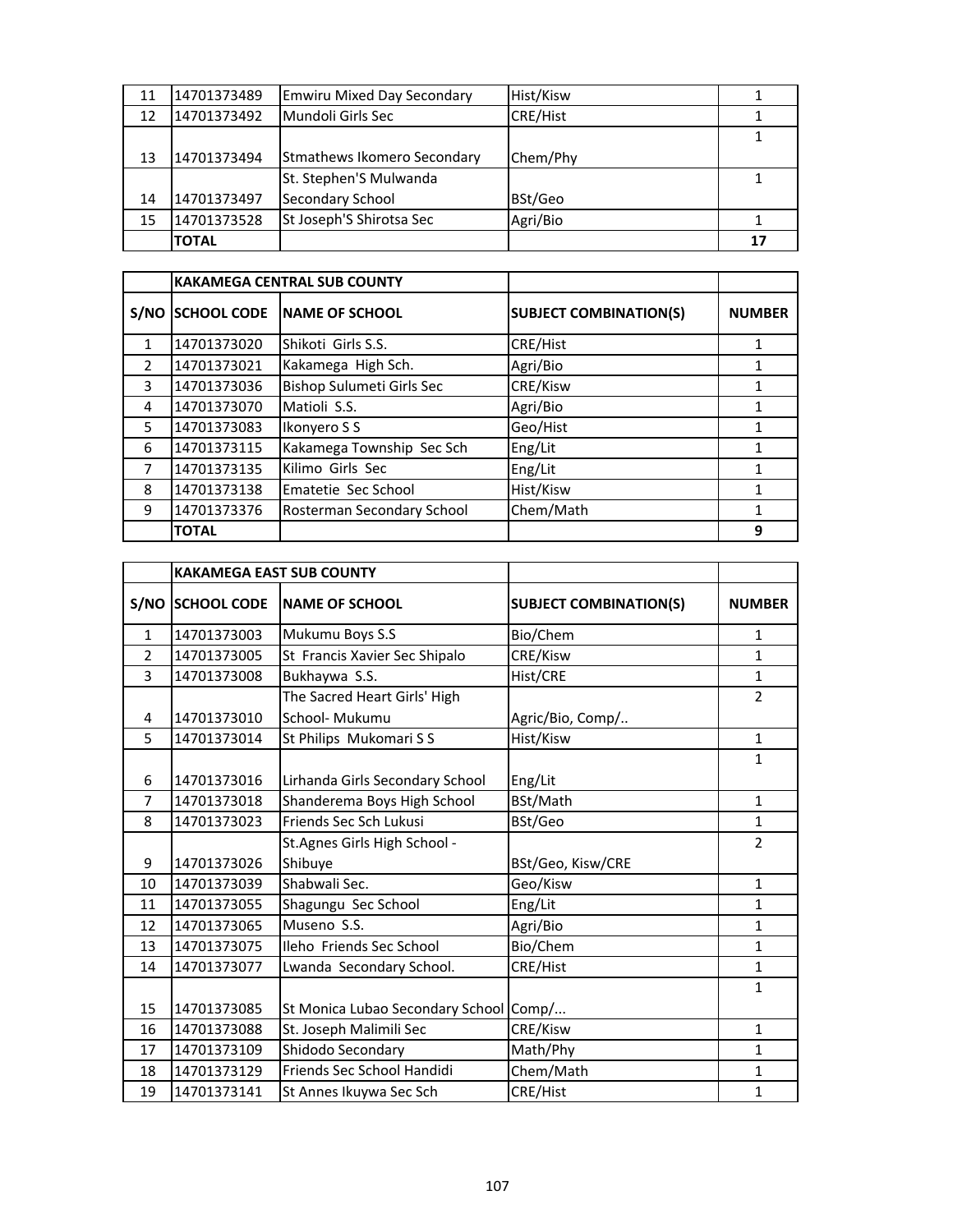|    |              | Lunyu Mixed Day Secondary          |                 |    |
|----|--------------|------------------------------------|-----------------|----|
| 20 | 14701373143  | School                             | Eng/Lit         |    |
| 21 | 14701373252  | <b>IFriends Sec Sch - Lirhanda</b> | <b>CRE/Hist</b> |    |
|    |              | St. Theresa Isecheno Seondary      |                 |    |
| 22 | 147018043163 | School                             | Bio/Chem        |    |
|    |              | <b>St.Annes Munasio Secondary</b>  |                 |    |
| 23 | 147018043166 | School                             | <b>CRE/Kisw</b> |    |
|    | <b>TOTAL</b> |                                    |                 | 25 |

|                |                  | <b>KAKAMEGA NORTH SUB COUNTY</b> |                               |                |
|----------------|------------------|----------------------------------|-------------------------------|----------------|
|                | S/NO SCHOOL CODE | <b>NAME OF SCHOOL</b>            | <b>SUBJECT COMBINATION(S)</b> | <b>NUMBER</b>  |
| $\mathbf{1}$   | 14701373012      | Mavusi Secondary                 | BSt/Geo                       | 1              |
| $\overline{2}$ | 14701373013      | Kiman'Geti Girls                 | Hist/Kisw                     | $\mathbf{1}$   |
| 3              | 14701373046      | Tombo Sec Sch                    | Math/Phy                      | $\mathbf{1}$   |
| 4              | 14701373051      | Isanjiro Girls                   | Hist/Kisw                     | $\mathbf{1}$   |
| 5              | 14701373073      | Mugai Mixed S                    | Math/Phy                      | $\mathbf{1}$   |
| 6              | 14701373081      | Mahira Sec Sch                   | Eng/Lit                       | $\mathbf{1}$   |
| 7              | 14701373091      | Bukhakunga S.S                   | CRE/Hist                      | $\mathbf{1}$   |
| 8              | 14701373093      | Lugusi S.S.                      | CRE/Hist                      | $\mathbf{1}$   |
| 9              | 14701373095      | Lwandeti S.S.                    | CRE/Hist                      | $\mathbf 1$    |
| 10             | 14701373096      | Malava Boys High School          | CRE/Hist                      | $\mathbf{1}$   |
| 11             | 14701373097      | Malava Girls S. S.               | Eng/Lit                       | $\mathbf 1$    |
| 12             | 14701373099      | Samitsi Boys                     | Eng/Lit                       | $\mathbf 1$    |
| 13             | 14701373100      | Shamberere S.S                   | Hist/Kisw                     | $\mathbf{1}$   |
| 14             | 14701373101      | Shamoni S.S.                     | Eng/Lit                       | $\mathbf{1}$   |
| 15             | 14701373102      | Shivanga Sec School              | Eng/Lit                       | $\mathbf{1}$   |
| 16             | 14701373103      | St Antony Kakoyi S. S.           | Agri/Bio, Comp/               | $\overline{2}$ |
| 17             | 14701373118      | Shihome Girls                    | Geo/Kisw                      | 1              |
| 18             | 14701373120      | Friends Lwanda 'K' Sec. School   | Eng/Lit                       | 1              |
| 19             | 14701373123      | Shiandiche Sec Sch               | BSt/Geo                       | $\mathbf 1$    |
| 20             | 14701373124      | Namushiya Mixed Sec Sch          | Geo/Kisw                      | $\mathbf{1}$   |
| 21             | 14701373127      | Friends School Lukala Secondary  | Math/Phy                      | 1              |
| 22             | 14701373128      | Friends Sch Bulupi               | Math/Phy                      | $\mathbf{1}$   |
| 23             | 14701373130      | Kakunga Girls Sch                | Eng/Lit                       | $\mathbf{1}$   |
| 24             | 14701373132      | Chimoroni S.S                    | Agri/Bio                      | $\mathbf{1}$   |
| 25             | 14701373136      | Namanja Mixed Sec                | Hist/Kisw                     | $\mathbf{1}$   |
| 26             | 14701373150      | Samitsi Girls                    | Hist/Kisw                     | $\mathbf{1}$   |
| 27             | 14701373151      | Mukhonje K S.S                   | Bio/Chem                      | 1              |
| 28             | 14701373158      | Sawawa Sec Sch                   | BSt/Math                      | 1              |
| 29             | 14701373356      | Silungai Girls                   | BSt/Math, Math/Phy            | $\overline{2}$ |
| 30             | 14701373381      | Mayuge S.S                       | Agri/Bio                      | $\mathbf{1}$   |
| 31             | 14701373382      | Tumbeni S.S                      | Eng/Lit                       | $\mathbf 1$    |
|                |                  | Friends School Mang'Uliro        |                               | $\mathbf{1}$   |
| 32             | 14701373383      | Secondary                        | Agri/Bio                      |                |
| 33             | 14701373611      | Manda Sec Sch                    | Eng/Lit                       | $\mathbf{1}$   |
|                | <b>TOTAL</b>     |                                  |                               | 35             |

**KAKAMEGA SOUTH SUB COUNTY**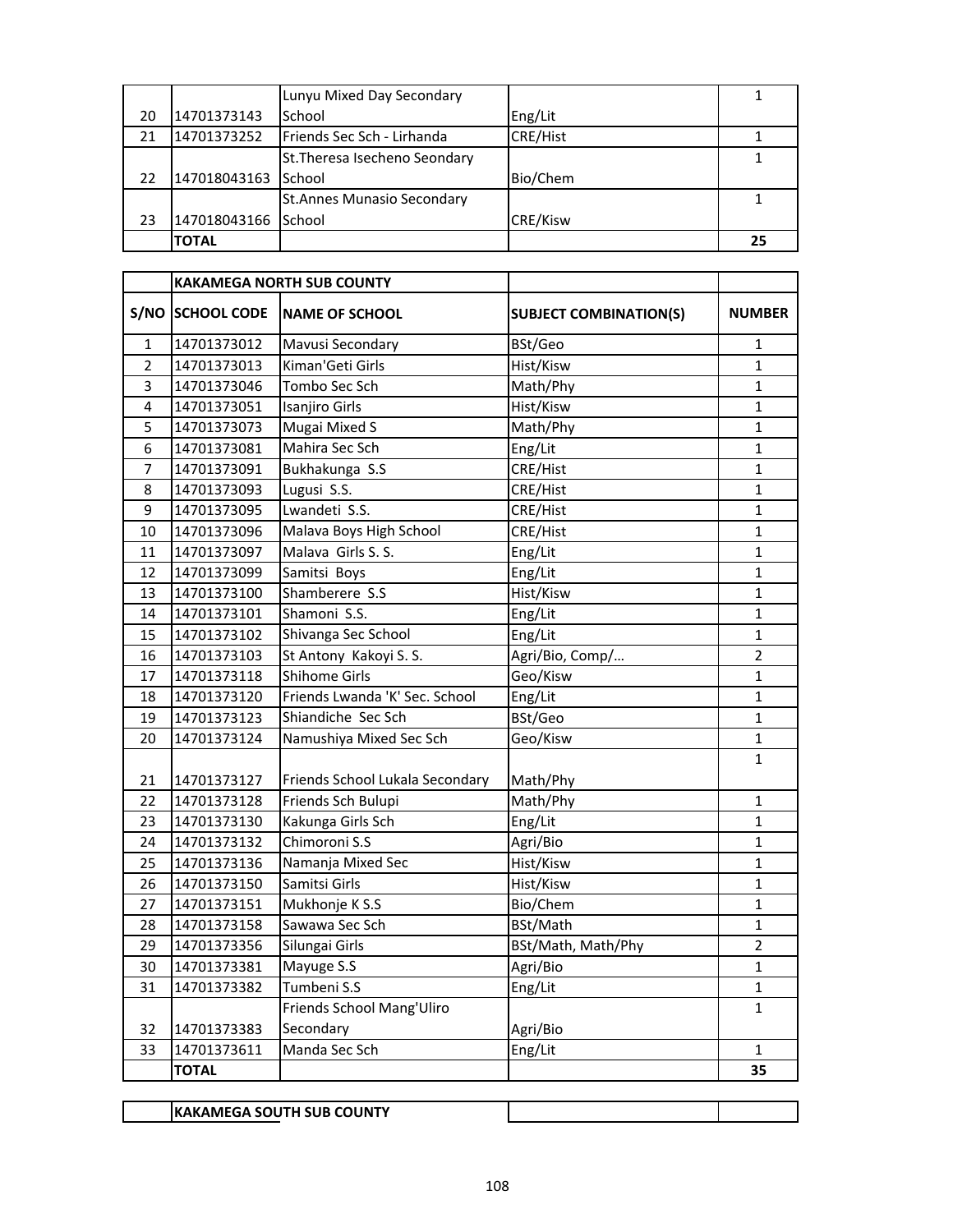| S/NO           | <b>SCHOOL CODE</b> | <b>NAME OF SCHOOL</b>            | <b>SUBJECT COMBINATION(S)</b> | <b>NUMBER</b> |
|----------------|--------------------|----------------------------------|-------------------------------|---------------|
| $\mathbf{1}$   | 14701373002        | Musingu Boys' High School        | BSt/Math                      | $\mathbf{1}$  |
| $\overline{2}$ | 14701373017        | Bushiangala Secondary School     | BSt/Math                      | $\mathbf{1}$  |
|                |                    | St. Theresa'S Eregi Girls' High  |                               | $\mathbf{1}$  |
| 3              | 14701373019        | School                           | <b>CRE/Kisw</b>               |               |
| 4              | 14701373024        | Oloa. Shitoli Secondary School   | Geo/Hist                      | $\mathbf{1}$  |
|                |                    | Musoli Girls (St. Annes) High    |                               | $\mathbf{1}$  |
| 5              | 14701373032        | School                           | Math/Phy                      |               |
| 6              | 14701373033        | Makhokho Secondary School        | Chem/Math                     | $\mathbf{1}$  |
|                |                    |                                  |                               | $\mathbf{1}$  |
| $\overline{7}$ | 14701373037        | Lirhembe Girls' Secondary School | Eng/Lit                       |               |
| 8              | 14701373040        | Shikokho Sec. School             | Chem/Math                     | $\mathbf{1}$  |
| 9              | 14701373053        | Shiveye Sec                      | Bio/Chem                      | 1             |
|                |                    |                                  |                               | $\mathbf{1}$  |
| 10             | 14701373056        | Shamusinjiri Secondary School    | Math/Phy                      |               |
| 11             | 14701373057        | Imalaba Secondary School         | Eng/Lit                       | $\mathbf{1}$  |
|                |                    |                                  |                               | 1             |
| 12             | 14701373071        | Friends School Lusiola Secondary | Bio/Chem                      |               |
| 13             | 14701373111        | Imbale Secondary School          | Eng/Lit                       | $\mathbf{1}$  |
| 14             | 14701373121        | Shichinji Sec. School            | Geo/Hist                      | $\mathbf{1}$  |
| 15             | 14701373131        | Sabane Secondary                 | Geo/Hist                      | $\mathbf{1}$  |
| 16             | 14701373149        | Shiduha Sec. School              | Math/Phy                      | $\mathbf{1}$  |
| 17             | 14701373365        | <b>Burendwa Secondary School</b> | CRE/Hist                      | $\mathbf{1}$  |
|                | <b>TOTAL</b>       |                                  |                               | 17            |

|               | <b>MATETE SUB COUNTY</b> |                              |                               |               |
|---------------|--------------------------|------------------------------|-------------------------------|---------------|
| S/NO          | <b>SCHOOL CODE</b>       | <b>NAME OF SCHOOL</b>        | <b>SUBJECT COMBINATION(S)</b> | <b>NUMBER</b> |
| $\mathbf{1}$  | 14701373550              | Friends Sch (Lukhokho)       | Agri/Bio                      | 1             |
| $\mathcal{P}$ | 14701373552              | Kivaywa S.S.                 | Bio/Chem, Eng/Lit             | $\mathfrak z$ |
| 3             | 14701373555              | Muhomo Sec. Sch.             | CRE/Hist                      | 1             |
| 4             | 14701373561              | Lwandeti D E B Sec Sch       | Chem/Math, Bst/Maths          | $\mathfrak z$ |
| 5             | 14701373569              | Holy Family Marukusi Sec     | Hist/Math                     | 1             |
| 6             | 14701373575              | Nzoia D E B Sec              | Chem/Math                     |               |
| 7             | 14701373577              | Friends Sch Chenjeni         | BSt/Math                      | 1             |
| 8             | 14701153236              | Mukasa Girls Sec             | Bst/Geo                       | 1             |
| 9             | 14701373607              | Friends Vuyika Sec Sch       | Hist/CRE                      |               |
| 10            | 14701393144              | Nzoia D.Eb. Secondary School | Chem/Math                     | 1             |
|               | <b>TOTAL</b>             |                              |                               | 12            |

#### **BUNGOMA COUNTY**

|   | <b>BUNGOMA NORTH</b> |                                 |                               |               |
|---|----------------------|---------------------------------|-------------------------------|---------------|
|   |                      | S/NO SCHOOL CODE NAME OF SCHOOL | <b>SUBJECT COMBINATION(S)</b> | <b>NUMBER</b> |
|   | 14701393174          | Bilibili Friends Sec Sch        | Bst/Geo                       |               |
|   | 14701393154          | Nabing'eng'e Sec Sch            | Bio/Chem                      |               |
|   | 14701393075          | Maliki Boys Sec Sch             | Math/Bst                      |               |
| 4 | 14701393193          | <b>Pwani Sec Sch</b>            | Math/Phy                      |               |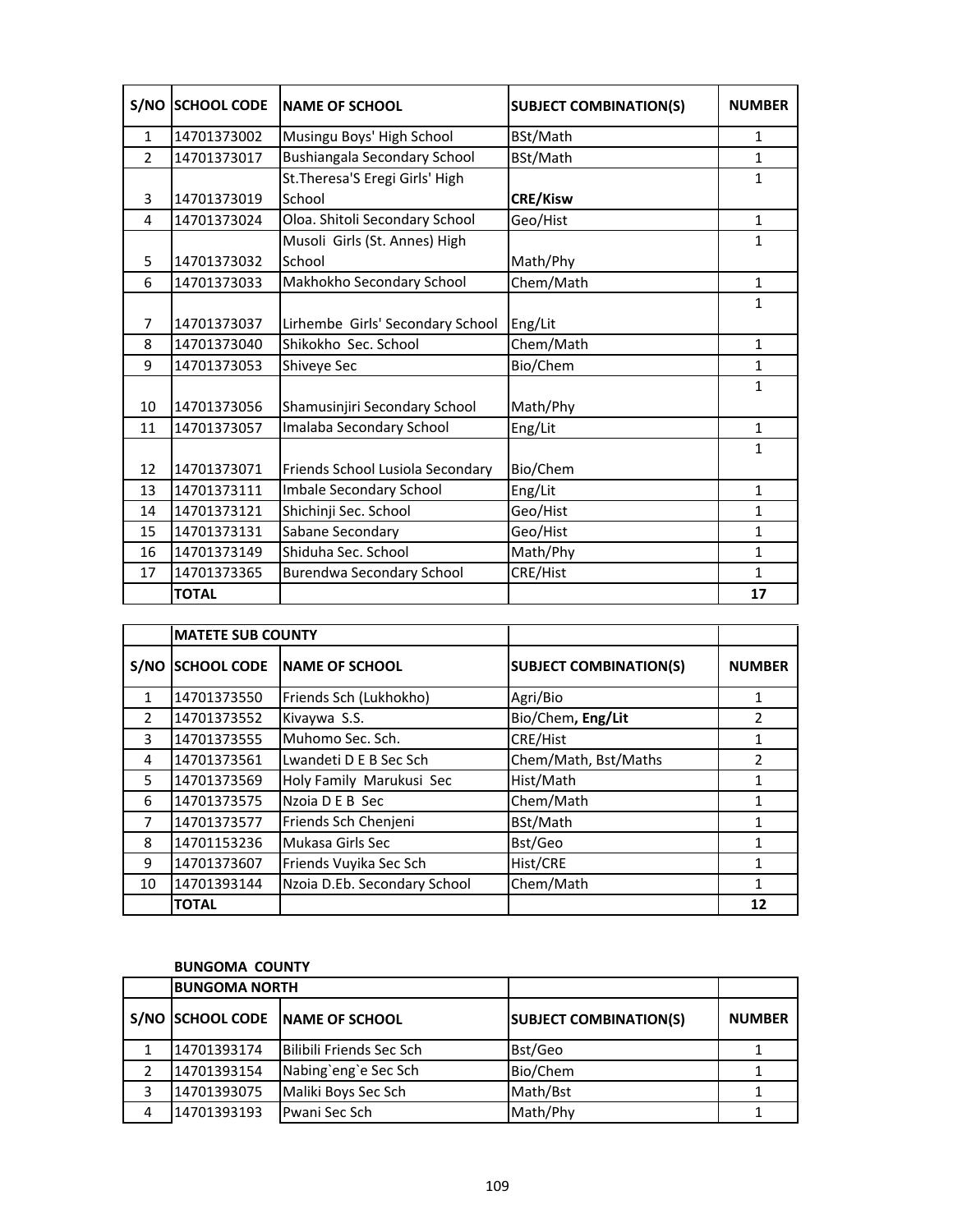| 5  | 14701393083  | Friends Kibisi Sec Sch            | Eng/Lit   |    |
|----|--------------|-----------------------------------|-----------|----|
| 6  | 1401393080   | Mbakalo Boys Sec Sch              | Math/Chem | 1  |
| 7  | 14701393126  | Makunga SA Sec Sch                | Bio/Agri  | 1  |
| 8  | 14701393007  | St. Patricks Naitiri Boys Sec Sch | Bio/Agri  | 1  |
| 9  | 14701393365  | St.Maurice Namboko                | Math/Phy  | 1  |
| 10 | 14701393121  | Milima Friends Sec Sch            | Chem/Bio  | 1  |
| 11 | 14701393375  | Nakoba Friends Sec Sch            | Eng/Lit   | 1  |
| 12 | 14701393045  | St.John Karima Sec Sch            | Bio/Chem  | 1  |
| 13 | 14701393179  | St.Kizito Sirende Sec Sch         | BSt/Math  | 1  |
| 14 | 14701393028  | Sirakaru Sec Sch                  | Kisw/CRE  | 1  |
| 15 | 14701393397  | Nabiswa Friends Sec Sch           | CRE/Hist  | 1  |
| 16 | 14701393150  | Friends Naitiri Girls Sec Sch     | CRE/Geo   | 1  |
| 17 | 147018013177 | Musembe Friends Sec Sch           | Geo/Hist  | 1  |
| 18 | 14701393348  | Mbakalo Girls Sec Sch             | Chem/Phy  | 1  |
| 19 | 14701393107  | Eluuya Friends Girls Sec Sch      | Eng/Lit   | 1  |
| 20 | 14701393335  | Friends Maliki Mixed Sch          | BSt/Math  | 1  |
|    | <b>TOTAL</b> |                                   |           | 20 |

|                | <b>BUMULA SUB COUNTY</b> |                                           |                               |                |
|----------------|--------------------------|-------------------------------------------|-------------------------------|----------------|
|                | S/NO SCHOOL CODE         | <b>NAME OF SCHOOL</b>                     | <b>SUBJECT COMBINATION(S)</b> | <b>NUMBER</b>  |
| $\mathbf{1}$   | 14701393079              | Myanga Sec Sch                            | Bio/Chem                      | 1              |
| $\overline{2}$ | 14701393113              | St.Peter's Mwiruti Sec Sch                | Chem/Bio                      | 1              |
| 3              | 14701393009              | Khasoko Boys Sec Sch                      | CRE/Kisw                      | $\mathbf{1}$   |
| 4              | 14701393213              | St.Kizito Masielo Sec Sch                 | Kisw/CRE                      | $\mathbf 1$    |
| 5              | 14701393355              | St.Elizabeth Bitobo Sec Sch               | Kisw/Geo                      | 1              |
| 6              | 14701393303              | St.Peters Namaika Sec Sch                 | Math/Bst                      | $\mathbf{1}$   |
| 7              | 14701393223              | Mwiyenga Girls Sec Sch                    | Kisw/CRE                      | $\mathbf{1}$   |
|                |                          | Kijana Wamalwa Memorial Sch -             |                               |                |
| 8              | 14701393408              | Mwomo                                     | Eng/Lit                       | 1              |
|                |                          |                                           |                               |                |
| 9              | 14701393024              | Bishop Atundo Kimaeti Boys S.S            | Bst/Geo                       | $\mathbf{1}$   |
| 10             | 14701393392              | St.Pauls Wamunyiri S.S                    | Bst/Geo                       | $\mathbf 1$    |
| 11             | 14701393181              | St.Mary Magdalene Kimatuni                | Math/Bst                      | $\mathbf{1}$   |
| 12             | 14701393167              | St.Eliabeth Lunao                         | Bio/Agric                     | 1              |
|                |                          |                                           |                               |                |
| 13             | 14701393031              | St. Teresa'S Kabula Boys Sec Sch          | Math/Chem, CRE/Hist           | $\overline{2}$ |
| 14             | 14701393390              | St.Joseph'S Bukirimo Sec Sch              | Kisw/CRE                      | $\mathbf{1}$   |
| 15             | 14701393117              | St. Kizito Mayanja Sec Sch                | Agric/Bio                     | $\mathbf{1}$   |
| 16             | 14701393049              | St. Patrick Netima Boys S.S               | Chem/Math                     | 1              |
| 17             | 14701393362              | St.Jude Namanze Sec Sch                   | Kisw/CRE                      | 1              |
| 18             | 14701393058              | St.Anthony Mateka Sec Sch                 | Agric/Bio                     | 1              |
| 19             | 1470393135               | <b>Bisuche Ack Sec Sch</b>                | Math/Chem                     | 1              |
| 20             | 14701393214              | Friends Sch Kisioyi Sec                   | Kisw/CRE                      | $\mathbf{1}$   |
| 21             | 14701393381              | St.Paul Bunambobi Sec Sch                 | Geo/Math                      | $\mathbf{1}$   |
| 22             | 14701393198              | St.Mary's Namatotoa Sec Sch               | Bst/Geo                       | $\mathbf{1}$   |
| 23             | 14701393314              | St.Elizabeth Malinda Sec Sch              | Bio/Chem                      | 1              |
| 24             | 14701393172              | St.Peter's Siboti Sec Sch                 | Math/Phy                      | $\mathbf{1}$   |
| 25             | 14701393119              | St Joseph's Lumboka Memorial S.S Bio/Chem |                               | $\mathbf{1}$   |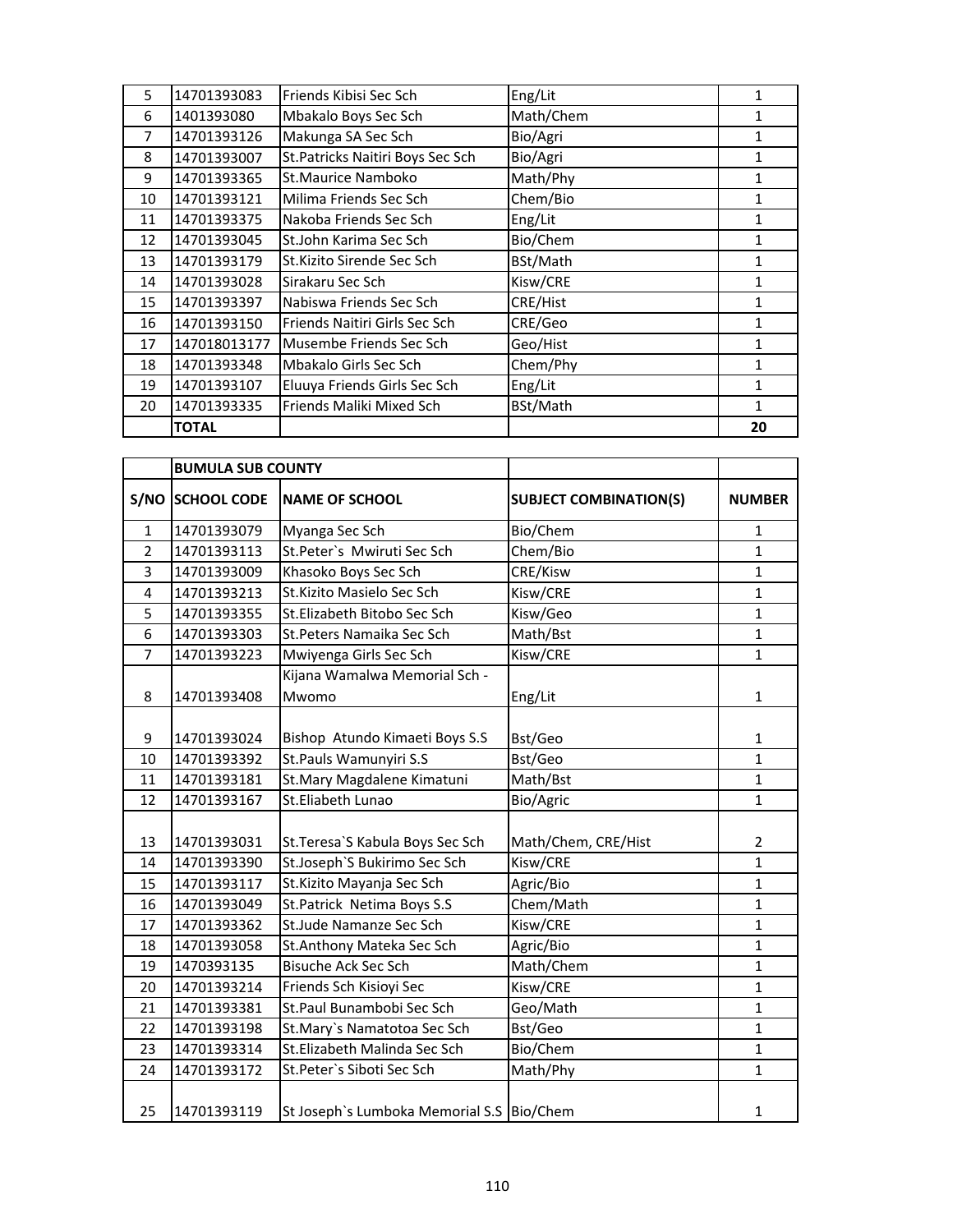| 26 | 14701393345  | Machwele Sec Sch            | Math/Chem |    |
|----|--------------|-----------------------------|-----------|----|
| 28 | 14701393125  | l St.Marv`s Mukhuna Sec Sch | Eng/Lit   |    |
|    | <b>TOTAL</b> |                             |           | 28 |

|               |                    | <b>BUNGOMA CENTRAL SUB COUNTY</b> |                               |               |
|---------------|--------------------|-----------------------------------|-------------------------------|---------------|
| S/NO          | <b>SCHOOL CODE</b> | <b>INAME OF SCHOOL</b>            | <b>SUBJECT COMBINATION(S)</b> | <b>NUMBER</b> |
| $\mathbf{1}$  | 14701393012        | Teremi S.A Sec Sch                | Chem/Bio                      | 1             |
| $\mathcal{P}$ | 14701393339        | Marobo Girls Sec Sch              | Chem/Phy                      | 1             |
| 3             | 14701393105        | St.Christopher Mabanga S.S        | Bst/Geo                       | 1             |
| 4             | 14701393046        | Our Lady Of Mercy Chebukaka S.S   | Bio/Chem                      | 1             |
| 5             | 14701393014        | Nalondo Sec Sch For Ph            | Eng/Lit                       | 1             |
| 6             | 14701393208        | S.A Wabukhonyi Sec Sch            | Bst/Geo                       | 1             |
| 7             | 14701393191        | Sikulu Friends Sec Sch            | Bio/Chem                      | 1             |
| 8             | 14701393034        | Lukhome Friends Sec Sch           | Eng/Lit                       | 1             |
| 9             | 14701393386        | Sanandiki Girls Sec Sch           | Math/Phy                      | 1             |
| 10            | 14701393396        | Friends Sch Pongola Sec Sch       | Eng/Lit                       | 1             |
| 11            | 14701393038        | Kimalewa Sec Sch                  | Math/Chem                     | 1             |
|               | <b>TOTAL</b>       |                                   |                               | 11            |

|              | <b>BUNGOMA EAST SUB COUNTY</b> |                                |                               |                |
|--------------|--------------------------------|--------------------------------|-------------------------------|----------------|
| S/NO         | <b>SCHOOL CODE</b>             | <b>NAME OF SCHOOL</b>          | <b>SUBJECT COMBINATION(S)</b> | <b>NUMBER</b>  |
| $\mathbf{1}$ | 14701393190                    | Ndivisi Girls Sec Sch          | Chem/Bio                      | 1              |
| 2            | 14701393050                    | Muji Sec Sch                   | Geo/Bst                       | 1              |
| 3            | 14701393003                    | St.Cecilia Girls Sch Misikhu   | Math/Chem, Eng/Lit            | $\overline{2}$ |
| 4            | 14701393078                    | Lutacho Sec Sch                | Hist/Kisw                     | 1              |
| 5            | 14701393402                    | St.John Rc Savala Sec Sch      | Bio/Agric                     | 1              |
| 6            | 14701393196                    | Friends Sch Makuselwa Sec      | Kisw/CRE                      | 1              |
| 7            | 14701393331                    | Masindu Friends Sec Sch        | Kisw/CRE                      | 1              |
| 8            | <b>NEW</b>                     | Bakisa Sec Sch                 | Math/Phy                      | 1              |
| 9            | 14701393103                    | Lugusi Mixed Sec Sch           | Math/Chem                     | 1              |
| 10           | 14701393374                    | St. Pauls Nzoia Rc Sec Sch     | Eng/Lit                       | 1              |
| 11           | 14701393084                    | Magemo Friends Sch             | Bst/Math                      | 1              |
| 12           | 14701393085                    | St.Francis Makemo Girls School | Kisw/CRE                      | 1              |
| 13           | 14701393108                    | <b>St.Mathews Ack Sec Sch</b>  | Bst/Geo                       | 1              |
| 14           | 14701393319                    | Friends Sec Sch Mikuva         | Geo/Bst                       | 1              |
| 15           | 14701393070                    | Misemwa Sec Sch                | Phy/Math                      | 1              |
| 16           | 14701393330                    | Mitikuyu Friends Sec Sch       | Eng/Lit                       | 1              |
| 17           | 14701393195                    | Friends Sec Sch Wabukhonyi     | Eng/Lit                       | 1              |
|              | <b>TOTAL</b>                   |                                |                               | 18             |

| <b>BUNGOMA WEST SUB COUNTY</b> |                                 |                               |               |
|--------------------------------|---------------------------------|-------------------------------|---------------|
|                                | S/NO SCHOOL CODE NAME OF SCHOOL | <b>SUBJECT COMBINATION(S)</b> | <b>NUMBER</b> |
| 14701393014                    | Namwela Sec Sch                 | Eng/Lit                       |               |
| 14701393008                    | <b>Chwele Sec Sch</b>           | <b>Bio/Chem</b>               |               |
| 14701393042                    | St.Monica Bukokholo Girls Sch   | Bio/Agric, Chem/Math          |               |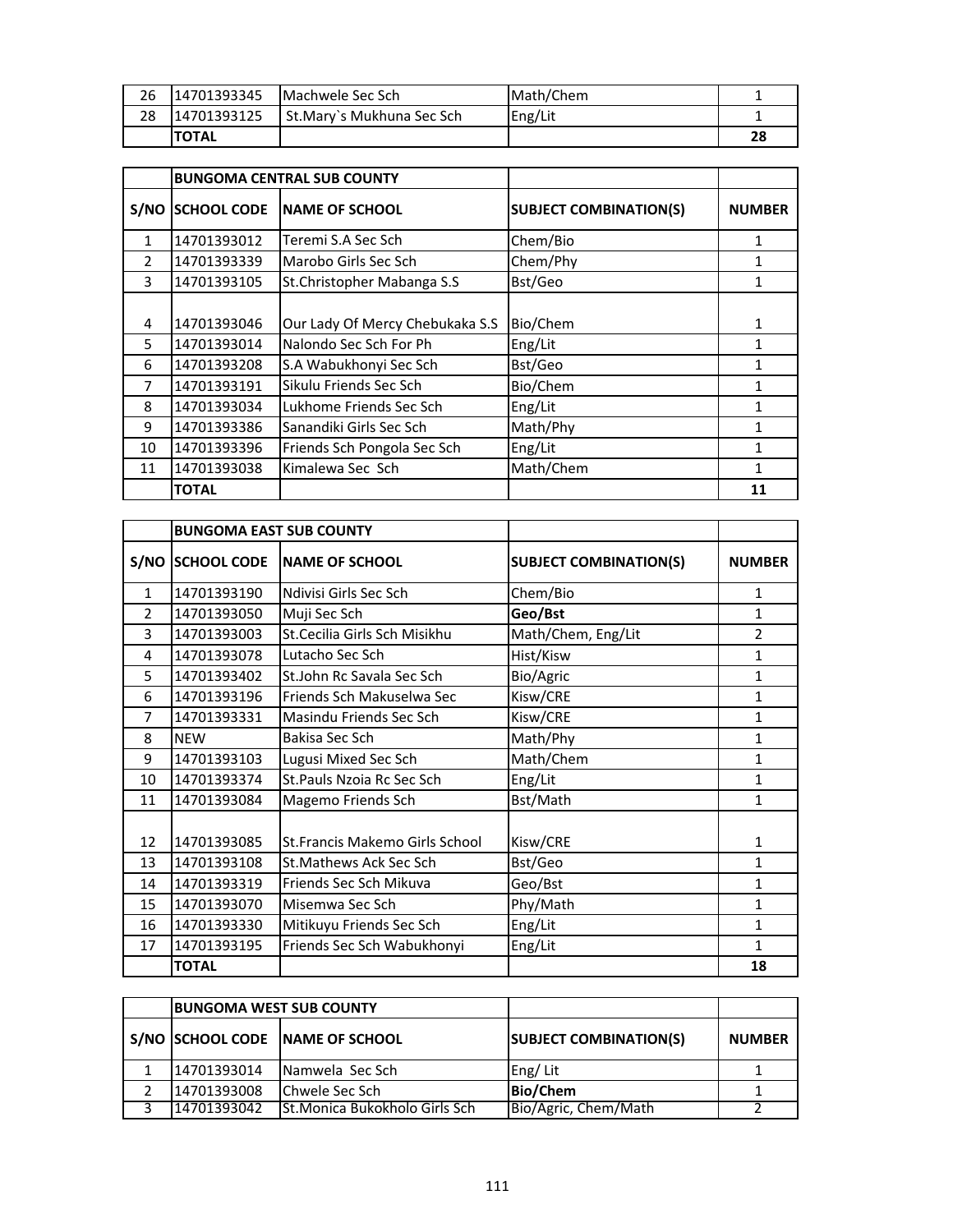| 4  | 14701393052  | <b>Bisunu Friends Sec</b>      | Eng/Lit, Maths/Bst  | $\mathcal{P}$ |
|----|--------------|--------------------------------|---------------------|---------------|
| 5  | 14701393404  | Friends School Kikai Girls     | Maths/Bst, Chem/Phy | 2             |
| 6  | 14701393104  | Karibuni Girls Sec Sch         | Bio/Maths, CRE/Hist | $\mathcal{P}$ |
| 7  | 14701393067  | Kabkara Sec Sch                | Bio/Chem, Kisw/CRE  |               |
| 8  | 14701393062  | Machakha Mixed Sec Sch         | Eng/Lit, Bst/Geo    | 2             |
|    |              | Arch Bishop Eliud Wabukala Ack | CRE/Hist, Geo/Kisw  |               |
| 9  | 14701393309  | <b>Sec</b>                     |                     | 2             |
| 10 | 14701393343  | Geoff Brown Girls High Sch     | Phy/Math            | 1             |
| 11 | 14701393037  | Kaptanai S.A Sec Sch           | Geo/Kisw, CRE/Hist  | $\mathfrak z$ |
| 12 | 14701393211  | Malakisi Muslim High Sch       | Eng/Lit             | 1             |
| 13 | 14701393015  | St.Anthony'S Sirisia Sec Sch   | Phy/Math            | 1             |
| 14 | 14701393060  | Friends Sch Toloso             | Agri/Bio, Kisw/CRE  | $\mathcal{P}$ |
|    | <b>TOTAL</b> |                                |                     | 23            |

|                | <b>KIMILILI SUBCOUNTY</b> |                                      |                               |                |
|----------------|---------------------------|--------------------------------------|-------------------------------|----------------|
|                | <b>S/NO SCHOOL CODE</b>   | <b>NAME OF SCHOOL</b>                | <b>SUBJECT COMBINATION(S)</b> | <b>NUMBER</b>  |
| $\mathbf{1}$   | 147013930008              | Chwele Girls' High School            | Bio/Chem                      | 1              |
| $\overline{2}$ | 14701393004               | Friends Sch Kamusinga                | Chem/Math, Eng/Lit            | $\overline{2}$ |
| 3              | 14701393056               | St.Joseph's Kamusinde Sec Sch        | Bst/Geo,                      | 1              |
| 4              | 14701393148               | Wamalwa Kijana Friends School        | Eng/Lit                       | $\mathbf{1}$   |
| 5              | 14701393098               | Friends Sch Namboni S.S              | Math/Phy                      | $\mathbf{1}$   |
| 6              | 14701393005               | Chesamisi Boys Sec Sch               | Geo/Bst, CRE/Kisw             | $\overline{2}$ |
| $\overline{7}$ | 14701393055               | St Mary'S Sosio High Sch             | Chem/Math                     | 1              |
| 8              | 14701393325               | St John'S Buko Sec                   | Chem/Math                     | 1              |
| 9              | 14701393021               | Moi Girls Kamusinga                  | Bio/Agric                     | $\mathbf{1}$   |
| 10             | 14701393157               | Friends Sec Sch Chebukwabi           | Geo/ Math                     | $\mathbf{1}$   |
| 11             | 14701393098               | St Theresa'S Girls' Sec Sch Kimilili | Geo/ Kisw                     | $\mathbf 1$    |
| 12             | 14701393354               | Lukhome Baptist Sec Sch              | Bst/Geo                       | $\mathbf{1}$   |
| 13             | 14701393111               | Bahai Namawanga Sec Sch              | Math/Phy                      | 1              |
| 14             | 14701393173               | Friends Kamasielo Sec Sch            | Kisw/CRE                      | $\mathbf{1}$   |
| 15             | 14701393308               | St Jan Secondary                     | Bst/Geo                       | $\mathbf{1}$   |
| 16             | 14701393126               | New Hope Kamukuywa Township<br>Sec.  | Bst/Geo                       | $\mathbf{1}$   |
| 18             | 14701393322               | The Salvation Army Lwanda Sec.       | Eng/Lit                       | $\mathbf{1}$   |
| 19             | 14701393389               | New Hope Mwangale Sec Sch            | Bio/ Chem                     | $\mathbf{1}$   |
| 20             | 14701393187               | <b>Bituyu Friends Sec Sch</b>        | CRE/Hist                      | $\mathbf{1}$   |
| 21             | 14701393066               | St.Emmanuel'S Miruri Sec Sch         | Bio/Agri                      | $\mathbf{1}$   |
| 22             | 14701393010               | St.Lukes High Sch Kimilili           | Bio/Agri                      | $\mathbf{1}$   |
| 23             | 14701393056               | Kamusinde Sec Sch                    | Eng/Lit                       | 1              |
| 24             | 14701393147               | Sa Nasianda Sec Sch                  | Maths/Phy                     | $\mathbf{1}$   |
|                | <b>TOTAL</b>              |                                      |                               | 25             |

|  | <b>IMT ELGON SUB COUNTY</b> |                                 |                               |               |
|--|-----------------------------|---------------------------------|-------------------------------|---------------|
|  |                             | S/NO SCHOOL CODE NAME OF SCHOOL | <b>SUBJECT COMBINATION(S)</b> | <b>NUMBER</b> |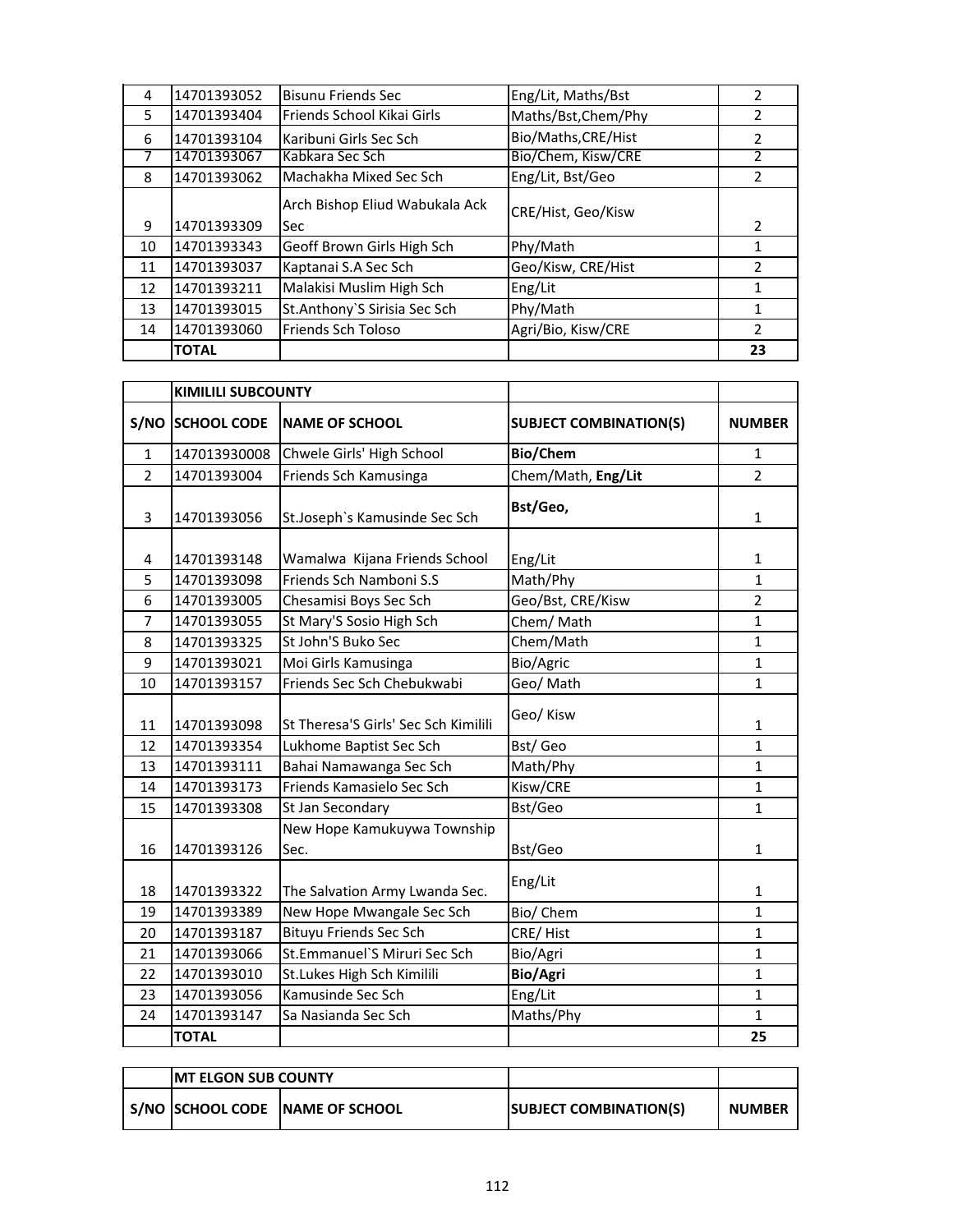|   | 147013933439 Chesito Sec Sch |                             | <b>Bio/Chem</b> |  |
|---|------------------------------|-----------------------------|-----------------|--|
|   | 147013933425                 | Chemoge Sec Sch             | Bst/Math, Comp/ |  |
| 3 | 147013933432                 | Moi Kaptama Boys Sec Sch    | Hist/CRE        |  |
| 4 | 14701393003                  | Kibuk Girls Sec Sch         | Eng/Lit         |  |
| 5 | 14701393121                  | St. Marks Kipchiria Sec Sch | Eng/Lit         |  |
| 6 | 14701393419                  | Kimobo S S                  | Bio/Agri        |  |
|   | 14701393447                  | St.Augustine Nomorio Sec.   | Eng/Lit         |  |
|   | <b>TOTAL</b>                 |                             |                 |  |

|                | <b>BUNGOMA SOUTH</b>       |                                                            |                               |                |
|----------------|----------------------------|------------------------------------------------------------|-------------------------------|----------------|
|                | S/NO SCHOOL CODE           | <b>NAME OF SCHOOL</b>                                      | <b>SUBJECT COMBINATION(S)</b> | <b>NUMBER</b>  |
| 1              | 14701393138                | Bungoma Muslim Sec Sch                                     | IRE/Arabic, Maths/BSt         | 2              |
| $\overline{2}$ | 14701393002                | St.Mary'S Kibabii Sec Sch                                  | Geo/Bst                       | $\mathbf{1}$   |
| 3              | 14701393399                | St.Peter'S High Musikoma Sec Sch                           | Eng/Lit                       | $\mathbf{1}$   |
| 4              | 14701393069                | St.Patrick`S Kimukung`I Girls S.S                          | Math/Bst                      | 1              |
| 5              | 14701393001                | Bungoma Boys Sec Sch                                       | Kisw/Hist, Music/             | $\overline{2}$ |
| 6              | 14701393142                | Friends Sch Misanga Sec Sch                                | Phy/Math                      | 1              |
| 7              | 14701393096                | Lutungu Sec Sch                                            | Math/Chem                     | 1              |
| 8              | 14701393109                | Namachanja High Sch                                        | Math/Phy                      | 1              |
| 9              | 14701393087                | St.Peter'S Sang'Alo Sec Sch                                | Math/Bst                      | 1              |
| 10             | <b>NEW</b>                 | Friends Namaanga Sec Sch                                   | Math/Chem                     | 1              |
| 11             | 14701393210                | Khakula Mixed Sec Sch                                      | Geo/Bst                       | 1              |
| 12<br>14       | 14701393032<br>14701393334 | Friends Bukembe Boys Sec Sch<br><b>Butieli High School</b> | Math/Bst<br>Geo/Bst           | 1<br>1         |
| 15             | 14701393016                | Cardinal Otunga Girls High Sch                             | Hist/Geo                      | 1              |
| 16             | 14701393001                | Bungoma High Sch                                           | Music/, Kisw/Hist             | $\overline{2}$ |
| 17             | 14701393307                | Friends Sango Sec Sch                                      | Math/Chem                     | 1              |
| 18             | 14701393399                | Ack Good Shepherd Sec Sch                                  | Kisw/Hist                     | 1              |
| 19             | 14701393332                | St.Sarah Namisi Sec Sch                                    | Bst/Geo                       | 1              |
| 20             | 14701393351                | St. Teresa'S Sio High Sch                                  | Eng/Lit                       | 1              |
| 21             | 14701393333                | Friends Fuchani Sec Sch                                    | Agric/Bio                     | 1              |
| 22             | 14701393307                | Kisuluni Sec Sch                                           | Math/Bst                      | 1              |
| 23             | 14701393177                | St. Veronica Ranje Sec Sch                                 | Geo/Bst                       | 1              |
| 24             | 14701393361                | St.Pauls Wacheka Sc Sch                                    | Eng/Lit                       | 1              |
| 25             | 14701393411                | Friends Khaoya Sec Sch                                     | Math/Phy                      | 1              |
| 26             | 14701393377                | Mwikhupo Baptist Sec Sch                                   | Math/Chem                     | 1              |
| 27             | 14701393118                | <b>St.Martins Mwibale Sec Sch</b>                          | Geo/Bst                       | 1              |
| 28             | 14701393088                | Friends Kitale Sec Sch                                     | Eng/Lit                       | 1              |
| 29             | 14701393033                | St. Taddeus Ndengelwa Sec Sch                              | Kisw/Geo                      | 1              |
| 30             | 14701393115                | Samoya Sec Sch                                             | Bst/Math                      | $\mathbf{1}$   |
|                | <b>TOTAL</b>               |                                                            |                               | 32             |

| <b>IKOPSIRO SUB-COUNTY</b> |                                 |                               |               |
|----------------------------|---------------------------------|-------------------------------|---------------|
|                            | S/NO SCHOOL CODE NAME OF SCHOOL | <b>SUBJECT COMBINATION(S)</b> | <b>NUMBER</b> |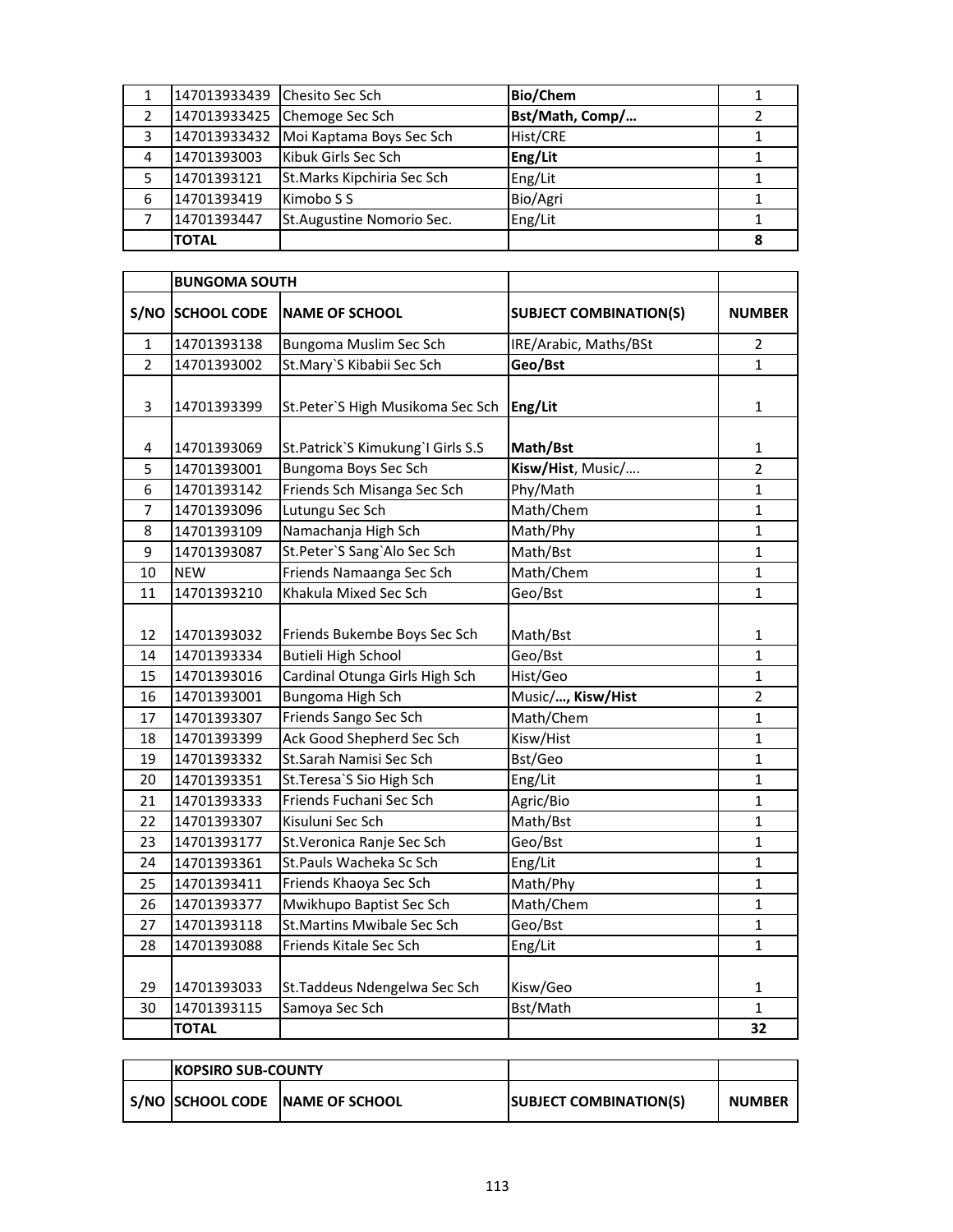|   | 14701393006  | Kapkateny Sec Sch              | <b>Bst/Hist</b> |  |
|---|--------------|--------------------------------|-----------------|--|
|   | 14701393146  | Kubura Sa Sec Sch              | Eng/Lit         |  |
| 3 | 14701393129  | Kebee Sec Sch                  | Bio/Agric       |  |
| 4 | 14701393446  | Masaek Sec Sch                 | Kisw/CRE        |  |
|   | 14701393422  | Chelebei Sec Sch               | Eng/Lit         |  |
|   |              |                                |                 |  |
| 6 | 14701393134  | St.Jude Kaimugul Mixed Sec Sch | Math/Bst        |  |
|   | <b>TOTAL</b> |                                |                 |  |

|               | <b>TONGAREN SUB-OUNTY</b> |                                       |                               |                |
|---------------|---------------------------|---------------------------------------|-------------------------------|----------------|
|               | S/NO SCHOOL CODE          | <b>INAME OF SCHOOL</b>                | <b>SUBJECT COMBINATION(S)</b> | <b>NUMBER</b>  |
| $\mathbf{1}$  | 14701393122               | St. Peters Ndalu Sec Sch              | Hist/Cre, Bio/Chem            | $\overline{2}$ |
| $\mathcal{P}$ | 14701393192               | St. Julian Narati Sec Sch             | Eng/Lit, Kisw/CRE             | $\mathfrak z$  |
| 3             | 14701393304               | Lukhana Friends Sec Sch               | Bio/Chem, Eng/Lit             | $\overline{2}$ |
| 4             | 14701393093               | Tabani Friends Sec Sch                | Chem/Math, Bio/Agri           | $\overline{2}$ |
| 5             | 14701393029               | St Augustine Girls Lukhuna Girls      | Cre/Kisw                      | $\mathbf{1}$   |
| 6             | 14701393366               | Friends Sec Sch Kiminini              | Cre/Hist                      | 1              |
|               |                           | Bishop Phillip Anyolo Sec             |                               |                |
| 7             | 14701393035               | Kakamwe                               | Comp/Math                     | 1              |
| 8             | 14701393164               | Mitua Girls Sec                       | Comp/Math                     | 1              |
| 9             | 14701393155               | St. Joseph'S Sec. School Binyenya     | Bio/Math                      | 1              |
| 10            | 14701393068               | <b>St.Pauls Narati Sec Sch</b>        | Bst/Math                      | $\mathbf{1}$   |
| 11            | 14701393140               | Bishop Atundo Girls Sec Sch<br>Mabusi | Bst/Math                      | 1              |
| 12            | 14701393314               | Lukhuna Friends Sec Sch               | Bio/Chem                      | 1              |
| 13            | 14701393385               | Milele Sec Sch                        | Kisw/Geo                      | 1              |
|               | <b>TOTAL</b>              |                                       |                               | 17             |

|                | <b>WEBUYE WEST SUB COUNTY</b> |                              |                               |               |
|----------------|-------------------------------|------------------------------|-------------------------------|---------------|
| S/NO           | <b>SCHOOL CODE</b>            | <b>NAME OF SCHOOL</b>        | <b>SUBJECT COMBINATION(S)</b> | <b>NUMBER</b> |
| $\mathbf{1}$   | 14701393006                   | Lugulu Girls Sec Sch         | Bio/Math                      | 1             |
| $\mathcal{P}$  | 14701393312                   | Brenda Friends Girls Sec Sch | Eng/Lit                       | 1             |
| 3              | 147018013182                  | Friends Sch Kuywa Sec        | Bio/Chem                      | 1             |
| 4              | 14701393064                   | Namawanga Girls Sec Sch      | Geo/Kisw, Eng/Lit             | 2             |
| 5              | 14701393162                   | Lugulu Friends Sec Sch       | Bio/Chem                      | 1             |
| 6              | 14701393320                   | St.Andrews Matulo Sec Sch    | Bio/Chem                      | 1             |
| $\overline{7}$ | 14701393327                   | Bunang'Eni Sec Sch           | Math/Chem                     | 1             |
| 8              | 14701393011                   | Friends Sch Bokoli Sec       | Eng/Lit                       | 1             |
| 9              | 14701393043                   | Sirende Ack Sec Sch          | Kisw/CRE                      | 1             |
| 10             | 14701393100                   | Mahanga Sec Sch              | Chem/Math,                    | 1             |
| 11             | 14701393073                   | Milo Friends Boys Sch        | Bio/Chem                      | 1             |
| 12             | 14701393041                   | Milani Friends Sec Sch       | Kisw/CRE                      | 1             |
| 13             | 14701393065                   | Sitikho Friends Sec Sch      | Hist/CRE                      | 1             |
| 14             | 14701393026                   | Chebosi SA Boys Sec Sch      | Eng/Lit                       | 1             |
| 15             | 14701393120                   | Miendo Sec Sch               | Bio/Chem                      | 1             |
| 16             | 14701393139                   | Ngwelo Friends Sec Sch       | Geo/Hist                      | 1             |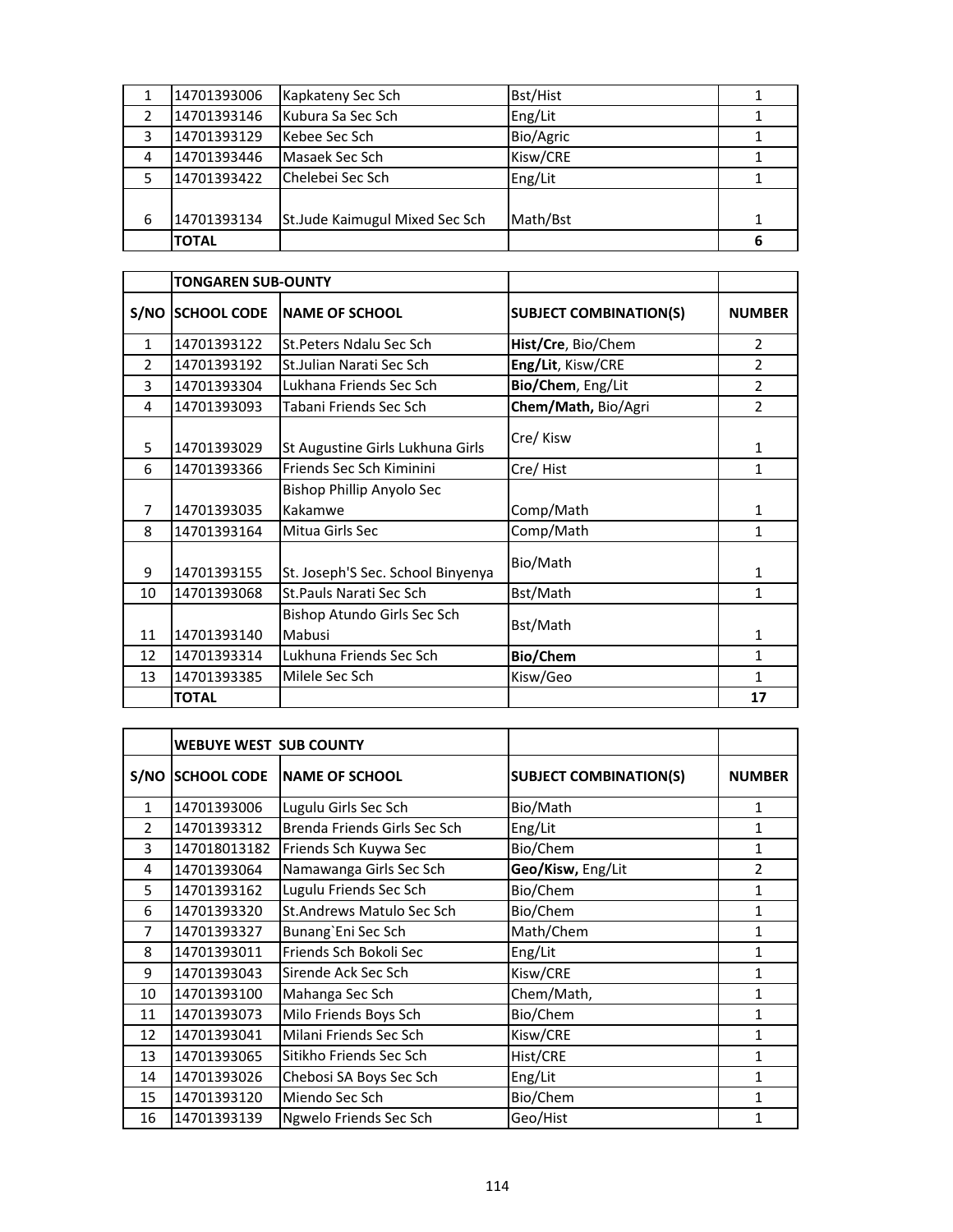| 17 | 14701393315  | <b>IS.A Chebosi Girls Sec Sch</b> | Bst/Math |    |
|----|--------------|-----------------------------------|----------|----|
| 18 | 14701393114  | <b>Malaha Friends Sec Sch</b>     | Hist/CRE |    |
| 19 | 14701393112  | Mang`ana Sec Sch                  | Math/Phy |    |
|    | <b>TOTAL</b> |                                   |          | 20 |

|      | <b>CHEPTAIS SUBCOUNTY</b> |                           |                               |               |
|------|---------------------------|---------------------------|-------------------------------|---------------|
| S/NO | <b>SCHOOL CODE</b>        | <b>INAME OF SCHOOL</b>    | <b>SUBJECT COMBINATION(S)</b> | <b>NUMBER</b> |
|      | 14701393413               | Cheptais Boys Sec Sch     | <b>Bio/Maths</b>              |               |
|      | 1470139341                | Kimabole Sec Sch          | Chem/Math                     |               |
| 3    | 14701393420               | Toroso Sec Sch            | Kisw/Hist                     |               |
| 4    | 14701393017               | Kipsis Sec Sch            | Kisw/CRE, Bst/Geo             | $\mathcal{P}$ |
| 5    | 14701393426               | Chepkube Ack Sec Sch      | Eng/Lit                       |               |
| 6    | 14701393423               | Kim Kapkota Girls Sec Sch | Agri/Bio                      |               |
|      | <b>TOTAL</b>              |                           |                               |               |

### **BUSIA COUNTY**

#### **TESO NORTH SUB COUNTY**

| S/NO          | <b>SCHOOL CODE</b> | <b>NAME OF SCHOOL</b>             | <b>SUBJECT COMBINATION(S)</b> | <b>NUMBER</b> |
|---------------|--------------------|-----------------------------------|-------------------------------|---------------|
| $\mathbf{1}$  | 14701403089        | Korisai Girls Secondary School    | Math/Phy                      | 1             |
| $\mathcal{P}$ | 14701403202        | Moding Secondary School           | CRE/Kisw                      | $\mathbf{1}$  |
| 3             | 14701403203        | Chamasiri Secondary School        | Eng/Lit                       | $\mathbf{1}$  |
| 4             | 14701403204        | Kolanya Boys High School          | BSt/Math                      | 1             |
| 5             | 14701403206        | Kamuriai Secondary School         | Eng/Lit                       | $\mathbf{1}$  |
| 6             | 14701403212        | S.A. Aboloi Secondary School      | CRE/Hist                      | 1             |
| 7             | 14701403213        | Katakwa Secondary School          | CRE/Kisw                      | $\mathbf{1}$  |
| 8             |                    | St Josephs Kocholia Secondary     |                               | $\mathbf{1}$  |
|               | 14701403216        | School                            | Eng/Lit                       |               |
| 9             |                    |                                   |                               | $\mathbf{1}$  |
|               | 14701403218        | Albert Ekirapa Secondary School   | Chem/Math                     |               |
| 10            |                    |                                   |                               | $\mathbf{1}$  |
|               | 14701403228        | St. John's Kajei Secondary School | Eng/Lit                       |               |
| 11            |                    | St. Stephen Keng'atuny Mixed      |                               | $\mathbf{1}$  |
|               | 14701403236        | Secondary School                  | BSt/Geo                       |               |
| 12            |                    | A.C.K. Oduya Oprong Secondary     |                               | $\mathbf{1}$  |
|               | 14701403237        | School                            | BSt/Geo                       |               |
| 13            |                    | Bishop King'oo Okuleu Secondary   |                               | $\mathbf{1}$  |
|               | 14701403250        | School                            | Math/Phy                      |               |
| 14            | 14701403255        | Katanyu Secondary School          | Geo/Hist                      | $\mathbf{1}$  |
| 15            |                    | St Thomas Amagoro Girls           |                               | $\mathbf{1}$  |
|               | 147014033024       | Secondary School                  | HSC/                          |               |
|               | <b>TOTAL</b>       |                                   |                               | 15            |

| <b>TESO SOUTH SUB COUNTY</b> |                                                     |                               |               |
|------------------------------|-----------------------------------------------------|-------------------------------|---------------|
|                              | S/NO SCHOOL CODE NAME OF SCHOOL                     | <b>SUBJECT COMBINATION(S)</b> | <b>NUMBER</b> |
| 14701402022                  | St. Bridgit Akoreet Sec Sch For The<br>Deaf And Voc | Eng/Lit                       |               |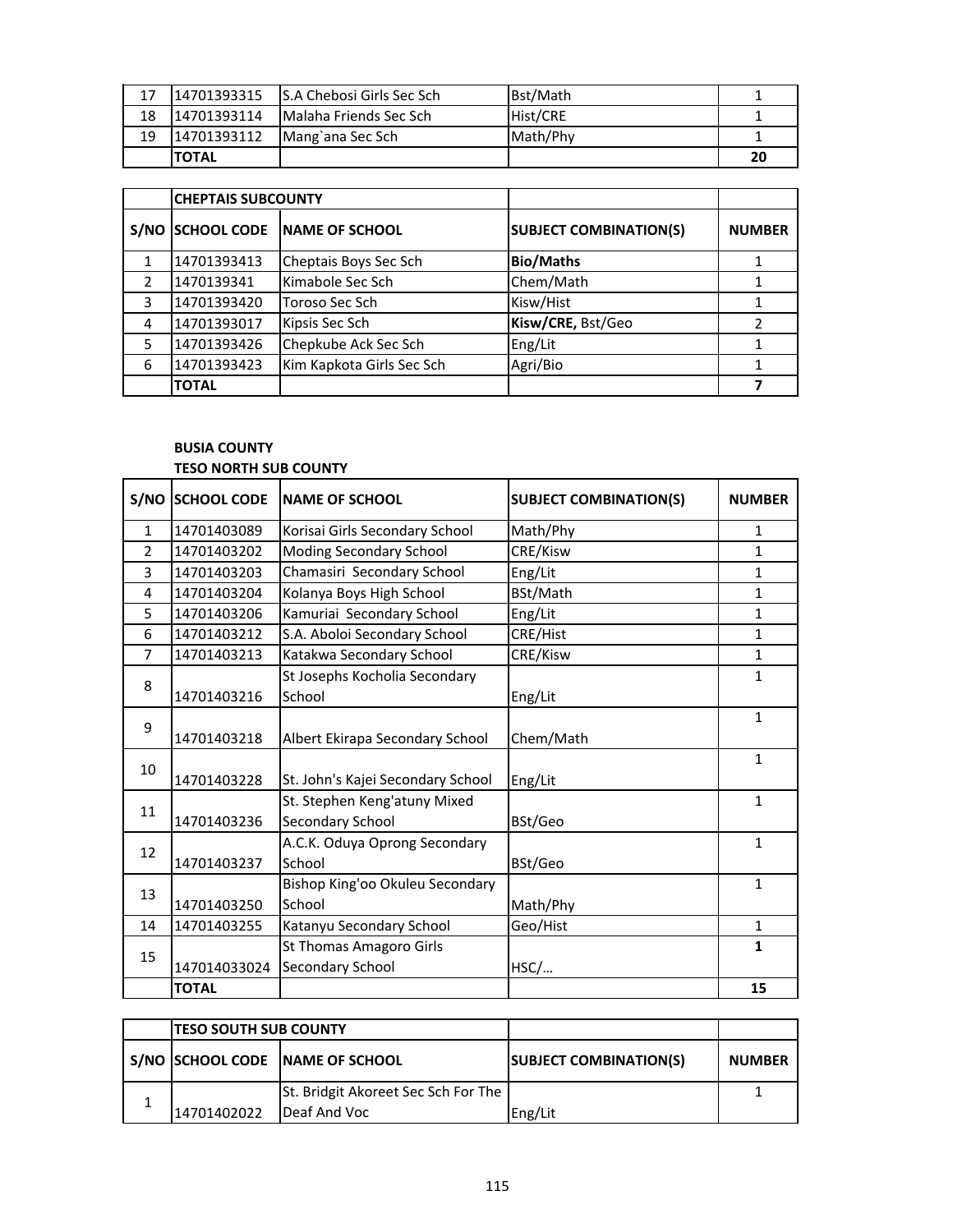| 3              | 14701403210  | School                                 | Geo/Hist    |              |
|----------------|--------------|----------------------------------------|-------------|--------------|
| 4              |              | St Joseph's Chakol Secondary           |             | $\mathbf{1}$ |
|                | 14701403211  | School                                 | Eng/Lit     |              |
| 5              |              | St. Jacob's Kaliwa Secondary           |             | $\mathbf{1}$ |
|                | 14701403214  | School                                 | French/Hist |              |
| 6              | 14701403219  | St. Peters Aterait Sec Sch             | Eng/Lit     | 1            |
| $\overline{7}$ |              | St. Charles Lwanga Otimong             |             | $\mathbf{1}$ |
|                | 14701403220  | Secondary School                       | Geo/Math    |              |
| 8              |              | St James Kwangamor Secondary           |             | $\mathbf{1}$ |
|                | 14701403221  | School                                 | Agri/Bio    |              |
| 9              |              | St. Michael Apatit Secondary           |             | $\mathbf{1}$ |
|                | 14701403227  | School                                 | Hist/Kisw   |              |
| 10             | 14701403230  | Apokor Secondary School                | BSt/Math    | $\mathbf{1}$ |
| 11             |              | St. Mark's Ack Machakusi               |             | $\mathbf{1}$ |
|                | 14701403231  | Secondary School                       | CRE/Kisw    |              |
| 12             |              |                                        |             | $\mathbf{1}$ |
|                | 14701403233  | St. John Alupe Secondary School        | Agri/Bio    |              |
| 13             |              |                                        |             | $\mathbf{1}$ |
|                | 14701403246  | <b>Busia Township Secondary School</b> | Eng/Hist    |              |
| 14             |              | St. Anne Angorom Girls Secondary       |             | $\mathbf{1}$ |
|                | 14701403248  | School                                 | Chem/Math   |              |
| 15             |              | St. Pius Katelenyang Secondary         |             | $\mathbf{1}$ |
|                | 14701403252  | School                                 | CRE/Kisw    |              |
|                |              |                                        |             | $\mathbf{1}$ |
| 16             | <b>NEW</b>   | St. Peters Ojaamong Secondary          | Eng/Lit     |              |
|                | <b>TOTAL</b> |                                        |             | 16           |

|                | <b>NAMBALE SUB COUNTY</b> |                               |                               |               |
|----------------|---------------------------|-------------------------------|-------------------------------|---------------|
|                | S/NO SCHOOL CODE          | <b>INAME OF SCHOOL</b>        | <b>SUBJECT COMBINATION(S)</b> | <b>NUMBER</b> |
| $\mathbf{1}$   |                           | St. Peters Khwirale Seondary  |                               | 1             |
|                | 147011403022              | School                        | Math/Phy                      |               |
| $\mathcal{P}$  | 14701403004               | Madola Mixed Sec School       | Eng/Lit                       | 1             |
| 3              |                           |                               |                               | 1             |
|                | 14701403013               | Nambale Boys Secondary School | Eng/Lit                       |               |
| 4              | 14701403014               | Kisoko Girls High School      | Bio/Chem                      | 1             |
| 5              |                           | St. Thomas Aquinas Madende    |                               | 1             |
|                | 14701403025               | Secondary School              | CRE/Kisw                      |               |
| 6              | 14701403035               | Malanga Secondary School      | Agri/Bio                      | 1             |
| $\overline{7}$ |                           | Mary Immaculate Nambale Urban |                               | 1             |
|                | 14701403047               | Secondary School              | CRE/Kisw                      |               |
| 8              |                           | St. Francis Sikinga Secondary |                               | 1             |
|                | 14701403051               | School                        | Eng/Lit                       |               |
| 9              | 14701403057               | Khayo Secondary School        | Eng/Lit                       | 1             |
| 10             |                           | St. James Madibo Secondary    |                               | 1             |
|                | 14701403084               | School                        | CRE/Kisw                      |               |
| 11             |                           | St. Joseph Musokoto Secondary |                               | 1             |
|                | 14701403192               | School                        | BSt/Geo                       |               |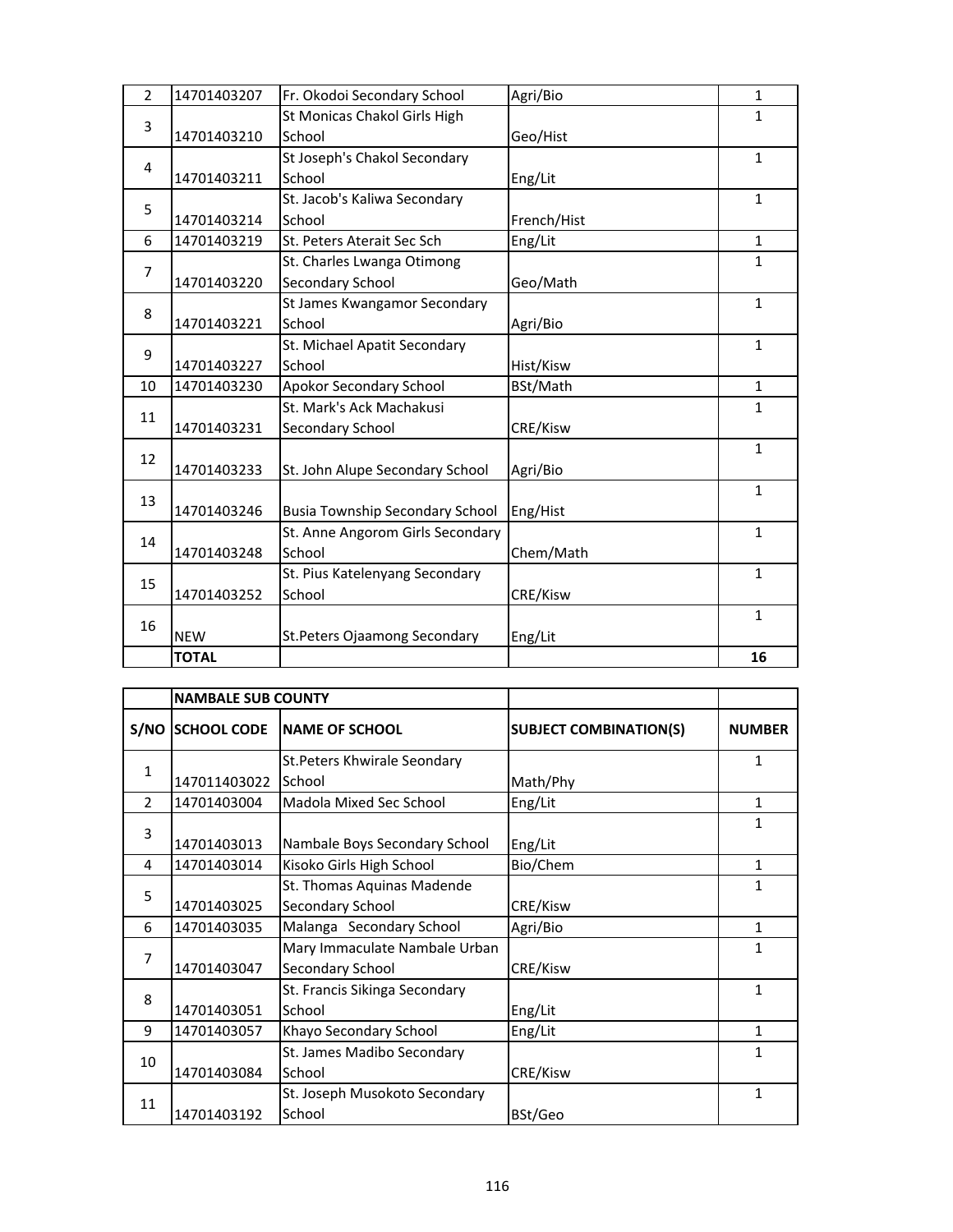| 13 |              | St. Mary's Nambale Secondary |                   |    |
|----|--------------|------------------------------|-------------------|----|
|    | 14701403193  | School                       | Math/Phy, Eng/Lit |    |
|    |              | Canon Awori Nambale A.C      |                   |    |
| 14 | 14701403201  | Secondary School             | BSt/Geo, Eng/Lit  |    |
|    | <b>TOTAL</b> |                              |                   | 15 |

|                | <b>BUSIA SUB COUNTY</b>          |                                    |                               |                |
|----------------|----------------------------------|------------------------------------|-------------------------------|----------------|
|                | S/NO SCHOOL CODE                 | <b>INAME OF SCHOOL</b>             | <b>SUBJECT COMBINATION(S)</b> | <b>NUMBER</b>  |
| $\mathbf{1}$   |                                  | St. Peter's Buyosi Mixed Secondary |                               | 1              |
|                | 14701403066                      | School                             | Eng/Lit                       |                |
| $\overline{2}$ |                                  | St. Michael Buyende Secondary      |                               | $\mathfrak{p}$ |
|                | 14701403087                      | School                             | Agri/Bio, Eng/Lit             |                |
| 4              |                                  | St. Thomas Mayenje Mixed           |                               | 1              |
|                | 14701403197                      | Secondary School                   | Chem/Math                     |                |
|                |                                  | Our Lady Of Mercy Girls Secondary  |                               | 1              |
| 5              | 14701403024                      | School                             | Geo/Kisw                      |                |
|                |                                  | St. Stephen's Lwanya Girls         |                               | $\overline{2}$ |
| 6              | 14701403041                      | Secondary School                   | CRE/Hist, Chem/Math           |                |
|                | St Paul's Mabunge Secondary<br>8 | $\overline{2}$                     |                               |                |
|                | 14701403046                      | School                             | CRE/Kisw, Eng/Lit             |                |
|                |                                  | Murende Mixed Day Secondary        |                               | 1              |
|                | 14701403056                      | School                             | Eng/Lit                       |                |
| 10<br>11       |                                  | St. Marys Burumba Secondary        |                               | 1              |
|                | 14701403075                      | School                             | Bio/Chem                      |                |
|                |                                  | St. John The Baptist Mabale        |                               | 1              |
| 12             | 14701403190                      | Secondary School                   | Hist/Kisw                     |                |
|                | <b>TOTAL</b>                     |                                    |                               | 12             |

|                                                   | <b>BUTULA SUB COUNTY</b> |                                                                             |                               |               |
|---------------------------------------------------|--------------------------|-----------------------------------------------------------------------------|-------------------------------|---------------|
|                                                   | S/NO SCHOOL CODE         | <b>INAME OF SCHOOL</b>                                                      | <b>SUBJECT COMBINATION(S)</b> | <b>NUMBER</b> |
|                                                   |                          | St. Clare Butula Girls Secondary                                            |                               | 1             |
|                                                   | 14701403001              | School                                                                      | Hist/Kisw                     |               |
| $\overline{2}$                                    | 14701403011              | <b>Bukhalalire Secondary School</b>                                         | CRE/Kisw                      | 1             |
| 3                                                 | 14701403031              | Butula Boy's High School                                                    | Agri/Bio                      | 1             |
|                                                   |                          | Kingandole Mixed Secondary                                                  |                               | 2             |
|                                                   | 14701403034              | School                                                                      | BSt/Geo, CRE/Hist             |               |
| 6                                                 | 14701403037              | Bumala AC Secondary School                                                  | Chem/Math                     | 1             |
| $\overline{7}$                                    |                          | St Peters Bumala B Secondary                                                |                               | 1             |
|                                                   | 14701403045              | School                                                                      | CRE/Geo                       |               |
| 8                                                 | 14701403053              | <b>Bwaliro Girls Sec</b>                                                    | BSt/Math                      | 1             |
|                                                   |                          | St Paul's Bukhuma Secondary                                                 |                               | 1             |
|                                                   | 14701403059              | School                                                                      | Geo/Hist                      |               |
| 10                                                | 14701403061              | Elukhari Mixed Secondary                                                    | Geo/Kisw                      | 1             |
|                                                   |                          | <b>Buriya Mixed Day Secondary</b>                                           |                               | 1             |
|                                                   | 14701403063              | Chem/Phy<br>School<br>St. Peter's Sirikhaya Secondary<br>School<br>Bio/Chem |                               |               |
|                                                   |                          |                                                                             |                               | 1             |
| $\mathbf{1}$<br>4<br>9<br>11<br>12<br>14701403067 |                          |                                                                             |                               |               |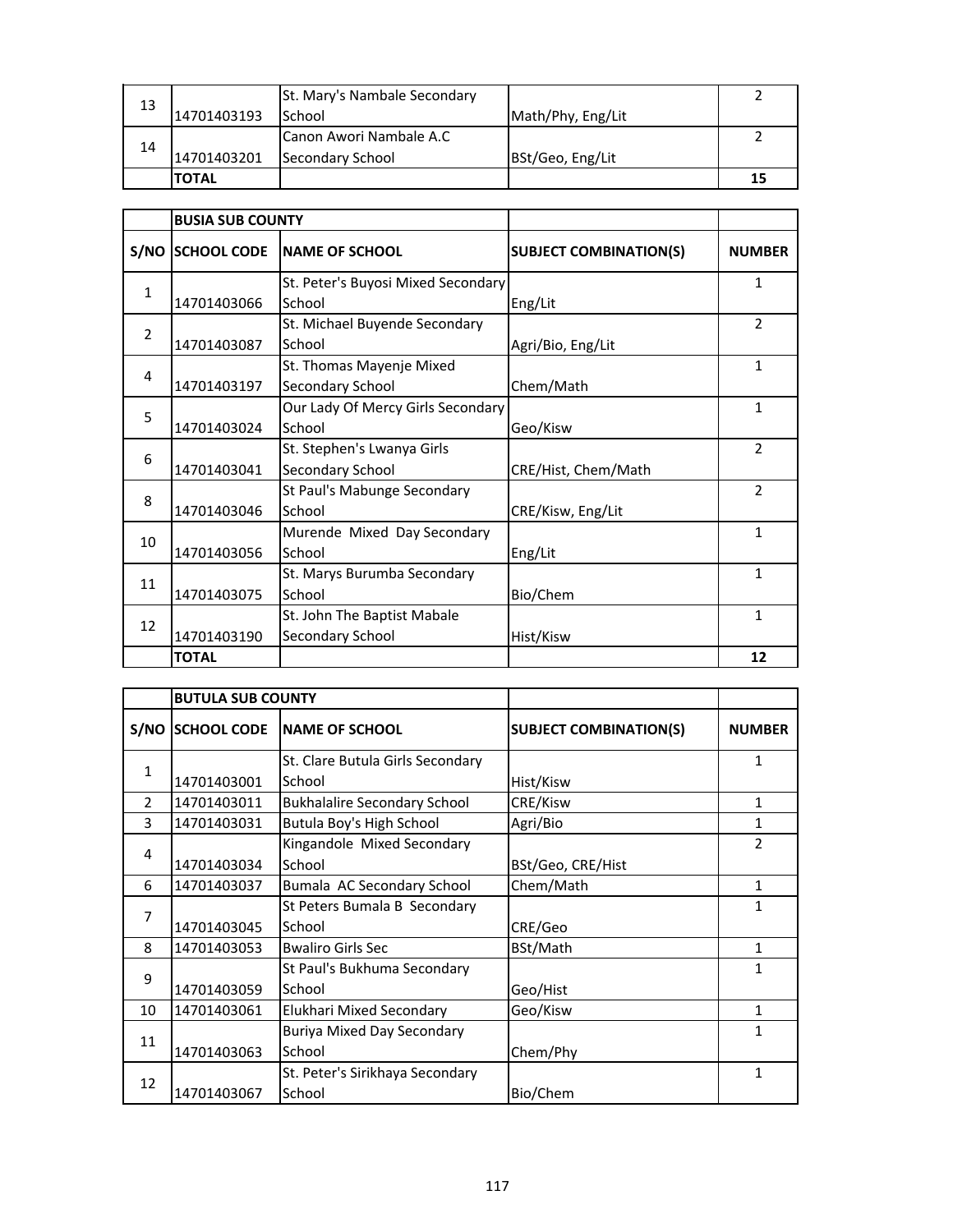|    |             | St. Peter's Mung'Abo Mixed    |          |    |
|----|-------------|-------------------------------|----------|----|
| 13 | 14701403085 | Secondary School              | BSt/Math |    |
|    |             | A.C. Bulwani Mixed Secondary  |          |    |
| 14 | 14701403092 | School                        | Eng/Lit  |    |
|    |             | Esibembe A.C. Girls Secondary |          |    |
| 15 | 14701403199 | School                        | Geo/Math |    |
|    | ΤΟΤΑL       |                               |          | 15 |

|               | <b>BUNYALA SUB COUNTY</b> |                                |                               |               |
|---------------|---------------------------|--------------------------------|-------------------------------|---------------|
| S/NO          | <b>SCHOOL CODE</b>        | <b>INAME OF SCHOOL</b>         | <b>SUBJECT COMBINATION(S)</b> | <b>NUMBER</b> |
|               | 14701403007               | John Osogo Boys' High School   | CRE/Kisw                      |               |
| $\mathcal{P}$ | 14701403010               | Budalangi Secondary School     | Eng/Lit                       |               |
| 3             |                           | St. Peter'S Makunda Secondary  |                               |               |
|               | 14701403021               | School                         | CRE/Kisw                      |               |
| 4             | 14701403027               | Osieko Secondary School        | Eng/Lit                       |               |
| 5             |                           |                                |                               |               |
|               | 14701403078               | Bunyala Model Secondary School | Eng/Lit                       |               |
| 6             | 14701403191               | Sisenye Secondary School       | Eng/Lit                       |               |
|               | <b>TOTAL</b>              |                                |                               | 6             |

|                                                                                                                                                                                            | <b>SAMIA SUB COUNTY</b> |                                |                               |                |
|--------------------------------------------------------------------------------------------------------------------------------------------------------------------------------------------|-------------------------|--------------------------------|-------------------------------|----------------|
|                                                                                                                                                                                            | S/NO SCHOOL CODE        | <b>NAME OF SCHOOL</b>          | <b>SUBJECT COMBINATION(S)</b> | <b>NUMBER</b>  |
| 1                                                                                                                                                                                          | 14701403002             | Sigalame High School           | French/Hist, Geo/Kisw         | 2              |
| $\mathcal{P}$                                                                                                                                                                              | 14701403003             | Nangina Girls' High School     | CRE/Hist                      | 1              |
| 3                                                                                                                                                                                          |                         | Thomas Aquinas Nanderema Boys  |                               | 1              |
|                                                                                                                                                                                            | 14701403017             | Secondary                      | CRE/Kisw                      |                |
| 4                                                                                                                                                                                          | 14701403020             | Nyakhobi Secondary School.     | Hist/Kisw                     | 1              |
| 5                                                                                                                                                                                          | 14701403030             | Ganjala Secondary School       | Geo/Math                      | 1              |
| 6                                                                                                                                                                                          | 14701403033             | Namboboto Sec. Sch.            | Eng/Lit, Math/Phy             | 2              |
| $\overline{7}$                                                                                                                                                                             | 14701403040             | Hakati Secondary School        | Hist/Kisw                     | $\mathbf{1}$   |
| 8                                                                                                                                                                                          | 14701403060             | <b>Bukiri Secondary School</b> | Eng/Lit                       | 1              |
| 9                                                                                                                                                                                          |                         | Bujwanga Mixed Day Secondary   |                               | $\overline{2}$ |
|                                                                                                                                                                                            |                         | Sch                            |                               |                |
| 10                                                                                                                                                                                         | 14701403070             | Nambale RC Secondary School    | Bio/Chem                      | 1              |
|                                                                                                                                                                                            |                         |                                |                               | $\mathfrak{p}$ |
| 14701403062<br>CRE/Hist, CRE/Kisw<br>11<br>14701403079<br>Agri/Bio, Eng/Lit<br>Nyakwaka Girls Secondary School<br>St. Chrispine Samia Girls High<br>12<br>School<br>BSt/Geo<br>14701403086 |                         |                                |                               |                |
| St. Kizito Muramba Secondary<br>13                                                                                                                                                         |                         |                                |                               | 1              |
|                                                                                                                                                                                            |                         |                                |                               |                |
|                                                                                                                                                                                            |                         |                                |                               | 1              |
|                                                                                                                                                                                            | 14701403090             | School                         | BSt/Math                      |                |
|                                                                                                                                                                                            | <b>TOTAL</b>            |                                |                               | 17             |

## **VIHIGA COUNTY**

# **VIHIGA SUB COUNTY S/NO SCHOOL CODE NAME OF SCHOOL SUBJECT COMBINATION(S) NUMBER** 1 14701383008 Gilwatsi Secondary School Agri/Bio 1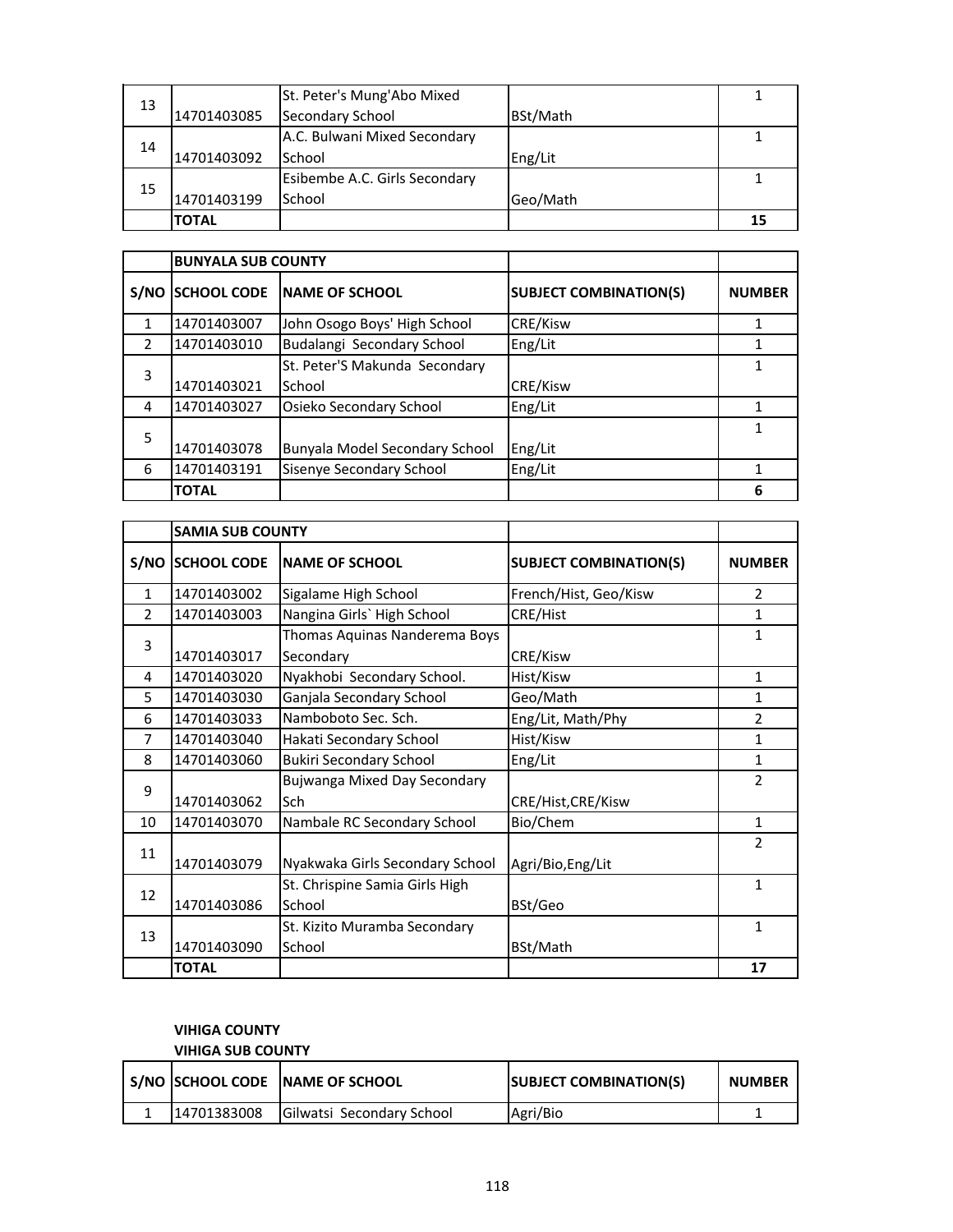| $\mathcal{P}$ | 14701383012  | Mudavadi Girls High School       | Agri/Bio  | 1            |
|---------------|--------------|----------------------------------|-----------|--------------|
|               |              |                                  |           | $\mathbf{1}$ |
| 3             | 14701383015  | Madira Girls Secondary School    | BSt/Comp  |              |
| 4             | 14701383017  | St. Clare'S Maragoli Girl'S      | Agri/Math | 1            |
| 5.            | 14701383029  | Magui Secondary School           | CRE/Kisw  | 1            |
| 6             | 14701383038  | Vigina Secondary School          | BSt/Hist  | $\mathbf{1}$ |
| 7             | 14701383052  | Kerongo Secondary School         | Agri/Bio  | 1            |
| 8             | 14701383062  | Chango Secondary School          | Chem/Math | 1            |
| 9             | 14701383065  | Ideleri Secondary School         | Agri/Bio  | 1            |
| 10            | 14701383074  | Masana Secondary School          | Eng/Lit   | 1            |
|               |              |                                  |           | 1            |
| 11            | 14701383088  | C.E.C.A Inyanza Secondary School | Agri/Bio  |              |
| 12            | 14701383092  | Chambiti Secondary School        | Agri/Bio  | $\mathbf{1}$ |
|               |              |                                  |           | 1            |
| 13            | 14701383108  | Kidinye Friends Secondary School | BSt/Math  |              |
| 14            | 14701383122  | Kidundu Secondary School         | Bio/Chem  | $\mathbf{1}$ |
|               |              | Friends School Gavalagi Seconday |           | 1            |
| 15            | 14701383142  | School                           | BSt/Math  |              |
|               | <b>TOTAL</b> |                                  |           | 15           |

|                | <b>SABATIA SUB COUNTY</b> |                                   |                               |                |
|----------------|---------------------------|-----------------------------------|-------------------------------|----------------|
|                | S/NO SCHOOL CODE          | <b>NAME OF SCHOOL</b>             | <b>SUBJECT COMBINATION(S)</b> | <b>NUMBER</b>  |
| $\mathbf{1}$   | 14701383003               | Chavakali High School             | Eng/Lit, Geo/Kisw,            | $\overline{2}$ |
| $\overline{2}$ | 14701383011               | Mbale High School                 | Agri/Bio                      | $\mathbf{1}$   |
| 3              | 14701383013               | Friends School Keveye Girls       | Geo/Hist                      | $\mathbf{1}$   |
|                |                           |                                   |                               | $\mathbf{1}$   |
| 4              | 14701383027               | Moi Girls Secondary School-Vokoli | Bio/Geo                       |                |
| 5              | 14701383032               | Igunga Girls' High School         | Bio/Chem                      | $\mathbf{1}$   |
| 6              | 14701383040               | Bukulunya Secondary School        | BSt/Math                      | 1              |
| $\overline{7}$ | 14701383042               | Ebusiloli Secondary.School.       | Agri/Bio                      | $\mathbf 1$    |
| 8              | 14701383047               | Gahumbwa Secondary School         | Bio/Chem                      | 1              |
| 9              | 14701383049               | Jemovo Secondary School           | Eng/Lit                       | 1              |
| 10             | 14701383056               | Demesi Secondary School           | Math/Phy                      | $\mathbf{1}$   |
| 11             | 14701383057               | Friends School Bugina Secondary   | Geo/Hist                      | $\mathbf{1}$   |
| 12             | 14701383060               | Viyalo Secondary School           | Agri/Bio                      | $\mathbf{1}$   |
| 13             | 14701383066               | Lusengeli Secondary School        | Agri/Bio, Eng/Lit             | $\overline{2}$ |
| 14             | 14701383080               | Ikobero Girls Secondary School    | CRE/Hist                      | $\mathbf{1}$   |
| 15             | 14701383097               | <b>Tsimbalo Secondary School</b>  | Geo/Hist                      | $\mathbf{1}$   |
| 16             | 14701383123               | Friends School Mulundu Sec Sch    | Math/Phy                      | $\mathbf{1}$   |
| 17             | 14701383124               | A.C.K. Hombala Secondary School   | Geo/Kisw                      | $\mathbf{1}$   |
| 18             | 14701383143               | Nabwani P.A.G Secondary School    | Eng/Lit                       | $\mathbf{1}$   |
| 19             | 14701383144               | <b>Budaywa Secondary School</b>   | BSt/Math                      | $\mathbf{1}$   |
| 20             | 14701383151               | Evojo Secondary School            | Agri/Bio                      | 1              |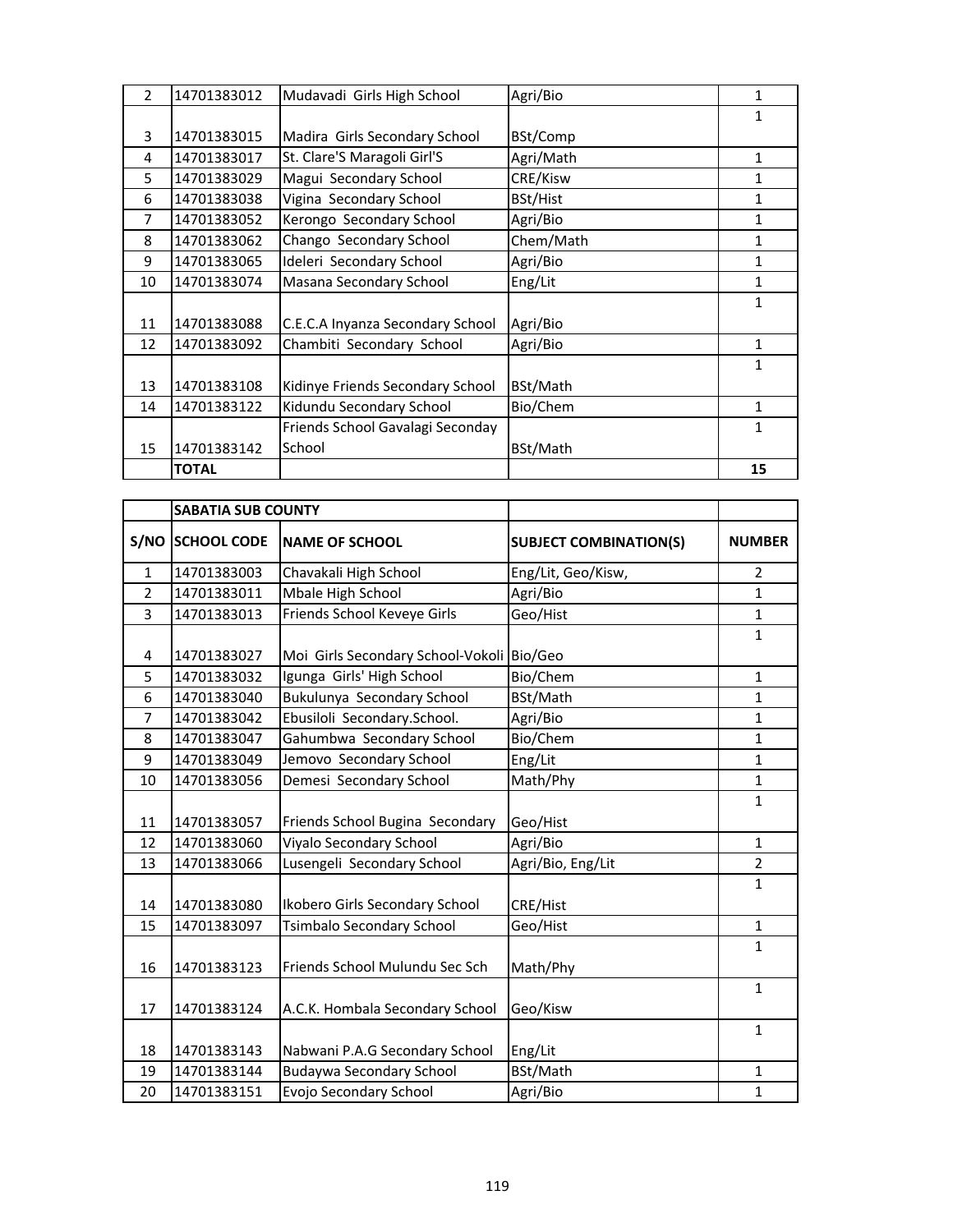|              | Friends School Kegondi Secondary |                     |  |
|--------------|----------------------------------|---------------------|--|
| 14701383153  | <b>School</b>                    | Eng/Lit, Hist/Kisw, |  |
| <b>TOTAL</b> |                                  |                     |  |

|                | <b>HAMISI SUB COUNTY</b> |                                          |                               |               |
|----------------|--------------------------|------------------------------------------|-------------------------------|---------------|
| S/NO           | <b>SCHOOL CODE</b>       | <b>NAME OF SCHOOL</b>                    | <b>SUBJECT COMBINATION(S)</b> | <b>NUMBER</b> |
| $\mathbf{1}$   | 14701383004              | Nyang'ori High Secondary School          | BSt/Geo                       | 1             |
| $\overline{2}$ | 14701383005              | Friends School Kaimosi Girls             | Eng/Lit                       | $\mathbf{1}$  |
| 3              | 14701383006              | Senende Boys High School                 | BSt/Math                      | $\mathbf{1}$  |
| 4              | 14701383009              | Goibei Girls Secondary School            | Hist/Kisw                     | $\mathbf{1}$  |
| 5              | 14701383018              | Tigoi Girls Secondary School             | BSt/Math                      | $\mathbf{1}$  |
|                |                          | Friends School Kamosi Boys               |                               | $\mathbf{1}$  |
| 6              | 14701383022              | Secondary School                         | BSt/Math                      |               |
|                |                          | Stanley Godia Givogi Secondary           |                               | $\mathbf{1}$  |
| $\overline{7}$ | 14701383030              | School                                   | Hist/Kisw                     |               |
| 8              | 14701383036              | Muhudu Secondary School                  | Chem/HSc                      | $\mathbf{1}$  |
| 9              | 14701383037              | Kaptik Secondary School                  | Hist/Kisw                     | $\mathbf{1}$  |
| 10             | 14701383043              | Givole Secondary School                  | BSt/Math                      | $\mathbf{1}$  |
|                |                          | Dr. Maurice Dang'ana Secondary           |                               | 1             |
| 11             | 14701383050              | School                                   | BSt/Geo                       |               |
| 12             | 14701383061              | Gisambai Secondary School                | Hist/Kisw                     | $\mathbf{1}$  |
|                |                          | St Andrews Secondary School              |                               | $\mathbf{1}$  |
| 13             | 14701383081              | Gimengwa                                 | Eng/Lit                       |               |
|                |                          |                                          |                               | $\mathbf{1}$  |
| 14             | 14701383084              | Samson Mmaitsi Secondary School          | Agri/Bio                      |               |
|                |                          | St.Marks Orthodox Secondary              |                               | 1             |
| 15             | 14701383086              | School (Chavogere)                       | CRE/Geo                       |               |
| 16             | 14701383091              | Gamalenga Secondary School               | Bio/Chem                      | $\mathbf{1}$  |
| 17             | 14701383096              | Muhaya Secondary School                  | CRE/Kisw                      | $\mathbf{1}$  |
| 18             | 14701383103              | Imusutsu Mixed Secondary School          | Bio/Chem                      | 1             |
| 19             | 14701383107              | Friends Musiri Mixed Secondary<br>School | Math/Phy                      | $\mathbf{1}$  |
| 20             | 14701383109              | Friends Gamoi Mixed Secondary<br>School  | Eng/Lit                       | $\mathbf{1}$  |
| 21             | 14701383126              | Kitagwa P.A.G. Mixed Secondary<br>School | Chem/Math                     | $\mathbf{1}$  |
| 22             | 14701383128              | Chebunaywa S.A. Secondary<br>School      | CRE/Hist                      | $\mathbf{1}$  |
| 23             | 14701383132              | <b>Bumira Secondary School</b>           | BSt/Math                      | $\mathbf{1}$  |
|                |                          | P.A.G. Kamuluguywa Secondary             |                               | $\mathbf{1}$  |
| 24             | 14701383137              | School                                   | Agri/Bio                      |               |
|                |                          | St. Stephen'S Secondary School -         |                               | 1             |
| 25             | 14701383139              | Chepsaga                                 | Eng/Lit                       |               |
|                |                          |                                          |                               | $\mathbf{1}$  |
| 26             | 14701383145              | Dr. Gimose Secondary Sch -Jeviriri       | BSt/Geo                       |               |
|                |                          |                                          |                               | $\mathbf{1}$  |
| 27             | 14701383149              | Friends Secondary Sch - Muyere           | BSt/Math                      |               |